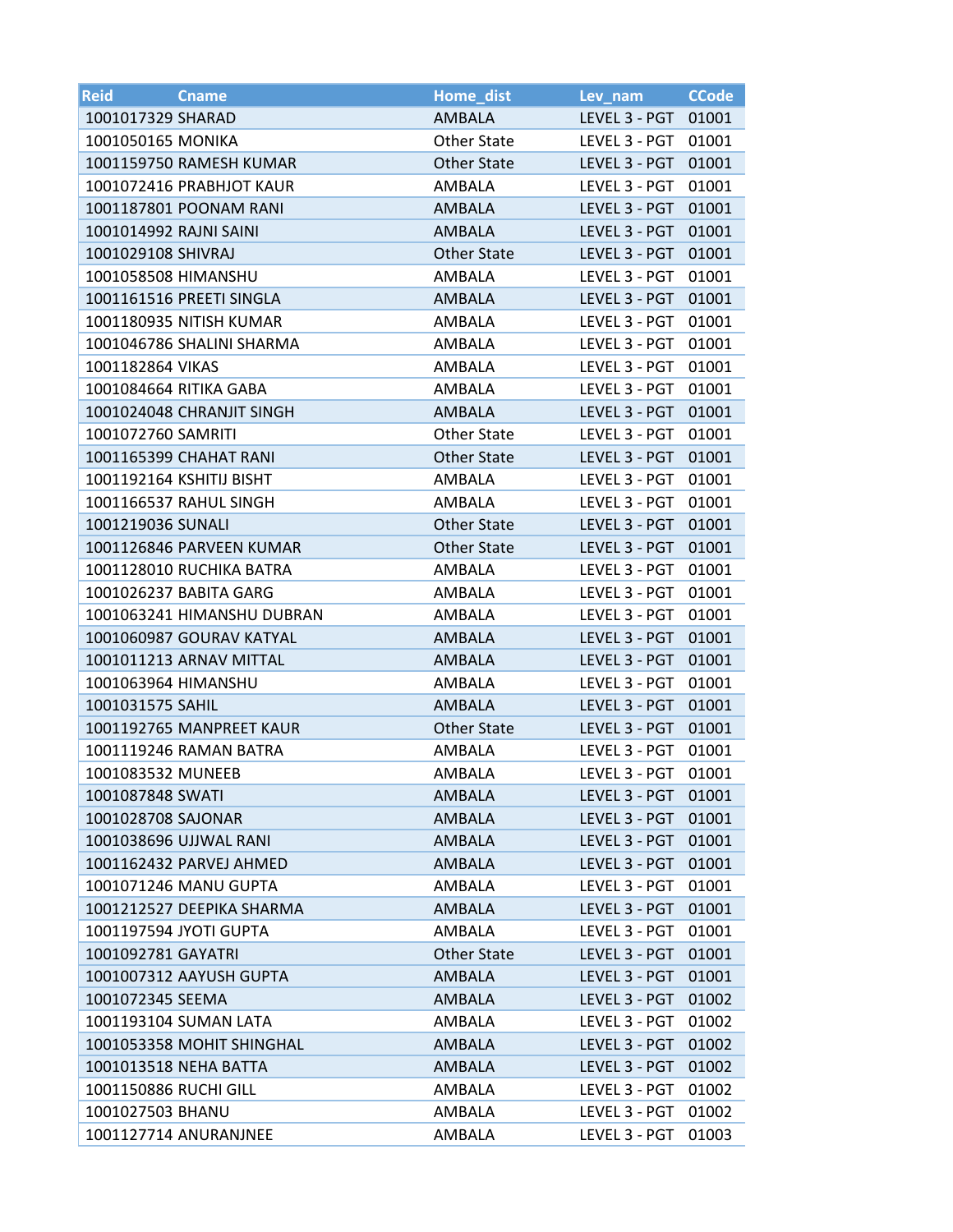| 1001131168 BHAVYA GANDHI    | AMBALA             | LEVEL 3 - PGT 01003 |       |
|-----------------------------|--------------------|---------------------|-------|
| 1001029463 RITU SAINI       | Other State        | LEVEL 3 - PGT 01003 |       |
| 1001025808 CHESHTA LAMBA    | AMBALA             | LEVEL 3 - PGT 01004 |       |
| 1001020840 VATIKA           | AMBALA             | LEVEL 3 - PGT 01004 |       |
| 1001018800 HARINDER KUMAR   | Other State        | LEVEL 3 - PGT 01004 |       |
| 1001059293 VINTA            | AMBALA             | LEVEL 3 - PGT 01004 |       |
| 1001215887 NAVNEET SINGH    | AMBALA             | LEVEL 3 - PGT 01005 |       |
| 1001128022 DIKSHA           | Other State        | LEVEL 3 - PGT 01005 |       |
| 1001072669 SEEMA RANI       | Other State        | LEVEL 3 - PGT 01005 |       |
| 1001163670 AKASH SONI       | Other State        | LEVEL 3 - PGT 01005 |       |
| 1001003138 HARSIMRAT SINGH  | Other State        | LEVEL 3 - PGT 01005 |       |
| 1001019950 KARAM VEER       | AMBALA             | LEVEL 3 - PGT 01005 |       |
| 1001079788 SARITA           | AMBALA             | LEVEL 3 - PGT 01005 |       |
| 1001153523 ARUN KUMAR       | AMBALA             | LEVEL 3 - PGT 01005 |       |
| 1001005382 RUCHI            | AMBALA             | LEVEL 3 - PGT 01006 |       |
| 1001177321 RANI SHARMA      | Other State        | LEVEL 3 - PGT 01006 |       |
| 1001020043 LAKHVINDER KUMAR | AMBALA             | LEVEL 3 - PGT 01006 |       |
| 1001056185 SEEMA RANI       | AMBALA             | LEVEL 3 - PGT 01006 |       |
| 1001117579 MANJEET KAUR     | AMBALA             | LEVEL 3 - PGT 01006 |       |
| 1001079633 SANDEEP KAUR     | Other State        | LEVEL 3 - PGT 01006 |       |
| 1001142935 RAJWINDER KAUR   | Other State        | LEVEL 3 - PGT 01006 |       |
| 1001151023 PAWANPREET KAUR  | AMBALA             | LEVEL 3 - PGT 01006 |       |
| 1001196383 HARJEET KAUR     | AMBALA             | LEVEL 3 - PGT 01006 |       |
| 1001034622 SUSHIL RANI      | AMBALA             | LEVEL 3 - PGT 01006 |       |
| 1001198174 SIMRANJIT KAUR   | Other State        | LEVEL 3 - PGT 01006 |       |
| 1001125329 MANPREET KAUR    | Other State        | LEVEL 3 - PGT 01006 |       |
| 1001080833 REKHA RANI       | AMBALA             | LEVEL 3 - PGT 01006 |       |
| 1001219039 RANJODH SINGH    | AMBALA             | LEVEL 3 - PGT 01007 |       |
| 1001214843 RANDHEER SINGH   | Other State        | LEVEL 3 - PGT 01007 |       |
| 1001088486 MAMTA DEVI       | AMBALA             | LEVEL 3 - PGT 01007 |       |
| 1001127421 PRITPAL SINGH    | AMBALA             | LEVEL 3 - PGT 01007 |       |
| 1001021375 AYUSHI SHUKLA    | <b>Other State</b> | LEVEL 3 - PGT       | 01008 |
| 1001116107 REENA RANI       | <b>Other State</b> | LEVEL 3 - PGT       | 01008 |
| 1001196767 YOGITA CHAUHAN   | <b>Other State</b> | LEVEL 3 - PGT       | 01008 |
| 1001098256 REKHA RANI       | AMBALA             | LEVEL 3 - PGT       | 01008 |
| 1001001813 SHEESH PAL       | AMBALA             | LEVEL 3 - PGT       | 01008 |
| 1001185314 AMITA RANI       | AMBALA             | LEVEL 3 - PGT       | 01008 |
| 1001079718 YAADWINDER SINGH | AMBALA             | LEVEL 3 - PGT       | 01008 |
| 1001040363 KANIKA SHARMA    | <b>Other State</b> | LEVEL 3 - PGT       | 01008 |
| 1001073380 ANURAG ARORA     | AMBALA             | LEVEL 3 - PGT       | 01008 |
| 1001023976 PARBHAT          | AMBALA             | LEVEL 3 - PGT       | 01009 |
| 1001034392 GULSHAN KUMAR    | AMBALA             | LEVEL 3 - PGT       | 01009 |
| 1001131130 KAVITA SHARMA    | AMBALA             | LEVEL 3 - PGT       | 01009 |
| 1001052435 POOJA SHARMA     | AMBALA             | LEVEL 3 - PGT       | 01009 |
| 1001094757 ANJU BALA        | AMBALA             | LEVEL 3 - PGT       | 01009 |
| 1001186754 MANISH SHARMA    | <b>Other State</b> | LEVEL 3 - PGT       | 01009 |
| 1001010047 PARMOD KUMAR     | AMBALA             | LEVEL 3 - PGT       | 01009 |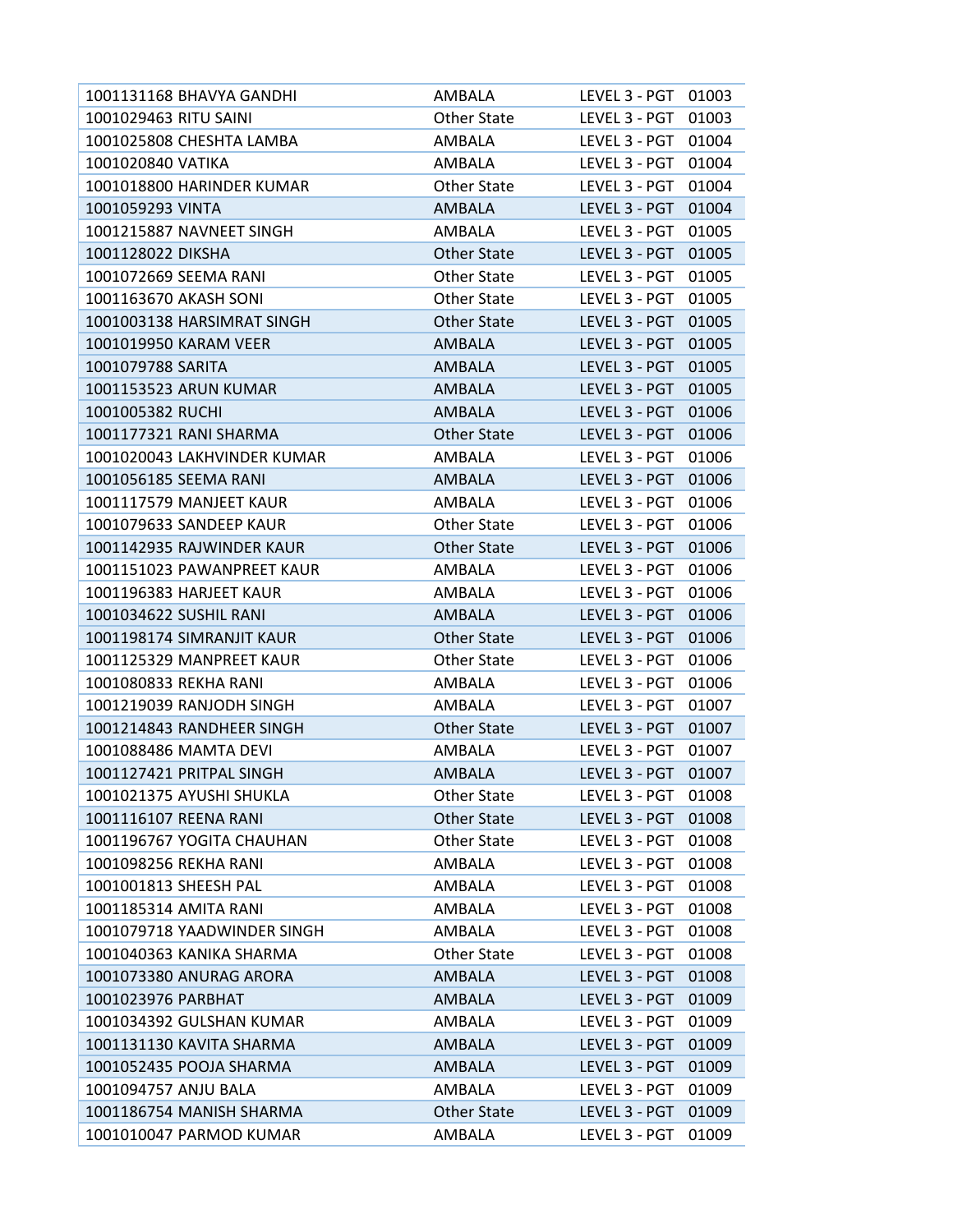| 1001069734 SRISHTI KUKRETI    | AMBALA         | LEVEL 3 - PGT 01009 |       |
|-------------------------------|----------------|---------------------|-------|
| 1001075725 BANSI LAL          | Other State    | LEVEL 3 - PGT 01010 |       |
| 1001062775 POOJA CHAUHAN      | AMBALA         | LEVEL 3 - PGT 01010 |       |
| 1001217363 PINKI              | Other State    | LEVEL 3 - PGT 01010 |       |
| 1001026537 ANJANA             | AMBALA         | LEVEL 3 - PGT 01010 |       |
| 1001043075 NEHA MITTAL        | AMBALA         | LEVEL 3 - PGT 01010 |       |
| 1001043230 GURJEET SINGH      | AMBALA         | LEVEL 3 - PGT 01010 |       |
| 1001025173 BAKHSHINDER KAUR   | Other State    | LEVEL 3 - PGT 01010 |       |
| 1001093718 AMIT KAUSHIK       | <b>BHIWANI</b> | LEVEL 3 - PGT 02001 |       |
| 1001063179 PANKAJ RANGA       | BHIWANI        | LEVEL 3 - PGT 02001 |       |
| 1001023311 KESHAV BHARDWAJ    | BHIWANI        | LEVEL 3 - PGT 02001 |       |
| 1001076076 RITU KUMARI        | <b>BHIWANI</b> | LEVEL 3 - PGT 02001 |       |
| 1001070870 SONIKA LAMBA       | BHIWANI        | LEVEL 3 - PGT 02001 |       |
| 1001135645 SHASHI KANT SHARMA | <b>BHIWANI</b> | LEVEL 3 - PGT 02001 |       |
| 1001122255 NEERU KAYASTH      | <b>BHIWANI</b> | LEVEL 3 - PGT 02001 |       |
| 1001075120 REENA              | BHIWANI        | LEVEL 3 - PGT 02001 |       |
| 1001073106 AJAY               | <b>BHIWANI</b> | LEVEL 3 - PGT 02001 |       |
| 1001101130 HEMANT KUMAR       | <b>BHIWANI</b> | LEVEL 3 - PGT 02001 |       |
| 1001086022 VIKAS AHUJA        | <b>BHIWANI</b> | LEVEL 3 - PGT 02001 |       |
| 1001157525 PRIYANKA           | <b>BHIWANI</b> | LEVEL 3 - PGT 02001 |       |
| 1001164289 ANJU               | BHIWANI        | LEVEL 3 - PGT 02001 |       |
| 1001074840 VISHAV JYOTI       | <b>BHIWANI</b> | LEVEL 3 - PGT 02001 |       |
| 1001106761 RITTU KUMARI       | <b>BHIWANI</b> | LEVEL 3 - PGT 02001 |       |
| 1001062739 GARIMA             | BHIWANI        | LEVEL 3 - PGT 02001 |       |
| 1001016046 RAMESH KUMAR       | <b>BHIWANI</b> | LEVEL 3 - PGT 02001 |       |
| 1001095385 SUMIT              | <b>BHIWANI</b> | LEVEL 3 - PGT 02001 |       |
| 1001115293 POONAM SHARMA      | <b>BHIWANI</b> | LEVEL 3 - PGT 02001 |       |
| 1001026735 DAKSHI             | <b>BHIWANI</b> | LEVEL 3 - PGT 02001 |       |
| 1001210959 MANOJ BHAMBHU      | <b>BHIWANI</b> | LEVEL 3 - PGT 02001 |       |
| 1001153375 MANOJ KUMAR        | BHIWANI        | LEVEL 3 - PGT 02001 |       |
| 1001004987 DEEPAK KUMAR       | <b>BHIWANI</b> | LEVEL 3 - PGT 02001 |       |
| 1001102277 KRISHAN KUMAR      | <b>BHIWANI</b> | LEVEL 3 - PGT       | 02001 |
| 1001214168 NILESH MODA        | <b>BHIWANI</b> | LEVEL 3 - PGT       | 02001 |
| 1001036503 SATENDER KUMAR     | <b>BHIWANI</b> | LEVEL 3 - PGT       | 02001 |
| 1001006215 JAGDEEP KUMAR      | <b>BHIWANI</b> | LEVEL 3 - PGT       | 02001 |
| 1001064687 SAURABH MUNJAL     | <b>BHIWANI</b> | LEVEL 3 - PGT       | 02001 |
| 1001061239 SAHIL MEHTA        | <b>BHIWANI</b> | LEVEL 3 - PGT       | 02001 |
| 1001013006 VIVEK              | <b>BHIWANI</b> | LEVEL 3 - PGT       | 02001 |
| 1001020227 ANJU POONIA        | <b>BHIWANI</b> | LEVEL 3 - PGT       | 02001 |
| 1001107129 RENU YADAV         | <b>BHIWANI</b> | LEVEL 3 - PGT       | 02001 |
| 1001218289 DINESH KUMAR       | <b>BHIWANI</b> | LEVEL 3 - PGT       | 02001 |
| 1001218983 JOGENDER PAL       | <b>BHIWANI</b> | LEVEL 3 - PGT       | 02001 |
| 1001060132 LATA               | <b>BHIWANI</b> | LEVEL 3 - PGT       | 02001 |
| 1001064164 KAVITA DEVI        | <b>BHIWANI</b> | LEVEL 3 - PGT       | 02001 |
| 1001041100 SAKSHI             | <b>BHIWANI</b> | LEVEL 3 - PGT       | 02001 |
| 1001028106 NARENDER           | <b>BHIWANI</b> | LEVEL 3 - PGT       | 02001 |
| 1001022677 MINAKSHI           | <b>BHIWANI</b> | LEVEL 3 - PGT       | 02001 |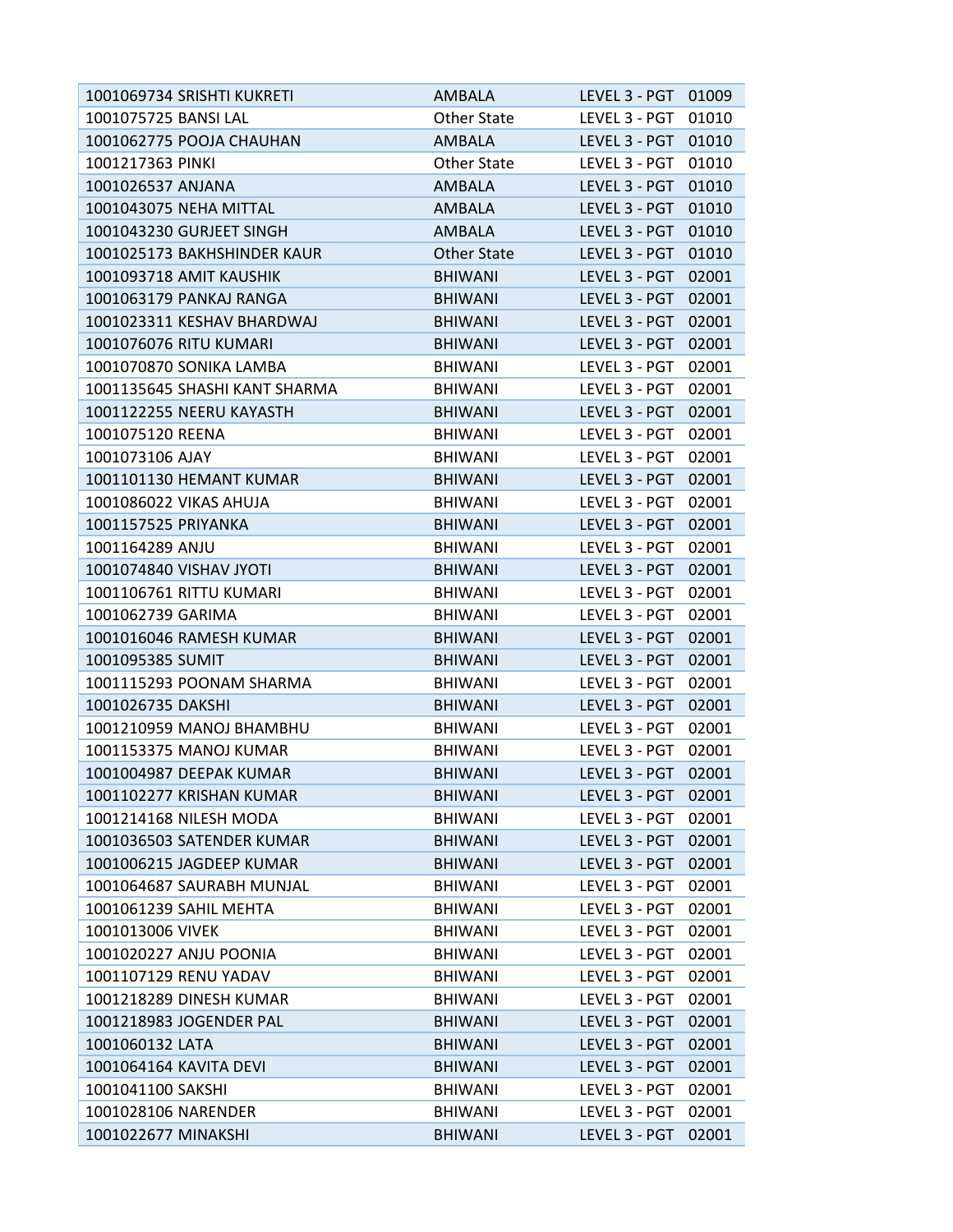| 1001078999 VIJAY KUMAR       | BHIWANI        | LEVEL 3 - PGT 02001    |
|------------------------------|----------------|------------------------|
| 1001083339 MANJEET KUMARI    | BHIWANI        | LEVEL 3 - PGT 02001    |
| 1001083438 MOHIT             | <b>BHIWANI</b> | LEVEL 3 - PGT 02001    |
| 1001075173 SANGEETA          | <b>BHIWANI</b> | LEVEL 3 - PGT 02002    |
| 1001136860 SONAM BEDWAL      | <b>BHIWANI</b> | LEVEL 3 - PGT 02002    |
| 1001098471 SANDEEP KUMAR     | <b>BHIWANI</b> | LEVEL 3 - PGT 02002    |
| 1001128842 VANDANA           | <b>BHIWANI</b> | LEVEL 3 - PGT 02002    |
| 1001018718 PARVEEN           | <b>BHIWANI</b> | LEVEL 3 - PGT 02002    |
| 1001017715 GANESH SHARMA     | <b>BHIWANI</b> | LEVEL 3 - PGT 02002    |
| 1001194644 PREETI            | <b>BHIWANI</b> | LEVEL 3 - PGT 02002    |
| 1001062433 JAIVINDER KUMAR   | BHIWANI        | LEVEL 3 - PGT 02002    |
| 1001202103 LALIT KUMAR       | <b>BHIWANI</b> | LEVEL 3 - PGT 02002    |
| 1001027935 CHITRANSHU        | <b>BHIWANI</b> | LEVEL 3 - PGT 02002    |
| 1001084144 SONU RANI         | <b>BHIWANI</b> | LEVEL 3 - PGT 02002    |
| 1001056362 PANKAJ            | <b>BHIWANI</b> | LEVEL 3 - PGT 02002    |
| 1001064001 RAVIKA PUPNEJA    | <b>BHIWANI</b> | LEVEL 3 - PGT 02002    |
| 1001102579 POONAM            | <b>BHIWANI</b> | LEVEL 3 - PGT 02002    |
| 1001043481 VICHITRA          | BHIWANI        | LEVEL 3 - PGT 02002    |
| 1001117012 NAVNEET SINGH     | BHIWANI        | LEVEL 3 - PGT 02002    |
| 1001134618 SATYARTH SHARMA   | BHIWANI        | LEVEL 3 - PGT 02002    |
| 1001105885 PRINCE            | <b>BHIWANI</b> | LEVEL 3 - PGT 02002    |
| 1001168657 ANKUR MITTAL      | <b>BHIWANI</b> | LEVEL 3 - PGT 02002    |
| 1001027038 JYOTI             | BHIWANI        | LEVEL 3 - PGT 02002    |
| 1001127597 ASHOK KUMAR       | <b>BHIWANI</b> | LEVEL 3 - PGT 02002    |
| 1001078203 MANJEET           | BHIWANI        | LEVEL 3 - PGT 02002    |
| 1001176528 KUMARI SONU YADAV | <b>BHIWANI</b> | LEVEL 3 - PGT 02002    |
| 1001038011 NAVEEN            | <b>BHIWANI</b> | LEVEL 3 - PGT 02002    |
| 1001064686 GAURAV MUNJAL     | <b>BHIWANI</b> | LEVEL 3 - PGT 02002    |
| 1001063538 SONIKA LAKRA      | <b>BHIWANI</b> | LEVEL 3 - PGT 02002    |
| 1001021135 SAHIL KUKREJA     | BHIWANI        | LEVEL 3 - PGT 02002    |
| 1001102055 RAVINDER          | <b>BHIWANI</b> | LEVEL 3 - PGT 02002    |
| 1001050760 MONU RANI         | <b>BHIWANI</b> | LEVEL 3 - PGT 02002    |
| 1001080511 AJAY SINGH        | <b>BHIWANI</b> | LEVEL 3 - PGT<br>02002 |
| 1001005476 AKSHAY PARMAR     | <b>BHIWANI</b> | 02002<br>LEVEL 3 - PGT |
| 1001142620 AKHIL KAUSHIK     | <b>BHIWANI</b> | LEVEL 3 - PGT<br>02002 |
| 1001092668 PARDEEP           | <b>BHIWANI</b> | LEVEL 3 - PGT<br>02002 |
| 1001047874 ASHOK             | <b>BHIWANI</b> | LEVEL 3 - PGT<br>02002 |
| 1001072841 KOMAL SANGWAN     | <b>BHIWANI</b> | 02002<br>LEVEL 3 - PGT |
| 1001075273 MANISH            | BHIWANI        | LEVEL 3 - PGT<br>02002 |
| 1001001939 RAJAT             | <b>BHIWANI</b> | LEVEL 3 - PGT<br>02002 |
| 1001020450 ANIL KUMAR        | <b>BHIWANI</b> | LEVEL 3 - PGT<br>02002 |
| 1001088482 MENKA KOHAR       | <b>BHIWANI</b> | LEVEL 3 - PGT<br>02002 |
| 1001070965 PRIYANKA          | <b>BHIWANI</b> | LEVEL 3 - PGT<br>02002 |
| 1001162484 JYOTI             | <b>BHIWANI</b> | LEVEL 3 - PGT<br>02002 |
| 1001217665 SACHIN KUMAR      | <b>BHIWANI</b> | LEVEL 3 - PGT<br>02002 |
| 1001135065 JYOTI BEDWAL      | <b>BHIWANI</b> | LEVEL 3 - PGT<br>02002 |
| 1001148530 KUMARI KIRAN      | <b>BHIWANI</b> | 02002<br>LEVEL 3 - PGT |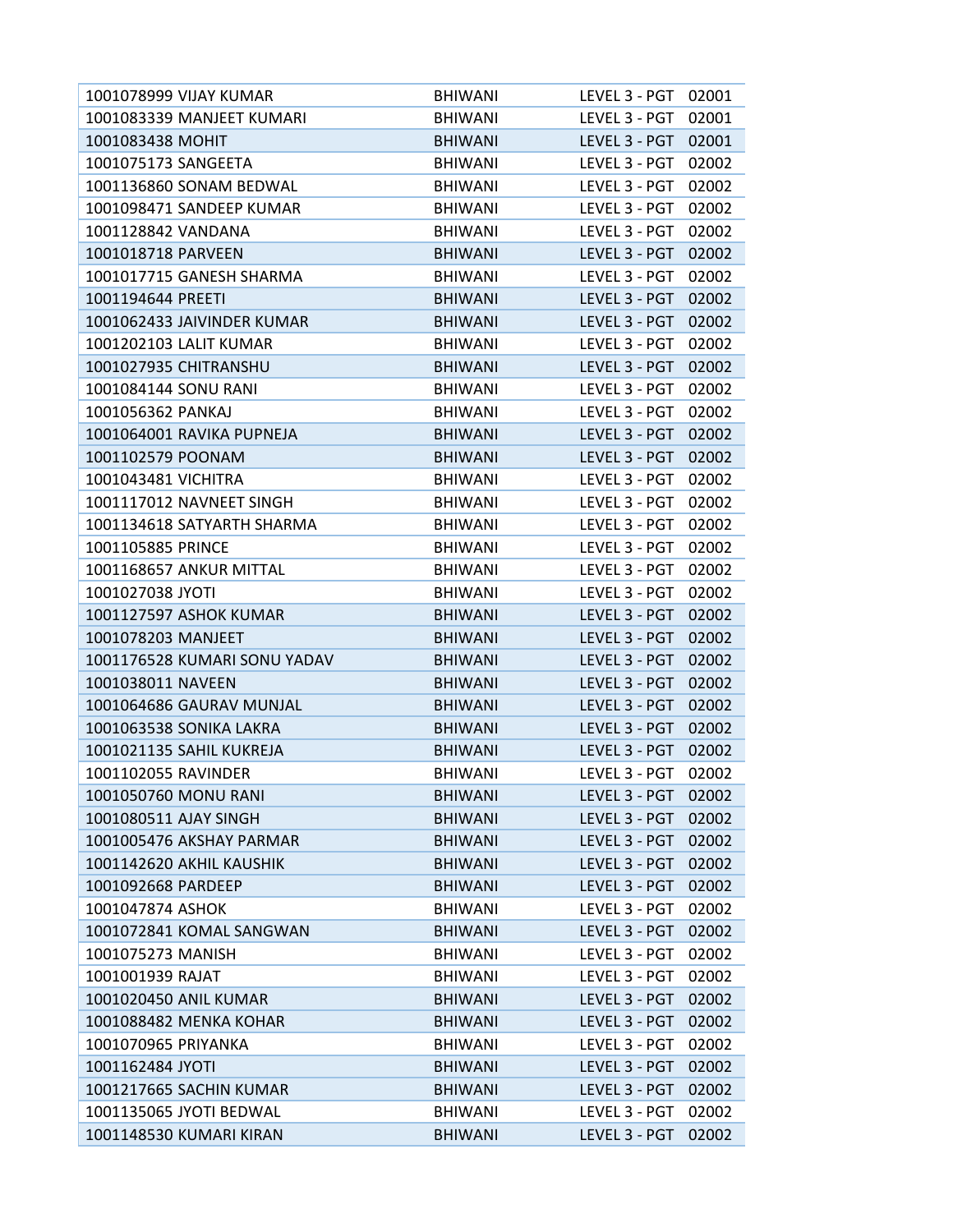| 1001012390 SANJU              | <b>BHIWANI</b> | LEVEL 3 - PGT 02003    |
|-------------------------------|----------------|------------------------|
| 1001077605 PREETI             | <b>BHIWANI</b> | LEVEL 3 - PGT 02003    |
| 1001019388 SUNAYNA            | <b>BHIWANI</b> | LEVEL 3 - PGT 02003    |
| 1001147391 SUNITA             | <b>BHIWANI</b> | LEVEL 3 - PGT<br>02003 |
| 1001168013 MINAXI             | <b>BHIWANI</b> | LEVEL 3 - PGT 02003    |
| 1001050614 REKHA RANI         | <b>BHIWANI</b> | LEVEL 3 - PGT 02003    |
| 1001115945 SUMAN RANI         | <b>BHIWANI</b> | LEVEL 3 - PGT 02003    |
| 1001123320 SEEMA RANI         | <b>BHIWANI</b> | LEVEL 3 - PGT 02004    |
| 1001125307 DR YASWANTI        | <b>BHIWANI</b> | LEVEL 3 - PGT 02004    |
| 1001061548 PINKI              | <b>BHIWANI</b> | LEVEL 3 - PGT 02005    |
| 1001165973 ABHINAY VASHISHTHA | <b>BHIWANI</b> | LEVEL 3 - PGT 02005    |
| 1001072752 PRIYA RANI         | <b>BHIWANI</b> | LEVEL 3 - PGT 02005    |
| 1001055230 EKTA               | <b>BHIWANI</b> | LEVEL 3 - PGT 02006    |
| 1001163675 SAROJ SINGH        | <b>BHIWANI</b> | LEVEL 3 - PGT 02006    |
| 1001138977 ANJALI             | <b>BHIWANI</b> | LEVEL 3 - PGT 02006    |
| 1001058461 DEEPIKA            | <b>BHIWANI</b> | LEVEL 3 - PGT<br>02007 |
| 1001076305 SHARMA JAYSHREE    | <b>BHIWANI</b> | LEVEL 3 - PGT 02007    |
| 1001184031 VINITA NEHRA       | <b>BHIWANI</b> | LEVEL 3 - PGT<br>02007 |
| 1001041707 AJAY KUMAR         | <b>BHIWANI</b> | LEVEL 3 - PGT 02007    |
| 1001023443 MONIKA             | <b>BHIWANI</b> | LEVEL 3 - PGT 02007    |
| 1001137552 SANJEEV            | <b>BHIWANI</b> | LEVEL 3 - PGT 02007    |
| 1001029036 REETU              | <b>BHIWANI</b> | LEVEL 3 - PGT 02007    |
| 1001059189 SAROJ              | <b>BHIWANI</b> | LEVEL 3 - PGT<br>02007 |
| 1001066814 SARINA RANGI       | <b>BHIWANI</b> | LEVEL 3 - PGT 02007    |
| 1001156650 BALWAN             | <b>BHIWANI</b> | LEVEL 3 - PGT 02007    |
| 1001152657 POONAM             | <b>BHIWANI</b> | LEVEL 3 - PGT 02007    |
| 1001043254 UPENDER PRASAD     | <b>BHIWANI</b> | LEVEL 3 - PGT<br>02007 |
| 1001145478 MONIKA DEVI        | <b>BHIWANI</b> | LEVEL 3 - PGT<br>02007 |
| 1001081097 PARMOD KUMAR       | <b>BHIWANI</b> | LEVEL 3 - PGT 02007    |
| 1001172176 KULDEEP            | <b>BHIWANI</b> | LEVEL 3 - PGT 02007    |
| 1001153460 RENU BALA          | <b>BHIWANI</b> | LEVEL 3 - PGT 02007    |
| 1001132238 AMIT KUMAR         | <b>BHIWANI</b> | LEVEL 3 - PGT<br>02007 |
| 1001027489 NEMIKA             | <b>BHIWANI</b> | LEVEL 3 - PGT<br>02007 |
| 1001123200 SAKSHI             | <b>BHIWANI</b> | 02007<br>LEVEL 3 - PGT |
| 1001088495 PINKI              | <b>BHIWANI</b> | LEVEL 3 - PGT<br>02007 |
| 1001087487 TRISHTHA           | <b>BHIWANI</b> | LEVEL 3 - PGT<br>02008 |
| 1001061137 POOJA              | <b>BHIWANI</b> | 02008<br>LEVEL 3 - PGT |
| 1001139076 KOMAL              | <b>BHIWANI</b> | LEVEL 3 - PGT<br>02008 |
| 1001083190 SAPNA BATOYE       | <b>BHIWANI</b> | LEVEL 3 - PGT<br>02008 |
| 1001064911 MONIKA             | <b>BHIWANI</b> | LEVEL 3 - PGT<br>02008 |
| 1001150000 MINAKSHI           | <b>BHIWANI</b> | LEVEL 3 - PGT<br>02008 |
| 1001066805 SIMARAN            | <b>BHIWANI</b> | LEVEL 3 - PGT<br>02008 |
| 1001128820 SONIKA             | <b>BHIWANI</b> | LEVEL 3 - PGT<br>02008 |
| 1001072409 SUPRIYA YADAV      | <b>BHIWANI</b> | LEVEL 3 - PGT<br>02008 |
| 1001116314 DEEPIKA SHARMA     | <b>BHIWANI</b> | LEVEL 3 - PGT<br>02008 |
| 1001085607 PARVEEN KUMARI     | <b>BHIWANI</b> | 02008<br>LEVEL 3 - PGT |
| 1001097496 SUNAINA            | <b>BHIWANI</b> | LEVEL 3 - PGT<br>02008 |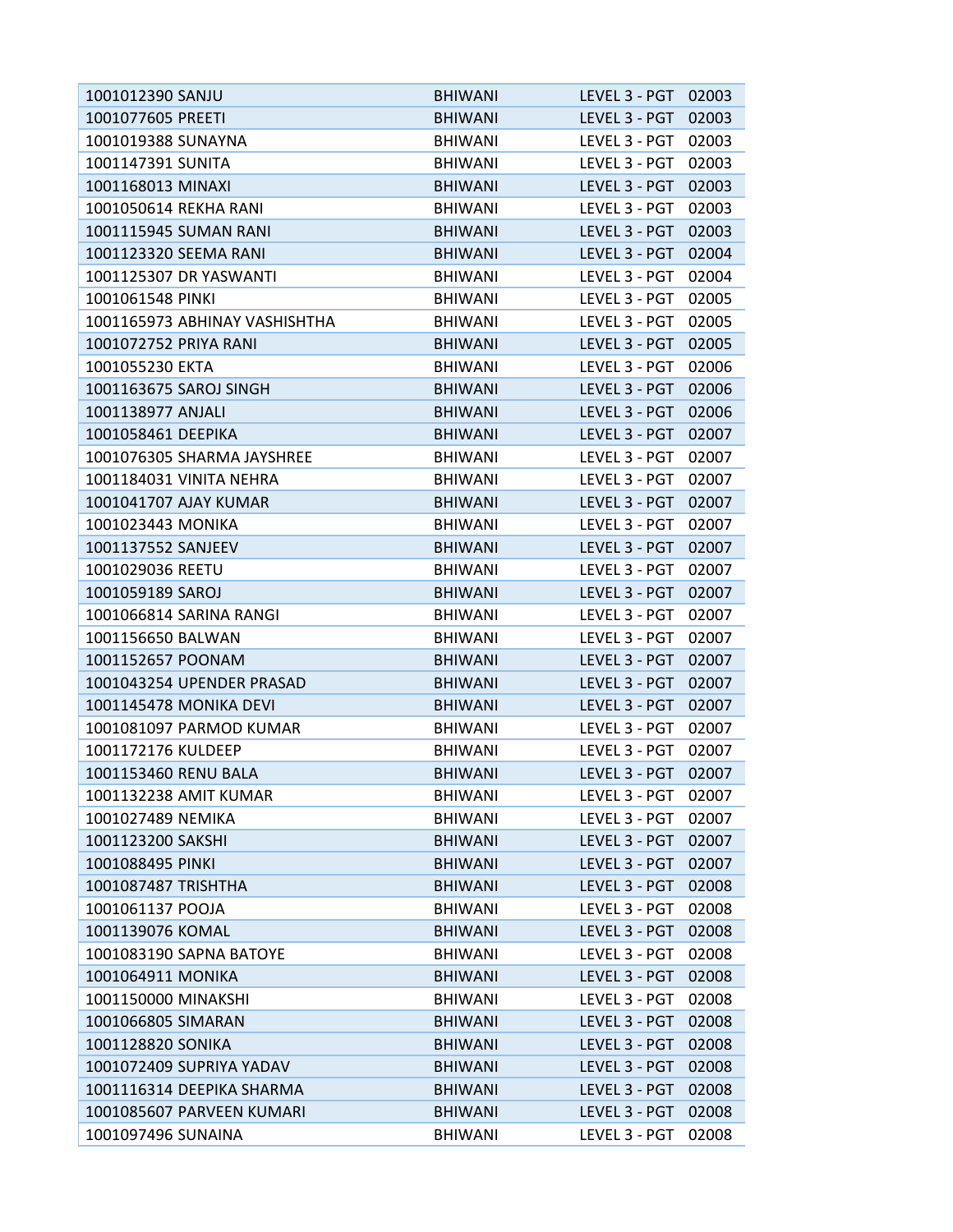| 1001022666 AMIT KUMAR          | <b>BHIWANI</b> | LEVEL 3 - PGT 02008    |
|--------------------------------|----------------|------------------------|
| 1001022632 PARMILA             | <b>BHIWANI</b> | LEVEL 3 - PGT 02008    |
| 1001029744 RAJAN               | <b>BHIWANI</b> | LEVEL 3 - PGT 02008    |
| 1001132272 POONAM              | <b>BHIWANI</b> | LEVEL 3 - PGT<br>02008 |
| 1001140945 RAKESH SHARMA       | <b>BHIWANI</b> | LEVEL 3 - PGT 02008    |
| 1001009701 PARMILA DEVI        | <b>BHIWANI</b> | LEVEL 3 - PGT 02008    |
| 1001022787 SURENDER SINGH      | <b>BHIWANI</b> | LEVEL 3 - PGT 02008    |
| 1001094605 BINDU               | <b>BHIWANI</b> | LEVEL 3 - PGT 02008    |
| 1001064516 NAINA SONI          | <b>BHIWANI</b> | LEVEL 3 - PGT<br>02008 |
| 1001107576 DHARAMVIR SINGH     | <b>BHIWANI</b> | LEVEL 3 - PGT 02008    |
| 1001043036 KAPOOR SAINI        | <b>BHIWANI</b> | LEVEL 3 - PGT 02008    |
| 1001079072 AASTHA RANI         | <b>BHIWANI</b> | LEVEL 3 - PGT 02008    |
| 1001084907 AMAR SINGH          | <b>BHIWANI</b> | LEVEL 3 - PGT 02008    |
| 1001217168 NISHA               | <b>BHIWANI</b> | LEVEL 3 - PGT 02008    |
| 1001039980 RANI                | <b>BHIWANI</b> | LEVEL 3 - PGT 02010    |
| 1001117608 ANTER SINGH         | <b>BHIWANI</b> | LEVEL 3 - PGT 02010    |
| 1001024007 KIRAN BALA          | <b>BHIWANI</b> | LEVEL 3 - PGT 02011    |
| 1001123738 ANIL                | <b>BHIWANI</b> | LEVEL 3 - PGT 02011    |
| 1001166705 ASHOK KUMAR         | <b>BHIWANI</b> | LEVEL 3 - PGT 02011    |
| 1001056492 SHAKUNTLA DEVI      | <b>BHIWANI</b> | LEVEL 3 - PGT 02011    |
| 1001104018 PUSHPA DEVI         | <b>BHIWANI</b> | LEVEL 3 - PGT 02011    |
| 1001016973 MANOJ KUMAR         | <b>BHIWANI</b> | LEVEL 3 - PGT 02012    |
| 1001012723 PAWAN KUMAR         | <b>BHIWANI</b> | LEVEL 3 - PGT 02012    |
| 1001048274 ASHISH KUMAR SHARMA | <b>BHIWANI</b> | LEVEL 3 - PGT 02012    |
| 1001016780 SANJEEV SANGWAN     | <b>BHIWANI</b> | LEVEL 3 - PGT 02012    |
| 1001196508 SAMERVEER SINGH     | <b>BHIWANI</b> | LEVEL 3 - PGT 02012    |
| 1001044390 SUDESH RANI         | <b>BHIWANI</b> | LEVEL 3 - PGT 02012    |
| 1001046787 VINOD KUMAR         | <b>BHIWANI</b> | LEVEL 3 - PGT 02012    |
| 1001072388 BUNTI DEVI          | <b>BHIWANI</b> | LEVEL 3 - PGT 02012    |
| 1001023598 PINKI               | <b>BHIWANI</b> | LEVEL 3 - PGT 02012    |
| 1001162390 SUSHIL KUMAR        | <b>BHIWANI</b> | LEVEL 3 - PGT 02012    |
| 1001082891 POONAM DEVI         | <b>BHIWANI</b> | LEVEL 3 - PGT<br>02012 |
| 1001153047 REKHA               | <b>BHIWANI</b> | LEVEL 3 - PGT<br>02012 |
| 1001040372 SEEMA KUMARI        | <b>BHIWANI</b> | LEVEL 3 - PGT<br>02012 |
| 1001106796 MUNESH KUMAR        | <b>BHIWANI</b> | LEVEL 3 - PGT<br>02012 |
| 1001067504 VIKAS KAUSHIK       | <b>BHIWANI</b> | LEVEL 3 - PGT<br>02012 |
| 1001023907 SANDEEP KUMAR       | BHIWANI        | LEVEL 3 - PGT<br>02012 |
| 1001008912 JAI PRAKASH         | <b>BHIWANI</b> | 02012<br>LEVEL 3 - PGT |
| 1001072620 SUDHIR              | <b>BHIWANI</b> | LEVEL 3 - PGT<br>02012 |
| 1001023217 SURAJ BHAN          | <b>BHIWANI</b> | LEVEL 3 - PGT<br>02012 |
| 1001020064 KAMLESH KUMARI      | <b>BHIWANI</b> | LEVEL 3 - PGT<br>02013 |
| 1001076703 MINI SHARMA         | <b>BHIWANI</b> | LEVEL 3 - PGT<br>02013 |
| 1001014136 SUMAN               | <b>BHIWANI</b> | 02013<br>LEVEL 3 - PGT |
| 1001210792 MINU                | <b>BHIWANI</b> | LEVEL 3 - PGT<br>02013 |
| 1001048191 MONIKA              | <b>BHIWANI</b> | 02013<br>LEVEL 3 - PGT |
| 1001022303 REKHA RANI          | <b>BHIWANI</b> | LEVEL 3 - PGT 02013    |
| 1001199531 REKHA               | <b>BHIWANI</b> | LEVEL 3 - PGT<br>02013 |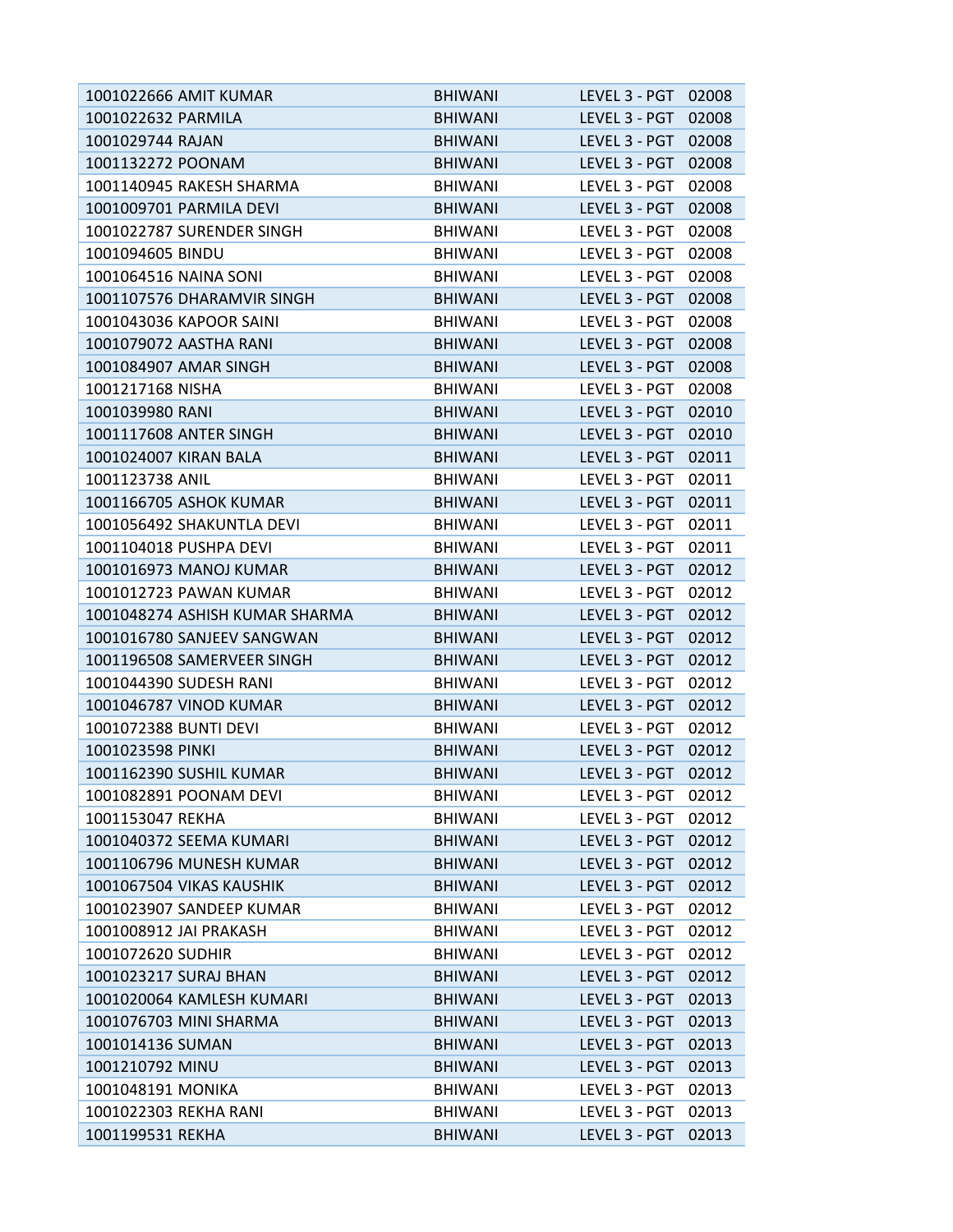| 1001019850 MANJU BAI          | <b>BHIWANI</b> | LEVEL 3 - PGT 02013    |
|-------------------------------|----------------|------------------------|
| 1001013634 REKHA LAMBA        | <b>BHIWANI</b> | LEVEL 3 - PGT 02013    |
| 1001018347 NEERJA PARMAR      | <b>BHIWANI</b> | LEVEL 3 - PGT 02013    |
| 1001186304 KIRAN LATA         | <b>BHIWANI</b> | LEVEL 3 - PGT 02014    |
| 1001022813 RAJESH KUMAR       | <b>BHIWANI</b> | LEVEL 3 - PGT 02014    |
| 1001020486 KM USHA            | <b>BHIWANI</b> | LEVEL 3 - PGT 02014    |
| 1001087664 MANJU KUMARI       | <b>BHIWANI</b> | LEVEL 3 - PGT 02014    |
| 1001051222 LAKHAN SINGH       | <b>BHIWANI</b> | LEVEL 3 - PGT 02014    |
| 1001099420 DEEPAK KUMAR       | <b>BHIWANI</b> | LEVEL 3 - PGT 02014    |
| 1001145880 KAVITA             | <b>BHIWANI</b> | LEVEL 3 - PGT 02014    |
| 1001058630 JYOTI              | <b>BHIWANI</b> | LEVEL 3 - PGT 02014    |
| 1001061874 POONAM RANI        | <b>BHIWANI</b> | LEVEL 3 - PGT 02014    |
| 1001029317 NEELAM             | <b>BHIWANI</b> | LEVEL 3 - PGT 02014    |
| 1001177243 MANOJ KUMAR        | <b>BHIWANI</b> | LEVEL 3 - PGT 02014    |
| 1001095668 DEEPIKA SHARMA     | <b>BHIWANI</b> | LEVEL 3 - PGT 02014    |
| 1001093441 POONAM             | <b>BHIWANI</b> | LEVEL 3 - PGT 02014    |
| 1001111930 SAVITA YADAV       | <b>BHIWANI</b> | LEVEL 3 - PGT 02014    |
| 1001102744 MANOJ KUMAR        | <b>BHIWANI</b> | LEVEL 3 - PGT 02014    |
| 1001058133 NEHA               | <b>BHIWANI</b> | LEVEL 3 - PGT 02014    |
| 1001021176 PRIYANKA           | BHIWANI        | LEVEL 3 - PGT 02014    |
| 1001124970 PRIYANKA           | <b>BHIWANI</b> | LEVEL 3 - PGT 02015    |
| 1001063600 LATA BHATI         | <b>BHIWANI</b> | LEVEL 3 - PGT 02015    |
| 1001152483 PRAVEEN KUMAR      | <b>BHIWANI</b> | LEVEL 3 - PGT 02015    |
| 1001109059 BIJENDER SINGH     | <b>BHIWANI</b> | LEVEL 3 - PGT 02015    |
| 1001209021 SUMAN RANI         | BHIWANI        | LEVEL 3 - PGT 02015    |
| 1001023215 SEEMA              | <b>BHIWANI</b> | LEVEL 3 - PGT 02015    |
| 1001094765 RAM KISHAN         | <b>BHIWANI</b> | LEVEL 3 - PGT 02015    |
| 1001060131 SANJAY             | <b>BHIWANI</b> | LEVEL 3 - PGT 02015    |
| 1001030637 DINESH GOYAT       | <b>BHIWANI</b> | LEVEL 3 - PGT 02015    |
| 1001032691 JAI PRAKAS         | <b>BHIWANI</b> | LEVEL 3 - PGT 02016    |
| 1001032697 RAJPAL             | <b>BHIWANI</b> | LEVEL 3 - PGT 02016    |
| 1001021263 SHAILAY            | <b>BHIWANI</b> | LEVEL 3 - PGT 02016    |
| 1001005400 AMIT               | <b>BHIWANI</b> | 02016<br>LEVEL 3 - PGT |
| 1001063679 ANNU MAAN          | <b>BHIWANI</b> | LEVEL 3 - PGT<br>02017 |
| 1001063552 MONIKA             | BHIWANI        | LEVEL 3 - PGT<br>02017 |
| 1001164859 MANOJ KUMAR        | <b>BHIWANI</b> | LEVEL 3 - PGT<br>02017 |
| 1001073938 SEEMA KUMARI       | <b>BHIWANI</b> | LEVEL 3 - PGT<br>02018 |
| 1001061566 SOMBIR             | <b>BHIWANI</b> | 02018<br>LEVEL 3 - PGT |
| 1001126691 INDERJEET KOUR     | <b>BHIWANI</b> | LEVEL 3 - PGT<br>02018 |
| 1001116519 MONIKA RANI        | <b>BHIWANI</b> | LEVEL 3 - PGT<br>02018 |
| 1001200926 KANIKA KANAL       | FARIDABAD      | LEVEL 3 - PGT<br>03001 |
| 1001132595 PAWAN              | FARIDABAD      | LEVEL 3 - PGT<br>03001 |
| 1001064617 HEMANT             | FARIDABAD      | LEVEL 3 - PGT<br>03001 |
| 1001183043 HARSHIT AGGARWAL   | FARIDABAD      | 03001<br>LEVEL 3 - PGT |
| 1001181635 BHAWAN BHATIA      | FARIDABAD      | LEVEL 3 - PGT<br>03001 |
| 1001173476 SHIVANI            | FARIDABAD      | LEVEL 3 - PGT<br>03001 |
| 1001107275 MEENAKSHI VASHISTH | FARIDABAD      | 03001<br>LEVEL 3 - PGT |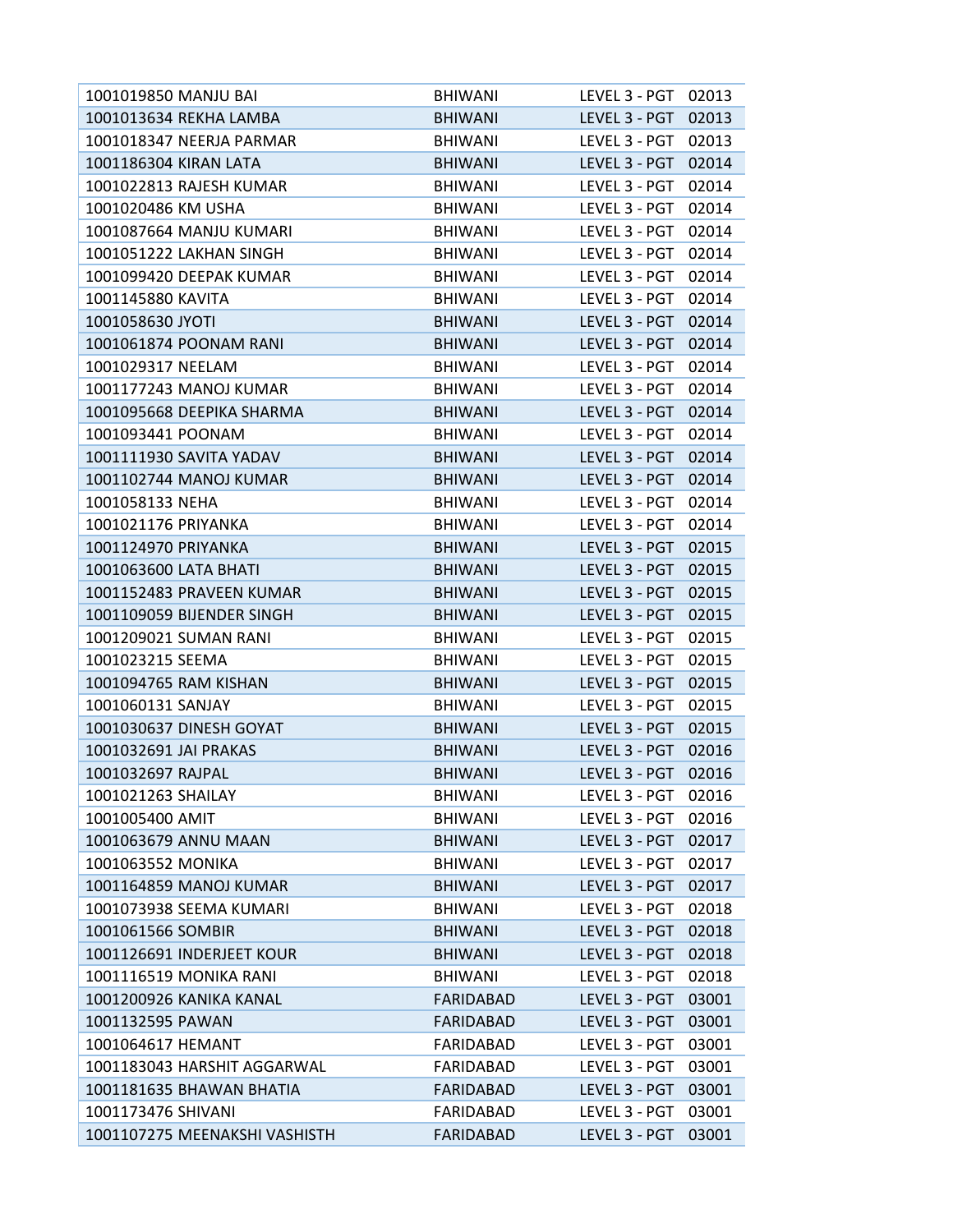| 1001001590 RENUKA SOLANKI NAMA DALAM SOLA | FARIDABAD        | LEVEL 3 - PGT 03001           |                |
|-------------------------------------------|------------------|-------------------------------|----------------|
| 1001007371 CHANCHAL                       | FARIDABAD        | LEVEL 3 - PGT 03001           |                |
| 1001029781 KALI CHARAN                    | FARIDABAD        | LEVEL 3 - PGT 03001           |                |
| 1001186706 VIPIN TONGAR                   | FARIDABAD        | LEVEL 3 - PGT 03001           |                |
| 1001064618 KOUSTUBH GOEL                  | <b>FARIDABAD</b> | LEVEL 3 - PGT 03001           |                |
| 1001184293 KOMAL                          | <b>FARIDABAD</b> | LEVEL 3 - PGT 03001           |                |
| 1001148364 ARUN PARASHAR                  | <b>FARIDABAD</b> | LEVEL 3 - PGT 03001           |                |
| 1001218725 RACHNA YADAV                   | FARIDABAD        | LEVEL 3 - PGT 03001           |                |
| 1001067884 CHARU BORA                     | FARIDABAD        | LEVEL 3 - PGT 03001           |                |
| 1001168981 POOJA RANI                     | FARIDABAD        | LEVEL 3 - PGT 03001           |                |
| 1001202945 VANDANA ARORA                  | FARIDABAD        | LEVEL 3 - PGT 03001           |                |
| 1001023900 SAROJ BALA                     | FARIDABAD        | LEVEL 3 - PGT 03001           |                |
| 1001034024 DARSHITA AGGARWAL              | FARIDABAD        | LEVEL 3 - PGT 03001           |                |
| 1001016100 ASHIMA GARG                    | FARIDABAD        | LEVEL 3 - PGT 03001           |                |
| 1001127920 RUBY CHAUDHARY                 | <b>FARIDABAD</b> | LEVEL 3 - PGT 03001           |                |
| 1001191989 ABHINAV VIKRAM SINGH           | <b>FARIDABAD</b> | LEVEL 3 - PGT 03001           |                |
| 1001038693 REKHA SINGH                    | FARIDABAD        | LEVEL 3 - PGT 03001           |                |
| 1001136853 PAYAL                          | <b>FARIDABAD</b> | LEVEL 3 - PGT 03001           |                |
| 1001199323 SARIKA                         | <b>FARIDABAD</b> | LEVEL 3 - PGT 03001           |                |
| 1001064605 TANVI AHUJA                    |                  | FARIDABAD LEVEL 3 - PGT 03001 |                |
| 1001014752 DESH RAJ                       | FARIDABAD        | LEVEL 3 - PGT 03001           |                |
| 1001186681 KAVITA JINDAL                  | FARIDABAD        | LEVEL 3 - PGT 03001           |                |
| 1001094662 MUKESH DABAR                   | <b>FARIDABAD</b> | LEVEL 3 - PGT 03001           |                |
| 1001004865 SHALU                          | FARIDABAD        | LEVEL 3 - PGT 03001           |                |
| 1001043508 PRIYANKA                       | FARIDABAD        | LEVEL 3 - PGT 03001           |                |
| 1001102346 NARENDER                       | FARIDABAD        | LEVEL 3 - PGT 03001           |                |
| 1001127834 ANSHU SINGLA                   | <b>FARIDABAD</b> | LEVEL 3 - PGT 03001           |                |
| 1001030887 PRIYA                          | FARIDABAD        | LEVEL 3 - PGT 03001           |                |
| 1001031222 BABITA MITTAL                  | FARIDABAD        | LEVEL 3 - PGT 03001           |                |
| 1001143904 SUMAN                          | <b>FARIDABAD</b> | LEVEL 3 - PGT 03001           |                |
| 1001124402 LAXMI                          | FARIDABAD        | LEVEL 3 - PGT 03001           |                |
| 1001213723 NIVEDITA SHARMA                | FARIDABAD        | LEVEL 3 - PGT                 | 03001          |
| 1001161870 YOGESH KUMAR                   | FARIDABAD        | LEVEL 3 - PGT                 | 03001          |
| 1001022744 ARJUN MANDAL                   | FARIDABAD        | LEVEL 3 - PGT                 | 03001          |
| 1001192616 VARSHA                         | FARIDABAD        | LEVEL 3 - PGT                 | 03001          |
| 1001106195 UMESH SHARMA                   | FARIDABAD        | LEVEL 3 - PGT                 | 03001          |
| 1001023261 PRAVEEN KUMAR                  | FARIDABAD        | LEVEL 3 - PGT                 | 03001          |
| 1001048824 PRAVEEN                        | FARIDABAD        | LEVEL 3 - PGT                 | 03001          |
| 1001053117 SHEEL KUMAR                    | FARIDABAD        | LEVEL 3 - PGT                 | 03001          |
| 1001020704 PRIYANKA RANA                  | <b>FARIDABAD</b> | LEVEL 3 - PGT                 | 03001          |
| 1001010020 RASHMI                         | FARIDABAD        | LEVEL 3 - PGT                 | 03001          |
| 1001049521 JYOSHITA                       | FARIDABAD        | LEVEL 3 - PGT                 | 03003          |
| 1001068947 ANNU                           | <b>FARIDABAD</b> | LEVEL 3 - PGT                 | 03003          |
| 1001169292 JYOTI DAHINWAL                 | FARIDABAD        | LEVEL 3 - PGT                 | 03003          |
| 1001099313 RATANPRIYA                     | FARIDABAD        | LEVEL 3 - PGT                 | 03003<br>03004 |
| 1001033131 ANSHUL KAUSHIK                 | FARIDABAD        | LEVEL 3 - PGT                 |                |
| 1001043702 ARVIND                         | FARIDABAD        | LEVEL 3 - PGT                 | 03004          |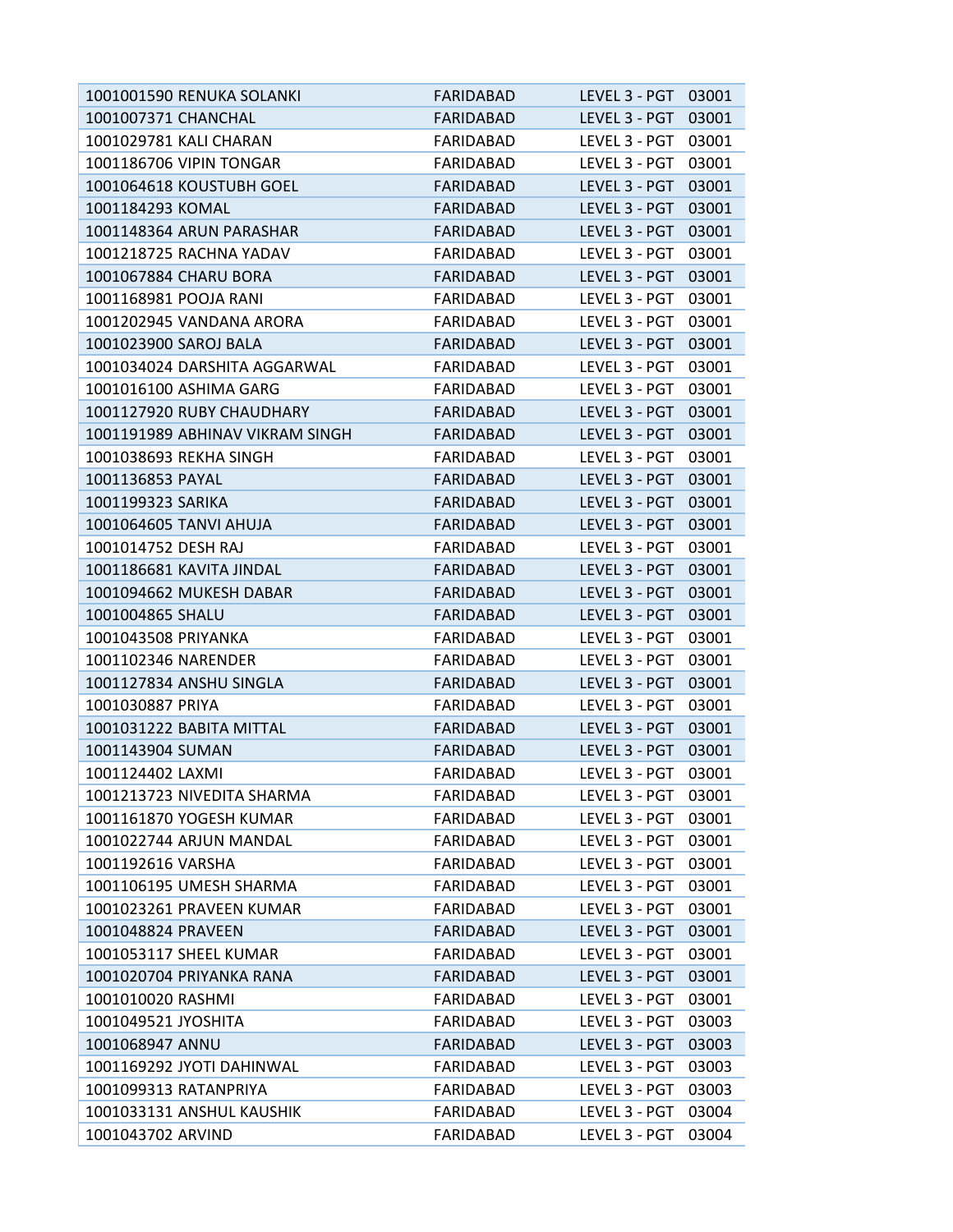| 1001062951 ANUJ GAUTAM          | FARIDABAD        | LEVEL 3 - PGT 03004 |       |
|---------------------------------|------------------|---------------------|-------|
| 1001100712 SHIWANI              | FARIDABAD        | LEVEL 3 - PGT 03004 |       |
| 1001150360 PRIYA KAUSHIK        | FARIDABAD        | LEVEL 3 - PGT 03004 |       |
| 1001001274 DEEPAK               | FARIDABAD        | LEVEL 3 - PGT 03004 |       |
| 1001010569 SHWETA SHARMA        | FARIDABAD        | LEVEL 3 - PGT 03004 |       |
| 1001133906 DIVYA SHARMA         | <b>FARIDABAD</b> | LEVEL 3 - PGT 03004 |       |
| 1001142185 RAVI                 | FARIDABAD        | LEVEL 3 - PGT 03004 |       |
| 1001009762 MEGHA GOEL           | FARIDABAD        | LEVEL 3 - PGT 03005 |       |
| 1001023614 VAISHALI CHAUHAN     | FARIDABAD        | LEVEL 3 - PGT 03005 |       |
| 1001202117 SEEMA                | FARIDABAD        | LEVEL 3 - PGT 03005 |       |
| 1001050977 KAVITA               | <b>FARIDABAD</b> | LEVEL 3 - PGT 03005 |       |
| 1001146624 SAMEEKSHA            | FARIDABAD        | LEVEL 3 - PGT 03006 |       |
| 1001071150 DEEPAK GIRI          | <b>FARIDABAD</b> | LEVEL 3 - PGT 03006 |       |
| 1001000566 VINAY                | FARIDABAD        | LEVEL 3 - PGT 03007 |       |
| 1001014589 SONIA                | FATEHABAD        | LEVEL 3 - PGT 04001 |       |
| 1001181855 AMANDEEP SINGH MONGA | FATEHABAD        | LEVEL 3 - PGT 04001 |       |
| 1001005403 VIKRAM               | FATEHABAD        | LEVEL 3 - PGT 04001 |       |
| 1001015847 MIKANSHU RANI        | FATEHABAD        | LEVEL 3 - PGT 04001 |       |
| 1001129035 BHAJAN LAL VERMA     | FATEHABAD        | LEVEL 3 - PGT 04001 |       |
| 1001008129 KAMALPREET           | FATEHABAD        | LEVEL 3 - PGT 04001 |       |
| 1001129446 PAWAN KUMAR          | FATEHABAD        | LEVEL 3 - PGT 04001 |       |
| 1001124784 PAVITAR SINGH        | FATEHABAD        | LEVEL 3 - PGT 04001 |       |
| 1001030783 SHUBHAM MEHTA        | FATEHABAD        | LEVEL 3 - PGT 04001 |       |
| 1001077330 MANJEET RANI         | FATEHABAD        | LEVEL 3 - PGT 04001 |       |
| 1001034120 HEENA KATHPAL        | FATEHABAD        | LEVEL 3 - PGT 04001 |       |
| 1001068148 MUKESH KUMARI        | FATEHABAD        | LEVEL 3 - PGT 04001 |       |
| 1001127937 JYOTI                | FATEHABAD        | LEVEL 3 - PGT 04001 |       |
| 1001185605 PARVEEN LUKHA        | FATEHABAD        | LEVEL 3 - PGT 04001 |       |
| 1001197718 MUNISH KUMAR         | FATEHABAD        | LEVEL 3 - PGT 04001 |       |
| 1001140877 GEETA RANI           | FATEHABAD        | LEVEL 3 - PGT 04001 |       |
| 1001047835 SEEMA                | FATEHABAD        | LEVEL 3 - PGT 04001 |       |
| 1001206003 JYOTI RANI           | FATEHABAD        | LEVEL 3 - PGT       | 04001 |
| 1001100040 JITIN KUMAR          | FATEHABAD        | LEVEL 3 - PGT       | 04001 |
| 1001197350 POOJA RANI           | FATEHABAD        | LEVEL 3 - PGT       | 04001 |
| 1001056531 KAMAL BUHEJA         | FATEHABAD        | LEVEL 3 - PGT       | 04001 |
| 1001043155 SUNAINA GOYAL        | FATEHABAD        | LEVEL 3 - PGT       | 04001 |
| 1001082327 AMANDEEP KUMAR       | FATEHABAD        | LEVEL 3 - PGT       | 04001 |
| 1001054997 RAJNI RANI           | FATEHABAD        | LEVEL 3 - PGT       | 04001 |
| 1001173873 SAKSHI               | FATEHABAD        | LEVEL 3 - PGT       | 04001 |
| 1001020537 SITA RAM             | FATEHABAD        | LEVEL 3 - PGT       | 04001 |
| 1001073011 RAJBIR KAUR          | FATEHABAD        | LEVEL 3 - PGT       | 04001 |
| 1001152249 SAHIL NAGPAL         | FATEHABAD        | LEVEL 3 - PGT       | 04001 |
| 1001026706 SOM DARSHAN DEV ARYA | FATEHABAD        | LEVEL 3 - PGT       | 04001 |
| 1001120397 PARAS JAIN           | FATEHABAD        | LEVEL 3 - PGT       | 04001 |
| 1001129034 KAVITA               | FATEHABAD        | LEVEL 3 - PGT       | 04001 |
| 1001207171 PRIYANKA MEHTA       | FATEHABAD        | LEVEL 3 - PGT       | 04001 |
| 1001120764 TAMANNA SINGLA       | FATEHABAD        | LEVEL 3 - PGT       | 04001 |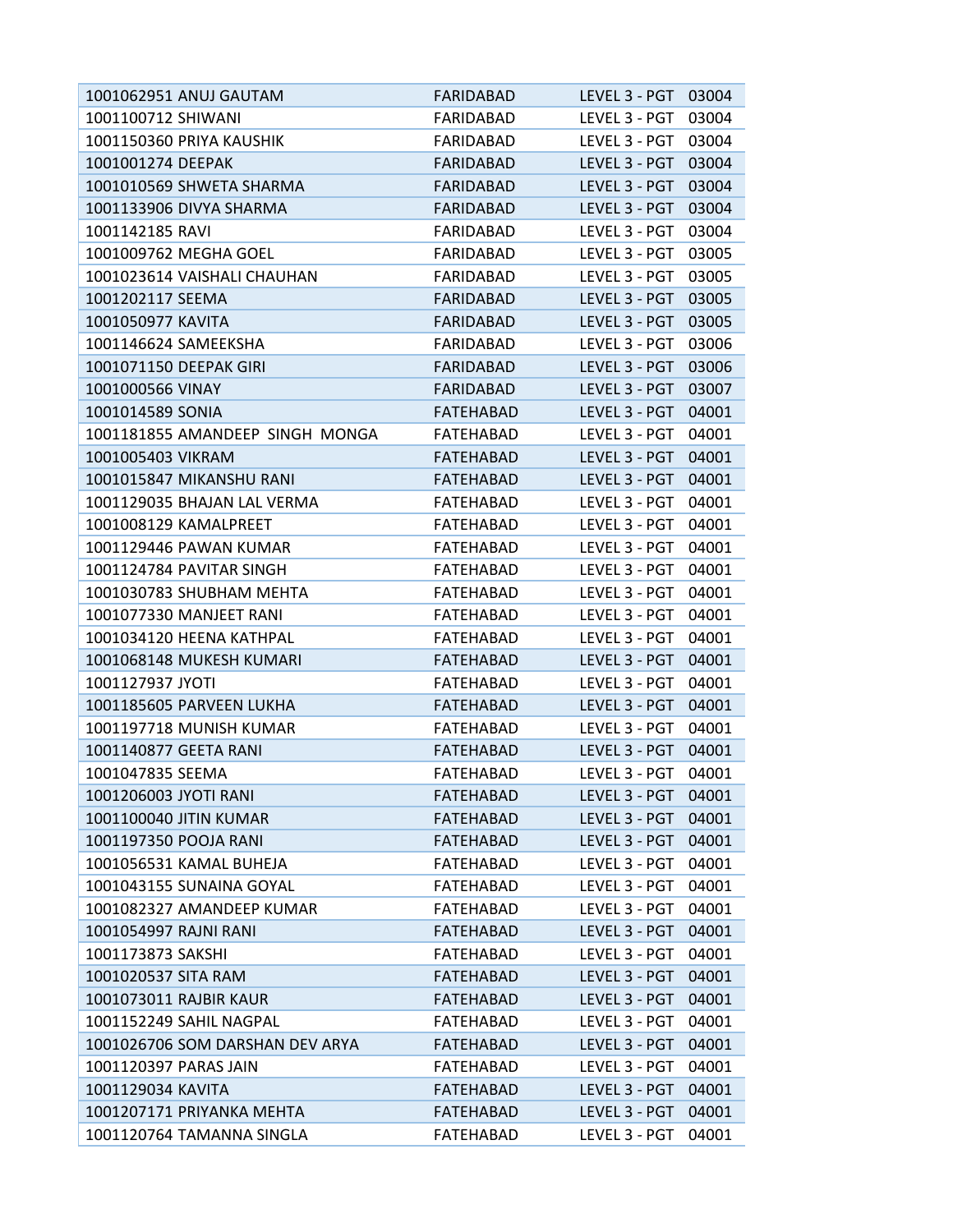| 1001063772 RAMANPREET KAMBOJ | FATEHABAD        | LEVEL 3 - PGT 04001    |
|------------------------------|------------------|------------------------|
| 1001176398 NAVEEN KUMAR      | FATEHABAD        | LEVEL 3 - PGT 04001    |
| 1001005897 SUMAN             | FATEHABAD        | LEVEL 3 - PGT 04002    |
| 1001182677 RAVI KUMAR        | FATEHABAD        | LEVEL 3 - PGT 04002    |
| 1001065645 SAMPAT SINGH      | FATEHABAD        | LEVEL 3 - PGT 04002    |
| 1001154102 REETA RANI        | FATEHABAD        | LEVEL 3 - PGT 04003    |
| 1001082364 NEERAJ RANI       | FATEHABAD        | LEVEL 3 - PGT 04003    |
| 1001031920 JEENIA            | FATEHABAD        | LEVEL 3 - PGT 04003    |
| 1001160775 DIPANSU           | FATEHABAD        | LEVEL 3 - PGT 04003    |
| 1001059156 EKTA RANI         | FATEHABAD        | LEVEL 3 - PGT 04003    |
| 1001106060 MOHAMAD SUFIYAN   | FATEHABAD        | LEVEL 3 - PGT 04003    |
| 1001142005 POONAM NONACH     | FATEHABAD        | LEVEL 3 - PGT 04004    |
| 1001202151 RENU BALA         | FATEHABAD        | LEVEL 3 - PGT 04004    |
| 1001009617 ANIL KUMAR        | FATEHABAD        | LEVEL 3 - PGT 04004    |
| 1001172368 NAVDEEP KAUR      | FATEHABAD        | LEVEL 3 - PGT 04004    |
| 1001147809 LUXMI             | FATEHABAD        | LEVEL 3 - PGT 04004    |
| 1001184414 NEETU RANI        | FATEHABAD        | LEVEL 3 - PGT 04004    |
| 1001013063 DARSHNA           | FATEHABAD        | LEVEL 3 - PGT 04004    |
| 1001018950 POOJA RANI        | FATEHABAD        | LEVEL 3 - PGT 04004    |
| 1001043346 KULWANT KAUR      | FATEHABAD        | LEVEL 3 - PGT 04004    |
| 1001066003 SUBODH            | FATEHABAD        | LEVEL 3 - PGT 04005    |
| 1001175838 KAILASH CHANDER   | FATEHABAD        | LEVEL 3 - PGT 04005    |
| 1001025668 ASHOK KUMAR       | FATEHABAD        | LEVEL 3 - PGT 04005    |
| 1001072913 KULDEEP SINGH     | FATEHABAD        | LEVEL 3 - PGT 04005    |
| 1001168394 GURSEWAK          | FATEHABAD        | LEVEL 3 - PGT 04005    |
| 1001113263 SHARMILA DEVI     | FATEHABAD        | LEVEL 3 - PGT 04005    |
| 1001061694 MAMTA RANI        | FATEHABAD        | LEVEL 3 - PGT 04005    |
| 1001125711 PARMOD KUMAR      | FATEHABAD        | LEVEL 3 - PGT 04005    |
| 1001019024 KULDEEP KUMAR     | FATEHABAD        | LEVEL 3 - PGT 04005    |
| 1001073891 SANDEEP KAUR      | FATEHABAD        | LEVEL 3 - PGT 04006    |
| 1001168839 HARJINDER         | FATEHABAD        | LEVEL 3 - PGT 04006    |
| 1001131217 BEANT KAUR        | FATEHABAD        | 04006<br>LEVEL 3 - PGT |
| 1001093557 SUNITA RANI       | <b>FATEHABAD</b> | 04006<br>LEVEL 3 - PGT |
| 1001034218 MANDEEP KAUR      | FATEHABAD        | LEVEL 3 - PGT<br>04006 |
| 1001079871 MANPREET KAUR     | FATEHABAD        | LEVEL 3 - PGT<br>04006 |
| 1001195512 SUNITA RANI       | FATEHABAD        | LEVEL 3 - PGT<br>04006 |
| 1001025979 BEANT KAUR        | FATEHABAD        | 04006<br>LEVEL 3 - PGT |
| 1001032203 JASHANDEEP SINGH  | FATEHABAD        | 04006<br>LEVEL 3 - PGT |
| 1001026053 MALKEET KAUR      | FATEHABAD        | LEVEL 3 - PGT<br>04006 |
| 1001058371 SANDEEP SINGH     | <b>FATEHABAD</b> | LEVEL 3 - PGT<br>04006 |
| 1001125852 REKHA RANI        | FATEHABAD        | LEVEL 3 - PGT<br>04006 |
| 1001095762 GURMAIL SINGH     | FATEHABAD        | LEVEL 3 - PGT<br>04006 |
| 1001026311 MUKESH KUMAR      | FATEHABAD        | 04006<br>LEVEL 3 - PGT |
| 1001098275 SAVITA RANI       | FATEHABAD        | LEVEL 3 - PGT<br>04006 |
| 1001101707 SANGEETA RANI     | FATEHABAD        | LEVEL 3 - PGT<br>04006 |
| 1001210666 KALPNA            | FATEHABAD        | LEVEL 3 - PGT<br>04006 |
| 1001198573 AMANDEEP SINGH    | FATEHABAD        | LEVEL 3 - PGT<br>04006 |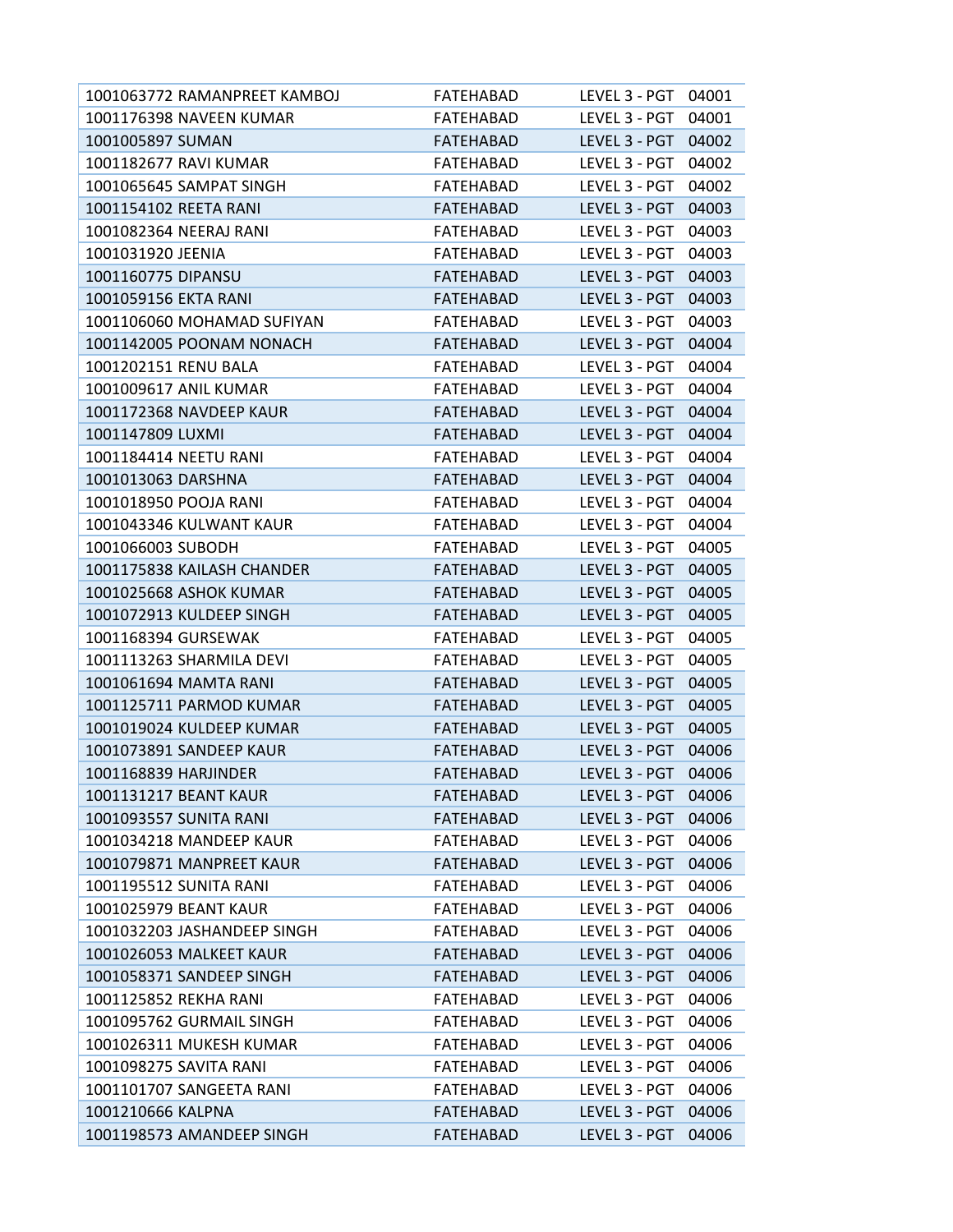| 1001204313 SHARDA RANI     | FATEHABAD        | LEVEL 3 - PGT 04006    |
|----------------------------|------------------|------------------------|
| 1001061380 VANDNA RANI     | FATEHABAD        | LEVEL 3 - PGT 04006    |
| 1001047282 SANDEEP KUMAR   | FATEHABAD        | LEVEL 3 - PGT 04006    |
| 1001059483 GURSEWAK SINGH  | FATEHABAD        | LEVEL 3 - PGT 04006    |
| 1001214755 PERMINDER SINGH | FATEHABAD        | LEVEL 3 - PGT 04006    |
| 1001038411 GAGANDEEP SINGH | FATEHABAD        | LEVEL 3 - PGT 04006    |
| 1001057523 KIRAN           | FATEHABAD        | LEVEL 3 - PGT 04007    |
| 1001164622 AMIT KUMAR      | FATEHABAD        | LEVEL 3 - PGT 04007    |
| 1001001764 JAGBIR SINGH    | FATEHABAD        | LEVEL 3 - PGT 04007    |
| 1001169513 JAGDISH         | FATEHABAD        | LEVEL 3 - PGT 04007    |
| 1001090570 SURENDER KUMAR  | FATEHABAD        | LEVEL 3 - PGT 04007    |
| 1001001926 NARESH KUMAR    | FATEHABAD        | LEVEL 3 - PGT 04007    |
| 1001095117 SUNIL           | FATEHABAD        | LEVEL 3 - PGT 04007    |
| 1001181427 SONU BALA       | FATEHABAD        | LEVEL 3 - PGT 04007    |
| 1001091387 URMILA          | FATEHABAD        | LEVEL 3 - PGT 04007    |
| 1001043499 POOJA RANI      | FATEHABAD        | LEVEL 3 - PGT 04007    |
| 1001134431 AJAY PAL        | FATEHABAD        | LEVEL 3 - PGT 04007    |
| 1001102914 REKHA           | FATEHABAD        | LEVEL 3 - PGT 04008    |
| 1001154756 RENU RANI       | FATEHABAD        | LEVEL 3 - PGT 04008    |
| 1001097931 CHOOTE LAL      | FATEHABAD        | LEVEL 3 - PGT 04008    |
| 1001064564 SAMPAT          | FATEHABAD        | LEVEL 3 - PGT 04008    |
| 1001068762 KIRAN DEVI      | FATEHABAD        | LEVEL 3 - PGT 04008    |
| 1001018017 RAJ KUMAR       | FATEHABAD        | LEVEL 3 - PGT 04008    |
| 1001065378 PREETI LAMBA    | FATEHABAD        | LEVEL 3 - PGT 04008    |
| 1001054954 REKHA           | FATEHABAD        | LEVEL 3 - PGT 04008    |
| 1001144733 SUNITA DEVI     | FATEHABAD        | LEVEL 3 - PGT 04008    |
| 1001063740 POOJA GARG      | FATEHABAD        | LEVEL 3 - PGT 04008    |
| 1001043704 SONIKA          | FATEHABAD        | LEVEL 3 - PGT 04008    |
| 1001078200 HARVINDER SINGH | FATEHABAD        | LEVEL 3 - PGT 04008    |
| 1001084447 SIMPLE          | <b>FATEHABAD</b> | LEVEL 3 - PGT 04008    |
| 1001008237 SIKANDER PAL    | FATEHABAD        | LEVEL 3 - PGT 04008    |
| 1001178584 BABITA          | FATEHABAD        | LEVEL 3 - PGT<br>04008 |
| 1001096410 MANPREET KAUR   | FATEHABAD        | 04008<br>LEVEL 3 - PGT |
| 1001126116 NARENDER KAUR   | FATEHABAD        | LEVEL 3 - PGT<br>04008 |
| 1001142171 NARENDER SINGH  | FATEHABAD        | LEVEL 3 - PGT<br>04008 |
| 1001124972 EKTA            | FATEHABAD        | LEVEL 3 - PGT<br>04008 |
| 1001044964 SONU DEVI       | FATEHABAD        | 04008<br>LEVEL 3 - PGT |
| 1001166304 GEETA DEVI      | FATEHABAD        | 04008<br>LEVEL 3 - PGT |
| 1001059324 SANDEEP KUMAR   | FATEHABAD        | LEVEL 3 - PGT<br>04008 |
| 1001122605 AMIT POONIA     | FATEHABAD        | LEVEL 3 - PGT<br>04008 |
| 1001065976 POOJA           | FATEHABAD        | LEVEL 3 - PGT<br>04008 |
| 1001158043 PRIYANKA RANI   | FATEHABAD        | LEVEL 3 - PGT<br>04008 |
| 1001174721 VANITA DEVI     | FATEHABAD        | LEVEL 3 - PGT<br>04008 |
| 1001029847 INDRA RANI      | FATEHABAD        | LEVEL 3 - PGT<br>04009 |
| 1001159573 SUMAN BALA      | FATEHABAD        | LEVEL 3 - PGT<br>04009 |
| 1001113379 RAVINA          | FATEHABAD        | 04009<br>LEVEL 3 - PGT |
| 1001037552 PRASANT         | FATEHABAD        | LEVEL 3 - PGT<br>04009 |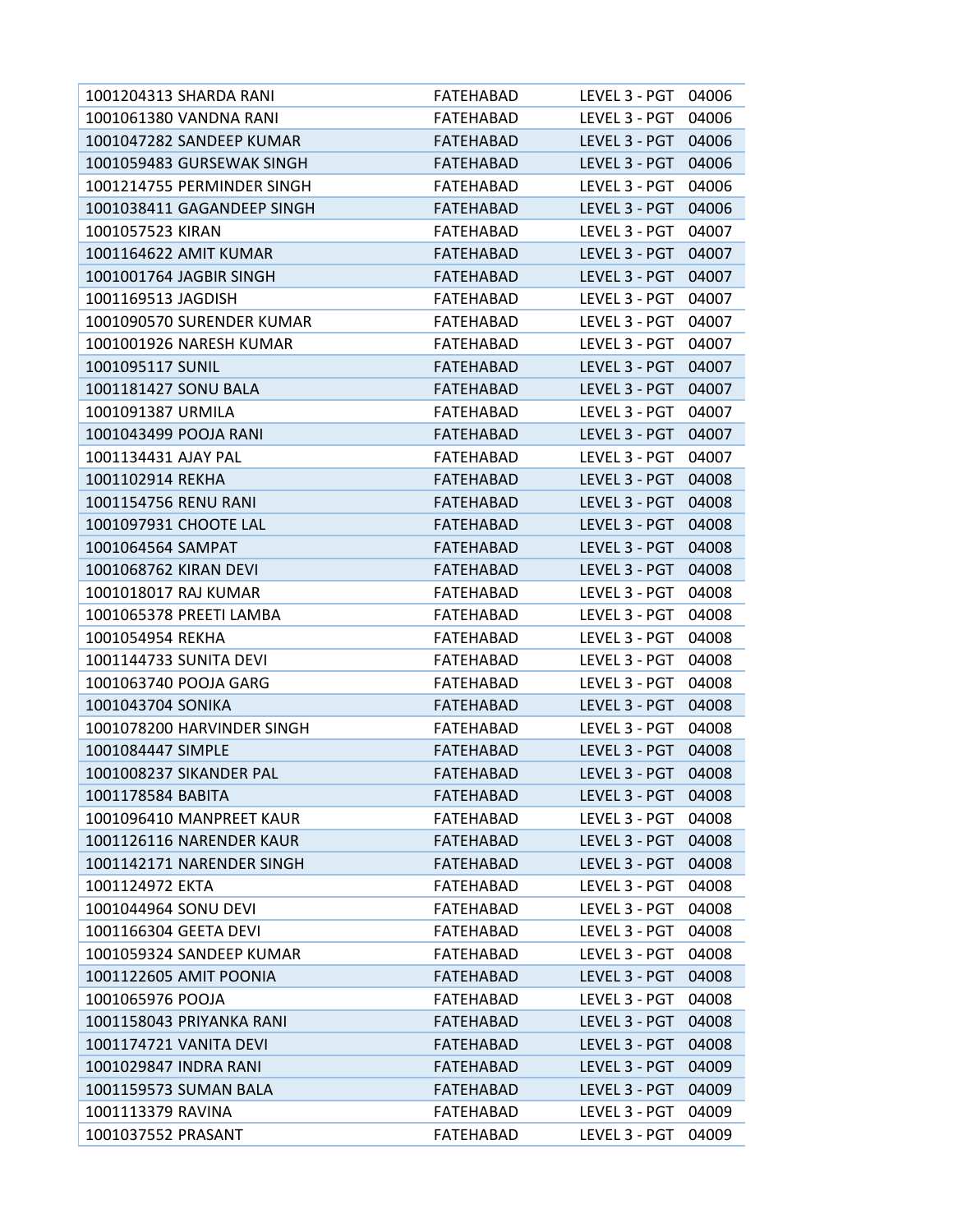| 1001107244 REMAN                | FATEHABAD          | LEVEL 3 - PGT 04009    |
|---------------------------------|--------------------|------------------------|
| 1001162457 SANDEEP              | FATEHABAD          | LEVEL 3 - PGT 04009    |
| 1001022554 SUSHIL KUMAR         | FATEHABAD          | LEVEL 3 - PGT 04009    |
| 1001176946 AJANTA DEVI          | FATEHABAD          | LEVEL 3 - PGT 04009    |
| 1001008079 KUSUM LATA           | FATEHABAD          | LEVEL 3 - PGT 04009    |
| 1001000327 SANDEEP KUMAR        | FATEHABAD          | LEVEL 3 - PGT 04009    |
| 1001095339 SURENDER             | FATEHABAD          | LEVEL 3 - PGT 04009    |
| 1001095789 RAM BILAS            | FATEHABAD          | LEVEL 3 - PGT 04009    |
| 1001115797 SAROJ BALA           | FATEHABAD          | LEVEL 3 - PGT 04009    |
| 1001102760 SURESH KUMAR         | FATEHABAD          | LEVEL 3 - PGT 04009    |
| 1001012575 SUNIL KUMAR          | FATEHABAD          | LEVEL 3 - PGT 04009    |
| 1001061309 KRISHAN KAUR         | FATEHABAD          | LEVEL 3 - PGT 04010    |
| 1001083338 NEERAJ KUMAR         | FATEHABAD          | LEVEL 3 - PGT 04010    |
| 1001007822 SUSHEEL KUMAR        | FATEHABAD          | LEVEL 3 - PGT 04010    |
| 1001072603 SAHIL KALRA          | FATEHABAD          | LEVEL 3 - PGT 04010    |
| 1001106085 MOHD FIROZ ANSARI    | Other State        | LEVEL 3 - PGT 05001    |
| 1001212824 SHEENU               | <b>GURGAON</b>     | LEVEL 3 - PGT 05001    |
| 1001124045 AKSHITA SETHI        | GURGAON            | LEVEL 3 - PGT 05001    |
| 1001089706 PIYUSH               | Other State        | LEVEL 3 - PGT 05001    |
| 1001014510 RUPESH               | <b>GURGAON</b>     | LEVEL 3 - PGT 05001    |
| 1001072220 ANUBHUTI YADAV       | <b>GURGAON</b>     | LEVEL 3 - PGT 05001    |
| 1001160292 SONAM GARG           | <b>GURGAON</b>     | LEVEL 3 - PGT 05001    |
| 1001021063 NIMISHA SHARMA       | <b>GURGAON</b>     | LEVEL 3 - PGT 05001    |
| 1001062072 ANJU                 | <b>GURGAON</b>     | LEVEL 3 - PGT 05001    |
| 1001058683 RUBAL CHAUHAN        | <b>GURGAON</b>     | LEVEL 3 - PGT 05001    |
| 1001067031 GAURAV DUTT          | Other State        | LEVEL 3 - PGT 05001    |
| 1001015274 NEHA RANWAN          | <b>GURGAON</b>     | LEVEL 3 - PGT 05001    |
| 1001160186 ANURAG SHARMA        | Other State        | LEVEL 3 - PGT 05001    |
| 1001065632 ANKUR BHARDWAJ       | Other State        | LEVEL 3 - PGT 05001    |
| 1001021919 AMIT KUMAR           | GURGAON            | LEVEL 3 - PGT 05001    |
| 1001098792 SHUBHAM RUHELA       | <b>Other State</b> | LEVEL 3 - PGT 05001    |
| 1001064534 KANHAYA SINGH        | <b>Other State</b> | LEVEL 3 - PGT<br>05001 |
| 1001102034 SHILPI MITTAL        | <b>Other State</b> | LEVEL 3 - PGT<br>05001 |
| 1001040223 NITU                 | <b>GURGAON</b>     | LEVEL 3 - PGT<br>05001 |
| 1001031279 MONIKA VERMA         | <b>GURGAON</b>     | 05001<br>LEVEL 3 - PGT |
| 1001043277 SANDEEP KUMAR        | <b>GURGAON</b>     | LEVEL 3 - PGT<br>05001 |
| 1001023376 ANAMIKA DWIVEDI      | <b>Other State</b> | 05001<br>LEVEL 3 - PGT |
| 1001044628 RAJANI SHAH          | <b>Other State</b> | LEVEL 3 - PGT<br>05001 |
| 1001019680 RISHABH KATARIA      | <b>GURGAON</b>     | LEVEL 3 - PGT<br>05001 |
| 1001080690 POONAM YADAV         | <b>GURGAON</b>     | LEVEL 3 - PGT<br>05001 |
| 1001071730 KAILASH SINGH KARKI  | <b>Other State</b> | LEVEL 3 - PGT<br>05001 |
| 1001128469 VIPIN TOMAR          | <b>Other State</b> | LEVEL 3 - PGT<br>05001 |
| 1001050932 MANISHA              | <b>GURGAON</b>     | LEVEL 3 - PGT<br>05001 |
| 1001139069 RITU                 | <b>GURGAON</b>     | LEVEL 3 - PGT<br>05001 |
| 1001046858 RAJESH KUMAR         | <b>GURGAON</b>     | LEVEL 3 - PGT<br>05001 |
| 1001099996 PRATEEK GUPTA        | <b>Other State</b> | 05001<br>LEVEL 3 - PGT |
| 1001044251 YOGESHVARI SUKHRALIA | <b>GURGAON</b>     | LEVEL 3 - PGT<br>05001 |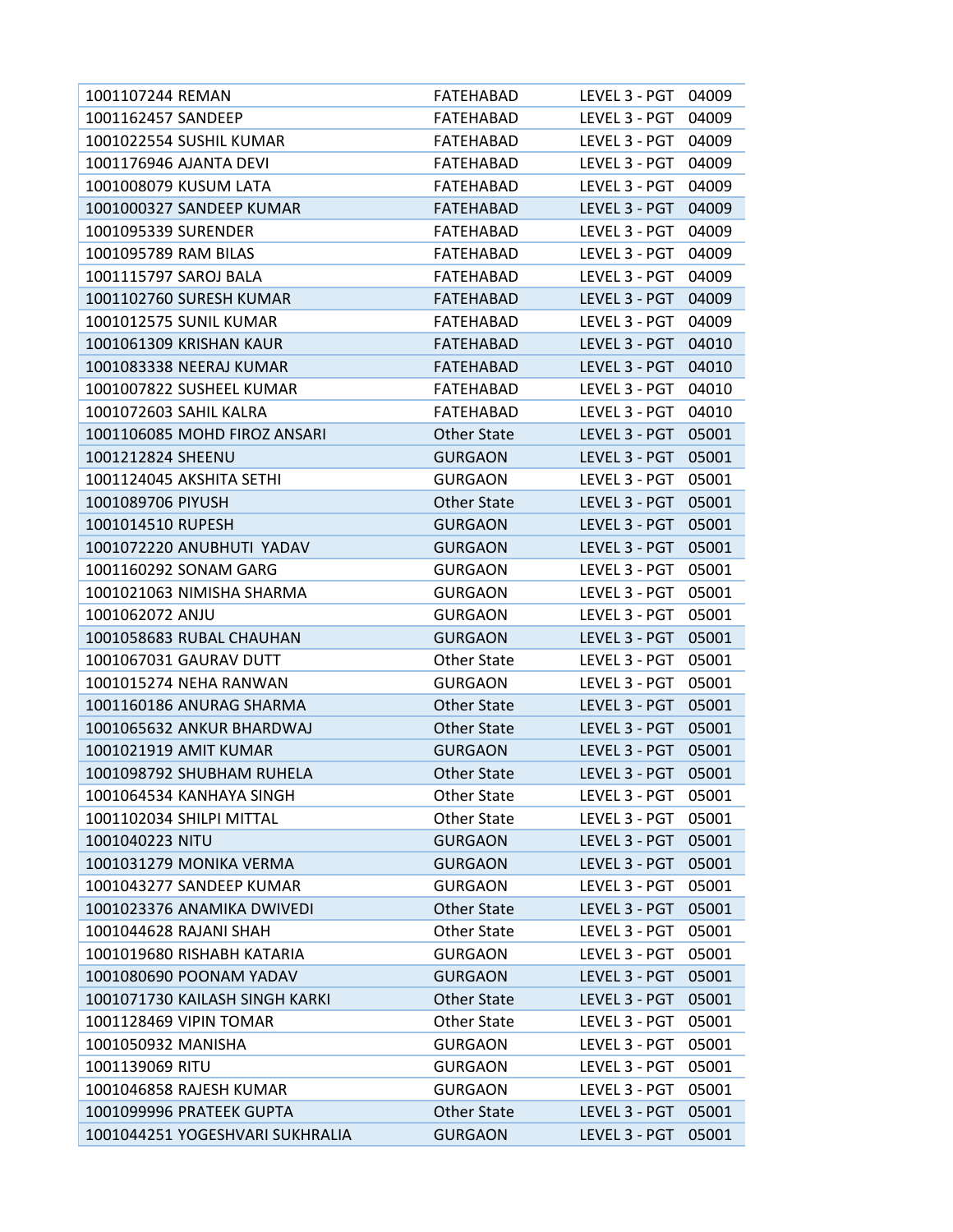| 1001038692 ANJALI SAINI           | <b>Other State</b> | LEVEL 3 - PGT 05001 |       |
|-----------------------------------|--------------------|---------------------|-------|
| 1001125357 SUPRIYA TOMER          | Other State        | LEVEL 3 - PGT 05001 |       |
| 1001156804 PRAYAS KAUSHIK         | Other State        | LEVEL 3 - PGT 05001 |       |
| 1001059267 MEENAKSHI              | Other State        | LEVEL 3 - PGT 05001 |       |
| 1001184593 SUMAN RAJ              | <b>GURGAON</b>     | LEVEL 3 - PGT 05001 |       |
| 1001029736 DEVIKA                 | Other State        | LEVEL 3 - PGT 05001 |       |
| 1001145975 SUMIT KUMAR            | <b>GURGAON</b>     | LEVEL 3 - PGT 05001 |       |
| 1001073786 SUNIL KUMAR            | <b>GURGAON</b>     | LEVEL 3 - PGT 05001 |       |
| 1001033887 NATASHA                | <b>GURGAON</b>     | LEVEL 3 - PGT 05001 |       |
| 1001079900 SHWETA TYAGI           | <b>GURGAON</b>     | LEVEL 3 - PGT 05001 |       |
| 1001181215 DEEPIKA SHARMA         | <b>GURGAON</b>     | LEVEL 3 - PGT 05001 |       |
| 1001121466 DEEPAK SABHRAWAL       | <b>GURGAON</b>     | LEVEL 3 - PGT 05001 |       |
| 1001034027 SARITA PATHAK          | Other State        | LEVEL 3 - PGT 05001 |       |
| 1001199956 GAURAV SINGH           | Other State        | LEVEL 3 - PGT 05001 |       |
| 1001083496 NIRAJ KUMAR GUPTA      | Other State        | LEVEL 3 - PGT 05001 |       |
| 1001156322 ANKIT                  | <b>GURGAON</b>     | LEVEL 3 - PGT 05001 |       |
| 1001014417 LAVI TYAGI             | Other State        | LEVEL 3 - PGT 05002 |       |
| 1001186812 VINEET KUMAR CHAUHAN   | Other State        | LEVEL 3 - PGT 05002 |       |
| 1001027084 MONI SHARMA            | <b>GURGAON</b>     | LEVEL 3 - PGT 05002 |       |
| 1001102369 MONIKA AGARWAL         | Other State        | LEVEL 3 - PGT 05002 |       |
| 1001163922 SARVAGYA SHUKLA        | Other State        | LEVEL 3 - PGT 05002 |       |
| 1001035262 GAURAV SAINI           | <b>GURGAON</b>     | LEVEL 3 - PGT 05002 |       |
| 1001095788 ANKUR SINGH            | Other State        | LEVEL 3 - PGT 05002 |       |
| 1001047566 PRIYANKA VASHISTHA     | GURGAON            | LEVEL 3 - PGT 05002 |       |
| 1001055673 GARIMA YADAV           | <b>GURGAON</b>     | LEVEL 3 - PGT 05002 |       |
| 1001196905 ANIRUDRA DIWAKAR       | Other State        | LEVEL 3 - PGT 05002 |       |
| 1001004834 SHUBHAM SHARMA         | Other State        | LEVEL 3 - PGT 05002 |       |
| 1001085500 RAJAT SHARMA           | Other State        | LEVEL 3 - PGT 05002 |       |
| 1001185499 ANKUSH JOON            | <b>GURGAON</b>     | LEVEL 3 - PGT 05002 |       |
| 1001149883 ANKIT YADAV            | Other State        | LEVEL 3 - PGT 05002 |       |
| 1001177273 ANKUR                  | <b>GURGAON</b>     | LEVEL 3 - PGT 05002 |       |
| 1001118895 SWETA TOMAR            | <b>Other State</b> | LEVEL 3 - PGT       | 05002 |
| 1001099433 PANKAJ GHANGAL         | <b>GURGAON</b>     | LEVEL 3 - PGT       | 05002 |
| 1001121245 MANISH SRIVASTAVA      | <b>Other State</b> | LEVEL 3 - PGT       | 05002 |
| 1001154162 SAQIB SARWAR           | <b>Other State</b> | LEVEL 3 - PGT       | 05002 |
| 1001168586 ARUN SHARMA            | <b>GURGAON</b>     | LEVEL 3 - PGT       | 05002 |
| 1001164739 SHYAMA SHARMA          | <b>GURGAON</b>     | LEVEL 3 - PGT       | 05002 |
| 1001055193 SARITA KUMARI          | <b>GURGAON</b>     | LEVEL 3 - PGT       | 05002 |
| 1001078640 DEEPIKA KUMARI         | <b>GURGAON</b>     | LEVEL 3 - PGT       | 05002 |
| 1001043280 USHA RANI              | <b>GURGAON</b>     | LEVEL 3 - PGT       | 05002 |
| 1001162339 SAVITA SINGH           | <b>Other State</b> | LEVEL 3 - PGT       | 05002 |
| 1001075146 MANOJ KUMAR SAMUCHIWAL | <b>GURGAON</b>     | LEVEL 3 - PGT       | 05002 |
| 1001138899 ASHIMA BHARDWAJ        | <b>Other State</b> | LEVEL 3 - PGT       | 05002 |
| 1001213404 YOGESH JUNEJA          | <b>GURGAON</b>     | LEVEL 3 - PGT       | 05002 |
| 1001201721 ROHIT                  | <b>GURGAON</b>     | LEVEL 3 - PGT       | 05002 |
| 1001005736 SHALINI YADAV          | <b>GURGAON</b>     | LEVEL 3 - PGT       | 05002 |
| 1001027130 USHA BHOLA             | <b>GURGAON</b>     | LEVEL 3 - PGT 05002 |       |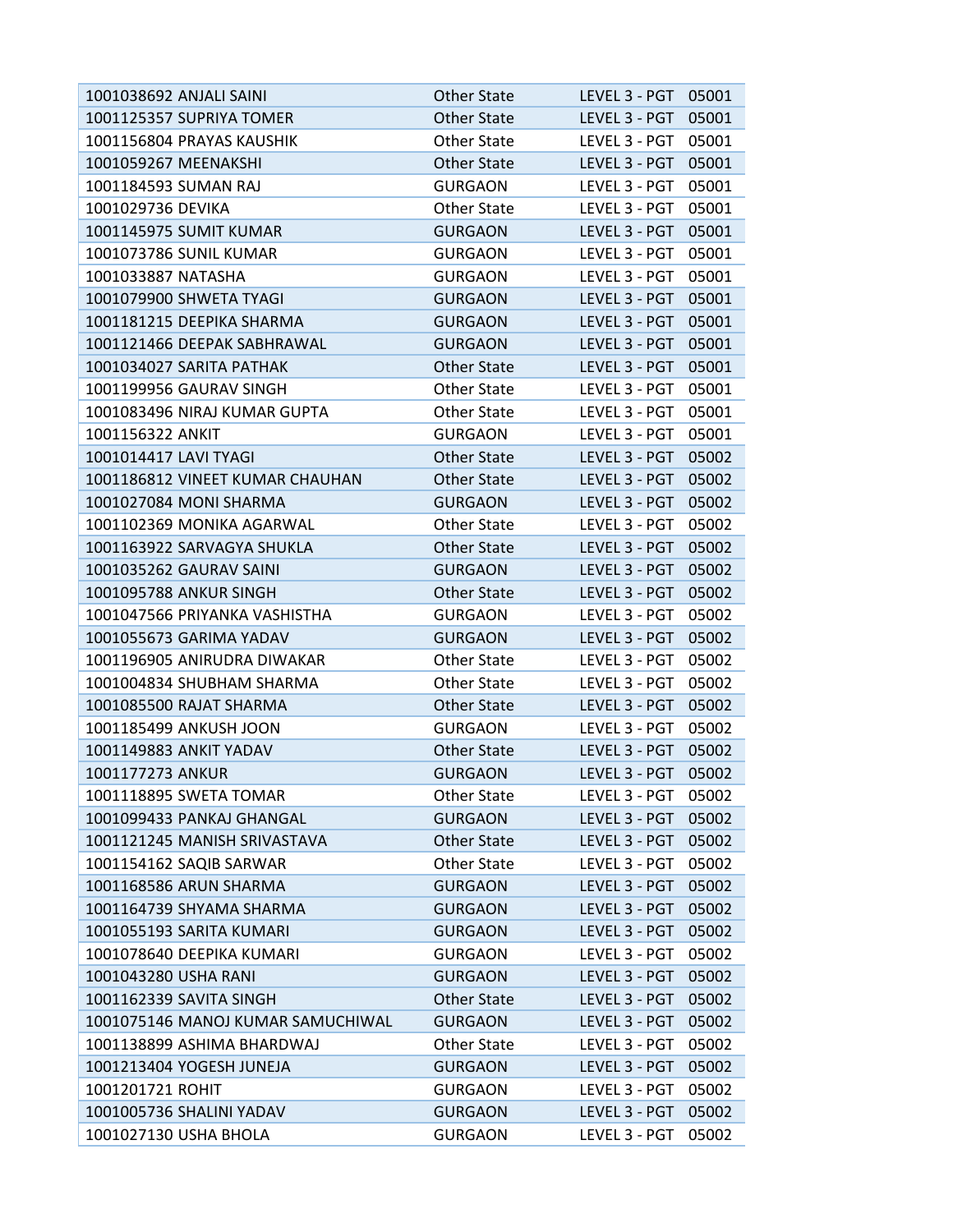| 1001018720 DIVYANSH TIWARI         | <b>Other State</b> | LEVEL 3 - PGT 05002 |       |
|------------------------------------|--------------------|---------------------|-------|
| 1001123710 AMIT BISHT              | Other State        | LEVEL 3 - PGT 05002 |       |
| 1001073473 NEERAJ KUMARI           | <b>GURGAON</b>     | LEVEL 3 - PGT 05002 |       |
| 1001034322 SHUBHAM                 | Other State        | LEVEL 3 - PGT 05002 |       |
| 1001144683 GAURAV NEHRA            | <b>GURGAON</b>     | LEVEL 3 - PGT 05002 |       |
| 1001124909 KM POOJA CHAUDHARY      | Other State        | LEVEL 3 - PGT 05002 |       |
| 1001031307 PAYAL PIPLANI           | GURGAON            | LEVEL 3 - PGT 05002 |       |
| 1001102492 RASHI KHURANA           | GURGAON            | LEVEL 3 - PGT 05002 |       |
| 1001103068 SUDHIR MITTAL           | Other State        | LEVEL 3 - PGT 05002 |       |
| 1001185025 PRIYANKA GUPTA          | GURGAON            | LEVEL 3 - PGT 05002 |       |
| 1001171453 ANKIT                   | Other State        | LEVEL 3 - PGT 05002 |       |
| 1001130113 KULDEEP                 | <b>GURGAON</b>     | LEVEL 3 - PGT 05002 |       |
| 1001073601 GYANENDRA PRATAP SINGH  | Other State        | LEVEL 3 - PGT 05002 |       |
| 1001127870 DIWAKAR SINGH           | Other State        | LEVEL 3 - PGT 05002 |       |
| 1001026397 SANGEETA                | <b>GURGAON</b>     | LEVEL 3 - PGT 05002 |       |
| 1001063666 DEEPAK MISHRA           | Other State        | LEVEL 3 - PGT 05002 |       |
| 1001194192 ABHISHEK SRIVASTAVA     | Other State        | LEVEL 3 - PGT 05002 |       |
| 1001202976 RAHUL YADAV             | GURGAON            | LEVEL 3 - PGT 05002 |       |
| 1001007169 KRITIKA BHATNAGAR       | Other State        | LEVEL 3 - PGT 05002 |       |
| 1001005761 AWADHESH YADAV          | Other State        | LEVEL 3 - PGT 05003 |       |
| 1001108281 BABITA                  | GURGAON            | LEVEL 3 - PGT 05003 |       |
| 1001037240 APARNA                  | Other State        | LEVEL 3 - PGT 05003 |       |
| 1001142774 DINESH KUMAR            | <b>GURGAON</b>     | LEVEL 3 - PGT 05003 |       |
| 1001106368 TEJAL                   | <b>GURGAON</b>     | LEVEL 3 - PGT 05004 |       |
| 1001127644 PREETI JANGIR           | <b>GURGAON</b>     | LEVEL 3 - PGT 05005 |       |
| 1001056415 MANOJ KUMAR SHARMA      | Other State        | LEVEL 3 - PGT 05005 |       |
| 1001005035 KRITI ARYA              | <b>GURGAON</b>     | LEVEL 3 - PGT 05005 |       |
| 1001181236 SUMITA KHATANA          | <b>GURGAON</b>     | LEVEL 3 - PGT 05006 |       |
| 1001009409 BHARTI                  | <b>GURGAON</b>     | LEVEL 3 - PGT 05006 |       |
| 1001009506 RAGHVENGRA PRATAP SINGH | Other State        | LEVEL 3 - PGT 05006 |       |
| 1001163130 PRITI TOKAS             | <b>GURGAON</b>     | LEVEL 3 - PGT 05006 |       |
| 1001125616 RITU                    | <b>GURGAON</b>     | LEVEL 3 - PGT       | 05006 |
| 1001164063 PAVITRA SINGH           | <b>GURGAON</b>     | LEVEL 3 - PGT       | 05006 |
| 1001005671 BHARTI YADAV            | <b>GURGAON</b>     | LEVEL 3 - PGT       | 05006 |
| 1001006427 SHIKHA                  | <b>GURGAON</b>     | LEVEL 3 - PGT       | 05006 |
| 1001010441 SAMIKSH GARG            | <b>GURGAON</b>     | LEVEL 3 - PGT       | 05006 |
| 1001163827 ANKITA YADAV            | <b>Other State</b> | LEVEL 3 - PGT       | 05006 |
| 1001020891 AYUSHI AGRAWAL          | <b>GURGAON</b>     | LEVEL 3 - PGT       | 05006 |
| 1001009918 RITU                    | <b>GURGAON</b>     | LEVEL 3 - PGT       | 05006 |
| 1001014960 SONI KUMARI             | <b>GURGAON</b>     | LEVEL 3 - PGT       | 05006 |
| 1001043801 RANJEET KUMAR SHARMA    | <b>Other State</b> | LEVEL 3 - PGT       | 05007 |
| 1001082589 SUNIL YADAV             | <b>GURGAON</b>     | LEVEL 3 - PGT       | 05007 |
| 1001072075 TANYA SHARMA            | <b>GURGAON</b>     | LEVEL 3 - PGT       | 05007 |
| 1001203791 KM SONI                 | <b>Other State</b> | LEVEL 3 - PGT       | 05007 |
| 1001139407 KM NIKKI                | <b>Other State</b> | LEVEL 3 - PGT       | 05007 |
| 1001192719 NISHI                   | <b>Other State</b> | LEVEL 3 - PGT       | 05007 |
| 1001046671 SANGEETA                | <b>GURGAON</b>     | LEVEL 3 - PGT       | 05008 |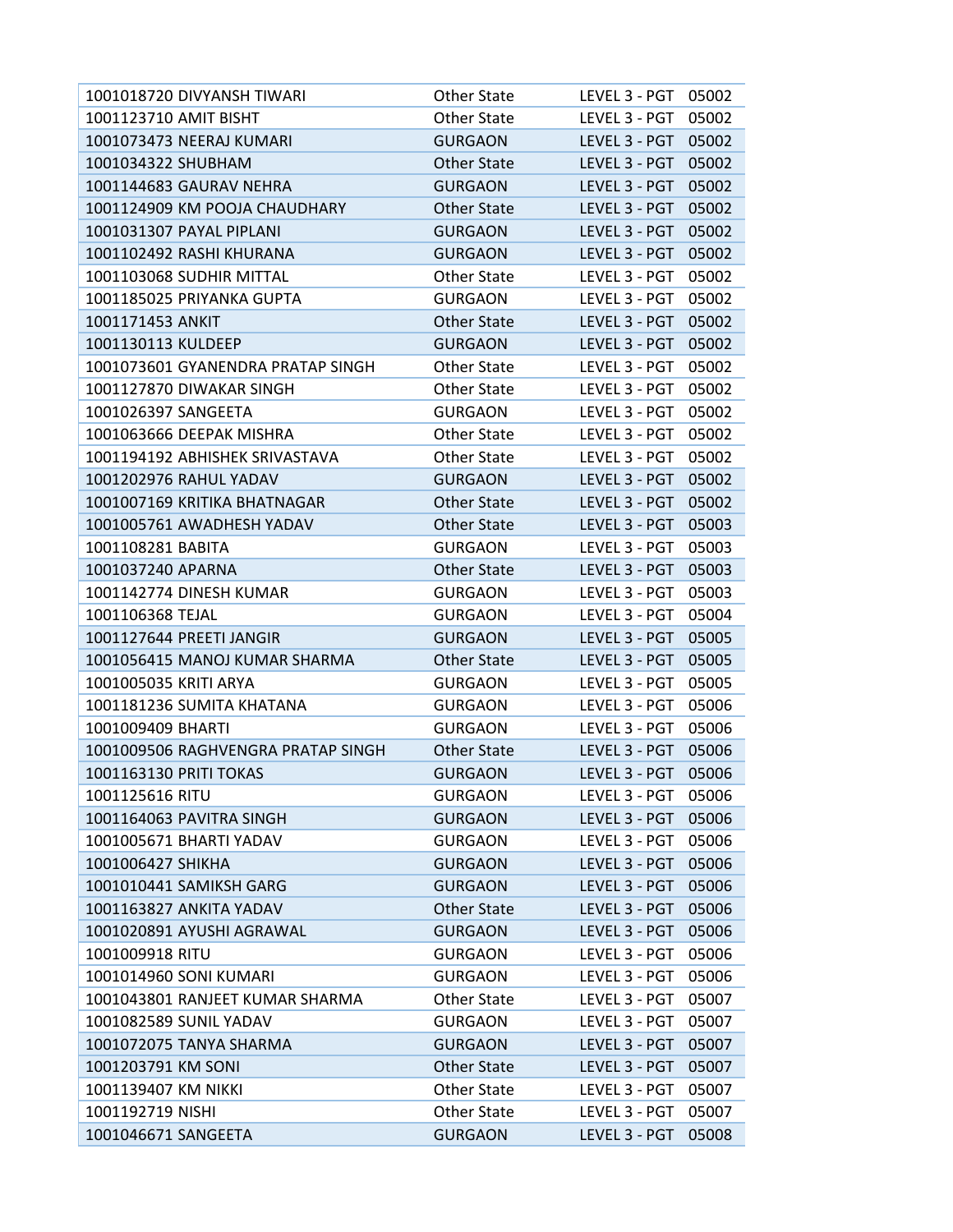| 1001154325 MONIKA                  | <b>GURGAON</b> | LEVEL 3 - PGT 05009 |       |
|------------------------------------|----------------|---------------------|-------|
| 1001080831 SUMAN LATA              | <b>GURGAON</b> | LEVEL 3 - PGT 05009 |       |
| 1001154990 SACHIN                  | <b>GURGAON</b> | LEVEL 3 - PGT 05009 |       |
| 1001127606 POONAM KUNDU            | <b>GURGAON</b> | LEVEL 3 - PGT 05009 |       |
| 1001173003 PRIYANKA                | <b>GURGAON</b> | LEVEL 3 - PGT 05009 |       |
| 1001040922 ANJALI KAPOOR           | <b>GURGAON</b> | LEVEL 3 - PGT 05009 |       |
| 1001067345 SEEMA SHARMA            | <b>GURGAON</b> | LEVEL 3 - PGT 05009 |       |
| 1001052870 PRATIBHA                | <b>GURGAON</b> | LEVEL 3 - PGT 05009 |       |
| 1001101239 NEHA SHARMA             | <b>GURGAON</b> | LEVEL 3 - PGT 05009 |       |
| 1001142076 TEEKAM SINGH            | Other State    | LEVEL 3 - PGT 05009 |       |
| 1001094570 MUKUL PANWAR            | Other State    | LEVEL 3 - PGT 05009 |       |
| 1001084547 AKSHAY KAUSHIK          | Other State    | LEVEL 3 - PGT 05009 |       |
| 1001079979 SURAJ KUMAR PATEL       | Other State    | LEVEL 3 - PGT 05009 |       |
| 1001057454 ANKUR                   | Other State    | LEVEL 3 - PGT 05009 |       |
| 1001049989 SUSHAMA                 | <b>GURGAON</b> | LEVEL 3 - PGT 05010 |       |
| 1001127713 HEMANT SHARMA           | Other State    | LEVEL 3 - PGT 05010 |       |
| 1001097116 LALITA KUMARI           | <b>GURGAON</b> | LEVEL 3 - PGT 05010 |       |
| 1001035782 ROHIT                   | <b>GURGAON</b> | LEVEL 3 - PGT 05010 |       |
| 1001070409 SAVITA                  | <b>GURGAON</b> | LEVEL 3 - PGT 05011 |       |
| 1001123820 ANKIT KUMAR             | Other State    | LEVEL 3 - PGT 05011 |       |
| 1001067866 BHUPENDRA KUMAR GAUTAM  | Other State    | LEVEL 3 - PGT 05011 |       |
| 1001157171 PAVAN KUMAR MISHRA      | Other State    | LEVEL 3 - PGT 05011 |       |
| 1001048103 MONIKA                  | <b>GURGAON</b> | LEVEL 3 - PGT 05011 |       |
| 1001029843 SUBHASH                 | <b>GURGAON</b> | LEVEL 3 - PGT 05011 |       |
| 1001023134 PAWAN KUMAR             | Other State    | LEVEL 3 - PGT 05012 |       |
| 1001117691 MONIKA                  | <b>GURGAON</b> | LEVEL 3 - PGT 05012 |       |
| 1001074014 HIMANSHI                | <b>GURGAON</b> | LEVEL 3 - PGT 05012 |       |
| 1001025086 VIJENDER                | <b>HISAR</b>   | LEVEL 3 - PGT 06001 |       |
| 1001038684 ANMOL ALAWADHI          | <b>HISAR</b>   | LEVEL 3 - PGT 06001 |       |
| 1001003434 YASHRAJ SINGH           | <b>HISAR</b>   | LEVEL 3 - PGT 06001 |       |
| 1001100952 NAVEEN                  | <b>HISAR</b>   | LEVEL 3 - PGT 06001 |       |
| 1001208865 KARAN VEER PRATAP SINGH | <b>HISAR</b>   | LEVEL 3 - PGT       | 06001 |
| 1001207139 KAVITA RANI             | <b>HISAR</b>   | LEVEL 3 - PGT       | 06001 |
| 1001162826 SUSHILA DEVI            | <b>HISAR</b>   | LEVEL 3 - PGT       | 06001 |
| 1001145014 ANSHUL GARG             | <b>HISAR</b>   | LEVEL 3 - PGT       | 06001 |
| 1001218227 RAJ BALA                | <b>HISAR</b>   | LEVEL 3 - PGT       | 06001 |
| 1001011960 SHIV KUMAR              | <b>HISAR</b>   | LEVEL 3 - PGT       | 06001 |
| 1001147789 RAJPAL                  | <b>HISAR</b>   | LEVEL 3 - PGT       | 06001 |
| 1001050001 VINEET SOKHAL           | <b>HISAR</b>   | LEVEL 3 - PGT       | 06001 |
| 1001106828 ANKIT                   | <b>HISAR</b>   | LEVEL 3 - PGT       | 06001 |
| 1001202163 MUKESH KUMARI           | <b>HISAR</b>   | LEVEL 3 - PGT       | 06001 |
| 1001170130 REETU KUMARI            | <b>HISAR</b>   | LEVEL 3 - PGT       | 06001 |
| 1001035668 SHOBHA                  | <b>HISAR</b>   | LEVEL 3 - PGT       | 06001 |
| 1001017926 RAVINDER KUMAR          | <b>HISAR</b>   | LEVEL 3 - PGT       | 06001 |
| 1001005256 URMILA                  | <b>HISAR</b>   | LEVEL 3 - PGT       | 06001 |
| 1001161662 AMITA VERMA             | <b>HISAR</b>   | LEVEL 3 - PGT       | 06001 |
| 1001132102 MANOJ                   | <b>HISAR</b>   | LEVEL 3 - PGT       | 06001 |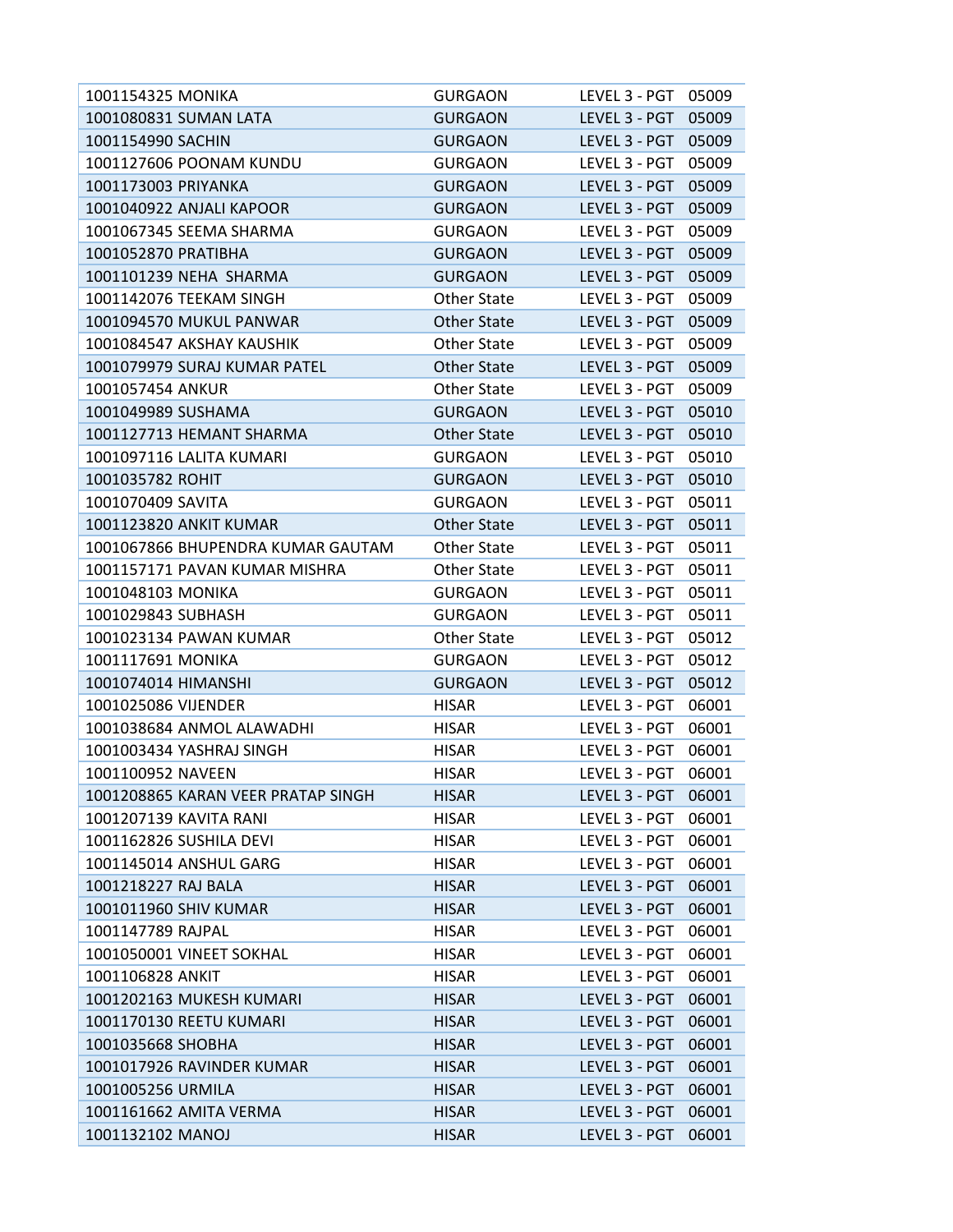| 1001078851 GUNJAN           | <b>HISAR</b> | LEVEL 3 - PGT 06001    |
|-----------------------------|--------------|------------------------|
| 1001167370 SHARSHIKA        | <b>HISAR</b> | LEVEL 3 - PGT 06001    |
| 1001157133 SUNITA DEVI      | <b>HISAR</b> | LEVEL 3 - PGT<br>06001 |
| 1001101790 MONIKA CHAUDHARY | <b>HISAR</b> | LEVEL 3 - PGT<br>06001 |
| 1001038479 PINKI DEVI       | <b>HISAR</b> | LEVEL 3 - PGT 06001    |
| 1001009278 AMAN             | <b>HISAR</b> | LEVEL 3 - PGT<br>06001 |
| 1001198821 PALLAVI          | <b>HISAR</b> | LEVEL 3 - PGT 06001    |
| 1001105029 LAKSHAY JAIN     | <b>HISAR</b> | LEVEL 3 - PGT<br>06001 |
| 1001030930 RAJAT            | <b>HISAR</b> | LEVEL 3 - PGT<br>06001 |
| 1001074008 SUSHMA           | <b>HISAR</b> | LEVEL 3 - PGT 06002    |
| 1001001068 SANJAY KUMAR     | <b>HISAR</b> | LEVEL 3 - PGT<br>06002 |
| 1001119149 SUMAN            | <b>HISAR</b> | LEVEL 3 - PGT 06002    |
| 1001143565 ALPANA           | <b>HISAR</b> | LEVEL 3 - PGT<br>06002 |
| 1001037667 SEEMA RANI GADAI | <b>HISAR</b> | LEVEL 3 - PGT<br>06002 |
| 1001043148 KUSUM AGROIYA    | <b>HISAR</b> | LEVEL 3 - PGT<br>06002 |
| 1001138749 HINA RANI        | <b>HISAR</b> | LEVEL 3 - PGT<br>06002 |
| 1001101263 MAMTA RANI       | <b>HISAR</b> | LEVEL 3 - PGT 06002    |
| 1001103009 VANDNA           | <b>HISAR</b> | LEVEL 3 - PGT<br>06002 |
| 1001015080 POONAM           | <b>HISAR</b> | LEVEL 3 - PGT<br>06002 |
| 1001041563 NEHA BHADU       | <b>HISAR</b> | LEVEL 3 - PGT<br>06002 |
| 1001190361 ANKIT REHLAN     | <b>HISAR</b> | 06002<br>LEVEL 3 - PGT |
| 1001102137 MANDEEP          | <b>HISAR</b> | LEVEL 3 - PGT<br>06002 |
| 1001107414 KHUSHBU          | <b>HISAR</b> | LEVEL 3 - PGT<br>06002 |
| 1001082190 JAHANVI          | <b>HISAR</b> | LEVEL 3 - PGT 06002    |
| 1001100011 VINOD KUMAR      | <b>HISAR</b> | LEVEL 3 - PGT<br>06002 |
| 1001063657 SUMAN LATA       | <b>HISAR</b> | LEVEL 3 - PGT<br>06002 |
| 1001122864 BALWANT          | <b>HISAR</b> | LEVEL 3 - PGT<br>06002 |
| 1001042846 GOLDY            | <b>HISAR</b> | LEVEL 3 - PGT<br>06002 |
| 1001177455 SUNITA           | <b>HISAR</b> | LEVEL 3 - PGT 06002    |
| 1001073177 AMIT KUMAR       | <b>HISAR</b> | LEVEL 3 - PGT 06002    |
| 1001084075 MEENAKSHI        | <b>HISAR</b> | LEVEL 3 - PGT 06002    |
| 1001057958 PARMOD KUMAR     | <b>HISAR</b> | LEVEL 3 - PGT<br>06002 |
| 1001093730 JYOTSNA MAKKAR   | <b>HISAR</b> | 06002<br>LEVEL 3 - PGT |
| 1001053448 SHASHI KANT      | <b>HISAR</b> | LEVEL 3 - PGT<br>06002 |
| 1001088277 REENA RANI       | <b>HISAR</b> | LEVEL 3 - PGT<br>06002 |
| 1001101006 ANIL             | <b>HISAR</b> | LEVEL 3 - PGT<br>06002 |
| 1001103683 VIKRAM SINGH     | <b>HISAR</b> | LEVEL 3 - PGT<br>06002 |
| 1001018453 DILBAG SINGH     | <b>HISAR</b> | 06002<br>LEVEL 3 - PGT |
| 1001064449 RAJESH KUMAR     | <b>HISAR</b> | LEVEL 3 - PGT<br>06002 |
| 1001077868 SHALINI          | <b>HISAR</b> | LEVEL 3 - PGT<br>06002 |
| 1001002601 PARMOD KUMAR     | <b>HISAR</b> | LEVEL 3 - PGT<br>06002 |
| 1001097531 SIKHA            | <b>HISAR</b> | 06002<br>LEVEL 3 - PGT |
| 1001003461 RAJENDER SINGH   | <b>HISAR</b> | LEVEL 3 - PGT<br>06002 |
| 1001103288 SUNIL KUMAR      | <b>HISAR</b> | LEVEL 3 - PGT<br>06002 |
| 1001128967 DEEPIKA          | <b>HISAR</b> | LEVEL 3 - PGT<br>06002 |
| 1001078373 TANU BABBAR      | <b>HISAR</b> | 06002<br>LEVEL 3 - PGT |
| 1001011585 RAHUL            | <b>HISAR</b> | LEVEL 3 - PGT<br>06002 |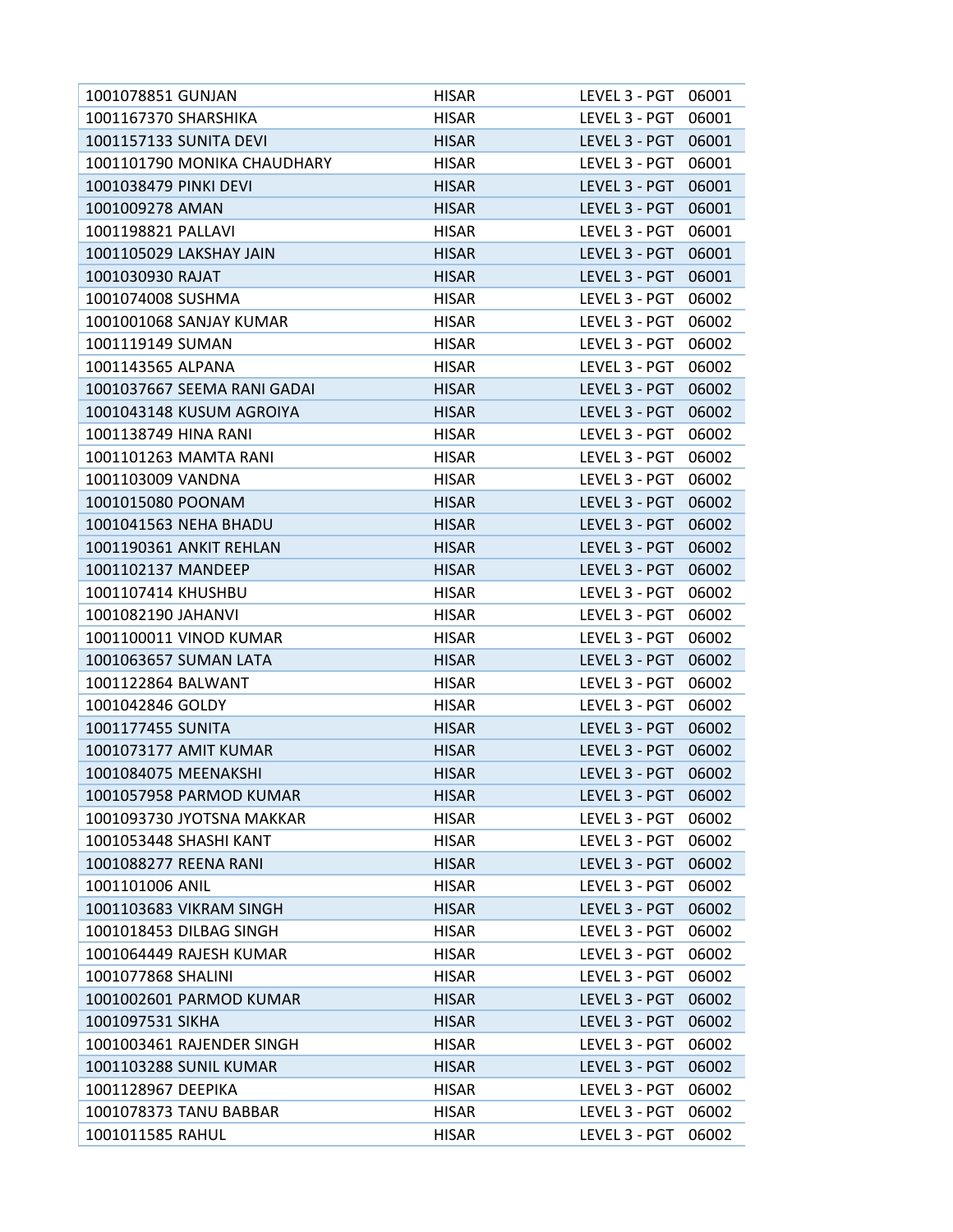| 1001026803 DIWANSHI        | <b>HISAR</b> | LEVEL 3 - PGT<br>06002 |
|----------------------------|--------------|------------------------|
| 1001009340 MAYANK MUNJAL   | <b>HISAR</b> | LEVEL 3 - PGT 06002    |
| 1001108256 PAWAN KUMAR     | <b>HISAR</b> | LEVEL 3 - PGT 06002    |
| 1001077717 PARUL           | <b>HISAR</b> | LEVEL 3 - PGT<br>06002 |
| 1001009678 RAVI KUMAR      | <b>HISAR</b> | LEVEL 3 - PGT 06002    |
| 1001133779 NEETU CHAUDHARY | <b>HISAR</b> | LEVEL 3 - PGT 06002    |
| 1001091853 RITESH KUMAR    | <b>HISAR</b> | LEVEL 3 - PGT 06002    |
| 1001073517 SHALENDER KUMAR | <b>HISAR</b> | LEVEL 3 - PGT<br>06002 |
| 1001176679 KARAMJEET SINGH | <b>HISAR</b> | LEVEL 3 - PGT<br>06002 |
| 1001071768 NEHA RANI       | <b>HISAR</b> | LEVEL 3 - PGT<br>06002 |
| 1001092578 RENU            | <b>HISAR</b> | LEVEL 3 - PGT<br>06003 |
| 1001049399 PAWAN           | <b>HISAR</b> | LEVEL 3 - PGT<br>06003 |
| 1001014258 REKHA DEVI      | <b>HISAR</b> | LEVEL 3 - PGT<br>06003 |
| 1001064561 NUTAN           | <b>HISAR</b> | LEVEL 3 - PGT<br>06003 |
| 1001117726 YASH MEHLLA     | <b>HISAR</b> | LEVEL 3 - PGT<br>06003 |
| 1001073691 KULDEEP         | <b>HISAR</b> | LEVEL 3 - PGT<br>06003 |
| 1001033318 PARVESH         | <b>HISAR</b> | LEVEL 3 - PGT 06003    |
| 1001200833 VINOD KUMAR     | <b>HISAR</b> | LEVEL 3 - PGT<br>06003 |
| 1001065916 NAVEEN KUMAR    | <b>HISAR</b> | LEVEL 3 - PGT<br>06003 |
| 1001160749 VIBHA LOHAN     | <b>HISAR</b> | LEVEL 3 - PGT<br>06003 |
| 1001030881 KARAN           | <b>HISAR</b> | LEVEL 3 - PGT<br>06003 |
| 1001152189 KHUSHBOO TANEJA | <b>HISAR</b> | LEVEL 3 - PGT<br>06003 |
| 1001156797 KANIKA MEHTA    | <b>HISAR</b> | LEVEL 3 - PGT<br>06003 |
| 1001213384 KAPIL DHINGRA   | <b>HISAR</b> | LEVEL 3 - PGT<br>06003 |
| 1001036733 NEELAM KUMARI   | <b>HISAR</b> | LEVEL 3 - PGT<br>06004 |
| 1001023986 KAMAL SINGH     | <b>HISAR</b> | LEVEL 3 - PGT<br>06004 |
| 1001077614 MANJU SHARMA    | <b>HISAR</b> | LEVEL 3 - PGT<br>06004 |
| 1001175472 SANTOSH         | <b>HISAR</b> | LEVEL 3 - PGT<br>06005 |
| 1001210684 SUCHETA         | <b>HISAR</b> | LEVEL 3 - PGT 06005    |
| 1001080917 PARDIP SINGH    | <b>HISAR</b> | LEVEL 3 - PGT 06006    |
| 1001077661 JAYOTI          | <b>HISAR</b> | LEVEL 3 - PGT 06006    |
| 1001013797 ASHOK KUMAR     | <b>HISAR</b> | LEVEL 3 - PGT<br>06006 |
| 1001023942 RAVINDER KUMAR  | <b>HISAR</b> | LEVEL 3 - PGT<br>06006 |
| 1001174226 SUSHIL KUMAR    | <b>HISAR</b> | 06006<br>LEVEL 3 - PGT |
| 1001042956 PINKI           | <b>HISAR</b> | LEVEL 3 - PGT<br>06006 |
| 1001171697 SEEMA RANI      | <b>HISAR</b> | LEVEL 3 - PGT<br>06006 |
| 1001072601 MITALI          | <b>HISAR</b> | LEVEL 3 - PGT<br>06007 |
| 1001035209 PARTIKSHA       | <b>HISAR</b> | 06007<br>LEVEL 3 - PGT |
| 1001195982 MANISHA         | <b>HISAR</b> | 06007<br>LEVEL 3 - PGT |
| 1001044742 GAJENDER        | <b>HISAR</b> | LEVEL 3 - PGT<br>06007 |
| 1001055901 KUSUM           | <b>HISAR</b> | LEVEL 3 - PGT<br>06007 |
| 1001093002 MAMTA           | <b>HISAR</b> | 06007<br>LEVEL 3 - PGT |
| 1001184347 ANITA RANI      | <b>HISAR</b> | LEVEL 3 - PGT<br>06007 |
| 1001195001 ARADHANA        | <b>HISAR</b> | LEVEL 3 - PGT<br>06008 |
| 1001127231 MONA SHARMA     | <b>HISAR</b> | LEVEL 3 - PGT<br>06008 |
| 1001032130 MAHESH DUTT     | <b>HISAR</b> | LEVEL 3 - PGT<br>06008 |
| 1001037322 RENU            | <b>HISAR</b> | LEVEL 3 - PGT<br>06009 |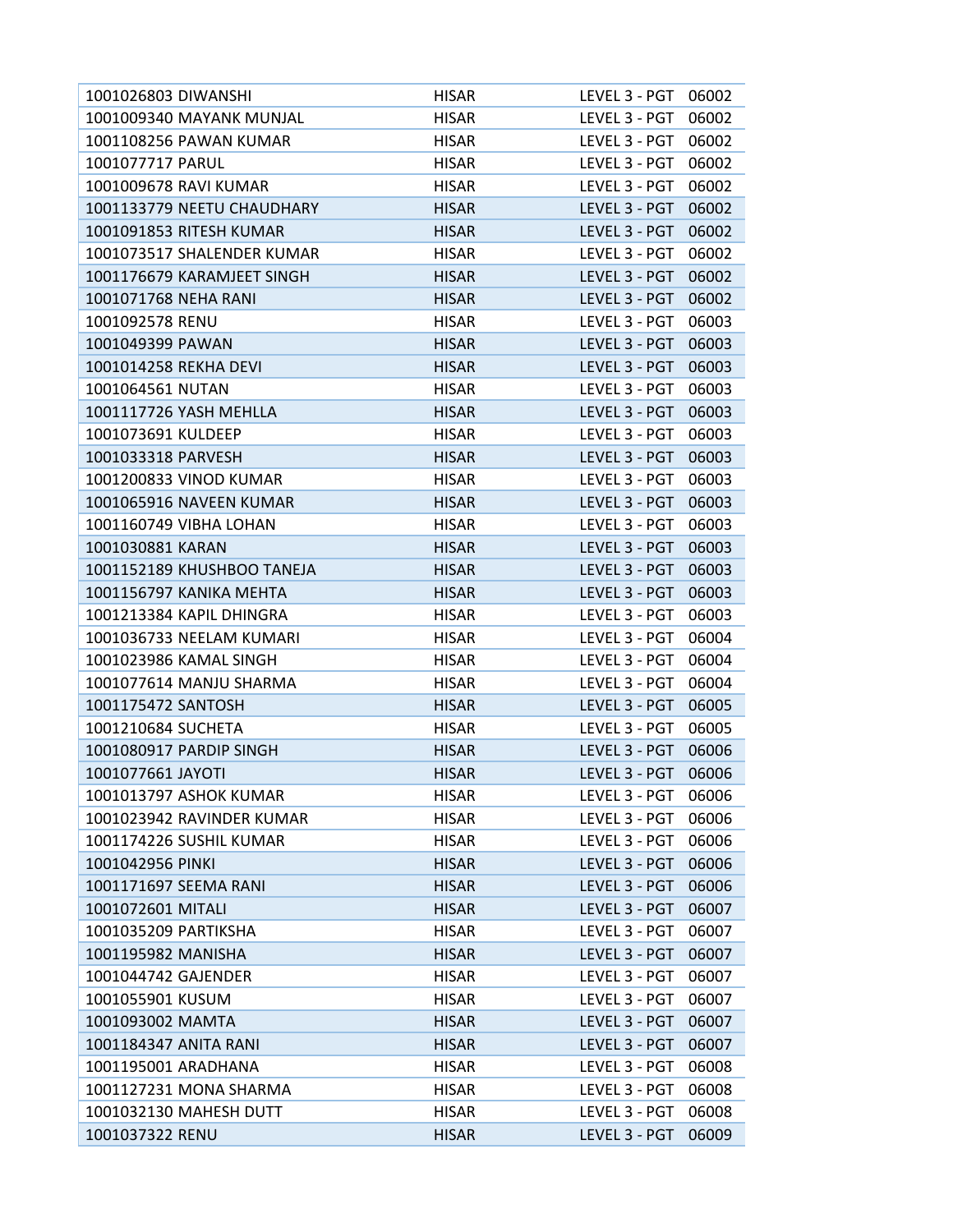| 1001120175 SWEETY MUWAL        | <b>HISAR</b> | LEVEL 3 - PGT<br>06009 |
|--------------------------------|--------------|------------------------|
| 1001166306 NIRMLA              | <b>HISAR</b> | 06009<br>LEVEL 3 - PGT |
| 1001146374 NISHA               | <b>HISAR</b> | LEVEL 3 - PGT 06009    |
| 1001030354 APARNA              | <b>HISAR</b> | LEVEL 3 - PGT<br>06009 |
| 1001145607 SUSHILA             | <b>HISAR</b> | LEVEL 3 - PGT 06009    |
| 1001106728 JYOTI               | <b>HISAR</b> | LEVEL 3 - PGT<br>06009 |
| 1001122105 REENA               | <b>HISAR</b> | LEVEL 3 - PGT<br>06009 |
| 1001052068 SHER SINGH          | <b>HISAR</b> | LEVEL 3 - PGT<br>06010 |
| 1001130227 HARVINDER           | <b>HISAR</b> | LEVEL 3 - PGT<br>06010 |
| 1001097840 GURMIT              | <b>HISAR</b> | LEVEL 3 - PGT 06010    |
| 1001106989 RAJESH KUMAR        | <b>HISAR</b> | LEVEL 3 - PGT<br>06010 |
| 1001039762 RAVI                | <b>HISAR</b> | LEVEL 3 - PGT 06010    |
| 1001165088 KULDEEP             | <b>HISAR</b> | LEVEL 3 - PGT<br>06010 |
| 1001001157 KHAJAN SINGH        | <b>HISAR</b> | LEVEL 3 - PGT<br>06010 |
| 1001130050 MANJU               | <b>HISAR</b> | LEVEL 3 - PGT 06010    |
| 1001104877 POONAM DETWAL       | <b>HISAR</b> | LEVEL 3 - PGT<br>06010 |
| 1001098478 PREM SINGH          | <b>HISAR</b> | LEVEL 3 - PGT 06010    |
| 1001030316 SUMAN               | <b>HISAR</b> | LEVEL 3 - PGT<br>06010 |
| 1001102663 JUHI SINGH SHEOKAND | <b>HISAR</b> | LEVEL 3 - PGT<br>06010 |
| 1001084094 SANJAY              | <b>HISAR</b> | LEVEL 3 - PGT 06010    |
| 1001102012 SUSHILA             | <b>HISAR</b> | LEVEL 3 - PGT<br>06010 |
| 1001084072 RAJESH KUMAR        | <b>HISAR</b> | LEVEL 3 - PGT<br>06010 |
| 1001043649 SUMAN               | <b>HISAR</b> | LEVEL 3 - PGT<br>06010 |
| 1001040475 EKTA RANI           | HISAR        | LEVEL 3 - PGT<br>06010 |
| 1001013249 SANJAY              | HISAR        | LEVEL 3 - PGT<br>06010 |
| 1001061644 MUKESH RANI         | <b>HISAR</b> | LEVEL 3 - PGT<br>06010 |
| 1001158960 ANCHA RANI          | <b>HISAR</b> | LEVEL 3 - PGT<br>06010 |
| 1001052715 SUMEDHA MOHIL       | <b>HISAR</b> | LEVEL 3 - PGT<br>06010 |
| 1001006521 MINAL               | <b>HISAR</b> | LEVEL 3 - PGT 06010    |
| 1001127460 SMITA CHAUDHARY     | <b>HISAR</b> | LEVEL 3 - PGT 06010    |
| 1001128356 MUSKAN              | <b>HISAR</b> | LEVEL 3 - PGT 06010    |
| 1001074404 DIPTI               | <b>HISAR</b> | 06010<br>LEVEL 3 - PGT |
| 1001032984 PREETI              | <b>HISAR</b> | 06010<br>LEVEL 3 - PGT |
| 1001049589 AKSHAY MADAN        | <b>HISAR</b> | LEVEL 3 - PGT<br>06010 |
| 1001073282 BALJIT SINGH        | <b>HISAR</b> | 06010<br>LEVEL 3 - PGT |
| 1001059164 MONIKA              | <b>HISAR</b> | LEVEL 3 - PGT<br>06010 |
| 1001124837 SANDEEP             | <b>HISAR</b> | 06010<br>LEVEL 3 - PGT |
| 1001096236 PARVEEN KUMAR       | <b>HISAR</b> | 06010<br>LEVEL 3 - PGT |
| 1001086104 MANISHA             | <b>HISAR</b> | LEVEL 3 - PGT<br>06010 |
| 1001024365 KAVITA JANAGAL      | <b>HISAR</b> | LEVEL 3 - PGT<br>06010 |
| 1001056029 ANJU                | <b>HISAR</b> | LEVEL 3 - PGT<br>06010 |
| 1001025276 ASHISH KUMAR        | <b>HISAR</b> | 06010<br>LEVEL 3 - PGT |
| 1001191669 RAMAN               | <b>HISAR</b> | LEVEL 3 - PGT<br>06010 |
| 1001061466 RAVINDER KUMAR      | <b>HISAR</b> | 06010<br>LEVEL 3 - PGT |
| 1001062939 ANAMIKA             | <b>HISAR</b> | LEVEL 3 - PGT<br>06010 |
| 1001100529 PAYAL               | <b>HISAR</b> | LEVEL 3 - PGT<br>06011 |
| 1001150925 MOHIT KUMAR         | <b>HISAR</b> | LEVEL 3 - PGT<br>06011 |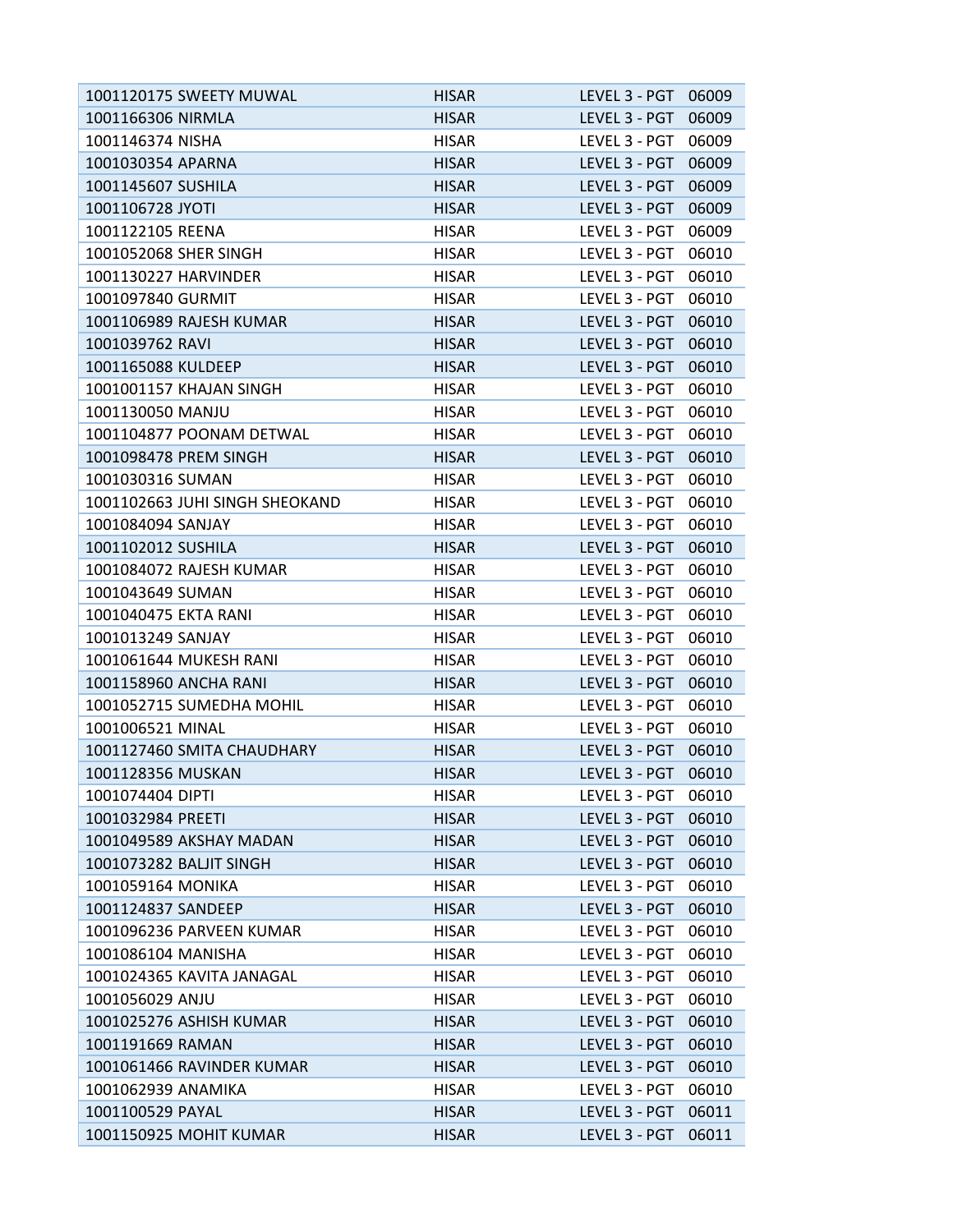| 1001001715 SHEETAL RANI       | <b>HISAR</b> | LEVEL 3 - PGT 06011    |
|-------------------------------|--------------|------------------------|
| 1001003064 SUNIL KUMAR        | <b>HISAR</b> | LEVEL 3 - PGT 06011    |
| 1001024055 POOJA              | <b>HISAR</b> | LEVEL 3 - PGT 06011    |
| 1001002454 NAVEEN SHARMA      | <b>HISAR</b> | LEVEL 3 - PGT<br>06011 |
| 1001124835 SANDEEP            | <b>HISAR</b> | LEVEL 3 - PGT 06011    |
| 1001005261 ANURADHA           | <b>HISAR</b> | LEVEL 3 - PGT 06011    |
| 1001065924 PRIYANKA           | <b>HISAR</b> | LEVEL 3 - PGT 06011    |
| 1001191654 JYOTIRADITYA       | <b>HISAR</b> | LEVEL 3 - PGT<br>06011 |
| 1001064983 POOJA              | <b>HISAR</b> | LEVEL 3 - PGT<br>06011 |
| 1001138693 MANDEEP MALIK      | <b>HISAR</b> | LEVEL 3 - PGT 06011    |
| 1001151811 MAMTA              | <b>HISAR</b> | LEVEL 3 - PGT 06011    |
| 1001062714 KARUNA             | <b>HISAR</b> | LEVEL 3 - PGT 06011    |
| 1001100069 TAMANNA DALAL      | <b>HISAR</b> | LEVEL 3 - PGT<br>06011 |
| 1001001013 VISHAL             | <b>HISAR</b> | LEVEL 3 - PGT<br>06011 |
| 1001165405 ASHITA OHRI        | <b>HISAR</b> | LEVEL 3 - PGT 06011    |
| 1001064240 GARIMA             | <b>HISAR</b> | LEVEL 3 - PGT 06011    |
| 1001085918 AMITA              | <b>HISAR</b> | LEVEL 3 - PGT 06011    |
| <b>1001049156 PAWAN KUMAR</b> | <b>HISAR</b> | LEVEL 3 - PGT<br>06011 |
| 1001103017 MAMTA KUMARI       | <b>HISAR</b> | LEVEL 3 - PGT 06011    |
| 1001080176 SANGEETA RANI      | <b>HISAR</b> | LEVEL 3 - PGT 06011    |
| 1001102975 PARDEEP LAMBA      | <b>HISAR</b> | LEVEL 3 - PGT<br>06011 |
| 1001117906 KAVITA RANI        | <b>HISAR</b> | LEVEL 3 - PGT 06011    |
| 1001013524 MAY RAM            | <b>HISAR</b> | LEVEL 3 - PGT<br>06011 |
| 1001007859 INDU MITTAL        | <b>HISAR</b> | LEVEL 3 - PGT 06011    |
| 1001102974 HEMLATA            | <b>HISAR</b> | LEVEL 3 - PGT<br>06011 |
| 1001048662 KUNTI RANI         | <b>HISAR</b> | LEVEL 3 - PGT<br>06011 |
| 1001129114 SUMAN RANI         | <b>HISAR</b> | LEVEL 3 - PGT 06011    |
| 1001023823 POONAM KUMARI      | <b>HISAR</b> | LEVEL 3 - PGT<br>06011 |
| 1001014103 PRIYANKA           | <b>HISAR</b> | LEVEL 3 - PGT 06011    |
| 1001085104 POONAM RANI        | <b>HISAR</b> | LEVEL 3 - PGT 06012    |
| 1001065850 SANJU CHAUDHARY    | <b>HISAR</b> | LEVEL 3 - PGT 06012    |
| 1001064668 SANTOSH SAHARAN    | <b>HISAR</b> | LEVEL 3 - PGT<br>06012 |
| 1001185448 PRITI RANI         | <b>HISAR</b> | 06012<br>LEVEL 3 - PGT |
| 1001008377 SURENDER           | <b>HISAR</b> | LEVEL 3 - PGT<br>06012 |
| 1001035214 SWAGAT RAM SHARMA  | <b>HISAR</b> | LEVEL 3 - PGT<br>06012 |
| 1001016559 KRITI VALECHA      | <b>HISAR</b> | LEVEL 3 - PGT<br>06012 |
| 1001102192 GEETA RANI         | <b>HISAR</b> | 06013<br>LEVEL 3 - PGT |
| 1001145432 PAKSHAK            | <b>HISAR</b> | 06013<br>LEVEL 3 - PGT |
| 1001042142 SANDEEP KUMAR      | <b>HISAR</b> | 06014<br>LEVEL 3 - PGT |
| 1001180397 MUKESH RANI        | <b>HISAR</b> | LEVEL 3 - PGT<br>06014 |
| 1001006148 DHARMVIR           | <b>HISAR</b> | LEVEL 3 - PGT<br>06014 |
| 1001092026 SANTOSH KUMARI     | <b>HISAR</b> | LEVEL 3 - PGT<br>06014 |
| 1001096280 KULDEEP SINGH      | <b>HISAR</b> | 06014<br>LEVEL 3 - PGT |
| 1001181356 PARMILA            | <b>HISAR</b> | LEVEL 3 - PGT<br>06014 |
| 1001069923 RAJESH KUMAR       | <b>HISAR</b> | LEVEL 3 - PGT<br>06014 |
| 1001125830 BANITA             | <b>HISAR</b> | LEVEL 3 - PGT<br>06014 |
| 1001081404 MEENU              | <b>HISAR</b> | LEVEL 3 - PGT<br>06015 |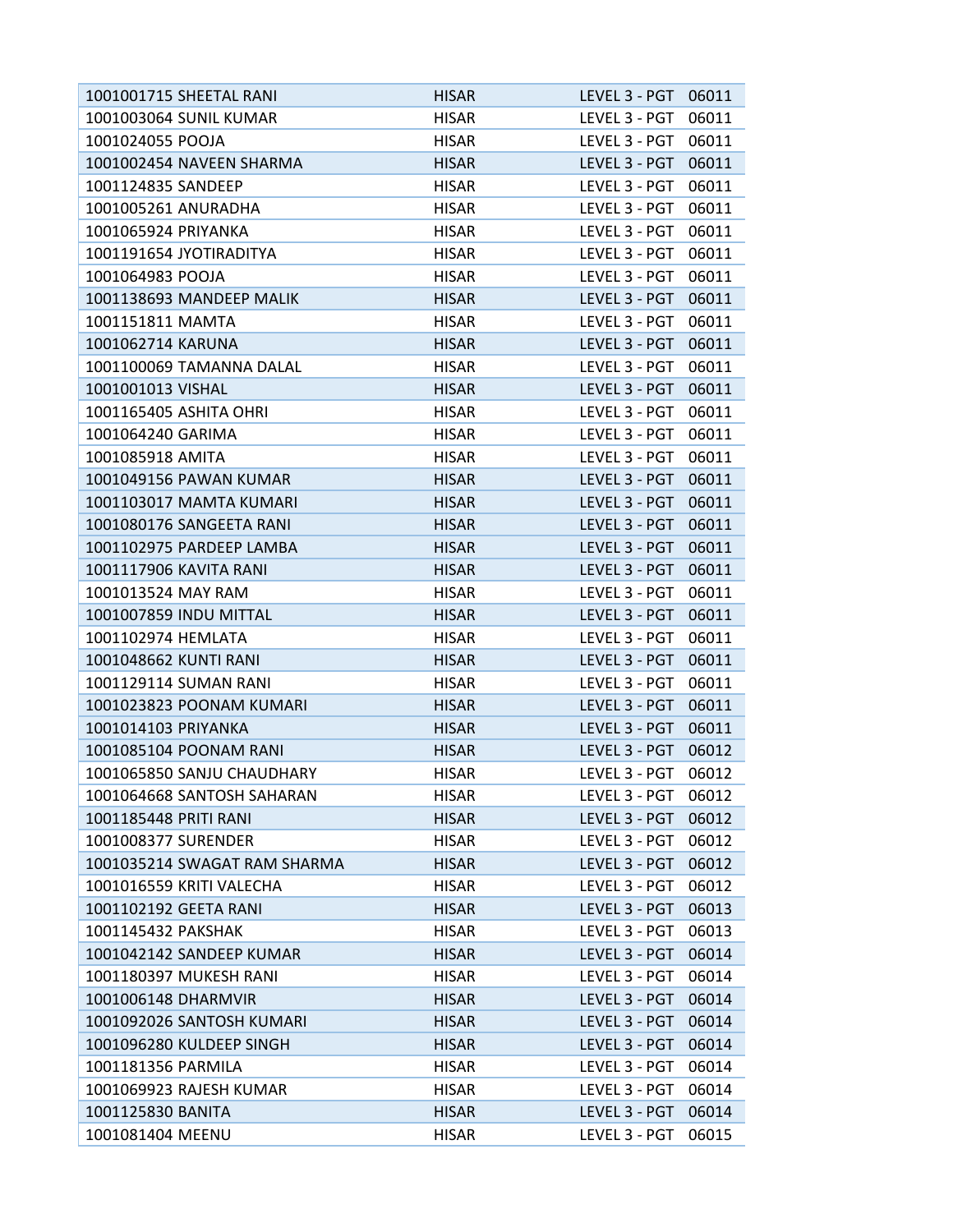| 1001017614 NEERU                 | <b>HISAR</b> | LEVEL 3 - PGT 06015    |
|----------------------------------|--------------|------------------------|
| 1001026008 SUMAN MALIK           | <b>HISAR</b> | LEVEL 3 - PGT 06015    |
| 1001216330 SUSHIL KUMAR SINDWANI | <b>HISAR</b> | LEVEL 3 - PGT 06015    |
| 1001035975 SAHIL                 | <b>HISAR</b> | LEVEL 3 - PGT<br>06015 |
| 1001036224 SURENDER              | <b>HISAR</b> | LEVEL 3 - PGT 06015    |
| 1001069911 PARSHANT KUMAR        | <b>HISAR</b> | LEVEL 3 - PGT 06015    |
| 1001145603 SURYA MOUDGIL         | <b>HISAR</b> | LEVEL 3 - PGT 06015    |
| 1001099690 ANOOP SINGH           | <b>HISAR</b> | LEVEL 3 - PGT 06016    |
| 1001054925 KRISHAN KUMAR         | <b>HISAR</b> | LEVEL 3 - PGT 06016    |
| 1001099777 PAWAN KUMAR           | <b>HISAR</b> | LEVEL 3 - PGT 06016    |
| 1001028842 SUNITA RANI           | HISAR        | LEVEL 3 - PGT 06016    |
| 1001149484 REKHA DEVI            | <b>HISAR</b> | LEVEL 3 - PGT 06016    |
| 1001180979 PAWAN KUMAR           | <b>HISAR</b> | LEVEL 3 - PGT 06016    |
| 1001033276 JYOTI                 | <b>HISAR</b> | LEVEL 3 - PGT 06016    |
| 1001069651 BHAWNA                | <b>HISAR</b> | LEVEL 3 - PGT 06016    |
| 1001091051 MONIKA RANI           | <b>HISAR</b> | LEVEL 3 - PGT 06016    |
| 1001075753 RITU DEVI             | <b>HISAR</b> | LEVEL 3 - PGT 06016    |
| 1001024947 SURENDER KUMAR        | <b>HISAR</b> | LEVEL 3 - PGT<br>06016 |
| 1001113482 MANJEET KUMAR         | <b>HISAR</b> | LEVEL 3 - PGT 06016    |
| 1001114115 SAPNA RANI            | <b>HISAR</b> | LEVEL 3 - PGT 06016    |
| 1001126721 RAVINDER              | <b>HISAR</b> | LEVEL 3 - PGT 06016    |
| 1001070911 AJAY BAMEL            | <b>HISAR</b> | LEVEL 3 - PGT 06016    |
| 1001021825 SNEH LATA             | <b>HISAR</b> | LEVEL 3 - PGT<br>06016 |
| 1001045851 PARDEEP               | <b>HISAR</b> | LEVEL 3 - PGT 06016    |
| 1001050180 PAWAN KUMAR           | <b>HISAR</b> | LEVEL 3 - PGT 06016    |
| 1001136056 DINESH SINGH          | <b>HISAR</b> | LEVEL 3 - PGT 06016    |
| 1001104881 PURUSHOTAM            | <b>HISAR</b> | LEVEL 3 - PGT 06017    |
| 1001147983 SHEELA DEVI           | <b>HISAR</b> | LEVEL 3 - PGT 06017    |
| 1001030471 SAMESTA DEVI          | <b>HISAR</b> | LEVEL 3 - PGT 06017    |
| 1001066139 ALKA GANGWANI         | <b>HISAR</b> | LEVEL 3 - PGT 06017    |
| 1001081917 MEENU                 | <b>HISAR</b> | LEVEL 3 - PGT 06017    |
| 1001105410 KAMLESH               | <b>HISAR</b> | LEVEL 3 - PGT<br>06017 |
| 1001080523 RINKI JYANI           | <b>HISAR</b> | LEVEL 3 - PGT<br>06017 |
| 1001006666 KIRAN                 | <b>HISAR</b> | LEVEL 3 - PGT<br>06017 |
| 1001068072 SHAKTI SINGH          | <b>HISAR</b> | LEVEL 3 - PGT<br>06017 |
| 1001011303 MEENU RATHI           | <b>HISAR</b> | LEVEL 3 - PGT<br>06017 |
| 1001089036 GITA DEVI             | <b>HISAR</b> | LEVEL 3 - PGT<br>06017 |
| 1001167957 RENU BALA             | <b>HISAR</b> | LEVEL 3 - PGT<br>06017 |
| 1001002816 MONIKA                | <b>HISAR</b> | LEVEL 3 - PGT<br>06017 |
| 1001027714 MAMTA                 | <b>HISAR</b> | LEVEL 3 - PGT<br>06017 |
| 1001082548 RAMDIYA               | <b>HISAR</b> | LEVEL 3 - PGT<br>06017 |
| 1001051510 SUNDER SINGH          | <b>HISAR</b> | LEVEL 3 - PGT<br>06017 |
| 1001027584 MANSI THAREJA         | <b>HISAR</b> | LEVEL 3 - PGT<br>06017 |
| 1001120567 NITESH KUMARI         | <b>HISAR</b> | LEVEL 3 - PGT<br>06017 |
| 1001054132 JOGINDER SINGH        | <b>HISAR</b> | LEVEL 3 - PGT<br>06017 |
| 1001031705 PRIYANKA              | <b>HISAR</b> | LEVEL 3 - PGT<br>06017 |
| 1001059273 ANKITA                | <b>HISAR</b> | LEVEL 3 - PGT<br>06017 |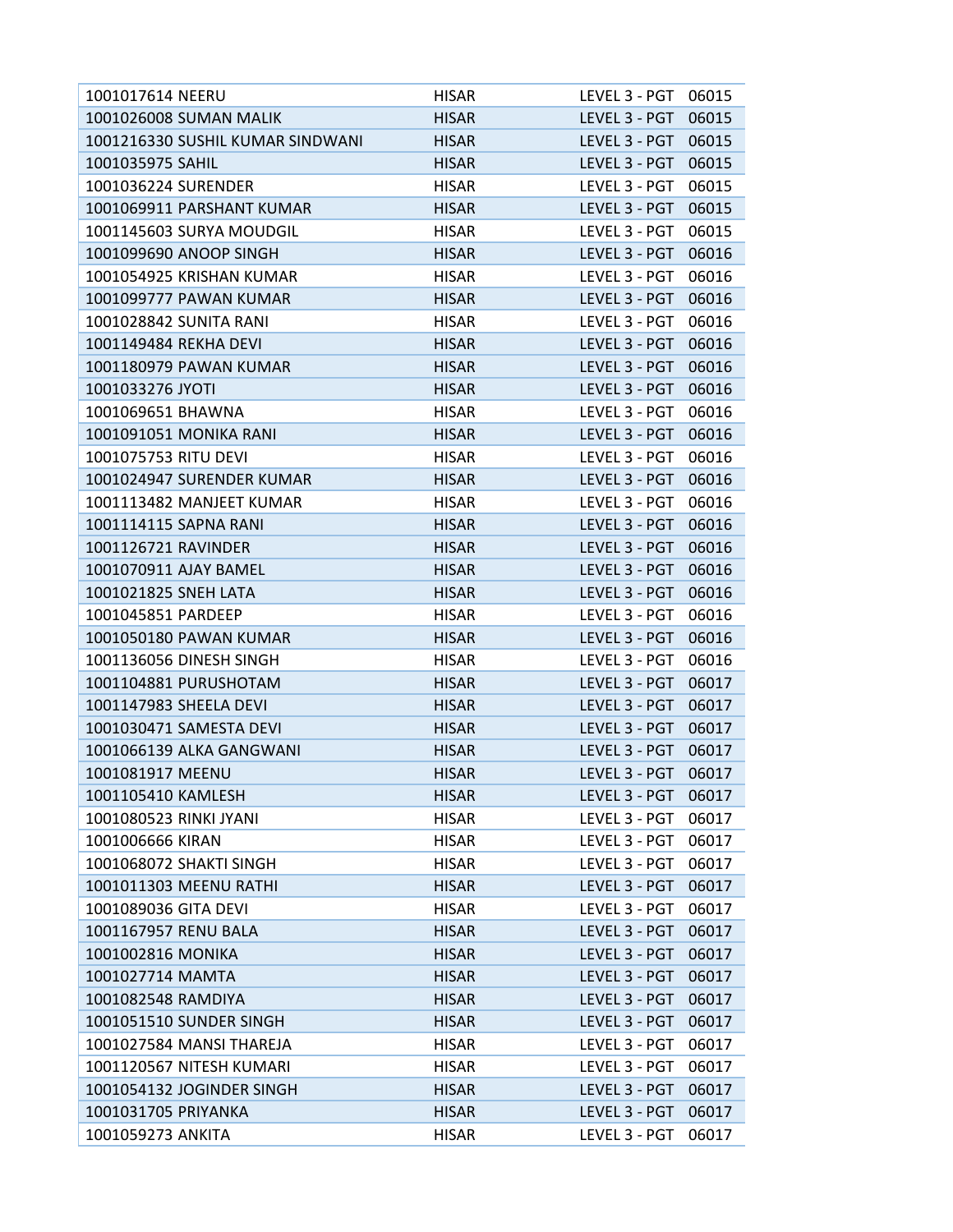| 1001129964 SEEMA RANI           | <b>HISAR</b>   | LEVEL 3 - PGT 06017    |
|---------------------------------|----------------|------------------------|
| 1001024186 RAJEEV KUMAR         | <b>HISAR</b>   | LEVEL 3 - PGT 06018    |
| 1001051987 KIRAN DEVI           | <b>HISAR</b>   | LEVEL 3 - PGT 06018    |
| 1001066865 SUSHAMA              | <b>HISAR</b>   | LEVEL 3 - PGT<br>06018 |
| 1001177306 SUNITA DEVI          | <b>HISAR</b>   | LEVEL 3 - PGT 06018    |
| 1001027694 KAMNA DEVI           | <b>HISAR</b>   | LEVEL 3 - PGT 06018    |
| 1001003995 POOJA RELHEN         | <b>HISAR</b>   | LEVEL 3 - PGT 06018    |
| 1001097338 ANIL KUMAR           | <b>HISAR</b>   | LEVEL 3 - PGT<br>06018 |
| 1001048404 KAMALJEET            | <b>HISAR</b>   | LEVEL 3 - PGT<br>06018 |
| 1001157558 RAJNI BALA           | <b>HISAR</b>   | LEVEL 3 - PGT 06018    |
| 1001205321 ANJNA DEVI           | <b>HISAR</b>   | LEVEL 3 - PGT<br>06019 |
| 1001169681 SALOCHNA RANI        | <b>HISAR</b>   | LEVEL 3 - PGT 06019    |
| 1001009487 MONIKA               | <b>HISAR</b>   | LEVEL 3 - PGT<br>06019 |
| 1001021096 RAJESH KUMAR         | <b>HISAR</b>   | LEVEL 3 - PGT<br>06019 |
| 1001059244 RITU                 | <b>HISAR</b>   | LEVEL 3 - PGT<br>06019 |
| 1001036081 SATISH KUMAR         | <b>HISAR</b>   | LEVEL 3 - PGT 06019    |
| 1001157172 POONAM RANI          | <b>HISAR</b>   | LEVEL 3 - PGT 06019    |
| 1001024326 SUDESH RANI          | <b>HISAR</b>   | LEVEL 3 - PGT<br>06019 |
| 1001096406 ANJU                 | <b>HISAR</b>   | LEVEL 3 - PGT<br>06019 |
| 1001039226 SOMWATI              | <b>HISAR</b>   | LEVEL 3 - PGT 06019    |
| 1001013771 LALITA KUMARI        | <b>HISAR</b>   | LEVEL 3 - PGT 06020    |
| 1001137118 BANITA RANI          | <b>HISAR</b>   | LEVEL 3 - PGT<br>06020 |
| 1001172833 KAVITA               | <b>HISAR</b>   | LEVEL 3 - PGT<br>06020 |
| 1001130177 RAJENDER SINGH       | <b>HISAR</b>   | LEVEL 3 - PGT 06020    |
| 1001002309 MANOJ KUMAR          | <b>HISAR</b>   | LEVEL 3 - PGT<br>06020 |
| 1001054951 SWEETY               | <b>HISAR</b>   | LEVEL 3 - PGT 06020    |
| 1001050027 PRAVEEN KUMAR        | <b>HISAR</b>   | 06020<br>LEVEL 3 - PGT |
| 1001029011 SANDEEP KUMAR        | <b>HISAR</b>   | LEVEL 3 - PGT<br>06020 |
| 1001157839 DHARMVIR             | <b>HISAR</b>   | LEVEL 3 - PGT 06021    |
| 1001100171 SUNIL KUMAR          | <b>HISAR</b>   | LEVEL 3 - PGT 06021    |
| 1001102764 JAGRITI              | <b>HISAR</b>   | LEVEL 3 - PGT 06021    |
| 1001048643 POONAM               | <b>HISAR</b>   | LEVEL 3 - PGT<br>06022 |
| 1001084376 KIRTI YADAV          | <b>HISAR</b>   | LEVEL 3 - PGT<br>06022 |
| 1001033874 REENA RANI           | <b>HISAR</b>   | LEVEL 3 - PGT<br>06023 |
| 1001121344 ARCHANA              | <b>HISAR</b>   | LEVEL 3 - PGT<br>06023 |
| 1001119979 MANJEET KUMAR        | <b>HISAR</b>   | LEVEL 3 - PGT<br>06023 |
| 1001031280 MONU                 | <b>HISAR</b>   | 06023<br>LEVEL 3 - PGT |
| 1001155838 RAJESH KUMAR         | <b>HISAR</b>   | LEVEL 3 - PGT<br>06023 |
| 1001000533 SANJAY KUMAR         | <b>HISAR</b>   | LEVEL 3 - PGT<br>06023 |
| 1001174719 MAMTA                | <b>HISAR</b>   | LEVEL 3 - PGT<br>06024 |
| 1001105401 PARSANLATA           | <b>JHAJJAR</b> | LEVEL 3 - PGT<br>07001 |
| <b>1001004196 SONIKA KUMARI</b> | <b>JHAJJAR</b> | LEVEL 3 - PGT<br>07001 |
| 1001016081 SONIA                | <b>JHAJJAR</b> | LEVEL 3 - PGT<br>07001 |
| 1001097237 AJAY                 | <b>JHAJJAR</b> | LEVEL 3 - PGT<br>07001 |
| 1001110718 ANJU RANI            | <b>JHAJJAR</b> | LEVEL 3 - PGT<br>07001 |
| 1001113105 RAKSHITA             | JHAJJAR        | LEVEL 3 - PGT<br>07001 |
| 1001071851 MAYANK DHAWARIYA     | <b>JHAJJAR</b> | LEVEL 3 - PGT<br>07001 |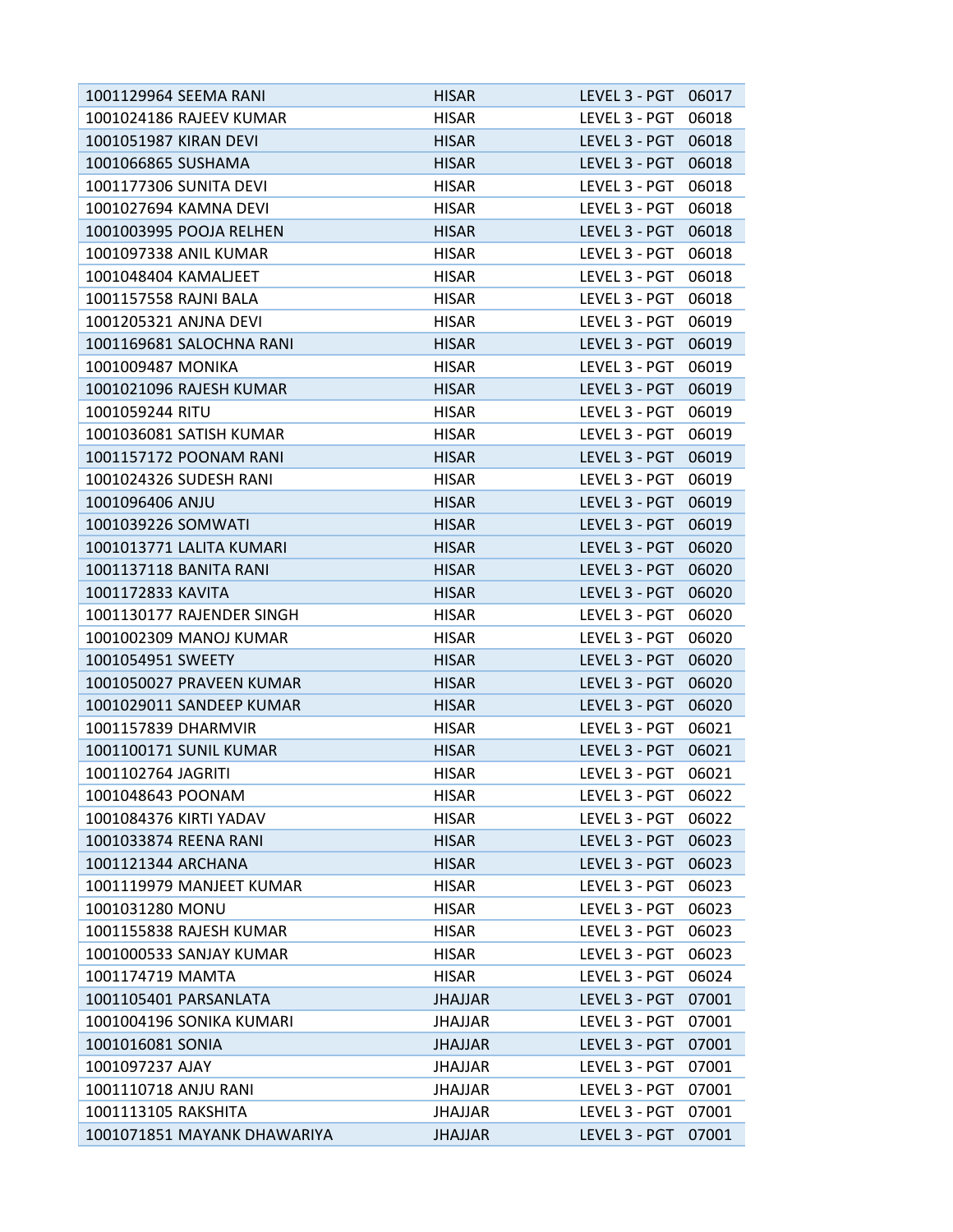| 1001095168 SUNIL DEVI             | JHAJJAR        | LEVEL 3 - PGT 07001    |
|-----------------------------------|----------------|------------------------|
| 1001060439 JITENDER KUMAR         | JHAJJAR        | LEVEL 3 - PGT 07001    |
| 1001059812 MONIKA KUMARI          | JHAJJAR        | LEVEL 3 - PGT 07001    |
| 1001164601 VIVEK MUDGIL           | <b>JHAJJAR</b> | LEVEL 3 - PGT 07001    |
| 1001075157 SAVITA                 | JHAJJAR        | LEVEL 3 - PGT 07001    |
| 1001219202 SUMAN                  | JHAJJAR        | LEVEL 3 - PGT 07001    |
| 1001117733 MINAKSHI               | <b>JHAJJAR</b> | LEVEL 3 - PGT 07001    |
| 1001013064 BALRAM                 | JHAJJAR        | LEVEL 3 - PGT 07001    |
| 1001047937 BHUPENDER SINGH        | JHAJJAR        | LEVEL 3 - PGT 07001    |
| 1001057141 ANKIT KUMAR            | JHAJJAR        | LEVEL 3 - PGT 07001    |
| 1001068202 KARAN                  | JHAJJAR        | LEVEL 3 - PGT 07001    |
| 1001029202 BINDU                  | <b>JHAJJAR</b> | LEVEL 3 - PGT 07001    |
| 1001013304 SUNIL KUMAR            | JHAJJAR        | LEVEL 3 - PGT 07001    |
| 1001102052 SUDHIR AHLAWAT         | JHAJJAR        | LEVEL 3 - PGT 07001    |
| 1001195054 ANKIT KUMAR            | JHAJJAR        | LEVEL 3 - PGT 07001    |
| 1001045653 KUSUM RANA             | JHAJJAR        | LEVEL 3 - PGT 07001    |
| 1001043469 BHAWNA BHARDWAJ        | <b>JHAJJAR</b> | LEVEL 3 - PGT 07001    |
| 1001085389 LAXMI                  | JHAJJAR        | LEVEL 3 - PGT 07001    |
| 1001050141 ANJU                   | JHAJJAR        | LEVEL 3 - PGT 07001    |
| 1001074858 SAHIL                  | JHAJJAR        | LEVEL 3 - PGT 07001    |
| 1001114475 NAMITA                 | JHAJJAR        | LEVEL 3 - PGT 07001    |
| 1001085907 HIMANSHU VASHISTH      | <b>JHAJJAR</b> | LEVEL 3 - PGT 07001    |
| 1001162886 PARAMVEER SINGH DESWAL | JHAJJAR        | LEVEL 3 - PGT 07001    |
| 1001031091 SONAL                  | <b>JHAJJAR</b> | LEVEL 3 - PGT 07001    |
| 1001039473 NITIN GINOTRA          | JHAJJAR        | LEVEL 3 - PGT 07001    |
| 1001015088 BHANU                  | JHAJJAR        | LEVEL 3 - PGT 07001    |
| 1001044380 MANJU CHAUDHARY        | JHAJJAR        | LEVEL 3 - PGT 07001    |
| 1001027829 RITU RANI              | JHAJJAR        | LEVEL 3 - PGT 07001    |
| 1001038778 ANKITA                 | JHAJJAR        | LEVEL 3 - PGT 07001    |
| 1001133352 NITIN                  | JHAJJAR        | LEVEL 3 - PGT 07001    |
| 1001096116 SWEETY                 | <b>JHAJJAR</b> | LEVEL 3 - PGT 07001    |
| 1001027133 SUMANYU DALAL          | <b>JHAJJAR</b> | LEVEL 3 - PGT 07001    |
| 1001059677 PRIYA                  | <b>JHAJJAR</b> | LEVEL 3 - PGT<br>07001 |
| 1001113678 ANJU LATA              | <b>JHAJJAR</b> | LEVEL 3 - PGT<br>07001 |
| 1001035788 INDU                   | <b>JHAJJAR</b> | LEVEL 3 - PGT<br>07001 |
| 1001025945 PARAS KHATRI           | <b>JHAJJAR</b> | LEVEL 3 - PGT<br>07001 |
| 1001064523 NISHA                  | <b>JHAJJAR</b> | LEVEL 3 - PGT<br>07001 |
| 1001044552 KAVITA                 | <b>JHAJJAR</b> | 07001<br>LEVEL 3 - PGT |
| 1001064451 MUKESH KUMARI          | <b>JHAJJAR</b> | LEVEL 3 - PGT<br>07001 |
| 1001044255 KALPANA                | <b>JHAJJAR</b> | LEVEL 3 - PGT<br>07001 |
| 1001029929 JYOTI AHUJA            | <b>JHAJJAR</b> | 07001<br>LEVEL 3 - PGT |
| 1001126312 YOGITA                 | <b>JHAJJAR</b> | LEVEL 3 - PGT<br>07001 |
| 1001128438 ANJALI                 | <b>JHAJJAR</b> | LEVEL 3 - PGT<br>07001 |
| 1001040270 TANU                   | <b>JHAJJAR</b> | LEVEL 3 - PGT<br>07001 |
| 1001049131 RITESH                 | <b>JHAJJAR</b> | LEVEL 3 - PGT<br>07001 |
| 1001034424 DEEPAK KUMAR           | JHAJJAR        | 07001<br>LEVEL 3 - PGT |
| 1001048835 RAKESH KUMAR           | <b>JHAJJAR</b> | LEVEL 3 - PGT 07002    |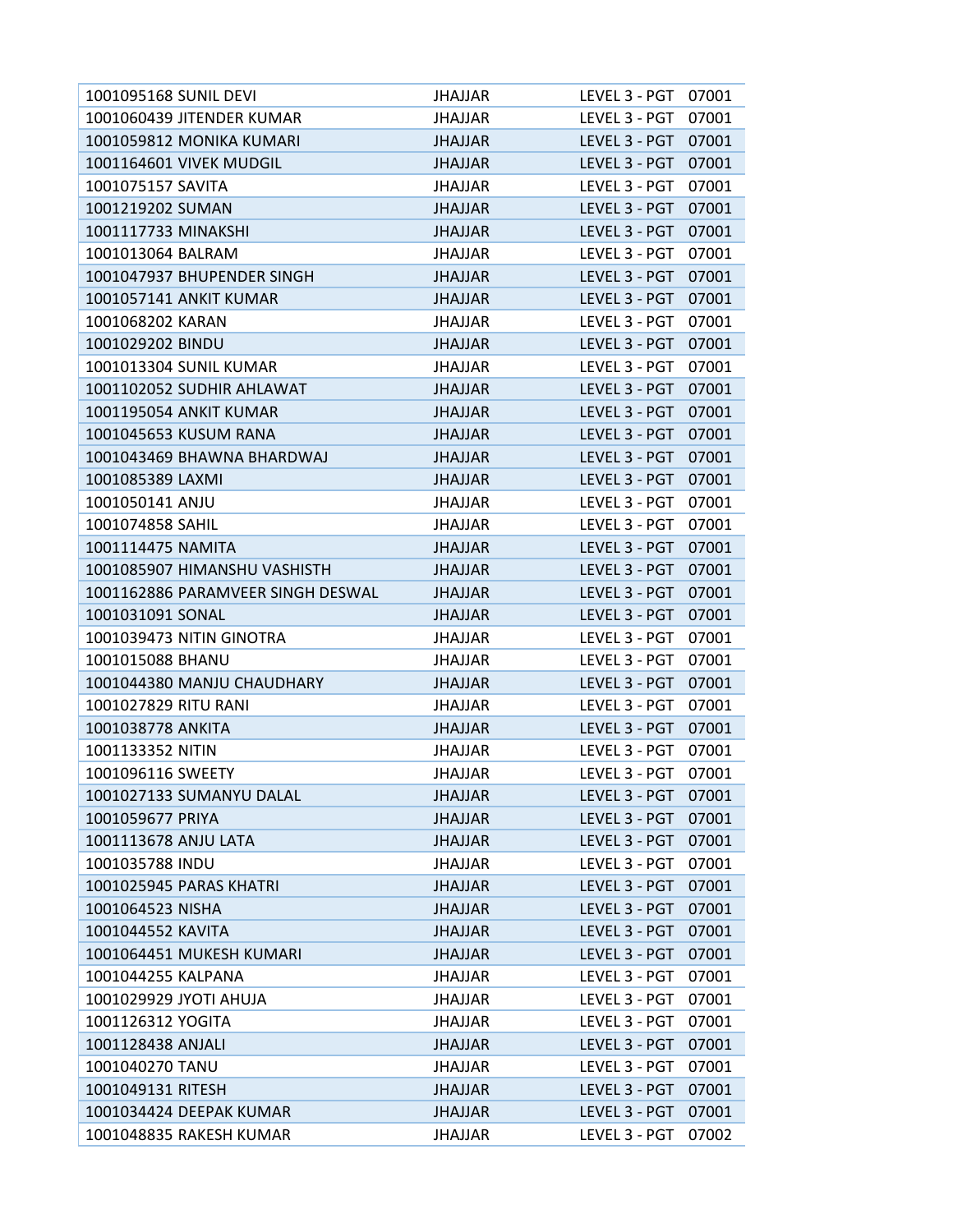| 1001078403 NAVDEEP RATHEE      | JHAJJAR        | LEVEL 3 - PGT 07002    |
|--------------------------------|----------------|------------------------|
| 1001029824 PREETI KHATRI       | JHAJJAR        | LEVEL 3 - PGT 07002    |
| 1001103842 SAURABH DAHIYA      | JHAJJAR        | LEVEL 3 - PGT 07002    |
| 1001193669 VARSHA BANSAL       | JHAJJAR        | LEVEL 3 - PGT 07002    |
| 1001072547 MADHU BALA          | JHAJJAR        | LEVEL 3 - PGT 07002    |
| 1001103237 DEEPAK              | JHAJJAR        | LEVEL 3 - PGT 07002    |
| 1001091368 ROHIT TANWAR        | JHAJJAR        | LEVEL 3 - PGT 07002    |
| 1001200156 MANISH KUMAR        | JHAJJAR        | LEVEL 3 - PGT 07002    |
| 1001193785 SANDEEP SINGH       | <b>JHAJJAR</b> | LEVEL 3 - PGT 07002    |
| 1001013809 VIJAY KUMAR         | JHAJJAR        | LEVEL 3 - PGT 07002    |
| 1001127416 RITU KADYAN         | JHAJJAR        | LEVEL 3 - PGT 07002    |
| 1001214470 YOGESH              | <b>JHAJJAR</b> | LEVEL 3 - PGT 07002    |
| 1001143266 VIJAY KUMAR         | JHAJJAR        | LEVEL 3 - PGT 07002    |
| 1001017120 PRADEEP RAJPUT      | JHAJJAR        | LEVEL 3 - PGT 07002    |
| 1001044579 REKHA               | JHAJJAR        | LEVEL 3 - PGT 07002    |
| 1001046126 PRINCE              | JHAJJAR        | LEVEL 3 - PGT 07002    |
| 1001054319 SEEMA               | JHAJJAR        | LEVEL 3 - PGT 07002    |
| 1001129040 SUDARSHAN           | JHAJJAR        | LEVEL 3 - PGT 07002    |
| 1001103814 DINESH KADIAN       | JHAJJAR        | LEVEL 3 - PGT 07002    |
| 1001106622 SARITA              | JHAJJAR        | LEVEL 3 - PGT 07003    |
| 1001089010 NUTAN               | JHAJJAR        | LEVEL 3 - PGT 07003    |
| 1001053217 ANNU RANI           | JHAJJAR        | LEVEL 3 - PGT 07003    |
| 1001104423 MANISHA             | JHAJJAR        | LEVEL 3 - PGT 07003    |
| 1001059443 SARITA              | JHAJJAR        | LEVEL 3 - PGT 07004    |
| 1001176473 RAJRANI             | JHAJJAR        | LEVEL 3 - PGT 07004    |
| 1001166541 BIR SINGH           | JHAJJAR        | LEVEL 3 - PGT 07004    |
| 1001030831 RITU                | JHAJJAR        | LEVEL 3 - PGT 07004    |
| 1001008657 JYOTSNA SHARMA      | JHAJJAR        | LEVEL 3 - PGT 07004    |
| 1001003059 ROHIT SHARMA        | JHAJJAR        | LEVEL 3 - PGT 07004    |
| 1001047540 RITU NAIN           | JHAJJAR        | LEVEL 3 - PGT 07004    |
| 1001104987 KIRTI DEVI          | <b>JHAJJAR</b> | LEVEL 3 - PGT 07005    |
| 1001085976 AMIT KUMAR          | <b>JHAJJAR</b> | LEVEL 3 - PGT 07005    |
| 1001084814 JYOTI SHARMA        | <b>JHAJJAR</b> | LEVEL 3 - PGT<br>07005 |
| 1001036476 PREETI KAJLA        | <b>JHAJJAR</b> | 07005<br>LEVEL 3 - PGT |
| 1001108875 JITENDER KUMAR      | <b>JHAJJAR</b> | LEVEL 3 - PGT<br>07005 |
| 1001103787 MEENAKSHI           | <b>JHAJJAR</b> | LEVEL 3 - PGT<br>07005 |
| <b>1001137788 MOHIT KUMARI</b> | <b>JHAJJAR</b> | LEVEL 3 - PGT<br>07005 |
| 1001132324 VASUDHA             | <b>JHAJJAR</b> | LEVEL 3 - PGT<br>07005 |
| 1001019085 JYOTI               | <b>JHAJJAR</b> | LEVEL 3 - PGT<br>07005 |
| 1001067249 GARIMA PANDIT       | <b>JHAJJAR</b> | LEVEL 3 - PGT<br>07005 |
| 1001062227 ANJALI              | <b>JHAJJAR</b> | LEVEL 3 - PGT<br>07005 |
| 1001035153 SAVEEN KUMAR        | <b>JHAJJAR</b> | LEVEL 3 - PGT<br>07005 |
| 1001018235 RENU                | <b>JHAJJAR</b> | LEVEL 3 - PGT<br>07006 |
| 1001058287 RICHA               | <b>JHAJJAR</b> | LEVEL 3 - PGT<br>07006 |
| 1001153176 KANIKA DEVI         | <b>JHAJJAR</b> | LEVEL 3 - PGT<br>07006 |
| 1001041727 MONIKA              | JHAJJAR        | LEVEL 3 - PGT<br>07006 |
| 1001050116 VANDANA SEHRAWAT    | <b>JHAJJAR</b> | LEVEL 3 - PGT<br>07006 |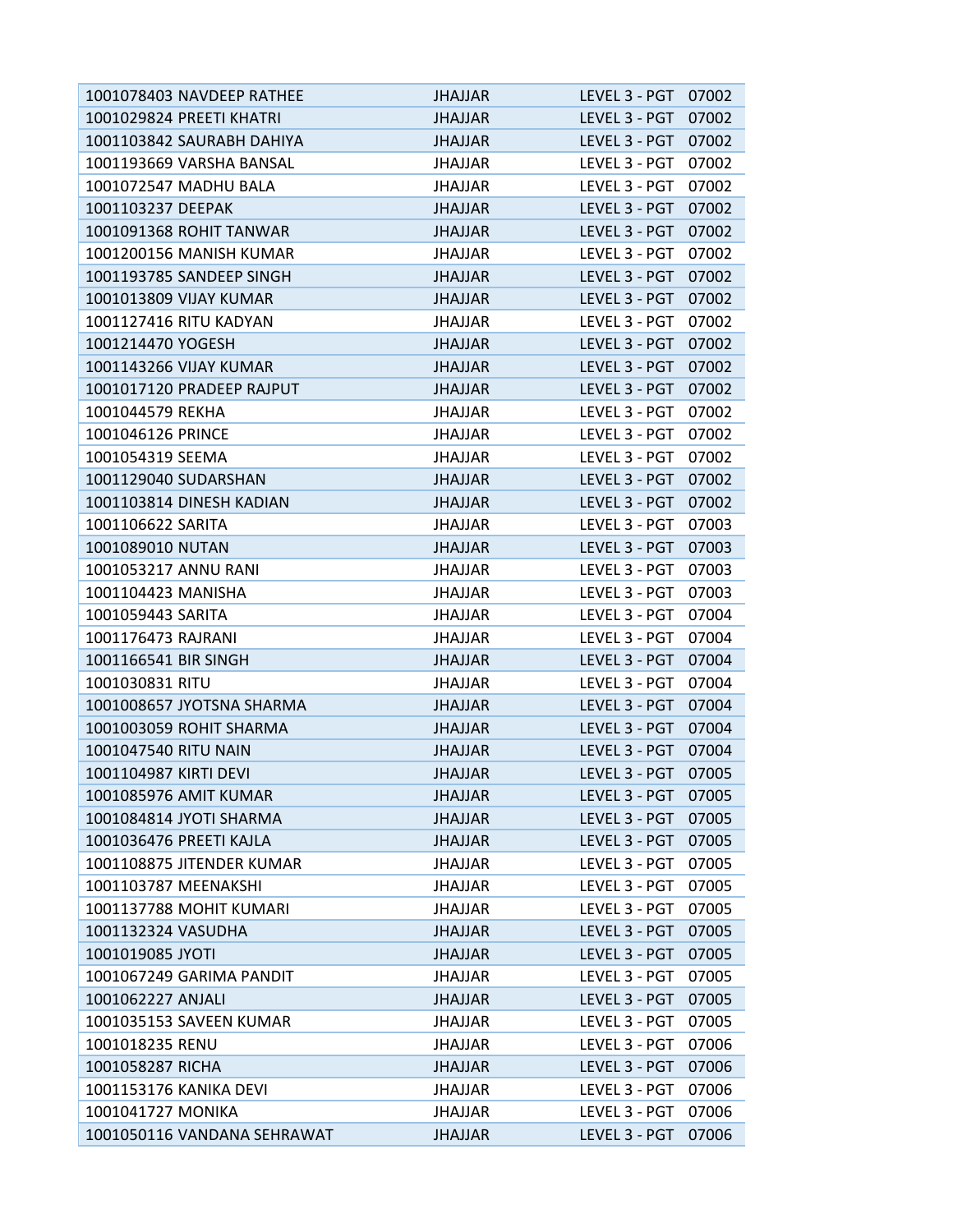| 1001033721 CHETNA                | JHAJJAR        | LEVEL 3 - PGT 07006    |
|----------------------------------|----------------|------------------------|
| 1001088545 SUMIT                 | JHAJJAR        | LEVEL 3 - PGT 07006    |
| 1001083075 HARSHITA GAUR         | JHAJJAR        | LEVEL 3 - PGT 07006    |
| 1001001184 BHUPENDER SINGH       | JHAJJAR        | LEVEL 3 - PGT 07006    |
| 1001032652 RITU RANI             | JHAJJAR        | LEVEL 3 - PGT 07006    |
| 1001042547 MONIKA                | JHAJJAR        | LEVEL 3 - PGT 07006    |
| 1001103059 DEEPAK                | JHAJJAR        | LEVEL 3 - PGT 07006    |
| 1001006622 POONAM DEVI           | JHAJJAR        | LEVEL 3 - PGT 07008    |
| 1001132650 RAJANI SAHRAWAT       | JHAJJAR        | LEVEL 3 - PGT 07008    |
| 1001032058 AJAY                  | JHAJJAR        | LEVEL 3 - PGT 07008    |
| 1001026455 NARENDER KUMAR        | JHAJJAR        | LEVEL 3 - PGT 07008    |
| 1001124311 MANJEET               | <b>JHAJJAR</b> | LEVEL 3 - PGT 07008    |
| 1001095122 SANDEEP               | JHAJJAR        | LEVEL 3 - PGT 07008    |
| 1001089226 SANGEETA KUMARI       | JHAJJAR        | LEVEL 3 - PGT 07008    |
| 1001079281 ANNU                  | JHAJJAR        | LEVEL 3 - PGT 07008    |
| 1001080467 PREETI RANI           | JHAJJAR        | LEVEL 3 - PGT 07008    |
| 1001167796 SUMAN DEVI            | <b>JHAJJAR</b> | LEVEL 3 - PGT 07008    |
| 1001076048 ANJU DEVI             | JHAJJAR        | LEVEL 3 - PGT 07008    |
| 1001076166 HIMANI DALAL          | JHAJJAR        | LEVEL 3 - PGT 07008    |
| 1001035126 SUSHIL KUMAR          | JHAJJAR        | LEVEL 3 - PGT 07009    |
| 1001105751 AKSHAY SHARMA         | JHAJJAR        | LEVEL 3 - PGT 07009    |
| 1001024954 AMITA RANI            | JHAJJAR        | LEVEL 3 - PGT 07009    |
| 1001095463 BINA KUMARI           | JHAJJAR        | LEVEL 3 - PGT<br>07009 |
| 1001210478 PRIYANKA              | JHAJJAR        | LEVEL 3 - PGT 07009    |
| 1001019045 DEVENDER KUMAR SHARMA | JHAJJAR        | LEVEL 3 - PGT 07009    |
| 1001117732 GANEETA               | JHAJJAR        | LEVEL 3 - PGT 07009    |
| 1001026832 DEEPSHIKHA PRABHAKAR  | JHAJJAR        | LEVEL 3 - PGT 07009    |
| 1001049639 NEERAJ KUMARI         | JHAJJAR        | LEVEL 3 - PGT 07009    |
| 1001076949 NEHA                  | JHAJJAR        | LEVEL 3 - PGT 07009    |
| 1001018383 ASHA                  | JHAJJAR        | LEVEL 3 - PGT 07009    |
| 1001128313 MANISHA               | <b>JHAJJAR</b> | LEVEL 3 - PGT 07010    |
| 1001102350 GARIMA                | <b>JHAJJAR</b> | LEVEL 3 - PGT 07010    |
| 1001085580 NISHA KHANNA          | <b>JHAJJAR</b> | LEVEL 3 - PGT<br>07010 |
| 1001001298 KRISHAN SIWACH        | JHAJJAR        | LEVEL 3 - PGT<br>07010 |
| 1001154331 SUSHMA SHARMA         | <b>JHAJJAR</b> | LEVEL 3 - PGT<br>07010 |
| 1001084725 ASHA RANI             | <b>JHAJJAR</b> | LEVEL 3 - PGT<br>07010 |
| 1001112642 INDU                  | <b>JHAJJAR</b> | LEVEL 3 - PGT<br>07010 |
| 1001117542 RAJ BALA              | <b>JHAJJAR</b> | LEVEL 3 - PGT<br>07010 |
| 1001152387 SWEETY                | <b>JHAJJAR</b> | LEVEL 3 - PGT<br>07010 |
| 1001162778 SANDEEP DHANKHAR      | <b>JHAJJAR</b> | LEVEL 3 - PGT<br>07010 |
| 1001012248 BABITA                | <b>JHAJJAR</b> | 07010<br>LEVEL 3 - PGT |
| 1001141502 DIVYADEEP KADIAN      | <b>JHAJJAR</b> | LEVEL 3 - PGT<br>07010 |
| 1001160542 RAKHI                 | <b>JHAJJAR</b> | LEVEL 3 - PGT<br>07010 |
| 1001133673 KIRAN BALA            | <b>JHAJJAR</b> | LEVEL 3 - PGT<br>07010 |
| 1001143328 SACHIN DAHIYA         | <b>JHAJJAR</b> | LEVEL 3 - PGT<br>07010 |
| 1001101029 ANSHUMAN DAGAR        | JHAJJAR        | 07010<br>LEVEL 3 - PGT |
| 1001200903 JYOTI                 | <b>JHAJJAR</b> | LEVEL 3 - PGT 07010    |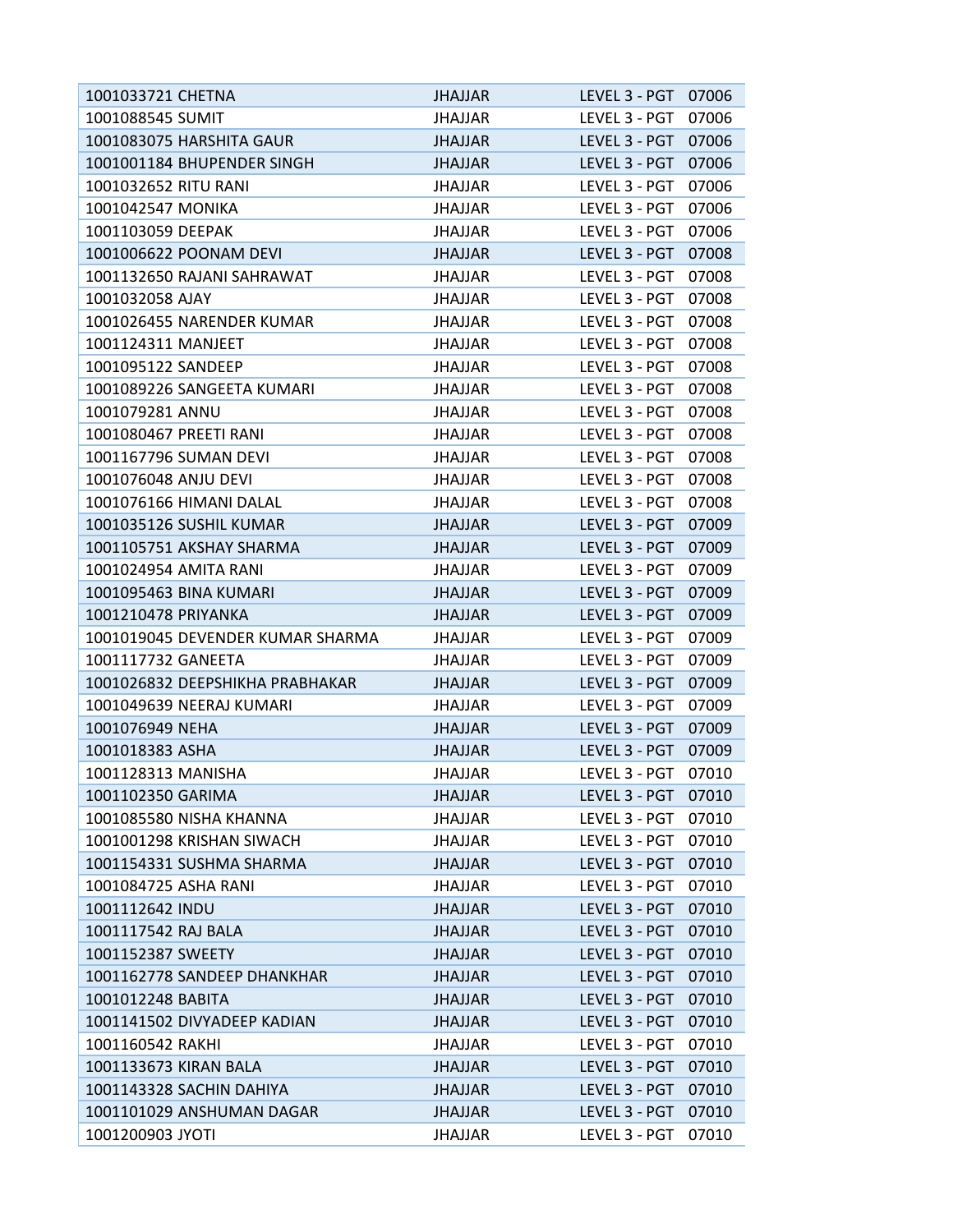| 1001017725 ANNU KANKARWAL  | <b>JHAJJAR</b> | LEVEL 3 - PGT 07010 |       |
|----------------------------|----------------|---------------------|-------|
| 1001211163 POOJA DALAL     | JHAJJAR        | LEVEL 3 - PGT 07010 |       |
| 1001145835 CHESTA          | <b>JHAJJAR</b> | LEVEL 3 - PGT 07010 |       |
| 1001158764 JYOTI           | <b>JHAJJAR</b> | LEVEL 3 - PGT 07010 |       |
| 1001084616 ARCHI GUPTA     | <b>JHAJJAR</b> | LEVEL 3 - PGT 07010 |       |
| 1001082242 SEEMA RANI      | <b>JHAJJAR</b> | LEVEL 3 - PGT 07011 |       |
| 1001055259 VIJAY KUMAR     | JHAJJAR        | LEVEL 3 - PGT 07011 |       |
| 1001053957 REENA DEVI      | JHAJJAR        | LEVEL 3 - PGT 07011 |       |
| 1001095421 JYOTI           | <b>JHAJJAR</b> | LEVEL 3 - PGT 07011 |       |
| 1001059540 MONIKA DEVI     | <b>JHAJJAR</b> | LEVEL 3 - PGT 07011 |       |
| 1001061984 KAVITA          | JHAJJAR        | LEVEL 3 - PGT 07011 |       |
| 1001075738 DIMPAL KUMARI   | <b>JHAJJAR</b> | LEVEL 3 - PGT 07011 |       |
| 1001032953 MEENAKSHI       | JHAJJAR        | LEVEL 3 - PGT 07011 |       |
| 1001156558 AARTI KUMARI    | JHAJJAR        | LEVEL 3 - PGT 07012 |       |
| 1001040635 PREETI RANI     | <b>JHAJJAR</b> | LEVEL 3 - PGT 07012 |       |
| 1001065317 DEEPANSHI       | JHAJJAR        | LEVEL 3 - PGT 07013 |       |
| 1001095153 KIRTI KAJLA     | <b>JHAJJAR</b> | LEVEL 3 - PGT 07013 |       |
| 1001067216 JYOTI DEVI      | <b>JHAJJAR</b> | LEVEL 3 - PGT 07013 |       |
| 1001003657 SHILPA GOYAL    | JHAJJAR        | LEVEL 3 - PGT 07013 |       |
| 1001084482 POONAM YADAV    | JHAJJAR        | LEVEL 3 - PGT 07013 |       |
| 1001198431 POOJA DEVI      | <b>JHAJJAR</b> | LEVEL 3 - PGT 07013 |       |
| 1001014147 ISHA CHUGH      | <b>JIND</b>    | LEVEL 3 - PGT 08001 |       |
| 1001027229 NAVEEN          | JIND           | LEVEL 3 - PGT 08001 |       |
| 1001161539 SONIA RANI      | JIND           | LEVEL 3 - PGT 08001 |       |
| 1001167197 POONAM          | JIND           | LEVEL 3 - PGT 08001 |       |
| 1001113469 AKANKSHA        | <b>JIND</b>    | LEVEL 3 - PGT 08001 |       |
| 1001068756 SANDEEP GOSWAMI | JIND           | LEVEL 3 - PGT 08001 |       |
| 1001008231 NANCY GOYAL     | JIND           | LEVEL 3 - PGT 08001 |       |
| 1001043523 KAUSHAL KUMAR   | <b>JIND</b>    | LEVEL 3 - PGT 08001 |       |
| 1001036357 NEETU           | JIND           | LEVEL 3 - PGT 08001 |       |
| 1001056693 SHEETAL DUHAN   | JIND           | LEVEL 3 - PGT 08001 |       |
| 1001178167 MONIKA          | <b>JIND</b>    | LEVEL 3 - PGT       | 08001 |
| 1001041149 PARMOD          | <b>JIND</b>    | LEVEL 3 - PGT       | 08001 |
| 1001210397 SEEMA GILL      | <b>JIND</b>    | LEVEL 3 - PGT       | 08001 |
| 1001203704 AJAY KUMAR      | JIND           | LEVEL 3 - PGT       | 08001 |
| 1001159357 SUNITA DEVI     | <b>JIND</b>    | LEVEL 3 - PGT       | 08001 |
| 1001023498 VARUN MALIK     | JIND           | LEVEL 3 - PGT       | 08001 |
| 1001120288 MARYADA         | <b>JIND</b>    | LEVEL 3 - PGT       | 08001 |
| 1001047783 DILBAG SINGH    | <b>JIND</b>    | LEVEL 3 - PGT       | 08001 |
| 1001093532 SUMIT           | JIND           | LEVEL 3 - PGT       | 08001 |
| 1001031890 ANUP KUMAR      | <b>JIND</b>    | LEVEL 3 - PGT       | 08001 |
| 1001126319 RUCHI           | <b>JIND</b>    | LEVEL 3 - PGT       | 08001 |
| 1001069997 KAMNA AGGARWAL  | JIND           | LEVEL 3 - PGT       | 08001 |
| 1001129432 NAVNEET KUMAR   | <b>JIND</b>    | LEVEL 3 - PGT       | 08001 |
| 1001219226 MEHAK           | JIND           | LEVEL 3 - PGT       | 08001 |
| 1001119962 REENU           | <b>JIND</b>    | LEVEL 3 - PGT       | 08001 |
| 1001129582 REENA           | <b>JIND</b>    | LEVEL 3 - PGT       | 08001 |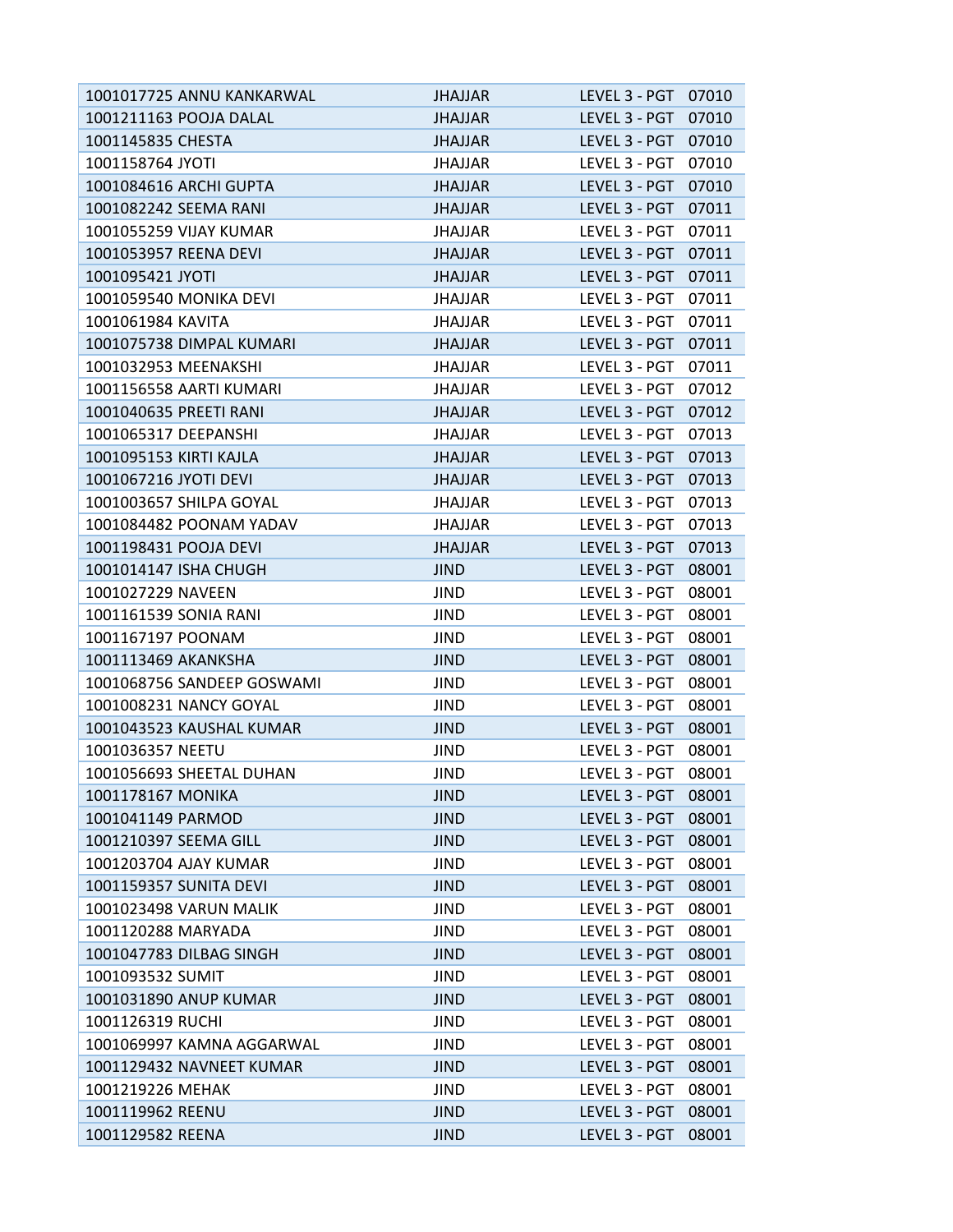| 1001043034 RAKESH         | <b>JIND</b> | LEVEL 3 - PGT 08001    |
|---------------------------|-------------|------------------------|
| 1001191470 SAVITA         | <b>JIND</b> | LEVEL 3 - PGT 08001    |
| 1001042161 RAJBIR         | JIND        | LEVEL 3 - PGT 08001    |
| 1001140681 GARIMA DEVI    | <b>JIND</b> | LEVEL 3 - PGT<br>08001 |
| 1001124316 VISHAL PAHAL   | JIND        | LEVEL 3 - PGT 08001    |
| 1001163558 SAHIL KATYAL   | <b>JIND</b> | LEVEL 3 - PGT<br>08001 |
| 1001014156 SWATI GUPTA    | JIND        | LEVEL 3 - PGT 08001    |
| 1001125251 SUSHILA RANI   | JIND        | LEVEL 3 - PGT<br>08001 |
| 1001180020 PRIYNKA        | JIND        | LEVEL 3 - PGT<br>08001 |
| 1001078025 SOHAN LAL      | <b>JIND</b> | LEVEL 3 - PGT<br>08001 |
| 1001155751 PARDEEP        | <b>JIND</b> | LEVEL 3 - PGT<br>08001 |
| 1001146113 PINKI DEVI     | <b>JIND</b> | LEVEL 3 - PGT<br>08002 |
| 1001151957 SUKHBIR        | JIND        | LEVEL 3 - PGT<br>08002 |
| 1001014085 VIPUL          | JIND        | LEVEL 3 - PGT 08002    |
| 1001072809 GAURAV KUMAR   | JIND        | LEVEL 3 - PGT<br>08002 |
| 1001082838 SUMAN          | <b>JIND</b> | 08002<br>LEVEL 3 - PGT |
| 1001043696 PARDEEP SHARMA | JIND        | LEVEL 3 - PGT 08002    |
| 1001068398 SUMIT          | <b>JIND</b> | LEVEL 3 - PGT<br>08002 |
| 1001161880 RAKESH KUMAR   | <b>JIND</b> | LEVEL 3 - PGT 08002    |
| 1001015111 PINKI          | <b>JIND</b> | LEVEL 3 - PGT 08002    |
| 1001018856 SAHIL CHAHAL   | <b>JIND</b> | LEVEL 3 - PGT 08002    |
| 1001087411 MONIKA         | JIND        | LEVEL 3 - PGT<br>08004 |
| 1001043697 PREETI         | <b>JIND</b> | LEVEL 3 - PGT<br>08004 |
| 1001037672 PARMEELA DEVI  | JIND        | LEVEL 3 - PGT 08004    |
| 1001102193 ALISHA DALAL   | JIND        | LEVEL 3 - PGT<br>08004 |
| 1001126498 PRADEEP KUMAR  | JIND        | LEVEL 3 - PGT 08004    |
| 1001088354 MONIKA         | <b>JIND</b> | LEVEL 3 - PGT<br>08005 |
| 1001046433 SHEETAL        | <b>JIND</b> | LEVEL 3 - PGT<br>08005 |
| 1001101935 SUMIT          | JIND        | LEVEL 3 - PGT 08005    |
| 1001089658 MANJEET MOAR   | JIND        | LEVEL 3 - PGT 08005    |
| 1001105875 SARITA         | <b>JIND</b> | LEVEL 3 - PGT 08005    |
| 1001098292 MONIKA         | <b>JIND</b> | LEVEL 3 - PGT<br>08005 |
| 1001030252 MEENA KUMARI   | <b>JIND</b> | LEVEL 3 - PGT<br>08005 |
| 1001168530 RENU           | <b>JIND</b> | 08005<br>LEVEL 3 - PGT |
| 1001000838 SATISH         | <b>JIND</b> | LEVEL 3 - PGT<br>08006 |
| 1001154794 AMIT KUMAR     | JIND        | LEVEL 3 - PGT<br>08007 |
| 1001104115 PARVEEN        | JIND        | LEVEL 3 - PGT<br>08007 |
| 1001139638 VINAY KUMAR    | JIND        | LEVEL 3 - PGT<br>08007 |
| 1001218050 SATISH KUMAR   | <b>JIND</b> | LEVEL 3 - PGT<br>08007 |
| 1001219276 PARVEEN KUMAR  | <b>JIND</b> | LEVEL 3 - PGT<br>08007 |
| 1001135838 DEEPAK         | <b>JIND</b> | LEVEL 3 - PGT<br>08007 |
| 1001047301 PHUL KUMAR     | JIND        | LEVEL 3 - PGT<br>08007 |
| 1001199099 TAMANNA        | <b>JIND</b> | LEVEL 3 - PGT<br>08007 |
| 1001108259 RIJUL          | <b>JIND</b> | LEVEL 3 - PGT<br>08007 |
| 1001029381 AJAY KUMAR     | <b>JIND</b> | LEVEL 3 - PGT<br>08007 |
| 1001218338 MONIKA         | <b>JIND</b> | LEVEL 3 - PGT<br>08007 |
| 1001013890 EKTA           | <b>JIND</b> | LEVEL 3 - PGT<br>08007 |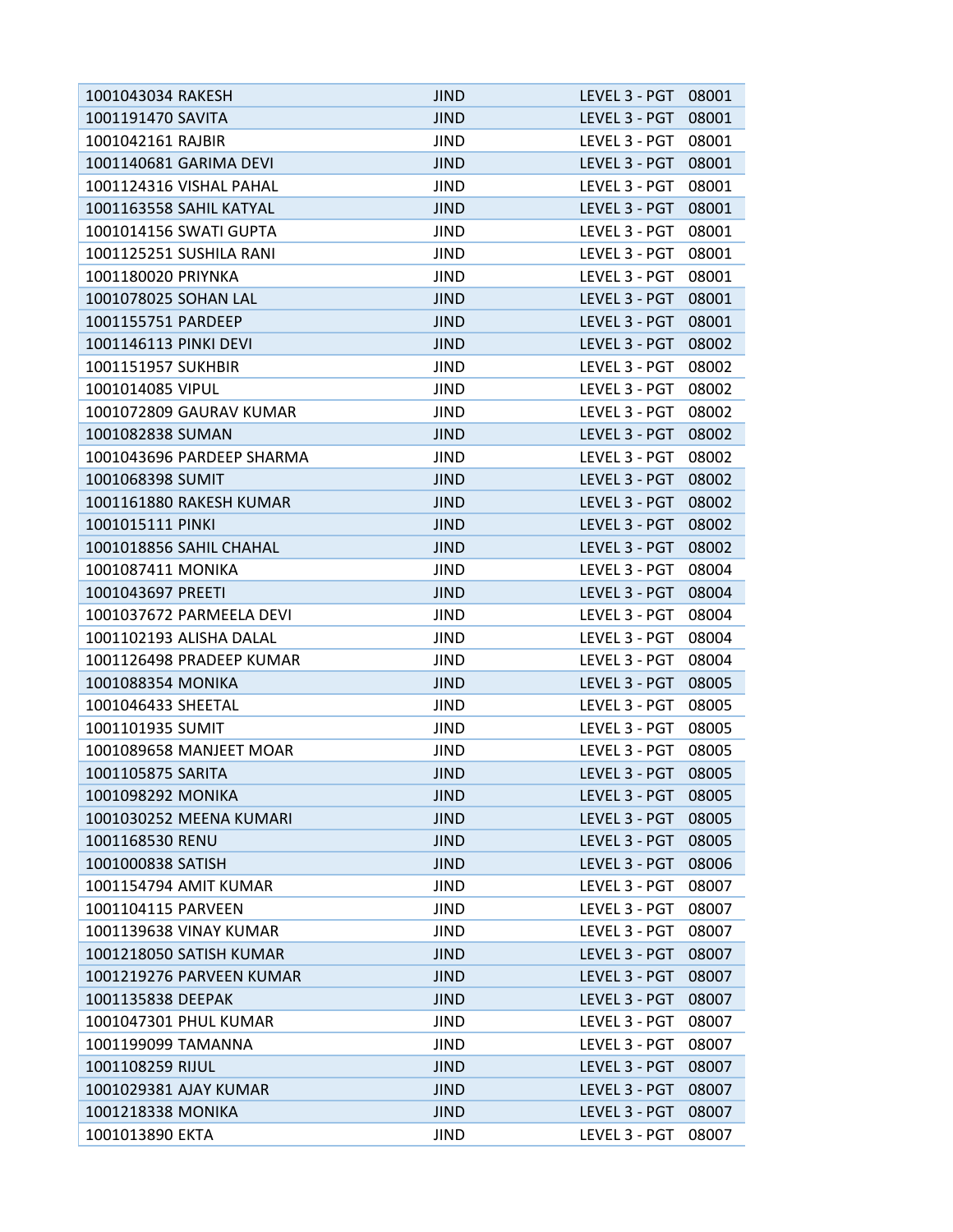| 1001099962 AARTI BATRA       | JIND        | LEVEL 3 - PGT 08007    |
|------------------------------|-------------|------------------------|
| 1001117470 MANJEET           | <b>JIND</b> | LEVEL 3 - PGT 08007    |
| 1001107065 SHUBHI            | JIND        | LEVEL 3 - PGT 08007    |
| 1001136979 RITU              | JIND        | LEVEL 3 - PGT<br>08008 |
| 1001051185 RISHI RAM         | JIND        | LEVEL 3 - PGT 08008    |
| 1001046098 SHAVIKA           | <b>JIND</b> | LEVEL 3 - PGT<br>08008 |
| 1001013891 RENU              | <b>JIND</b> | LEVEL 3 - PGT 08008    |
| 1001121527 JYANPAL SINGH     | JIND        | LEVEL 3 - PGT<br>08008 |
| 1001019150 MEENA RANI        | <b>JIND</b> | LEVEL 3 - PGT<br>08008 |
| 1001029401 SHILPA            | JIND        | LEVEL 3 - PGT 08008    |
| 1001123991 ANSHU             | JIND        | LEVEL 3 - PGT<br>08008 |
| 1001043742 MEENA             | JIND        | LEVEL 3 - PGT 08008    |
| 1001041755 POONAM            | <b>JIND</b> | LEVEL 3 - PGT<br>08008 |
| 1001099527 SUNITA KUMARI     | JIND        | LEVEL 3 - PGT<br>08008 |
| 1001048285 GUN VATI          | JIND        | LEVEL 3 - PGT<br>08008 |
| 1001103218 SUKHDEV           | JIND        | LEVEL 3 - PGT<br>08008 |
| 1001065357 PROMILA           | <b>JIND</b> | LEVEL 3 - PGT<br>08008 |
| 1001155788 ANJU BALA         | JIND        | LEVEL 3 - PGT<br>08008 |
| 1001141812 VIRENDER KUMARI   | JIND        | LEVEL 3 - PGT<br>08008 |
| 1001051129 SUKHWINDER SINGH  | <b>JIND</b> | LEVEL 3 - PGT 08010    |
| 1001183432 NAVJOT KAUR       | <b>JIND</b> | 08010<br>LEVEL 3 - PGT |
| 1001008717 REENA DEVI        | JIND        | LEVEL 3 - PGT<br>08010 |
| 1001070955 AMIT              | <b>JIND</b> | LEVEL 3 - PGT<br>08010 |
| 1001003463 SUKHBIR SINGH     | <b>JIND</b> | LEVEL 3 - PGT 08011    |
| 1001074224 PANKAJ            | JIND        | LEVEL 3 - PGT<br>08011 |
| 1001082290 VIJAY BHAN        | JIND        | LEVEL 3 - PGT 08011    |
| 1001046462 RENU              | <b>JIND</b> | LEVEL 3 - PGT<br>08011 |
| 1001109792 NEELAM DEVI       | JIND        | LEVEL 3 - PGT<br>08011 |
| 1001094477 SUNIL             | <b>JIND</b> | LEVEL 3 - PGT 08011    |
| 1001018844 KULDEEP           | JIND        | LEVEL 3 - PGT 08011    |
| 1001007356 AARTI DEVI        | JIND        | LEVEL 3 - PGT 08011    |
| 1001019647 PARDEEP           | <b>JIND</b> | LEVEL 3 - PGT<br>08012 |
| 1001081528 MANDEEP SINGH     | <b>JIND</b> | LEVEL 3 - PGT<br>08012 |
| 1001009341 VIKESH KUMAR      | <b>JIND</b> | LEVEL 3 - PGT<br>08012 |
| 1001127501 ASHISH            | <b>JIND</b> | LEVEL 3 - PGT<br>08012 |
| 1001050337 SUKHVINDER CHAHAL | JIND        | LEVEL 3 - PGT<br>08012 |
| 1001018554 SEEMA             | JIND        | 08012<br>LEVEL 3 - PGT |
| 1001216319 ANUPRIYA          | <b>JIND</b> | LEVEL 3 - PGT<br>08012 |
| 1001129136 SUNIL             | <b>JIND</b> | LEVEL 3 - PGT<br>08012 |
| 1001122793 RINA DEVI         | <b>JIND</b> | LEVEL 3 - PGT<br>08012 |
| 1001180345 VINOD             | <b>JIND</b> | LEVEL 3 - PGT<br>08013 |
| 1001032158 JITENDER KUMAR    | <b>JIND</b> | LEVEL 3 - PGT<br>08013 |
| 1001109703 BABITA RANI       | JIND        | LEVEL 3 - PGT<br>08013 |
| 1001111089 PRITI             | JIND        | LEVEL 3 - PGT<br>08013 |
| 1001083538 RAVI KUMAR        | <b>JIND</b> | LEVEL 3 - PGT<br>08013 |
| 1001191633 REENA             | <b>JIND</b> | 08013<br>LEVEL 3 - PGT |
| 1001132784 SEEMA RANI        | <b>JIND</b> | LEVEL 3 - PGT<br>08013 |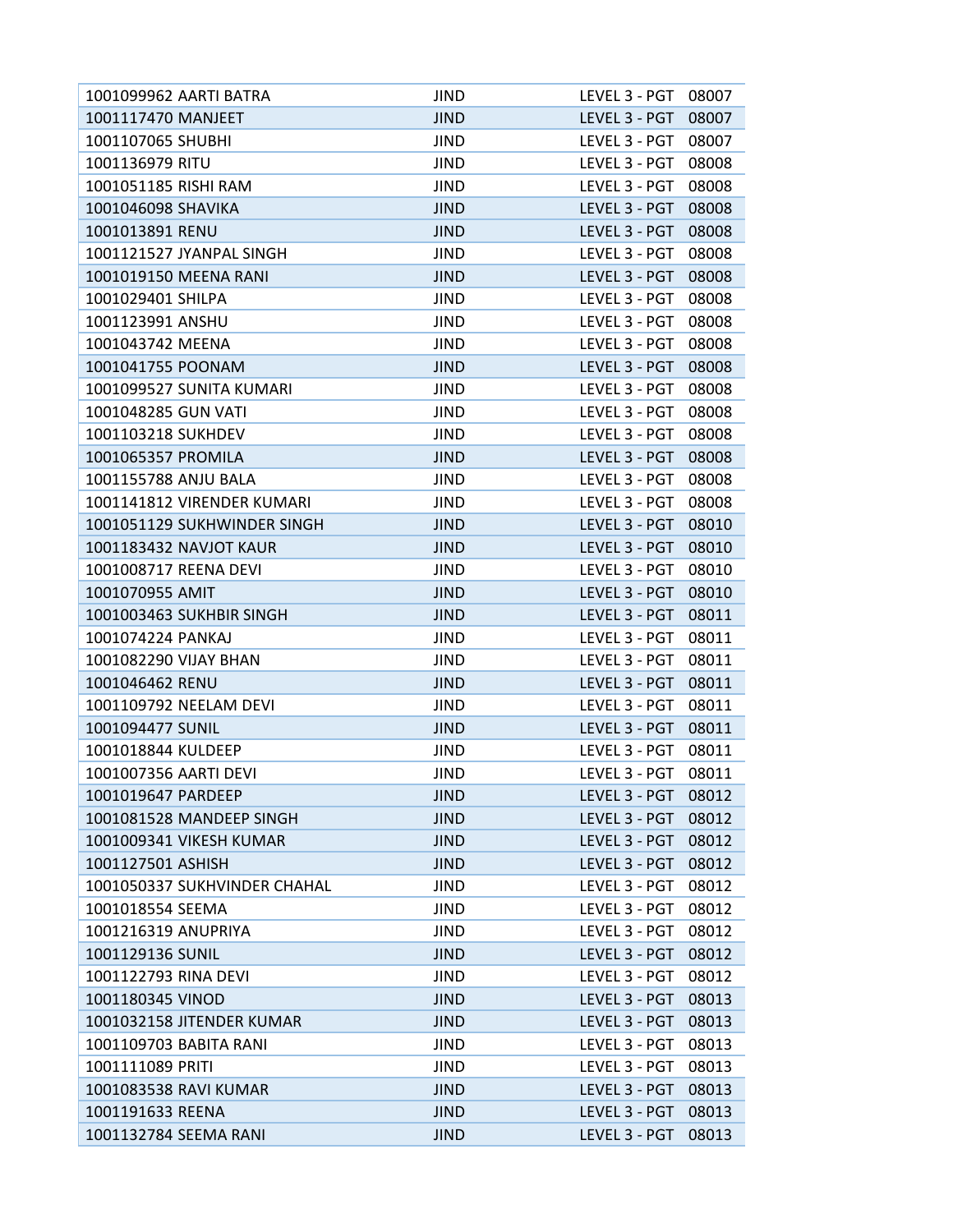| 1001052740 MADHU SHILAN       | <b>JIND</b> | LEVEL 3 - PGT 08013    |
|-------------------------------|-------------|------------------------|
| 1001047673 SHIROMANI SHARMA   | <b>JIND</b> | LEVEL 3 - PGT 08013    |
| 1001043665 SUMAN              | <b>JIND</b> | LEVEL 3 - PGT 08013    |
| 1001112471 PRIYANKA           | <b>JIND</b> | LEVEL 3 - PGT<br>08013 |
| 1001094809 SUSHMA NAIN        | JIND        | LEVEL 3 - PGT 08013    |
| 1001025627 SUDESH KUMARI      | <b>JIND</b> | LEVEL 3 - PGT 08013    |
| <b>1001157114 PUNKIT SAHU</b> | JIND        | LEVEL 3 - PGT 08013    |
| 1001085484 MONIKA SHARMA      | JIND        | LEVEL 3 - PGT<br>08013 |
| 1001060649 PRIYANKA RANI      | <b>JIND</b> | LEVEL 3 - PGT<br>08013 |
| 1001055641 ANIL KUMAR         | JIND        | LEVEL 3 - PGT 08013    |
| 1001146625 MANJU              | <b>JIND</b> | LEVEL 3 - PGT<br>08013 |
| 1001104683 NARESH DEVI        | <b>JIND</b> | LEVEL 3 - PGT 08013    |
| 1001118089 RAHUL DEV          | JIND        | LEVEL 3 - PGT<br>08013 |
| 1001161691 POONAM BHANWALA    | JIND        | LEVEL 3 - PGT 08013    |
| 1001052361 BIJENDER SINGH     | JIND        | LEVEL 3 - PGT<br>08013 |
| 1001050657 RAMKARAN SINGH     | JIND        | LEVEL 3 - PGT 08013    |
| 1001055861 SEEMA              | JIND        | LEVEL 3 - PGT 08013    |
| 1001110223 KARUNA             | <b>JIND</b> | LEVEL 3 - PGT<br>08013 |
| 1001028344 MANISHA DEVI       | JIND        | LEVEL 3 - PGT 08013    |
| 1001124958 DEVENDER SINGH     | <b>JIND</b> | LEVEL 3 - PGT 08013    |
| 1001058235 GAGANDEEP          | JIND        | LEVEL 3 - PGT 08013    |
| 1001022193 SONU               | JIND        | LEVEL 3 - PGT<br>08013 |
| 1001078284 SUMITA DEVI        | <b>JIND</b> | LEVEL 3 - PGT<br>08014 |
| 1001087716 GAURAV SHARMA      | <b>JIND</b> | LEVEL 3 - PGT 08014    |
| 1001122809 SUMAN RANI         | <b>JIND</b> | LEVEL 3 - PGT 08014    |
| 1001098770 SHITAL RANI        | JIND        | LEVEL 3 - PGT 08014    |
| 1001086194 SUMAN              | JIND        | LEVEL 3 - PGT<br>08014 |
| 1001012566 AJIT SINGH         | <b>JIND</b> | LEVEL 3 - PGT<br>08014 |
| 1001098595 SWEETY             | JIND        | LEVEL 3 - PGT 08014    |
| 1001058177 SUNITA             | JIND        | LEVEL 3 - PGT 08014    |
| 1001146587 POONAM             | <b>JIND</b> | LEVEL 3 - PGT 08014    |
| 1001131871 SOMBIR SINGH       | JIND        | LEVEL 3 - PGT 08014    |
| 1001148894 BABITA             | <b>JIND</b> | LEVEL 3 - PGT<br>08015 |
| 1001028154 POONAM VERMA       | <b>JIND</b> | 08015<br>LEVEL 3 - PGT |
| 1001004025 MUNIM SINGH        | <b>JIND</b> | LEVEL 3 - PGT<br>08015 |
| 1001083974 KAPIL DEV          | JIND        | LEVEL 3 - PGT<br>08015 |
| 1001027367 SUSHMA             | <b>JIND</b> | LEVEL 3 - PGT<br>08015 |
| 1001082394 MUKESH DEVI        | <b>JIND</b> | 08015<br>LEVEL 3 - PGT |
| 1001012857 POOJA RANI         | JIND        | LEVEL 3 - PGT<br>08015 |
| 1001084952 RAJESH KUMAR       | <b>JIND</b> | LEVEL 3 - PGT<br>08015 |
| 1001064116 SUBHASH DHANDA     | JIND        | LEVEL 3 - PGT<br>08016 |
| 1001082415 TINKU RANI         | <b>JIND</b> | LEVEL 3 - PGT<br>08016 |
| 1001022939 GOURAV SHARMA      | <b>JIND</b> | LEVEL 3 - PGT<br>08017 |
| 1001062201 PANKAJ             | <b>JIND</b> | LEVEL 3 - PGT<br>08017 |
| 1001042628 TAMANYA            | <b>JIND</b> | LEVEL 3 - PGT<br>08017 |
| 1001101746 ASHISH             | <b>JIND</b> | 08017<br>LEVEL 3 - PGT |
| 1001102476 PINKI NAIN         | <b>JIND</b> | LEVEL 3 - PGT<br>08018 |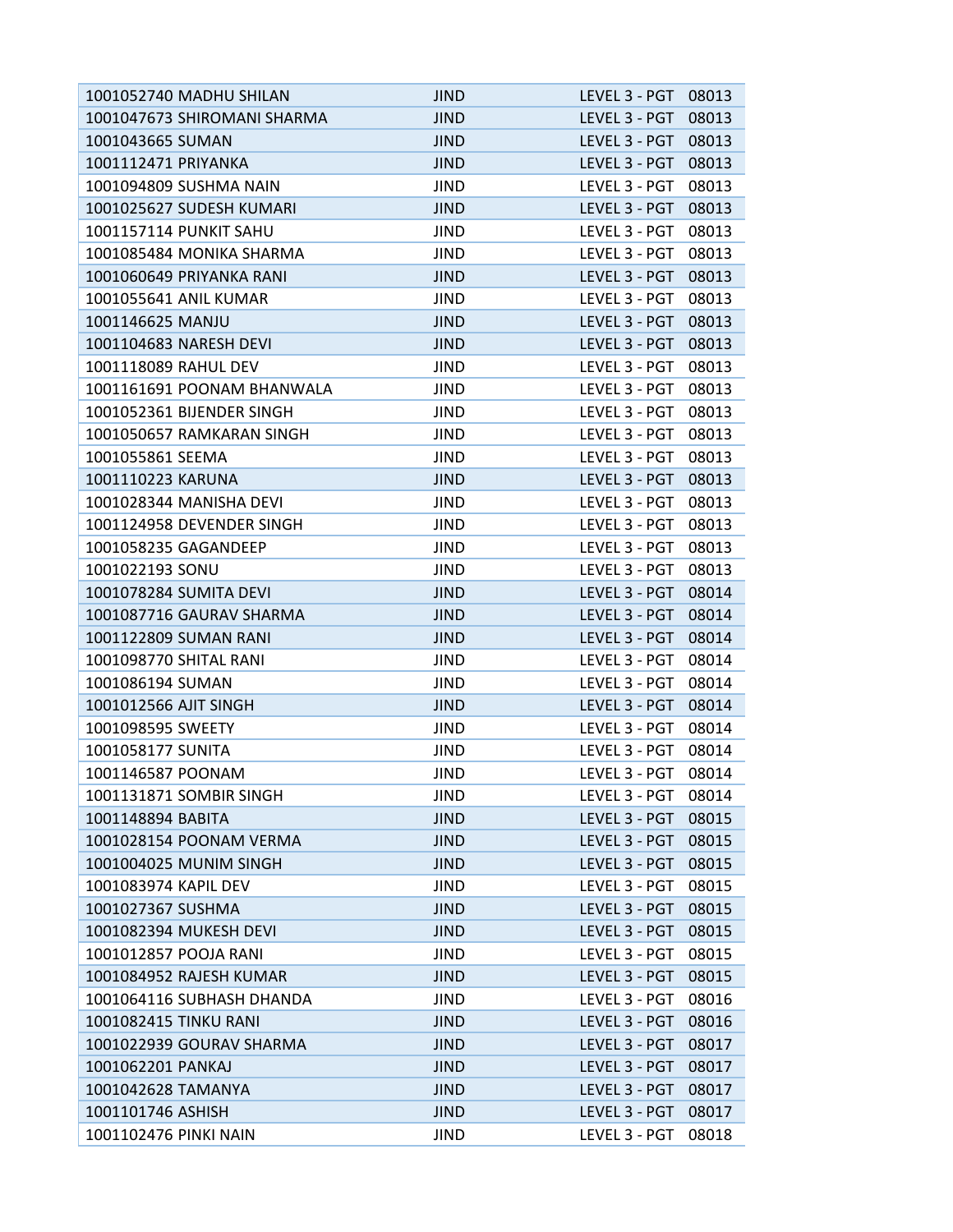| 1001037202 RENU               | <b>JIND</b>   | LEVEL 3 - PGT 08018 |       |
|-------------------------------|---------------|---------------------|-------|
| 1001067646 REETU DEVI         | JIND          | LEVEL 3 - PGT 08018 |       |
| 1001103249 RAVITA DEVI        | KARNAL        | LEVEL 3 - PGT 09001 |       |
| 1001142022 ANJU DHIMAN        | <b>KARNAL</b> | LEVEL 3 - PGT 09001 |       |
| 1001085565 REENA              | <b>KARNAL</b> | LEVEL 3 - PGT 09001 |       |
| 1001202905 AARTI SHARMA       | KARNAL        | LEVEL 3 - PGT 09001 |       |
| 1001144254 ANKIT SANDHAN      | KARNAL        | LEVEL 3 - PGT 09001 |       |
| 1001099733 KALPANA SHARMA     | KARNAL        | LEVEL 3 - PGT 09001 |       |
| 1001084367 VAIBHAV SHROTRIY   | <b>KARNAL</b> | LEVEL 3 - PGT 09001 |       |
| 1001116587 POOJA BANSAL       | KARNAL        | LEVEL 3 - PGT 09001 |       |
| 1001119459 SHIWANI            | KARNAL        | LEVEL 3 - PGT 09001 |       |
| 1001170759 NEHA SHARMA        | KARNAL        | LEVEL 3 - PGT 09001 |       |
| 1001018968 SUNITA             | <b>KARNAL</b> | LEVEL 3 - PGT 09001 |       |
| 1001136055 SURAJ PAL          | KARNAL        | LEVEL 3 - PGT 09001 |       |
| 1001099796 SUNIL KUMAR DHIMAN | KARNAL        | LEVEL 3 - PGT 09001 |       |
| 1001043135 REENA THAKRAAL     | KARNAL        | LEVEL 3 - PGT 09001 |       |
| 1001063721 HIMANSHU KAMBOJ    | KARNAL        | LEVEL 3 - PGT 09001 |       |
| 1001127334 NEELAM SIROHI      | KARNAL        | LEVEL 3 - PGT 09001 |       |
| 1001012023 VIJAY DABUR        | KARNAL        | LEVEL 3 - PGT 09001 |       |
| 1001072617 SMITA SHARMA       | KARNAL        | LEVEL 3 - PGT 09001 |       |
| 1001046311 MANYA              | KARNAL        | LEVEL 3 - PGT 09001 |       |
| 1001163907 RENU               | KARNAL        | LEVEL 3 - PGT 09001 |       |
| 1001101113 AASHIMA CHHABRA    | KARNAL        | LEVEL 3 - PGT 09001 |       |
| 1001025687 NISHA SADYAN       | KARNAL        | LEVEL 3 - PGT 09001 |       |
| 1001175761 ANITA DEVI         | KARNAL        | LEVEL 3 - PGT 09001 |       |
| 1001007010 MANOJ MEHRA        | KARNAL        | LEVEL 3 - PGT 09001 |       |
| 1001029983 AAKANKSHA MAHAJAN  | KARNAL        | LEVEL 3 - PGT 09001 |       |
| 1001031086 KUNDAN PAWAR       | KARNAL        | LEVEL 3 - PGT 09001 |       |
| 1001049133 KULJEET KAUR       | KARNAL        | LEVEL 3 - PGT 09001 |       |
| 1001039729 MAMTESH            | KARNAL        | LEVEL 3 - PGT 09001 |       |
| 1001081006 NISHA DEVI         | <b>KARNAL</b> | LEVEL 3 - PGT 09001 |       |
| 1001165212 SONAM              | <b>KARNAL</b> | LEVEL 3 - PGT 09001 |       |
| 1001101587 DIPTI              | KARNAL        | LEVEL 3 - PGT       | 09001 |
| 1001077029 NISHA ARORA        | KARNAL        | LEVEL 3 - PGT       | 09001 |
| 1001057057 SIYA RAM           | <b>KARNAL</b> | LEVEL 3 - PGT       | 09002 |
| 1001014083 DIVYA SINGLA       | <b>KARNAL</b> | LEVEL 3 - PGT       | 09002 |
| 1001023489 SANJEET SAINI      | <b>KARNAL</b> | LEVEL 3 - PGT       | 09002 |
| 1001023263 KOMAL              | KARNAL        | LEVEL 3 - PGT       | 09002 |
| 1001072689 ISHA NAGPAL        | KARNAL        | LEVEL 3 - PGT       | 09002 |
| 1001175259 REETA              | <b>KARNAL</b> | LEVEL 3 - PGT       | 09002 |
| 1001017104 RAKESH             | KARNAL        | LEVEL 3 - PGT       | 09002 |
| 1001018705 ASHWANI MEHRA      | KARNAL        | LEVEL 3 - PGT       | 09002 |
| 1001076665 SHIV OM            | KARNAL        | LEVEL 3 - PGT       | 09003 |
| 1001163354 DHARMENDER SINGH   | KARNAL        | LEVEL 3 - PGT       | 09003 |
| 1001029849 HARBEER KAUR       | KARNAL        | LEVEL 3 - PGT       | 09003 |
| 1001052860 POOJA CHAUHAN      | KARNAL        | LEVEL 3 - PGT       | 09003 |
| 1001154053 YUKTI              | KARNAL        | LEVEL 3 - PGT       | 09004 |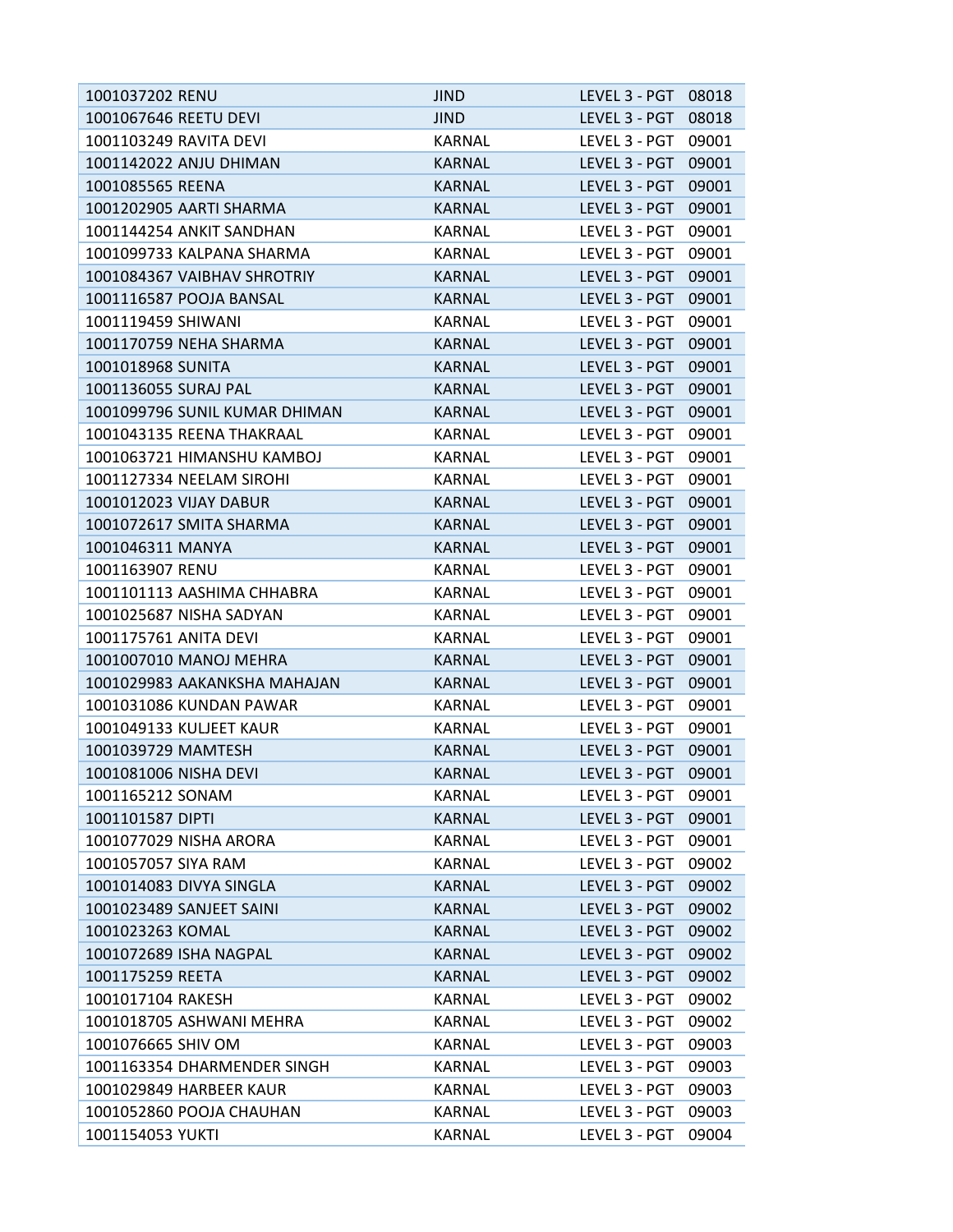| 1001121420 VANDITA BATRA         | KARNAL        | LEVEL 3 - PGT 09004    |
|----------------------------------|---------------|------------------------|
| 1001074576 RITU KADIYAN          | KARNAL        | LEVEL 3 - PGT 09005    |
| 1001078186 RENU BALA             | KARNAL        | LEVEL 3 - PGT 09005    |
| 1001026052 MADHU                 | KARNAL        | LEVEL 3 - PGT<br>09005 |
| 1001048492 RAJIV KUMAR           | KARNAL        | LEVEL 3 - PGT 09005    |
| 1001100999 PRATIK                | KARNAL        | LEVEL 3 - PGT 09006    |
| 1001055090 OMBIR                 | KARNAL        | LEVEL 3 - PGT 09006    |
| 1001009781 MOHAN SHARMA          | KARNAL        | LEVEL 3 - PGT 09006    |
| 1001059303 SWATI MITTAN          | KARNAL        | LEVEL 3 - PGT 09006    |
| 1001086395 NISHA                 | KARNAL        | LEVEL 3 - PGT 09006    |
| 1001107072 NEELAM                | KARNAL        | LEVEL 3 - PGT 09006    |
| 1001053974 MEHAK KAMBOJ          | KARNAL        | LEVEL 3 - PGT 09006    |
| 1001170437 NISHA                 | KARNAL        | LEVEL 3 - PGT 09006    |
| 1001128487 AMAN DHINGRA          | <b>KARNAL</b> | LEVEL 3 - PGT 09006    |
| 1001029854 RITU SANGWAN          | KARNAL        | LEVEL 3 - PGT 09006    |
| 1001073744 SHEETAL               | KARNAL        | LEVEL 3 - PGT 09006    |
| 1001026046 PRIYANKA              | KARNAL        | LEVEL 3 - PGT 09006    |
| 1001071329 RIMI                  | KARNAL        | LEVEL 3 - PGT 09006    |
| 1001056651 MEENA KUMAR           | KARNAL        | LEVEL 3 - PGT 09006    |
| 1001155419 MINNI CHHABRA         | KARNAL        | LEVEL 3 - PGT 09006    |
| 1001055085 KRISHAN KUMAR         | KARNAL        | LEVEL 3 - PGT 09007    |
| 1001086540 RENU RANI             | KARNAL        | LEVEL 3 - PGT 09007    |
| 1001013768 LAKHWINDER KAUR       | KARNAL        | LEVEL 3 - PGT<br>09007 |
| 1001108808 JASPREET              | KARNAL        | LEVEL 3 - PGT 09007    |
| 1001040856 AMANDEEP KAUR         | KARNAL        | LEVEL 3 - PGT 09007    |
| 1001149549 BALJEET KAUR          | KARNAL        | LEVEL 3 - PGT 09007    |
| 1001035727 ANITA RANI            | KARNAL        | LEVEL 3 - PGT 09007    |
| 1001045774 VIKRAM SINGH          | KARNAL        | LEVEL 3 - PGT<br>09008 |
| 1001117025 RAJ BALA              | KARNAL        | LEVEL 3 - PGT 09008    |
| 1001091070 MANISH KUMAR          | KARNAL        | LEVEL 3 - PGT 09008    |
| 1001053030 DEI RAM               | <b>KARNAL</b> | LEVEL 3 - PGT 09008    |
| 1001027501 DEEPAK                | <b>KARNAL</b> | 09008<br>LEVEL 3 - PGT |
| 1001115211 NEERAJ KUMAR          | <b>KARNAL</b> | 09009<br>LEVEL 3 - PGT |
| 1001011376 RAVINDER KUMAR        | KARNAL        | LEVEL 3 - PGT<br>09009 |
| 1001036264 DEEPIKA RANI          | KARNAL        | LEVEL 3 - PGT<br>09009 |
| 1001176634 PARUL SHARMA          | KARNAL        | LEVEL 3 - PGT<br>09009 |
| 1001087524 ASHA RANI             | KARNAL        | LEVEL 3 - PGT<br>09009 |
| 1001139980 BHARTI SHARMA         | KARNAL        | LEVEL 3 - PGT<br>09009 |
| 1001002010 RAJEEV KUMAR          | <b>KARNAL</b> | 09009<br>LEVEL 3 - PGT |
| 1001087272 NEETO RANI            | <b>KARNAL</b> | LEVEL 3 - PGT<br>09009 |
| 1001001078 PAWAN KUMAR           | <b>KARNAL</b> | LEVEL 3 - PGT<br>09009 |
| 1001200458 POONAM RANI           | KARNAL        | LEVEL 3 - PGT<br>09009 |
| 1001084536 INDERJEET KAUR SANDHU | <b>KARNAL</b> | LEVEL 3 - PGT<br>09009 |
| 1001192368 VINOD KUMAR           | KARNAL        | LEVEL 3 - PGT<br>09009 |
| 1001079649 POONAM RANI           | <b>KARNAL</b> | LEVEL 3 - PGT<br>09009 |
| 1001007259 SANJAY KUMAR          | KARNAL        | LEVEL 3 - PGT<br>09009 |
| 1001048454 SONIA DEVI            | <b>KARNAL</b> | LEVEL 3 - PGT<br>09009 |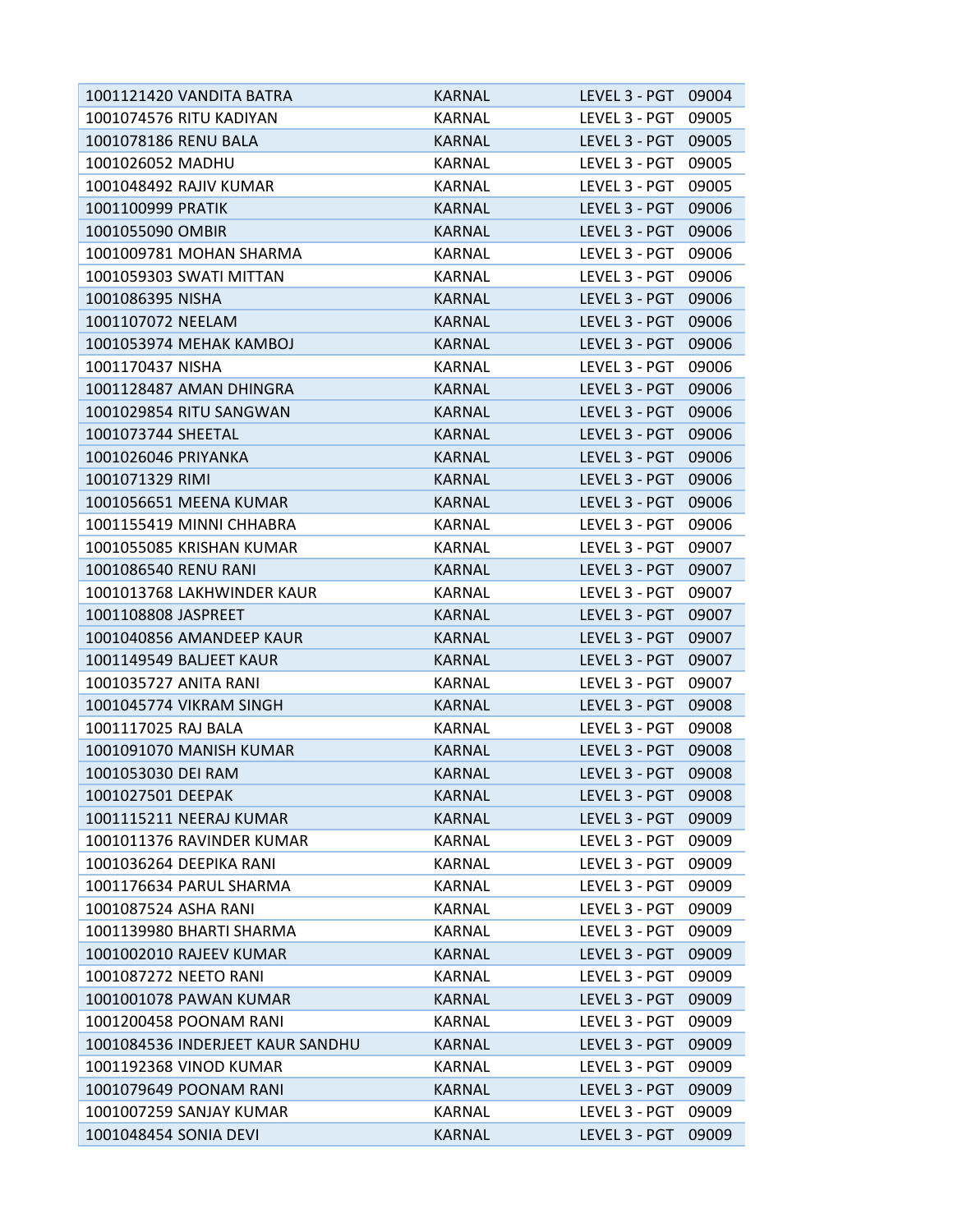| 1001129762 MAMTA KUMARI      | KARNAL         | LEVEL 3 - PGT 09009    |
|------------------------------|----------------|------------------------|
| 1001126029 MANISHA DEVI      | KARNAL         | LEVEL 3 - PGT 09009    |
| 1001009196 INDU SHEKHAR      | KARNAL         | LEVEL 3 - PGT 09009    |
| 1001037036 SANDEEP KUMAR     | KARNAL         | LEVEL 3 - PGT<br>09009 |
| 1001194064 DEEPSHIKHA        | KARNAL         | LEVEL 3 - PGT 09009    |
| 1001075833 PAWAN KUMAR       | KARNAL         | LEVEL 3 - PGT 09009    |
| 1001049447 USHA DEVI         | KARNAL         | LEVEL 3 - PGT 09010    |
| 1001090501 LALITA RANI       | KARNAL         | LEVEL 3 - PGT 09010    |
| 1001126314 PRIYANKA KUMARI   | KARNAL         | LEVEL 3 - PGT<br>09010 |
| 1001030952 RUMA              | KARNAL         | LEVEL 3 - PGT 09010    |
| 1001059719 EKTA              | KARNAL         | LEVEL 3 - PGT 09011    |
| 1001013895 PRIYANKA VERMA    | KARNAL         | LEVEL 3 - PGT 09011    |
| 1001157722 NEHA CHOPRA       | KARNAL         | LEVEL 3 - PGT 09012    |
| 1001004065 KULKIN GOYAT      | <b>KAITHAL</b> | LEVEL 3 - PGT 10001    |
| 1001134074 SHIKHA SETHI      | KAITHAL        | LEVEL 3 - PGT 10001    |
| 1001014978 RAJMAL            | KAITHAL        | LEVEL 3 - PGT 10001    |
| 1001072118 KARAN SAINI       | <b>KAITHAL</b> | LEVEL 3 - PGT 10001    |
| 1001185629 SHUBHAM RATHI     | KAITHAL        | LEVEL 3 - PGT 10001    |
| 1001109130 LOVELY KUMAR      | KAITHAL        | LEVEL 3 - PGT 10001    |
| 1001128071 SWATI SHARMA      | KAITHAL        | LEVEL 3 - PGT 10001    |
| 1001072148 NARINDER          | <b>KAITHAL</b> | LEVEL 3 - PGT<br>10001 |
| 1001023918 ANKUR SHARMA      | KAITHAL        | LEVEL 3 - PGT<br>10001 |
| 1001064281 MANISHA DEVI      | KAITHAL        | LEVEL 3 - PGT<br>10001 |
| 1001038441 ANOOP SINGH       | KAITHAL        | LEVEL 3 - PGT 10001    |
| 1001160915 RANI              | KAITHAL        | LEVEL 3 - PGT 10001    |
| 1001206771 ANURAG MOUDGIL    | <b>KAITHAL</b> | LEVEL 3 - PGT<br>10001 |
| 1001034826 TARUN             | KAITHAL        | LEVEL 3 - PGT<br>10001 |
| 1001053870 MUKESH KUMAR      | KAITHAL        | LEVEL 3 - PGT<br>10001 |
| 1001019011 DIDAR SINGH       | KAITHAL        | LEVEL 3 - PGT 10001    |
| 1001021967 BHUMIKA GUPTA     | KAITHAL        | LEVEL 3 - PGT 10001    |
| 1001091967 GAURAV KUMAR      | KAITHAL        | LEVEL 3 - PGT 10001    |
| 1001183439 RADHEY SHYAM      | KAITHAL        | LEVEL 3 - PGT<br>10001 |
| 1001059830 INDER JIT         | KAITHAL        | LEVEL 3 - PGT<br>10001 |
| 1001028917 SANDEEP KUMAR     | KAITHAL        | 10001<br>LEVEL 3 - PGT |
| 1001172547 PRADEEP KUMAR     | <b>KAITHAL</b> | LEVEL 3 - PGT<br>10001 |
| 1001162369 ANU DHULL         | KAITHAL        | LEVEL 3 - PGT<br>10001 |
| 1001202531 HARSHALI          | <b>KAITHAL</b> | LEVEL 3 - PGT<br>10001 |
| 1001131232 AMAN KUMAR        | KAITHAL        | LEVEL 3 - PGT<br>10001 |
| 1001015906 SANEHI            | <b>KAITHAL</b> | LEVEL 3 - PGT<br>10001 |
| 1001069839 SAMEER CHOPRA     | KAITHAL        | LEVEL 3 - PGT<br>10001 |
| 1001032325 AJAY PARTAP SINGH | KAITHAL        | LEVEL 3 - PGT<br>10001 |
| 1001007762 RENU SHARMA       | <b>KAITHAL</b> | 10002<br>LEVEL 3 - PGT |
| 1001150288 RAMESH SINGH      | KAITHAL        | LEVEL 3 - PGT<br>10002 |
| 1001046897 NISHA RANI        | <b>KAITHAL</b> | LEVEL 3 - PGT<br>10003 |
| 1001053301 SUKHVINDER KUMAR  | KAITHAL        | 10004<br>LEVEL 3 - PGT |
| 1001034476 NARESH KUMAR      | KAITHAL        | LEVEL 3 - PGT<br>10004 |
| 1001117794 RAJNI             | <b>KAITHAL</b> | 10004<br>LEVEL 3 - PGT |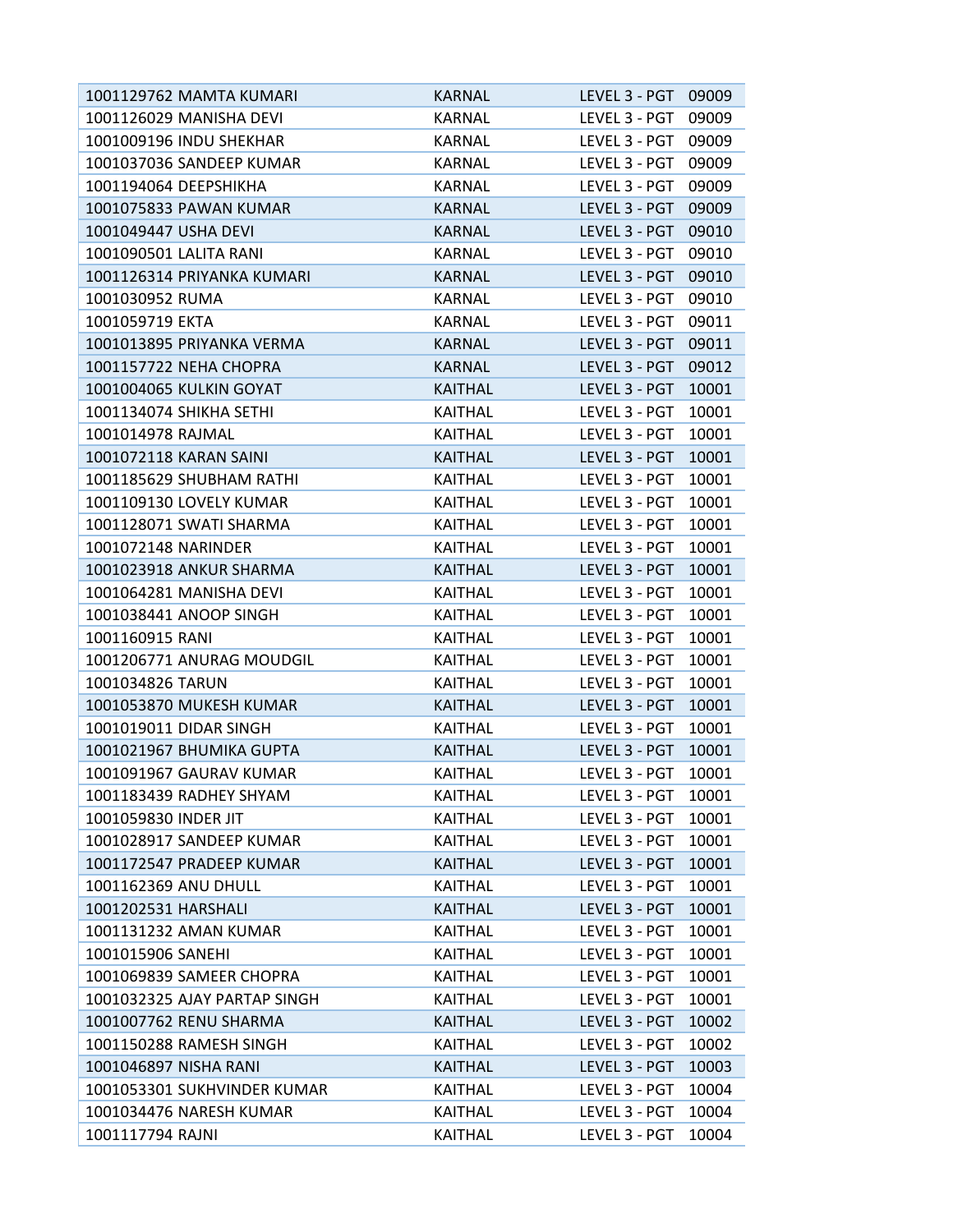| 1001064729 PREM CHAND     | KAITHAL        | LEVEL 3 - PGT 10004    |
|---------------------------|----------------|------------------------|
| 1001011578 VIMMY          | KAITHAL        | LEVEL 3 - PGT 10004    |
| 1001047342 BHAWNA         | KAITHAL        | LEVEL 3 - PGT 10004    |
| 1001003828 POOJA          | <b>KAITHAL</b> | LEVEL 3 - PGT 10005    |
| 1001164702 SHANU          | KAITHAL        | LEVEL 3 - PGT 10005    |
| 1001016040 MANJU DEVI     | KAITHAL        | LEVEL 3 - PGT 10005    |
| 1001043112 ALKA RANI      | KAITHAL        | LEVEL 3 - PGT 10005    |
| 1001055880 CHETNA         | <b>KAITHAL</b> | LEVEL 3 - PGT 10005    |
| 1001048070 SALONI         | KAITHAL        | LEVEL 3 - PGT<br>10005 |
| 1001066014 PARTIBHA DEVI  | KAITHAL        | LEVEL 3 - PGT 10005    |
| 1001211106 POOJA DEVI     | KAITHAL        | LEVEL 3 - PGT 10005    |
| 1001208369 PRATEEK WADI   | KAITHAL        | LEVEL 3 - PGT 10005    |
| 1001082356 AVINASH VERMA  | KAITHAL        | LEVEL 3 - PGT 10005    |
| 1001094190 SEEMA GOYAT    | KAITHAL        | LEVEL 3 - PGT 10005    |
| 1001130921 KOMAL          | KAITHAL        | LEVEL 3 - PGT 10005    |
| 1001194031 PAYAL BHATT    | KAITHAL        | LEVEL 3 - PGT 10005    |
| 1001199980 RENU DEVI      | KAITHAL        | LEVEL 3 - PGT 10006    |
| 1001197024 KRITI MEHTA    | KAITHAL        | LEVEL 3 - PGT<br>10006 |
| 1001002632 GURDEEP        | KAITHAL        | LEVEL 3 - PGT 10006    |
| 1001099279 SUDESH KUMARI  | KAITHAL        | LEVEL 3 - PGT 10006    |
| 1001033291 SUNIL KUMAR    | KAITHAL        | LEVEL 3 - PGT 10006    |
| 1001155425 MANISHA GOYAL  | KAITHAL        | LEVEL 3 - PGT 10006    |
| 1001093186 VIRENDER SINGH | KAITHAL        | LEVEL 3 - PGT<br>10006 |
| 1001067343 JITENDER SINGH | KAITHAL        | LEVEL 3 - PGT 10006    |
| 1001073496 RITU RANI      | KAITHAL        | LEVEL 3 - PGT 10006    |
| 1001190945 MUKESH RANI    | KAITHAL        | LEVEL 3 - PGT 10007    |
| 1001182782 JONEY RANI     | KAITHAL        | LEVEL 3 - PGT 10007    |
| 1001184627 BALJEET KAUR   | KAITHAL        | LEVEL 3 - PGT<br>10007 |
| 1001081336 ANU SHARMA     | KAITHAL        | LEVEL 3 - PGT 10007    |
| 1001056422 REENA DEVI     | KAITHAL        | LEVEL 3 - PGT 10007    |
| 1001074719 USHA DEVI      | KAITHAL        | LEVEL 3 - PGT 10007    |
| 1001011715 MANDEEP KAUR   | <b>KAITHAL</b> | LEVEL 3 - PGT<br>10007 |
| 1001009239 SANGEETA DEVI  | <b>KAITHAL</b> | LEVEL 3 - PGT<br>10007 |
| 1001062223 NAVEEN         | KAITHAL        | 10008<br>LEVEL 3 - PGT |
| 1001062995 RAVINDER MOR   | <b>KAITHAL</b> | LEVEL 3 - PGT<br>10008 |
| 1001148038 SATBIR         | <b>KAITHAL</b> | LEVEL 3 - PGT<br>10008 |
| 1001056498 ROOMA DEVI     | <b>KAITHAL</b> | LEVEL 3 - PGT<br>10008 |
| 1001045200 SONU           | <b>KAITHAL</b> | LEVEL 3 - PGT<br>10008 |
| 1001066847 MANJEET        | <b>KAITHAL</b> | LEVEL 3 - PGT<br>10009 |
| 1001144689 MEENA DEVI     | <b>KAITHAL</b> | LEVEL 3 - PGT<br>10009 |
| 1001015211 SUMAN          | <b>KAITHAL</b> | LEVEL 3 - PGT<br>10009 |
| 1001027930 RAJESH KUMAR   | KAITHAL        | 10009<br>LEVEL 3 - PGT |
| 1001031666 REENA DEVI     | <b>KAITHAL</b> | LEVEL 3 - PGT<br>10009 |
| 1001103840 JETENDER SINGH | KAITHAL        | LEVEL 3 - PGT<br>10009 |
| 1001151968 SURINDER KUMAR | <b>KAITHAL</b> | LEVEL 3 - PGT<br>10009 |
| 1001046663 KAVITA RANI    | KAITHAL        | 10009<br>LEVEL 3 - PGT |
| 1001131072 RAMPAL         | <b>KAITHAL</b> | LEVEL 3 - PGT<br>10009 |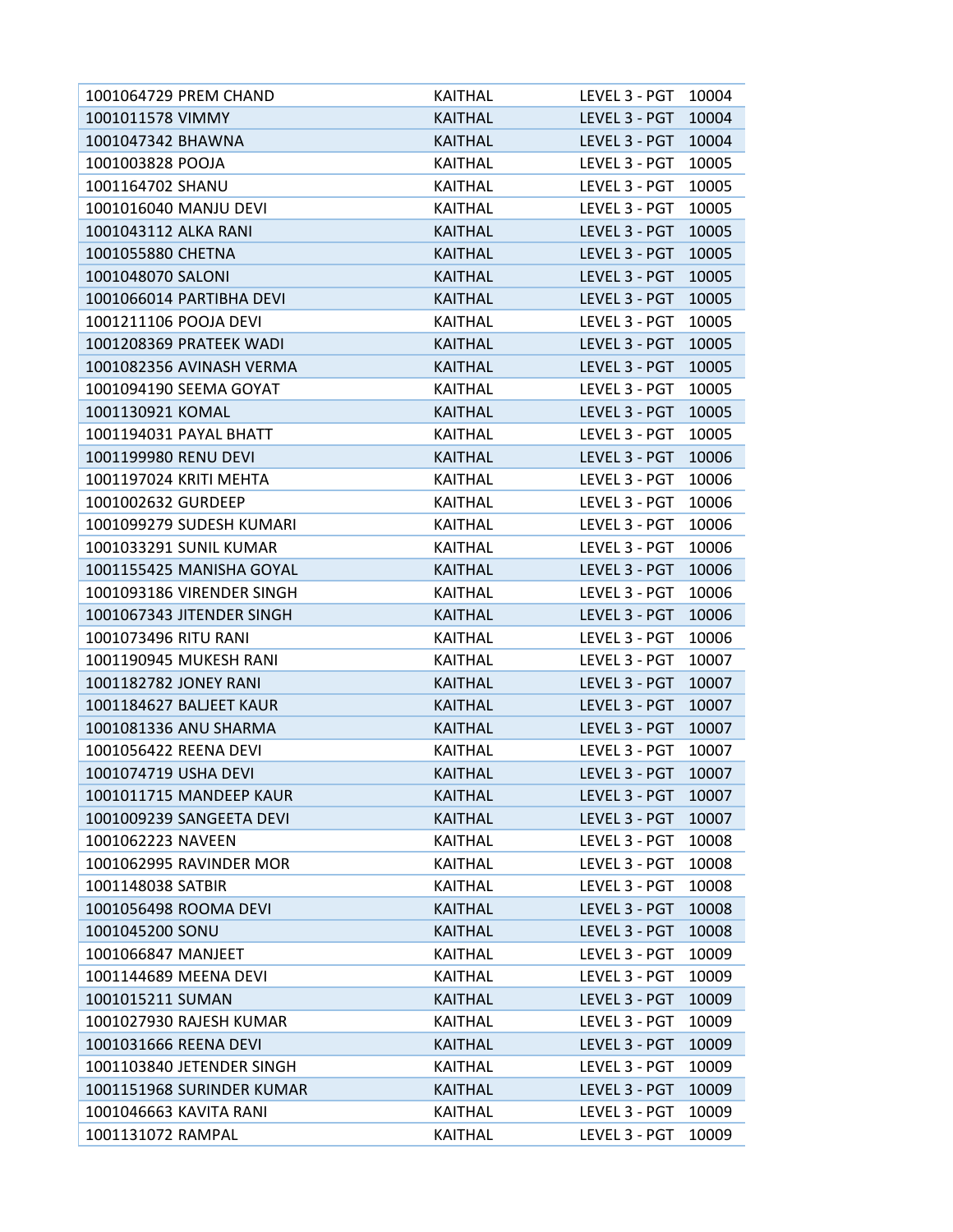| 1001053251 SUNIL KUMAR      | KAITHAL        | LEVEL 3 - PGT 10009 |       |
|-----------------------------|----------------|---------------------|-------|
| 1001206943 PINKI            | KAITHAL        | LEVEL 3 - PGT 10009 |       |
| 1001142016 POONAM           | KAITHAL        | LEVEL 3 - PGT 10009 |       |
| 1001066071 VIKARAM SINGH    | <b>KAITHAL</b> | LEVEL 3 - PGT       | 10009 |
| 1001062284 DINESH           | KAITHAL        | LEVEL 3 - PGT 10009 |       |
| 1001107937 POORVA           | KAITHAL        | LEVEL 3 - PGT 10009 |       |
| 1001015074 MONIKA           | KAITHAL        | LEVEL 3 - PGT 10009 |       |
| 1001012090 HARDEEP SINGH    | KAITHAL        | LEVEL 3 - PGT 10009 |       |
| 1001010900 RAMPAL SINGH     | <b>KAITHAL</b> | LEVEL 3 - PGT       | 10009 |
| 1001065181 MANJEET DEVI     | <b>KAITHAL</b> | LEVEL 3 - PGT 10009 |       |
| 1001124183 NAVEEN KUMAR     | KAITHAL        | LEVEL 3 - PGT 10009 |       |
| 1001004881 KULDEEP SINGH    | KAITHAL        | LEVEL 3 - PGT 10009 |       |
| 1001096198 PHOOL KUMAR      | KAITHAL        | LEVEL 3 - PGT 10009 |       |
| 1001061144 AMIT KUMAR       | KAITHAL        | LEVEL 3 - PGT 10009 |       |
| 1001013987 KRANTI           | KAITHAL        | LEVEL 3 - PGT 10009 |       |
| 1001084246 ANKIT            | KAITHAL        | LEVEL 3 - PGT 10009 |       |
| 1001064724 BHOPAL SINGH     | KAITHAL        | LEVEL 3 - PGT 10009 |       |
| 1001090076 KULDEEP SINGH    | KAITHAL        | LEVEL 3 - PGT 10010 |       |
| 1001070169 SURENDER KUMAR   | KAITHAL        | LEVEL 3 - PGT 10010 |       |
| 1001073620 ANCHLA           | KAITHAL        | LEVEL 3 - PGT 10010 |       |
| 1001115781 PAWAN RANI       | KAITHAL        | LEVEL 3 - PGT 10010 |       |
| 1001118928 SANJU ARYA       | KAITHAL        | LEVEL 3 - PGT 10010 |       |
| 1001082633 DEEPAK KUMAR     | KAITHAL        | LEVEL 3 - PGT 10010 |       |
| 1001055140 KIMTI LAL        | KAITHAL        | LEVEL 3 - PGT 10010 |       |
| 1001121992 SURENDER SHARMA  | KAITHAL        | LEVEL 3 - PGT 10010 |       |
| 1001111448 RAJESH KUMAR     | KAITHAL        | LEVEL 3 - PGT 10010 |       |
| 1001047590 SATISH KUMAR     | KAITHAL        | LEVEL 3 - PGT 10010 |       |
| 1001048216 JAI PARKASH      | KAITHAL        | LEVEL 3 - PGT 10010 |       |
| 1001152977 RAM BHAGAT       | KAITHAL        | LEVEL 3 - PGT 10010 |       |
| 1001153000 BALVINDER SINGH  | KAITHAL        | LEVEL 3 - PGT 10010 |       |
| 1001057792 ANU DEVI         | KAITHAL        | LEVEL 3 - PGT 10010 |       |
| 1001045298 CHAND RAM        | <b>KAITHAL</b> | LEVEL 3 - PGT       | 10010 |
| 1001201357 RAVINDER KUMAR   | <b>KAITHAL</b> | LEVEL 3 - PGT       | 10010 |
| 1001032610 NEERAJ           | <b>KAITHAL</b> | LEVEL 3 - PGT       | 10010 |
| 1001134433 SACHIN ROHILA    | <b>KAITHAL</b> | LEVEL 3 - PGT       | 10011 |
| 1001054143 LAKHWINDER SINGH | <b>KAITHAL</b> | LEVEL 3 - PGT       | 10011 |
| 1001103063 POOJA RANI       | KAITHAL        | LEVEL 3 - PGT       | 10012 |
| 1001064752 NEHA DEVI        | <b>KAITHAL</b> | LEVEL 3 - PGT       | 10012 |
| 1001085063 SANDEEP          | KAITHAL        | LEVEL 3 - PGT       | 10012 |
| 1001060289 SHALU VERMA      | KURUKSHETRA    | LEVEL 3 - PGT       | 11001 |
| 1001099538 ABHINAV SHARMA   | KURUKSHETRA    | LEVEL 3 - PGT       | 11001 |
| 1001096030 RENU SAINI       | KURUKSHETRA    | LEVEL 3 - PGT       | 11001 |
| 1001009544 SNEH LATA        | KURUKSHETRA    | LEVEL 3 - PGT       | 11001 |
| 1001027023 DEEPIKA SAXENA   | KURUKSHETRA    | LEVEL 3 - PGT       | 11001 |
| 1001029243 HEENA            | KURUKSHETRA    | LEVEL 3 - PGT       | 11001 |
| 1001202864 AAYUSH AGGARWAL  | KURUKSHETRA    | LEVEL 3 - PGT       | 11001 |
| 1001064080 MANJU DEVI       | KURUKSHETRA    | LEVEL 3 - PGT       | 11001 |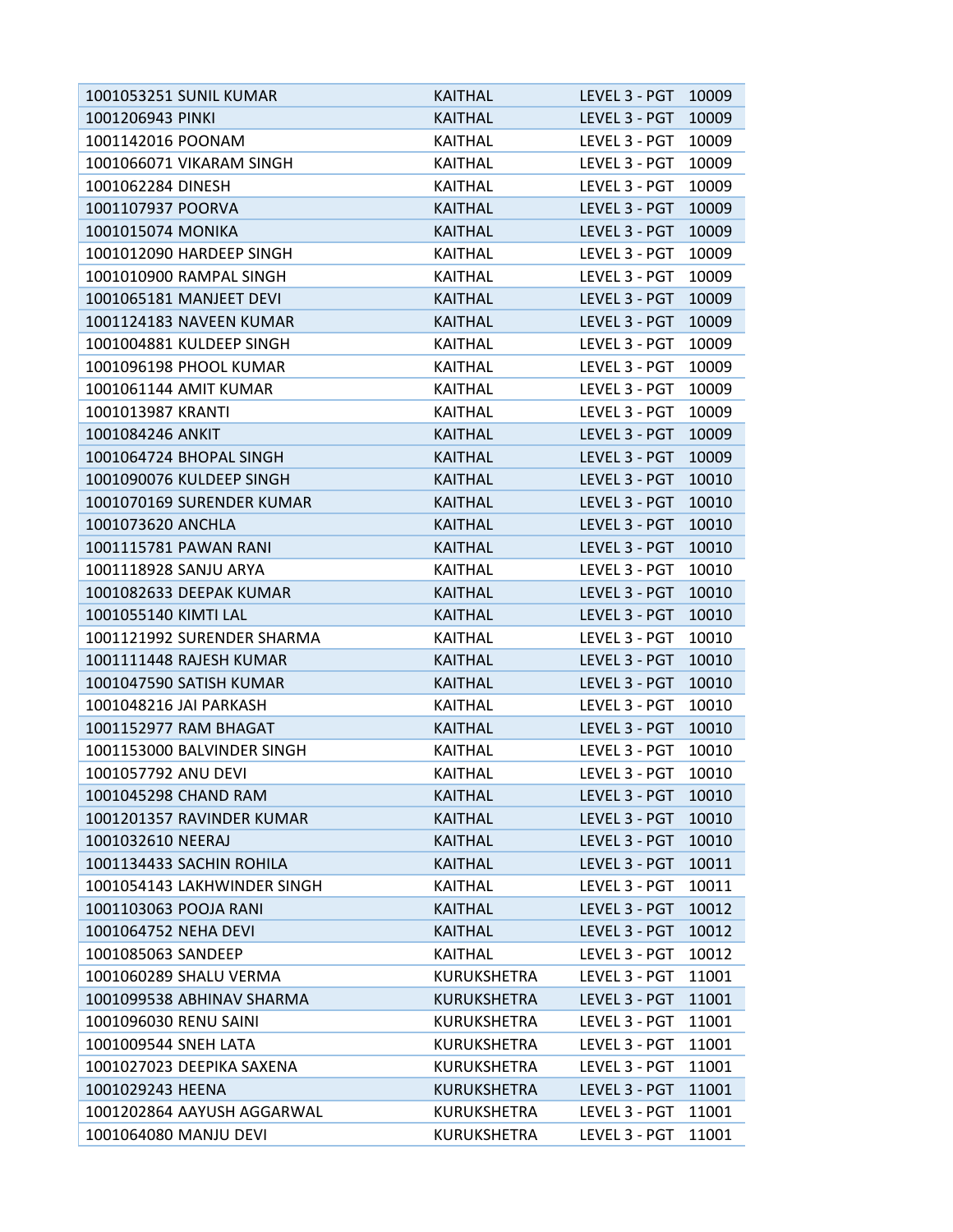| 1001037365 MONIKA                   | KURUKSHETRA        | LEVEL 3 - PGT 11001    |
|-------------------------------------|--------------------|------------------------|
| 1001102592 RAJESH KUMAR             | KURUKSHETRA        | LEVEL 3 - PGT 11001    |
| 1001028483 KAJAL                    | KURUKSHETRA        | LEVEL 3 - PGT 11001    |
| 1001082395 KIRAN DEVI               | KURUKSHETRA        | LEVEL 3 - PGT 11001    |
| 1001173113 SUNAINA                  | KURUKSHETRA        | LEVEL 3 - PGT 11001    |
| 1001051468 RUPESH                   | KURUKSHETRA        | LEVEL 3 - PGT 11001    |
| 1001072699 KANIKA BHUTANI           | KURUKSHETRA        | LEVEL 3 - PGT 11001    |
| 1001148374 SURBHI                   | KURUKSHETRA        | LEVEL 3 - PGT 11001    |
| 1001170440 TAJINDER KUMAR           | KURUKSHETRA        | LEVEL 3 - PGT 11001    |
| 1001036502 RAHAL ANKITA RAJPALSINGH | KURUKSHETRA        | LEVEL 3 - PGT 11001    |
| 1001050559 AKSHAYDEEP               | KURUKSHETRA        | LEVEL 3 - PGT 11001    |
| 1001082417 AARTI SHARMA             | KURUKSHETRA        | LEVEL 3 - PGT 11001    |
| 1001002460 MITALI SAGAR             | KURUKSHETRA        | LEVEL 3 - PGT 11001    |
| 1001006447 REKHA RANI               | KURUKSHETRA        | LEVEL 3 - PGT 11001    |
| 1001013905 SANCHIT CHAUDHARY        | KURUKSHETRA        | LEVEL 3 - PGT 11001    |
| 1001011757 GARIMA                   | KURUKSHETRA        | LEVEL 3 - PGT 11001    |
| 1001047872 SUNIL KUMAR              | KURUKSHETRA        | LEVEL 3 - PGT 11001    |
| 1001072433 SHIVAM SHARMA            | KURUKSHETRA        | LEVEL 3 - PGT 11001    |
| 1001003588 KULDEEP SINGH            | KURUKSHETRA        | LEVEL 3 - PGT 11001    |
| 1001195642 SHIRAZ KHURANA           | KURUKSHETRA        | LEVEL 3 - PGT 11001    |
| 1001098261 YOGESH SUNEJA            | KURUKSHETRA        | LEVEL 3 - PGT 11001    |
| 1001027321 AJAY SHARMA              | KURUKSHETRA        | LEVEL 3 - PGT 11001    |
| 1001027026 MEENA RANI               | KURUKSHETRA        | LEVEL 3 - PGT 11001    |
| 1001054109 SANYAM                   | KURUKSHETRA        | LEVEL 3 - PGT 11001    |
| 1001166313 ANKITA SAINI             | KURUKSHETRA        | LEVEL 3 - PGT 11001    |
| 1001089502 PREETI                   | KURUKSHETRA        | LEVEL 3 - PGT 11001    |
| 1001096493 ANUBHA SHARMA            | KURUKSHETRA        | LEVEL 3 - PGT 11001    |
| 1001019090 MAMTA                    | KURUKSHETRA        | LEVEL 3 - PGT 11001    |
| 1001014480 SONIA PUNIA              | KURUKSHETRA        | LEVEL 3 - PGT 11001    |
| 1001019165 SANGEETA SINGH           | KURUKSHETRA        | LEVEL 3 - PGT 11001    |
| 1001086060 PANKAJ SAINI             | KURUKSHETRA        | LEVEL 3 - PGT 11001    |
| 1001198091 MEENAKSHI DEVI           | KURUKSHETRA        | LEVEL 3 - PGT<br>11001 |
| 1001012915 SANJEEV KUMAR            | KURUKSHETRA        | 11001<br>LEVEL 3 - PGT |
| 1001192627 NISHA RAHEJA             | KURUKSHETRA        | LEVEL 3 - PGT<br>11001 |
| 1001063376 NANCY TANWAR             | KURUKSHETRA        | LEVEL 3 - PGT<br>11001 |
| 1001046035 RITU RANI                | <b>KURUKSHETRA</b> | LEVEL 3 - PGT<br>11001 |
| 1001182525 PRIYANKA                 | KURUKSHETRA        | LEVEL 3 - PGT<br>11001 |
| 1001002724 ARCHANA                  | KURUKSHETRA        | LEVEL 3 - PGT<br>11001 |
| 1001170547 MANJINDER KAUR           | KURUKSHETRA        | LEVEL 3 - PGT<br>11001 |
| 1001064387 PARUL SHARMA             | <b>KURUKSHETRA</b> | LEVEL 3 - PGT<br>11002 |
| 1001038073 ARVIND KUMAR             | KURUKSHETRA        | LEVEL 3 - PGT<br>11002 |
| 1001117247 SAKSHI                   | KURUKSHETRA        | LEVEL 3 - PGT<br>11002 |
| 1001062044 PRATIK SHARMA            | KURUKSHETRA        | 11002<br>LEVEL 3 - PGT |
| 1001016905 HIMANSHU WADHWA          | KURUKSHETRA        | LEVEL 3 - PGT<br>11002 |
| 1001124336 VAIBHAV                  | <b>KURUKSHETRA</b> | LEVEL 3 - PGT<br>11002 |
| 1001102123 SAHIL JINDAL             | KURUKSHETRA        | LEVEL 3 - PGT<br>11002 |
| 1001026295 PALLAVI AGARWAL          | <b>KURUKSHETRA</b> | LEVEL 3 - PGT<br>11003 |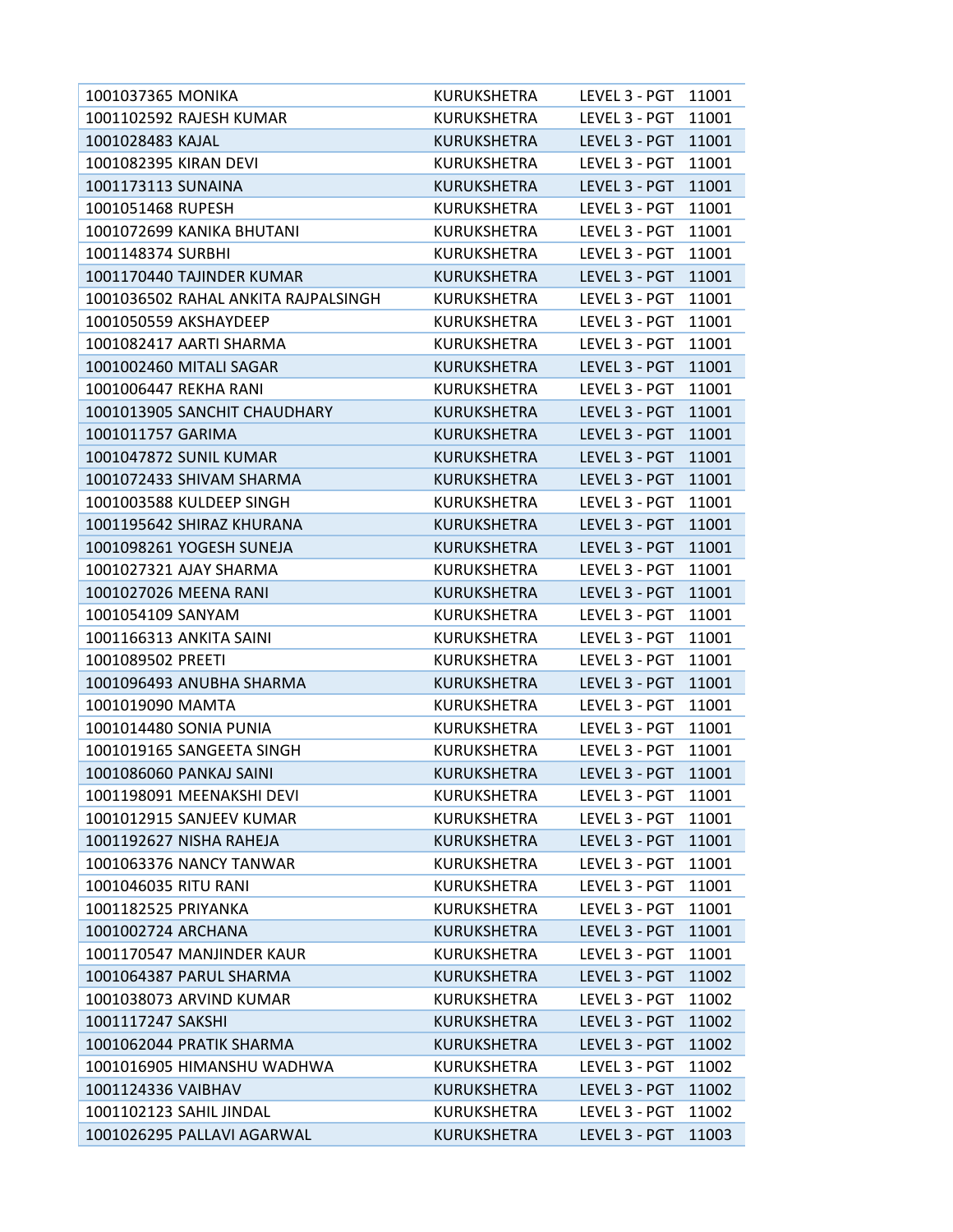| 1001005004 PRIYANKA       | KURUKSHETRA        | LEVEL 3 - PGT 11003    |
|---------------------------|--------------------|------------------------|
| 1001211070 MANISHA        | KURUKSHETRA        | LEVEL 3 - PGT 11003    |
| 1001035576 SONIA RANI     | KURUKSHETRA        | LEVEL 3 - PGT 11003    |
| 1001032878 EKTA RANI      | KURUKSHETRA        | LEVEL 3 - PGT 11003    |
| 1001020168 GULSHAN        | KURUKSHETRA        | LEVEL 3 - PGT 11004    |
| 1001023764 MUKESH KUMAR   | KURUKSHETRA        | LEVEL 3 - PGT 11004    |
| 1001033519 RAJAT GUPTA    | KURUKSHETRA        | LEVEL 3 - PGT 11004    |
| 1001202200 POOJA RANI     | KURUKSHETRA        | LEVEL 3 - PGT 11005    |
| 1001040551 NEHA SHARMA    | KURUKSHETRA        | LEVEL 3 - PGT 11005    |
| 1001005076 PAVITA KIRAN   | KURUKSHETRA        | LEVEL 3 - PGT 11005    |
| 1001046723 POOJA KHERWAL  | KURUKSHETRA        | LEVEL 3 - PGT 11005    |
| 1001158620 RAJIT MITTAL   | KURUKSHETRA        | LEVEL 3 - PGT 11005    |
| 1001144438 NEERA RANI     | KURUKSHETRA        | LEVEL 3 - PGT 11005    |
| 1001024305 ANJU CHOUHAN   | KURUKSHETRA        | LEVEL 3 - PGT 11005    |
| 1001163362 ANISHA KUMARI  | KURUKSHETRA        | LEVEL 3 - PGT 11005    |
| 1001002511 BHAWNA CHOLIA  | KURUKSHETRA        | LEVEL 3 - PGT 11005    |
| 1001085169 SACHIN KUMAR   | KURUKSHETRA        | LEVEL 3 - PGT 11005    |
| 1001140226 POONAM         | KURUKSHETRA        | LEVEL 3 - PGT 11005    |
| 1001182060 SONIA RANI     | KURUKSHETRA        | LEVEL 3 - PGT 11005    |
| 1001209365 ARJUN DEV      | KURUKSHETRA        | LEVEL 3 - PGT 11006    |
| 1001008193 SANGITA DEVI   | KURUKSHETRA        | LEVEL 3 - PGT 11006    |
| 1001013661 NISHA          | KURUKSHETRA        | LEVEL 3 - PGT 11006    |
| 1001129706 BHARTI JANGRA  | KURUKSHETRA        | LEVEL 3 - PGT 11006    |
| 1001009834 REENA          | KURUKSHETRA        | LEVEL 3 - PGT 11006    |
| 1001002892 SANJAY KUMAR   | KURUKSHETRA        | LEVEL 3 - PGT 11006    |
| 1001004147 SANJEEV KUMAR  | KURUKSHETRA        | LEVEL 3 - PGT 11006    |
| 1001030566 POOJA RANI     | KURUKSHETRA        | LEVEL 3 - PGT 11007    |
| 1001142505 INDERJIT KAUR  | KURUKSHETRA        | LEVEL 3 - PGT 11007    |
| 1001059839 POOJA DEVI     | KURUKSHETRA        | LEVEL 3 - PGT 11007    |
| 1001050150 RITU RANI      | KURUKSHETRA        | LEVEL 3 - PGT 11007    |
| 1001028353 VIJAY KUMAR    | KURUKSHETRA        | LEVEL 3 - PGT 11007    |
| 1001059934 KAVITA RANI    | KURUKSHETRA        | LEVEL 3 - PGT<br>11007 |
| 1001055693 GURDEEP KAUR   | KURUKSHETRA        | LEVEL 3 - PGT<br>11007 |
| 1001055459 SANDEEP KUMAR  | KURUKSHETRA        | LEVEL 3 - PGT<br>11007 |
| 1001036931 PREM CHAND     | KURUKSHETRA        | LEVEL 3 - PGT<br>11008 |
| 1001095459 SUMIT KUMAR    | <b>KURUKSHETRA</b> | LEVEL 3 - PGT<br>11008 |
| 1001023180 DARSHAN SINGH  | <b>KURUKSHETRA</b> | LEVEL 3 - PGT<br>11008 |
| 1001032945 ANIL           | <b>KURUKSHETRA</b> | LEVEL 3 - PGT 11008    |
| 1001108255 SUMAN DEVI     | KURUKSHETRA        | 11009<br>LEVEL 3 - PGT |
| 1001010855 ANUJ KUMAR     | <b>KURUKSHETRA</b> | LEVEL 3 - PGT<br>11009 |
| 1001045936 SUMAN BALA     | KURUKSHETRA        | LEVEL 3 - PGT<br>11009 |
| 1001133174 JYOTI RANI     | KURUKSHETRA        | LEVEL 3 - PGT<br>11009 |
| 1001178211 TEJINDER KUMAR | KURUKSHETRA        | LEVEL 3 - PGT<br>11009 |
| 1001056609 SUNITA RANI    | KURUKSHETRA        | LEVEL 3 - PGT<br>11009 |
| 1001167651 INDU RANI      | KURUKSHETRA        | LEVEL 3 - PGT<br>11009 |
| 1001036892 RAVITA RANI    | KURUKSHETRA        | LEVEL 3 - PGT<br>11009 |
| 1001032941 RAJESH         | KURUKSHETRA        | LEVEL 3 - PGT 11009    |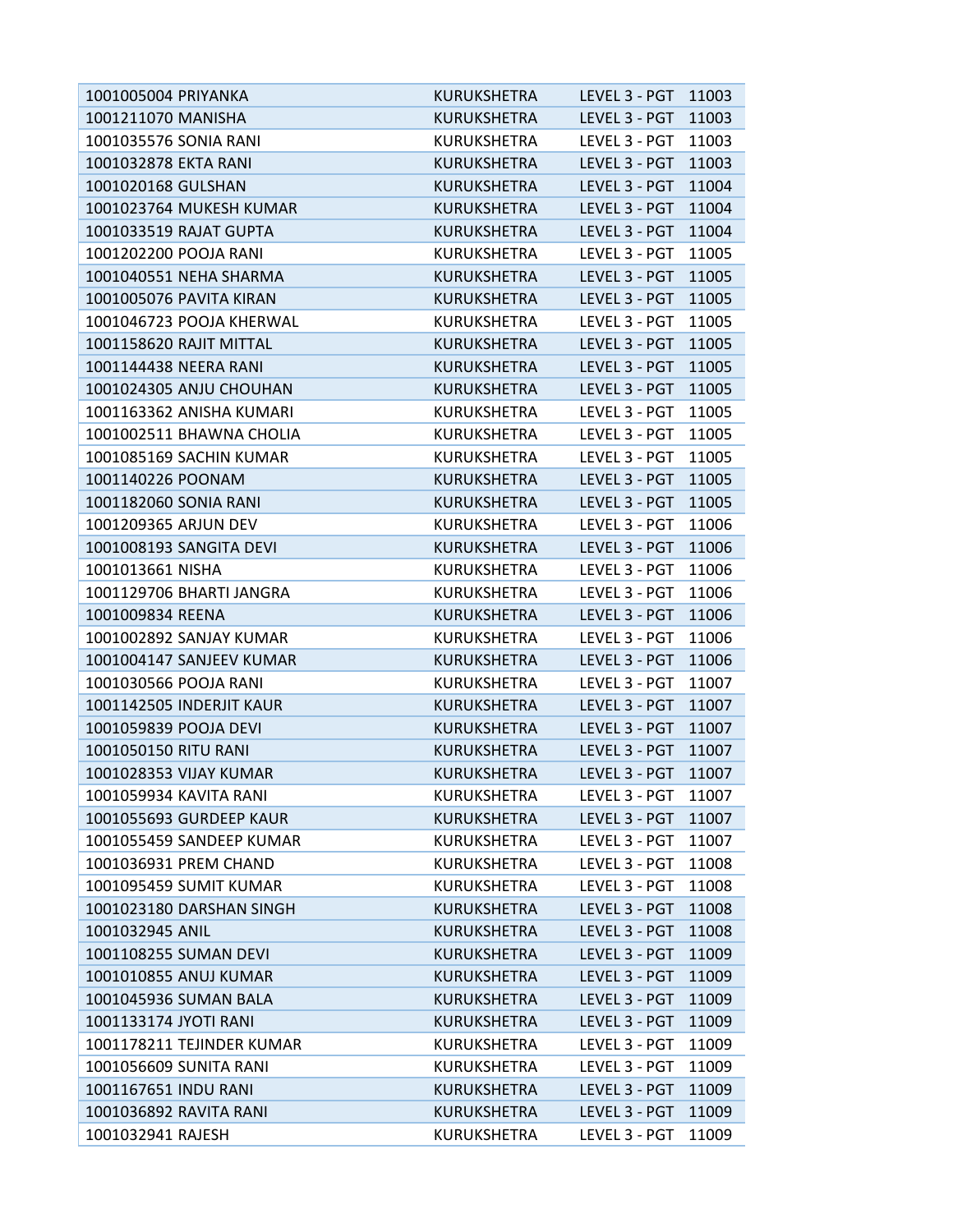| 1001102720 AKSHAY KUMAR          | KURUKSHETRA                      | LEVEL 3 - PGT 11009 |       |
|----------------------------------|----------------------------------|---------------------|-------|
| 1001061141 DIKSHA RANI           | KURUKSHETRA                      | LEVEL 3 - PGT 11009 |       |
| 1001023179 AMAN MALIK            | KURUKSHETRA                      | LEVEL 3 - PGT 11009 |       |
| 1001055570 RENU RANI             | KURUKSHETRA                      | LEVEL 3 - PGT 11009 |       |
| 1001000775 BHEEM SINGH           | KURUKSHETRA                      | LEVEL 3 - PGT 11009 |       |
| 1001052561 ASHOK                 | KURUKSHETRA                      | LEVEL 3 - PGT 11009 |       |
| 1001012233 DEEPAK SHARMA         | KURUKSHETRA                      | LEVEL 3 - PGT 11010 |       |
| 1001063460 SANGEETA KAUSHIK      | KURUKSHETRA                      | LEVEL 3 - PGT 11010 |       |
| 1001077071 SUMAN                 | KURUKSHETRA                      | LEVEL 3 - PGT 11010 |       |
| 1001092711 NARENDER KUMAR        | KURUKSHETRA                      | LEVEL 3 - PGT 11010 |       |
| 1001061573 RAJENDER KUMAR SHARMA | KURUKSHETRA                      | LEVEL 3 - PGT 11010 |       |
| 1001031153 ROBIN MANGLA          | KURUKSHETRA                      | LEVEL 3 - PGT 11011 |       |
| 1001037234 RAVINDER KUMAR        | KURUKSHETRA                      | LEVEL 3 - PGT 11011 |       |
| 1001024409 SANJOLY GUPTA         | KURUKSHETRA                      | LEVEL 3 - PGT 11011 |       |
| 1001121881 DEEPAK KUMAR          | KURUKSHETRA                      | LEVEL 3 - PGT 11011 |       |
| 1001195171 ISHTIYAQ AHMAD        | Other State                      | LEVEL 3 - PGT 12001 |       |
| 1001062174 AMIT YADAV            | MAHENDRAGARH LEVEL 3 - PGT 12001 |                     |       |
| 1001166150 MEGHA                 | MAHENDRAGARH                     | LEVEL 3 - PGT 12001 |       |
| 1001088590 VIKRAM SINGH          | MAHENDRAGARH                     | LEVEL 3 - PGT 12001 |       |
| 1001090968 AJEET SINGH           | MAHENDRAGARH                     | LEVEL 3 - PGT 12001 |       |
| 1001101272 SONALI                | Other State                      | LEVEL 3 - PGT 12001 |       |
| 1001012151 AMEET                 | MAHENDRAGARH LEVEL 3 - PGT 12001 |                     |       |
| 1001193879 NAGINA                | MAHENDRAGARH                     | LEVEL 3 - PGT 12001 |       |
| 1001018240 PARIDHI TUTLANI       | MAHENDRAGARH                     | LEVEL 3 - PGT 12001 |       |
| 1001087050 MEERA BAI             | MAHENDRAGARH                     | LEVEL 3 - PGT 12001 |       |
| 1001073362 SANJAY KUMAR          | MAHENDRAGARH                     | LEVEL 3 - PGT 12001 |       |
| 1001090667 ABHIMANYU             | Other State                      | LEVEL 3 - PGT 12001 |       |
| 1001034739 JYOTI                 | MAHENDRAGARH                     | LEVEL 3 - PGT 12001 |       |
| 1001064596 RUSTAM ALI            | Other State                      | LEVEL 3 - PGT 12001 |       |
| 1001163490 INDU BALA             | MAHENDRAGARH LEVEL 3 - PGT 12001 |                     |       |
| 1001126189 NEHA DAHIYA           | <b>Other State</b>               | LEVEL 3 - PGT 12001 |       |
| 1001210561 EAKTA KUMARI          | Other State                      | LEVEL 3 - PGT       | 12001 |
| 1001100912 RENU YADAV            | MAHENDRAGARH                     | LEVEL 3 - PGT       | 12001 |
| 1001022161 BHUPENDER SINGH       | MAHENDRAGARH                     | LEVEL 3 - PGT       | 12001 |
| 1001064408 AMIT KUMAR            | MAHENDRAGARH                     | LEVEL 3 - PGT       | 12001 |
| 1001011485 TANIA KAUSHIK         | MAHENDRAGARH                     | LEVEL 3 - PGT       | 12001 |
| 1001073024 SUSHMA SAINI          | MAHENDRAGARH                     | LEVEL 3 - PGT       | 12001 |
| 1001083896 KRISHAN BHARDWAJ      | MAHENDRAGARH                     | LEVEL 3 - PGT       | 12001 |
| 1001060739 HIMANSHU              | MAHENDRAGARH                     | LEVEL 3 - PGT       | 12001 |
| 1001021320 AALOK YADAV           | MAHENDRAGARH                     | LEVEL 3 - PGT       | 12001 |
| 1001167241 ATTAR SINGH           | <b>Other State</b>               | LEVEL 3 - PGT       | 12001 |
| 1001027319 PRAVEEN KUMAR         | MAHENDRAGARH                     | LEVEL 3 - PGT       | 12001 |
| 1001128687 NEELAM                | MAHENDRAGARH                     | LEVEL 3 - PGT       | 12001 |
| 1001010380 NIKHIL                | MAHENDRAGARH                     | LEVEL 3 - PGT       | 12001 |
| 1001128640 VINITA KUMARI         | <b>Other State</b>               | LEVEL 3 - PGT       | 12001 |
| 1001100651 VANDANA               | <b>Other State</b>               | LEVEL 3 - PGT       | 12001 |
| 1001048726 NAWAL KISHOR          | MAHENDRAGARH                     | LEVEL 3 - PGT       | 12001 |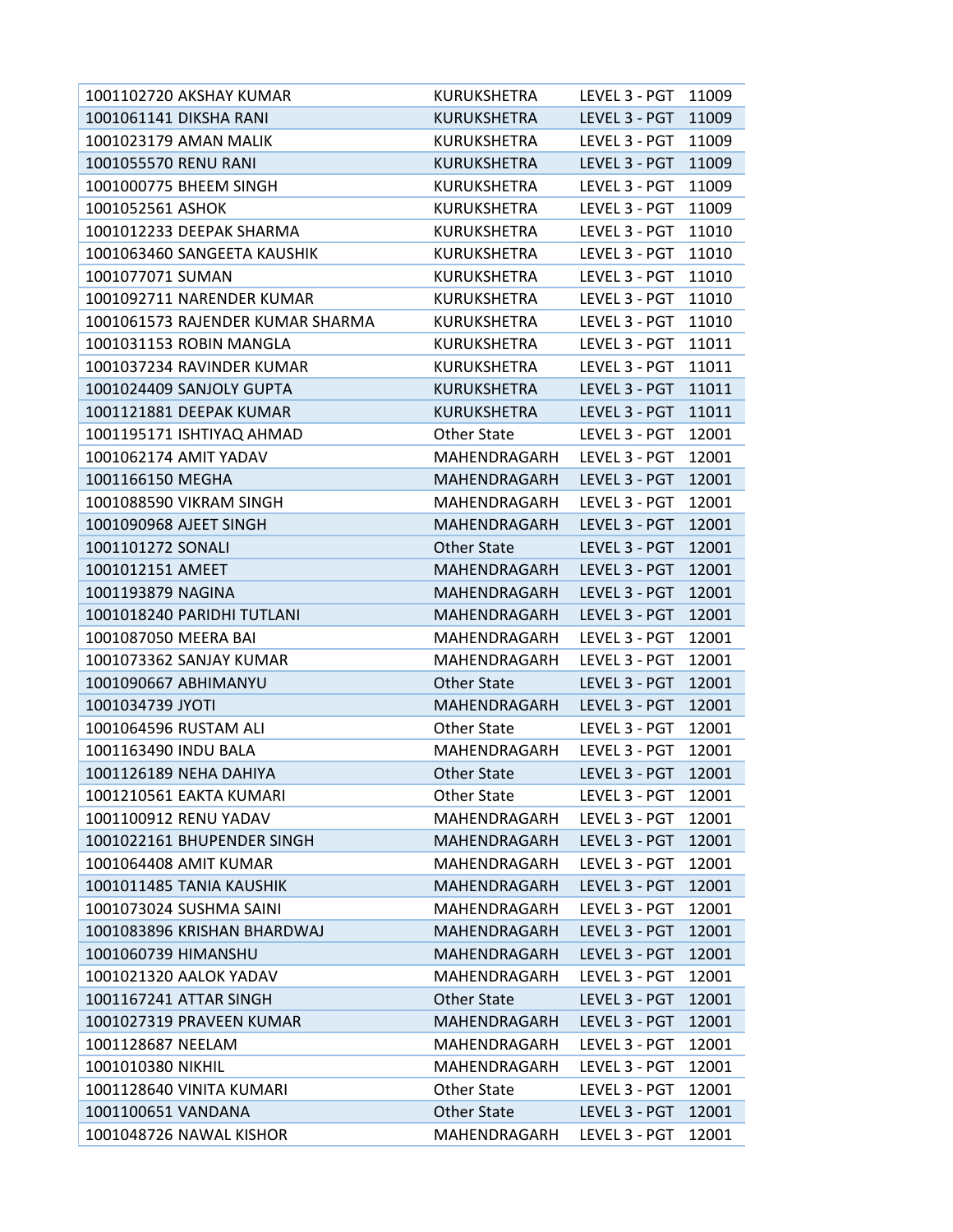| 1001075318 DEEPAK AREA AREA AREA AREA AREA | MAHENDRAGARH LEVEL 3 - PGT 12001 |                     |       |
|--------------------------------------------|----------------------------------|---------------------|-------|
| 1001101894 ANKIT                           | MAHENDRAGARH LEVEL 3 - PGT 12001 |                     |       |
| 1001163168 PREETI KUMARI                   | Other State LEVEL 3 - PGT 12001  |                     |       |
| 1001214154 ANUJ                            | MAHENDRAGARH LEVEL 3 - PGT 12001 |                     |       |
| 1001039379 SHIV KUMAR                      | MAHENDRAGARH LEVEL 3 - PGT 12001 |                     |       |
| 1001184027 RAMKARAN DEVANDA                | Other State <b>Company</b>       | LEVEL 3 - PGT 12001 |       |
| 1001102452 YOGESH KUMAR                    | Other State LEVEL 3 - PGT 12001  |                     |       |
| 1001047634 RAKESH KUMAR TANWAR             | Other State                      | LEVEL 3 - PGT 12002 |       |
| 1001158377 MANJU                           | Other State                      | LEVEL 3 - PGT 12002 |       |
| 1001034511 DEEPIKA                         | MAHENDRAGARH LEVEL 3 - PGT 12002 |                     |       |
| 1001099296 KULDEEP SHARMA                  | Other State <b>Company</b>       | LEVEL 3 - PGT 12002 |       |
| 1001048292 TWINKAL                         | Other State <b>Company</b>       | LEVEL 3 - PGT 12002 |       |
| 1001013794 HEMANT KUMAR                    | MAHENDRAGARH LEVEL 3 - PGT 12002 |                     |       |
| 1001027318 VIKRANT SHARMA                  | MAHENDRAGARH                     | LEVEL 3 - PGT 12002 |       |
| 1001022974 TARUN                           | MAHENDRAGARH LEVEL 3 - PGT 12002 |                     |       |
| 1001058650 MONIKA                          | MAHENDRAGARH LEVEL 3 - PGT 12002 |                     |       |
| 1001214090 AKSHITA KATHPAL                 | Other State LEVEL 3 - PGT 12002  |                     |       |
| 1001023128 ANKIT                           | MAHENDRAGARH LEVEL 3 - PGT 12002 |                     |       |
| 1001168289 VIJENDRA KUMAR                  | Other State                      | LEVEL 3 - PGT 12002 |       |
| 1001122587 AKASH SHARMA                    | MAHENDRAGARH LEVEL 3 - PGT 12002 |                     |       |
| 1001182971 SATYANARAYAN VYAS               | Other State                      | LEVEL 3 - PGT 12002 |       |
| 1001110809 SONIA                           | Other State LEVEL 3 - PGT 12002  |                     |       |
| 1001156980 SANJIT KUMAR                    | MAHENDRAGARH LEVEL 3 - PGT 12002 |                     |       |
| 1001036334 KARMVIR                         | MAHENDRAGARH LEVEL 3 - PGT 12002 |                     |       |
| 1001020547 RACHNA YADAV                    | Other State                      | LEVEL 3 - PGT 12002 |       |
| 1001143760 NIKHIL KUMAR                    | MAHENDRAGARH LEVEL 3 - PGT 12002 |                     |       |
| 1001067361 VINEET KUMAR YADAV              | MAHENDRAGARH LEVEL 3 - PGT 12002 |                     |       |
| 1001158421 ANIL KUMAR                      | MAHENDRAGARH                     | LEVEL 3 - PGT 12002 |       |
| 1001022683 VIJAY HASAN PURI                | MAHENDRAGARH LEVEL 3 - PGT 12002 |                     |       |
| 1001144580 JYOTI NAGPAL                    | Other State LEVEL 3 - PGT 12002  |                     |       |
| 1001110142 VINAY YADAV                     | MAHENDRAGARH                     | LEVEL 3 - PGT 12002 |       |
| 1001099501 SNEH LATA                       | MAHENDRAGARH                     | LEVEL 3 - PGT       | 12002 |
| 1001126710 ANUPRIYA                        | Other State                      | LEVEL 3 - PGT       | 12002 |
| 1001019068 PAWAN KUMAR                     | MAHENDRAGARH                     | LEVEL 3 - PGT       | 12002 |
| 1001018623 RINKU YADAV                     | <b>Other State</b>               | LEVEL 3 - PGT       | 12002 |
| 1001066788 PRADEEP KUMAR BENIWAL           | Other State                      | LEVEL 3 - PGT       | 12002 |
| 1001003590 MAHAVEER KUMAR                  | <b>Other State</b>               | LEVEL 3 - PGT       | 12002 |
| 1001204124 MUDESSER NAZER ANSARI           | <b>Other State</b>               | LEVEL 3 - PGT       | 12002 |
| 1001103524 ANJU YADAV                      | MAHENDRAGARH                     | LEVEL 3 - PGT       | 12002 |
| 1001018841 ANJU                            | MAHENDRAGARH                     | LEVEL 3 - PGT       | 12002 |
| 1001010729 MUKESH KUMAR                    | <b>Other State</b>               | LEVEL 3 - PGT       | 12003 |
| 1001179536 MANJU                           | MAHENDRAGARH                     | LEVEL 3 - PGT       | 12003 |
| 1001198534 SURESH KUMAR                    | <b>Other State</b>               | LEVEL 3 - PGT       | 12003 |
| 1001059449 MAMTA DEVI SHARMA               | MAHENDRAGARH                     | LEVEL 3 - PGT       | 12003 |
| 1001178579 KAVITA VERMA                    | <b>Other State</b>               | LEVEL 3 - PGT       | 12003 |
| 1001077742 RENU KUMARI                     | <b>Other State</b>               | LEVEL 3 - PGT       | 12003 |
| 1001210122 JITENDER KUMAR                  | Other State                      | LEVEL 3 - PGT       | 12004 |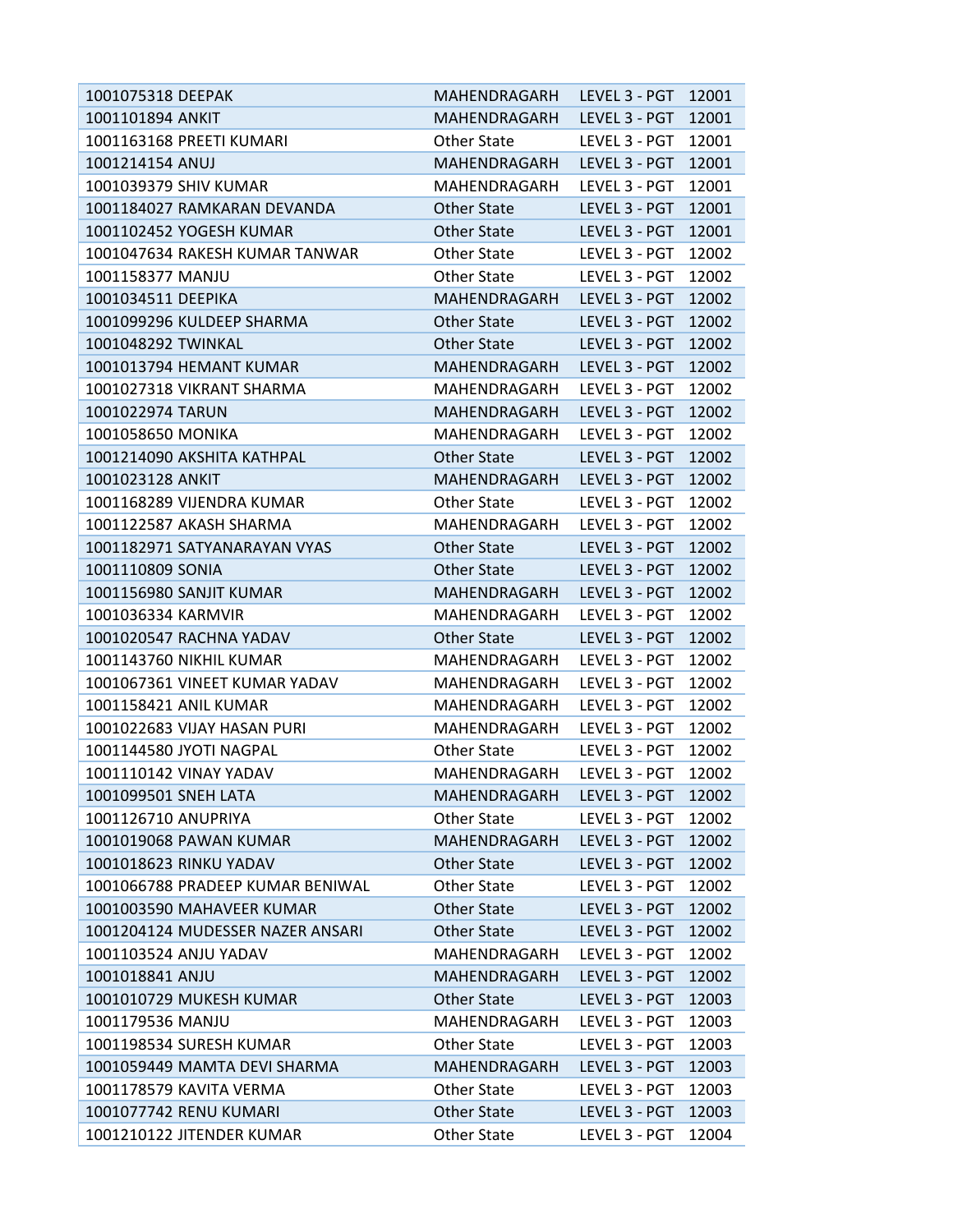| 1001179868 SAROJ KUMARI       | Other State                      | LEVEL 3 - PGT 12004 |       |
|-------------------------------|----------------------------------|---------------------|-------|
| 1001213138 KAILASH            | Other State                      | LEVEL 3 - PGT 12004 |       |
| 1001026100 MADHU              | MAHENDRAGARH LEVEL 3 - PGT 12005 |                     |       |
| 1001098414 VIKAS SAINI        | MAHENDRAGARH LEVEL 3 - PGT 12005 |                     |       |
| 1001076541 MANJU YADAV        | MAHENDRAGARH LEVEL 3 - PGT 12005 |                     |       |
| 1001001900 MUKESH KUMAR       | Other State                      | LEVEL 3 - PGT 12005 |       |
| 1001004926 SUSHMA             | MAHENDRAGARH LEVEL 3 - PGT 12005 |                     |       |
| 1001192804 SHAFALI CHOUDHARY  | MAHENDRAGARH LEVEL 3 - PGT 12005 |                     |       |
| 1001071638 UPASNA             | Other State                      | LEVEL 3 - PGT 12006 |       |
| 1001026902 KIRAN YADAV        | Other State                      | LEVEL 3 - PGT 12006 |       |
| 1001101319 SUDHIR KUMAR       | MAHENDRAGARH LEVEL 3 - PGT 12006 |                     |       |
| 1001066478 KRISHAN KUMAR      | MAHENDRAGARH LEVEL 3 - PGT 12006 |                     |       |
| 1001213339 RAJBALA            | Other State                      | LEVEL 3 - PGT 12006 |       |
| 1001211866 MAHENDRA SINGH     | Other State                      | LEVEL 3 - PGT 12006 |       |
| 1001066667 KAVITA BAGARIA     | Other State                      | LEVEL 3 - PGT 12006 |       |
| 1001070162 REENA              | MAHENDRAGARH LEVEL 3 - PGT 12007 |                     |       |
| 1001129313 EKTA               | MAHENDRAGARH LEVEL 3 - PGT 12007 |                     |       |
| 1001092271 SURYA KANT         | MAHENDRAGARH                     | LEVEL 3 - PGT 12007 |       |
| 1001182565 NEETU SHARMA       | MAHENDRAGARH                     | LEVEL 3 - PGT 12007 |       |
| 1001050712 MONIKA KUMARI      | MAHENDRAGARH                     | LEVEL 3 - PGT 12007 |       |
| 1001002428 NEERAJ YADAV       | MAHENDRAGARH LEVEL 3 - PGT 12007 |                     |       |
| 1001019806 SATYADEV YADAV     | MAHENDRAGARH LEVEL 3 - PGT 12007 |                     |       |
| 1001000276 NEHA               | MAHENDRAGARH                     | LEVEL 3 - PGT 12007 |       |
| 1001115345 VANDANA            | MAHENDRAGARH                     | LEVEL 3 - PGT 12007 |       |
| 1001083237 DIVYADEEPIKA       | Other State                      | LEVEL 3 - PGT 12007 |       |
| 1001117936 RAVINA             | MAHENDRAGARH LEVEL 3 - PGT 12007 |                     |       |
| 1001118367 KOMAL YADAV        | MAHENDRAGARH                     | LEVEL 3 - PGT 12007 |       |
| 1001047394 POOJA KUMARI       | Other State                      | LEVEL 3 - PGT 12008 |       |
| 1001071191 ARPIT KUMAR SHARMA | Other State                      | LEVEL 3 - PGT 12008 |       |
| 1001164616 NITESH DUTT        | MAHENDRAGARH LEVEL 3 - PGT 12008 |                     |       |
| 1001029546 NITIN YADAV        | MAHENDRAGARH                     | LEVEL 3 - PGT 12008 |       |
| 1001137467 NAVEEN SINGH JADON | <b>Other State</b>               | LEVEL 3 - PGT       | 12008 |
| 1001052085 SHAILJA YADAV      | MAHENDRAGARH                     | LEVEL 3 - PGT       | 12008 |
| 1001037969 AMIT KUMAR         | MAHENDRAGARH                     | LEVEL 3 - PGT       | 12008 |
| 1001125183 HANUMAN DAS        | <b>Other State</b>               | LEVEL 3 - PGT       | 12008 |
| 1001024129 PRAVEEN KUMAR      | <b>Other State</b>               | LEVEL 3 - PGT       | 12008 |
| 1001026338 ABHIMANYU          | MAHENDRAGARH                     | LEVEL 3 - PGT       | 12008 |
| 1001053791 AJAY KUMAR         | MAHENDRAGARH                     | LEVEL 3 - PGT       | 12008 |
| 1001146521 ASHWANI            | MAHENDRAGARH                     | LEVEL 3 - PGT       | 12008 |
| 1001190648 SUNITA YADAV       | MAHENDRAGARH                     | LEVEL 3 - PGT       | 12008 |
| 1001043032 HITESH GUPTA       | MAHENDRAGARH                     | LEVEL 3 - PGT       | 12008 |
| 1001208804 JYOTI KUMARI       | MAHENDRAGARH                     | LEVEL 3 - PGT       | 12009 |
| 1001053883 KANCHAN KUMARI     | <b>Other State</b>               | LEVEL 3 - PGT       | 12009 |
| 1001007400 ANJU YADAV         | MAHENDRAGARH                     | LEVEL 3 - PGT       | 12009 |
| 1001121534 PUJA SIHAG         | <b>Other State</b>               | LEVEL 3 - PGT       | 12009 |
| 1001102163 RENU YADAV         | MAHENDRAGARH                     | LEVEL 3 - PGT       | 12009 |
| 1001164366 AJAY OJHA          | <b>Other State</b>               | LEVEL 3 - PGT       | 12009 |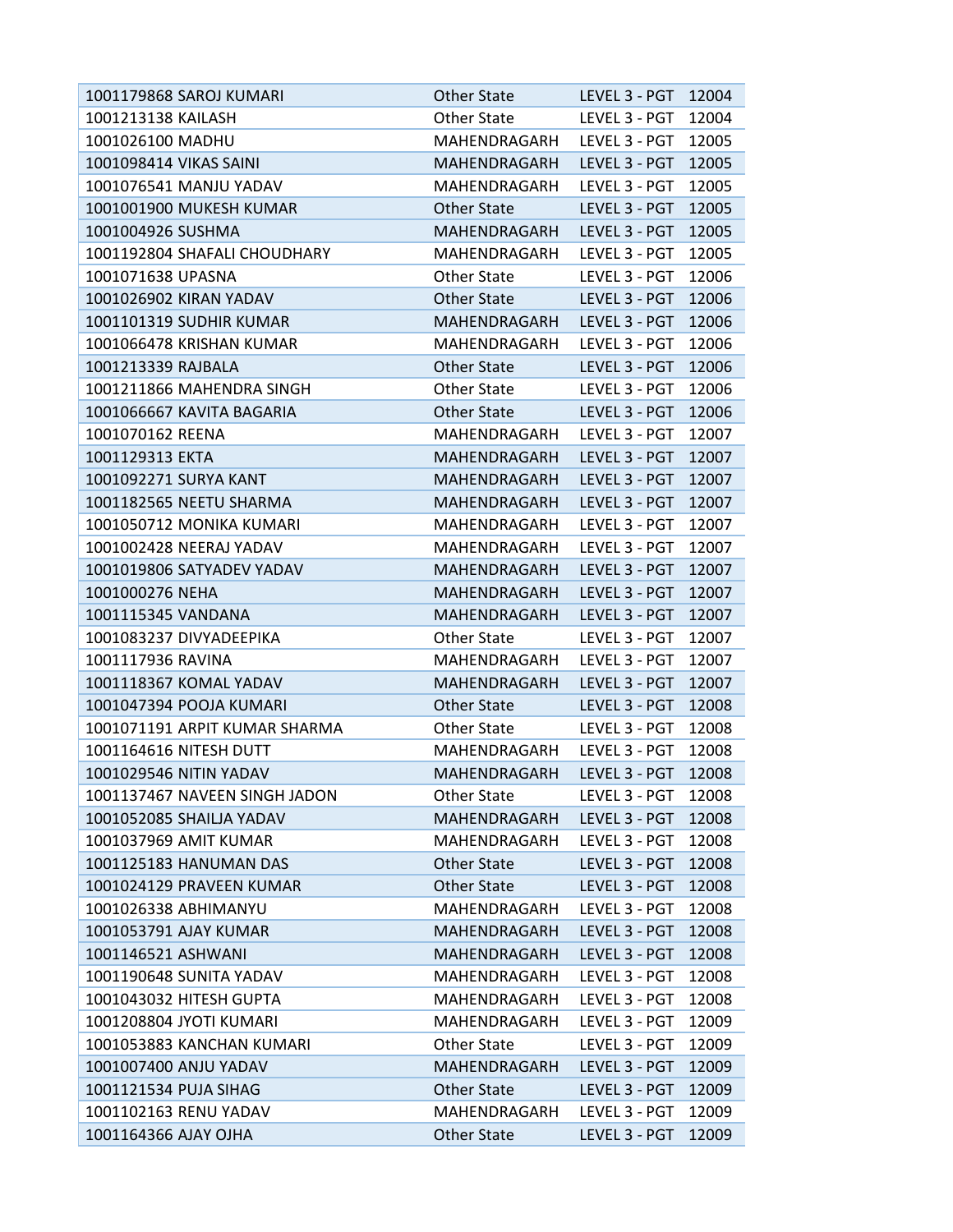| 1001192950 SANJU YADAV              | MAHENDRAGARH LEVEL 3 - PGT 12009 |                     |       |
|-------------------------------------|----------------------------------|---------------------|-------|
| 1001070327 MANISH YADAV             | MAHENDRAGARH LEVEL 3 - PGT 12009 |                     |       |
| 1001154668 SANJAY KUMAR             | Other State LEVEL 3 - PGT 12009  |                     |       |
| 1001083824 GEETA YADAV              | MAHENDRAGARH LEVEL 3 - PGT 12009 |                     |       |
| 1001031234 MAHENDRA SINGH NITHARWAL | Other State                      | LEVEL 3 - PGT 12009 |       |
| 1001142118 LALIT KUMAR              | Other State                      | LEVEL 3 - PGT 12009 |       |
| 1001042181 SANJU BALA               | MAHENDRAGARH LEVEL 3 - PGT 12009 |                     |       |
| 1001057719 SURENDRA KUMAR           | Other State                      | LEVEL 3 - PGT 12009 |       |
| 1001087156 MEENU KUMARI             | MAHENDRAGARH LEVEL 3 - PGT 12009 |                     |       |
| 1001078782 MANISHA                  | MAHENDRAGARH LEVEL 3 - PGT 12009 |                     |       |
| 1001111621 GURLAL SINGH             | Other State                      | LEVEL 3 - PGT 12011 |       |
| 1001063914 SUJATA                   | MAHENDRAGARH LEVEL 3 - PGT 12011 |                     |       |
| 1001148812 AMIT KUMAR YADAV         | Other State                      | LEVEL 3 - PGT 12012 |       |
| 1001022771 DEEPAK KUMAR             | Other State <b>Company</b>       | LEVEL 3 - PGT 12012 |       |
| 1001015579 JYOTI KATEWA             | Other State                      | LEVEL 3 - PGT 12012 |       |
| 1001017646 SEEMA YADAV              | Other State <b>Company</b>       | LEVEL 3 - PGT 12012 |       |
| 1001197856 RICHH PAL                | Other State <b>Company</b>       | LEVEL 3 - PGT 12012 |       |
| 1001124945 MANJILA KUMARI           | Other State <b>Company</b>       | LEVEL 3 - PGT 12012 |       |
| 1001021229 SHARMILA KUMARI          | MAHENDRAGARH LEVEL 3 - PGT 12012 |                     |       |
| 1001065826 HOSHIYAR SINGH           | Other State                      | LEVEL 3 - PGT 12012 |       |
| 1001080870 SUMIT                    | MAHENDRAGARH LEVEL 3 - PGT 12013 |                     |       |
| 1001196227 MANISH KUMAR             | MAHENDRAGARH LEVEL 3 - PGT 12013 |                     |       |
| 1001131371 PRITAM                   | MAHENDRAGARH                     | LEVEL 3 - PGT 12013 |       |
| 1001117812 DHEERAJ KUMAR            | MAHENDRAGARH                     | LEVEL 3 - PGT 12013 |       |
| 1001022357 ARTI                     | MAHENDRAGARH                     | LEVEL 3 - PGT 12013 |       |
| 1001130900 SHLESH KUMAR             | MAHENDRAGARH LEVEL 3 - PGT 12013 |                     |       |
| 1001005002 INDERJEET SINGH          | MAHENDRAGARH LEVEL 3 - PGT 12013 |                     |       |
| 1001007970 VINAY YADAV              | MAHENDRAGARH                     | LEVEL 3 - PGT 12013 |       |
| 1001117979 RAHEESH KHAN             | Other State                      | LEVEL 3 - PGT 12013 |       |
| 1001165830 RAJKUMAR                 | MAHENDRAGARH LEVEL 3 - PGT 12013 |                     |       |
| 1001073536 HARI KRISHAN             | MAHENDRAGARH                     | LEVEL 3 - PGT 12013 |       |
| 1001153799 KAMLESH KUMARI           | <b>Other State</b>               | LEVEL 3 - PGT       | 12013 |
| 1001183929 BALKESH                  | MAHENDRAGARH                     | LEVEL 3 - PGT       | 12013 |
| 1001058601 NIDHI SHARMA             | MAHENDRAGARH                     | LEVEL 3 - PGT       | 12013 |
| 1001102759 SURENDRA KUMAR YADAV     | Other State                      | LEVEL 3 - PGT       | 12013 |
| 1001003529 RAVINDRA KUMAR           | Other State                      | LEVEL 3 - PGT       | 12013 |
| 1001005861 JYOTI                    | MAHENDRAGARH                     | LEVEL 3 - PGT       | 12014 |
| 1001094047 NISHA KUMARI             | MAHENDRAGARH                     | LEVEL 3 - PGT 12014 |       |
| 1001070686 JAY KISHAN               | MAHENDRAGARH                     | LEVEL 3 - PGT       | 12014 |
| 1001069970 ANIK KUMAR               | MAHENDRAGARH                     | LEVEL 3 - PGT       | 12014 |
| 1001060410 NARESH KUMAR             | MAHENDRAGARH                     | LEVEL 3 - PGT       | 12014 |
| 1001111267 INDU YADAV               | MAHENDRAGARH                     | LEVEL 3 - PGT       | 12014 |
| 1001029424 VIKKI                    | MAHENDRAGARH                     | LEVEL 3 - PGT 12014 |       |
| 1001077273 NITISHA SEHRAWAT         | MAHENDRAGARH                     | LEVEL 3 - PGT       | 12014 |
| 1001062834 SANDEEP                  | MAHENDRAGARH                     | LEVEL 3 - PGT       | 12014 |
| 1001002743 SUNIL KUMAR              | Other State                      | LEVEL 3 - PGT 12014 |       |
| 1001002513 DHARAMBIR                | MAHENDRAGARH                     | LEVEL 3 - PGT       | 12014 |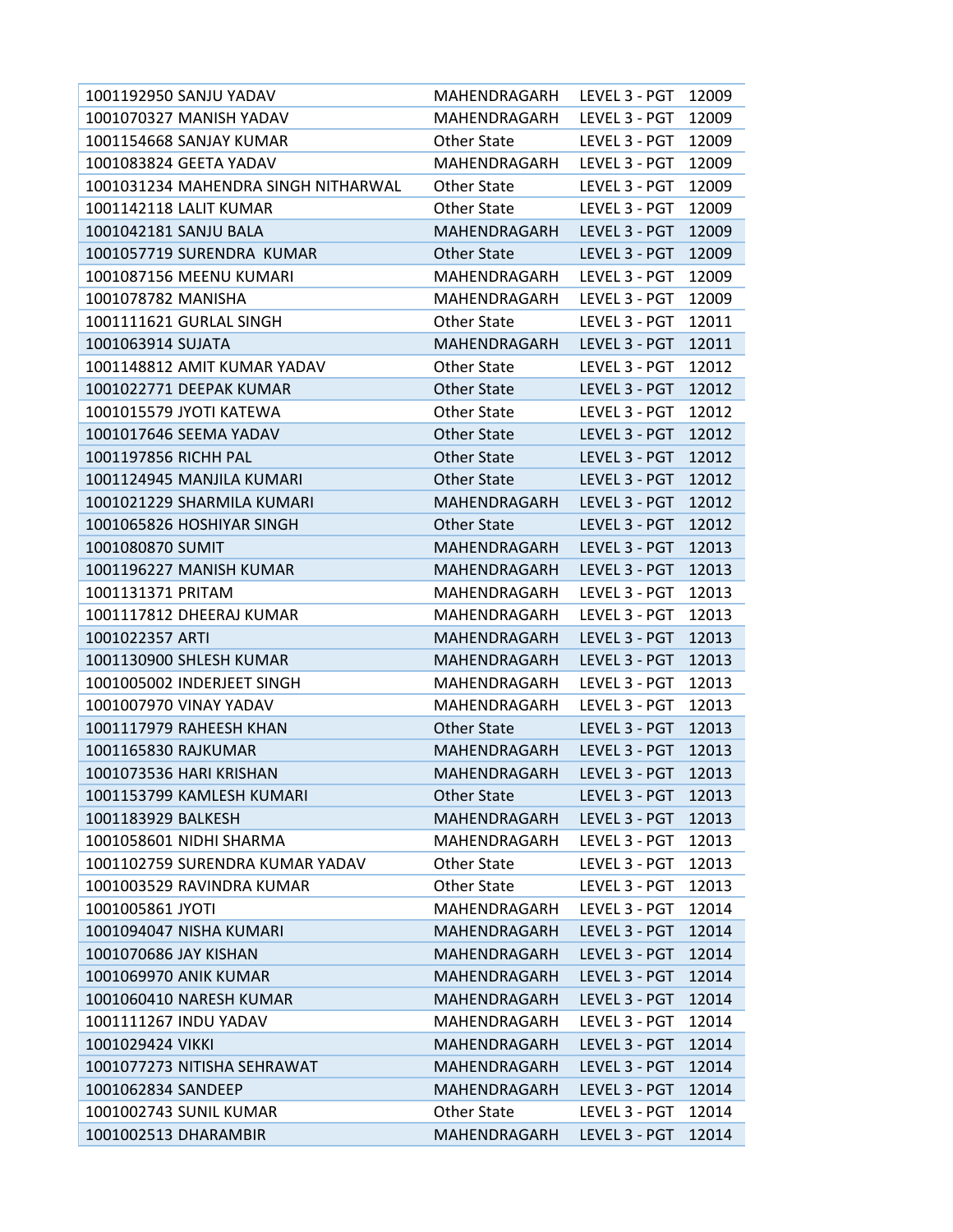| 1001176774 KAVITA              | Other State                      | LEVEL 3 - PGT 12014 |       |
|--------------------------------|----------------------------------|---------------------|-------|
| 1001208078 KULDEEP             | MAHENDRAGARH LEVEL 3 - PGT 12014 |                     |       |
| 1001184001 RAJENDRA KUMAR      | Other State                      | LEVEL 3 - PGT 12014 |       |
| 1001085566 SANGEETA            | MAHENDRAGARH LEVEL 3 - PGT 12014 |                     |       |
| 1001152010 ATUL KUMAR          | Other State                      | LEVEL 3 - PGT 12014 |       |
| 1001158224 RAJESH              | Other State                      | LEVEL 3 - PGT 12014 |       |
| 1001067191 NARESH KUMAR SUTHAR | Other State                      | LEVEL 3 - PGT 12015 |       |
| 1001001450 NAGEENA YADAV       | MAHENDRAGARH LEVEL 3 - PGT 12015 |                     |       |
| 1001119822 SANDEEP KUMAR SAINI | Other State                      | LEVEL 3 - PGT 12015 |       |
| 1001219342 REKHA YADAV         | Other State                      | LEVEL 3 - PGT 12015 |       |
| 1001064266 SUNIL CHHIMPA       | Other State                      | LEVEL 3 - PGT 12015 |       |
| 1001026882 RACHNA YADAV        | MAHENDRAGARH LEVEL 3 - PGT 12015 |                     |       |
| 1001055912 SAVERA              | MAHENDRAGARH LEVEL 3 - PGT 12015 |                     |       |
| 1001133133 VARSHA JANGIR       | Other State                      | LEVEL 3 - PGT 12015 |       |
| 1001100784 ABHISHEK DEEWAN     | Other State <b>Company</b>       | LEVEL 3 - PGT 12015 |       |
| 1001122036 RAKESH KUMAR        | Other State                      | LEVEL 3 - PGT 12015 |       |
| 1001003265 MANISHA BAI         | Other State                      | LEVEL 3 - PGT 12016 |       |
| 1001012432 SUNIL SHARMA        | Other State                      | LEVEL 3 - PGT 12016 |       |
| 1001024116 DIMPLE VAID         | Other State                      | LEVEL 3 - PGT 12016 |       |
| 1001140494 VANDANA SHARMA      | Other State                      | LEVEL 3 - PGT 12016 |       |
| 1001072940 POONAM RANI         | MAHENDRAGARH LEVEL 3 - PGT 12016 |                     |       |
| 1001122740 SARVAN LAL JOGI     | Other State                      | LEVEL 3 - PGT 12016 |       |
| 1001125985 KHEM CHAND          | Other State                      | LEVEL 3 - PGT 12016 |       |
| 1001116597 RAMRATI YADAV       | Other State                      | LEVEL 3 - PGT 12016 |       |
| 1001137779 KRISHNA             | Other State <b>Company</b>       | LEVEL 3 - PGT 12016 |       |
| 1001139438 KAVITA RANI         | Other State <b>Company</b>       | LEVEL 3 - PGT 12016 |       |
| 1001188010 ANIL KUMAR SHARMA   | Other State <b>Company</b>       | LEVEL 3 - PGT 12016 |       |
| 1001015064 SUMAN DEVI          | Other State                      | LEVEL 3 - PGT 12016 |       |
| 1001131875 SUMAN               | MAHENDRAGARH LEVEL 3 - PGT 12016 |                     |       |
| 1001160580 MANITA KUMARI       | MAHENDRAGARH LEVEL 3 - PGT 12016 |                     |       |
| 1001040557 MANJU BALA          | MAHENDRAGARH                     | LEVEL 3 - PGT 12016 |       |
| 1001004526 RAJESH KUMARI       | MAHENDRAGARH                     | LEVEL 3 - PGT 12016 |       |
| 1001050941 PRIYANKA YADAV      | Other State                      | LEVEL 3 - PGT 12016 |       |
| 1001033056 SUSHMA KUMARI       | MAHENDRAGARH                     | LEVEL 3 - PGT       | 12016 |
| 1001063355 SARITA KUMARI       | MAHENDRAGARH                     | LEVEL 3 - PGT       | 12016 |
| 1001094079 SARLA VERMA         | MAHENDRAGARH                     | LEVEL 3 - PGT       | 12017 |
| 1001100793 KAVITA KUMARI       | Other State                      | LEVEL 3 - PGT       | 12017 |
| 1001142198 BHAGWANTI           | <b>Other State</b>               | LEVEL 3 - PGT       | 12017 |
| 1001041980 SUMAN               | MAHENDRAGARH                     | LEVEL 3 - PGT       | 12017 |
| 1001063435 MAMTA               | MAHENDRAGARH                     | LEVEL 3 - PGT       | 12017 |
| 1001204671 NARENDRA            | <b>Other State</b>               | LEVEL 3 - PGT       | 12017 |
| 1001082493 KAVITA              | MAHENDRAGARH                     | LEVEL 3 - PGT       | 12017 |
| 1001127723 MANOJ KUMAR         | MAHENDRAGARH                     | LEVEL 3 - PGT       | 12017 |
| 1001020581 MONIKA              | MAHENDRAGARH                     | LEVEL 3 - PGT       | 12017 |
| 1001207299 KALU RAM JYANI      | Other State                      | LEVEL 3 - PGT       | 12018 |
| 1001081190 KARISHN KUMAR       | MAHENDRAGARH                     | LEVEL 3 - PGT       | 12018 |
| 1001097357 MAHESH KUMAR        | MAHENDRAGARH                     | LEVEL 3 - PGT 12018 |       |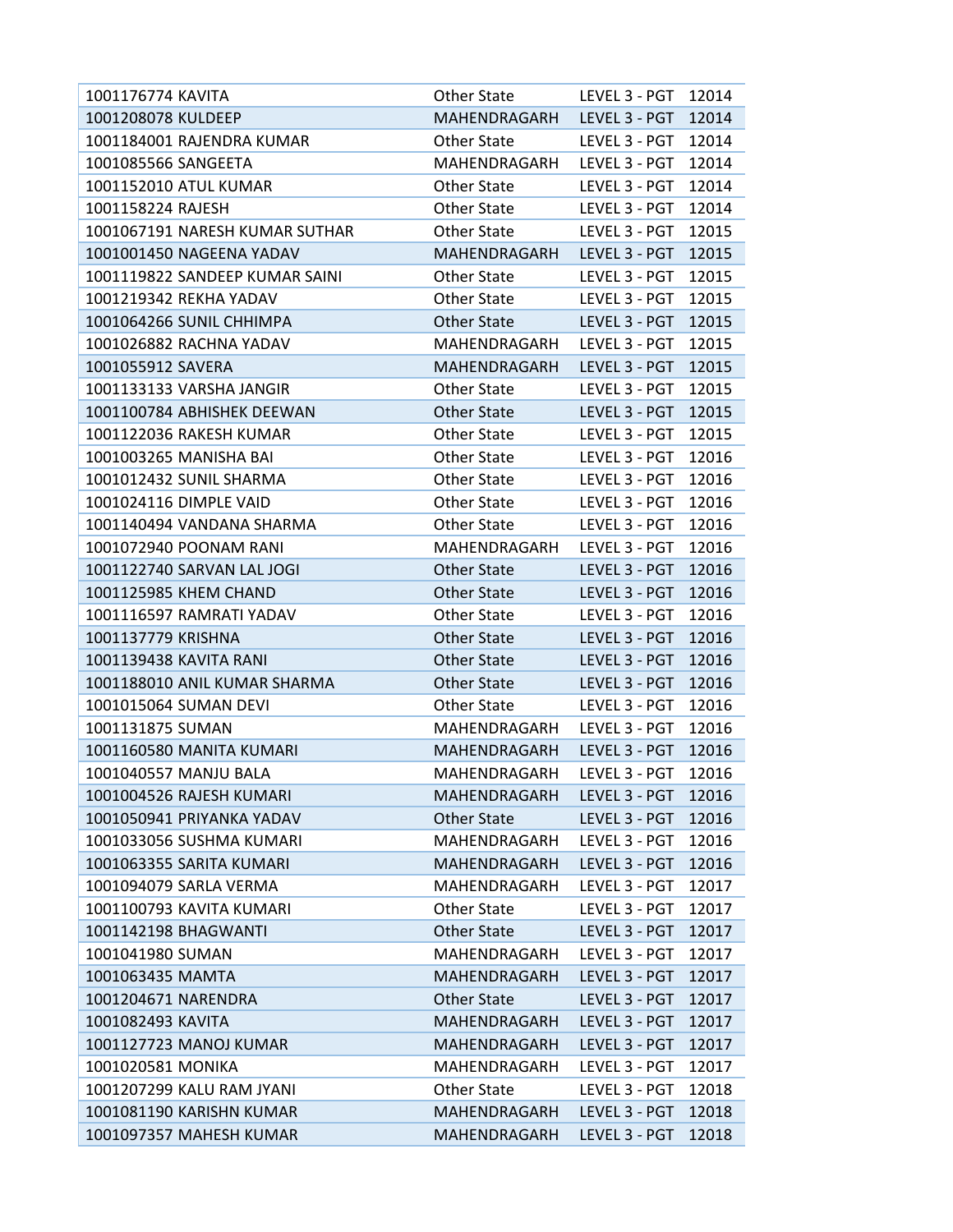| 1001177647 SUMAN KUMARI         | Other State                      | LEVEL 3 - PGT 12018 |       |
|---------------------------------|----------------------------------|---------------------|-------|
| 1001014836 ANCHAL RUHELA        | Other State                      | LEVEL 3 - PGT 12018 |       |
| 1001175431 OMWATI               | Other State                      | LEVEL 3 - PGT 12018 |       |
| 1001014838 PANKAJ               | Other State <b>Company</b>       | LEVEL 3 - PGT 12018 |       |
| 1001017652 RAMKISHOR YADAV      | Other State                      | LEVEL 3 - PGT 12018 |       |
| 1001179563 KAVITA KUMARI        | MAHENDRAGARH LEVEL 3 - PGT 12019 |                     |       |
| 1001177336 SHASHI               | MAHENDRAGARH LEVEL 3 - PGT 12019 |                     |       |
| 1001082763 NITIN AGRAWAL        | Other State                      | LEVEL 3 - PGT 12019 |       |
| 1001026327 PANKAJ               | MAHENDRAGARH LEVEL 3 - PGT 12019 |                     |       |
| 1001062566 RAVI MITTAL          | Other State                      | LEVEL 3 - PGT 12020 |       |
| <b>1001063738 NIDHI KAUSHIK</b> | MAHENDRAGARH LEVEL 3 - PGT 12020 |                     |       |
| 1001086773 DEEPAK YADAV         | Other State                      | LEVEL 3 - PGT 12020 |       |
| 1001161020 GHAN SHYAM           | Other State                      | LEVEL 3 - PGT 12020 |       |
| 1001007659 NEERAJ               | MAHENDRAGARH LEVEL 3 - PGT 12021 |                     |       |
| 1001115968 MAHIPAL              | MAHENDRAGARH LEVEL 3 - PGT 12021 |                     |       |
| 1001006285 KAPIL KHATKAR        | Other State                      | LEVEL 3 - PGT 12021 |       |
| 1001153517 REKHA KUMARI         | Other State                      | LEVEL 3 - PGT 12021 |       |
| 1001181704 AJAY KUMAR           | Other State                      | LEVEL 3 - PGT 12021 |       |
| 1001211433 JYOTI YADAV          | Other State                      | LEVEL 3 - PGT 12021 |       |
| 1001007290 ANJU GUPTA           | PANCHKULA                        | LEVEL 3 - PGT 13001 |       |
| 1001104045 PARUL                | PANCHKULA                        | LEVEL 3 - PGT 13001 |       |
| 1001042275 PREETI SHARMA        | PANCHKULA                        | LEVEL 3 - PGT 13001 |       |
| 1001065613 LOVEENA BANSAL       | PANCHKULA                        | LEVEL 3 - PGT 13001 |       |
| 1001034063 NEHA                 | PANCHKULA                        | LEVEL 3 - PGT 13001 |       |
| 1001006617 PRIYA SHARMA         | PANCHKULA                        | LEVEL 3 - PGT 13001 |       |
| 1001123335 BABITA               | PANCHKULA                        | LEVEL 3 - PGT 13001 |       |
| 1001076930 NANCY JINDAL         | PANCHKULA                        | LEVEL 3 - PGT 13001 |       |
| 1001028087 RAJNESH              | PANCHKULA                        | LEVEL 3 - PGT 13001 |       |
| 1001071603 SAKSHI MEHTA         | Other State                      | LEVEL 3 - PGT 13001 |       |
| 1001180246 PREETY SHARMA        | PANCHKULA                        | LEVEL 3 - PGT 13001 |       |
| 1001043294 RAVI KHINCHY         | PANCHKULA                        | LEVEL 3 - PGT 13001 |       |
| 1001020307 PUJA DEVI            | <b>Other State</b>               | LEVEL 3 - PGT       | 13001 |
| 1001026749 RAKESH GUPTA         | PANCHKULA                        | LEVEL 3 - PGT       | 13001 |
| 1001025474 ISHA SHARMA          | PANCHKULA                        | LEVEL 3 - PGT       | 13001 |
| 1001167949 KIRAN GUPTA          | <b>PANCHKULA</b>                 | LEVEL 3 - PGT       | 13001 |
| 1001100093 DINESH KUMAR         | PANCHKULA                        | LEVEL 3 - PGT       | 13001 |
| 1001012577 VAISHALI GUPTA       | <b>PANCHKULA</b>                 | LEVEL 3 - PGT       | 13001 |
| 1001087354 MOHIT VASHISHT       | PANCHKULA                        | LEVEL 3 - PGT       | 13001 |
| 1001088922 SWATI MALIK          | PANCHKULA                        | LEVEL 3 - PGT       | 13001 |
| 1001218704 KAVITA GUPTA         | <b>PANCHKULA</b>                 | LEVEL 3 - PGT       | 13001 |
| 1001212560 VARUN BHARDWAJ       | <b>Other State</b>               | LEVEL 3 - PGT       | 13001 |
| 1001049427 HARPREET KAUR        | <b>Other State</b>               | LEVEL 3 - PGT       | 13001 |
| 1001015337 KUSUM MEHRA          | PANCHKULA                        | LEVEL 3 - PGT       | 13001 |
| 1001051029 NAVDEEP VASHISHT     | <b>Other State</b>               | LEVEL 3 - PGT       | 13001 |
| 1001041501 MOHIT KUMAR          | PANCHKULA                        | LEVEL 3 - PGT       | 13001 |
| 1001156619 AMIT KATOCH          | <b>Other State</b>               | LEVEL 3 - PGT       | 13001 |
| 1001146270 AMITA                | PANCHKULA                        | LEVEL 3 - PGT       | 13001 |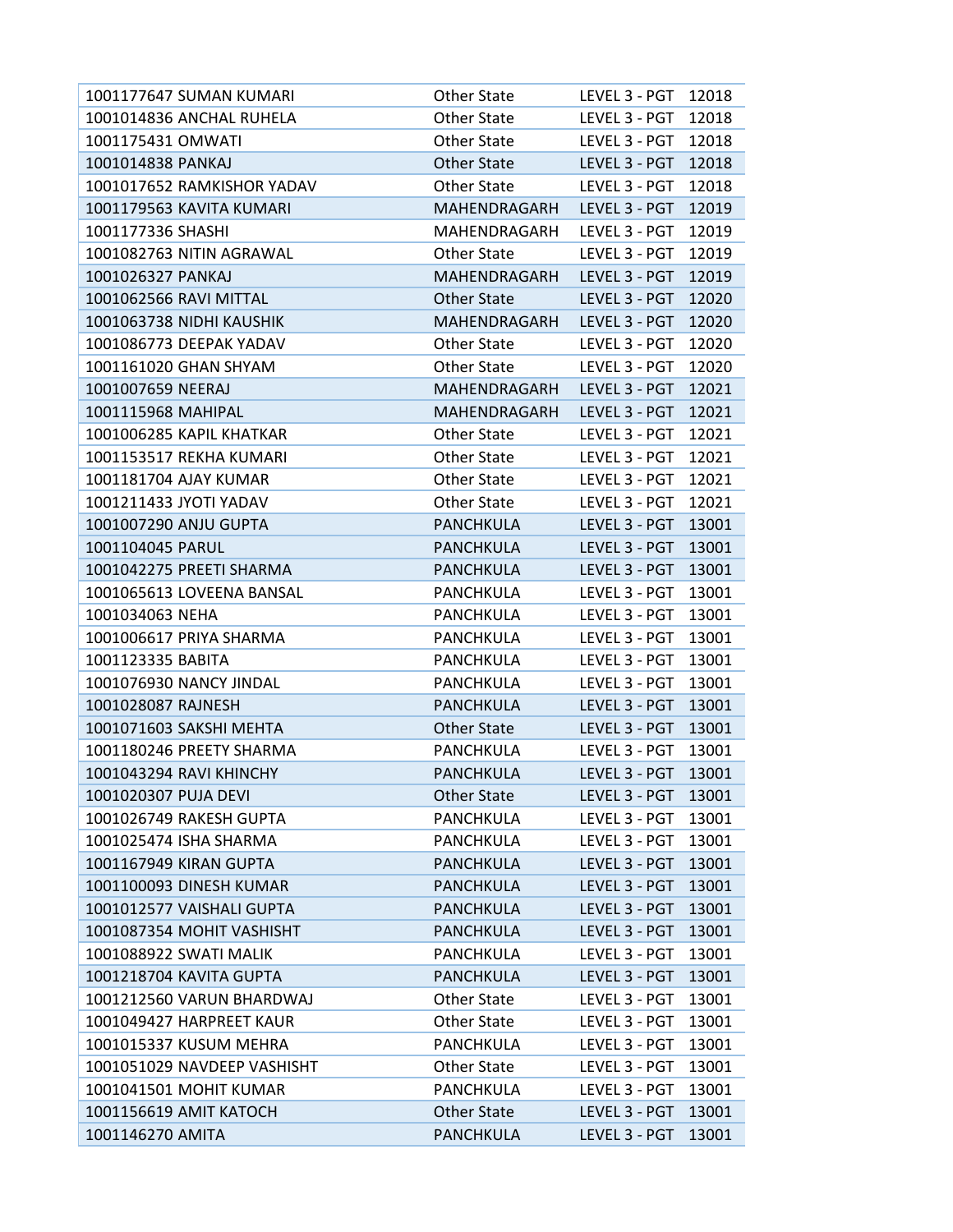| 1001042148 ROHIT KUMAR    | PANCHKULA      | LEVEL 3 - PGT 13002 |       |
|---------------------------|----------------|---------------------|-------|
| 1001078788 MOHIT SURI     | PANCHKULA      | LEVEL 3 - PGT 13002 |       |
| 1001199647 SUMIT YADAV    | Other State    | LEVEL 3 - PGT 13002 |       |
| 1001060922 VARUN KAUSHISH | PANCHKULA      | LEVEL 3 - PGT 13002 |       |
| 1001088352 PRAVEEN        | PANCHKULA      | LEVEL 3 - PGT 13002 |       |
| 1001162287 UMESH KUMAR    | Other State    | LEVEL 3 - PGT 13002 |       |
| 1001068711 VINITA         | Other State    | LEVEL 3 - PGT 13002 |       |
| 1001162244 SUMAN MOR      | PANCHKULA      | LEVEL 3 - PGT 13003 |       |
| 1001000885 HEMANT LAXKAR  | Other State    | LEVEL 3 - PGT 13003 |       |
| 1001105068 SNEH LATA      | PANCHKULA      | LEVEL 3 - PGT 13003 |       |
| 1001167974 SHYAMLI SHARMA | PANCHKULA      | LEVEL 3 - PGT 13003 |       |
| 1001124716 AAKASH SINGH   | Other State    | LEVEL 3 - PGT 13003 |       |
| 1001032107 NISHA YADAV    | PANCHKULA      | LEVEL 3 - PGT 13003 |       |
| 1001048991 KANATA DEVI    | PANCHKULA      | LEVEL 3 - PGT 13005 |       |
| 1001126491 ANITA SARAN    | PANCHKULA      | LEVEL 3 - PGT 13005 |       |
| 1001160227 SUMIT          | PANIPAT        | LEVEL 3 - PGT 14001 |       |
| 1001160226 SANDEEP KUMAR  | PANIPAT        | LEVEL 3 - PGT 14001 |       |
| 1001128895 AYUSHI         | PANIPAT        | LEVEL 3 - PGT 14001 |       |
| 1001017439 RAVINDER       | <b>PANIPAT</b> | LEVEL 3 - PGT 14001 |       |
| 1001084951 KAJAL RAWAL    | <b>PANIPAT</b> | LEVEL 3 - PGT 14001 |       |
| 1001192304 MANJU RANI     | PANIPAT        | LEVEL 3 - PGT 14001 |       |
| 1001106350 POONAM KUMARI  | <b>PANIPAT</b> | LEVEL 3 - PGT 14001 |       |
| 1001108929 JASBEER SINGH  | PANIPAT        | LEVEL 3 - PGT 14001 |       |
| 1001156193 PRIYA          | <b>PANIPAT</b> | LEVEL 3 - PGT 14001 |       |
| 1001014731 MANYA          | PANIPAT        | LEVEL 3 - PGT 14001 |       |
| 1001142972 MANDEEP DHANDA | <b>PANIPAT</b> | LEVEL 3 - PGT 14001 |       |
| 1001014210 NAVEEN         | <b>PANIPAT</b> | LEVEL 3 - PGT 14001 |       |
| 1001005438 SHEETAL        | PANIPAT        | LEVEL 3 - PGT 14001 |       |
| 1001071735 KUMAR GAUTAM   | PANIPAT        | LEVEL 3 - PGT 14001 |       |
| 1001102254 SACHIN WADHWA  | <b>PANIPAT</b> | LEVEL 3 - PGT 14001 |       |
| 1001016347 URVASHI        | <b>PANIPAT</b> | LEVEL 3 - PGT 14001 |       |
| 1001125740 SURENDRA SINGH | <b>PANIPAT</b> | LEVEL 3 - PGT       | 14001 |
| 1001020239 SACHIN KUMAR   | <b>PANIPAT</b> | LEVEL 3 - PGT       | 14001 |
| 1001050110 JYOTI DEVI     | <b>PANIPAT</b> | LEVEL 3 - PGT       | 14001 |
| 1001066826 NIDHI GOYAL    | <b>PANIPAT</b> | LEVEL 3 - PGT       | 14001 |
| 1001003205 KULBHUSHAN     | <b>PANIPAT</b> | LEVEL 3 - PGT       | 14001 |
| 1001100947 NEHA           | <b>PANIPAT</b> | LEVEL 3 - PGT       | 14001 |
| 1001191500 REENA          | <b>PANIPAT</b> | LEVEL 3 - PGT       | 14001 |
| 1001040909 POOJA KUNDU    | <b>PANIPAT</b> | LEVEL 3 - PGT       | 14001 |
| 1001144126 SURENDER KUMAR | <b>PANIPAT</b> | LEVEL 3 - PGT       | 14001 |
| 1001154356 MANOJ KUMAR    | <b>PANIPAT</b> | LEVEL 3 - PGT       | 14001 |
| 1001209201 RITU           | <b>PANIPAT</b> | LEVEL 3 - PGT       | 14001 |
| 1001012590 SUMIT KAUR     | PANIPAT        | LEVEL 3 - PGT       | 14001 |
| 1001043246 PRIYANKA MANN  | <b>PANIPAT</b> | LEVEL 3 - PGT       | 14001 |
| 1001123141 MEENU          | <b>PANIPAT</b> | LEVEL 3 - PGT       | 14001 |
| 1001001160 AMBIKA OAD     | <b>PANIPAT</b> | LEVEL 3 - PGT       | 14001 |
| 1001129074 MANISHA        | <b>PANIPAT</b> | LEVEL 3 - PGT       | 14001 |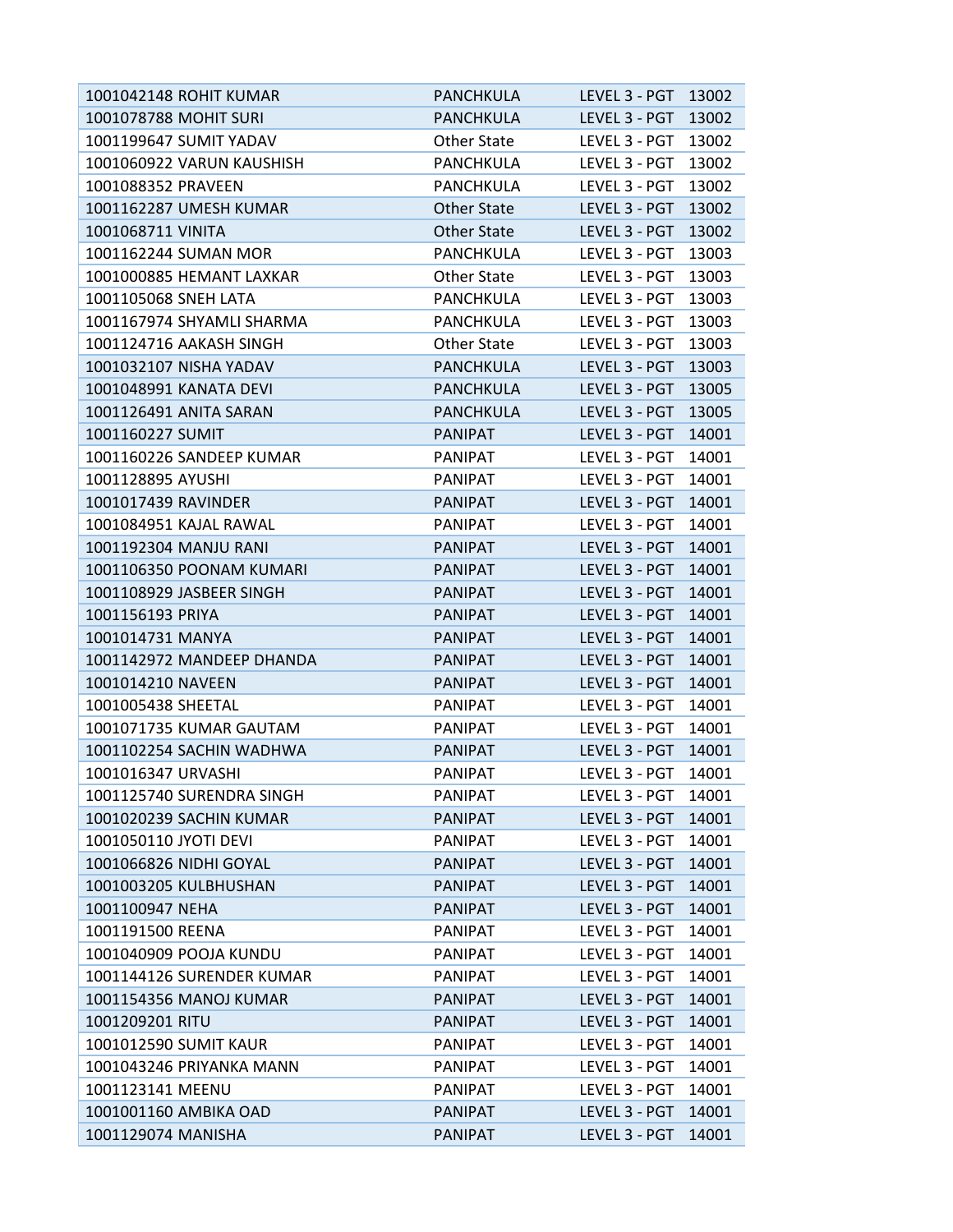| 1001089531 POONAM RAWAL     | <b>PANIPAT</b> | LEVEL 3 - PGT 14001    |
|-----------------------------|----------------|------------------------|
| 1001201441 PRIYANKA KALRA   | PANIPAT        | LEVEL 3 - PGT 14001    |
| 1001101280 ANJU             | <b>PANIPAT</b> | LEVEL 3 - PGT 14001    |
| 1001182758 ARCHANA          | <b>PANIPAT</b> | LEVEL 3 - PGT 14001    |
| 1001196453 SUMIT KADYAN     | <b>PANIPAT</b> | LEVEL 3 - PGT 14001    |
| 1001160408 NEETU            | <b>PANIPAT</b> | LEVEL 3 - PGT 14002    |
| 1001159132 POOJA            | PANIPAT        | LEVEL 3 - PGT 14003    |
| 1001083449 MANISHA SAINI    | <b>PANIPAT</b> | LEVEL 3 - PGT 14003    |
| 1001110100 ANJU             | <b>PANIPAT</b> | LEVEL 3 - PGT<br>14003 |
| 1001155439 NAMARTA ARORA    | PANIPAT        | LEVEL 3 - PGT 14003    |
| 1001119857 PAYAL SINGH      | PANIPAT        | LEVEL 3 - PGT 14004    |
| 1001194012 SANJEEV KUMAR    | <b>PANIPAT</b> | LEVEL 3 - PGT 14004    |
| 1001013902 PRIYANKA SETHI   | <b>PANIPAT</b> | LEVEL 3 - PGT 14004    |
| 1001005211 PREETI PAL       | <b>PANIPAT</b> | LEVEL 3 - PGT 14004    |
| 1001126119 RITU DHALIWAL    | <b>PANIPAT</b> | LEVEL 3 - PGT 14004    |
| 1001009516 ANNU             | PANIPAT        | LEVEL 3 - PGT 14004    |
| 1001033764 KRITI MALIK      | <b>PANIPAT</b> | LEVEL 3 - PGT 14004    |
| 1001007222 RAVI KUMAR       | PANIPAT        | LEVEL 3 - PGT 14004    |
| 1001057577 PARVEEN MALIK    | <b>PANIPAT</b> | LEVEL 3 - PGT 14005    |
| 1001052236 NISHA            | <b>PANIPAT</b> | LEVEL 3 - PGT 14005    |
| 1001102419 RAJESH KUMAR     | PANIPAT        | LEVEL 3 - PGT 14005    |
| 1001129250 MANJEET DEVI     | <b>PANIPAT</b> | LEVEL 3 - PGT 14005    |
| 1001075158 MUKESH KUMAR     | PANIPAT        | LEVEL 3 - PGT<br>14006 |
| 1001003973 DHARAMBIR        | <b>PANIPAT</b> | LEVEL 3 - PGT 14006    |
| 1001130586 ROOPAM VATS      | PANIPAT        | LEVEL 3 - PGT 14007    |
| 1001041212 ANIL             | PANIPAT        | LEVEL 3 - PGT 14007    |
| 1001092168 SURESH KUMAR     | <b>PANIPAT</b> | LEVEL 3 - PGT 14007    |
| 1001107009 MADHU DEVI       | <b>PANIPAT</b> | LEVEL 3 - PGT<br>14007 |
| 1001083528 RENU             | <b>PANIPAT</b> | LEVEL 3 - PGT 14007    |
| 1001104209 ANITA DEVI       | PANIPAT        | LEVEL 3 - PGT 14007    |
| 1001096199 DINESH KUMAR     | <b>PANIPAT</b> | LEVEL 3 - PGT 14007    |
| 1001107538 RAKHI RANI       | <b>PANIPAT</b> | LEVEL 3 - PGT<br>14007 |
| 1001101518 SUKHJINDER SINGH | <b>PANIPAT</b> | LEVEL 3 - PGT<br>14007 |
| 1001205182 REENA DEVI       | <b>PANIPAT</b> | LEVEL 3 - PGT<br>14007 |
| 1001066153 DINESH KUMAR     | <b>PANIPAT</b> | LEVEL 3 - PGT<br>14007 |
| 1001080693 REKHA RANI       | PANIPAT        | LEVEL 3 - PGT<br>14007 |
| 1001071701 LEENA ARYA       | <b>PANIPAT</b> | LEVEL 3 - PGT<br>14007 |
| 1001156389 ADITI            | PANIPAT        | LEVEL 3 - PGT<br>14007 |
| 1001040968 SUSHMA DEVI      | <b>PANIPAT</b> | LEVEL 3 - PGT<br>14007 |
| 1001104539 RAJNI RANI       | <b>PANIPAT</b> | LEVEL 3 - PGT<br>14007 |
| 1001082293 SWATI            | <b>PANIPAT</b> | LEVEL 3 - PGT<br>14007 |
| 1001010144 HARDEV SINGH     | <b>PANIPAT</b> | LEVEL 3 - PGT<br>14007 |
| 1001048495 SHILPA           | <b>PANIPAT</b> | LEVEL 3 - PGT<br>14007 |
| 1001145286 PRIYANKA         | <b>PANIPAT</b> | LEVEL 3 - PGT<br>14007 |
| 1001096663 MANJEET          | <b>PANIPAT</b> | LEVEL 3 - PGT<br>14007 |
| 1001008133 SAGAR            | <b>PANIPAT</b> | LEVEL 3 - PGT<br>14007 |
| 1001048200 RENUKA           | <b>PANIPAT</b> | LEVEL 3 - PGT<br>14008 |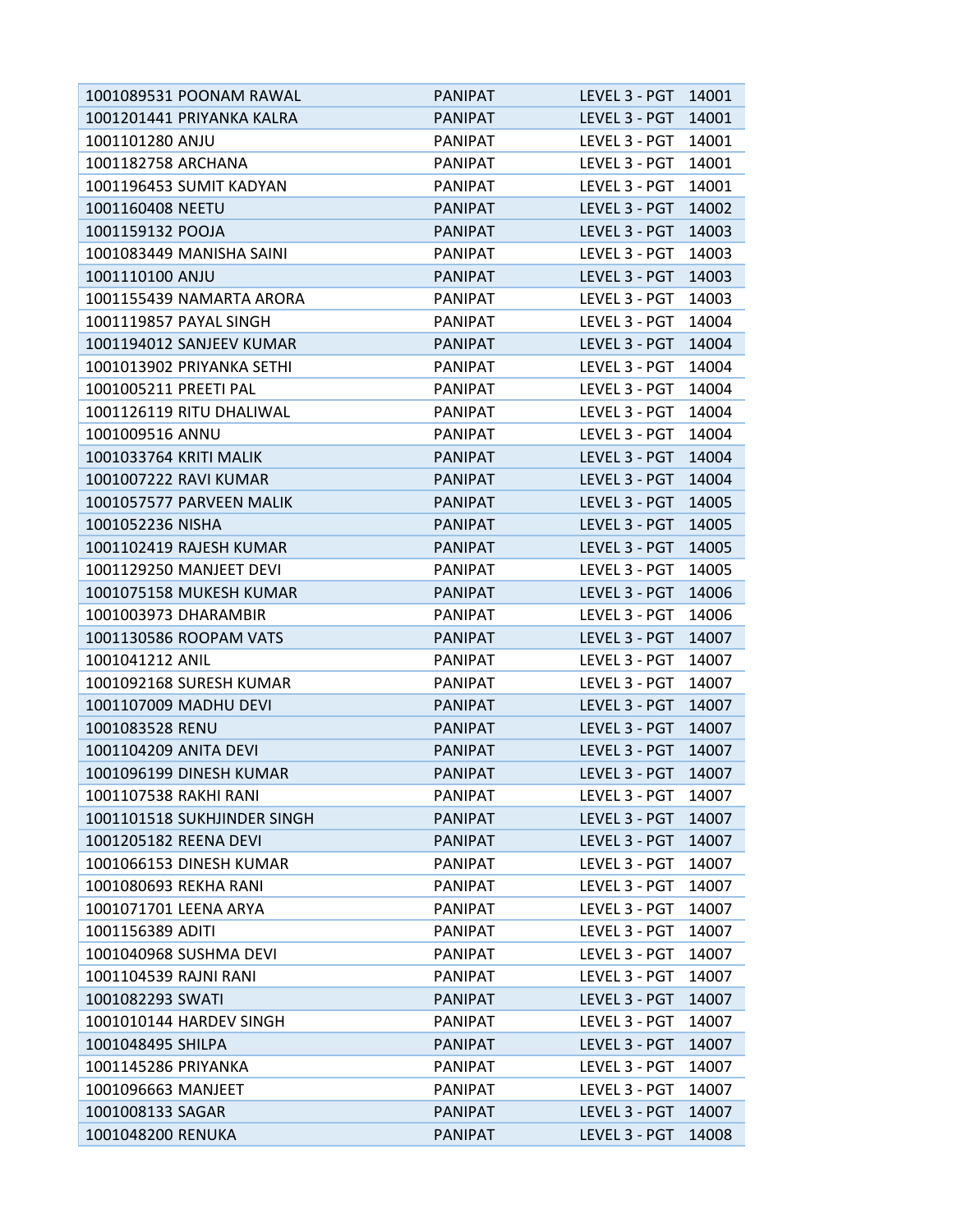| 1001087640 AMIT KUMAR            | <b>PANIPAT</b> | LEVEL 3 - PGT 14008    |
|----------------------------------|----------------|------------------------|
| 1001099077 SUDESH KUMARI         | PANIPAT        | LEVEL 3 - PGT 14008    |
| 1001138219 PRADEEP               | <b>PANIPAT</b> | LEVEL 3 - PGT 14008    |
| 1001044571 SARITA RANI           | PANIPAT        | LEVEL 3 - PGT 14008    |
| 1001014135 PARVEEN               | <b>PANIPAT</b> | LEVEL 3 - PGT 14008    |
| 1001073279 SAHIL KUMAR           | PANIPAT        | LEVEL 3 - PGT 14008    |
| 1001175764 ANJALI                | <b>PANIPAT</b> | LEVEL 3 - PGT 14009    |
| 1001048329 PRIYA GUPTA           | <b>PANIPAT</b> | LEVEL 3 - PGT 14009    |
| 1001070753 SHIKHA RANI           | <b>PANIPAT</b> | LEVEL 3 - PGT 14009    |
| 1001203928 PARUL CHANDNA         | PANIPAT        | LEVEL 3 - PGT 14009    |
| 1001022865 POOJA                 | PANIPAT        | LEVEL 3 - PGT 14009    |
| 1001057303 RENU DEVI             | <b>PANIPAT</b> | LEVEL 3 - PGT 14009    |
| 1001043541 NEELAM YADAV          | REWARI         | LEVEL 3 - PGT 15001    |
| 1001073188 POOJA YADAV           | REWARI         | LEVEL 3 - PGT 15001    |
| 1001050696 VINITA KUMARI         | REWARI         | LEVEL 3 - PGT 15001    |
| 1001108759 JYOTI                 | REWARI         | LEVEL 3 - PGT 15001    |
| 1001102273 ALOK                  | REWARI         | LEVEL 3 - PGT 15001    |
| 1001027810 SONU                  | REWARI         | LEVEL 3 - PGT 15001    |
| 1001129056 VINAY KUMAR           | REWARI         | LEVEL 3 - PGT 15001    |
| 1001054537 TINA YADAV            | REWARI         | LEVEL 3 - PGT 15001    |
| 1001168707 VIPUL KUMAR           | REWARI         | LEVEL 3 - PGT 15001    |
| 1001126729 CHHAVIRAJ             | REWARI         | LEVEL 3 - PGT 15001    |
| 1001038264 GARIMA                | REWARI         | LEVEL 3 - PGT 15001    |
| 1001124020 ANUBHUTI BHARDWAJ     | REWARI         | LEVEL 3 - PGT 15001    |
| 1001032722 RAKESH KUMAR BOHRA    | REWARI         | LEVEL 3 - PGT 15001    |
| 1001027427 NITIN YADAV           | REWARI         | LEVEL 3 - PGT 15001    |
| 1001044163 NEERU YADAV           | REWARI         | LEVEL 3 - PGT 15001    |
| 1001097698 POOJA GOYAL           | REWARI         | LEVEL 3 - PGT 15001    |
| 1001015075 PRIYANKA SONI         | Other State    | LEVEL 3 - PGT 15001    |
| 1001125584 PRAMOD                | REWARI         | LEVEL 3 - PGT 15001    |
| 1001016014 NEERAJ KUMAR          | REWARI         | LEVEL 3 - PGT 15001    |
| 1001040981 SUMEET KUMAR          | <b>REWARI</b>  | LEVEL 3 - PGT<br>15001 |
| 1001212472 RAVINDRA SINGH        | <b>REWARI</b>  | 15001<br>LEVEL 3 - PGT |
| 1001064102 ABHISHEK YADAV        | <b>REWARI</b>  | LEVEL 3 - PGT<br>15001 |
| 1001083359 SANDEEP KUMAR         | <b>REWARI</b>  | LEVEL 3 - PGT<br>15001 |
| 1001060913 PARVEEN YADAV         | REWARI         | LEVEL 3 - PGT<br>15001 |
| 1001085307 MANISHA KUMARI        | REWARI         | LEVEL 3 - PGT<br>15001 |
| 1001113570 RAJEEV KUMAR          | REWARI         | LEVEL 3 - PGT<br>15001 |
| 1001021304 KUNAL JANGRA          | REWARI         | LEVEL 3 - PGT<br>15001 |
| 1001032711 MOHIT KUMAR           | REWARI         | LEVEL 3 - PGT<br>15001 |
| 1001142911 RIMJHIM RAO           | <b>REWARI</b>  | LEVEL 3 - PGT<br>15001 |
| 1001012743 LAXMI KUMARI          | REWARI         | LEVEL 3 - PGT<br>15001 |
| 1001155564 DIMPLE                | REWARI         | 15001<br>LEVEL 3 - PGT |
| 1001071898 DEVENDRA KUMAR DAHIYA | REWARI         | LEVEL 3 - PGT<br>15001 |
| 1001131350 SAURABH YADAV         | REWARI         | LEVEL 3 - PGT<br>15001 |
| 1001068406 BABITA YADAV          | REWARI         | LEVEL 3 - PGT<br>15001 |
| 1001103881 RITIKA                | <b>REWARI</b>  | LEVEL 3 - PGT<br>15001 |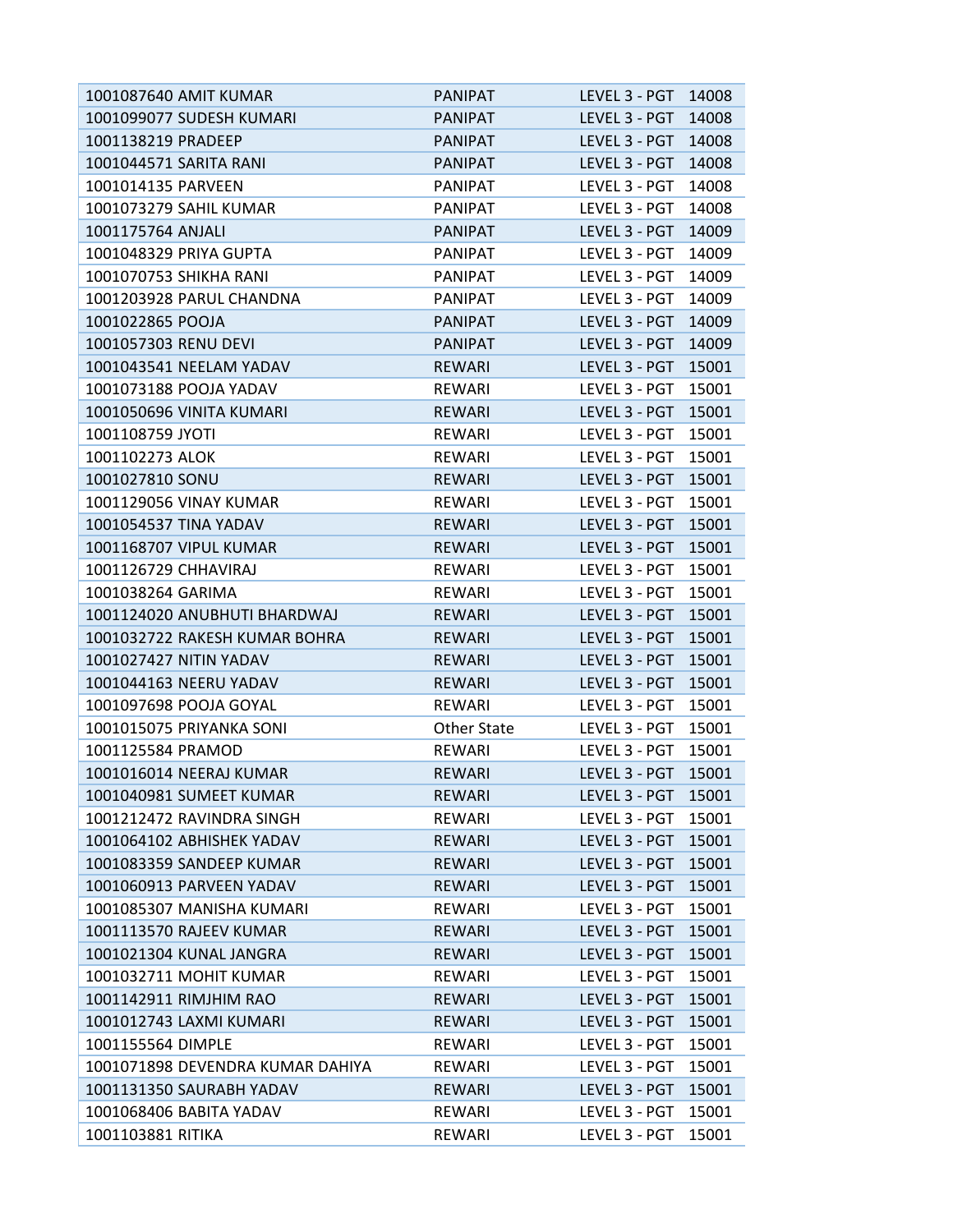| 1001122578 DHARMENDER KUMAR      | REWARI        | LEVEL 3 - PGT 15001 |       |
|----------------------------------|---------------|---------------------|-------|
| 1001002378 RIPSI ARORA           | REWARI        | LEVEL 3 - PGT 15001 |       |
| 1001017015 JITIN                 | REWARI        | LEVEL 3 - PGT 15001 |       |
| 1001199801 SAMIT KUMAR           | REWARI        | LEVEL 3 - PGT 15001 |       |
| 1001219006 MONIKA                | REWARI        | LEVEL 3 - PGT 15001 |       |
| 1001037746 SARITA YADAV          | REWARI        | LEVEL 3 - PGT 15001 |       |
| 1001174082 ANURAG                | REWARI        | LEVEL 3 - PGT 15001 |       |
| 1001114688 RAGHAVENDRA SINGH JAT | Other State   | LEVEL 3 - PGT 15001 |       |
| 1001058562 GAURAV DHAWARIA       | REWARI        | LEVEL 3 - PGT 15001 |       |
| 1001064928 NARENDER KUMAR        | REWARI        | LEVEL 3 - PGT 15001 |       |
| <b>1001161776 MONIKA YADAV</b>   | REWARI        | LEVEL 3 - PGT 15001 |       |
| 1001072975 VIKASH YADAV          | REWARI        | LEVEL 3 - PGT 15001 |       |
| 1001000273 ANAMIKA YADAV         | REWARI        | LEVEL 3 - PGT 15001 |       |
| 1001079323 INDU YADAV            | REWARI        | LEVEL 3 - PGT 15002 |       |
| 1001055942 SUSHMA KUMARI YADAV   | REWARI        | LEVEL 3 - PGT 15002 |       |
| 1001014839 HEMANT                | REWARI        | LEVEL 3 - PGT 15002 |       |
| 1001127683 SANDEEP KUMAR         | REWARI        | LEVEL 3 - PGT 15002 |       |
| 1001155839 ANUJ KUMAR            | REWARI        | LEVEL 3 - PGT 15002 |       |
| 1001090871 NISHA SHARMA          | REWARI        | LEVEL 3 - PGT 15002 |       |
| 1001012097 NEERAJ SHARMA         | REWARI        | LEVEL 3 - PGT 15002 |       |
| 1001021635 MEGHA YADAV           | REWARI        | LEVEL 3 - PGT 15002 |       |
| 1001003422 MANOJ                 | REWARI        | LEVEL 3 - PGT 15002 |       |
| 1001021020 PRIYA RATHORE         | REWARI        | LEVEL 3 - PGT 15002 |       |
| 1001063003 SAURAV SINGH          | REWARI        | LEVEL 3 - PGT 15002 |       |
| 1001125525 PANKAJ CHOUDHARY      | REWARI        | LEVEL 3 - PGT 15002 |       |
| 1001014776 MANISH SIDHARTH       | REWARI        | LEVEL 3 - PGT 15002 |       |
| 1001103925 JYOTI                 | REWARI        | LEVEL 3 - PGT 15002 |       |
| 1001208713 GAURAV YADAV          | REWARI        | LEVEL 3 - PGT 15002 |       |
| 1001048573 ABHILASHA YADAV       | REWARI        | LEVEL 3 - PGT 15002 |       |
| 1001193260 BHARTI                | REWARI        | LEVEL 3 - PGT 15002 |       |
| 1001175599 KAMLESH               | <b>REWARI</b> | LEVEL 3 - PGT 15003 |       |
| 1001109518 SEEMA VERMA           | REWARI        | LEVEL 3 - PGT       | 15003 |
| 1001144462 POONAM BAI YADAV      | REWARI        | LEVEL 3 - PGT       | 15003 |
| 1001128745 PRIYANKA VASHISTHA    | REWARI        | LEVEL 3 - PGT       | 15003 |
| 1001123345 SUNITA                | REWARI        | LEVEL 3 - PGT       | 15003 |
| 1001032847 DINESH KUMAR          | REWARI        | LEVEL 3 - PGT       | 15004 |
| 1001074645 SAPANA                | REWARI        | LEVEL 3 - PGT       | 15004 |
| 1001200948 RITU YADAV            | REWARI        | LEVEL 3 - PGT       | 15004 |
| 1001123825 ABHILASHA YADAV       | REWARI        | LEVEL 3 - PGT       | 15005 |
| 1001133787 POONAM                | REWARI        | LEVEL 3 - PGT       | 15005 |
| 1001165871 SARITA                | REWARI        | LEVEL 3 - PGT       | 15005 |
| 1001096772 LOKESH CHAUHAN        | REWARI        | LEVEL 3 - PGT       | 15006 |
| 1001121414 SARLA                 | REWARI        | LEVEL 3 - PGT       | 15006 |
| 1001030114 ANUJ YADAV            | REWARI        | LEVEL 3 - PGT       | 15006 |
| 1001109192 MANJEET SHARMA        | REWARI        | LEVEL 3 - PGT       | 15006 |
| 1001045134 MANJEET KUMAR         | REWARI        | LEVEL 3 - PGT       | 15007 |
| 1001046737 PRIYA YADAV           | REWARI        | LEVEL 3 - PGT       | 15007 |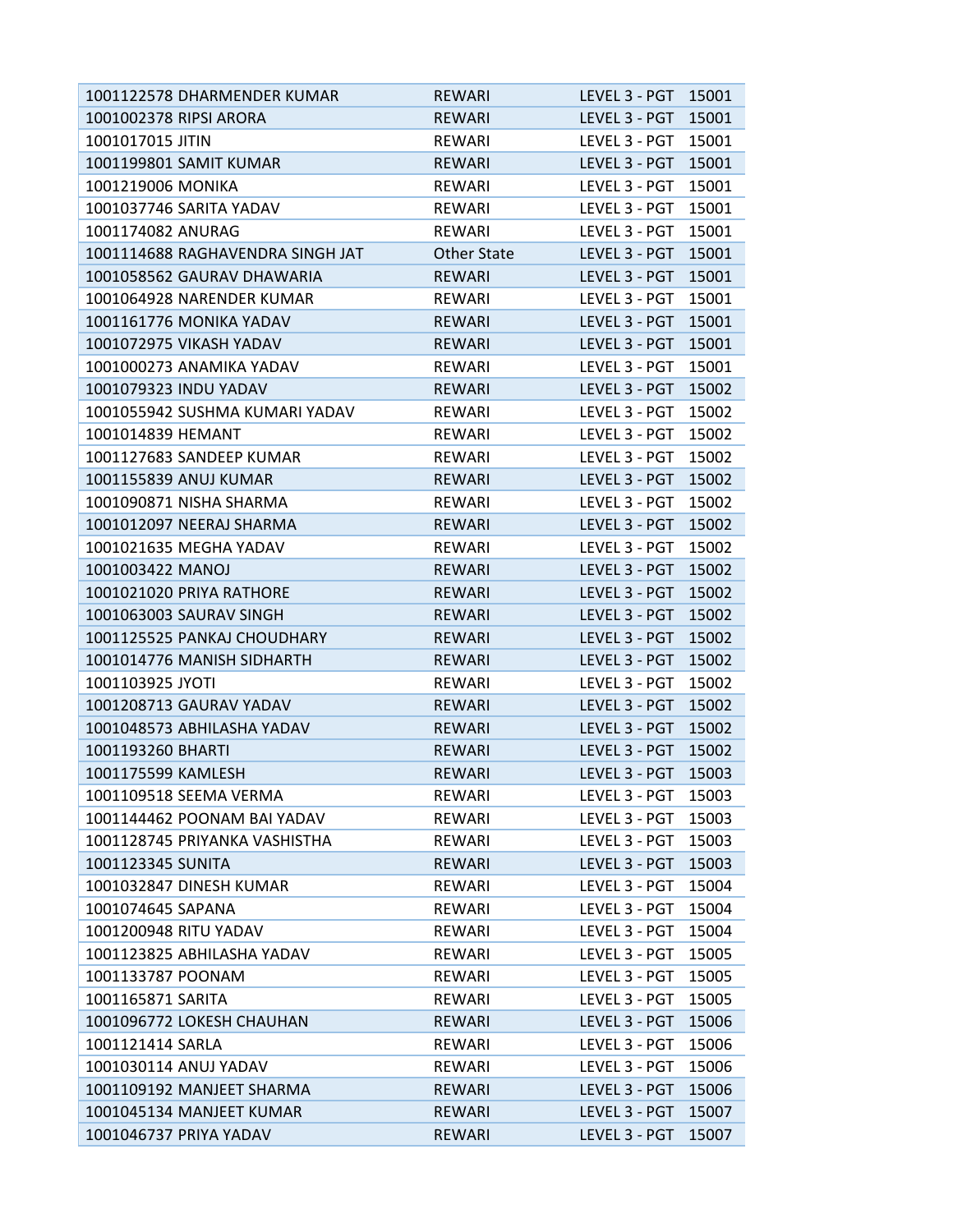| 1001069767 MANJU                 | REWARI        | LEVEL 3 - PGT 15007    |
|----------------------------------|---------------|------------------------|
| 1001087165 MANJU KUMARI          | REWARI        | LEVEL 3 - PGT 15007    |
| 1001084119 SUNITA                | REWARI        | LEVEL 3 - PGT 15007    |
| 1001053532 MONIKA                | REWARI        | LEVEL 3 - PGT 15007    |
| 1001064799 BABITA                | REWARI        | LEVEL 3 - PGT 15009    |
| 1001197554 BHAGYA SHREE YADAV    | REWARI        | LEVEL 3 - PGT 15009    |
| 1001024227 NARENDER KUMAR        | REWARI        | LEVEL 3 - PGT 15009    |
| 1001028560 ANITA KUMARI          | REWARI        | LEVEL 3 - PGT 15010    |
| 1001133120 ANITA                 | REWARI        | LEVEL 3 - PGT 15010    |
| 1001154298 MOHIT KUMAR           | REWARI        | LEVEL 3 - PGT 15010    |
| 1001133223 GUNJAN YADAV          | REWARI        | LEVEL 3 - PGT 15010    |
| 1001127168 VINITA ARYA           | REWARI        | LEVEL 3 - PGT 15010    |
| 1001197632 KAVITA KUMARI         | REWARI        | LEVEL 3 - PGT 15010    |
| 1001167301 SANGEETA              | REWARI        | LEVEL 3 - PGT 15010    |
| 1001077401 SUDHA YADAV           | REWARI        | LEVEL 3 - PGT 15010    |
| 1001185246 RASHMI                | REWARI        | LEVEL 3 - PGT 15010    |
| 1001195309 PRAVEEN KUMAR         | REWARI        | LEVEL 3 - PGT 15010    |
| 1001008605 VIKAS YADAV           | REWARI        | LEVEL 3 - PGT 15010    |
| 1001002456 PREM LATA             | REWARI        | LEVEL 3 - PGT 15010    |
| 1001130653 DEEP SINGH            | REWARI        | LEVEL 3 - PGT 15010    |
| 1001002263 VIJAY                 | REWARI        | LEVEL 3 - PGT 15010    |
| 1001070087 REKHA KUMARI          | REWARI        | LEVEL 3 - PGT 15011    |
| 1001114270 SHAKUNTLA             | REWARI        | LEVEL 3 - PGT 15011    |
| 1001181587 DIKSHA KALRA          | REWARI        | LEVEL 3 - PGT 15011    |
| 1001077060 ASHISH                | REWARI        | LEVEL 3 - PGT 15011    |
| 1001196831 HARI KISHAN           | REWARI        | LEVEL 3 - PGT 15012    |
| 1001097850 ATUL SHARMA           | REWARI        | LEVEL 3 - PGT 15012    |
| 1001044415 KAUSHAL KISHOR TIWARI | Other State   | LEVEL 3 - PGT 15012    |
| 1001189975 KRIPAL SINGH          | REWARI        | LEVEL 3 - PGT 15012    |
| 1001080547 AMITA                 | REWARI        | LEVEL 3 - PGT 15012    |
| 1001073190 NIDHI GOYAL           | REWARI        | LEVEL 3 - PGT 15012    |
| 1001105228 PANKAJ KUMAR          | REWARI        | LEVEL 3 - PGT<br>15012 |
| 1001030662 NISHA                 | REWARI        | LEVEL 3 - PGT<br>15012 |
| 1001095449 RAVINDER KUMAR        | REWARI        | LEVEL 3 - PGT<br>15013 |
| 1001129604 PARVEEN KUMAR         | REWARI        | LEVEL 3 - PGT<br>15013 |
| 1001022448 MINAKSHI              | REWARI        | LEVEL 3 - PGT<br>15013 |
| 1001015529 SUNITA TAKHAR         | REWARI        | LEVEL 3 - PGT<br>15014 |
| 1001018758 ANSHUL                | REWARI        | LEVEL 3 - PGT<br>15014 |
| 1001010023 VAISHALI              | <b>REWARI</b> | LEVEL 3 - PGT<br>15015 |
| 1001079806 MANISHA               | REWARI        | LEVEL 3 - PGT<br>15015 |
| 1001054578 MOHIT SANGWAN         | <b>ROHTAK</b> | LEVEL 3 - PGT<br>16001 |
| 1001194290 SUMIT KUMAR           | <b>ROHTAK</b> | LEVEL 3 - PGT<br>16001 |
| 1001013918 AARTI                 | ROHTAK        | 16001<br>LEVEL 3 - PGT |
| 1001070931 RITIKA                | <b>ROHTAK</b> | LEVEL 3 - PGT<br>16001 |
| 1001073172 MANISHA               | <b>ROHTAK</b> | LEVEL 3 - PGT<br>16001 |
| 1001046201 SUSHMA                | <b>ROHTAK</b> | LEVEL 3 - PGT<br>16001 |
| 1001064166 AMITA GANDHI          | <b>ROHTAK</b> | LEVEL 3 - PGT<br>16001 |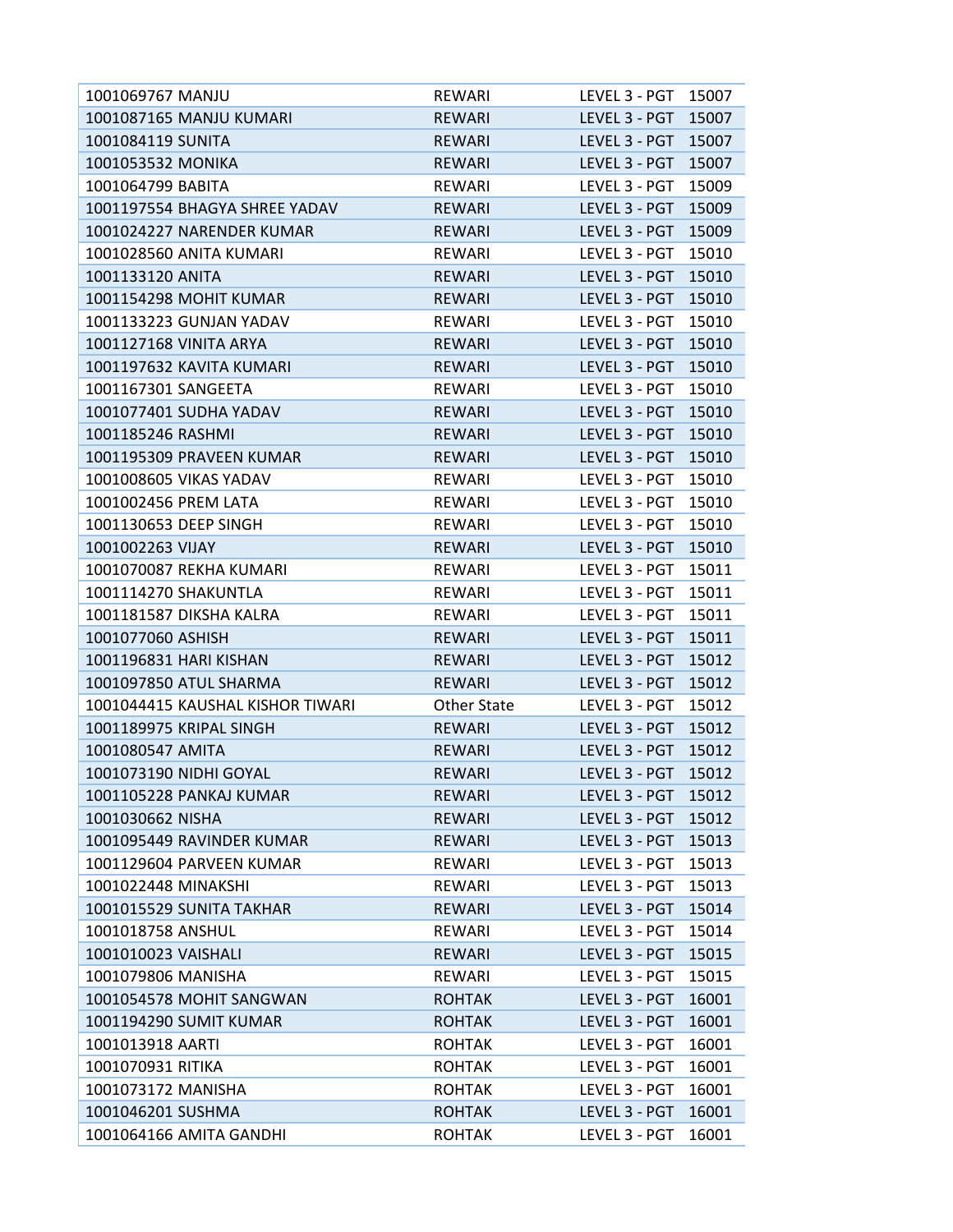| 1001108718 SAVITA                | ROHTAK        | LEVEL 3 - PGT 16001    |
|----------------------------------|---------------|------------------------|
| 1001014139 SHUBHAM RATHEE        | ROHTAK        | LEVEL 3 - PGT 16001    |
| 1001114660 AVITA                 | ROHTAK        | LEVEL 3 - PGT 16001    |
| 1001065165 SUBCHARAN             | <b>ROHTAK</b> | LEVEL 3 - PGT 16001    |
| 1001011966 NIDHI SHARMA          | ROHTAK        | LEVEL 3 - PGT 16001    |
| 1001085691 RAVINA                | ROHTAK        | LEVEL 3 - PGT 16001    |
| 1001017307 RISHABH               | ROHTAK        | LEVEL 3 - PGT 16001    |
| 1001128148 RAJ KAMAL             | ROHTAK        | LEVEL 3 - PGT 16001    |
| 1001064335 LEENA                 | ROHTAK        | LEVEL 3 - PGT 16001    |
| 1001006570 HARIOM                | ROHTAK        | LEVEL 3 - PGT 16001    |
| 1001013709 VISHU                 | ROHTAK        | LEVEL 3 - PGT 16001    |
| 1001139963 RADHIKA GARG          | ROHTAK        | LEVEL 3 - PGT 16001    |
| 1001180785 MUSKAN GARG           | ROHTAK        | LEVEL 3 - PGT 16001    |
| 1001196447 ATISH KADIAN          | ROHTAK        | LEVEL 3 - PGT 16001    |
| 1001080258 TARUNA                | ROHTAK        | LEVEL 3 - PGT 16001    |
| 1001213923 GARIMA BATRA          | ROHTAK        | LEVEL 3 - PGT 16001    |
| 1001003560 JATIN KUMAR           | ROHTAK        | LEVEL 3 - PGT 16001    |
| 1001056435 NITTIN JAIN           | ROHTAK        | LEVEL 3 - PGT 16001    |
| 1001126766 SUNEYNA               | ROHTAK        | LEVEL 3 - PGT 16001    |
| 1001186659 NEETI                 | ROHTAK        | LEVEL 3 - PGT 16001    |
| 1001081755 DINESH KUMAR          | ROHTAK        | LEVEL 3 - PGT 16001    |
| 1001135166 GAURAV MAKKAR         | ROHTAK        | LEVEL 3 - PGT 16001    |
| 1001044598 SHEETAL               | ROHTAK        | LEVEL 3 - PGT<br>16001 |
| 1001026364 AJAY PUNIYA           | ROHTAK        | LEVEL 3 - PGT 16001    |
| 1001161613 PRATEEK VATS          | ROHTAK        | LEVEL 3 - PGT 16001    |
| 1001054230 MONIKA ARORA          | <b>ROHTAK</b> | LEVEL 3 - PGT 16001    |
| 1001001697 ANJALI                | ROHTAK        | LEVEL 3 - PGT 16001    |
| 1001216081 POONAM                | ROHTAK        | LEVEL 3 - PGT 16001    |
| 1001096110 SHIVANI GIRDHAR       | ROHTAK        | LEVEL 3 - PGT 16001    |
| 1001098879 AMIT KUMAR            | ROHTAK        | LEVEL 3 - PGT 16001    |
| 1001141643 POOJA RANI            | <b>ROHTAK</b> | LEVEL 3 - PGT 16001    |
| 1001055622 RENU                  | <b>ROHTAK</b> | LEVEL 3 - PGT<br>16001 |
| 1001112122 PREETI                | <b>ROHTAK</b> | 16001<br>LEVEL 3 - PGT |
| 1001012099 REKHA                 | <b>ROHTAK</b> | LEVEL 3 - PGT<br>16001 |
| 1001027505 VIKRAM                | <b>ROHTAK</b> | LEVEL 3 - PGT<br>16001 |
| 1001065468 JYOTI                 | <b>ROHTAK</b> | LEVEL 3 - PGT<br>16001 |
| 1001115649 VINAY                 | <b>ROHTAK</b> | LEVEL 3 - PGT<br>16001 |
| 1001161168 ROHIT KUMAR           | <b>ROHTAK</b> | LEVEL 3 - PGT<br>16001 |
| 1001181000 ANITA HOODA           | <b>ROHTAK</b> | LEVEL 3 - PGT<br>16001 |
| 1001208628 DEEPIKA SIWACH        | <b>ROHTAK</b> | LEVEL 3 - PGT<br>16001 |
| 1001188443 SUMIT                 | <b>ROHTAK</b> | LEVEL 3 - PGT<br>16001 |
| 1001001801 KOMAL                 | <b>ROHTAK</b> | 16001<br>LEVEL 3 - PGT |
| 1001088213 ABHINAV SINGH PANCHAL | <b>ROHTAK</b> | LEVEL 3 - PGT<br>16001 |
| 1001067355 PARVINDER SINGH       | <b>ROHTAK</b> | LEVEL 3 - PGT<br>16002 |
| 1001075545 SHIVANGI SOROUT       | <b>ROHTAK</b> | LEVEL 3 - PGT<br>16002 |
| 1001153073 SUNAYANA              | <b>ROHTAK</b> | LEVEL 3 - PGT<br>16002 |
| 1001051301 RAJVIR                | <b>ROHTAK</b> | 16002<br>LEVEL 3 - PGT |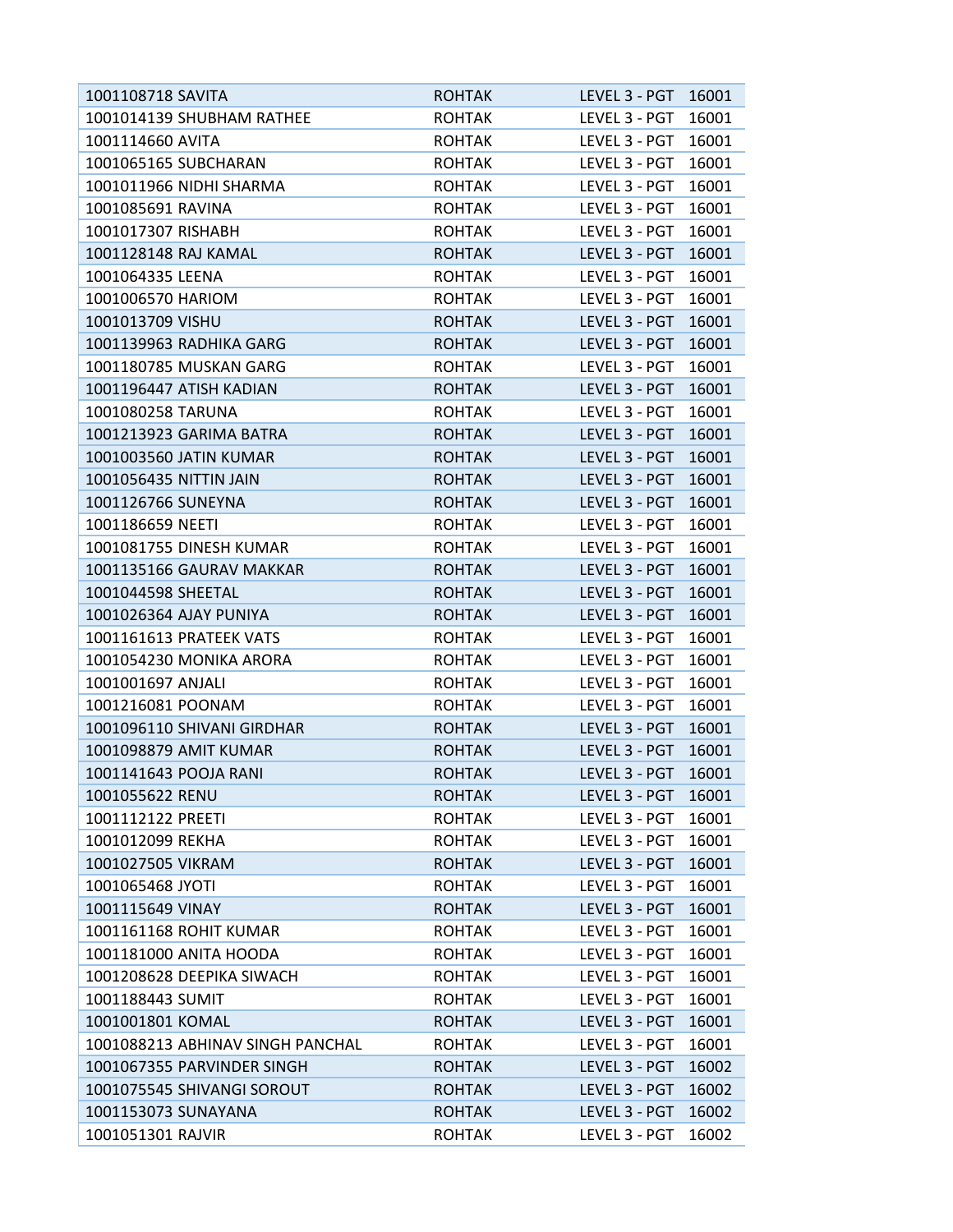| 1001105857 DEEPAK KUMAR         | ROHTAK        | LEVEL 3 - PGT 16002    |
|---------------------------------|---------------|------------------------|
| 1001090969 SURBHI               | ROHTAK        | LEVEL 3 - PGT 16002    |
| 1001161477 MAHESH KUMAR GIRDHAR | ROHTAK        | LEVEL 3 - PGT 16002    |
| 1001086398 AKSHAY               | <b>ROHTAK</b> | LEVEL 3 - PGT 16002    |
| 1001062801 JYOTI PRUTHI         | ROHTAK        | LEVEL 3 - PGT 16002    |
| 1001043786 PARITY               | ROHTAK        | LEVEL 3 - PGT 16002    |
| 1001064780 BHAWANA              | ROHTAK        | LEVEL 3 - PGT 16002    |
| 1001016498 PREETI SHARMA        | <b>ROHTAK</b> | LEVEL 3 - PGT 16002    |
| 1001055124 TAMANNA              | ROHTAK        | LEVEL 3 - PGT 16002    |
| 1001170000 NEERAJ KUMAR         | ROHTAK        | LEVEL 3 - PGT 16002    |
| 1001006670 HIMANSHU             | ROHTAK        | LEVEL 3 - PGT 16002    |
| 1001069209 BHAWNA GUPTA         | ROHTAK        | LEVEL 3 - PGT 16002    |
| 1001137269 SONU RATHI           | ROHTAK        | LEVEL 3 - PGT 16002    |
| 1001142506 SARUL SUNEJA         | ROHTAK        | LEVEL 3 - PGT 16002    |
| 1001160514 YOGESH GARG          | <b>ROHTAK</b> | LEVEL 3 - PGT 16002    |
| 1001182696 ABHINAV DAHIYA       | ROHTAK        | LEVEL 3 - PGT 16002    |
| 1001034065 CHANCHAL RANI        | ROHTAK        | LEVEL 3 - PGT 16002    |
| 1001139700 PREETI               | ROHTAK        | LEVEL 3 - PGT 16002    |
| 1001021663 MONA                 | ROHTAK        | LEVEL 3 - PGT 16002    |
| 1001019076 SAKSHI SHARMA        | ROHTAK        | LEVEL 3 - PGT 16002    |
| 1001058358 APURVA               | <b>ROHTAK</b> | LEVEL 3 - PGT 16002    |
| 1001064423 MONIKA               | ROHTAK        | LEVEL 3 - PGT 16002    |
| 1001074141 VIKAS                | ROHTAK        | LEVEL 3 - PGT 16002    |
| 1001181240 KIRAN BALA           | ROHTAK        | LEVEL 3 - PGT 16002    |
| 1001019121 NIDHI MIGLANI        | ROHTAK        | LEVEL 3 - PGT 16002    |
| 1001193503 KIRTI                | ROHTAK        | LEVEL 3 - PGT 16002    |
| 1001103847 DEEPAK               | ROHTAK        | LEVEL 3 - PGT 16002    |
| 1001127386 SWEETY               | <b>ROHTAK</b> | LEVEL 3 - PGT 16002    |
| 1001021773 MONIKA MANN          | <b>ROHTAK</b> | LEVEL 3 - PGT 16002    |
| 1001001933 RAHUL                | ROHTAK        | LEVEL 3 - PGT 16002    |
| 1001036529 AMIT KUMAR           | <b>ROHTAK</b> | LEVEL 3 - PGT 16002    |
| 1001035189 BHUPENDER            | <b>ROHTAK</b> | LEVEL 3 - PGT<br>16002 |
| 1001072056 AMIT                 | <b>ROHTAK</b> | LEVEL 3 - PGT<br>16002 |
| 1001085567 DEEPAK               | <b>ROHTAK</b> | LEVEL 3 - PGT<br>16002 |
| 1001039949 SONALI               | <b>ROHTAK</b> | LEVEL 3 - PGT<br>16002 |
| 1001216773 NITIN                | <b>ROHTAK</b> | LEVEL 3 - PGT<br>16002 |
| 1001196999 RISHA MINOCHA        | <b>ROHTAK</b> | 16002<br>LEVEL 3 - PGT |
| 1001049745 KEERTI               | <b>ROHTAK</b> | LEVEL 3 - PGT<br>16002 |
| 1001124888 VINAY SHARMA         | <b>ROHTAK</b> | LEVEL 3 - PGT<br>16002 |
| 1001071694 CHIRAG               | <b>ROHTAK</b> | LEVEL 3 - PGT<br>16003 |
| 1001215096 RAHUL HOODA          | <b>ROHTAK</b> | LEVEL 3 - PGT<br>16003 |
| 1001074950 SWEETY               | <b>ROHTAK</b> | LEVEL 3 - PGT<br>16003 |
| 1001104195 NITISH PALIWAL       | <b>ROHTAK</b> | LEVEL 3 - PGT<br>16003 |
| 1001061793 POOJA                | <b>ROHTAK</b> | LEVEL 3 - PGT<br>16003 |
| 1001163195 NISHA                | <b>ROHTAK</b> | LEVEL 3 - PGT<br>16003 |
| 1001028179 SUSHMA DEVI          | <b>ROHTAK</b> | 16003<br>LEVEL 3 - PGT |
| 1001030667 YASHPAL              | <b>ROHTAK</b> | LEVEL 3 - PGT<br>16003 |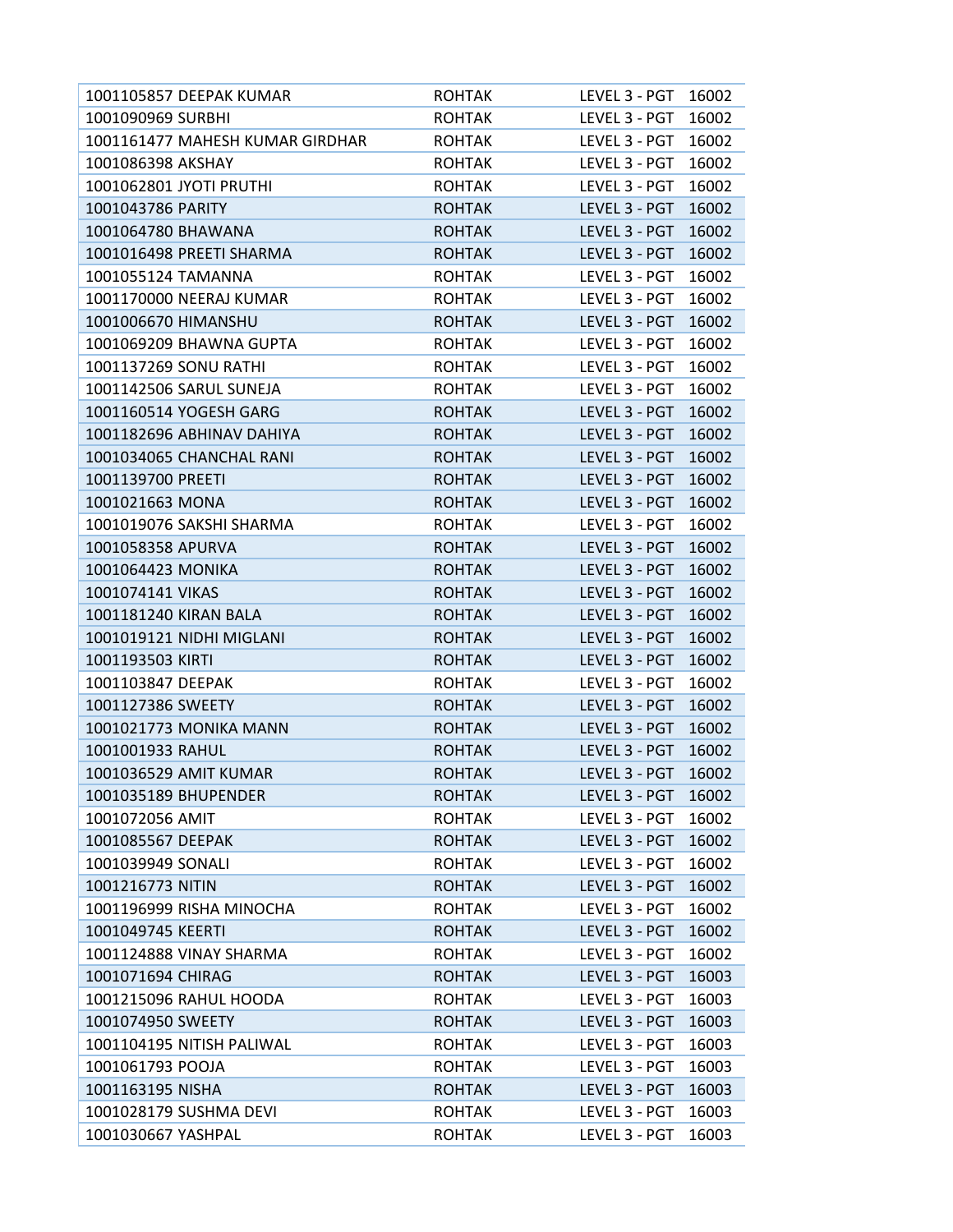| 1001128629 MAHIMA                  | ROHTAK        | LEVEL 3 - PGT 16003    |
|------------------------------------|---------------|------------------------|
| 1001133295 DEEPANKAR VERMA         | ROHTAK        | LEVEL 3 - PGT 16003    |
| 1001036528 MOHIT MALIK             | ROHTAK        | LEVEL 3 - PGT 16003    |
| 1001074296 NANCY                   | <b>ROHTAK</b> | LEVEL 3 - PGT<br>16003 |
| 1001105336 DEEPAK                  | ROHTAK        | LEVEL 3 - PGT 16005    |
| 1001030267 SADHNA                  | ROHTAK        | LEVEL 3 - PGT 16005    |
| 1001068233 KANIKA                  | ROHTAK        | LEVEL 3 - PGT 16005    |
| 1001048463 KOMAL JINDAL            | ROHTAK        | LEVEL 3 - PGT<br>16005 |
| 1001087974 MONIKA                  | ROHTAK        | LEVEL 3 - PGT<br>16005 |
| 1001028414 MEENAKSHI               | ROHTAK        | LEVEL 3 - PGT 16005    |
| 1001160056 MONIKA                  | ROHTAK        | LEVEL 3 - PGT 16006    |
| 1001076328 RAVI                    | <b>ROHTAK</b> | LEVEL 3 - PGT 16006    |
| 1001161341 KAJAL SINDHU            | ROHTAK        | LEVEL 3 - PGT<br>16006 |
| 1001051110 ANJU ROHILLA            | ROHTAK        | LEVEL 3 - PGT 16006    |
| 1001083462 RITU                    | ROHTAK        | LEVEL 3 - PGT 16006    |
| 1001002900 VIKAS KUMAR             | ROHTAK        | LEVEL 3 - PGT 16006    |
| 1001047389 CHAUDHARY RANDEEP SINGH | ROHTAK        | LEVEL 3 - PGT 16007    |
| 1001030811 ANIL KUMAR SHABHARWAL   | ROHTAK        | LEVEL 3 - PGT<br>16007 |
| 1001193983 PARMILA                 | ROHTAK        | LEVEL 3 - PGT 16007    |
| 1001154428 ANJU                    | ROHTAK        | LEVEL 3 - PGT 16007    |
| 1001161450 ANSHUL                  | ROHTAK        | LEVEL 3 - PGT 16007    |
| 1001030004 SHARMILA RANI           | ROHTAK        | LEVEL 3 - PGT<br>16007 |
| 1001216641 RANI DEVI               | <b>ROHTAK</b> | LEVEL 3 - PGT<br>16007 |
| 1001029893 RENU                    | ROHTAK        | LEVEL 3 - PGT 16007    |
| 1001073967 PINKI RANI              | <b>ROHTAK</b> | LEVEL 3 - PGT 16007    |
| 1001211459 DEEPIKA                 | ROHTAK        | LEVEL 3 - PGT 16007    |
| 1001094405 POOJA                   | ROHTAK        | LEVEL 3 - PGT 16007    |
| 1001009535 SAUDAMINI RATHEE        | <b>ROHTAK</b> | LEVEL 3 - PGT 16008    |
| 1001053837 MONTY                   | ROHTAK        | LEVEL 3 - PGT 16008    |
| 1001064291 JYOTI                   | ROHTAK        | LEVEL 3 - PGT 16008    |
| 1001149137 INDU                    | <b>ROHTAK</b> | LEVEL 3 - PGT 16008    |
| 1001058369 VIVEK RATHEE            | <b>ROHTAK</b> | LEVEL 3 - PGT<br>16008 |
| 1001025280 DEEPIKA                 | <b>ROHTAK</b> | 16008<br>LEVEL 3 - PGT |
| 1001028070 MANJULA                 | <b>ROHTAK</b> | LEVEL 3 - PGT<br>16008 |
| 1001014022 RAKESH                  | <b>ROHTAK</b> | LEVEL 3 - PGT<br>16008 |
| 1001172423 PRIYANKA                | <b>ROHTAK</b> | LEVEL 3 - PGT<br>16008 |
| 1001072709 DITTAN                  | <b>ROHTAK</b> | LEVEL 3 - PGT<br>16008 |
| 1001027239 NANCY                   | <b>ROHTAK</b> | LEVEL 3 - PGT<br>16008 |
| 1001102074 PARUL                   | <b>ROHTAK</b> | LEVEL 3 - PGT<br>16009 |
| 1001030782 GEETA                   | <b>ROHTAK</b> | LEVEL 3 - PGT<br>16009 |
| 1001068277 MAHESH KUMAR            | <b>ROHTAK</b> | LEVEL 3 - PGT<br>16009 |
| 1001001487 SUSHMITA RATHI          | <b>ROHTAK</b> | 16009<br>LEVEL 3 - PGT |
| 1001064769 SWATI RANI              | <b>ROHTAK</b> | LEVEL 3 - PGT<br>16009 |
| 1001093900 RAJESH                  | <b>ROHTAK</b> | LEVEL 3 - PGT<br>16009 |
| 1001019635 SUBHASH CHANDER         | <b>ROHTAK</b> | LEVEL 3 - PGT<br>16009 |
| 1001186807 RAVINDER                | ROHTAK        | LEVEL 3 - PGT<br>16009 |
| 1001100914 MAMTA                   | <b>ROHTAK</b> | LEVEL 3 - PGT<br>16009 |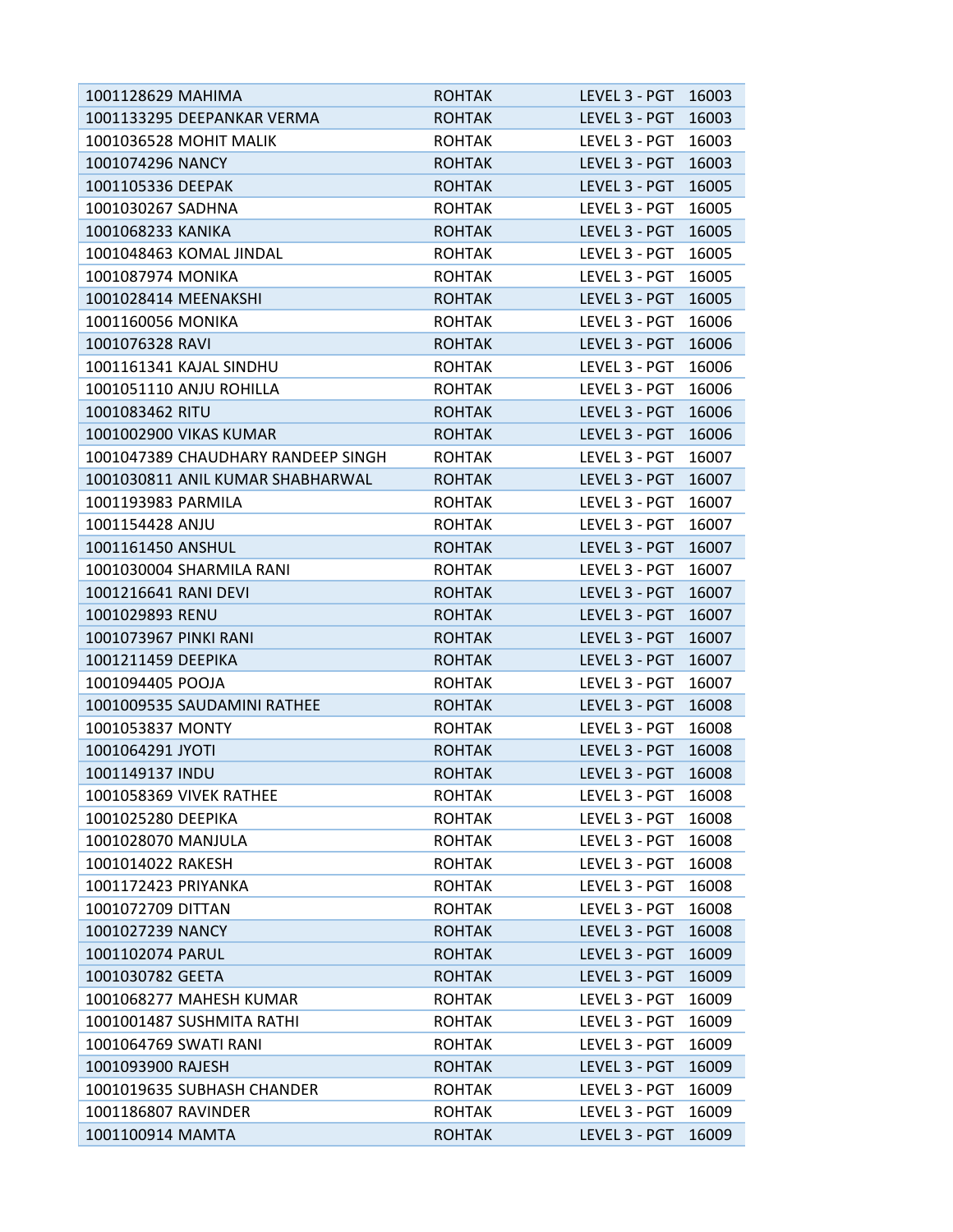| 1001045234 KAPIL HOODA    | ROHTAK        | LEVEL 3 - PGT 16010    |
|---------------------------|---------------|------------------------|
| 1001118912 PARDEEP KUMAR  | ROHTAK        | LEVEL 3 - PGT 16011    |
| 1001126324 JYOTI RANI     | ROHTAK        | LEVEL 3 - PGT 16011    |
| 1001100267 DEEPAK KUMAR   | ROHTAK        | LEVEL 3 - PGT 16011    |
| 1001000290 MANJEET        | ROHTAK        | LEVEL 3 - PGT 16011    |
| 1001103866 AMIT KAJAL     | ROHTAK        | LEVEL 3 - PGT 16012    |
| 1001006511 ARTI DEVI      | ROHTAK        | LEVEL 3 - PGT 16012    |
| 1001132044 BITOO          | ROHTAK        | LEVEL 3 - PGT 16012    |
| 1001186312 SURAJ DAHIYA   | ROHTAK        | LEVEL 3 - PGT 16012    |
| 1001046579 KAMAL          | ROHTAK        | LEVEL 3 - PGT 16012    |
| 1001114592 AJAY           | ROHTAK        | LEVEL 3 - PGT 16012    |
| 1001098017 ALKA           | ROHTAK        | LEVEL 3 - PGT 16013    |
| 1001007171 CHANCHAL       | ROHTAK        | LEVEL 3 - PGT 16013    |
| 1001012359 ARUNA          | ROHTAK        | LEVEL 3 - PGT 16013    |
| 1001068609 SHOBHA BANSAL  | <b>ROHTAK</b> | LEVEL 3 - PGT 16013    |
| 1001086969 VIKAS          | ROHTAK        | LEVEL 3 - PGT 16013    |
| 1001106596 SUNAYANA       | ROHTAK        | LEVEL 3 - PGT 16013    |
| 1001176287 KULBHUSHAN     | ROHTAK        | LEVEL 3 - PGT 16013    |
| 1001083784 PRIYANKA       | ROHTAK        | LEVEL 3 - PGT 16013    |
| 1001043978 JYOTI SANGWAN  | ROHTAK        | LEVEL 3 - PGT 16013    |
| 1001051759 BHARTI         | ROHTAK        | LEVEL 3 - PGT 16013    |
| 1001156331 DEEPIKA        | ROHTAK        | LEVEL 3 - PGT 16013    |
| 1001047272 NITIKA         | ROHTAK        | LEVEL 3 - PGT 16013    |
| 1001148679 DIVYA          | ROHTAK        | LEVEL 3 - PGT 16013    |
| 1001165043 PAVITA         | ROHTAK        | LEVEL 3 - PGT 16013    |
| 1001186536 SARITA         | ROHTAK        | LEVEL 3 - PGT 16013    |
| 1001105204 ATUL KAUSHIK   | ROHTAK        | LEVEL 3 - PGT 16013    |
| 1001087683 POONAM         | <b>ROHTAK</b> | LEVEL 3 - PGT 16013    |
| 1001048528 ANJU BALA      | ROHTAK        | LEVEL 3 - PGT 16013    |
| 1001009290 CHETNA         | ROHTAK        | LEVEL 3 - PGT 16013    |
| 1001049230 USHA RANI      | ROHTAK        | LEVEL 3 - PGT 16014    |
| 1001054553 MANJU BALA     | <b>ROHTAK</b> | LEVEL 3 - PGT<br>16014 |
| 1001041276 ANITA          | <b>ROHTAK</b> | LEVEL 3 - PGT<br>16014 |
| 1001101441 NARENDER KUMAR | <b>ROHTAK</b> | LEVEL 3 - PGT<br>16014 |
| 1001141452 SHAKUNTLA DEVI | <b>ROHTAK</b> | LEVEL 3 - PGT<br>16014 |
| 1001015873 KAVITA         | <b>ROHTAK</b> | LEVEL 3 - PGT<br>16014 |
| 1001101438 SHRI KRISHAN   | <b>ROHTAK</b> | 16014<br>LEVEL 3 - PGT |
| 1001049897 SARITA DEVI    | <b>ROHTAK</b> | LEVEL 3 - PGT<br>16014 |
| 1001155985 SIDDHARTH      | <b>ROHTAK</b> | LEVEL 3 - PGT<br>16014 |
| 1001029240 PRIYANKA       | <b>ROHTAK</b> | LEVEL 3 - PGT<br>16014 |
| 1001078668 VINAY KUMAR    | <b>ROHTAK</b> | LEVEL 3 - PGT<br>16014 |
| 1001013055 SEEMA          | <b>ROHTAK</b> | LEVEL 3 - PGT<br>16015 |
| 1001012898 JYOTI RANI     | <b>ROHTAK</b> | LEVEL 3 - PGT<br>16015 |
| 1001139892 SUNITA GOYAT   | <b>ROHTAK</b> | LEVEL 3 - PGT<br>16015 |
| 1001198013 RITU RANI      | <b>ROHTAK</b> | LEVEL 3 - PGT<br>16015 |
| 1001072998 SUNIL SIWACH   | <b>ROHTAK</b> | 16015<br>LEVEL 3 - PGT |
| 1001089104 WAZIR SINGH    | <b>ROHTAK</b> | LEVEL 3 - PGT<br>16015 |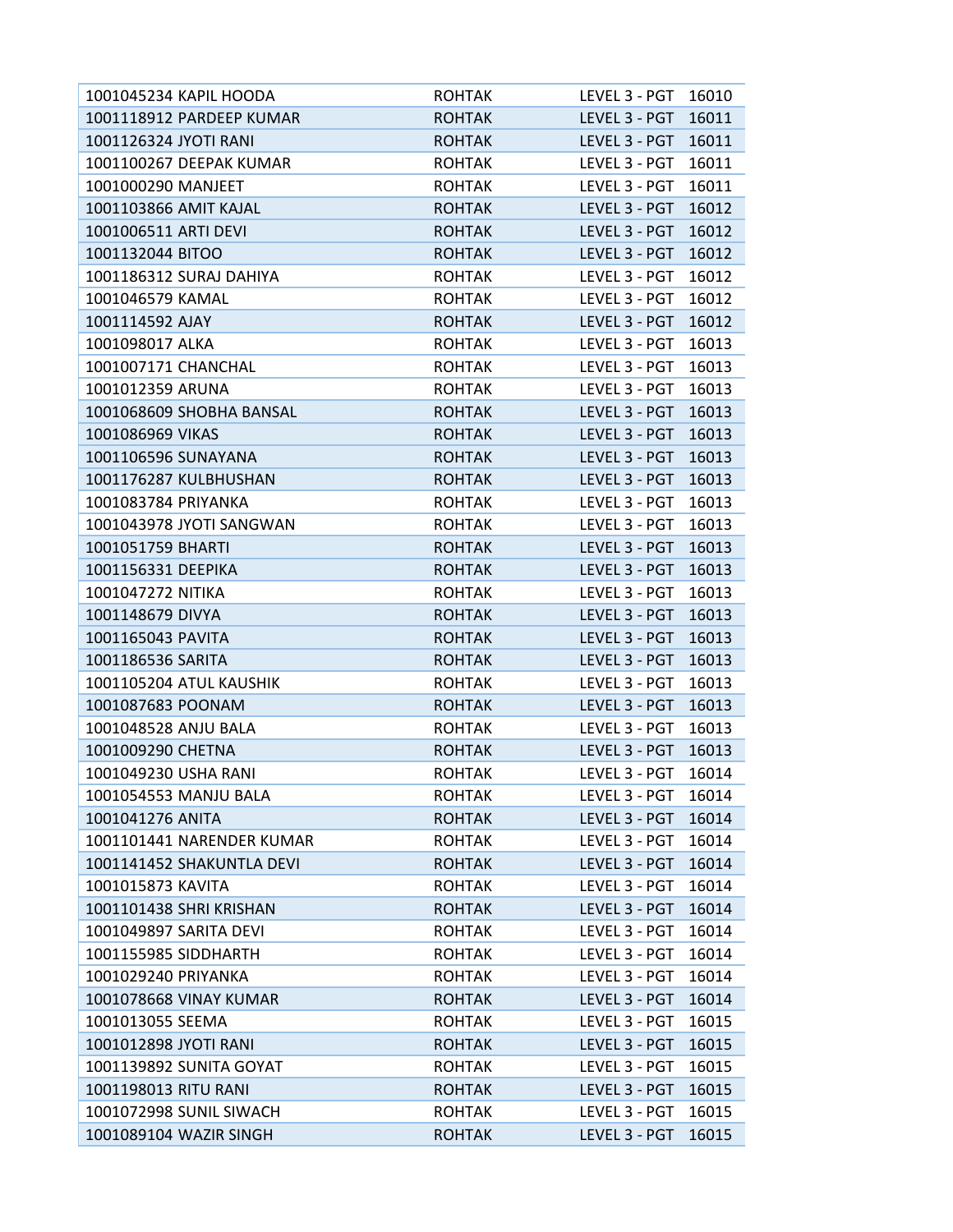| 1001064826 SANDEEP SINGH        | <b>ROHTAK</b> | LEVEL 3 - PGT       | 16016 |
|---------------------------------|---------------|---------------------|-------|
| 1001132232 RAHUL                | <b>ROHTAK</b> | LEVEL 3 - PGT       | 16016 |
| 1001011228 ASHWANI              | ROHTAK        | LEVEL 3 - PGT 16016 |       |
| 1001083694 SONIA                | <b>ROHTAK</b> | LEVEL 3 - PGT       | 16016 |
| 1001031024 PRIYANKA             | <b>ROHTAK</b> | LEVEL 3 - PGT 16016 |       |
| 1001091145 NISHA                | ROHTAK        | LEVEL 3 - PGT       | 16017 |
| 1001061004 ANNU                 | <b>ROHTAK</b> | LEVEL 3 - PGT       | 16017 |
| 1001063846 VIKRANT SHARMA       | <b>ROHTAK</b> | LEVEL 3 - PGT       | 16017 |
| 1001035554 RAVINDER KUMAR       | <b>SIRSA</b>  | LEVEL 3 - PGT       | 17001 |
| 1001024443 SAROJ                | <b>SIRSA</b>  | LEVEL 3 - PGT 17001 |       |
| 1001058321 MANJU BALA           | <b>SIRSA</b>  | LEVEL 3 - PGT       | 17001 |
| 1001044391 SANDEEP SINGH        | <b>SIRSA</b>  | LEVEL 3 - PGT 17001 |       |
| 1001100622 SHILPA RANI          | <b>SIRSA</b>  | LEVEL 3 - PGT       | 17001 |
| 1001060360 PARMEEL KUMAR        | <b>SIRSA</b>  | LEVEL 3 - PGT       | 17001 |
| 1001053877 NITIN                | <b>SIRSA</b>  | LEVEL 3 - PGT 17001 |       |
| 1001050646 PANKAJ SINGH         | <b>SIRSA</b>  | LEVEL 3 - PGT 17001 |       |
| 1001145679 DEEPIKA SHARMA       | <b>SIRSA</b>  | LEVEL 3 - PGT 17001 |       |
| 1001124807 PRITPAL KAUR         | <b>SIRSA</b>  | LEVEL 3 - PGT 17001 |       |
| 1001072900 ARSHDEEP SINGH       | <b>SIRSA</b>  | LEVEL 3 - PGT       | 17001 |
| 1001179883 HARINDAR PAL KAUR    | <b>SIRSA</b>  | LEVEL 3 - PGT 17001 |       |
| 1001209025 NEERU BALA           | <b>SIRSA</b>  | LEVEL 3 - PGT       | 17001 |
| 1001079885 REKHA RANI           | <b>SIRSA</b>  | LEVEL 3 - PGT       | 17001 |
| 1001074792 RAJ KUMAR            | <b>SIRSA</b>  | LEVEL 3 - PGT       | 17001 |
| 1001124313 AJAY PAL SINGH       | <b>SIRSA</b>  | LEVEL 3 - PGT 17001 |       |
| 1001143139 AMANDEEP KAUR        | <b>SIRSA</b>  | LEVEL 3 - PGT       | 17001 |
| 1001070345 MANDEEP KAUR         | <b>SIRSA</b>  | LEVEL 3 - PGT       | 17001 |
| 1001101574 SHAMINDER SINGH      | <b>SIRSA</b>  | LEVEL 3 - PGT 17001 |       |
| 1001118509 DHARAM PAL           | <b>SIRSA</b>  | LEVEL 3 - PGT       | 17001 |
| 1001030459 SUKHWINDER KAUR      | <b>SIRSA</b>  | LEVEL 3 - PGT 17001 |       |
| 1001142487 ANKIT                | <b>SIRSA</b>  | LEVEL 3 - PGT 17001 |       |
| 1001105701 RAJINDER KUMAR       | <b>SIRSA</b>  | LEVEL 3 - PGT 17001 |       |
| 1001035098 NARESH KUMAR BENIWAL | <b>SIRSA</b>  | LEVEL 3 - PGT       | 17001 |
| 1001060097 PARMOD               | <b>SIRSA</b>  | LEVEL 3 - PGT       | 17001 |
| 1001043281 SURUCHI              | <b>SIRSA</b>  | LEVEL 3 - PGT       | 17001 |
| 1001022739 ANURAG               | <b>SIRSA</b>  | LEVEL 3 - PGT       | 17001 |
| 1001180798 GULSHAN BAJAJ        | <b>SIRSA</b>  | LEVEL 3 - PGT       | 17001 |
| 1001014712 VARUN CHAUDHARY      | <b>SIRSA</b>  | LEVEL 3 - PGT       | 17001 |
| 1001021437 CHARANJEET KAUR      | <b>SIRSA</b>  | LEVEL 3 - PGT       | 17001 |
| 1001049358 POOJA                | <b>SIRSA</b>  | LEVEL 3 - PGT       | 17001 |
| 1001025733 HIMANSHU GUPTA       | <b>SIRSA</b>  | LEVEL 3 - PGT       | 17001 |
| 1001010613 ANJU                 | <b>SIRSA</b>  | LEVEL 3 - PGT       | 17001 |
| 1001043528 SUMIT                | <b>SIRSA</b>  | LEVEL 3 - PGT       | 17001 |
| 1001083368 VANDANA              | <b>SIRSA</b>  | LEVEL 3 - PGT       | 17001 |
| 1001022952 LAKSHAY JAIN         | <b>SIRSA</b>  | LEVEL 3 - PGT       | 17001 |
| 1001169333 MONIKA               | <b>SIRSA</b>  | LEVEL 3 - PGT       | 17001 |
| 1001126306 BHARAT SINGH BANA    | <b>SIRSA</b>  | LEVEL 3 - PGT       | 17001 |
| 1001083201 SHILPA SARDANA       | <b>SIRSA</b>  | LEVEL 3 - PGT       | 17001 |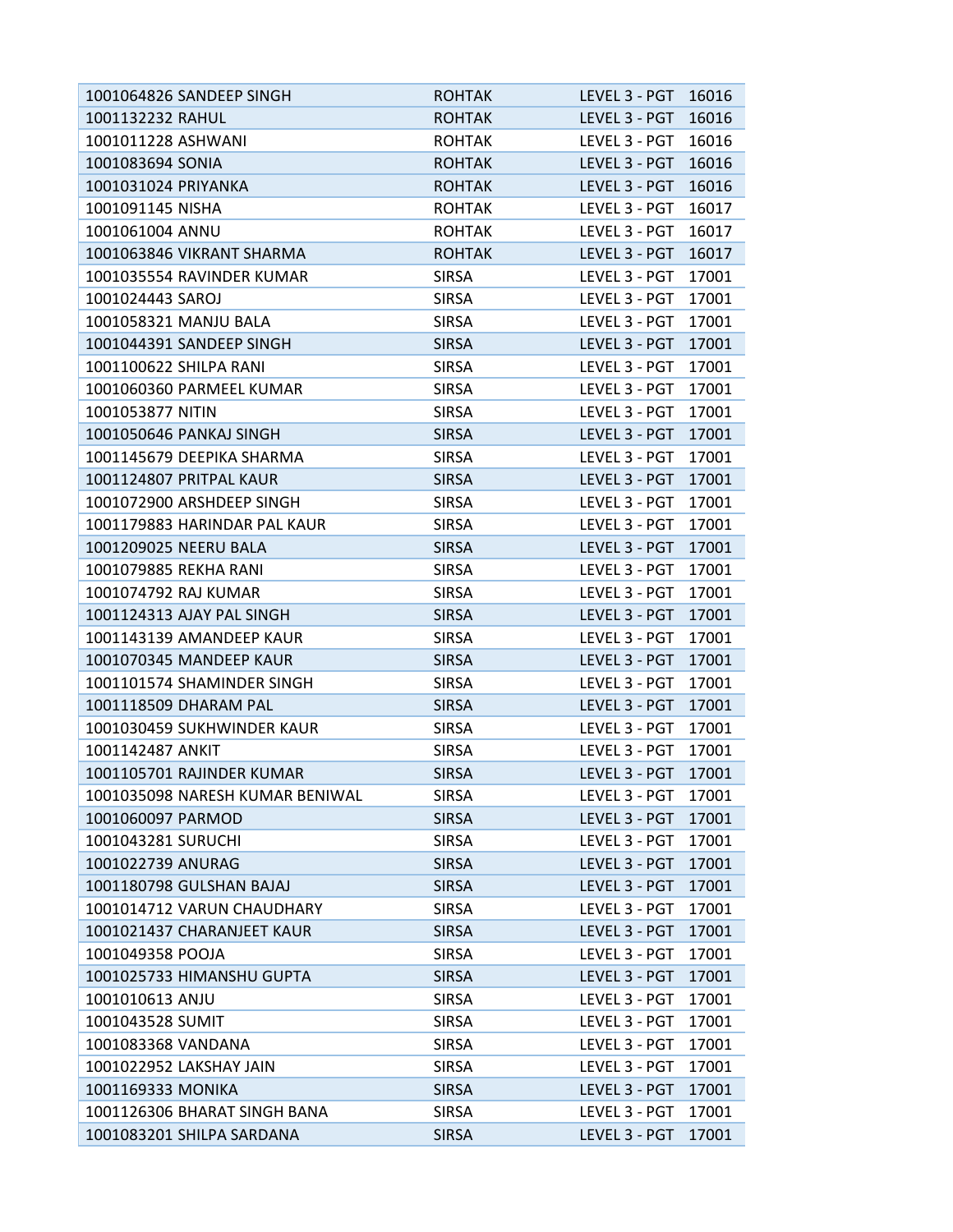| 1001134149 ARUN               | <b>SIRSA</b> | LEVEL 3 - PGT<br>17001 |
|-------------------------------|--------------|------------------------|
| 1001111885 SONAM              | <b>SIRSA</b> | LEVEL 3 - PGT 17001    |
| 1001169532 TARUN              | <b>SIRSA</b> | LEVEL 3 - PGT 17001    |
| 1001178288 JYOTI RANI         | <b>SIRSA</b> | LEVEL 3 - PGT<br>17001 |
| 1001150125 PARVEEN RANI       | <b>SIRSA</b> | LEVEL 3 - PGT 17001    |
| 1001104597 UPASANA MEHTA      | <b>SIRSA</b> | LEVEL 3 - PGT<br>17001 |
| 1001139379 PRIYANKA           | <b>SIRSA</b> | LEVEL 3 - PGT 17001    |
| 1001095427 MAMTA              | <b>SIRSA</b> | LEVEL 3 - PGT<br>17001 |
| 1001094465 JASPREET KAUR      | <b>SIRSA</b> | LEVEL 3 - PGT<br>17001 |
| 1001206068 PAYAL RUSTAGI      | <b>SIRSA</b> | LEVEL 3 - PGT 17001    |
| 1001071827 POOJA BRAR         | <b>SIRSA</b> | LEVEL 3 - PGT<br>17001 |
| 1001136002 NISHTHA PHUTELA    | <b>SIRSA</b> | LEVEL 3 - PGT<br>17001 |
| 1001017690 KINIA GUPTA        | <b>SIRSA</b> | LEVEL 3 - PGT<br>17001 |
| 1001189536 MEGHA MEHTA        | <b>SIRSA</b> | LEVEL 3 - PGT<br>17001 |
| 1001040140 JABARWEER SINGH    | <b>SIRSA</b> | LEVEL 3 - PGT 17001    |
| 1001113191 SAROJ              | <b>SIRSA</b> | LEVEL 3 - PGT 17001    |
| 1001166119 KAPIL JHORAR       | <b>SIRSA</b> | LEVEL 3 - PGT 17001    |
| 1001044281 RINU BALA          | <b>SIRSA</b> | LEVEL 3 - PGT 17001    |
| 1001018787 MANISHA PARUTHI    | <b>SIRSA</b> | LEVEL 3 - PGT 17001    |
| 1001121608 ANMOLDEEP KAUR     | <b>SIRSA</b> | LEVEL 3 - PGT 17001    |
| 1001116171 DROPATI DEVI       | <b>SIRSA</b> | LEVEL 3 - PGT<br>17002 |
| 1001092797 RAMESH KAMBOJ      | <b>SIRSA</b> | LEVEL 3 - PGT<br>17002 |
| 1001028776 ARUNA CHOPRA       | <b>SIRSA</b> | LEVEL 3 - PGT<br>17002 |
| 1001104990 INDER PAL          | <b>SIRSA</b> | LEVEL 3 - PGT<br>17002 |
| 1001088587 VIJAY KUMAR        | <b>SIRSA</b> | LEVEL 3 - PGT 17002    |
| 1001008941 AKASH              | <b>SIRSA</b> | LEVEL 3 - PGT 17002    |
| 1001091063 ARTI               | <b>SIRSA</b> | LEVEL 3 - PGT<br>17002 |
| 1001034684 RAHUL GROVER       | <b>SIRSA</b> | LEVEL 3 - PGT<br>17002 |
| 1001055298 BUDHWANTI          | <b>SIRSA</b> | LEVEL 3 - PGT 17002    |
| 1001017143 HARVINDER SINGH    | <b>SIRSA</b> | LEVEL 3 - PGT 17002    |
| 1001132295 NEHA               | <b>SIRSA</b> | LEVEL 3 - PGT 17002    |
| 1001078348 MANNU JAIN         | <b>SIRSA</b> | LEVEL 3 - PGT<br>17002 |
| 1001046220 RAJNI MEHTA        | <b>SIRSA</b> | LEVEL 3 - PGT<br>17002 |
| 1001166663 SHALU BALA         | <b>SIRSA</b> | LEVEL 3 - PGT<br>17003 |
| 1001029285 OM PARKASH         | <b>SIRSA</b> | LEVEL 3 - PGT<br>17003 |
| 1001031728 RENU YADAV         | <b>SIRSA</b> | LEVEL 3 - PGT<br>17003 |
| 1001060575 DEV RAJ            | <b>SIRSA</b> | LEVEL 3 - PGT<br>17003 |
| 1001054549 KRISHAN LAL        | <b>SIRSA</b> | LEVEL 3 - PGT<br>17003 |
| 1001007296 RAVINDRA KUMAR     | <b>SIRSA</b> | LEVEL 3 - PGT<br>17004 |
| 1001111439 MANPREET           | <b>SIRSA</b> | LEVEL 3 - PGT<br>17004 |
| 1001081911 ANITA MAKKAR       | <b>SIRSA</b> | LEVEL 3 - PGT<br>17004 |
| 1001002216 MAHESH KUMAR VERMA | <b>SIRSA</b> | LEVEL 3 - PGT<br>17005 |
| 1001067699 ANITA RANI         | <b>SIRSA</b> | LEVEL 3 - PGT<br>17005 |
| 1001104887 SUNIL KUMAR        | <b>SIRSA</b> | LEVEL 3 - PGT<br>17005 |
| 1001089445 ANJANA             | <b>SIRSA</b> | LEVEL 3 - PGT<br>17005 |
| 1001210337 PUNAM RANI         | <b>SIRSA</b> | LEVEL 3 - PGT<br>17005 |
| 1001151533 SUPRIYA            | <b>SIRSA</b> | LEVEL 3 - PGT<br>17005 |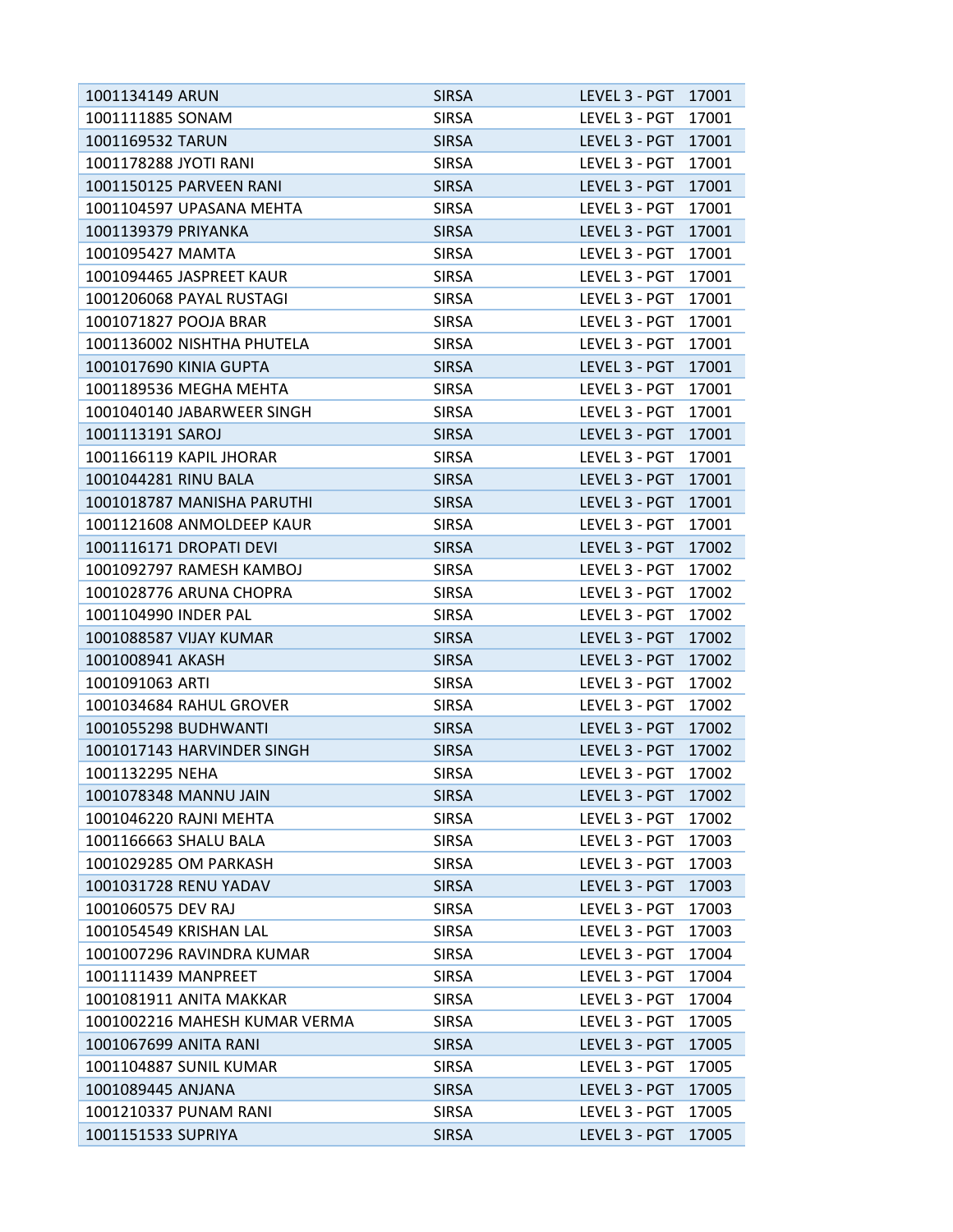| 1001115686 SAVITA SONI      | <b>SIRSA</b> | LEVEL 3 - PGT<br>17005 |
|-----------------------------|--------------|------------------------|
| 1001088765 KIRAN BALA       | <b>SIRSA</b> | 17006<br>LEVEL 3 - PGT |
| 1001011568 KHUSHBOO         | <b>SIRSA</b> | LEVEL 3 - PGT 17006    |
| 1001017791 RAJVIR SINGH     | <b>SIRSA</b> | LEVEL 3 - PGT<br>17006 |
| 1001176212 BHUPINDER KAUR   | <b>SIRSA</b> | LEVEL 3 - PGT<br>17006 |
| 1001097090 SANDEEP KUMAR    | <b>SIRSA</b> | LEVEL 3 - PGT 17006    |
| 1001098873 SANGEETA RANI    | <b>SIRSA</b> | LEVEL 3 - PGT 17006    |
| 1001133776 EKTA RANI        | <b>SIRSA</b> | LEVEL 3 - PGT<br>17006 |
| 1001200464 UPAMA            | <b>SIRSA</b> | LEVEL 3 - PGT<br>17006 |
| 1001080041 NAVDEEP KAUR     | <b>SIRSA</b> | LEVEL 3 - PGT 17006    |
| 1001165040 JAGDISH          | <b>SIRSA</b> | LEVEL 3 - PGT<br>17006 |
| 1001094992 NITU             | <b>SIRSA</b> | LEVEL 3 - PGT 17006    |
| 1001097911 VINOD KUMAR      | <b>SIRSA</b> | LEVEL 3 - PGT<br>17006 |
| 1001136377 AMARJEET SINGH   | <b>SIRSA</b> | LEVEL 3 - PGT<br>17007 |
| 1001204540 POOJA RANI       | <b>SIRSA</b> | LEVEL 3 - PGT 17007    |
| 1001076329 GULAB KAUR       | <b>SIRSA</b> | LEVEL 3 - PGT<br>17007 |
| 1001061026 SUKHDEV SINGH    | <b>SIRSA</b> | LEVEL 3 - PGT 17007    |
| 1001037783 TALWINDER KAUR   | <b>SIRSA</b> | LEVEL 3 - PGT<br>17007 |
| 1001079353 AMANPREET KAUR   | <b>SIRSA</b> | LEVEL 3 - PGT<br>17008 |
| 1001144052 JASPREET KAUR    | <b>SIRSA</b> | LEVEL 3 - PGT<br>17008 |
| 1001059476 RESHMA RANI      | <b>SIRSA</b> | LEVEL 3 - PGT<br>17008 |
| 1001123524 BEANT KAUR       | <b>SIRSA</b> | LEVEL 3 - PGT<br>17008 |
| 1001029623 SUKHPAL KAUR     | <b>SIRSA</b> | LEVEL 3 - PGT<br>17008 |
| 1001122022 RAJNI            | <b>SIRSA</b> | LEVEL 3 - PGT 17008    |
| 1001087121 SAROJ RANI       | <b>SIRSA</b> | LEVEL 3 - PGT 17008    |
| 1001033191 JAGSIR SINGH     | <b>SIRSA</b> | LEVEL 3 - PGT 17008    |
| 1001035067 SUMANDEEP KAUR   | <b>SIRSA</b> | LEVEL 3 - PGT<br>17008 |
| 1001119856 KULDEEP SINGH    | <b>SIRSA</b> | LEVEL 3 - PGT<br>17008 |
| 1001176890 AMANDEEP KAUR    | <b>SIRSA</b> | LEVEL 3 - PGT 17008    |
| 1001080577 PARVEEN LATA     | <b>SIRSA</b> | LEVEL 3 - PGT 17008    |
| 1001119085 AMANDEEP KAUR    | <b>SIRSA</b> | LEVEL 3 - PGT 17008    |
| 1001109520 KAWALJEET KAUR   | <b>SIRSA</b> | LEVEL 3 - PGT<br>17008 |
| 1001146823 SUSHMA SHARMA    | <b>SIRSA</b> | LEVEL 3 - PGT<br>17008 |
| 1001118752 HARJINDER SINGH  | <b>SIRSA</b> | LEVEL 3 - PGT<br>17008 |
| 1001125006 SANJAY KUMAR     | <b>SIRSA</b> | LEVEL 3 - PGT<br>17008 |
| 1001145166 PRIYANKA KHICHAR | <b>SIRSA</b> | LEVEL 3 - PGT<br>17008 |
| 1001036162 MAMTA            | <b>SIRSA</b> | LEVEL 3 - PGT<br>17009 |
| 1001015824 KUMARI VIDHYA    | <b>SIRSA</b> | 17009<br>LEVEL 3 - PGT |
| 1001104494 ROSHAN LAL       | <b>SIRSA</b> | 17009<br>LEVEL 3 - PGT |
| 1001013300 HARISH KUMAR     | <b>SIRSA</b> | LEVEL 3 - PGT<br>17009 |
| 1001062913 SURJIT SINGH     | <b>SIRSA</b> | LEVEL 3 - PGT<br>17009 |
| 1001169543 RANI             | <b>SIRSA</b> | LEVEL 3 - PGT<br>17009 |
| 1001115414 MANJU KUMARI     | <b>SIRSA</b> | LEVEL 3 - PGT<br>17009 |
| 1001084318 SUMAN DEVI       | <b>SIRSA</b> | LEVEL 3 - PGT<br>17010 |
| 1001103337 KESHAV           | <b>SIRSA</b> | LEVEL 3 - PGT<br>17010 |
| 1001116115 PRIYANKA         | <b>SIRSA</b> | LEVEL 3 - PGT<br>17010 |
| 1001081649 REENA RANI       | <b>SIRSA</b> | LEVEL 3 - PGT<br>17010 |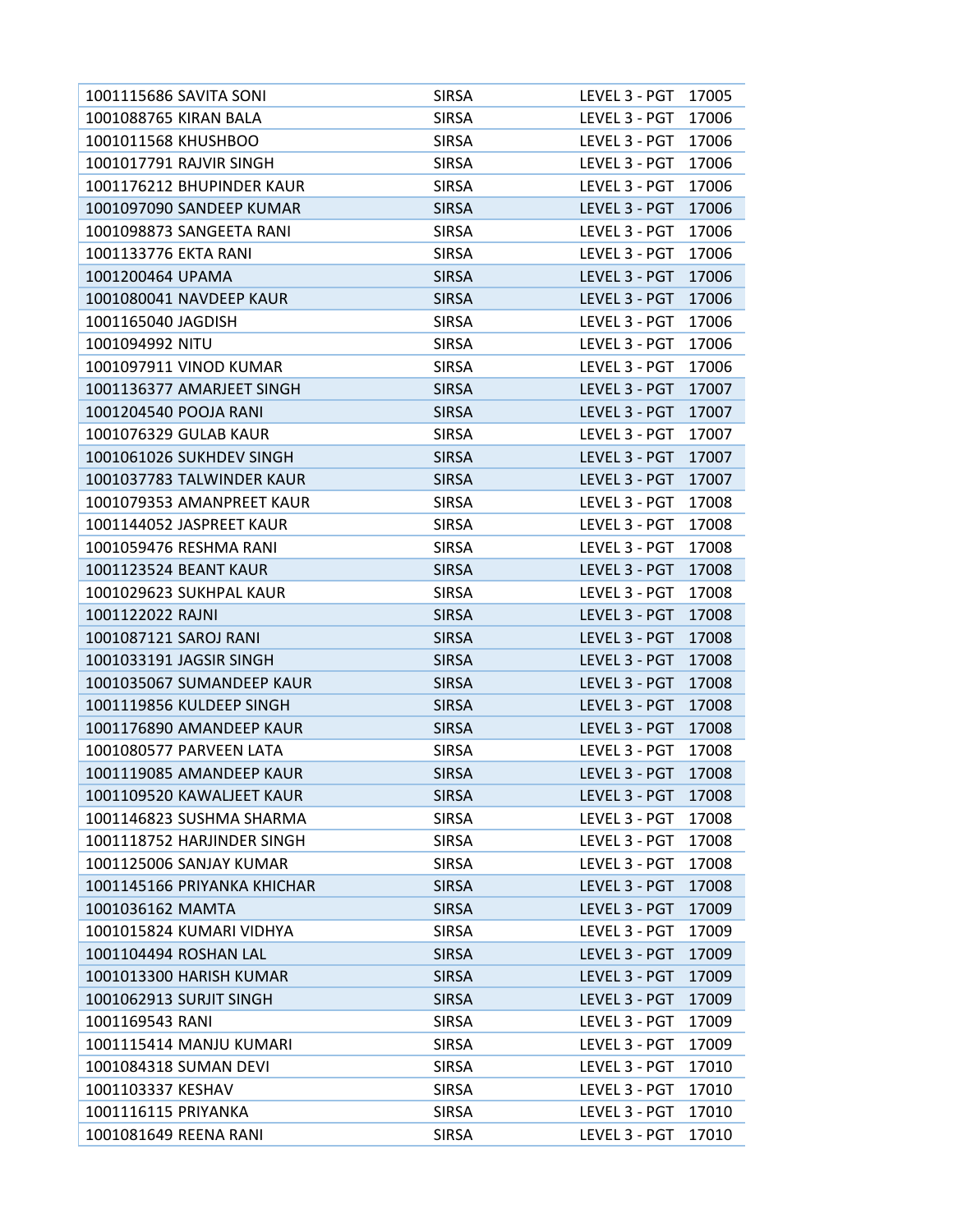| 1001158417 MADHU BALA     | <b>SIRSA</b> | LEVEL 3 - PGT<br>17010 |
|---------------------------|--------------|------------------------|
| 1001068641 SHALU RANI     | <b>SIRSA</b> | LEVEL 3 - PGT 17010    |
| 1001105922 JAYSINGH       | <b>SIRSA</b> | LEVEL 3 - PGT 17010    |
| 1001161126 NARESH KUMAR   | <b>SIRSA</b> | LEVEL 3 - PGT<br>17010 |
| 1001038022 ANJU RANI      | <b>SIRSA</b> | LEVEL 3 - PGT<br>17010 |
| 1001047463 GAGAN DEEP     | <b>SIRSA</b> | LEVEL 3 - PGT<br>17010 |
| 1001047772 SUMAN RANI     | <b>SIRSA</b> | LEVEL 3 - PGT 17010    |
| 1001062585 RAHUL          | <b>SIRSA</b> | LEVEL 3 - PGT 17010    |
| 1001050602 KAVITA JANGIRH | <b>SIRSA</b> | LEVEL 3 - PGT<br>17010 |
| 1001036352 KIRAN          | <b>SIRSA</b> | LEVEL 3 - PGT 17010    |
| 1001173368 MAYA           | <b>SIRSA</b> | LEVEL 3 - PGT 17010    |
| 1001017537 ANNU SETHI     | <b>SIRSA</b> | LEVEL 3 - PGT 17010    |
| 1001190827 TAMMANA        | <b>SIRSA</b> | LEVEL 3 - PGT<br>17010 |
| 1001035519 AMANDEEP KAUR  | <b>SIRSA</b> | LEVEL 3 - PGT<br>17010 |
| 1001147525 NISHA          | <b>SIRSA</b> | LEVEL 3 - PGT 17010    |
| 1001034250 HARSHA MALPANI | <b>SIRSA</b> | LEVEL 3 - PGT 17010    |
| 1001113571 KAVITA DEVI    | <b>SIRSA</b> | LEVEL 3 - PGT 17010    |
| 1001095395 HARPREET SINGH | <b>SIRSA</b> | LEVEL 3 - PGT<br>17010 |
| 1001136790 ANIL KUMAR     | <b>SIRSA</b> | LEVEL 3 - PGT 17010    |
| 1001063634 VANDNA         | <b>SIRSA</b> | LEVEL 3 - PGT 17010    |
| 1001048049 RAKESH KUMAR   | <b>SIRSA</b> | LEVEL 3 - PGT<br>17010 |
| 1001119016 CHAMELI DEVI   | <b>SIRSA</b> | LEVEL 3 - PGT 17010    |
| 1001048348 DEVENDER SINGH | <b>SIRSA</b> | LEVEL 3 - PGT<br>17010 |
| 1001103557 SHEKHAR        | <b>SIRSA</b> | LEVEL 3 - PGT 17010    |
| 1001016467 BHUPINDER      | <b>SIRSA</b> | LEVEL 3 - PGT<br>17010 |
| 1001121985 MANOJ GUPTA    | <b>SIRSA</b> | LEVEL 3 - PGT 17010    |
| 1001058181 RAHUL GROVER   | <b>SIRSA</b> | LEVEL 3 - PGT 17010    |
| 1001044308 SUMAN          | <b>SIRSA</b> | LEVEL 3 - PGT<br>17010 |
| 1001116211 KIRAN          | <b>SIRSA</b> | LEVEL 3 - PGT 17010    |
| 1001143287 SAHDEV         | <b>SIRSA</b> | LEVEL 3 - PGT 17010    |
| 1001008095 SUNNY KUMAR    | <b>SIRSA</b> | LEVEL 3 - PGT 17010    |
| 1001010032 JYOTI PREET    | <b>SIRSA</b> | LEVEL 3 - PGT<br>17010 |
| 1001098938 KAVITA KUMARI  | <b>SIRSA</b> | LEVEL 3 - PGT<br>17011 |
| 1001091767 VINOD KUMAR    | <b>SIRSA</b> | LEVEL 3 - PGT<br>17011 |
| 1001035025 URMILA KUMARI  | <b>SIRSA</b> | LEVEL 3 - PGT<br>17011 |
| 1001085655 KANTA DEVI     | <b>SIRSA</b> | LEVEL 3 - PGT<br>17011 |
| 1001094422 MAMTA          | <b>SIRSA</b> | LEVEL 3 - PGT<br>17011 |
| 1001017375 HEERA LAL      | <b>SIRSA</b> | LEVEL 3 - PGT<br>17011 |
| 1001037002 KULJEET SINGH  | <b>SIRSA</b> | LEVEL 3 - PGT<br>17011 |
| 1001038789 HEENA JAIN     | <b>SIRSA</b> | LEVEL 3 - PGT<br>17011 |
| 1001099628 LAKSHAY GOYAL  | <b>SIRSA</b> | LEVEL 3 - PGT<br>17011 |
| 1001135700 BUDH RAM       | <b>SIRSA</b> | LEVEL 3 - PGT<br>17012 |
| 1001081275 ABHILASH       | <b>SIRSA</b> | LEVEL 3 - PGT<br>17012 |
| 1001023863 POOJA VERMA    | <b>SIRSA</b> | LEVEL 3 - PGT<br>17012 |
| 1001000197 ANIL KUMAR     | <b>SIRSA</b> | LEVEL 3 - PGT<br>17012 |
| 1001028779 KAPIL KUMAR    | <b>SIRSA</b> | LEVEL 3 - PGT<br>17013 |
| 1001007425 MAMTA RANI     | <b>SIRSA</b> | LEVEL 3 - PGT<br>17013 |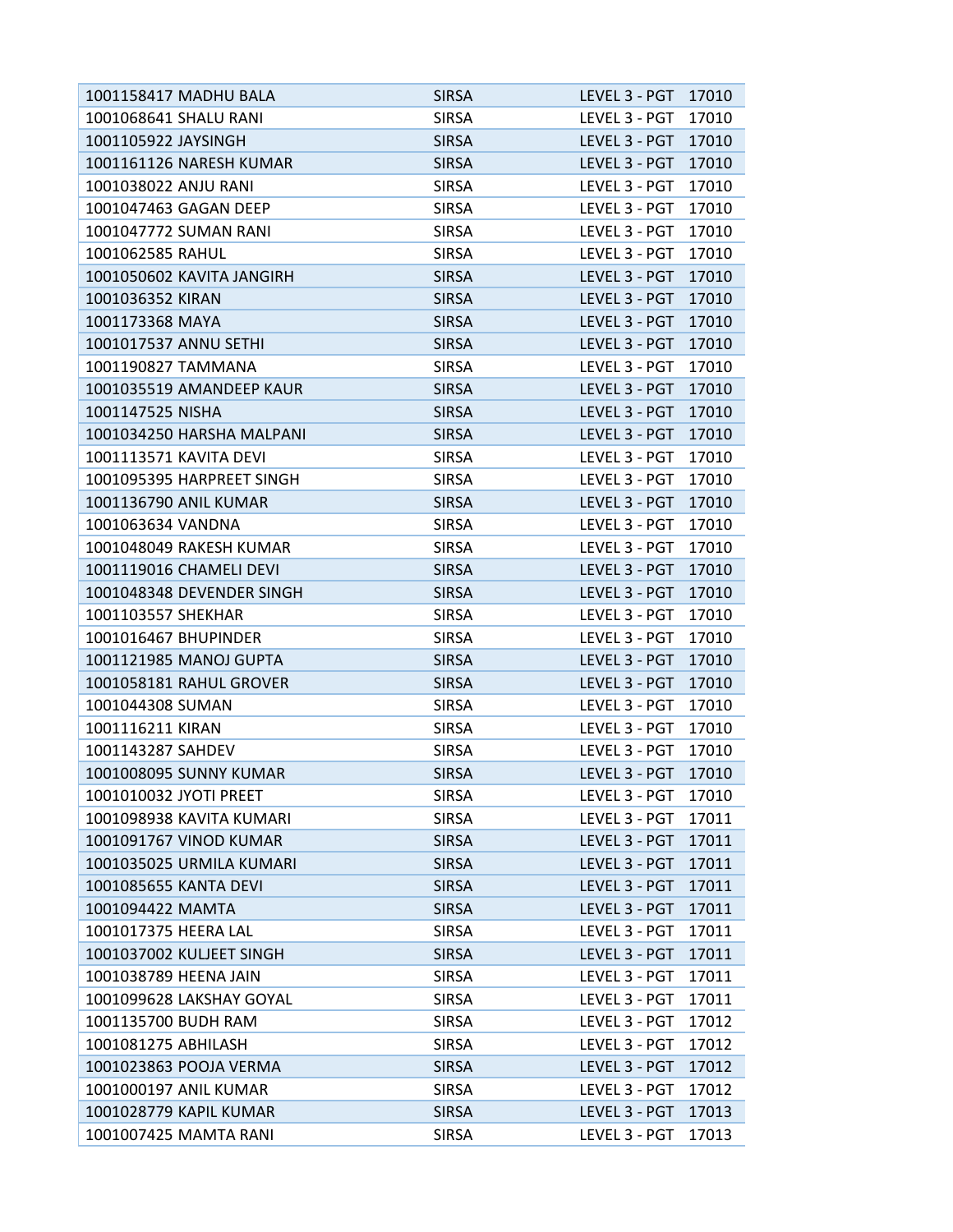| 1001127470 BAJRANG GODARA    | <b>SIRSA</b>       | LEVEL 3 - PGT 17013 |       |
|------------------------------|--------------------|---------------------|-------|
| 1001026589 RAHUL JINDAL      | <b>SIRSA</b>       | LEVEL 3 - PGT 17013 |       |
| 1001000115 YOGESH KUMAR      | <b>SIRSA</b>       | LEVEL 3 - PGT 17013 |       |
| 1001096137 RAVINDER KOUR     | <b>SIRSA</b>       | LEVEL 3 - PGT 17013 |       |
| 1001065543 SUMAN RANI        | <b>SIRSA</b>       | LEVEL 3 - PGT 17013 |       |
| 1001167950 AJARUDDEEN        | <b>Other State</b> | LEVEL 3 - PGT 18001 |       |
| 1001009929 DEEPALI           | <b>Other State</b> | LEVEL 3 - PGT 18001 |       |
| 1001201200 NEERAJ BHATI      | Other State        | LEVEL 3 - PGT 18001 |       |
| 1001127435 BABITA            | Other State        | LEVEL 3 - PGT       | 18001 |
| 1001007085 NEERAJ MAAN       | Other State        | LEVEL 3 - PGT 18001 |       |
| 1001189627 LAVANSHI KANSAL   | Other State        | LEVEL 3 - PGT 18001 |       |
| 1001197728 NITIN DALAL       | SONIPAT            | LEVEL 3 - PGT 18001 |       |
| 1001080037 MANJESH KUMAR     | SONIPAT            | LEVEL 3 - PGT 18001 |       |
| 1001202989 MANISH KUMAR      | Other State        | LEVEL 3 - PGT 18001 |       |
| 1001038249 KIRAN             | <b>SONIPAT</b>     | LEVEL 3 - PGT 18001 |       |
| 1001166765 RAVEENA           | SONIPAT            | LEVEL 3 - PGT 18001 |       |
| 1001163394 PARVESH KUMAR     | SONIPAT            | LEVEL 3 - PGT 18001 |       |
| 1001086382 ANKITA SHARMA     | Other State        | LEVEL 3 - PGT       | 18001 |
| 1001162952 RAHUL             | SONIPAT            | LEVEL 3 - PGT 18001 |       |
| 1001043339 PARUL SHARMA      | Other State        | LEVEL 3 - PGT 18001 |       |
| 1001129617 KRISHAN MALIK     | SONIPAT            | LEVEL 3 - PGT 18001 |       |
| 1001013894 HIMANSHI          | SONIPAT            | LEVEL 3 - PGT 18001 |       |
| 1001031597 BALRAM KUMAR      | Other State        | LEVEL 3 - PGT       | 18001 |
| 1001099159 AMIT KUMAR        | <b>SONIPAT</b>     | LEVEL 3 - PGT 18001 |       |
| 1001160945 PREETI DABAS      | Other State        | LEVEL 3 - PGT 18001 |       |
| 1001053165 SUSHMA            | SONIPAT            | LEVEL 3 - PGT 18001 |       |
| 1001025832 POOJA RANI        | SONIPAT            | LEVEL 3 - PGT 18001 |       |
| 1001038304 JYOTI             | SONIPAT            | LEVEL 3 - PGT       | 18001 |
| 1001090516 SONIKA            | SONIPAT            | LEVEL 3 - PGT 18001 |       |
| 1001123434 JONIKA            | SONIPAT            | LEVEL 3 - PGT 18001 |       |
| 1001116066 GAURAV KUMAR      | Other State        | LEVEL 3 - PGT 18001 |       |
| 1001083087 KANHAIYA KUMAR    | <b>Other State</b> | LEVEL 3 - PGT       | 18001 |
| 1001003270 SONIYA            | SONIPAT            | LEVEL 3 - PGT       | 18001 |
| 1001001724 SUNIL             | SONIPAT            | LEVEL 3 - PGT       | 18001 |
| 1001139211 SONU              | SONIPAT            | LEVEL 3 - PGT       | 18001 |
| 1001023802 MOHIT KUMAR GUPTA | SONIPAT            | LEVEL 3 - PGT       | 18001 |
| 1001124046 SATISH KUMAR      | SONIPAT            | LEVEL 3 - PGT       | 18001 |
| 1001208112 AMAN              | SONIPAT            | LEVEL 3 - PGT       | 18001 |
| 1001042146 MANJU PHOR        | SONIPAT            | LEVEL 3 - PGT       | 18001 |
| 1001018356 SOURABH CHOURASIA | <b>Other State</b> | LEVEL 3 - PGT       | 18001 |
| 1001170601 ANKIT MALIK       | <b>Other State</b> | LEVEL 3 - PGT       | 18001 |
| 1001080667 SHEETAL           | SONIPAT            | LEVEL 3 - PGT       | 18001 |
| 1001162696 ANIL KUMAR        | SONIPAT            | LEVEL 3 - PGT       | 18001 |
| 1001033577 SEEMA             | SONIPAT            | LEVEL 3 - PGT       | 18001 |
| 1001138804 MANITA            | SONIPAT            | LEVEL 3 - PGT       | 18001 |
| 1001171795 PRIYANKA          | SONIPAT            | LEVEL 3 - PGT       | 18001 |
| 1001195190 ASHA SINGH        | <b>Other State</b> | LEVEL 3 - PGT       | 18001 |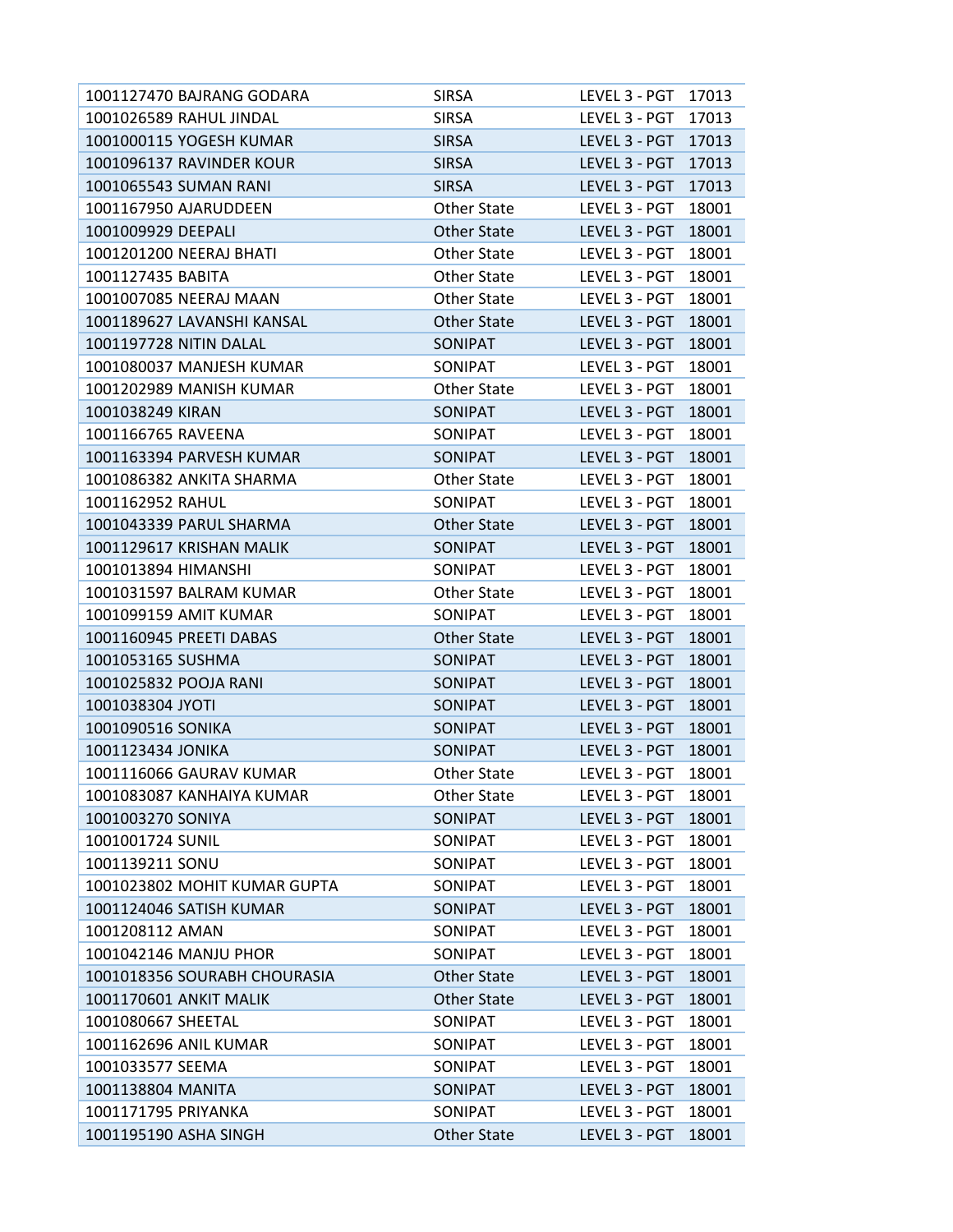| 1001163970 CHETNA BAJAJ       | <b>Other State</b> | LEVEL 3 - PGT 18001 |       |
|-------------------------------|--------------------|---------------------|-------|
| 1001019466 REKHA              | SONIPAT            | LEVEL 3 - PGT 18001 |       |
| 1001047845 MEHAK GOYAL        | SONIPAT            | LEVEL 3 - PGT 18001 |       |
| 1001025031 VICKY              | Other State        | LEVEL 3 - PGT       | 18002 |
| 1001195917 ANJEEV KUMAR SINGH | Other State        | LEVEL 3 - PGT 18002 |       |
| 1001059807 ANU KUMARI         | SONIPAT            | LEVEL 3 - PGT 18002 |       |
| 1001176885 ANKIT              | SONIPAT            | LEVEL 3 - PGT 18002 |       |
| 1001022633 VIKUL NARWAL       | SONIPAT            | LEVEL 3 - PGT 18002 |       |
| 1001133268 MAMTA              | SONIPAT            | LEVEL 3 - PGT       | 18002 |
| 1001078341 JAY KUMAR          | Other State        | LEVEL 3 - PGT 18002 |       |
| 1001127774 JAI PARKASH        | SONIPAT            | LEVEL 3 - PGT 18002 |       |
| 1001064969 SWEETY             | SONIPAT            | LEVEL 3 - PGT 18002 |       |
| 1001045441 RITU               | SONIPAT            | LEVEL 3 - PGT 18002 |       |
| 1001144073 RUBY               | SONIPAT            | LEVEL 3 - PGT 18002 |       |
| 1001037106 LOKESH MALIK       | SONIPAT            | LEVEL 3 - PGT 18002 |       |
| 1001128718 AMANDEEP VERMA     | SONIPAT            | LEVEL 3 - PGT 18002 |       |
| 1001125966 KANIKA PASRIJA     | SONIPAT            | LEVEL 3 - PGT 18002 |       |
| 1001144484 URMILA RANI        | SONIPAT            | LEVEL 3 - PGT 18002 |       |
| 1001100808 SUDESH             | SONIPAT            | LEVEL 3 - PGT 18002 |       |
| 1001027419 MUKTA PANGHAL      | Other State        | LEVEL 3 - PGT 18002 |       |
| 1001121430 DIVYA              | Other State        | LEVEL 3 - PGT 18002 |       |
| 1001072051 GUNJAN             | <b>SONIPAT</b>     | LEVEL 3 - PGT 18002 |       |
| 1001024975 PRIYANKA YADAV     | SONIPAT            | LEVEL 3 - PGT       | 18002 |
| 1001015898 RUCHIKA            | <b>SONIPAT</b>     | LEVEL 3 - PGT 18002 |       |
| 1001021719 ANKIT              | SONIPAT            | LEVEL 3 - PGT 18002 |       |
| 1001052531 ROHIT              | SONIPAT            | LEVEL 3 - PGT 18002 |       |
| 1001096888 GARIMA KADIAN      | SONIPAT            | LEVEL 3 - PGT 18002 |       |
| 1001043297 SUMIT NAIN         | SONIPAT            | LEVEL 3 - PGT 18002 |       |
| 1001075548 MOHIT              | SONIPAT            | LEVEL 3 - PGT 18002 |       |
| 1001038338 DEEPAK SHARMA      | Other State        | LEVEL 3 - PGT 18002 |       |
| 1001011888 AYUSH MOR          | SONIPAT            | LEVEL 3 - PGT 18002 |       |
| 1001164600 ANKUR GAHLAWAT     | <b>Other State</b> | LEVEL 3 - PGT       | 18002 |
| 1001160712 REENA MALIK        | SONIPAT            | LEVEL 3 - PGT       | 18002 |
| 1001026718 PRIDHI             | SONIPAT            | LEVEL 3 - PGT       | 18002 |
| 1001191791 SUMIT KHATRI       | SONIPAT            | LEVEL 3 - PGT       | 18002 |
| 1001180754 ANJALI DAHIYA      | SONIPAT            | LEVEL 3 - PGT       | 18002 |
| 1001055236 TARUN              | SONIPAT            | LEVEL 3 - PGT       | 18002 |
| 1001201490 ANKIT RATHI        | SONIPAT            | LEVEL 3 - PGT       | 18002 |
| 1001046976 MANJEET DEVI       | SONIPAT            | LEVEL 3 - PGT       | 18002 |
| 1001070539 ANITA YADAV        | <b>Other State</b> | LEVEL 3 - PGT       | 18002 |
| 1001100937 JYOTI KAJLA        | <b>Other State</b> | LEVEL 3 - PGT       | 18002 |
| 1001099048 SHIKHA ARORA       | SONIPAT            | LEVEL 3 - PGT       | 18002 |
| 1001154601 KARUN HANDA        | SONIPAT            | LEVEL 3 - PGT       | 18002 |
| 1001072301 SAVITA MAAN        | <b>Other State</b> | LEVEL 3 - PGT       | 18002 |
| 1001064236 NITASHA YADAV      | <b>Other State</b> | LEVEL 3 - PGT       | 18002 |
| 1001073498 RAKESH             | <b>Other State</b> | LEVEL 3 - PGT       | 18002 |
| 1001186853 DEEPAK             | SONIPAT            | LEVEL 3 - PGT       | 18002 |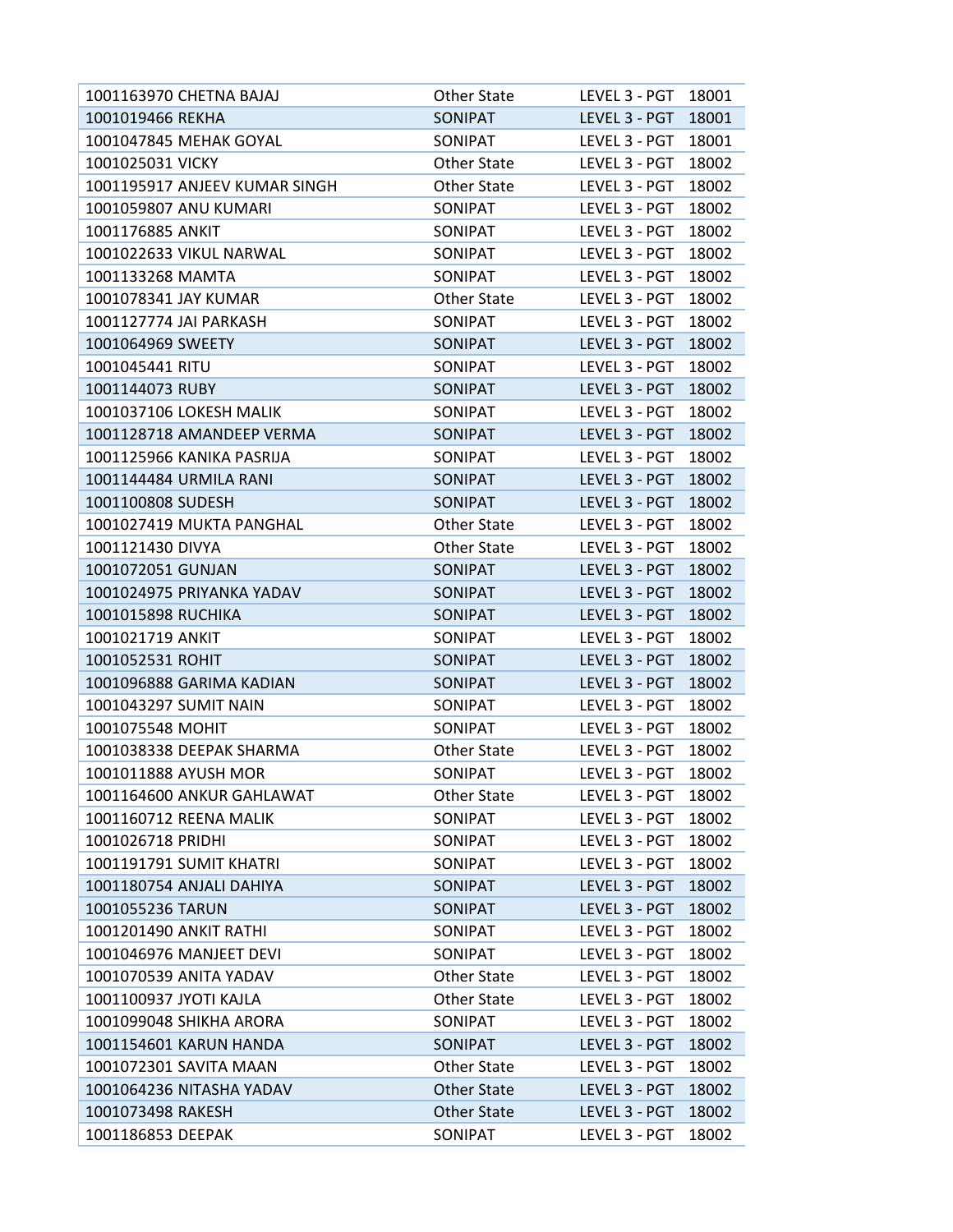| 1001032229 VIKAS ROHILLA  | SONIPAT            | LEVEL 3 - PGT 18002 |       |
|---------------------------|--------------------|---------------------|-------|
| 1001009474 SANDEEP        | SONIPAT            | LEVEL 3 - PGT 18002 |       |
| 1001062872 SUNISH         | SONIPAT            | LEVEL 3 - PGT 18002 |       |
| 1001047842 RAVEENA YADAV  | Other State        | LEVEL 3 - PGT 18002 |       |
| 1001211858 SHAKTI         | SONIPAT            | LEVEL 3 - PGT 18002 |       |
| 1001057344 ANNU KUMARI    | Other State        | LEVEL 3 - PGT 18002 |       |
| 1001153025 KRITIKA        | SONIPAT            | LEVEL 3 - PGT 18002 |       |
| 1001086150 VIKAS DESWAL   | SONIPAT            | LEVEL 3 - PGT 18003 |       |
| 1001082772 SUMIT          | SONIPAT            | LEVEL 3 - PGT       | 18003 |
| 1001021556 KARUNA BATRA   | Other State        | LEVEL 3 - PGT 18003 |       |
| 1001008134 HIMANSHU       | Other State        | LEVEL 3 - PGT 18003 |       |
| 1001020712 SANDEEP        | Other State        | LEVEL 3 - PGT 18003 |       |
| 1001082513 RAVINDER       | SONIPAT            | LEVEL 3 - PGT 18003 |       |
| 1001020544 SNEHA RAO      | Other State        | LEVEL 3 - PGT 18003 |       |
| 1001130843 PANKAJ KUMAR   | SONIPAT            | LEVEL 3 - PGT 18003 |       |
| 1001016341 KIRAN DAHIYA   | Other State        | LEVEL 3 - PGT 18003 |       |
| 1001164766 SHIVANI        | SONIPAT            | LEVEL 3 - PGT 18003 |       |
| 1001023871 SWATI          | SONIPAT            | LEVEL 3 - PGT 18003 |       |
| 1001173316 DEEWANSHU      | SONIPAT            | LEVEL 3 - PGT 18003 |       |
| 1001099175 YOGESH KUMAR   | Other State        | LEVEL 3 - PGT 18003 |       |
| 1001018212 RAHUL          | SONIPAT            | LEVEL 3 - PGT 18003 |       |
| 1001050964 SAHIL KAUSHISH | SONIPAT            | LEVEL 3 - PGT 18003 |       |
| 1001012194 KIRTI DHULL    | SONIPAT            | LEVEL 3 - PGT       | 18003 |
| 1001169467 SUMIT          | Other State        | LEVEL 3 - PGT 18003 |       |
| 1001022882 SAUMYA         | SONIPAT            | LEVEL 3 - PGT 18003 |       |
| 1001208521 AMIT           | Other State        | LEVEL 3 - PGT 18003 |       |
| 1001086306 PREETI GARG    | Other State        | LEVEL 3 - PGT 18003 |       |
| 1001065592 NAVEEN         | SONIPAT            | LEVEL 3 - PGT       | 18003 |
| 1001204569 TRIPTI         | SONIPAT            | LEVEL 3 - PGT 18003 |       |
| 1001113860 MANOJ KUMAR    | SONIPAT            | LEVEL 3 - PGT 18004 |       |
| 1001123963 JOYTI          | Other State        | LEVEL 3 - PGT 18005 |       |
| 1001032457 VINITA SHARMA  | <b>Other State</b> | LEVEL 3 - PGT       | 18005 |
| 1001201780 NEHA SACHDEVA  | <b>Other State</b> | LEVEL 3 - PGT       | 18005 |
| 1001078074 SUMAN KUMARI   | SONIPAT            | LEVEL 3 - PGT       | 18007 |
| 1001149503 GOURAV         | SONIPAT            | LEVEL 3 - PGT       | 18007 |
| 1001035571 AARTI          | <b>Other State</b> | LEVEL 3 - PGT       | 18007 |
| 1001048794 RICHA GARG     | SONIPAT            | LEVEL 3 - PGT       | 18007 |
| 1001188687 MANISHA        | SONIPAT            | LEVEL 3 - PGT       | 18007 |
| 1001044827 NEHA RANA      | <b>Other State</b> | LEVEL 3 - PGT       | 18008 |
| 1001021548 HIMANSHU       | SONIPAT            | LEVEL 3 - PGT       | 18008 |
| 1001043080 MANJEET        | SONIPAT            | LEVEL 3 - PGT       | 18008 |
| 1001164308 KOMAL          | SONIPAT            | LEVEL 3 - PGT       | 18008 |
| 1001171465 SURBHI DAHIYA  | SONIPAT            | LEVEL 3 - PGT       | 18008 |
| 1001140098 JYOTI          | SONIPAT            | LEVEL 3 - PGT       | 18008 |
| 1001123496 MOHIT KUMAR    | SONIPAT            | LEVEL 3 - PGT       | 18008 |
| 1001023168 KULDEEP        | SONIPAT            | LEVEL 3 - PGT       | 18008 |
| 1001152427 ANKITA GUPTA   | SONIPAT            | LEVEL 3 - PGT       | 18008 |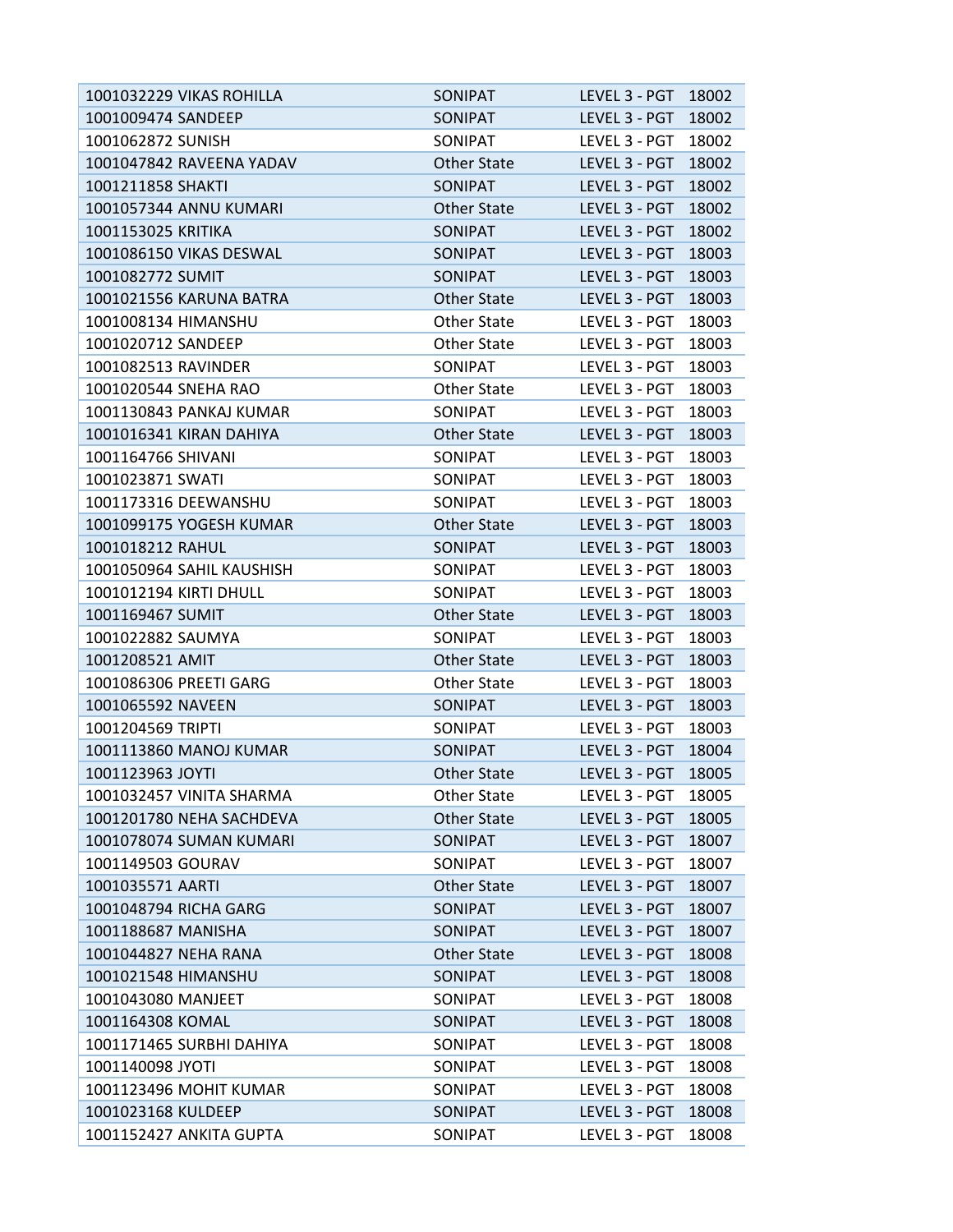| 1001012217 HARISH MANOCHA  | <b>Other State</b> | LEVEL 3 - PGT 18009 |       |
|----------------------------|--------------------|---------------------|-------|
| 1001120244 KANCHAN SHARMA  | SONIPAT            | LEVEL 3 - PGT 18009 |       |
| 1001144161 PARUL SAINI     | Other State        | LEVEL 3 - PGT 18009 |       |
| 1001128868 DIPTI           | SONIPAT            | LEVEL 3 - PGT       | 18009 |
| 1001195862 AVINASH KOUR    | SONIPAT            | LEVEL 3 - PGT 18009 |       |
| 1001216760 DEEPTI SHARMA   | Other State        | LEVEL 3 - PGT 18010 |       |
| 1001058151 KAVITA DEVI     | SONIPAT            | LEVEL 3 - PGT 18010 |       |
| 1001195655 SURJIT SINGH    | Other State        | LEVEL 3 - PGT 18010 |       |
| 1001011941 PREETI          | SONIPAT            | LEVEL 3 - PGT 18010 |       |
| 1001218692 ANJANA SHARMA   | SONIPAT            | LEVEL 3 - PGT 18010 |       |
| 1001039421 NISHA           | SONIPAT            | LEVEL 3 - PGT 18010 |       |
| 1001096270 VAISHALI JAKHAR | Other State        | LEVEL 3 - PGT 18010 |       |
| 1001126936 ANU BALA        | Other State        | LEVEL 3 - PGT 18010 |       |
| 1001196170 NILAM           | SONIPAT            | LEVEL 3 - PGT 18010 |       |
| 1001173015 SARITA          | SONIPAT            | LEVEL 3 - PGT 18010 |       |
| 1001065983 JONAM           | SONIPAT            | LEVEL 3 - PGT 18010 |       |
| 1001016384 SWEETY          | SONIPAT            | LEVEL 3 - PGT 18010 |       |
| 1001178241 JYOTI CHAHLIYA  | SONIPAT            | LEVEL 3 - PGT 18010 |       |
| 1001009594 SHIKHA          | SONIPAT            | LEVEL 3 - PGT 18011 |       |
| 1001152620 SHAVETA         | SONIPAT            | LEVEL 3 - PGT 18011 |       |
| 1001058783 ANNU            | SONIPAT            | LEVEL 3 - PGT 18011 |       |
| 1001033258 AASHIMA JAIN    | SONIPAT            | LEVEL 3 - PGT 18011 |       |
| 1001126680 RAVI            | SONIPAT            | LEVEL 3 - PGT       | 18011 |
| 1001162681 PAYAL BHAGAT    | SONIPAT            | LEVEL 3 - PGT 18011 |       |
| 1001151009 SEEMA DEVI      | SONIPAT            | LEVEL 3 - PGT 18011 |       |
| 1001024068 PRIYA           | SONIPAT            | LEVEL 3 - PGT 18011 |       |
| 1001024662 NITIKA GARG     | SONIPAT            | LEVEL 3 - PGT 18011 |       |
| 1001060687 CHANCHAL        | SONIPAT            | LEVEL 3 - PGT       | 18011 |
| 1001111661 SARIKA          | SONIPAT            | LEVEL 3 - PGT 18011 |       |
| 1001070761 NISHA           | SONIPAT            | LEVEL 3 - PGT 18011 |       |
| 1001001334 VINAY GAUR      | Other State        | LEVEL 3 - PGT 18011 |       |
| 1001019145 NISHANT KUMAR   | SONIPAT            | LEVEL 3 - PGT       | 18011 |
| 1001203483 POOJA           | SONIPAT            | LEVEL 3 - PGT       | 18012 |
| 1001076018 PARUL           | SONIPAT            | LEVEL 3 - PGT       | 18012 |
| 1001125001 NEETU           | SONIPAT            | LEVEL 3 - PGT       | 18012 |
| 1001101375 PREETI YADAV    | <b>Other State</b> | LEVEL 3 - PGT       | 18012 |
| 1001054820 RASHMI          | SONIPAT            | LEVEL 3 - PGT       | 18012 |
| 1001041611 DEEPAK MALIK    | SONIPAT            | LEVEL 3 - PGT       | 18012 |
| 1001000619 ANJU KUMARI     | SONIPAT            | LEVEL 3 - PGT       | 18012 |
| 1001093529 RAJESH KUMAR    | SONIPAT            | LEVEL 3 - PGT       | 18012 |
| 1001044219 VEER BHAN       | SONIPAT            | LEVEL 3 - PGT       | 18012 |
| 1001085706 DINESH KUMAR    | SONIPAT            | LEVEL 3 - PGT       | 18012 |
| 1001101682 JASMER          | SONIPAT            | LEVEL 3 - PGT       | 18012 |
| 1001118990 SHARMILA RANI   | SONIPAT            | LEVEL 3 - PGT       | 18012 |
| 1001108526 PAWAN           | SONIPAT            | LEVEL 3 - PGT       | 18012 |
| 1001118445 SONU            | SONIPAT            | LEVEL 3 - PGT       | 18012 |
| 1001028381 NEETIKA         | SONIPAT            | LEVEL 3 - PGT       | 18012 |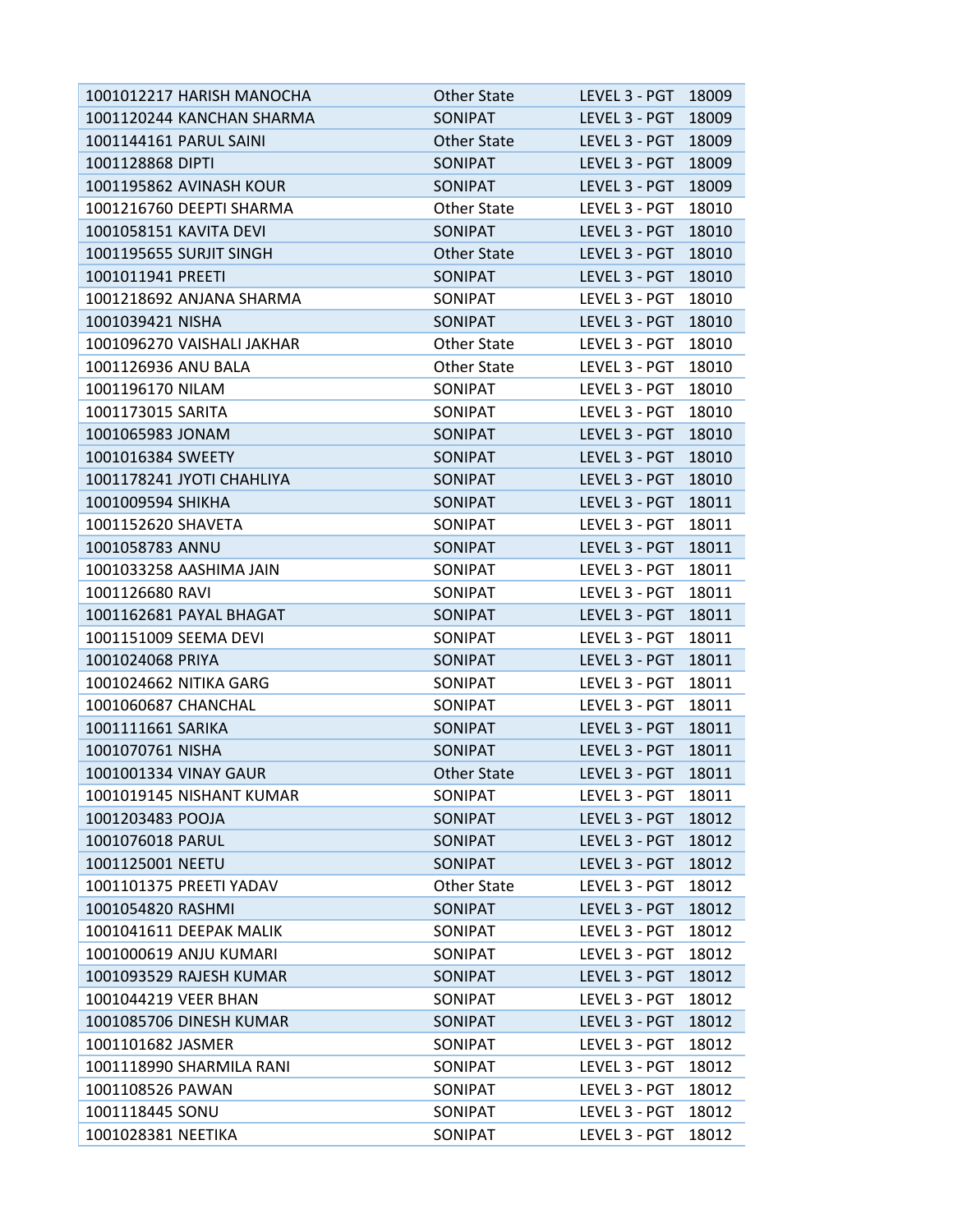| 1001027767 MEGHA JAIN     | SONIPAT            | LEVEL 3 - PGT       | 18013 |
|---------------------------|--------------------|---------------------|-------|
| 1001107519 RAKESH         | SONIPAT            | LEVEL 3 - PGT 18014 |       |
| 1001057218 POOJA          | SONIPAT            | LEVEL 3 - PGT 18014 |       |
| 1001158507 SACHIN         | SONIPAT            | LEVEL 3 - PGT 18014 |       |
| 1001125292 MEENAKSHI DEVI | SONIPAT            | LEVEL 3 - PGT 18014 |       |
| 1001016659 ANIL KUMAR     | SONIPAT            | LEVEL 3 - PGT 18015 |       |
| 1001011169 NEHA           | SONIPAT            | LEVEL 3 - PGT 18015 |       |
| 1001011727 KRISHAN KUMAR  | SONIPAT            | LEVEL 3 - PGT       | 18015 |
| 1001026021 SANJEEV KUMAR  | SONIPAT            | LEVEL 3 - PGT       | 18015 |
| 1001187631 MANISHA        | Other State        | LEVEL 3 - PGT 18015 |       |
| 1001119265 HARDEEP        | SONIPAT            | LEVEL 3 - PGT 18015 |       |
| 1001003886 YASMEEN        | Other State        | LEVEL 3 - PGT 18016 |       |
| 1001056777 PREETI         | SONIPAT            | LEVEL 3 - PGT 18016 |       |
| 1001070461 BHUMIKA        | Other State        | LEVEL 3 - PGT 18016 |       |
| 1001175850 MANISHA RANI   | SONIPAT            | LEVEL 3 - PGT 18016 |       |
| 1001120458 SONAM          | Other State        | LEVEL 3 - PGT 18016 |       |
| 1001080707 BABITA         | <b>SONIPAT</b>     | LEVEL 3 - PGT 18016 |       |
| 1001027154 MANISH KUMAR   | SONIPAT            | LEVEL 3 - PGT       | 18016 |
| 1001023841 DINESH         | SONIPAT            | LEVEL 3 - PGT 18017 |       |
| 1001003144 KAPIL DEV      | SONIPAT            | LEVEL 3 - PGT 18017 |       |
| 1001130192 NITIKA         | SONIPAT            | LEVEL 3 - PGT       | 18017 |
| 1001083130 LALITA KUMARI  | SONIPAT            | LEVEL 3 - PGT 18017 |       |
| 1001137349 SUNITA         | SONIPAT            | LEVEL 3 - PGT       | 18017 |
| 1001126405 PINKI PAWAR    | Other State        | LEVEL 3 - PGT 18017 |       |
| 1001114533 ANJU BALA      | SONIPAT            | LEVEL 3 - PGT 18017 |       |
| 1001151638 REENA          | SONIPAT            | LEVEL 3 - PGT 18017 |       |
| 1001035240 JASPREET KAUR  | SONIPAT            | LEVEL 3 - PGT       | 18017 |
| 1001098963 SONIA          | SONIPAT            | LEVEL 3 - PGT       | 18017 |
| 1001057321 SUMAN          | Other State        | LEVEL 3 - PGT 18017 |       |
| 1001050527 SUMAN          | SONIPAT            | LEVEL 3 - PGT 18017 |       |
| 1001018723 PALAK          | <b>SONIPAT</b>     | LEVEL 3 - PGT 18017 |       |
| 1001078067 USHA RANI      | SONIPAT            | LEVEL 3 - PGT       | 18017 |
| 1001195670 HEENA SETHI    | SONIPAT            | LEVEL 3 - PGT       | 18017 |
| 1001054805 YASHIKA        | SONIPAT            | LEVEL 3 - PGT       | 18017 |
| 1001165588 MANJU          | SONIPAT            | LEVEL 3 - PGT       | 18017 |
| 1001178315 KAVITA SHARMA  | <b>Other State</b> | LEVEL 3 - PGT       | 18017 |
| 1001066745 VICKY SEHRAWAT | <b>Other State</b> | LEVEL 3 - PGT       | 18017 |
| 1001066744 RAVI KUMAR     | <b>Other State</b> | LEVEL 3 - PGT       | 18017 |
| 1001125596 ROHIT KUMAR    | <b>Other State</b> | LEVEL 3 - PGT       | 18017 |
| 1001054550 SUMIT SAROHA   | SONIPAT            | LEVEL 3 - PGT       | 18017 |
| 1001105341 SUKANYA RAWAT  | <b>Other State</b> | LEVEL 3 - PGT       | 18017 |
| 1001045079 ARUN DABAS     | <b>Other State</b> | LEVEL 3 - PGT       | 18017 |
| 1001037397 NAVEEN KUMAR   | <b>Other State</b> | LEVEL 3 - PGT       | 18017 |
| 1001193867 SUMAN RULANIA  | <b>Other State</b> | LEVEL 3 - PGT       | 18017 |
| 1001006048 NAVEEN KUMAR   | SONIPAT            | LEVEL 3 - PGT       | 18017 |
| 1001069094 SUNIL          | SONIPAT            | LEVEL 3 - PGT       | 18018 |
| 1001050197 RITA GUPTA     | <b>Other State</b> | LEVEL 3 - PGT       | 18018 |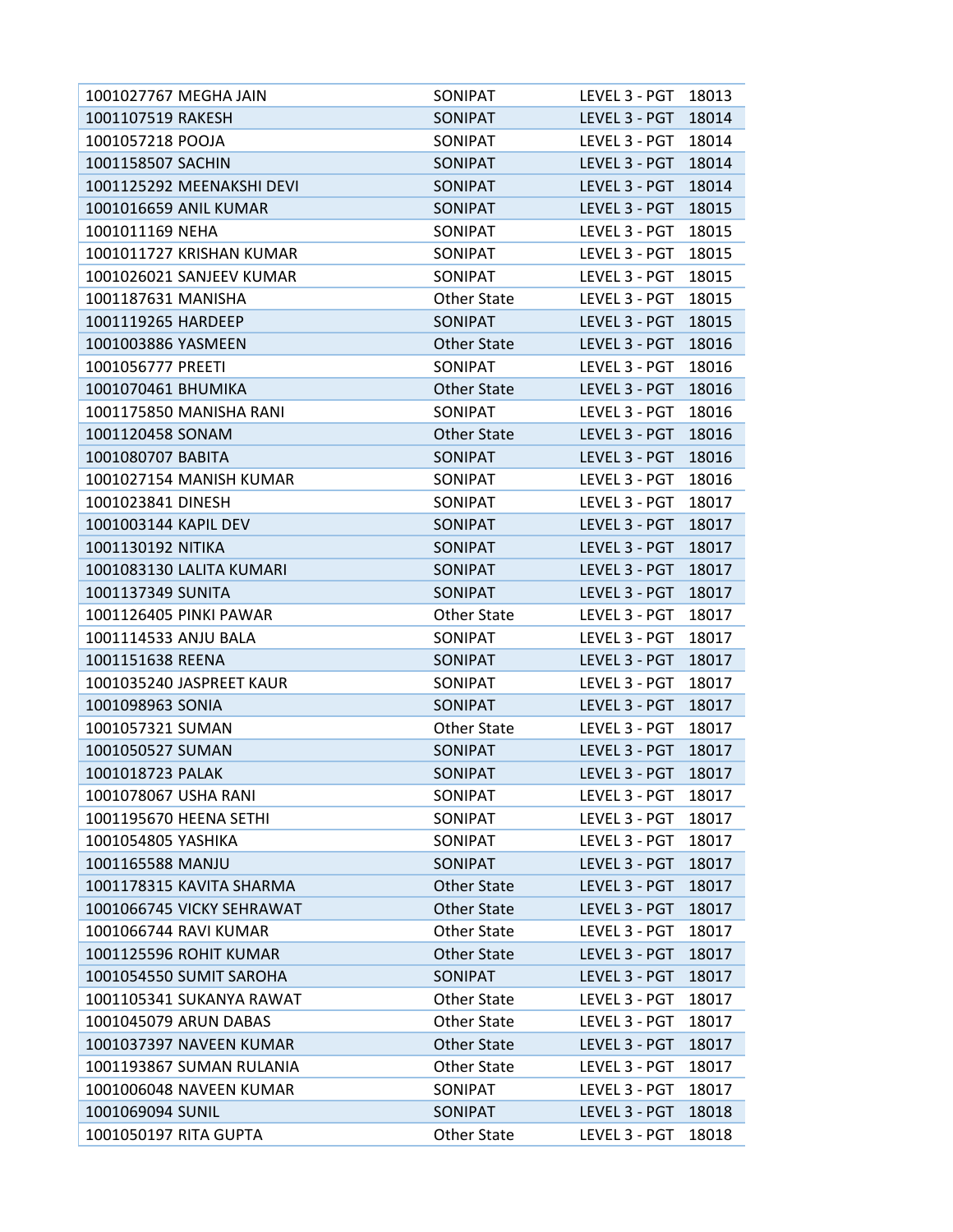| 1001085549 MANISHA RANI         | SONIPAT            | LEVEL 3 - PGT 18018 |       |
|---------------------------------|--------------------|---------------------|-------|
| 1001106318 NEHA TYAGI           | SONIPAT            | LEVEL 3 - PGT 18018 |       |
| 1001121250 SHALU                | SONIPAT            | LEVEL 3 - PGT 18018 |       |
| 1001017797 NISHA                | Other State        | LEVEL 3 - PGT 18018 |       |
| 1001185036 SONIA                | SONIPAT            | LEVEL 3 - PGT 18018 |       |
| 1001009774 SACHIN GUPTA         | Other State        | LEVEL 3 - PGT 18018 |       |
| 1001030025 SAVITA               | SONIPAT            | LEVEL 3 - PGT 18018 |       |
| 1001092801 NEHA                 | Other State        | LEVEL 3 - PGT 18018 |       |
| 1001178506 SANDEEP KUMAR SHARMA | Other State        | LEVEL 3 - PGT 18018 |       |
| 1001099317 SUJIT KUMAR          | Other State        | LEVEL 3 - PGT 18018 |       |
| 1001010785 ANJU                 | SONIPAT            | LEVEL 3 - PGT 18018 |       |
| 1001024130 GEETA RANI           | Other State        | LEVEL 3 - PGT 18018 |       |
| 1001123231 POOJA DEVI           | SONIPAT            | LEVEL 3 - PGT 18018 |       |
| 1001118964 SUMEDHA WADHWA       | SONIPAT            | LEVEL 3 - PGT 18018 |       |
| 1001056484 MANDEEP SINGH        | SONIPAT            | LEVEL 3 - PGT 18018 |       |
| 1001053878 INDU                 | SONIPAT            | LEVEL 3 - PGT 18019 |       |
| 1001024651 SOURABH ARYA         | Other State        | LEVEL 3 - PGT 18019 |       |
| 1001136869 MAMTA                | SONIPAT            | LEVEL 3 - PGT 18019 |       |
| 1001068769 SACHIN KUMAR         | SONIPAT            | LEVEL 3 - PGT 18019 |       |
| 1001099915 KAVITA SHARMA        | Other State        | LEVEL 3 - PGT 18019 |       |
| 1001001797 RITU RANI            | SONIPAT            | LEVEL 3 - PGT 18019 |       |
| 1001096241 SANDEEP KUMAR        | SONIPAT            | LEVEL 3 - PGT 18019 |       |
| 1001029164 GEETA DEVI           | SONIPAT            | LEVEL 3 - PGT       | 18019 |
| 1001130910 MANOJ KUMARI         | SONIPAT            | LEVEL 3 - PGT 18019 |       |
| 1001032694 VEDKIRTI ARYA        | SONIPAT            | LEVEL 3 - PGT 18019 |       |
| 1001185854 ANIL PARASHAR        | Other State        | LEVEL 3 - PGT 18019 |       |
| 1001126311 VARNIKA SINGH        | Other State        | LEVEL 3 - PGT 18019 |       |
| 1001003175 POONAM DEVI          | SONIPAT            | LEVEL 3 - PGT       | 18020 |
| 1001094557 ANURADHA             | SONIPAT            | LEVEL 3 - PGT 18020 |       |
| 1001115105 JYOTI                | SONIPAT            | LEVEL 3 - PGT 18020 |       |
| 1001169154 HIMANSHU SHARMA      | SONIPAT            | LEVEL 3 - PGT 18020 |       |
| 1001031709 SEEMA                | SONIPAT            | LEVEL 3 - PGT       | 18020 |
| 1001184275 PARVESH              | SONIPAT            | LEVEL 3 - PGT       | 18020 |
| 1001100987 DIVYANSHI SHARMA     | <b>Other State</b> | LEVEL 3 - PGT       | 18021 |
| 1001000392 PAWAN KUMAR GULIA    | SONIPAT            | LEVEL 3 - PGT       | 18021 |
| 1001040280 NEHA AGGARWAL        | SONIPAT            | LEVEL 3 - PGT       | 18022 |
| 1001109012 OMNA                 | SONIPAT            | LEVEL 3 - PGT       | 18022 |
| 1001076331 VINTI                | SONIPAT            | LEVEL 3 - PGT       | 18022 |
| 1001169338 NEELAM               | <b>Other State</b> | LEVEL 3 - PGT       | 18023 |
| 1001031852 NEHA GUPTA           | YAMUNA NAGAR       | LEVEL 3 - PGT       | 19001 |
| 1001101632 NEHA SINGLA          | YAMUNA NAGAR       | LEVEL 3 - PGT       | 19001 |
| 1001041133 VIVEK SAINI          | YAMUNA NAGAR       | LEVEL 3 - PGT       | 19001 |
| 1001049080 AJAY KUMAR           | YAMUNA NAGAR       | LEVEL 3 - PGT       | 19001 |
| 1001033562 MEENA KUMARI         | YAMUNA NAGAR       | LEVEL 3 - PGT       | 19001 |
| 1001067616 SONAM DUNG           | YAMUNA NAGAR       | LEVEL 3 - PGT       | 19001 |
| 1001201282 SARITA SAINI         | YAMUNA NAGAR       | LEVEL 3 - PGT       | 19001 |
| 1001081807 GAURAV               | YAMUNA NAGAR       | LEVEL 3 - PGT       | 19001 |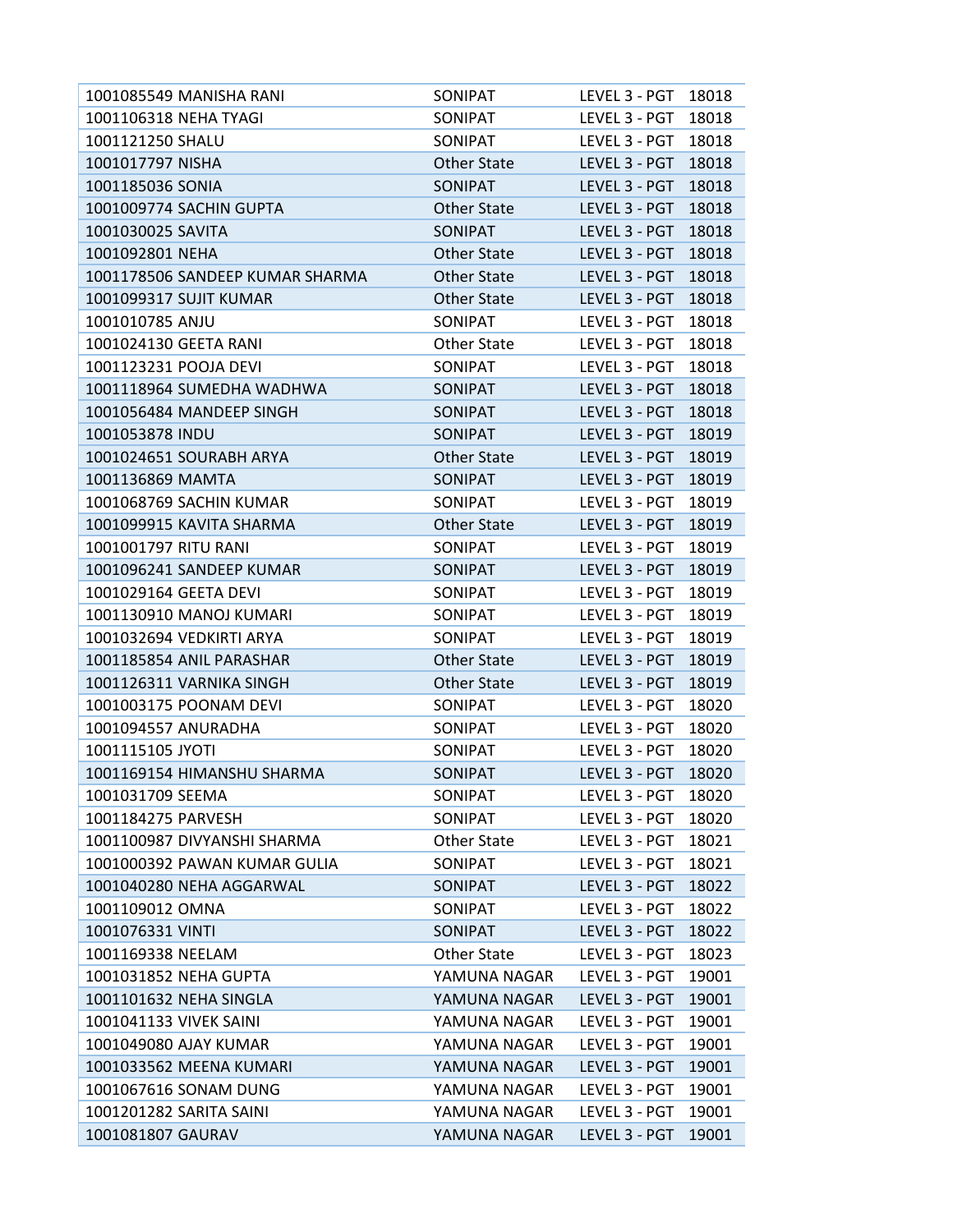| 1001042965 DEEPIKA              | YAMUNA NAGAR | LEVEL 3 - PGT 19001 |       |
|---------------------------------|--------------|---------------------|-------|
| 1001061856 MEENU NAGPAL         | YAMUNA NAGAR | LEVEL 3 - PGT 19001 |       |
| 1001011012 HARPREET KAUR        | YAMUNA NAGAR | LEVEL 3 - PGT 19001 |       |
| 1001037057 RITU RAJAL           | YAMUNA NAGAR | LEVEL 3 - PGT 19001 |       |
| 1001072658 BALWINDER KUMAR      | YAMUNA NAGAR | LEVEL 3 - PGT 19001 |       |
| 1001197442 SUMIT GHILDIYAL      | YAMUNA NAGAR | LEVEL 3 - PGT 19001 |       |
| 1001018382 ANJU DEVI            | YAMUNA NAGAR | LEVEL 3 - PGT 19001 |       |
| 1001060878 DEEPSHIKHA GANDHI    | YAMUNA NAGAR | LEVEL 3 - PGT 19001 |       |
| 1001162097 ANKUR CHARAN         | YAMUNA NAGAR | LEVEL 3 - PGT 19001 |       |
| 1001112939 SANDEEP KANDHELA     | YAMUNA NAGAR | LEVEL 3 - PGT 19001 |       |
| 1001023070 PRIYANKA RANI        | YAMUNA NAGAR | LEVEL 3 - PGT 19001 |       |
| 1001088737 GURVINDER KAUR       | YAMUNA NAGAR | LEVEL 3 - PGT 19001 |       |
| 1001102692 NEERUL               | YAMUNA NAGAR | LEVEL 3 - PGT 19001 |       |
| 1001016168 PRIYANKA VERMA       | YAMUNA NAGAR | LEVEL 3 - PGT 19001 |       |
| 1001166087 RUBY                 | YAMUNA NAGAR | LEVEL 3 - PGT 19001 |       |
| 1001180569 MANISH KUMAR         | YAMUNA NAGAR | LEVEL 3 - PGT 19001 |       |
| 1001197004 RIJUL AGRAWAL        | YAMUNA NAGAR | LEVEL 3 - PGT 19001 |       |
| 1001108010 MUDITA               | YAMUNA NAGAR | LEVEL 3 - PGT 19001 |       |
| 1001094886 ISHWAR CHANDER       | YAMUNA NAGAR | LEVEL 3 - PGT 19001 |       |
| 1001025213 ANCHAL KAMBOJ        | YAMUNA NAGAR | LEVEL 3 - PGT 19001 |       |
| 1001004003 PAWAN KUMAR          | YAMUNA NAGAR | LEVEL 3 - PGT 19001 |       |
| 1001023318 DIMPI RANI           | YAMUNA NAGAR | LEVEL 3 - PGT 19001 |       |
| 1001102442 PRABHJOT SINGH       | YAMUNA NAGAR | LEVEL 3 - PGT       | 19001 |
| 1001063755 RAVINDER KUMAR SAINI | YAMUNA NAGAR | LEVEL 3 - PGT 19001 |       |
| 1001098364 DINESH KUMAR         | YAMUNA NAGAR | LEVEL 3 - PGT 19001 |       |
| 1001126417 JASPREET SINGH       | YAMUNA NAGAR | LEVEL 3 - PGT 19001 |       |
| 1001036607 CHETAN SAINI         | YAMUNA NAGAR | LEVEL 3 - PGT 19001 |       |
| 1001091256 ARUN KUMAR           | YAMUNA NAGAR | LEVEL 3 - PGT 19001 |       |
| 1001052281 RITU KAMBOJ          | YAMUNA NAGAR | LEVEL 3 - PGT 19001 |       |
| 1001186699 AASHI                | YAMUNA NAGAR | LEVEL 3 - PGT 19001 |       |
| 1001101795 NANCY                | YAMUNA NAGAR | LEVEL 3 - PGT 19001 |       |
| 1001028372 ARUNIMA              | YAMUNA NAGAR | LEVEL 3 - PGT       | 19001 |
| 1001051396 BHAWNA SHARMA        | YAMUNA NAGAR | LEVEL 3 - PGT       | 19001 |
| 1001058499 TANVI TANEJA         | YAMUNA NAGAR | LEVEL 3 - PGT       | 19001 |
| 1001078094 SHALU BANSAL         | YAMUNA NAGAR | LEVEL 3 - PGT       | 19002 |
| 1001070288 ABHISHEK ANTWAL      | YAMUNA NAGAR | LEVEL 3 - PGT       | 19002 |
| 1001135007 POOJA RANI           | YAMUNA NAGAR | LEVEL 3 - PGT       | 19003 |
| 1001204339 SWATI KHUNGER        | YAMUNA NAGAR | LEVEL 3 - PGT       | 19003 |
| 1001131728 JYOTI ARORA          | YAMUNA NAGAR | LEVEL 3 - PGT       | 19003 |
| 1001017877 DHRUV VYAS           | YAMUNA NAGAR | LEVEL 3 - PGT       | 19004 |
| 1001041767 VEENA KUMARI         | YAMUNA NAGAR | LEVEL 3 - PGT       | 19004 |
| 1001033556 SAKSHI               | YAMUNA NAGAR | LEVEL 3 - PGT       | 19005 |
| 1001015196 RAJNISH KAUR         | YAMUNA NAGAR | LEVEL 3 - PGT       | 19005 |
| 1001152542 SUDESH KUMARI        | YAMUNA NAGAR | LEVEL 3 - PGT       | 19006 |
| 1001119073 PREETI BALA          | YAMUNA NAGAR | LEVEL 3 - PGT       | 19006 |
| 1001158657 INDU MALIK           | YAMUNA NAGAR | LEVEL 3 - PGT       | 19006 |
| 1001132210 JYOTI JAIN           | YAMUNA NAGAR | LEVEL 3 - PGT       | 19006 |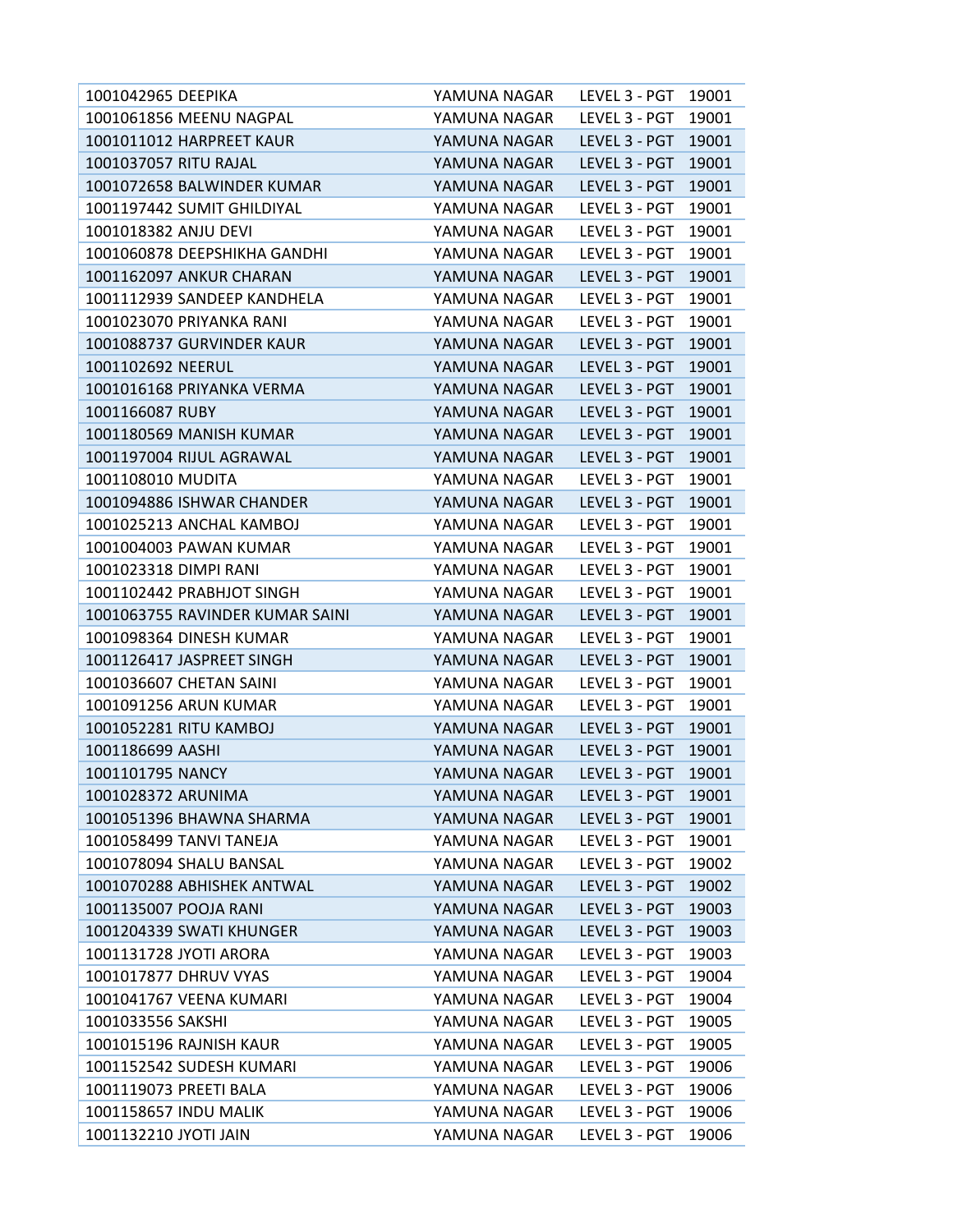| 1001112804 NEHA              | YAMUNA NAGAR                     | LEVEL 3 - PGT 19006 |       |
|------------------------------|----------------------------------|---------------------|-------|
| 1001001172 RAJNI DEVI        | YAMUNA NAGAR                     | LEVEL 3 - PGT 19006 |       |
| 1001074589 SEEMA RANI        | YAMUNA NAGAR LEVEL 3 - PGT 19006 |                     |       |
| 1001066165 KAJAL             | YAMUNA NAGAR                     | LEVEL 3 - PGT 19006 |       |
| 1001014008 PUJA RANI         | YAMUNA NAGAR                     | LEVEL 3 - PGT 19007 |       |
| 1001000514 HARSAWROOP        | YAMUNA NAGAR                     | LEVEL 3 - PGT 19007 |       |
| 1001068569 BALRAM SHARMA     | YAMUNA NAGAR                     | LEVEL 3 - PGT 19007 |       |
| 1001142948 BHUSHAN LAL       | YAMUNA NAGAR                     | LEVEL 3 - PGT 19007 |       |
| 1001125314 ASHOK KUMAR       | YAMUNA NAGAR                     | LEVEL 3 - PGT 19007 |       |
| 1001055185 KAVITA DEVI       | YAMUNA NAGAR                     | LEVEL 3 - PGT 19007 |       |
| 1001187456 RAJ KUMARI        | YAMUNA NAGAR                     | LEVEL 3 - PGT 19007 |       |
| 1001096666 SACHIN NAGRA      | YAMUNA NAGAR                     | LEVEL 3 - PGT 19007 |       |
| 1001083975 JYOTI MEHTA       | YAMUNA NAGAR                     | LEVEL 3 - PGT 19007 |       |
| 1001019917 SAURABH SINGLA    | YAMUNA NAGAR                     | LEVEL 3 - PGT       | 19007 |
| 1001096810 SURESH KUMAR      | YAMUNA NAGAR                     | LEVEL 3 - PGT 19007 |       |
| 1001162334 SURBHI BATRA      | YAMUNA NAGAR                     | LEVEL 3 - PGT 19007 |       |
| 1001051101 KAJAL RANI        | YAMUNA NAGAR                     | LEVEL 3 - PGT 19008 |       |
| 1001002093 KANIKA AGGARWAL   | YAMUNA NAGAR                     | LEVEL 3 - PGT 19008 |       |
| 1001035036 PRITI DAYAL       | YAMUNA NAGAR                     | LEVEL 3 - PGT 19008 |       |
| 1001050286 CHANCHAL          | YAMUNA NAGAR                     | LEVEL 3 - PGT 19008 |       |
| 1001066509 AMAN SHARMA       | YAMUNA NAGAR                     | LEVEL 3 - PGT 19008 |       |
| 1001007712 CHANCHAL GARG     | NUH MEWAT                        | LEVEL 3 - PGT 20001 |       |
| 1001009280 RASHI GERA        | NUH MEWAT                        | LEVEL 3 - PGT 20001 |       |
| 1001014309 VISHAL            | NUH MEWAT                        | LEVEL 3 - PGT 20001 |       |
| 1001027952 ARMAN KHAN        | NUH MEWAT                        | LEVEL 3 - PGT 20001 |       |
| 1001154854 PARVEEN KUMAR     | NUH MEWAT                        | LEVEL 3 - PGT 20001 |       |
| 1001032332 ALKA              | NUH MEWAT                        | LEVEL 3 - PGT 20001 |       |
| 1001120393 SUMIT DHARIWAL    | NUH MEWAT                        | LEVEL 3 - PGT 20001 |       |
| 1001126212 RONAQUE ALI       | NUH MEWAT                        | LEVEL 3 - PGT 20001 |       |
| 1001141597 MOHD AYYOOB       | NUH MEWAT                        | LEVEL 3 - PGT 20001 |       |
| 1001107145 MURARI LAL        | NUH MEWAT                        | LEVEL 3 - PGT 20002 |       |
| 1001102837 PAWAN KUNDU       | <b>NUH MEWAT</b>                 | LEVEL 3 - PGT       | 20002 |
| 1001102845 ISHA              | <b>NUH MEWAT</b>                 | LEVEL 3 - PGT       | 20002 |
| 1001102838 AMAN KUMAR        | NUH MEWAT                        | LEVEL 3 - PGT 20002 |       |
| 1001164964 MS SHAKRA KHATOON | <b>NUH MEWAT</b>                 | LEVEL 3 - PGT       | 20003 |
| 1001128364 MOHD MUBARIK      | <b>NUH MEWAT</b>                 | LEVEL 3 - PGT       | 20003 |
| 1001082080 MOHAMMAD HARIS    | <b>NUH MEWAT</b>                 | LEVEL 3 - PGT       | 20003 |
| 1001128361 ABDUL KADIR       | <b>NUH MEWAT</b>                 | LEVEL 3 - PGT       | 20003 |
| 1001022847 MOHAMMAD AKRAM    | <b>NUH MEWAT</b>                 | LEVEL 3 - PGT       | 20003 |
| 1001041004 MANISHA           | <b>NUH MEWAT</b>                 | LEVEL 3 - PGT       | 20004 |
| 1001107403 SHALOO GAUR       | <b>NUH MEWAT</b>                 | LEVEL 3 - PGT       | 20004 |
| 1001103520 AMIT LATHWAL      | <b>NUH MEWAT</b>                 | LEVEL 3 - PGT       | 20004 |
| 1001134907 MUKESH KUMAR      | PALWAL                           | LEVEL 3 - PGT 21001 |       |
| 1001073050 RAJNI RAWAT       | PALWAL                           | LEVEL 3 - PGT       | 21001 |
| 1001068849 NASIR HUSSAIN     | PALWAL                           | LEVEL 3 - PGT       | 21001 |
| 1001164445 ZAKIR HUSSAIN     | PALWAL                           | LEVEL 3 - PGT 21001 |       |
| 1001094182 NIDHI BHARDWAJ    | PALWAL                           | LEVEL 3 - PGT 21001 |       |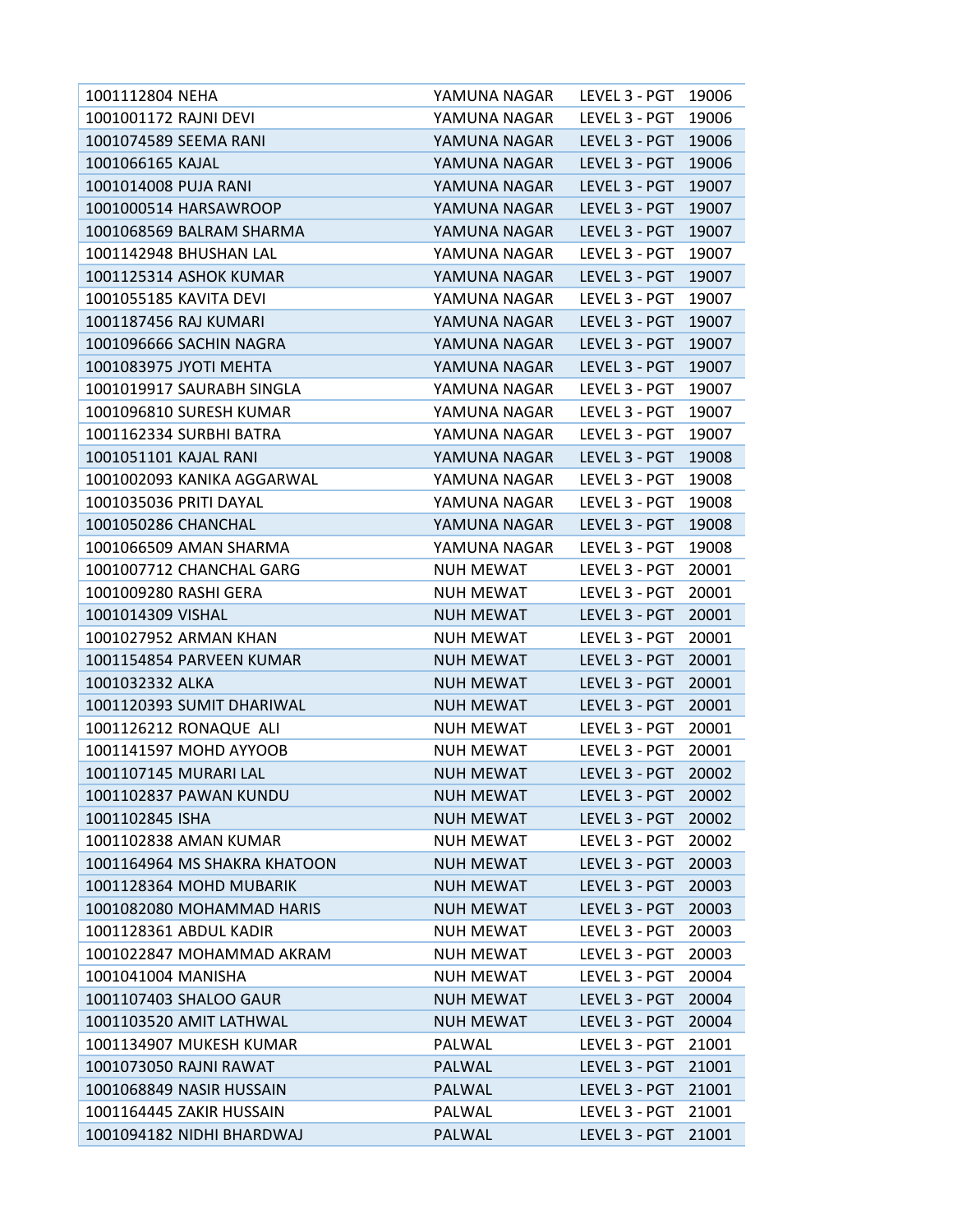| 1001093702 BRIJ KUMARI             | PALWAL        | LEVEL 3 - PGT 21001    |
|------------------------------------|---------------|------------------------|
| 1001034312 KALPANA                 | PALWAL        | LEVEL 3 - PGT 21001    |
| 1001171958 SUNITA DEVI             | PALWAL        | LEVEL 3 - PGT 21001    |
| 1001027999 SONIA AGGARWAL          | PALWAL        | LEVEL 3 - PGT 21001    |
| 1001194062 RIBHU VRAT              | PALWAL        | LEVEL 3 - PGT 21001    |
| 1001056536 TANNU                   | PALWAL        | LEVEL 3 - PGT 21001    |
| 1001035441 POONAM KUMARI           | PALWAL        | LEVEL 3 - PGT 21001    |
| 1001014889 AJAY                    | <b>PALWAL</b> | LEVEL 3 - PGT 21001    |
| 1001017975 AJAY                    | PALWAL        | LEVEL 3 - PGT 21001    |
| 1001095619 HEMANT KUMAR            | PALWAL        | LEVEL 3 - PGT 21001    |
| 1001090020 REETU                   | PALWAL        | LEVEL 3 - PGT 21001    |
| 1001066515 VINOD KUMAR             | PALWAL        | LEVEL 3 - PGT 21001    |
| 1001119245 VINAY KUMAR             | PALWAL        | LEVEL 3 - PGT 21001    |
| 1001162518 PRAVEEN DALAL           | PALWAL        | LEVEL 3 - PGT 21001    |
| 1001027591 JAGAT SINGH             | <b>PALWAL</b> | LEVEL 3 - PGT 21001    |
| 1001080121 PARVEZ HUSSAIN          | PALWAL        | LEVEL 3 - PGT 21001    |
| 1001061778 MUNESH                  | PALWAL        | LEVEL 3 - PGT 21001    |
| 1001021914 POONAM SINGH            | PALWAL        | LEVEL 3 - PGT 21001    |
| 1001072438 KULDEEP                 | PALWAL        | LEVEL 3 - PGT 21001    |
| 1001043013 VIKRAM SINGH            | <b>PALWAL</b> | LEVEL 3 - PGT 21001    |
| 1001084844 AVNI KAUSHIK            | PALWAL        | LEVEL 3 - PGT 21001    |
| 1001021013 RINKI                   | PALWAL        | LEVEL 3 - PGT 21001    |
| 1001133993 SAROJ SHARMA            | <b>PALWAL</b> | LEVEL 3 - PGT 21001    |
| 1001215312 YOGESH                  | PALWAL        | LEVEL 3 - PGT 21001    |
| 1001024140 ANKITA                  | PALWAL        | LEVEL 3 - PGT 21001    |
| 1001029647 PRIYA                   | <b>PALWAL</b> | LEVEL 3 - PGT 21001    |
| 1001042860 SHASHANK SINGH          | <b>PALWAL</b> | LEVEL 3 - PGT 21001    |
| 1001104153 MANVENDRA SINGH SAURAUT | <b>PALWAL</b> | LEVEL 3 - PGT 21001    |
| 1001024039 ROOP CHAND              | PALWAL        | LEVEL 3 - PGT 21001    |
| 1001019998 DIVYANSH                | PALWAL        | LEVEL 3 - PGT 21001    |
| 1001054179 ROHIT RAWAT             | <b>PALWAL</b> | LEVEL 3 - PGT 21001    |
| 1001001375 RAHUL                   | PALWAL        | LEVEL 3 - PGT<br>21001 |
| 1001020008 BHAVYA DUTT             | PALWAL        | 21001<br>LEVEL 3 - PGT |
| 1001202074 SUNIL KUMAR             | PALWAL        | LEVEL 3 - PGT<br>21002 |
| 1001100782 SHAIFALI KHANNA         | PALWAL        | LEVEL 3 - PGT<br>21002 |
| 1001014945 NARVEER                 | PALWAL        | LEVEL 3 - PGT<br>21002 |
| 1001076882 RASHMI                  | PALWAL        | LEVEL 3 - PGT<br>21002 |
| 1001058503 BHARTI                  | PALWAL        | LEVEL 3 - PGT 21002    |
| 1001160823 SUPRIYA                 | PALWAL        | LEVEL 3 - PGT<br>21002 |
| 1001049750 SUNIL KUMAR             | PALWAL        | LEVEL 3 - PGT<br>21002 |
| 1001022688 SWATI SHARMA            | PALWAL        | LEVEL 3 - PGT<br>21002 |
| 1001057487 NARENDER                | PALWAL        | LEVEL 3 - PGT<br>21002 |
| 1001021321 BIMLESH                 | PALWAL        | 21003<br>LEVEL 3 - PGT |
| 1001060357 DEVENDER SINGH RAWAT    | PALWAL        | LEVEL 3 - PGT<br>21003 |
| 1001117526 MANISHA                 | PALWAL        | LEVEL 3 - PGT<br>21003 |
| 1001100304 DEEPMALA                | PALWAL        | LEVEL 3 - PGT 21003    |
| 1001108320 MANISHA                 | PALWAL        | LEVEL 3 - PGT 21004    |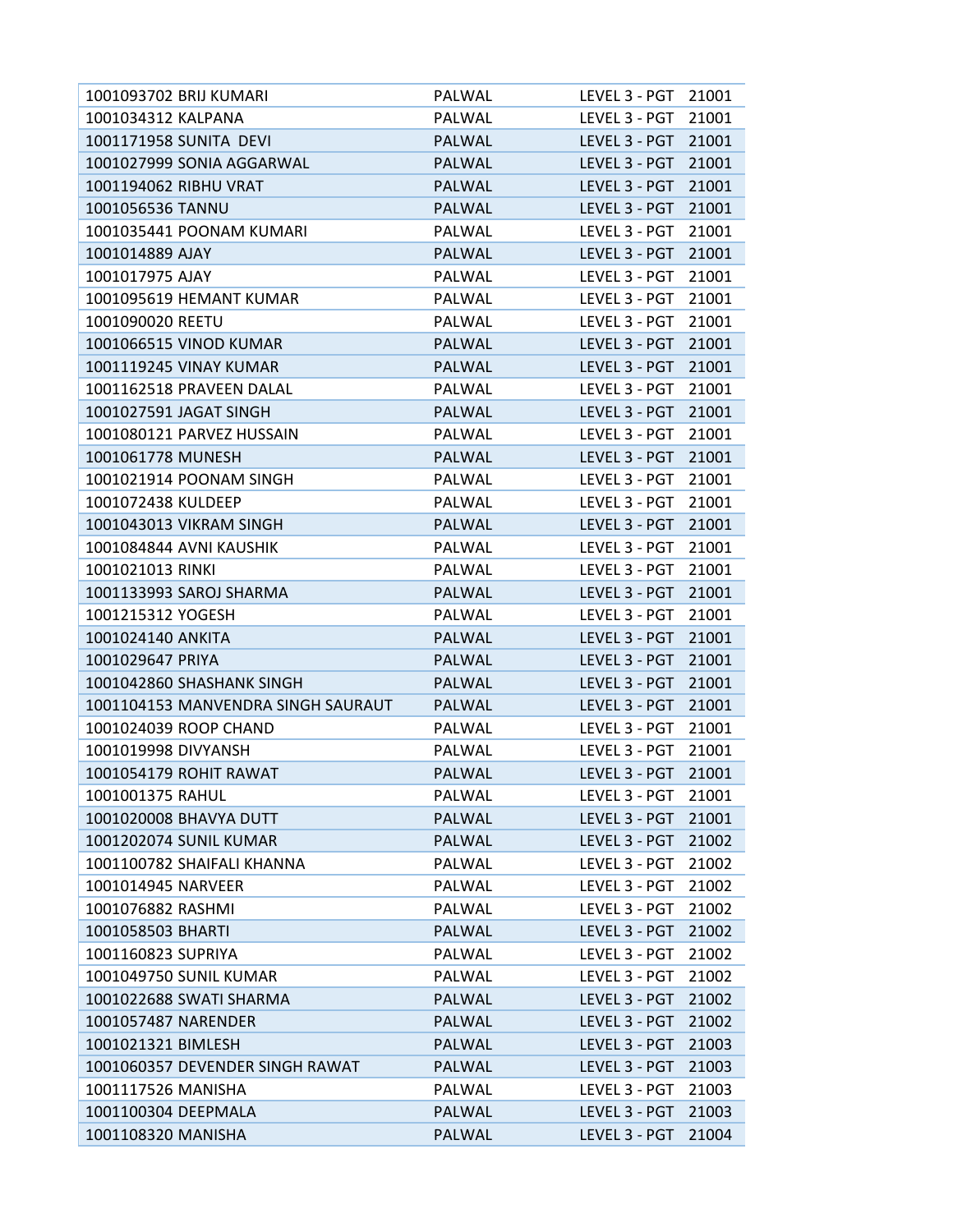| 1001101686 KIRAN            | <b>PALWAL</b>        | LEVEL 3 - PGT 21004 |       |
|-----------------------------|----------------------|---------------------|-------|
| 1001115961 RACHNA           | PALWAL               | LEVEL 3 - PGT 21004 |       |
| 1001038206 KESH WATI        | PALWAL               | LEVEL 3 - PGT 21004 |       |
| 1001056442 MOHAN SINGH      | PALWAL               | LEVEL 3 - PGT 21006 |       |
| 1001032446 HEMRAJ           | PALWAL               | LEVEL 3 - PGT 21006 |       |
| 1001077231 JYOTI AGRAWAL    | PALWAL               | LEVEL 3 - PGT 21006 |       |
| 1001005361 SHANO TYAGI      | PALWAL               | LEVEL 3 - PGT 21006 |       |
| 1001003143 ANKUR            | PALWAL               | LEVEL 3 - PGT 21006 |       |
| 1001071233 CHESHTA          | <b>PALWAL</b>        | LEVEL 3 - PGT 21006 |       |
| 1001165777 KAVITA           | PALWAL               | LEVEL 3 - PGT 21006 |       |
| 1001021951 VIVEK SHARMA     | PALWAL               | LEVEL 3 - PGT 21007 |       |
| 1001021554 SONU ARYA        | PALWAL               | LEVEL 3 - PGT 21007 |       |
| 1001008348 KAMAL SINGH      | <b>PALWAL</b>        | LEVEL 3 - PGT 21007 |       |
| 1001052514 LAXMI            | CHARKHI DADRI        | LEVEL 3 - PGT 22001 |       |
| 1001070401 JYOTI RANI       | <b>CHARKHI DADRI</b> | LEVEL 3 - PGT 22001 |       |
| 1001149743 SUMIT SINGH      | CHARKHI DADRI        | LEVEL 3 - PGT 22001 |       |
| 1001218027 CHIRAG           | CHARKHI DADRI        | LEVEL 3 - PGT 22001 |       |
| 1001092292 ANJU KUMARI      | CHARKHI DADRI        | LEVEL 3 - PGT 22001 |       |
| 1001014971 KANISHTHA SHARMA | CHARKHI DADRI        | LEVEL 3 - PGT 22001 |       |
| 1001165409 PARVEEN KUMAR    | CHARKHI DADRI        | LEVEL 3 - PGT 22001 |       |
| 1001065415 SUNIL KUMAR      | CHARKHI DADRI        | LEVEL 3 - PGT 22001 |       |
| 1001136830 DEEPAK KUMAR     | CHARKHI DADRI        | LEVEL 3 - PGT 22001 |       |
| 1001168554 SANJEET KUMAR    | CHARKHI DADRI        | LEVEL 3 - PGT 22001 |       |
| 1001013154 HEMANT           | CHARKHI DADRI        | LEVEL 3 - PGT 22001 |       |
| 1001132392 PRIYANKA         | CHARKHI DADRI        | LEVEL 3 - PGT 22001 |       |
| 1001025648 DEEPAK           | CHARKHI DADRI        | LEVEL 3 - PGT 22001 |       |
| 1001138272 SANDEEP          | CHARKHI DADRI        | LEVEL 3 - PGT 22001 |       |
| 1001045017 SUDERSHAN        | CHARKHI DADRI        | LEVEL 3 - PGT 22001 |       |
| 1001163051 JYOTI            | CHARKHI DADRI        | LEVEL 3 - PGT 22001 |       |
| 1001131873 VIKAS SINGH      | CHARKHI DADRI        | LEVEL 3 - PGT 22001 |       |
| 1001139622 PRIYANKA         | <b>CHARKHI DADRI</b> | LEVEL 3 - PGT 22001 |       |
| 1001118840 MONIKA           | <b>CHARKHI DADRI</b> | LEVEL 3 - PGT 22001 |       |
| 1001128963 SANJEEV          | <b>CHARKHI DADRI</b> | LEVEL 3 - PGT 22001 |       |
| 1001001204 RAHUL KUMAR      | <b>CHARKHI DADRI</b> | LEVEL 3 - PGT 22001 |       |
| 1001038209 SUMEDHA          | <b>CHARKHI DADRI</b> | LEVEL 3 - PGT       | 22001 |
| 1001049275 KULDEEP          | <b>CHARKHI DADRI</b> | LEVEL 3 - PGT       | 22001 |
| 1001050270 JITENDRA SINGH   | <b>CHARKHI DADRI</b> | LEVEL 3 - PGT       | 22001 |
| 1001197915 MAHESH KUMAR     | <b>CHARKHI DADRI</b> | LEVEL 3 - PGT 22001 |       |
| 1001128407 MADHU MALIK      | <b>CHARKHI DADRI</b> | LEVEL 3 - PGT       | 22001 |
| 1001022824 SAURABH SHEORAN  | <b>CHARKHI DADRI</b> | LEVEL 3 - PGT       | 22001 |
| 1001101600 SURAJ            | <b>CHARKHI DADRI</b> | LEVEL 3 - PGT 22001 |       |
| 1001128674 SONAM MEHTA      | <b>CHARKHI DADRI</b> | LEVEL 3 - PGT       | 22001 |
| 1001058046 DIMPLE RAVI      | <b>CHARKHI DADRI</b> | LEVEL 3 - PGT       | 22001 |
| 1001138653 SUMITRA DEVI     | <b>CHARKHI DADRI</b> | LEVEL 3 - PGT       | 22002 |
| 1001146104 SACHIN SANGWAN   | <b>CHARKHI DADRI</b> | LEVEL 3 - PGT       | 22003 |
| 1001052878 SUNIL KUMAR      | <b>CHARKHI DADRI</b> | LEVEL 3 - PGT       | 22003 |
| 1001033739 SANDEEP          | <b>CHARKHI DADRI</b> | LEVEL 3 - PGT 22003 |       |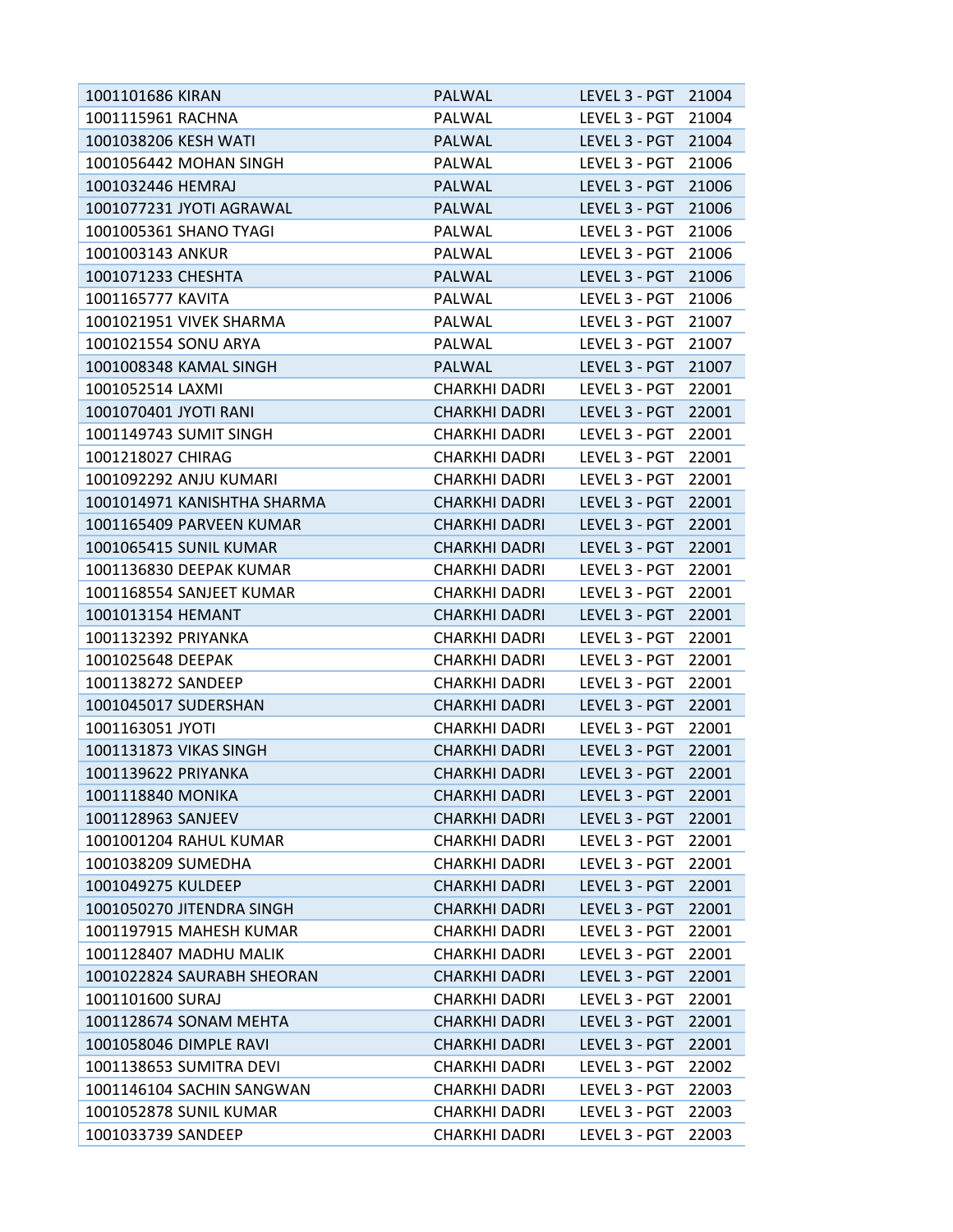| 1001061207 KUMARI MANJU PHOGAT | CHARKHI DADRI                     | LEVEL 3 - PGT 22003 |       |
|--------------------------------|-----------------------------------|---------------------|-------|
| 1001066486 NAVEEN KUMAR        | CHARKHI DADRI LEVEL 3 - PGT 22003 |                     |       |
| 1001146591 SEEMA               | CHARKHI DADRI LEVEL 3 - PGT 22003 |                     |       |
| 1001003456 MONIKA              | CHARKHI DADRI                     | LEVEL 3 - PGT 22004 |       |
| 1001208409 MEENAKSHI           | CHARKHI DADRI                     | LEVEL 3 - PGT 22004 |       |
| 1001050279 RINU KUMARI         | CHARKHI DADRI                     | LEVEL 3 - PGT 22004 |       |
| 1001063515 ASHA RANI           | CHARKHI DADRI                     | LEVEL 3 - PGT 22004 |       |
| 1001003058 MUNESH KUMAR        | CHARKHI DADRI                     | LEVEL 3 - PGT 22004 |       |
| 1001085255 SUBHASH             | CHARKHI DADRI                     | LEVEL 3 - PGT 22004 |       |
| 1001102574 KUSHUM              | CHARKHI DADRI LEVEL 3 - PGT 22004 |                     |       |
| 1001008076 SUNIL KUMAR         | CHARKHI DADRI LEVEL 3 - PGT 22005 |                     |       |
| 1001014289 VIKAS               | CHARKHI DADRI                     | LEVEL 3 - PGT 22005 |       |
| 1001022720 AMIT                | CHARKHI DADRI                     | LEVEL 3 - PGT 22005 |       |
| 1001026117 PRAVEEN             | CHARKHI DADRI                     | LEVEL 3 - PGT 22005 |       |
| 1001143507 ANJALI              | CHARKHI DADRI                     | LEVEL 3 - PGT 22005 |       |
| 1001100968 MEENA               | CHARKHI DADRI                     | LEVEL 3 - PGT 22005 |       |
| 1001103936 MANISHA KUMARI      | CHARKHI DADRI LEVEL 3 - PGT 22005 |                     |       |
| 1001029295 NIRAJ               | CHARKHI DADRI                     | LEVEL 3 - PGT 22006 |       |
| 1001176459 JAI PARKASH         | CHARKHI DADRI                     | LEVEL 3 - PGT 22006 |       |
| 1001018013 VIKASH              | CHARKHI DADRI                     | LEVEL 3 - PGT 22006 |       |
| 1001148564 SAVITA              | CHARKHI DADRI                     | LEVEL 3 - PGT 22006 |       |
| 1001111371 OMBIR SINGH         | CHARKHI DADRI                     | LEVEL 3 - PGT 22006 |       |
| 1001131381 NEENU RANI          | CHARKHI DADRI                     | LEVEL 3 - PGT 22006 |       |
| 1001150305 MINAKSHI            | CHARKHI DADRI                     | LEVEL 3 - PGT 22006 |       |
| 1001023690 NEEKI               | <b>CHARKHI DADRI</b>              | LEVEL 3 - PGT 22006 |       |
| 1001151551 SARITA              | CHARKHI DADRI                     | LEVEL 3 - PGT 22006 |       |
| 1001076916 PARVEEN KUMAR       | CHARKHI DADRI                     | LEVEL 3 - PGT 22006 |       |
| 1001151825 NISHANT             | <b>CHARKHI DADRI</b>              | LEVEL 3 - PGT 22006 |       |
| 1001079974 SAROJ               | CHARKHI DADRI                     | LEVEL 3 - PGT 22006 |       |
| 1001025340 SUMEET KUMAR        | CHARKHI DADRI LEVEL 3 - PGT 22006 |                     |       |
| 1001052146 AJAY KUMAR          | CHARKHI DADRI                     | LEVEL 3 - PGT 22006 |       |
| 1001065067 ANITA KUMARI        | <b>CHARKHI DADRI</b>              | LEVEL 3 - PGT 22006 |       |
| 1001060794 MAMTA               | <b>CHARKHI DADRI</b>              | LEVEL 3 - PGT 22007 |       |
| 1001105199 MANISHA DEVI        | <b>CHARKHI DADRI</b>              | LEVEL 3 - PGT       | 22007 |
| 1001134167 KAVITA KUMARI       | <b>CHARKHI DADRI</b>              | LEVEL 3 - PGT       | 22007 |
| 1001059312 MUNESH KUMARI       | <b>CHARKHI DADRI</b>              | LEVEL 3 - PGT 22007 |       |
| 1001058016 SUNIL KUMAR         | <b>CHARKHI DADRI</b>              | LEVEL 3 - PGT       | 22008 |
| 1001036232 PAWAN KUMAR         | <b>CHARKHI DADRI</b>              | LEVEL 3 - PGT 22008 |       |
| 1001112989 RAJESH              | <b>CHARKHI DADRI</b>              | LEVEL 3 - PGT       | 22008 |
| 1001075583 JYOTI               | <b>CHARKHI DADRI</b>              | LEVEL 3 - PGT       | 22008 |
| 1001010068 VIKAS JANGRA        | <b>CHARKHI DADRI</b>              | LEVEL 3 - PGT 22008 |       |
| 1001020256 ARTI                | <b>CHARKHI DADRI</b>              | LEVEL 3 - PGT       | 22009 |
| 1001014233 RAVINDER KUMAR      | <b>CHARKHI DADRI</b>              | LEVEL 3 - PGT 22009 |       |
| 1001116975 SHEETAL             | <b>CHARKHI DADRI</b>              | LEVEL 3 - PGT 22009 |       |
| 1001100780 SANGEETA            | <b>CHARKHI DADRI</b>              | LEVEL 3 - PGT       | 22009 |
| 1001051274 NEERAJ              | <b>CHARKHI DADRI</b>              | LEVEL 3 - PGT 22009 |       |
| 1001022301 PRIYANKA            | <b>CHARKHI DADRI</b>              | LEVEL 3 - PGT 22009 |       |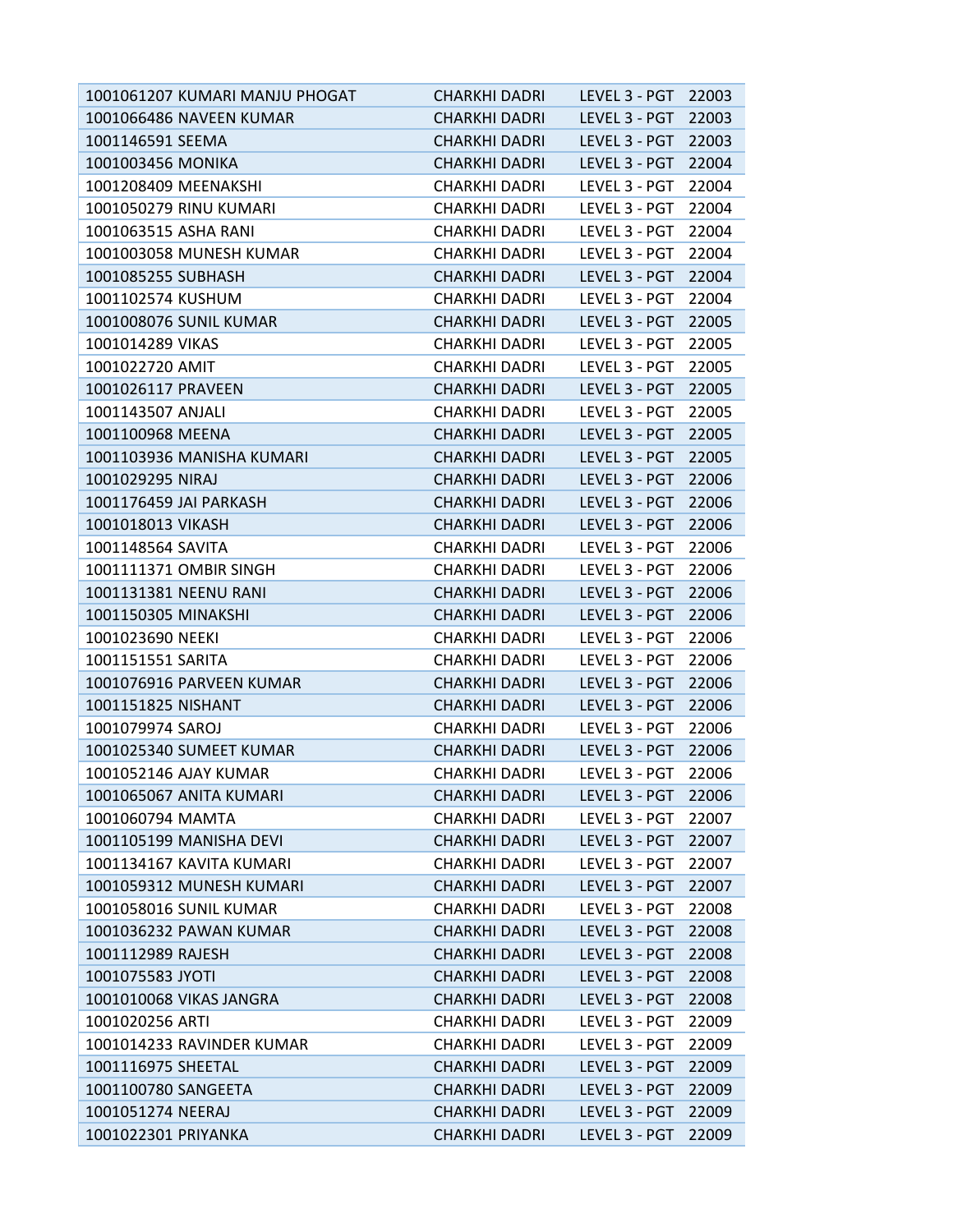| 1001149272 SANDEEP KUMAR | <b>CHARKHI DADRI</b> | LEVEL 3 - PGT 22009 |
|--------------------------|----------------------|---------------------|
| 1001082789 GOURAV VATS   | CHARKHI DADRI        | LEVEL 3 - PGT 22009 |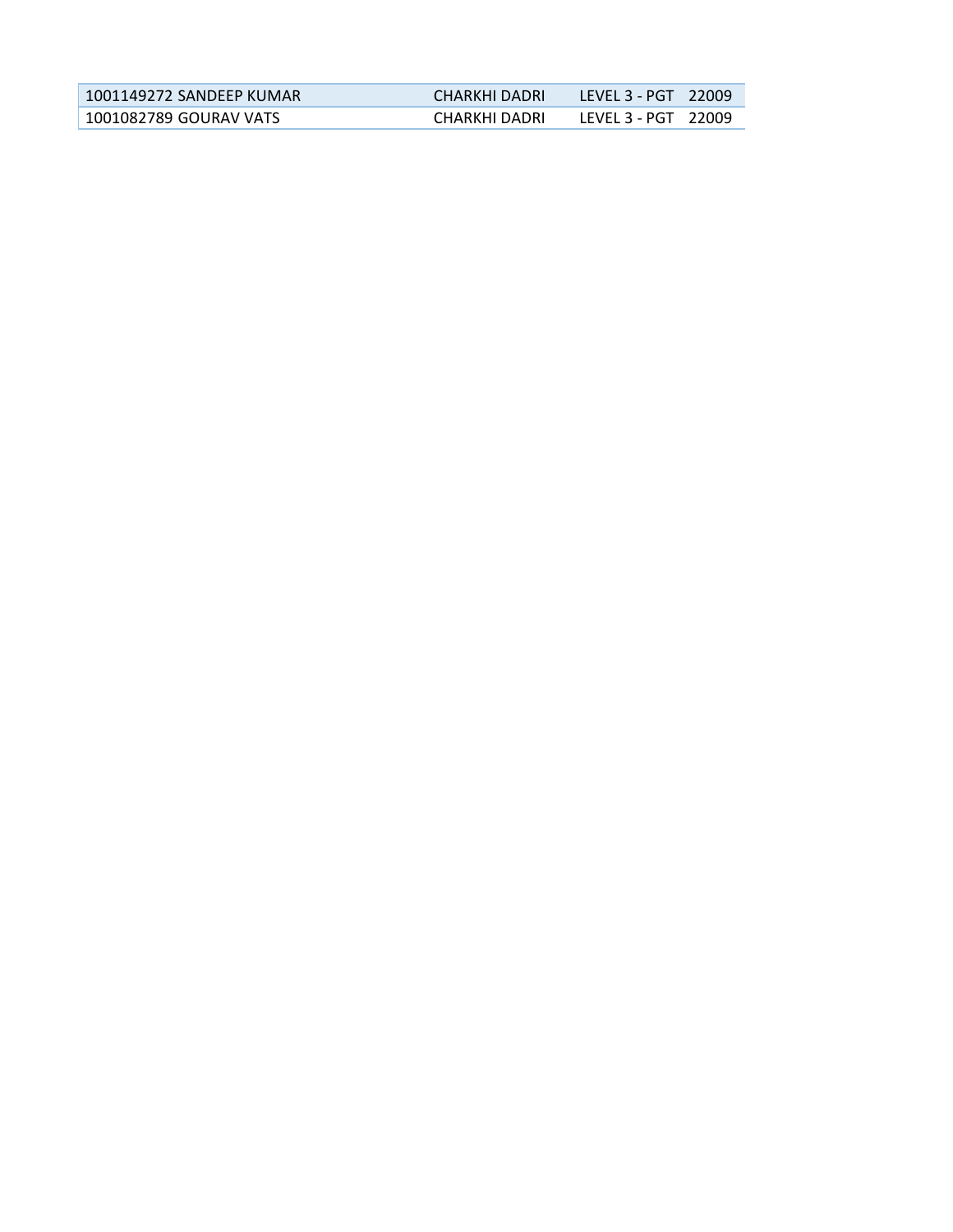| <b>Cent</b>                                                   |
|---------------------------------------------------------------|
| GOVT (P.G.) COLLEGE, IDGAH ROAD AMBALA CANTT-01(B-1)          |
| GOVT (P.G.) COLLEGE, IDGAH ROAD AMBALA CANTT-01(B-1)          |
| GOVT (P.G.) COLLEGE, IDGAH ROAD AMBALA CANTT-01(B-1)          |
| GOVT (P.G.) COLLEGE, IDGAH ROAD AMBALA CANTT-01(B-1)          |
| GOVT (P.G.) COLLEGE, IDGAH ROAD AMBALA CANTT-01(B-1)          |
| GOVT (P.G.) COLLEGE, IDGAH ROAD AMBALA CANTT-01(B-1)          |
| GOVT (P.G.) COLLEGE, IDGAH ROAD AMBALA CANTT-01(B-1)          |
| GOVT (P.G.) COLLEGE, IDGAH ROAD AMBALA CANTT-01(B-1)          |
| GOVT (P.G.) COLLEGE, IDGAH ROAD AMBALA CANTT-01(B-1)          |
| GOVT (P.G.) COLLEGE, IDGAH ROAD AMBALA CANTT-01(B-1)          |
| GOVT (P.G.) COLLEGE, IDGAH ROAD AMBALA CANTT-01(B-1)          |
| GOVT (P.G.) COLLEGE, IDGAH ROAD AMBALA CANTT-01(B-1)          |
| GOVT (P.G.) COLLEGE, IDGAH ROAD AMBALA CANTT-01(B-1)          |
| GOVT (P.G.) COLLEGE, IDGAH ROAD AMBALA CANTT-01(B-1)          |
| GOVT (P.G.) COLLEGE, IDGAH ROAD AMBALA CANTT-01(B-1)          |
| GOVT (P.G.) COLLEGE, IDGAH ROAD AMBALA CANTT-01(B-1)          |
| GOVT (P.G.) COLLEGE, IDGAH ROAD AMBALA CANTT-01(B-1)          |
| GOVT (P.G.) COLLEGE, IDGAH ROAD AMBALA CANTT-01(B-1)          |
| GOVT (P.G.) COLLEGE, IDGAH ROAD AMBALA CANTT-01(B-1)          |
| GOVT (P.G.) COLLEGE, IDGAH ROAD AMBALA CANTT-01(B-1)          |
| GOVT (P.G.) COLLEGE, IDGAH ROAD AMBALA CANTT-01(B-1)          |
| GOVT (P.G.) COLLEGE, IDGAH ROAD AMBALA CANTT-01(B-1)          |
| GOVT (P.G.) COLLEGE, IDGAH ROAD AMBALA CANTT-01(B-1)          |
| GOVT (P.G.) COLLEGE, IDGAH ROAD AMBALA CANTT-01(B-1)          |
| GOVT (P.G.) COLLEGE, IDGAH ROAD AMBALA CANTT-01(B-1)          |
| GOVT (P.G.) COLLEGE, IDGAH ROAD AMBALA CANTT-01(B-1)          |
| GOVT (P.G.) COLLEGE, IDGAH ROAD AMBALA CANTT-01(B-1)          |
| GOVT (P.G.) COLLEGE, IDGAH ROAD AMBALA CANTT-01(B-1)          |
| GOVT (P.G.) COLLEGE, IDGAH ROAD AMBALA CANTT-01(B-1)          |
| GOVT (P.G.) COLLEGE, IDGAH ROAD AMBALA CANTT-01(B-1)          |
| GOVT (P.G.) COLLEGE, IDGAH ROAD AMBALA CANTT-01(B-1)          |
| GOVT (P.G.) COLLEGE, IDGAH ROAD AMBALA CANTT-01(B-1)          |
| GOVT (P.G.) COLLEGE, IDGAH ROAD AMBALA CANTT-01(B-1)          |
| GOVT (P.G.) COLLEGE, IDGAH ROAD AMBALA CANTT-01(B-1)          |
| GOVT (P.G.) COLLEGE, IDGAH ROAD AMBALA CANTT-01(B-1)          |
| GOVT (P.G.) COLLEGE, IDGAH ROAD AMBALA CANTT-01(B-1)          |
| GOVT (P.G.) COLLEGE, IDGAH ROAD AMBALA CANTT-01(B-1)          |
| GOVT (P.G.) COLLEGE, IDGAH ROAD AMBALA CANTT-01(B-1)          |
| GOVT (P.G.) COLLEGE, IDGAH ROAD AMBALA CANTT-01(B-1)          |
| GOVT (P.G.) COLLEGE, IDGAH ROAD AMBALA CANTT-02(B-2)          |
| GOVT (P.G.) COLLEGE, IDGAH ROAD AMBALA CANTT-02(B-2)          |
| GOVT (P.G.) COLLEGE, IDGAH ROAD AMBALA CANTT-02(B-2)          |
| GOVT (P.G.) COLLEGE, IDGAH ROAD AMBALA CANTT-02(B-2)          |
| GOVT (P.G.) COLLEGE, IDGAH ROAD AMBALA CANTT-02(B-2)          |
| GOVT (P.G.) COLLEGE, IDGAH ROAD AMBALA CANTT-02(B-2)          |
| D A V PUBLIC SCHOOL RIVER SIDE, JAGADHRI ROAD AMBALA CANTT-03 |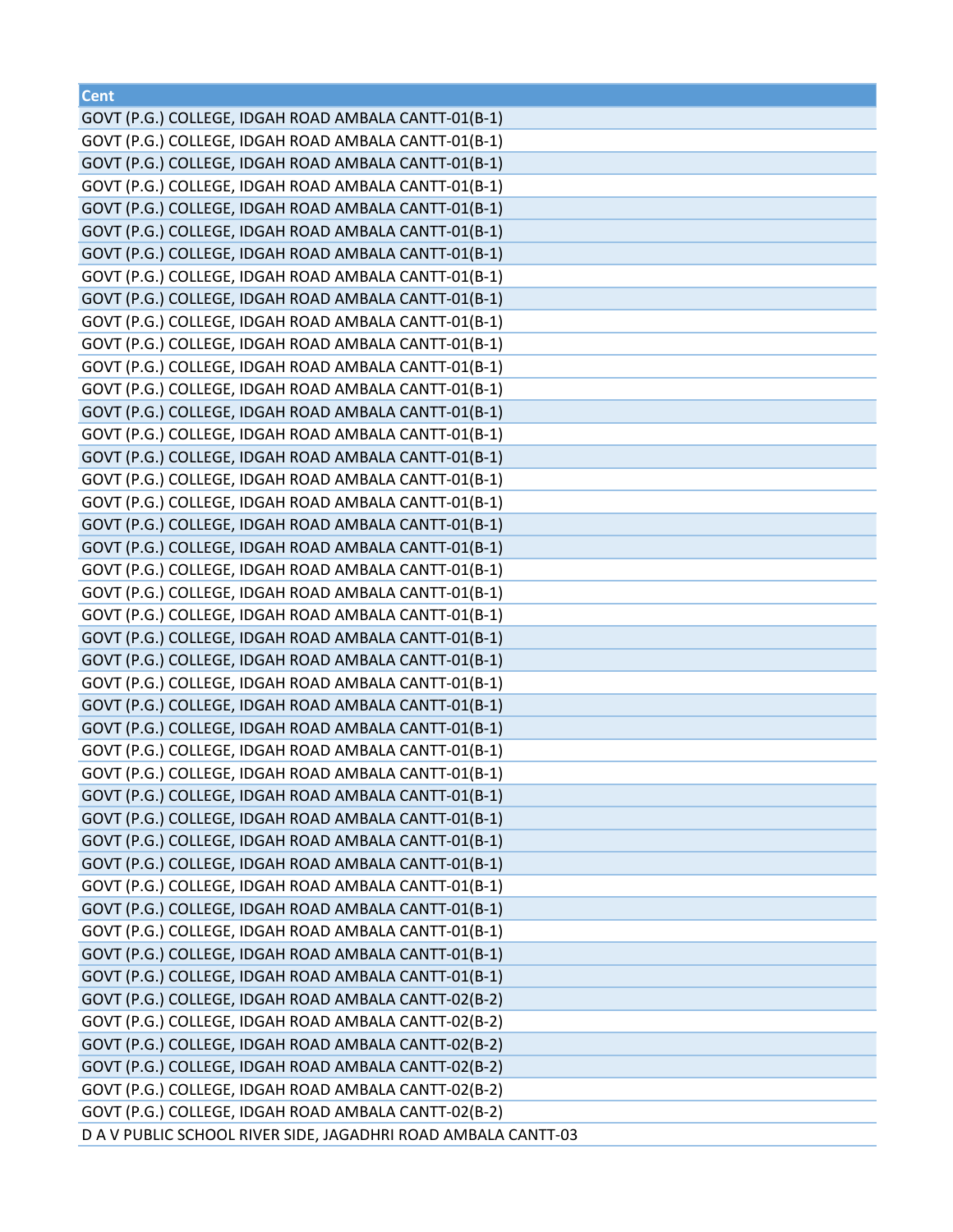D A V PUBLIC SCHOOL RIVER SIDE, JAGADHRI ROAD AMBALA CANTT-03 D A V PUBLIC SCHOOL RIVER SIDE, JAGADHRI ROAD AMBALA CANTT-03 GANDHI MEMORIAL NATIONAL COLLEGE , NEAR CAPITAL CINEMA AMBALA CANTT-04(B-1) GANDHI MEMORIAL NATIONAL COLLEGE , NEAR CAPITAL CINEMA AMBALA CANTT-04(B-1) GANDHI MEMORIAL NATIONAL COLLEGE , NEAR CAPITAL CINEMA AMBALA CANTT-04(B-1) GANDHI MEMORIAL NATIONAL COLLEGE , NEAR CAPITAL CINEMA AMBALA CANTT-04(B-1) GANDHI MEMORIAL NATIONAL COLLEGE , NEAR CAPITAL CINEMA AMBALA CANTT-05(B-2) GANDHI MEMORIAL NATIONAL COLLEGE , NEAR CAPITAL CINEMA AMBALA CANTT-05(B-2) GANDHI MEMORIAL NATIONAL COLLEGE , NEAR CAPITAL CINEMA AMBALA CANTT-05(B-2) GANDHI MEMORIAL NATIONAL COLLEGE , NEAR CAPITAL CINEMA AMBALA CANTT-05(B-2) GANDHI MEMORIAL NATIONAL COLLEGE , NEAR CAPITAL CINEMA AMBALA CANTT-05(B-2) GANDHI MEMORIAL NATIONAL COLLEGE , NEAR CAPITAL CINEMA AMBALA CANTT-05(B-2) GANDHI MEMORIAL NATIONAL COLLEGE , NEAR CAPITAL CINEMA AMBALA CANTT-05(B-2) GANDHI MEMORIAL NATIONAL COLLEGE , NEAR CAPITAL CINEMA AMBALA CANTT-05(B-2) MAJ. R N KAPOOR D A V PUBLIC SCHOOL(SR SEC)53 NAPIER ROAD, NEAR TELEPHONE EXCHANGE AMBALA CANTT-MAJ. R N KAPOOR D A V PUBLIC SCHOOL(SR SEC)53 NAPIER ROAD, NEAR TELEPHONE EXCHANGE AMBALA CANTT-MAJ. R N KAPOOR D A V PUBLIC SCHOOL(SR SEC)53 NAPIER ROAD,NEAR TELEPHONE EXCHANGE AMBALA CANTT-0 MAJ. R N KAPOOR D A V PUBLIC SCHOOL(SR SEC)53 NAPIER ROAD, NEAR TELEPHONE EXCHANGE AMBALA CANTT-MAJ. R N KAPOOR D A V PUBLIC SCHOOL(SR SEC)53 NAPIER ROAD,NEAR TELEPHONE EXCHANGE AMBALA CANTT-0 MAJ. R N KAPOOR D A V PUBLIC SCHOOL(SR SEC)53 NAPIER ROAD,NEAR TELEPHONE EXCHANGE AMBALA CANTT-0 MAJ. R N KAPOOR D A V PUBLIC SCHOOL(SR SEC)53 NAPIER ROAD,NEAR TELEPHONE EXCHANGE AMBALA CANTT-0 MAJ. R N KAPOOR D A V PUBLIC SCHOOL(SR SEC)53 NAPIER ROAD,NEAR TELEPHONE EXCHANGE AMBALA CANTT-0 MAJ. R N KAPOOR D A V PUBLIC SCHOOL(SR SEC)53 NAPIER ROAD,NEAR TELEPHONE EXCHANGE AMBALA CANTT-0 MAJ. R N KAPOOR D A V PUBLIC SCHOOL(SR SEC)53 NAPIER ROAD, NEAR TELEPHONE EXCHANGE AMBALA CANTT-MAJ. R N KAPOOR D A V PUBLIC SCHOOL(SR SEC)53 NAPIER ROAD,NEAR TELEPHONE EXCHANGE AMBALA CANTT-0 MAJ. R N KAPOOR D A V PUBLIC SCHOOL(SR SEC)53 NAPIER ROAD, NEAR TELEPHONE EXCHANGE AMBALA CANTT-MAJ. R N KAPOOR D A V PUBLIC SCHOOL(SR SEC)53 NAPIER ROAD,NEAR TELEPHONE EXCHANGE AMBALA CANTT-0 THE S.D. VIDYA SCHOOL JAGADHRI ROAD AMBALA CANTT-07 THE S.D. VIDYA SCHOOL JAGADHRI ROAD AMBALA CANTT-07 THE S.D. VIDYA SCHOOL JAGADHRI ROAD AMBALA CANTT-07 THE S.D. VIDYA SCHOOL JAGADHRI ROAD AMBALA CANTT-07 BHARTIYA PUBLIC SCHOOL JAGADHRI ROAD, NEAR S.D. COLLEGE AMBALA CANTT-08(B-1) BHARTIYA PUBLIC SCHOOL JAGADHRI ROAD, NEAR S.D. COLLEGE AMBALA CANTT-08(B-1) BHARTIYA PUBLIC SCHOOL JAGADHRI ROAD, NEAR S.D. COLLEGE AMBALA CANTT-08(B-1) BHARTIYA PUBLIC SCHOOL JAGADHRI ROAD, NEAR S.D. COLLEGE AMBALA CANTT-08(B-1) BHARTIYA PUBLIC SCHOOL JAGADHRI ROAD, NEAR S.D. COLLEGE AMBALA CANTT-08(B-1) BHARTIYA PUBLIC SCHOOL JAGADHRI ROAD, NEAR S.D. COLLEGE AMBALA CANTT-08(B-1) BHARTIYA PUBLIC SCHOOL JAGADHRI ROAD, NEAR S.D. COLLEGE AMBALA CANTT-08(B-1) BHARTIYA PUBLIC SCHOOL JAGADHRI ROAD, NEAR S.D. COLLEGE AMBALA CANTT-08(B-1) BHARTIYA PUBLIC SCHOOL JAGADHRI ROAD, NEAR S.D. COLLEGE AMBALA CANTT-08(B-1) BHARTIYA PUBLIC SCHOOL JAGADHRI ROAD, NEAR S.D. COLLEGE AMBALA CANTT-09(B-2) BHARTIYA PUBLIC SCHOOL JAGADHRI ROAD, NEAR S.D. COLLEGE AMBALA CANTT-09(B-2) BHARTIYA PUBLIC SCHOOL JAGADHRI ROAD, NEAR S.D. COLLEGE AMBALA CANTT-09(B-2) BHARTIYA PUBLIC SCHOOL JAGADHRI ROAD, NEAR S.D. COLLEGE AMBALA CANTT-09(B-2) BHARTIYA PUBLIC SCHOOL JAGADHRI ROAD, NEAR S.D. COLLEGE AMBALA CANTT-09(B-2) BHARTIYA PUBLIC SCHOOL JAGADHRI ROAD, NEAR S.D. COLLEGE AMBALA CANTT-09(B-2) BHARTIYA PUBLIC SCHOOL JAGADHRI ROAD, NEAR S.D. COLLEGE AMBALA CANTT-09(B-2)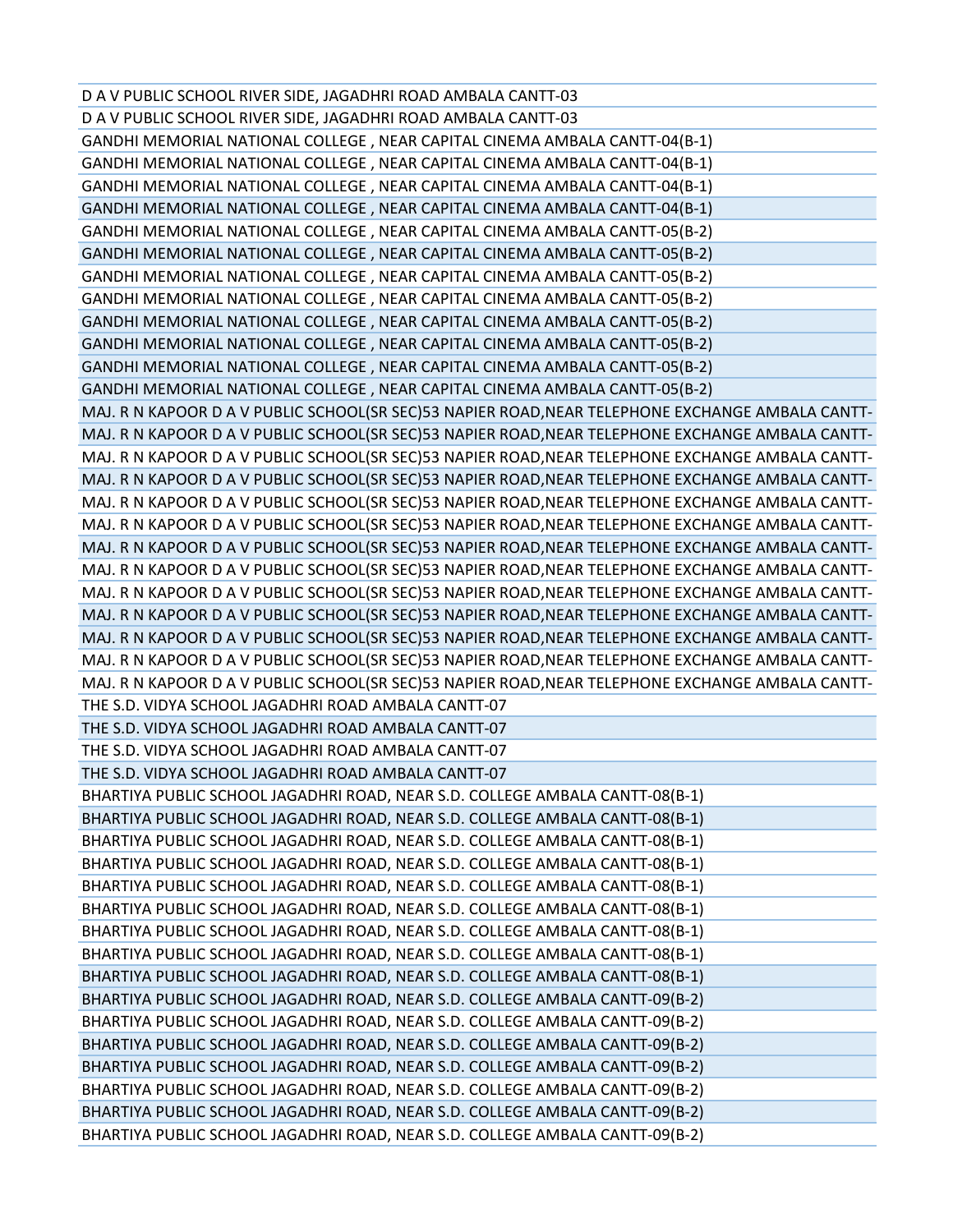| BHARTIYA PUBLIC SCHOOL JAGADHRI ROAD, NEAR S.D. COLLEGE AMBALA CANTT-09(B-2) |
|------------------------------------------------------------------------------|
| LORD MAHAVIR JAIN PUBLIC SCHOOL, NEAR BADA GOL CHAKKAR AMBALA CANTT-10(B-1)  |
| LORD MAHAVIR JAIN PUBLIC SCHOOL, NEAR BADA GOL CHAKKAR AMBALA CANTT-10(B-1)  |
| LORD MAHAVIR JAIN PUBLIC SCHOOL, NEAR BADA GOL CHAKKAR AMBALA CANTT-10(B-1)  |
| LORD MAHAVIR JAIN PUBLIC SCHOOL, NEAR BADA GOL CHAKKAR AMBALA CANTT-10(B-1)  |
| LORD MAHAVIR JAIN PUBLIC SCHOOL, NEAR BADA GOL CHAKKAR AMBALA CANTT-10(B-1)  |
| LORD MAHAVIR JAIN PUBLIC SCHOOL, NEAR BADA GOL CHAKKAR AMBALA CANTT-10(B-1)  |
| LORD MAHAVIR JAIN PUBLIC SCHOOL, NEAR BADA GOL CHAKKAR AMBALA CANTT-10(B-1)  |
| VAISH COLLEGE, RAILWAY ROAD BHIWANI-01(B-1)                                  |
| VAISH COLLEGE, RAILWAY ROAD BHIWANI-01(B-1)                                  |
| VAISH COLLEGE, RAILWAY ROAD BHIWANI-01(B-1)                                  |
| VAISH COLLEGE, RAILWAY ROAD BHIWANI-01(B-1)                                  |
| VAISH COLLEGE, RAILWAY ROAD BHIWANI-01(B-1)                                  |
| VAISH COLLEGE, RAILWAY ROAD BHIWANI-01(B-1)                                  |
| VAISH COLLEGE, RAILWAY ROAD BHIWANI-01(B-1)                                  |
| VAISH COLLEGE, RAILWAY ROAD BHIWANI-01(B-1)                                  |
| VAISH COLLEGE, RAILWAY ROAD BHIWANI-01(B-1)                                  |
| VAISH COLLEGE, RAILWAY ROAD BHIWANI-01(B-1)                                  |
| VAISH COLLEGE, RAILWAY ROAD BHIWANI-01(B-1)                                  |
| VAISH COLLEGE, RAILWAY ROAD BHIWANI-01(B-1)                                  |
| VAISH COLLEGE, RAILWAY ROAD BHIWANI-01(B-1)                                  |
| VAISH COLLEGE, RAILWAY ROAD BHIWANI-01(B-1)                                  |
| VAISH COLLEGE, RAILWAY ROAD BHIWANI-01(B-1)                                  |
| VAISH COLLEGE, RAILWAY ROAD BHIWANI-01(B-1)                                  |
| VAISH COLLEGE, RAILWAY ROAD BHIWANI-01(B-1)                                  |
| VAISH COLLEGE, RAILWAY ROAD BHIWANI-01(B-1)                                  |
| VAISH COLLEGE, RAILWAY ROAD BHIWANI-01(B-1)                                  |
| VAISH COLLEGE, RAILWAY ROAD BHIWANI-01(B-1)                                  |
| VAISH COLLEGE, RAILWAY ROAD BHIWANI-01(B-1)                                  |
| VAISH COLLEGE, RAILWAY ROAD BHIWANI-01(B-1)                                  |
| VAISH COLLEGE, RAILWAY ROAD BHIWANI-01(B-1)                                  |
| VAISH COLLEGE, RAILWAY ROAD BHIWANI-01(B-1)                                  |
| VAISH COLLEGE, RAILWAY ROAD BHIWANI-01(B-1)                                  |
| VAISH COLLEGE, RAILWAY ROAD BHIWANI-01(B-1)                                  |
| VAISH COLLEGE, RAILWAY ROAD BHIWANI-01(B-1)                                  |
| VAISH COLLEGE, RAILWAY ROAD BHIWANI-01(B-1)                                  |
| VAISH COLLEGE, RAILWAY ROAD BHIWANI-01(B-1)                                  |
| VAISH COLLEGE, RAILWAY ROAD BHIWANI-01(B-1)                                  |
| VAISH COLLEGE, RAILWAY ROAD BHIWANI-01(B-1)                                  |
| VAISH COLLEGE, RAILWAY ROAD BHIWANI-01(B-1)                                  |
| VAISH COLLEGE, RAILWAY ROAD BHIWANI-01(B-1)                                  |
| VAISH COLLEGE, RAILWAY ROAD BHIWANI-01(B-1)                                  |
| VAISH COLLEGE, RAILWAY ROAD BHIWANI-01(B-1)                                  |
| VAISH COLLEGE, RAILWAY ROAD BHIWANI-01(B-1)                                  |
| VAISH COLLEGE, RAILWAY ROAD BHIWANI-01(B-1)                                  |
| VAISH COLLEGE, RAILWAY ROAD BHIWANI-01(B-1)                                  |
| VAISH COLLEGE, RAILWAY ROAD BHIWANI-01(B-1)                                  |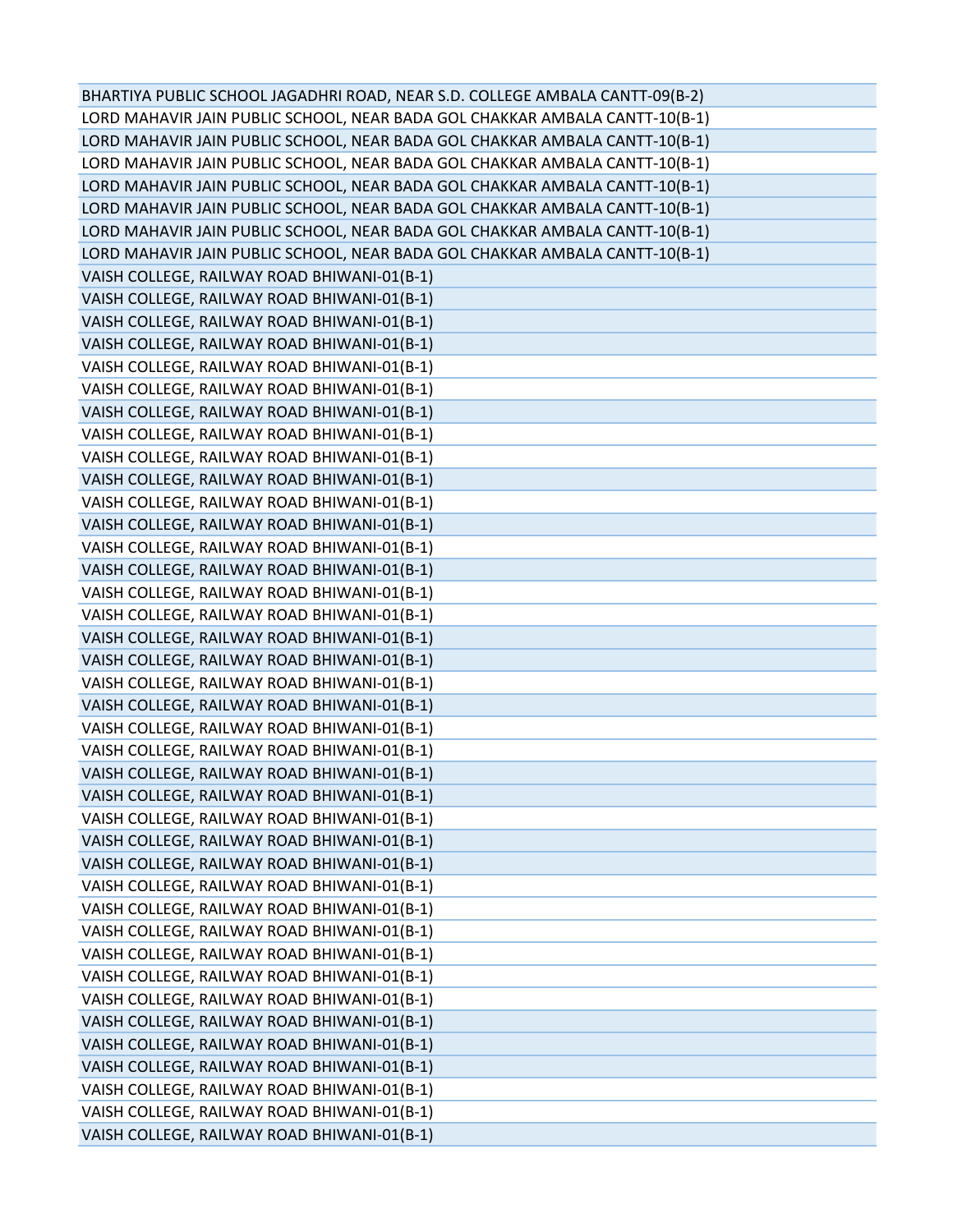| VAISH COLLEGE, RAILWAY ROAD BHIWANI-01(B-1) |
|---------------------------------------------|
| VAISH COLLEGE, RAILWAY ROAD BHIWANI-01(B-1) |
| VAISH COLLEGE, RAILWAY ROAD BHIWANI-01(B-1) |
| VAISH COLLEGE, RAILWAY ROAD BHIWANI-02(B-2) |
| VAISH COLLEGE, RAILWAY ROAD BHIWANI-02(B-2) |
| VAISH COLLEGE, RAILWAY ROAD BHIWANI-02(B-2) |
| VAISH COLLEGE, RAILWAY ROAD BHIWANI-02(B-2) |
| VAISH COLLEGE, RAILWAY ROAD BHIWANI-02(B-2) |
| VAISH COLLEGE, RAILWAY ROAD BHIWANI-02(B-2) |
| VAISH COLLEGE, RAILWAY ROAD BHIWANI-02(B-2) |
| VAISH COLLEGE, RAILWAY ROAD BHIWANI-02(B-2) |
| VAISH COLLEGE, RAILWAY ROAD BHIWANI-02(B-2) |
| VAISH COLLEGE, RAILWAY ROAD BHIWANI-02(B-2) |
| VAISH COLLEGE, RAILWAY ROAD BHIWANI-02(B-2) |
| VAISH COLLEGE, RAILWAY ROAD BHIWANI-02(B-2) |
| VAISH COLLEGE, RAILWAY ROAD BHIWANI-02(B-2) |
| VAISH COLLEGE, RAILWAY ROAD BHIWANI-02(B-2) |
| VAISH COLLEGE, RAILWAY ROAD BHIWANI-02(B-2) |
| VAISH COLLEGE, RAILWAY ROAD BHIWANI-02(B-2) |
| VAISH COLLEGE, RAILWAY ROAD BHIWANI-02(B-2) |
| VAISH COLLEGE, RAILWAY ROAD BHIWANI-02(B-2) |
| VAISH COLLEGE, RAILWAY ROAD BHIWANI-02(B-2) |
| VAISH COLLEGE, RAILWAY ROAD BHIWANI-02(B-2) |
| VAISH COLLEGE, RAILWAY ROAD BHIWANI-02(B-2) |
| VAISH COLLEGE, RAILWAY ROAD BHIWANI-02(B-2) |
| VAISH COLLEGE, RAILWAY ROAD BHIWANI-02(B-2) |
| VAISH COLLEGE, RAILWAY ROAD BHIWANI-02(B-2) |
| VAISH COLLEGE, RAILWAY ROAD BHIWANI-02(B-2) |
| VAISH COLLEGE, RAILWAY ROAD BHIWANI-02(B-2) |
| VAISH COLLEGE, RAILWAY ROAD BHIWANI-02(B-2) |
| VAISH COLLEGE, RAILWAY ROAD BHIWANI-02(B-2) |
| VAISH COLLEGE, RAILWAY ROAD BHIWANI-02(B-2) |
| VAISH COLLEGE, RAILWAY ROAD BHIWANI-02(B-2) |
| VAISH COLLEGE, RAILWAY ROAD BHIWANI-02(B-2) |
| VAISH COLLEGE, RAILWAY ROAD BHIWANI-02(B-2) |
| VAISH COLLEGE, RAILWAY ROAD BHIWANI-02(B-2) |
| VAISH COLLEGE, RAILWAY ROAD BHIWANI-02(B-2) |
| VAISH COLLEGE, RAILWAY ROAD BHIWANI-02(B-2) |
| VAISH COLLEGE, RAILWAY ROAD BHIWANI-02(B-2) |
| VAISH COLLEGE, RAILWAY ROAD BHIWANI-02(B-2) |
| VAISH COLLEGE, RAILWAY ROAD BHIWANI-02(B-2) |
| VAISH COLLEGE, RAILWAY ROAD BHIWANI-02(B-2) |
| VAISH COLLEGE, RAILWAY ROAD BHIWANI-02(B-2) |
| VAISH COLLEGE, RAILWAY ROAD BHIWANI-02(B-2) |
| VAISH COLLEGE, RAILWAY ROAD BHIWANI-02(B-2) |
| VAISH COLLEGE, RAILWAY ROAD BHIWANI-02(B-2) |
| VAISH COLLEGE, RAILWAY ROAD BHIWANI-02(B-2) |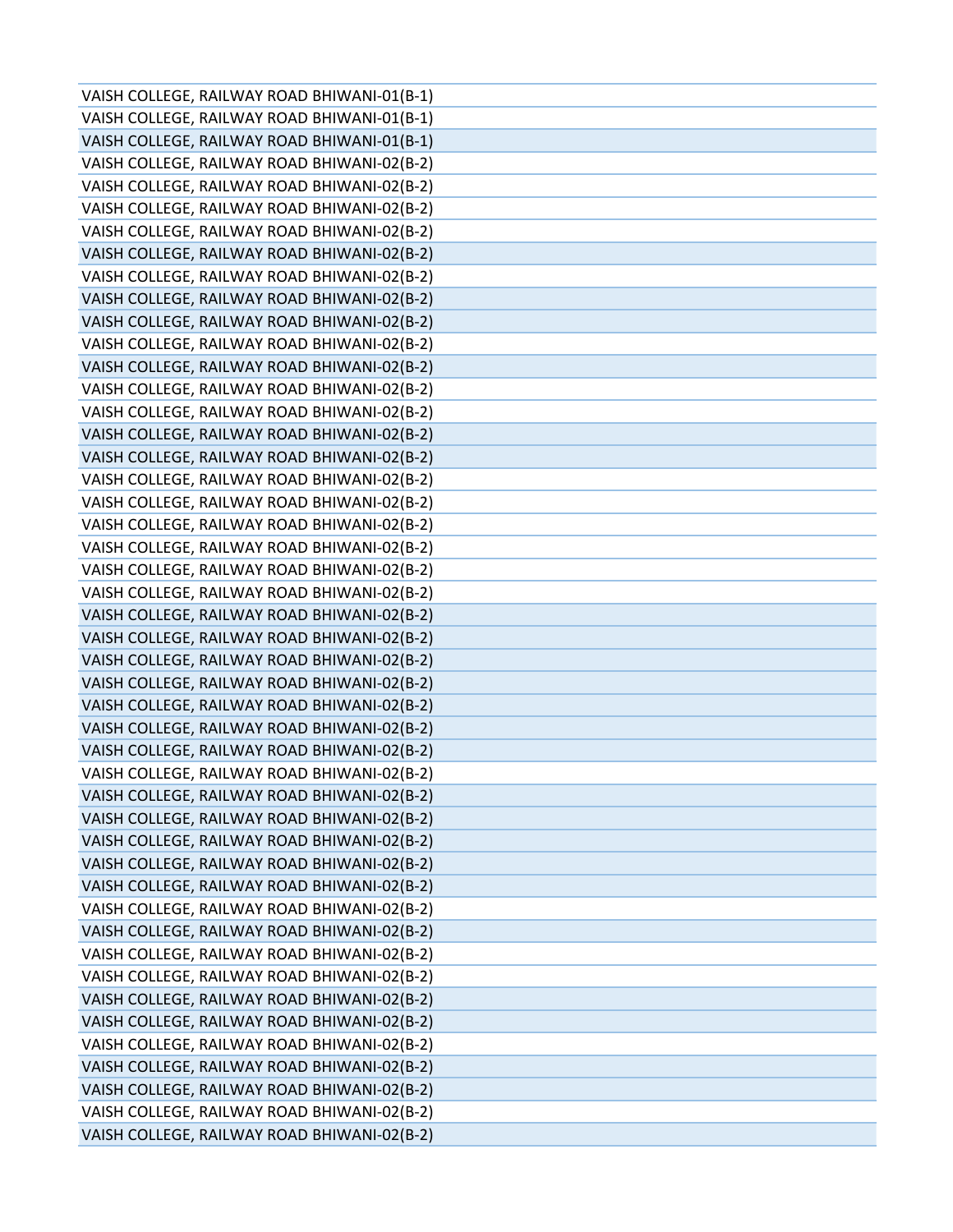| RAJIV GANDHI GOVT. COLLEGE FOR WOMEN, HANSI ROAD BHIWANI-03                         |
|-------------------------------------------------------------------------------------|
| RAJIV GANDHI GOVT. COLLEGE FOR WOMEN, HANSI ROAD BHIWANI-03                         |
| RAJIV GANDHI GOVT. COLLEGE FOR WOMEN, HANSI ROAD BHIWANI-03                         |
| RAJIV GANDHI GOVT. COLLEGE FOR WOMEN, HANSI ROAD BHIWANI-03                         |
| RAJIV GANDHI GOVT. COLLEGE FOR WOMEN, HANSI ROAD BHIWANI-03                         |
| RAJIV GANDHI GOVT. COLLEGE FOR WOMEN, HANSI ROAD BHIWANI-03                         |
| RAJIV GANDHI GOVT. COLLEGE FOR WOMEN, HANSI ROAD BHIWANI-03                         |
| M.N.S. GOVT. COLLEGE, HANSI ROAD BHIWANI-04(B-1)                                    |
| M.N.S. GOVT. COLLEGE, HANSI ROAD BHIWANI-04(B-1)                                    |
| M.N.S. GOVT. COLLEGE, HANSI ROAD BHIWANI-05(B-2)                                    |
| M.N.S. GOVT. COLLEGE, HANSI ROAD BHIWANI-05(B-2)                                    |
| M.N.S. GOVT. COLLEGE, HANSI ROAD BHIWANI-05(B-2)                                    |
| ADARSH MAHILA MAHAVIDYALAYA, NEAR HANSI GATE BHIWANI-6(B-1)                         |
| ADARSH MAHILA MAHAVIDYALAYA, NEAR HANSI GATE BHIWANI-6(B-1)                         |
| ADARSH MAHILA MAHAVIDYALAYA, NEAR HANSI GATE BHIWANI-6(B-1)                         |
| ADARSH MAHILA MAHAVIDYALAYA, NEAR HANSI GATE BHIWANI-7(B-2)                         |
| ADARSH MAHILA MAHAVIDYALAYA, NEAR HANSI GATE BHIWANI-7(B-2)                         |
| ADARSH MAHILA MAHAVIDYALAYA, NEAR HANSI GATE BHIWANI-7(B-2)                         |
| ADARSH MAHILA MAHAVIDYALAYA, NEAR HANSI GATE BHIWANI-7(B-2)                         |
| ADARSH MAHILA MAHAVIDYALAYA, NEAR HANSI GATE BHIWANI-7(B-2)                         |
| ADARSH MAHILA MAHAVIDYALAYA, NEAR HANSI GATE BHIWANI-7(B-2)                         |
| ADARSH MAHILA MAHAVIDYALAYA, NEAR HANSI GATE BHIWANI-7(B-2)                         |
| ADARSH MAHILA MAHAVIDYALAYA, NEAR HANSI GATE BHIWANI-7(B-2)                         |
| ADARSH MAHILA MAHAVIDYALAYA, NEAR HANSI GATE BHIWANI-7(B-2)                         |
| ADARSH MAHILA MAHAVIDYALAYA, NEAR HANSI GATE BHIWANI-7(B-2)                         |
| ADARSH MAHILA MAHAVIDYALAYA, NEAR HANSI GATE BHIWANI-7(B-2)                         |
| ADARSH MAHILA MAHAVIDYALAYA, NEAR HANSI GATE BHIWANI-7(B-2)                         |
| ADARSH MAHILA MAHAVIDYALAYA, NEAR HANSI GATE BHIWANI-7(B-2)                         |
| ADARSH MAHILA MAHAVIDYALAYA, NEAR HANSI GATE BHIWANI-7(B-2)                         |
| ADARSH MAHILA MAHAVIDYALAYA, NEAR HANSI GATE BHIWANI-7(B-2)                         |
| ADARSH MAHILA MAHAVIDYALAYA, NEAR HANSI GATE BHIWANI-7(B-2)                         |
| ADARSH MAHILA MAHAVIDYALAYA, NEAR HANSI GATE BHIWANI-7(B-2)                         |
| ADARSH MAHILA MAHAVIDYALAYA, NEAR HANSI GATE BHIWANI-7(B-2)                         |
| ADARSH MAHILA MAHAVIDYALAYA, NEAR HANSI GATE BHIWANI-7(B-2)                         |
| ADARSH MAHILA MAHAVIDYALAYA, NEAR HANSI GATE BHIWANI-7(B-2)                         |
| VAISH MODEL SR. SEC. SCHOOL, LOHARU ROAD, NEAR JOGIWALA SHIV MANDIR BHIWANI-08(B-1) |
| VAISH MODEL SR. SEC. SCHOOL, LOHARU ROAD, NEAR JOGIWALA SHIV MANDIR BHIWANI-08(B-1) |
| VAISH MODEL SR. SEC. SCHOOL, LOHARU ROAD, NEAR JOGIWALA SHIV MANDIR BHIWANI-08(B-1) |
| VAISH MODEL SR. SEC. SCHOOL, LOHARU ROAD, NEAR JOGIWALA SHIV MANDIR BHIWANI-08(B-1) |
| VAISH MODEL SR. SEC. SCHOOL, LOHARU ROAD, NEAR JOGIWALA SHIV MANDIR BHIWANI-08(B-1) |
| VAISH MODEL SR. SEC. SCHOOL, LOHARU ROAD, NEAR JOGIWALA SHIV MANDIR BHIWANI-08(B-1) |
| VAISH MODEL SR. SEC. SCHOOL, LOHARU ROAD, NEAR JOGIWALA SHIV MANDIR BHIWANI-08(B-1) |
| VAISH MODEL SR. SEC. SCHOOL, LOHARU ROAD, NEAR JOGIWALA SHIV MANDIR BHIWANI-08(B-1) |
| VAISH MODEL SR. SEC. SCHOOL, LOHARU ROAD, NEAR JOGIWALA SHIV MANDIR BHIWANI-08(B-1) |
| VAISH MODEL SR. SEC. SCHOOL, LOHARU ROAD, NEAR JOGIWALA SHIV MANDIR BHIWANI-08(B-1) |
| VAISH MODEL SR. SEC. SCHOOL, LOHARU ROAD, NEAR JOGIWALA SHIV MANDIR BHIWANI-08(B-1) |
| VAISH MODEL SR. SEC. SCHOOL, LOHARU ROAD, NEAR JOGIWALA SHIV MANDIR BHIWANI-08(B-1) |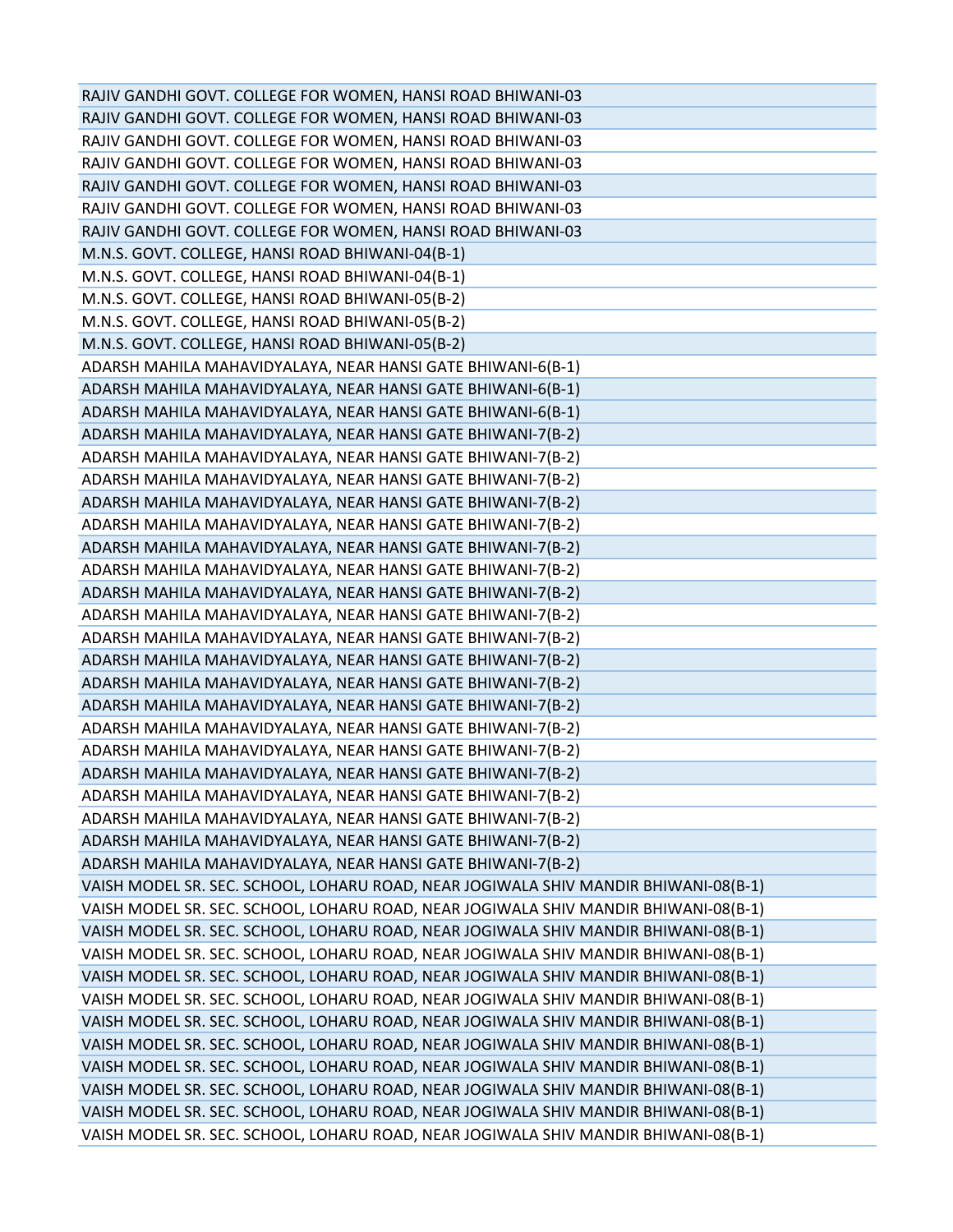VAISH MODEL SR. SEC. SCHOOL, LOHARU ROAD, NEAR JOGIWALA SHIV MANDIR BHIWANI-08(B-1) VAISH MODEL SR. SEC. SCHOOL, LOHARU ROAD, NEAR JOGIWALA SHIV MANDIR BHIWANI-08(B-1) VAISH MODEL SR. SEC. SCHOOL, LOHARU ROAD, NEAR JOGIWALA SHIV MANDIR BHIWANI-08(B-1) VAISH MODEL SR. SEC. SCHOOL, LOHARU ROAD, NEAR JOGIWALA SHIV MANDIR BHIWANI-08(B-1) VAISH MODEL SR. SEC. SCHOOL, LOHARU ROAD, NEAR JOGIWALA SHIV MANDIR BHIWANI-08(B-1) VAISH MODEL SR. SEC. SCHOOL, LOHARU ROAD, NEAR JOGIWALA SHIV MANDIR BHIWANI-08(B-1) VAISH MODEL SR. SEC. SCHOOL, LOHARU ROAD, NEAR JOGIWALA SHIV MANDIR BHIWANI-08(B-1) VAISH MODEL SR. SEC. SCHOOL, LOHARU ROAD, NEAR JOGIWALA SHIV MANDIR BHIWANI-08(B-1) VAISH MODEL SR. SEC. SCHOOL, LOHARU ROAD, NEAR JOGIWALA SHIV MANDIR BHIWANI-08(B-1) VAISH MODEL SR. SEC. SCHOOL, LOHARU ROAD, NEAR JOGIWALA SHIV MANDIR BHIWANI-08(B-1) VAISH MODEL SR. SEC. SCHOOL, LOHARU ROAD, NEAR JOGIWALA SHIV MANDIR BHIWANI-08(B-1) VAISH MODEL SR. SEC. SCHOOL, LOHARU ROAD, NEAR JOGIWALA SHIV MANDIR BHIWANI-08(B-1) VAISH MODEL SR. SEC. SCHOOL, LOHARU ROAD, NEAR JOGIWALA SHIV MANDIR BHIWANI-08(B-1) VAISH MODEL SR. SEC. SCHOOL, LOHARU ROAD, NEAR JOGIWALA SHIV MANDIR BHIWANI-08(B-1) VAISH MODEL SR. SEC. SCHOOL, LOHARU ROAD, NEAR JOGIWALA SHIV MANDIR BHIWANI-10(B-3) VAISH MODEL SR. SEC. SCHOOL, LOHARU ROAD, NEAR JOGIWALA SHIV MANDIR BHIWANI-10(B-3) ZEE LITERA VALLEY SCHOOL (Sr. Sec.), 6.6 KM STONE, HANSI ROAD, NEAR PREM NAGAR BHIWANI-11 ZEE LITERA VALLEY SCHOOL (Sr. Sec.), 6.6 KM STONE, HANSI ROAD, NEAR PREM NAGAR BHIWANI-11 ZEE LITERA VALLEY SCHOOL (Sr. Sec.), 6.6 KM STONE, HANSI ROAD, NEAR PREM NAGAR BHIWANI-11 ZEE LITERA VALLEY SCHOOL (Sr. Sec.), 6.6 KM STONE, HANSI ROAD, NEAR PREM NAGAR BHIWANI-11 ZEE LITERA VALLEY SCHOOL (Sr. Sec.), 6.6 KM STONE, HANSI ROAD, NEAR PREM NAGAR BHIWANI-11 BHIWANI PUBLIC SCHOOL, HUDA SECTOR-14 BHIWANI-12(B-1) BHIWANI PUBLIC SCHOOL, HUDA SECTOR-14 BHIWANI-12(B-1) BHIWANI PUBLIC SCHOOL, HUDA SECTOR-14 BHIWANI-12(B-1) BHIWANI PUBLIC SCHOOL, HUDA SECTOR-14 BHIWANI-12(B-1) BHIWANI PUBLIC SCHOOL, HUDA SECTOR-14 BHIWANI-12(B-1) BHIWANI PUBLIC SCHOOL, HUDA SECTOR-14 BHIWANI-12(B-1) BHIWANI PUBLIC SCHOOL, HUDA SECTOR-14 BHIWANI-12(B-1) BHIWANI PUBLIC SCHOOL, HUDA SECTOR-14 BHIWANI-12(B-1) BHIWANI PUBLIC SCHOOL, HUDA SECTOR-14 BHIWANI-12(B-1) BHIWANI PUBLIC SCHOOL, HUDA SECTOR-14 BHIWANI-12(B-1) BHIWANI PUBLIC SCHOOL, HUDA SECTOR-14 BHIWANI-12(B-1) BHIWANI PUBLIC SCHOOL, HUDA SECTOR-14 BHIWANI-12(B-1) BHIWANI PUBLIC SCHOOL, HUDA SECTOR-14 BHIWANI-12(B-1) BHIWANI PUBLIC SCHOOL, HUDA SECTOR-14 BHIWANI-12(B-1) BHIWANI PUBLIC SCHOOL, HUDA SECTOR-14 BHIWANI-12(B-1) BHIWANI PUBLIC SCHOOL, HUDA SECTOR-14 BHIWANI-12(B-1) BHIWANI PUBLIC SCHOOL, HUDA SECTOR-14 BHIWANI-12(B-1) BHIWANI PUBLIC SCHOOL, HUDA SECTOR-14 BHIWANI-12(B-1) BHIWANI PUBLIC SCHOOL, HUDA SECTOR-14 BHIWANI-12(B-1) BHIWANI PUBLIC SCHOOL, HUDA SECTOR-14 BHIWANI-13(B-2) BHIWANI PUBLIC SCHOOL, HUDA SECTOR-14 BHIWANI-13(B-2) BHIWANI PUBLIC SCHOOL, HUDA SECTOR-14 BHIWANI-13(B-2) BHIWANI PUBLIC SCHOOL, HUDA SECTOR-14 BHIWANI-13(B-2) BHIWANI PUBLIC SCHOOL, HUDA SECTOR-14 BHIWANI-13(B-2) BHIWANI PUBLIC SCHOOL, HUDA SECTOR-14 BHIWANI-13(B-2) BHIWANI PUBLIC SCHOOL, HUDA SECTOR-14 BHIWANI-13(B-2)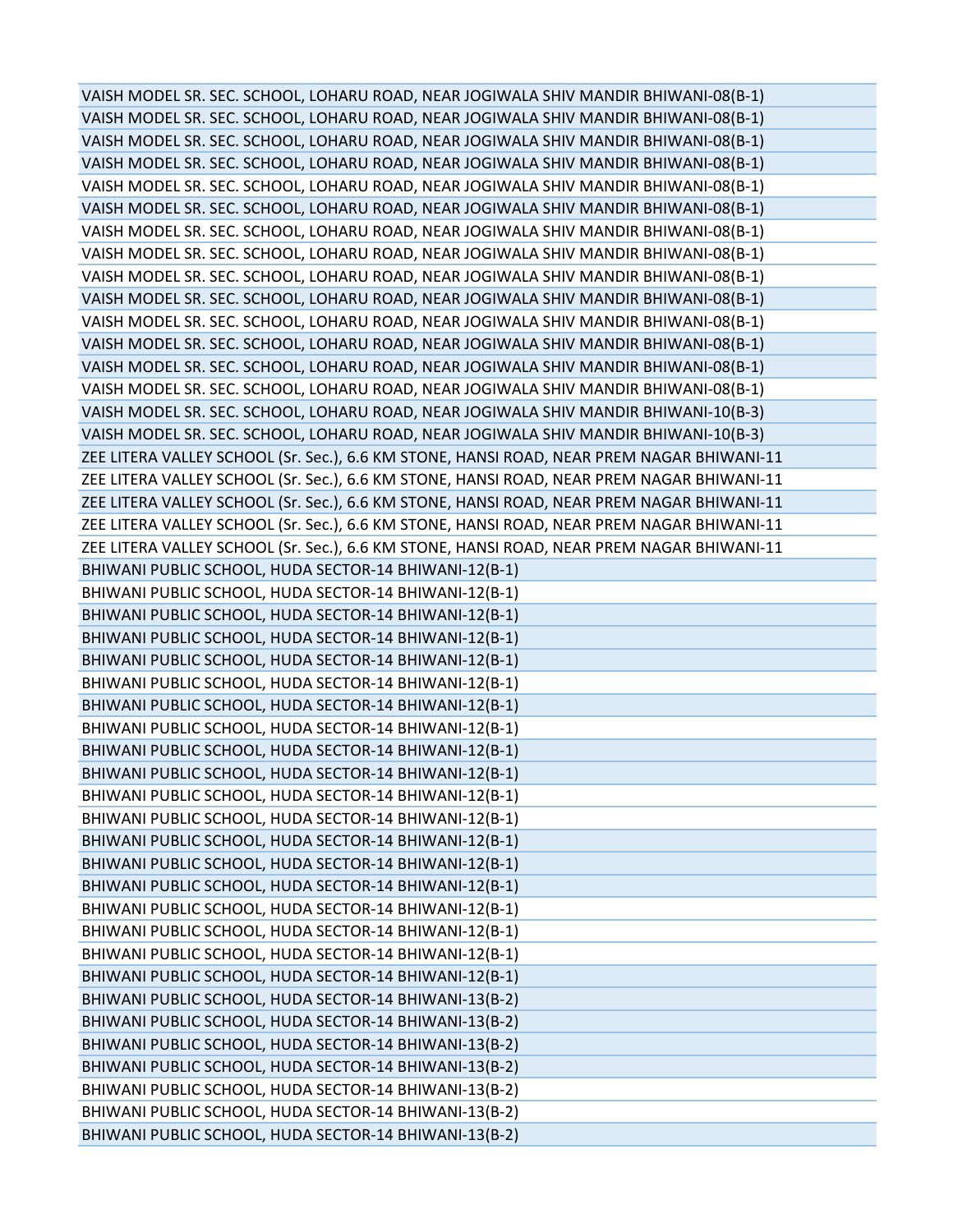| BHIWANI PUBLIC SCHOOL, HUDA SECTOR-14 BHIWANI-13(B-2)                       |
|-----------------------------------------------------------------------------|
| BHIWANI PUBLIC SCHOOL, HUDA SECTOR-14 BHIWANI-13(B-2)                       |
| BHIWANI PUBLIC SCHOOL, HUDA SECTOR-14 BHIWANI-13(B-2)                       |
| PUBLIC SCHOOL BAL BHAWAN (SR. SEC.), MEHAM ROAD BHIWANI-14                  |
| PUBLIC SCHOOL BAL BHAWAN (SR. SEC.), MEHAM ROAD BHIWANI-14                  |
| PUBLIC SCHOOL BAL BHAWAN (SR. SEC.), MEHAM ROAD BHIWANI-14                  |
| PUBLIC SCHOOL BAL BHAWAN (SR. SEC.), MEHAM ROAD BHIWANI-14                  |
| PUBLIC SCHOOL BAL BHAWAN (SR. SEC.), MEHAM ROAD BHIWANI-14                  |
| PUBLIC SCHOOL BAL BHAWAN (SR. SEC.), MEHAM ROAD BHIWANI-14                  |
| PUBLIC SCHOOL BAL BHAWAN (SR. SEC.), MEHAM ROAD BHIWANI-14                  |
| PUBLIC SCHOOL BAL BHAWAN (SR. SEC.), MEHAM ROAD BHIWANI-14                  |
| PUBLIC SCHOOL BAL BHAWAN (SR. SEC.), MEHAM ROAD BHIWANI-14                  |
| PUBLIC SCHOOL BAL BHAWAN (SR. SEC.), MEHAM ROAD BHIWANI-14                  |
| PUBLIC SCHOOL BAL BHAWAN (SR. SEC.), MEHAM ROAD BHIWANI-14                  |
| PUBLIC SCHOOL BAL BHAWAN (SR. SEC.), MEHAM ROAD BHIWANI-14                  |
| PUBLIC SCHOOL BAL BHAWAN (SR. SEC.), MEHAM ROAD BHIWANI-14                  |
| PUBLIC SCHOOL BAL BHAWAN (SR. SEC.), MEHAM ROAD BHIWANI-14                  |
| PUBLIC SCHOOL BAL BHAWAN (SR. SEC.), MEHAM ROAD BHIWANI-14                  |
| PUBLIC SCHOOL BAL BHAWAN (SR. SEC.), MEHAM ROAD BHIWANI-14                  |
| PUBLIC SCHOOL BAL BHAWAN (SR. SEC.), MEHAM ROAD BHIWANI-14                  |
| K.M. PUBLIC SCHOOL (SR. SEC.), HANSI ROAD (NEAR HANSI GATE) BHIWANI-15(B-1) |
| K.M. PUBLIC SCHOOL (SR. SEC.), HANSI ROAD (NEAR HANSI GATE) BHIWANI-15(B-1) |
| K.M. PUBLIC SCHOOL (SR. SEC.), HANSI ROAD (NEAR HANSI GATE) BHIWANI-15(B-1) |
| K.M. PUBLIC SCHOOL (SR. SEC.), HANSI ROAD (NEAR HANSI GATE) BHIWANI-15(B-1) |
| K.M. PUBLIC SCHOOL (SR. SEC.), HANSI ROAD (NEAR HANSI GATE) BHIWANI-15(B-1) |
| K.M. PUBLIC SCHOOL (SR. SEC.), HANSI ROAD (NEAR HANSI GATE) BHIWANI-15(B-1) |
| K.M. PUBLIC SCHOOL (SR. SEC.), HANSI ROAD (NEAR HANSI GATE) BHIWANI-15(B-1) |
| K.M. PUBLIC SCHOOL (SR. SEC.), HANSI ROAD (NEAR HANSI GATE) BHIWANI-15(B-1) |
| K.M. PUBLIC SCHOOL (SR. SEC.), HANSI ROAD (NEAR HANSI GATE) BHIWANI-15(B-1) |
| K.M. PUBLIC SCHOOL (SR. SEC.), HANSI ROAD (NEAR HANSI GATE) BHIWANI-16(B-2) |
| K.M. PUBLIC SCHOOL (SR. SEC.), HANSI ROAD (NEAR HANSI GATE) BHIWANI-16(B-2) |
| K.M. PUBLIC SCHOOL (SR. SEC.), HANSI ROAD (NEAR HANSI GATE) BHIWANI-16(B-2) |
| K.M. PUBLIC SCHOOL (SR. SEC.), HANSI ROAD (NEAR HANSI GATE) BHIWANI-16(B-2) |
| D.A.V. CENTENARY PUBLIC SCHOOL, KAUNT ROAD BHIWANI-17                       |
| D.A.V. CENTENARY PUBLIC SCHOOL, KAUNT ROAD BHIWANI-17                       |
| D.A.V. CENTENARY PUBLIC SCHOOL, KAUNT ROAD BHIWANI-17                       |
| LITTLE HEARTS PUBLIC SCHOOL, HALUWASIA GATE BHIWANI-18(B-1)                 |
| LITTLE HEARTS PUBLIC SCHOOL, HALUWASIA GATE BHIWANI-18(B-1)                 |
| LITTLE HEARTS PUBLIC SCHOOL, HALUWASIA GATE BHIWANI-18(B-1)                 |
| LITTLE HEARTS PUBLIC SCHOOL, HALUWASIA GATE BHIWANI-18(B-1)                 |
| ANGELS PUBLIC SCHOOL, SEC-21A, BADKHAL ROAD FARIDABAD-01                    |
| ANGELS PUBLIC SCHOOL, SEC-21A, BADKHAL ROAD FARIDABAD-01                    |
| ANGELS PUBLIC SCHOOL, SEC-21A, BADKHAL ROAD FARIDABAD-01                    |
| ANGELS PUBLIC SCHOOL, SEC-21A, BADKHAL ROAD FARIDABAD-01                    |
| ANGELS PUBLIC SCHOOL, SEC-21A, BADKHAL ROAD FARIDABAD-01                    |
| ANGELS PUBLIC SCHOOL, SEC-21A, BADKHAL ROAD FARIDABAD-01                    |
| ANGELS PUBLIC SCHOOL, SEC-21A, BADKHAL ROAD FARIDABAD-01                    |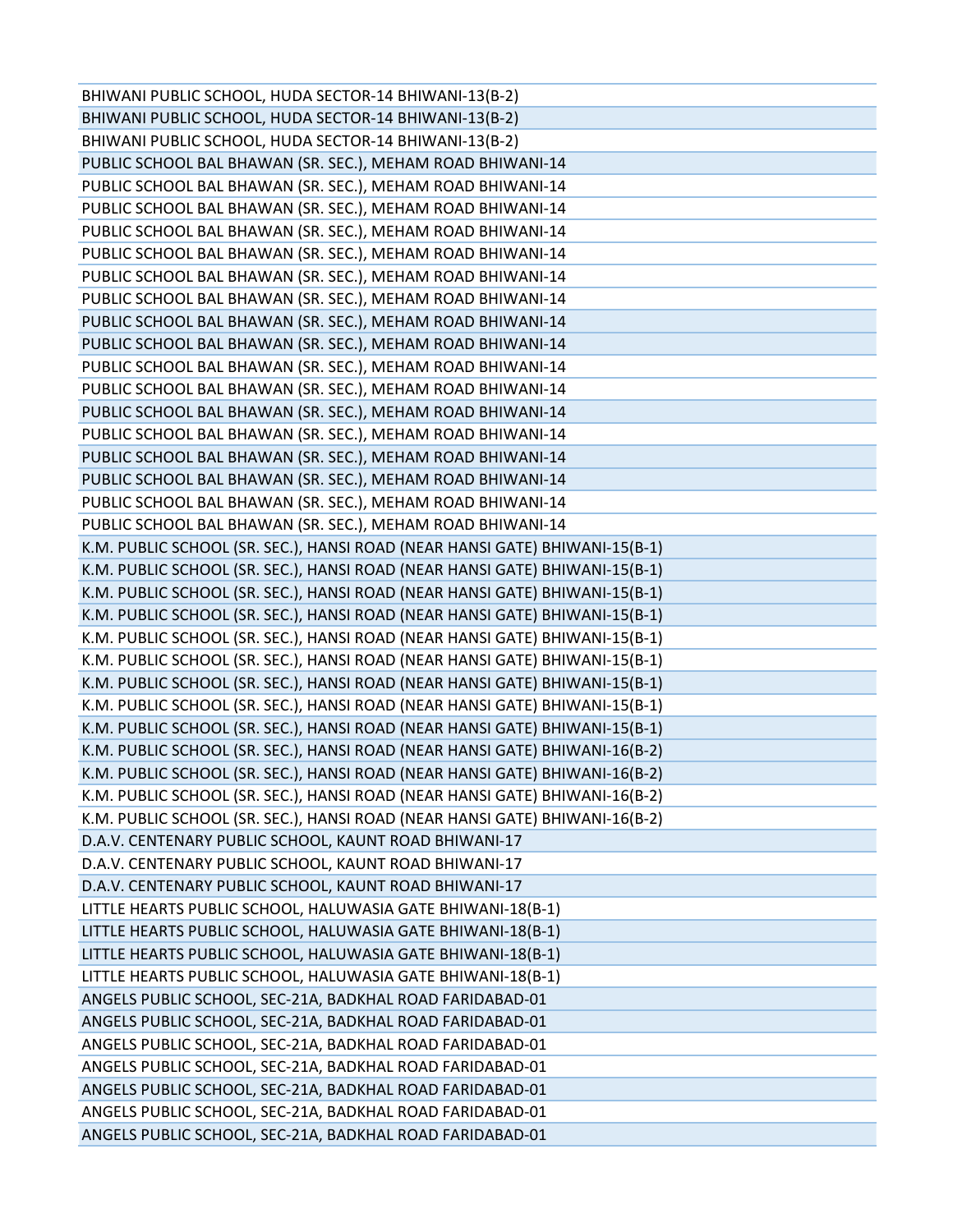| ANGELS PUBLIC SCHOOL, SEC-21A, BADKHAL ROAD FARIDABAD-01                                    |
|---------------------------------------------------------------------------------------------|
| ANGELS PUBLIC SCHOOL, SEC-21A, BADKHAL ROAD FARIDABAD-01                                    |
| ANGELS PUBLIC SCHOOL, SEC-21A, BADKHAL ROAD FARIDABAD-01                                    |
| ANGELS PUBLIC SCHOOL, SEC-21A, BADKHAL ROAD FARIDABAD-01                                    |
| ANGELS PUBLIC SCHOOL, SEC-21A, BADKHAL ROAD FARIDABAD-01                                    |
| ANGELS PUBLIC SCHOOL, SEC-21A, BADKHAL ROAD FARIDABAD-01                                    |
| ANGELS PUBLIC SCHOOL, SEC-21A, BADKHAL ROAD FARIDABAD-01                                    |
| ANGELS PUBLIC SCHOOL, SEC-21A, BADKHAL ROAD FARIDABAD-01                                    |
| ANGELS PUBLIC SCHOOL, SEC-21A, BADKHAL ROAD FARIDABAD-01                                    |
| ANGELS PUBLIC SCHOOL, SEC-21A, BADKHAL ROAD FARIDABAD-01                                    |
| ANGELS PUBLIC SCHOOL, SEC-21A, BADKHAL ROAD FARIDABAD-01                                    |
| ANGELS PUBLIC SCHOOL, SEC-21A, BADKHAL ROAD FARIDABAD-01                                    |
| ANGELS PUBLIC SCHOOL, SEC-21A, BADKHAL ROAD FARIDABAD-01                                    |
| ANGELS PUBLIC SCHOOL, SEC-21A, BADKHAL ROAD FARIDABAD-01                                    |
| ANGELS PUBLIC SCHOOL, SEC-21A, BADKHAL ROAD FARIDABAD-01                                    |
| ANGELS PUBLIC SCHOOL, SEC-21A, BADKHAL ROAD FARIDABAD-01                                    |
| ANGELS PUBLIC SCHOOL, SEC-21A, BADKHAL ROAD FARIDABAD-01                                    |
| ANGELS PUBLIC SCHOOL, SEC-21A, BADKHAL ROAD FARIDABAD-01                                    |
| ANGELS PUBLIC SCHOOL, SEC-21A, BADKHAL ROAD FARIDABAD-01                                    |
| ANGELS PUBLIC SCHOOL, SEC-21A, BADKHAL ROAD FARIDABAD-01                                    |
| ANGELS PUBLIC SCHOOL, SEC-21A, BADKHAL ROAD FARIDABAD-01                                    |
| ANGELS PUBLIC SCHOOL, SEC-21A, BADKHAL ROAD FARIDABAD-01                                    |
| ANGELS PUBLIC SCHOOL, SEC-21A, BADKHAL ROAD FARIDABAD-01                                    |
| ANGELS PUBLIC SCHOOL, SEC-21A, BADKHAL ROAD FARIDABAD-01                                    |
| ANGELS PUBLIC SCHOOL, SEC-21A, BADKHAL ROAD FARIDABAD-01                                    |
| ANGELS PUBLIC SCHOOL, SEC-21A, BADKHAL ROAD FARIDABAD-01                                    |
| ANGELS PUBLIC SCHOOL, SEC-21A, BADKHAL ROAD FARIDABAD-01                                    |
| ANGELS PUBLIC SCHOOL, SEC-21A, BADKHAL ROAD FARIDABAD-01                                    |
| ANGELS PUBLIC SCHOOL, SEC-21A, BADKHAL ROAD FARIDABAD-01                                    |
| ANGELS PUBLIC SCHOOL, SEC-21A, BADKHAL ROAD FARIDABAD-01                                    |
| ANGELS PUBLIC SCHOOL, SEC-21A, BADKHAL ROAD FARIDABAD-01                                    |
| ANGELS PUBLIC SCHOOL, SEC-21A, BADKHAL ROAD FARIDABAD-01                                    |
| ANGELS PUBLIC SCHOOL, SEC-21A, BADKHAL ROAD FARIDABAD-01                                    |
| ANGELS PUBLIC SCHOOL, SEC-21A, BADKHAL ROAD FARIDABAD-01                                    |
| ANGELS PUBLIC SCHOOL, SEC-21A, BADKHAL ROAD FARIDABAD-01                                    |
| ANGELS PUBLIC SCHOOL, SEC-21A, BADKHAL ROAD FARIDABAD-01                                    |
| ANGELS PUBLIC SCHOOL, SEC-21A, BADKHAL ROAD FARIDABAD-01                                    |
| ANGELS PUBLIC SCHOOL, SEC-21A, BADKHAL ROAD FARIDABAD-01                                    |
| ANGELS PUBLIC SCHOOL, SEC-21A, BADKHAL ROAD FARIDABAD-01                                    |
| ANGELS PUBLIC SCHOOL, SEC-21A, BADKHAL ROAD FARIDABAD-01                                    |
|                                                                                             |
| ANGELS PUBLIC SCHOOL, SEC-21A, BADKHAL ROAD FARIDABAD-01                                    |
| SURAJKUND INTERNATIONAL SCHOOL, DAYAL BAGH, CHARMWOOD, NEAR RELINCE FRESH FARIDABAD-03(B-1) |
| SURAJKUND INTERNATIONAL SCHOOL, DAYAL BAGH, CHARMWOOD, NEAR RELINCE FRESH FARIDABAD-03(B-1) |
| SURAJKUND INTERNATIONAL SCHOOL, DAYAL BAGH, CHARMWOOD, NEAR RELINCE FRESH FARIDABAD-03(B-1) |
| SURAJKUND INTERNATIONAL SCHOOL, DAYAL BAGH, CHARMWOOD, NEAR RELINCE FRESH FARIDABAD-03(B-1) |
| SURAJKUND INTERNATIONAL SCHOOL, DAYAL BAGH, CHARMWOOD, NEAR RELINCE FRESH FARIDABAD-04(B-2) |
| SURAJKUND INTERNATIONAL SCHOOL, DAYAL BAGH, CHARMWOOD, NEAR RELINCE FRESH FARIDABAD-04(B-2) |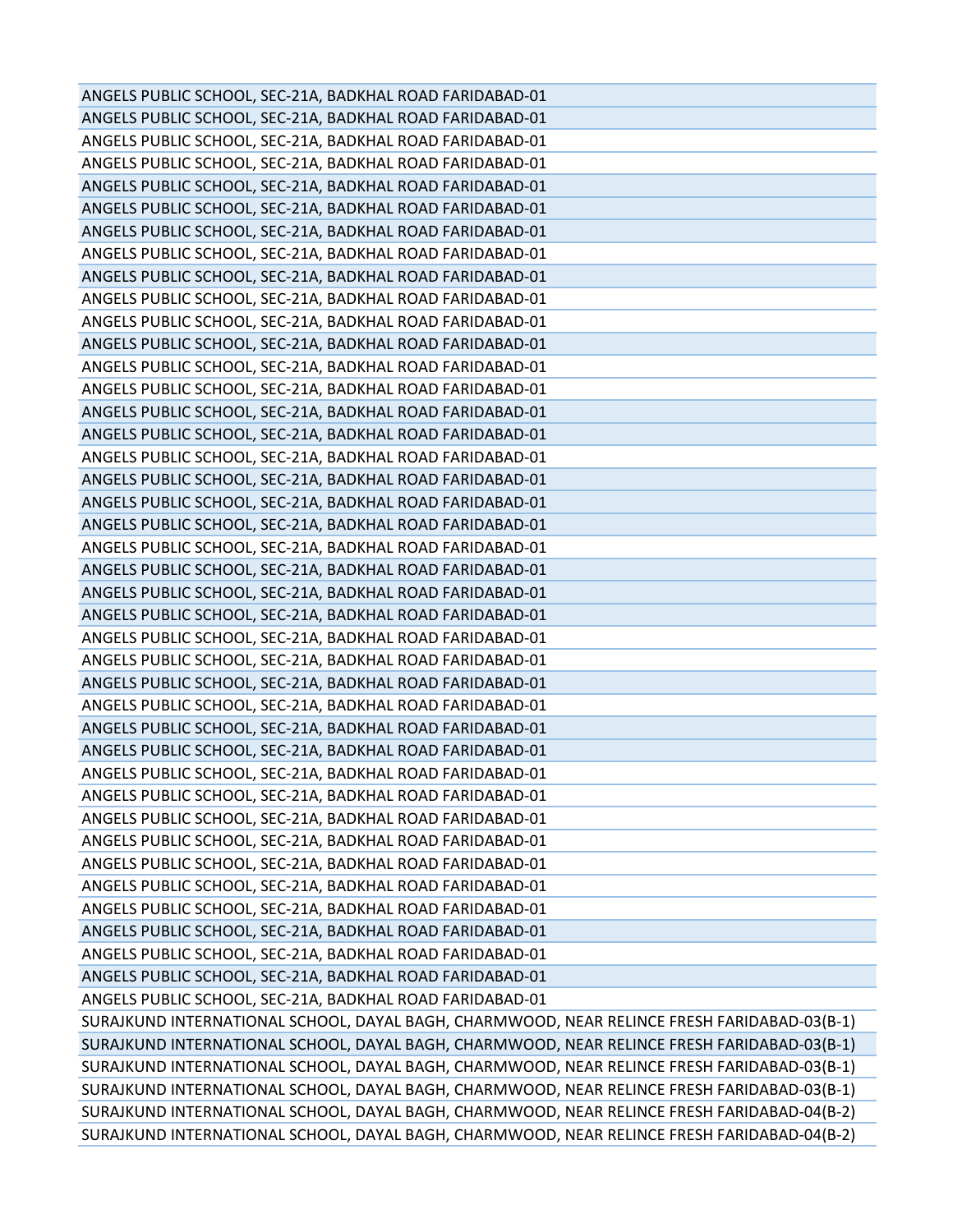SURAJKUND INTERNATIONAL SCHOOL, DAYAL BAGH, CHARMWOOD, NEAR RELINCE FRESH FARIDABAD-04(B-2) SURAJKUND INTERNATIONAL SCHOOL, DAYAL BAGH, CHARMWOOD, NEAR RELINCE FRESH FARIDABAD-04(B-2) SURAJKUND INTERNATIONAL SCHOOL, DAYAL BAGH, CHARMWOOD, NEAR RELINCE FRESH FARIDABAD-04(B-2) SURAJKUND INTERNATIONAL SCHOOL, DAYAL BAGH, CHARMWOOD, NEAR RELINCE FRESH FARIDABAD-04(B-2) SURAJKUND INTERNATIONAL SCHOOL, DAYAL BAGH, CHARMWOOD, NEAR RELINCE FRESH FARIDABAD-04(B-2) SURAJKUND INTERNATIONAL SCHOOL, DAYAL BAGH, CHARMWOOD, NEAR RELINCE FRESH FARIDABAD-04(B-2) SURAJKUND INTERNATIONAL SCHOOL, DAYAL BAGH, CHARMWOOD, NEAR RELINCE FRESH FARIDABAD-04(B-2) SURAJKUND INTERNATIONAL SCHOOL, DAYAL BAGH, CHARMWOOD, NEAR RELINCE FRESH FARIDABAD-05(B-3) SURAJKUND INTERNATIONAL SCHOOL, DAYAL BAGH, CHARMWOOD, NEAR RELINCE FRESH FARIDABAD-05(B-3) SURAJKUND INTERNATIONAL SCHOOL, DAYAL BAGH, CHARMWOOD, NEAR RELINCE FRESH FARIDABAD-05(B-3) SURAJKUND INTERNATIONAL SCHOOL, DAYAL BAGH, CHARMWOOD, NEAR RELINCE FRESH FARIDABAD-05(B-3) DYNASTY INTERNATIONAL T T PUBLIC SCHOOL, SECTOR-28 FARIDABAD-06(B-1) DYNASTY INTERNATIONAL T T PUBLIC SCHOOL, SECTOR-28 FARIDABAD-06(B-1) DYNASTY INTERNATIONAL T T PUBLIC SCHOOL, SECTOR-28 FARIDABAD-07(B-2) CH. MANI RAM GODARA GOVT COLLEGE FOR WOMEN, BHODIA KHERA FATEHABAD-01(B-1) CH. MANI RAM GODARA GOVT COLLEGE FOR WOMEN, BHODIA KHERA FATEHABAD-01(B-1) CH. MANI RAM GODARA GOVT COLLEGE FOR WOMEN, BHODIA KHERA FATEHABAD-01(B-1) CH. MANI RAM GODARA GOVT COLLEGE FOR WOMEN, BHODIA KHERA FATEHABAD-01(B-1) CH. MANI RAM GODARA GOVT COLLEGE FOR WOMEN, BHODIA KHERA FATEHABAD-01(B-1) CH. MANI RAM GODARA GOVT COLLEGE FOR WOMEN, BHODIA KHERA FATEHABAD-01(B-1) CH. MANI RAM GODARA GOVT COLLEGE FOR WOMEN, BHODIA KHERA FATEHABAD-01(B-1) CH. MANI RAM GODARA GOVT COLLEGE FOR WOMEN, BHODIA KHERA FATEHABAD-01(B-1) CH. MANI RAM GODARA GOVT COLLEGE FOR WOMEN, BHODIA KHERA FATEHABAD-01(B-1) CH. MANI RAM GODARA GOVT COLLEGE FOR WOMEN, BHODIA KHERA FATEHABAD-01(B-1) CH. MANI RAM GODARA GOVT COLLEGE FOR WOMEN, BHODIA KHERA FATEHABAD-01(B-1) CH. MANI RAM GODARA GOVT COLLEGE FOR WOMEN, BHODIA KHERA FATEHABAD-01(B-1) CH. MANI RAM GODARA GOVT COLLEGE FOR WOMEN, BHODIA KHERA FATEHABAD-01(B-1) CH. MANI RAM GODARA GOVT COLLEGE FOR WOMEN, BHODIA KHERA FATEHABAD-01(B-1) CH. MANI RAM GODARA GOVT COLLEGE FOR WOMEN, BHODIA KHERA FATEHABAD-01(B-1) CH. MANI RAM GODARA GOVT COLLEGE FOR WOMEN, BHODIA KHERA FATEHABAD-01(B-1) CH. MANI RAM GODARA GOVT COLLEGE FOR WOMEN, BHODIA KHERA FATEHABAD-01(B-1) CH. MANI RAM GODARA GOVT COLLEGE FOR WOMEN, BHODIA KHERA FATEHABAD-01(B-1) CH. MANI RAM GODARA GOVT COLLEGE FOR WOMEN, BHODIA KHERA FATEHABAD-01(B-1) CH. MANI RAM GODARA GOVT COLLEGE FOR WOMEN, BHODIA KHERA FATEHABAD-01(B-1) CH. MANI RAM GODARA GOVT COLLEGE FOR WOMEN, BHODIA KHERA FATEHABAD-01(B-1) CH. MANI RAM GODARA GOVT COLLEGE FOR WOMEN, BHODIA KHERA FATEHABAD-01(B-1) CH. MANI RAM GODARA GOVT COLLEGE FOR WOMEN, BHODIA KHERA FATEHABAD-01(B-1) CH. MANI RAM GODARA GOVT COLLEGE FOR WOMEN, BHODIA KHERA FATEHABAD-01(B-1) CH. MANI RAM GODARA GOVT COLLEGE FOR WOMEN, BHODIA KHERA FATEHABAD-01(B-1) CH. MANI RAM GODARA GOVT COLLEGE FOR WOMEN, BHODIA KHERA FATEHABAD-01(B-1) CH. MANI RAM GODARA GOVT COLLEGE FOR WOMEN, BHODIA KHERA FATEHABAD-01(B-1) CH. MANI RAM GODARA GOVT COLLEGE FOR WOMEN, BHODIA KHERA FATEHABAD-01(B-1) CH. MANI RAM GODARA GOVT COLLEGE FOR WOMEN, BHODIA KHERA FATEHABAD-01(B-1) CH. MANI RAM GODARA GOVT COLLEGE FOR WOMEN, BHODIA KHERA FATEHABAD-01(B-1) CH. MANI RAM GODARA GOVT COLLEGE FOR WOMEN, BHODIA KHERA FATEHABAD-01(B-1) CH. MANI RAM GODARA GOVT COLLEGE FOR WOMEN, BHODIA KHERA FATEHABAD-01(B-1) CH. MANI RAM GODARA GOVT COLLEGE FOR WOMEN, BHODIA KHERA FATEHABAD-01(B-1)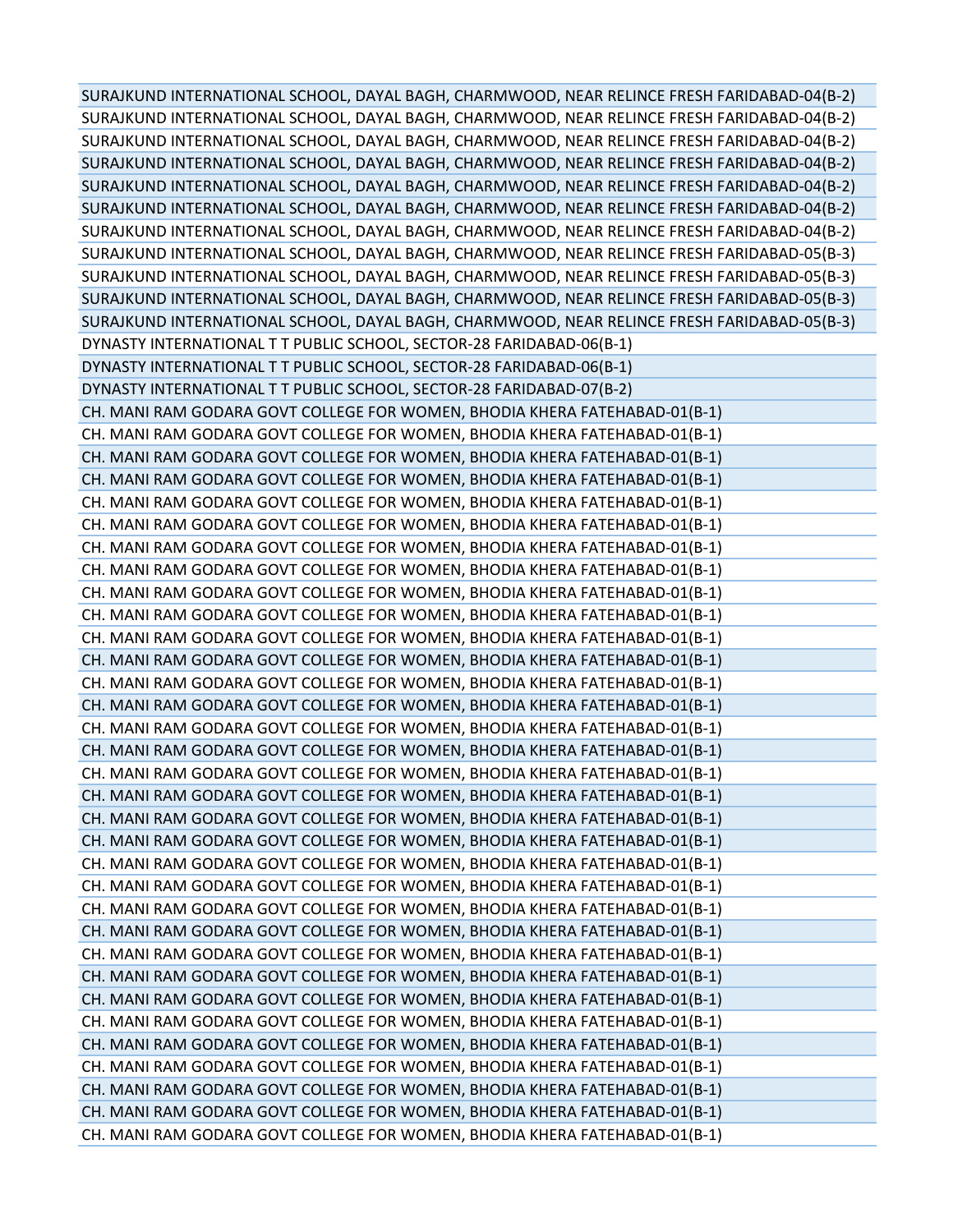| CH. MANI RAM GODARA GOVT COLLEGE FOR WOMEN, BHODIA KHERA FATEHABAD-01(B-1) |
|----------------------------------------------------------------------------|
| CH. MANI RAM GODARA GOVT COLLEGE FOR WOMEN, BHODIA KHERA FATEHABAD-01(B-1) |
| CH. MANI RAM GODARA GOVT COLLEGE FOR WOMEN, BHODIA KHERA FATEHABAD-02(B-2) |
| CH. MANI RAM GODARA GOVT COLLEGE FOR WOMEN, BHODIA KHERA FATEHABAD-02(B-2) |
| CH. MANI RAM GODARA GOVT COLLEGE FOR WOMEN, BHODIA KHERA FATEHABAD-02(B-2) |
| M M COLLEGE OF EDUCATION, NH-10, SIRSA ROAD FATEHABAD-03                   |
| M M COLLEGE OF EDUCATION, NH-10, SIRSA ROAD FATEHABAD-03                   |
| M M COLLEGE OF EDUCATION, NH-10, SIRSA ROAD FATEHABAD-03                   |
| M M COLLEGE OF EDUCATION, NH-10, SIRSA ROAD FATEHABAD-03                   |
| M M COLLEGE OF EDUCATION, NH-10, SIRSA ROAD FATEHABAD-03                   |
| M M COLLEGE OF EDUCATION, NH-10, SIRSA ROAD FATEHABAD-03                   |
| MANOHAR MEMORIAL P G COLLEGE, RATIA ROAD FATEHABAD-04(B-1)                 |
| MANOHAR MEMORIAL P G COLLEGE, RATIA ROAD FATEHABAD-04(B-1)                 |
| MANOHAR MEMORIAL P G COLLEGE, RATIA ROAD FATEHABAD-04(B-1)                 |
| MANOHAR MEMORIAL P G COLLEGE, RATIA ROAD FATEHABAD-04(B-1)                 |
| MANOHAR MEMORIAL P G COLLEGE, RATIA ROAD FATEHABAD-04(B-1)                 |
| MANOHAR MEMORIAL P G COLLEGE, RATIA ROAD FATEHABAD-04(B-1)                 |
| MANOHAR MEMORIAL P G COLLEGE, RATIA ROAD FATEHABAD-04(B-1)                 |
| MANOHAR MEMORIAL P G COLLEGE, RATIA ROAD FATEHABAD-04(B-1)                 |
| MANOHAR MEMORIAL P G COLLEGE, RATIA ROAD FATEHABAD-04(B-1)                 |
| MANOHAR MEMORIAL P G COLLEGE, RATIA ROAD FATEHABAD-05(B-2)                 |
| MANOHAR MEMORIAL P G COLLEGE, RATIA ROAD FATEHABAD-05(B-2)                 |
| MANOHAR MEMORIAL P G COLLEGE, RATIA ROAD FATEHABAD-05(B-2)                 |
| MANOHAR MEMORIAL P G COLLEGE, RATIA ROAD FATEHABAD-05(B-2)                 |
| MANOHAR MEMORIAL P G COLLEGE, RATIA ROAD FATEHABAD-05(B-2)                 |
| MANOHAR MEMORIAL P G COLLEGE, RATIA ROAD FATEHABAD-05(B-2)                 |
| MANOHAR MEMORIAL P G COLLEGE, RATIA ROAD FATEHABAD-05(B-2)                 |
| MANOHAR MEMORIAL P G COLLEGE, RATIA ROAD FATEHABAD-05(B-2)                 |
| MANOHAR MEMORIAL P G COLLEGE, RATIA ROAD FATEHABAD-05(B-2)                 |
| APEX PUBLIC SCHOOL, SATISH COLONY FATEHABAD-06                             |
| APEX PUBLIC SCHOOL, SATISH COLONY FATEHABAD-06                             |
| APEX PUBLIC SCHOOL, SATISH COLONY FATEHABAD-06                             |
| APEX PUBLIC SCHOOL, SATISH COLONY FATEHABAD-06                             |
| APEX PUBLIC SCHOOL, SATISH COLONY FATEHABAD-06                             |
| APEX PUBLIC SCHOOL, SATISH COLONY FATEHABAD-06                             |
| APEX PUBLIC SCHOOL, SATISH COLONY FATEHABAD-06                             |
| APEX PUBLIC SCHOOL, SATISH COLONY FATEHABAD-06                             |
| APEX PUBLIC SCHOOL, SATISH COLONY FATEHABAD-06                             |
| APEX PUBLIC SCHOOL, SATISH COLONY FATEHABAD-06                             |
| APEX PUBLIC SCHOOL, SATISH COLONY FATEHABAD-06                             |
| APEX PUBLIC SCHOOL, SATISH COLONY FATEHABAD-06                             |
| APEX PUBLIC SCHOOL, SATISH COLONY FATEHABAD-06                             |
| APEX PUBLIC SCHOOL, SATISH COLONY FATEHABAD-06                             |
| APEX PUBLIC SCHOOL, SATISH COLONY FATEHABAD-06                             |
| APEX PUBLIC SCHOOL, SATISH COLONY FATEHABAD-06                             |
| APEX PUBLIC SCHOOL, SATISH COLONY FATEHABAD-06                             |
| APEX PUBLIC SCHOOL, SATISH COLONY FATEHABAD-06                             |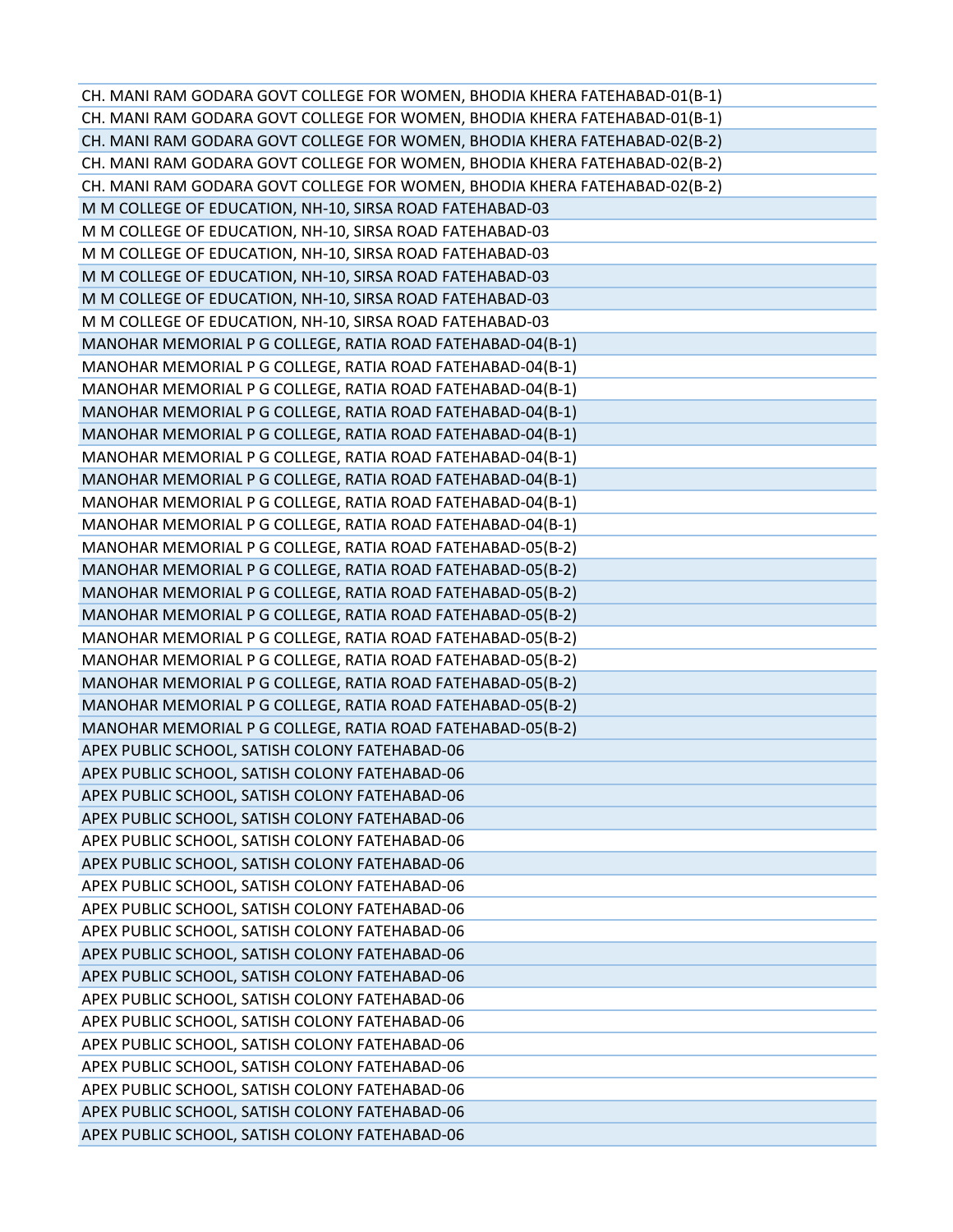| APEX PUBLIC SCHOOL, SATISH COLONY FATEHABAD-06                        |
|-----------------------------------------------------------------------|
| APEX PUBLIC SCHOOL, SATISH COLONY FATEHABAD-06                        |
| APEX PUBLIC SCHOOL, SATISH COLONY FATEHABAD-06                        |
| APEX PUBLIC SCHOOL, SATISH COLONY FATEHABAD-06                        |
| APEX PUBLIC SCHOOL, SATISH COLONY FATEHABAD-06                        |
| APEX PUBLIC SCHOOL, SATISH COLONY FATEHABAD-06                        |
| DAFFODILS PUBLIC SCHOOL, MATANA ROAD, OPP POLICE LINE FATEHABAD-07    |
| DAFFODILS PUBLIC SCHOOL, MATANA ROAD, OPP POLICE LINE FATEHABAD-07    |
| DAFFODILS PUBLIC SCHOOL, MATANA ROAD, OPP POLICE LINE FATEHABAD-07    |
| DAFFODILS PUBLIC SCHOOL, MATANA ROAD, OPP POLICE LINE FATEHABAD-07    |
| DAFFODILS PUBLIC SCHOOL, MATANA ROAD, OPP POLICE LINE FATEHABAD-07    |
| DAFFODILS PUBLIC SCHOOL, MATANA ROAD, OPP POLICE LINE FATEHABAD-07    |
| DAFFODILS PUBLIC SCHOOL, MATANA ROAD, OPP POLICE LINE FATEHABAD-07    |
| DAFFODILS PUBLIC SCHOOL, MATANA ROAD, OPP POLICE LINE FATEHABAD-07    |
| DAFFODILS PUBLIC SCHOOL, MATANA ROAD, OPP POLICE LINE FATEHABAD-07    |
| DAFFODILS PUBLIC SCHOOL, MATANA ROAD, OPP POLICE LINE FATEHABAD-07    |
| DAFFODILS PUBLIC SCHOOL, MATANA ROAD, OPP POLICE LINE FATEHABAD-07    |
| M S D SPRINGBELLS PUBLIC SCHOOL, BIGHAR ROAD, 3 KM STONE FATEHABAD-08 |
| M S D SPRINGBELLS PUBLIC SCHOOL, BIGHAR ROAD, 3 KM STONE FATEHABAD-08 |
| M S D SPRINGBELLS PUBLIC SCHOOL, BIGHAR ROAD, 3 KM STONE FATEHABAD-08 |
| M S D SPRINGBELLS PUBLIC SCHOOL, BIGHAR ROAD, 3 KM STONE FATEHABAD-08 |
| M S D SPRINGBELLS PUBLIC SCHOOL, BIGHAR ROAD, 3 KM STONE FATEHABAD-08 |
| M S D SPRINGBELLS PUBLIC SCHOOL, BIGHAR ROAD, 3 KM STONE FATEHABAD-08 |
| M S D SPRINGBELLS PUBLIC SCHOOL, BIGHAR ROAD, 3 KM STONE FATEHABAD-08 |
| M S D SPRINGBELLS PUBLIC SCHOOL, BIGHAR ROAD, 3 KM STONE FATEHABAD-08 |
| M S D SPRINGBELLS PUBLIC SCHOOL, BIGHAR ROAD, 3 KM STONE FATEHABAD-08 |
| M S D SPRINGBELLS PUBLIC SCHOOL, BIGHAR ROAD, 3 KM STONE FATEHABAD-08 |
| M S D SPRINGBELLS PUBLIC SCHOOL, BIGHAR ROAD, 3 KM STONE FATEHABAD-08 |
| M S D SPRINGBELLS PUBLIC SCHOOL, BIGHAR ROAD, 3 KM STONE FATEHABAD-08 |
| M S D SPRINGBELLS PUBLIC SCHOOL, BIGHAR ROAD, 3 KM STONE FATEHABAD-08 |
| M S D SPRINGBELLS PUBLIC SCHOOL, BIGHAR ROAD, 3 KM STONE FATEHABAD-08 |
| M S D SPRINGBELLS PUBLIC SCHOOL, BIGHAR ROAD, 3 KM STONE FATEHABAD-08 |
| M S D SPRINGBELLS PUBLIC SCHOOL, BIGHAR ROAD, 3 KM STONE FATEHABAD-08 |
| M S D SPRINGBELLS PUBLIC SCHOOL, BIGHAR ROAD, 3 KM STONE FATEHABAD-08 |
| M S D SPRINGBELLS PUBLIC SCHOOL, BIGHAR ROAD, 3 KM STONE FATEHABAD-08 |
| M S D SPRINGBELLS PUBLIC SCHOOL, BIGHAR ROAD, 3 KM STONE FATEHABAD-08 |
| M S D SPRINGBELLS PUBLIC SCHOOL, BIGHAR ROAD, 3 KM STONE FATEHABAD-08 |
| M S D SPRINGBELLS PUBLIC SCHOOL, BIGHAR ROAD, 3 KM STONE FATEHABAD-08 |
| M S D SPRINGBELLS PUBLIC SCHOOL, BIGHAR ROAD, 3 KM STONE FATEHABAD-08 |
| M S D SPRINGBELLS PUBLIC SCHOOL, BIGHAR ROAD, 3 KM STONE FATEHABAD-08 |
| M S D SPRINGBELLS PUBLIC SCHOOL, BIGHAR ROAD, 3 KM STONE FATEHABAD-08 |
| M S D SPRINGBELLS PUBLIC SCHOOL, BIGHAR ROAD, 3 KM STONE FATEHABAD-08 |
| M S D SPRINGBELLS PUBLIC SCHOOL, BIGHAR ROAD, 3 KM STONE FATEHABAD-08 |
| MAHARAJA AGGARSAIN PUBLIC SCHOOL, NH-9, SIRSA ROAD FATEHABAD-09       |
| MAHARAJA AGGARSAIN PUBLIC SCHOOL, NH-9, SIRSA ROAD FATEHABAD-09       |
| MAHARAJA AGGARSAIN PUBLIC SCHOOL, NH-9, SIRSA ROAD FATEHABAD-09       |
| MAHARAJA AGGARSAIN PUBLIC SCHOOL, NH-9, SIRSA ROAD FATEHABAD-09       |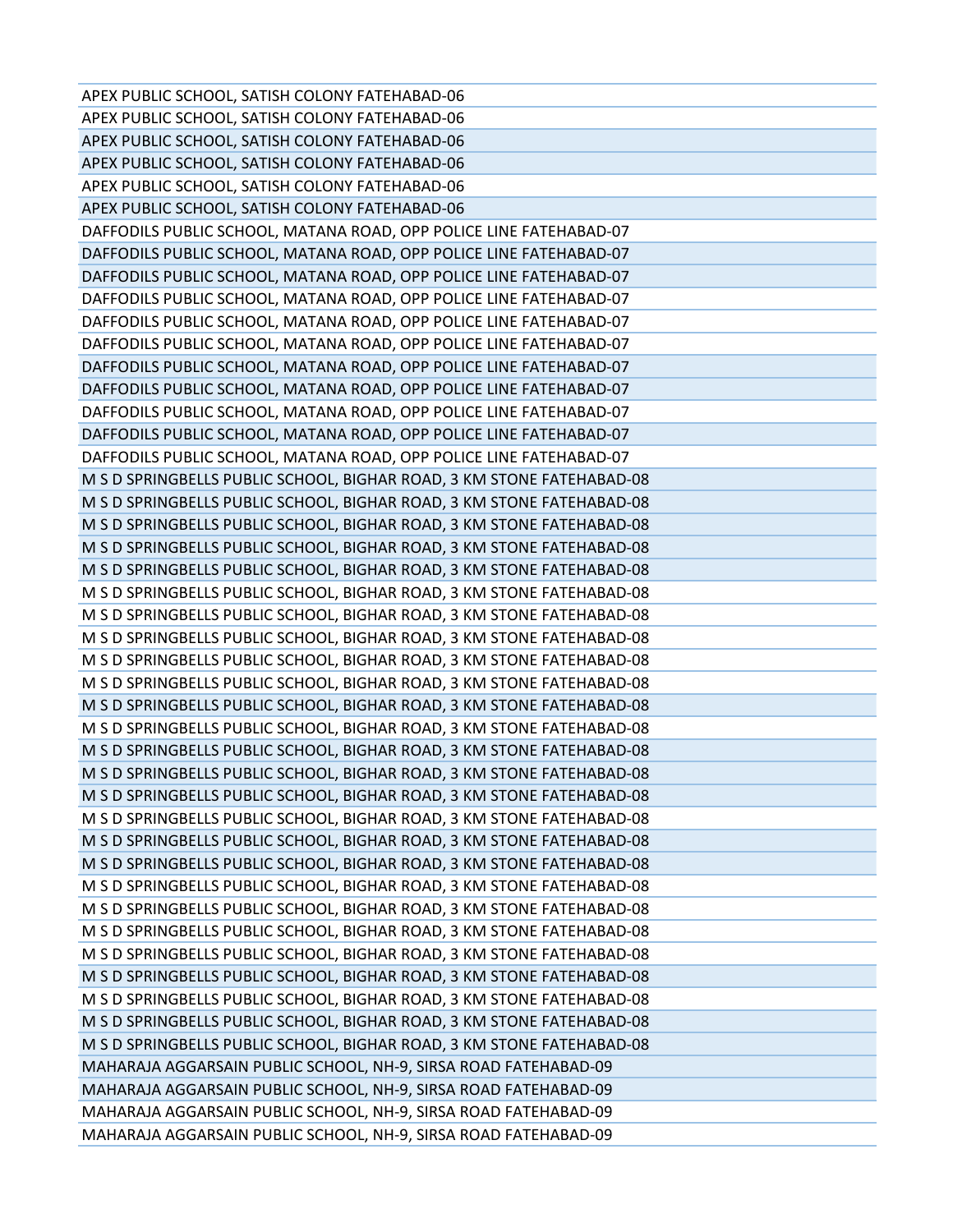| MAHARAJA AGGARSAIN PUBLIC SCHOOL, NH-9, SIRSA ROAD FATEHABAD-09 |
|-----------------------------------------------------------------|
| MAHARAJA AGGARSAIN PUBLIC SCHOOL, NH-9, SIRSA ROAD FATEHABAD-09 |
| MAHARAJA AGGARSAIN PUBLIC SCHOOL, NH-9, SIRSA ROAD FATEHABAD-09 |
| MAHARAJA AGGARSAIN PUBLIC SCHOOL, NH-9, SIRSA ROAD FATEHABAD-09 |
| MAHARAJA AGGARSAIN PUBLIC SCHOOL, NH-9, SIRSA ROAD FATEHABAD-09 |
| MAHARAJA AGGARSAIN PUBLIC SCHOOL, NH-9, SIRSA ROAD FATEHABAD-09 |
| MAHARAJA AGGARSAIN PUBLIC SCHOOL, NH-9, SIRSA ROAD FATEHABAD-09 |
| MAHARAJA AGGARSAIN PUBLIC SCHOOL, NH-9, SIRSA ROAD FATEHABAD-09 |
| MAHARAJA AGGARSAIN PUBLIC SCHOOL, NH-9, SIRSA ROAD FATEHABAD-09 |
| MAHARAJA AGGARSAIN PUBLIC SCHOOL, NH-9, SIRSA ROAD FATEHABAD-09 |
| MAHARAJA AGGARSAIN PUBLIC SCHOOL, NH-9, SIRSA ROAD FATEHABAD-09 |
| PIONEER CONVENT SCHOOL, BIGHAR ROAD, SEC-11 FATEHABAD-10        |
| PIONEER CONVENT SCHOOL, BIGHAR ROAD, SEC-11 FATEHABAD-10        |
| PIONEER CONVENT SCHOOL, BIGHAR ROAD, SEC-11 FATEHABAD-10        |
| PIONEER CONVENT SCHOOL, BIGHAR ROAD, SEC-11 FATEHABAD-10        |
| AMITY INTERNATIONAL SCHOOL SEC-46 GURUGRAM-01                   |
| AMITY INTERNATIONAL SCHOOL SEC-46 GURUGRAM-01                   |
| AMITY INTERNATIONAL SCHOOL SEC-46 GURUGRAM-01                   |
| AMITY INTERNATIONAL SCHOOL SEC-46 GURUGRAM-01                   |
| AMITY INTERNATIONAL SCHOOL SEC-46 GURUGRAM-01                   |
| AMITY INTERNATIONAL SCHOOL SEC-46 GURUGRAM-01                   |
| AMITY INTERNATIONAL SCHOOL SEC-46 GURUGRAM-01                   |
| AMITY INTERNATIONAL SCHOOL SEC-46 GURUGRAM-01                   |
| AMITY INTERNATIONAL SCHOOL SEC-46 GURUGRAM-01                   |
| AMITY INTERNATIONAL SCHOOL SEC-46 GURUGRAM-01                   |
| AMITY INTERNATIONAL SCHOOL SEC-46 GURUGRAM-01                   |
| AMITY INTERNATIONAL SCHOOL SEC-46 GURUGRAM-01                   |
| AMITY INTERNATIONAL SCHOOL SEC-46 GURUGRAM-01                   |
| AMITY INTERNATIONAL SCHOOL SEC-46 GURUGRAM-01                   |
| AMITY INTERNATIONAL SCHOOL SEC-46 GURUGRAM-01                   |
| AMITY INTERNATIONAL SCHOOL SEC-46 GURUGRAM-01                   |
| AMITY INTERNATIONAL SCHOOL SEC-46 GURUGRAM-01                   |
| AMITY INTERNATIONAL SCHOOL SEC-46 GURUGRAM-01                   |
| AMITY INTERNATIONAL SCHOOL SEC-46 GURUGRAM-01                   |
| AMITY INTERNATIONAL SCHOOL SEC-46 GURUGRAM-01                   |
| AMITY INTERNATIONAL SCHOOL SEC-46 GURUGRAM-01                   |
| AMITY INTERNATIONAL SCHOOL SEC-46 GURUGRAM-01                   |
| AMITY INTERNATIONAL SCHOOL SEC-46 GURUGRAM-01                   |
| AMITY INTERNATIONAL SCHOOL SEC-46 GURUGRAM-01                   |
| AMITY INTERNATIONAL SCHOOL SEC-46 GURUGRAM-01                   |
| AMITY INTERNATIONAL SCHOOL SEC-46 GURUGRAM-01                   |
| AMITY INTERNATIONAL SCHOOL SEC-46 GURUGRAM-01                   |
| AMITY INTERNATIONAL SCHOOL SEC-46 GURUGRAM-01                   |
| AMITY INTERNATIONAL SCHOOL SEC-46 GURUGRAM-01                   |
| AMITY INTERNATIONAL SCHOOL SEC-46 GURUGRAM-01                   |
| AMITY INTERNATIONAL SCHOOL SEC-46 GURUGRAM-01                   |
| AMITY INTERNATIONAL SCHOOL SEC-46 GURUGRAM-01                   |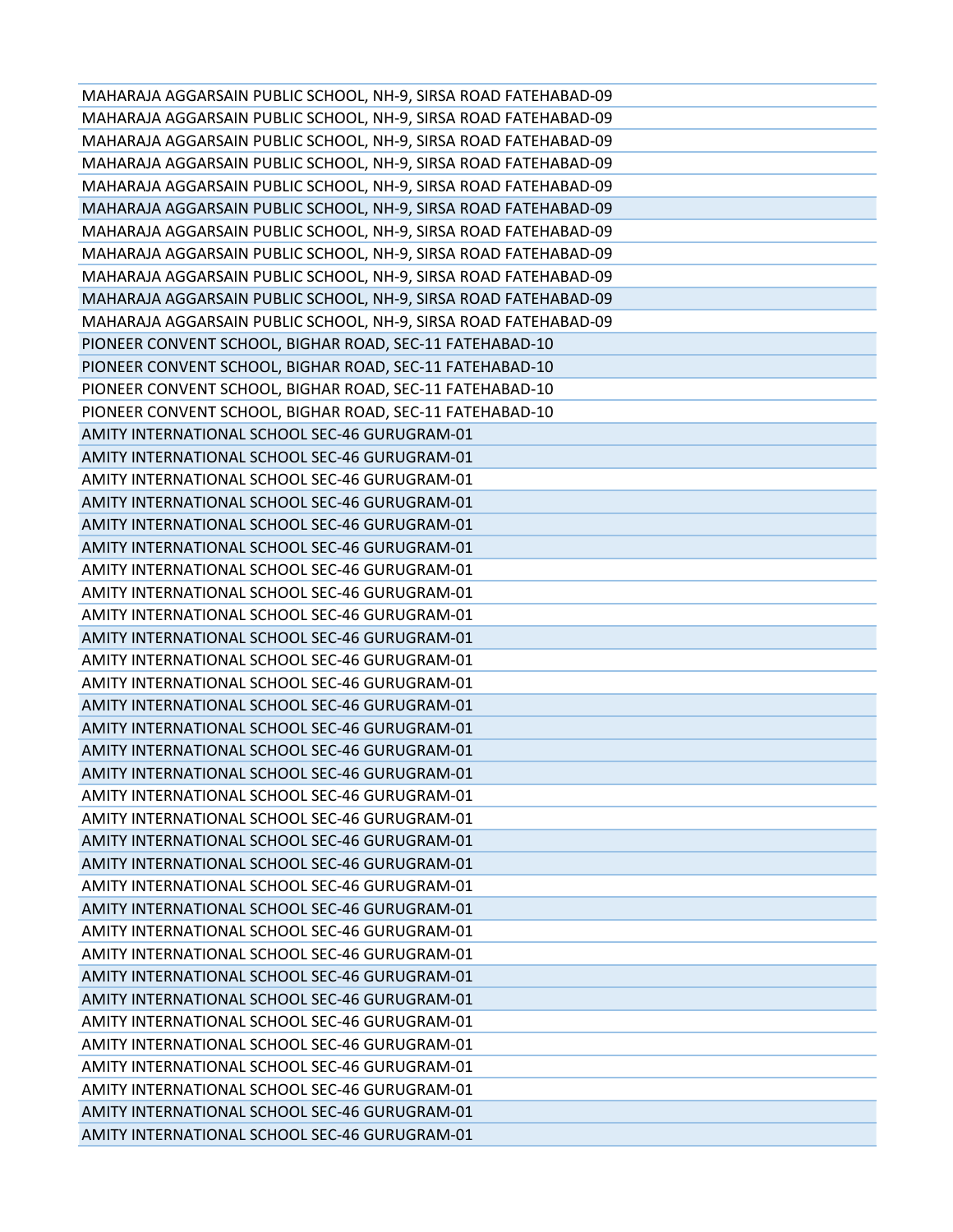| AMITY INTERNATIONAL SCHOOL SEC-46 GURUGRAM-01                                 |
|-------------------------------------------------------------------------------|
| AMITY INTERNATIONAL SCHOOL SEC-46 GURUGRAM-01                                 |
| AMITY INTERNATIONAL SCHOOL SEC-46 GURUGRAM-01                                 |
| AMITY INTERNATIONAL SCHOOL SEC-46 GURUGRAM-01                                 |
| AMITY INTERNATIONAL SCHOOL SEC-46 GURUGRAM-01                                 |
| AMITY INTERNATIONAL SCHOOL SEC-46 GURUGRAM-01                                 |
| AMITY INTERNATIONAL SCHOOL SEC-46 GURUGRAM-01                                 |
| AMITY INTERNATIONAL SCHOOL SEC-46 GURUGRAM-01                                 |
| AMITY INTERNATIONAL SCHOOL SEC-46 GURUGRAM-01                                 |
| AMITY INTERNATIONAL SCHOOL SEC-46 GURUGRAM-01                                 |
| AMITY INTERNATIONAL SCHOOL SEC-46 GURUGRAM-01                                 |
| AMITY INTERNATIONAL SCHOOL SEC-46 GURUGRAM-01                                 |
| AMITY INTERNATIONAL SCHOOL SEC-46 GURUGRAM-01                                 |
| AMITY INTERNATIONAL SCHOOL SEC-46 GURUGRAM-01                                 |
| AMITY INTERNATIONAL SCHOOL SEC-46 GURUGRAM-01                                 |
| AMITY INTERNATIONAL SCHOOL SEC-46 GURUGRAM-01                                 |
| A.V.R PUBLIC SCHOOL RAJIV NAGAR OPP AIR FORCE MESS OLD DELHI ROAD GURUGRAM-02 |
| A.V.R PUBLIC SCHOOL RAJIV NAGAR OPP AIR FORCE MESS OLD DELHI ROAD GURUGRAM-02 |
| A.V.R PUBLIC SCHOOL RAJIV NAGAR OPP AIR FORCE MESS OLD DELHI ROAD GURUGRAM-02 |
| A.V.R PUBLIC SCHOOL RAJIV NAGAR OPP AIR FORCE MESS OLD DELHI ROAD GURUGRAM-02 |
| A.V.R PUBLIC SCHOOL RAJIV NAGAR OPP AIR FORCE MESS OLD DELHI ROAD GURUGRAM-02 |
| A.V.R PUBLIC SCHOOL RAJIV NAGAR OPP AIR FORCE MESS OLD DELHI ROAD GURUGRAM-02 |
| A.V.R PUBLIC SCHOOL RAJIV NAGAR OPP AIR FORCE MESS OLD DELHI ROAD GURUGRAM-02 |
| A.V.R PUBLIC SCHOOL RAJIV NAGAR OPP AIR FORCE MESS OLD DELHI ROAD GURUGRAM-02 |
| A.V.R PUBLIC SCHOOL RAJIV NAGAR OPP AIR FORCE MESS OLD DELHI ROAD GURUGRAM-02 |
| A.V.R PUBLIC SCHOOL RAJIV NAGAR OPP AIR FORCE MESS OLD DELHI ROAD GURUGRAM-02 |
| A.V.R PUBLIC SCHOOL RAJIV NAGAR OPP AIR FORCE MESS OLD DELHI ROAD GURUGRAM-02 |
| A.V.R PUBLIC SCHOOL RAJIV NAGAR OPP AIR FORCE MESS OLD DELHI ROAD GURUGRAM-02 |
| A.V.R PUBLIC SCHOOL RAJIV NAGAR OPP AIR FORCE MESS OLD DELHI ROAD GURUGRAM-02 |
| A.V.R PUBLIC SCHOOL RAJIV NAGAR OPP AIR FORCE MESS OLD DELHI ROAD GURUGRAM-02 |
| A.V.R PUBLIC SCHOOL RAJIV NAGAR OPP AIR FORCE MESS OLD DELHI ROAD GURUGRAM-02 |
| A.V.R PUBLIC SCHOOL RAJIV NAGAR OPP AIR FORCE MESS OLD DELHI ROAD GURUGRAM-02 |
| A.V.R PUBLIC SCHOOL RAJIV NAGAR OPP AIR FORCE MESS OLD DELHI ROAD GURUGRAM-02 |
| A.V.R PUBLIC SCHOOL RAJIV NAGAR OPP AIR FORCE MESS OLD DELHI ROAD GURUGRAM-02 |
| A.V.R PUBLIC SCHOOL RAJIV NAGAR OPP AIR FORCE MESS OLD DELHI ROAD GURUGRAM-02 |
| A.V.R PUBLIC SCHOOL RAJIV NAGAR OPP AIR FORCE MESS OLD DELHI ROAD GURUGRAM-02 |
| A.V.R PUBLIC SCHOOL RAJIV NAGAR OPP AIR FORCE MESS OLD DELHI ROAD GURUGRAM-02 |
| A.V.R PUBLIC SCHOOL RAJIV NAGAR OPP AIR FORCE MESS OLD DELHI ROAD GURUGRAM-02 |
| A.V.R PUBLIC SCHOOL RAJIV NAGAR OPP AIR FORCE MESS OLD DELHI ROAD GURUGRAM-02 |
| A.V.R PUBLIC SCHOOL RAJIV NAGAR OPP AIR FORCE MESS OLD DELHI ROAD GURUGRAM-02 |
| A.V.R PUBLIC SCHOOL RAJIV NAGAR OPP AIR FORCE MESS OLD DELHI ROAD GURUGRAM-02 |
| A.V.R PUBLIC SCHOOL RAJIV NAGAR OPP AIR FORCE MESS OLD DELHI ROAD GURUGRAM-02 |
| A.V.R PUBLIC SCHOOL RAJIV NAGAR OPP AIR FORCE MESS OLD DELHI ROAD GURUGRAM-02 |
| A.V.R PUBLIC SCHOOL RAJIV NAGAR OPP AIR FORCE MESS OLD DELHI ROAD GURUGRAM-02 |
| A.V.R PUBLIC SCHOOL RAJIV NAGAR OPP AIR FORCE MESS OLD DELHI ROAD GURUGRAM-02 |
| A.V.R PUBLIC SCHOOL RAJIV NAGAR OPP AIR FORCE MESS OLD DELHI ROAD GURUGRAM-02 |
| A.V.R PUBLIC SCHOOL RAJIV NAGAR OPP AIR FORCE MESS OLD DELHI ROAD GURUGRAM-02 |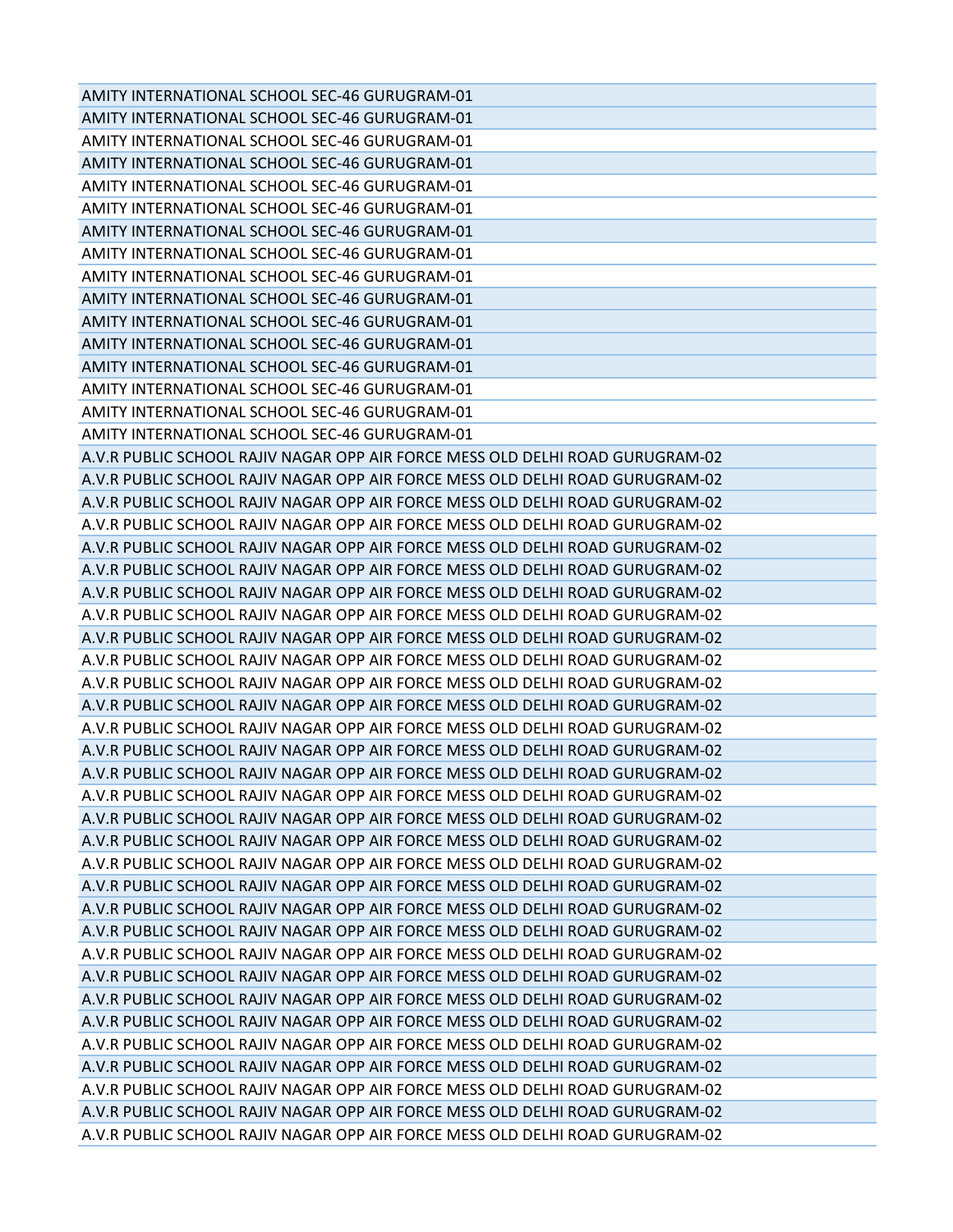A.V.R PUBLIC SCHOOL RAJIV NAGAR OPP AIR FORCE MESS OLD DELHI ROAD GURUGRAM-02 A.V.R PUBLIC SCHOOL RAJIV NAGAR OPP AIR FORCE MESS OLD DELHI ROAD GURUGRAM-02 A.V.R PUBLIC SCHOOL RAJIV NAGAR OPP AIR FORCE MESS OLD DELHI ROAD GURUGRAM-02 A.V.R PUBLIC SCHOOL RAJIV NAGAR OPP AIR FORCE MESS OLD DELHI ROAD GURUGRAM-02 A.V.R PUBLIC SCHOOL RAJIV NAGAR OPP AIR FORCE MESS OLD DELHI ROAD GURUGRAM-02 A.V.R PUBLIC SCHOOL RAJIV NAGAR OPP AIR FORCE MESS OLD DELHI ROAD GURUGRAM-02 A.V.R PUBLIC SCHOOL RAJIV NAGAR OPP AIR FORCE MESS OLD DELHI ROAD GURUGRAM-02 A.V.R PUBLIC SCHOOL RAJIV NAGAR OPP AIR FORCE MESS OLD DELHI ROAD GURUGRAM-02 A.V.R PUBLIC SCHOOL RAJIV NAGAR OPP AIR FORCE MESS OLD DELHI ROAD GURUGRAM-02 A.V.R PUBLIC SCHOOL RAJIV NAGAR OPP AIR FORCE MESS OLD DELHI ROAD GURUGRAM-02 A.V.R PUBLIC SCHOOL RAJIV NAGAR OPP AIR FORCE MESS OLD DELHI ROAD GURUGRAM-02 A.V.R PUBLIC SCHOOL RAJIV NAGAR OPP AIR FORCE MESS OLD DELHI ROAD GURUGRAM-02 A.V.R PUBLIC SCHOOL RAJIV NAGAR OPP AIR FORCE MESS OLD DELHI ROAD GURUGRAM-02 A.V.R PUBLIC SCHOOL RAJIV NAGAR OPP AIR FORCE MESS OLD DELHI ROAD GURUGRAM-02 A.V.R PUBLIC SCHOOL RAJIV NAGAR OPP AIR FORCE MESS OLD DELHI ROAD GURUGRAM-02 A.V.R PUBLIC SCHOOL RAJIV NAGAR OPP AIR FORCE MESS OLD DELHI ROAD GURUGRAM-02 A.V.R PUBLIC SCHOOL RAJIV NAGAR OPP AIR FORCE MESS OLD DELHI ROAD GURUGRAM-02 A.V.R PUBLIC SCHOOL RAJIV NAGAR OPP AIR FORCE MESS OLD DELHI ROAD GURUGRAM-02 A.V.R PUBLIC SCHOOL RAJIV NAGAR OPP AIR FORCE MESS OLD DELHI ROAD GURUGRAM-02 DRONA PUBLIC SCHOOL (SR SEC) RAVI NAGAR BASSAI ROAD NEAR HONDA SHOW ROOM GURUGRAM-03 DRONA PUBLIC SCHOOL (SR SEC) RAVI NAGAR BASSAI ROAD NEAR HONDA SHOW ROOM GURUGRAM-03 DRONA PUBLIC SCHOOL (SR SEC) RAVI NAGAR BASSAI ROAD NEAR HONDA SHOW ROOM GURUGRAM-03 DRONA PUBLIC SCHOOL (SR SEC) RAVI NAGAR BASSAI ROAD NEAR HONDA SHOW ROOM GURUGRAM-03 LIONS PUBLIC SCHOOL SEC-10 A GURUGRAM-04 ROCKFORD CONVENT HIGH SCHOOL SHAKTI PARK NEAR SEC-10A GURUGRAM-05 ROCKFORD CONVENT HIGH SCHOOL SHAKTI PARK NEAR SEC-10A GURUGRAM-05 ROCKFORD CONVENT HIGH SCHOOL SHAKTI PARK NEAR SEC-10A GURUGRAM-05 SHARDA INTERNATIONAL SCHOOL, SHIV NAGAR , PATAUDI ROAD, NEAR ROTARY BLOOD BANK GURUGRAM-06 SHARDA INTERNATIONAL SCHOOL, SHIV NAGAR , PATAUDI ROAD, NEAR ROTARY BLOOD BANK GURUGRAM-06 SHARDA INTERNATIONAL SCHOOL, SHIV NAGAR , PATAUDI ROAD, NEAR ROTARY BLOOD BANK GURUGRAM-06 SHARDA INTERNATIONAL SCHOOL, SHIV NAGAR , PATAUDI ROAD, NEAR ROTARY BLOOD BANK GURUGRAM-06 SHARDA INTERNATIONAL SCHOOL, SHIV NAGAR , PATAUDI ROAD, NEAR ROTARY BLOOD BANK GURUGRAM-06 SHARDA INTERNATIONAL SCHOOL, SHIV NAGAR , PATAUDI ROAD, NEAR ROTARY BLOOD BANK GURUGRAM-06 SHARDA INTERNATIONAL SCHOOL, SHIV NAGAR , PATAUDI ROAD, NEAR ROTARY BLOOD BANK GURUGRAM-06 SHARDA INTERNATIONAL SCHOOL, SHIV NAGAR , PATAUDI ROAD, NEAR ROTARY BLOOD BANK GURUGRAM-06 SHARDA INTERNATIONAL SCHOOL, SHIV NAGAR , PATAUDI ROAD, NEAR ROTARY BLOOD BANK GURUGRAM-06 SHARDA INTERNATIONAL SCHOOL, SHIV NAGAR , PATAUDI ROAD, NEAR ROTARY BLOOD BANK GURUGRAM-06 SHARDA INTERNATIONAL SCHOOL, SHIV NAGAR , PATAUDI ROAD, NEAR ROTARY BLOOD BANK GURUGRAM-06 SHARDA INTERNATIONAL SCHOOL, SHIV NAGAR , PATAUDI ROAD, NEAR ROTARY BLOOD BANK GURUGRAM-06 SHARDA INTERNATIONAL SCHOOL, SHIV NAGAR , PATAUDI ROAD, NEAR ROTARY BLOOD BANK GURUGRAM-06 H.M. SR SEC SCHOOL SHEETLA COLONY GURUGRAM-07 H.M. SR SEC SCHOOL SHEETLA COLONY GURUGRAM-07 H.M. SR SEC SCHOOL SHEETLA COLONY GURUGRAM-07 H.M. SR SEC SCHOOL SHEETLA COLONY GURUGRAM-07 H.M. SR SEC SCHOOL SHEETLA COLONY GURUGRAM-07 H.M. SR SEC SCHOOL SHEETLA COLONY GURUGRAM-07 ST. MICHAEL'S SR. SEC. SCHOOL, SHIVPURI, NEAR SEC.4-7 CHOWK GURUGRAM-08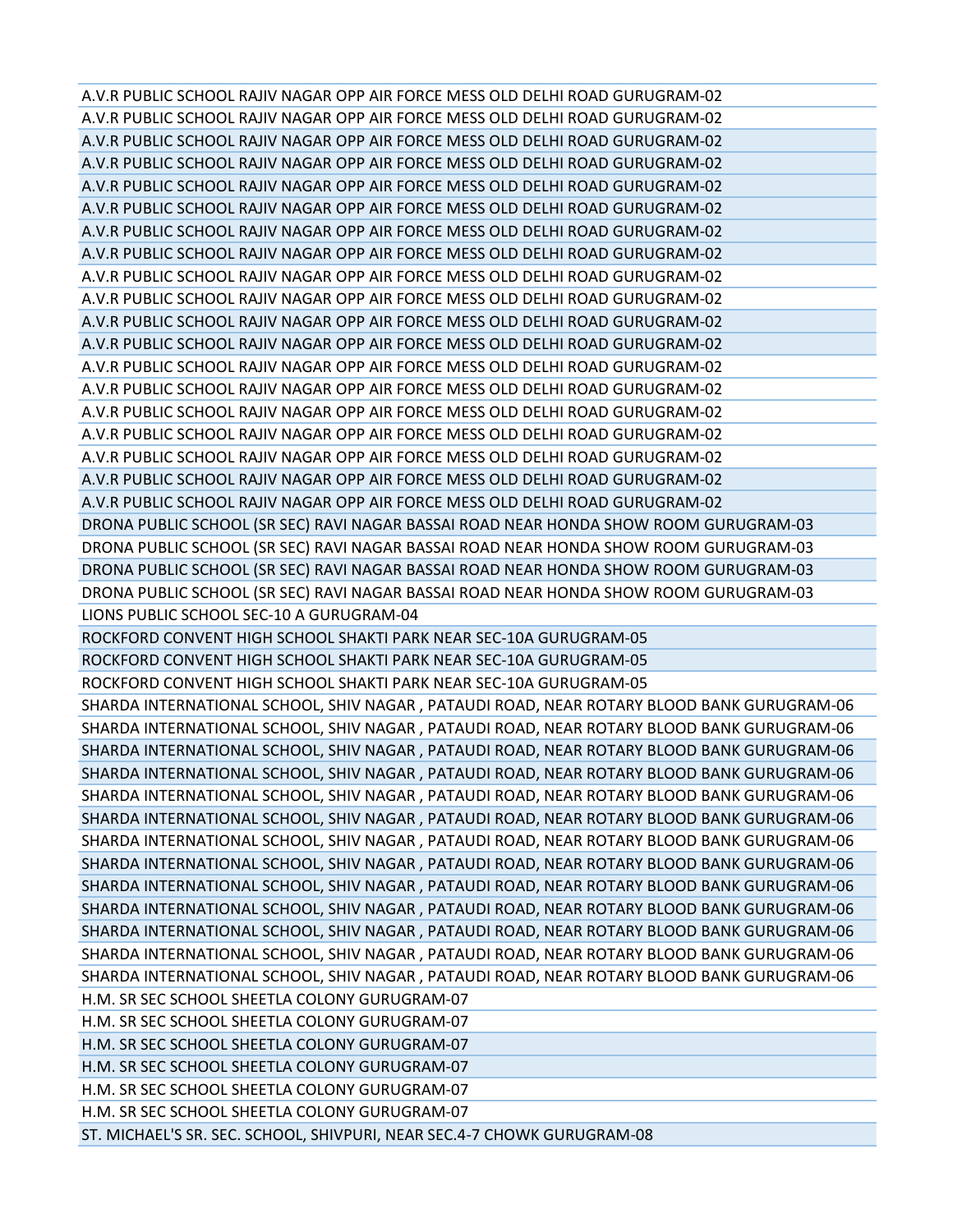| GOVT GIRLS COLLEGE SEC-14 GURUGRAM-9                |
|-----------------------------------------------------|
| GOVT GIRLS COLLEGE SEC-14 GURUGRAM-9                |
| GOVT GIRLS COLLEGE SEC-14 GURUGRAM-9                |
| GOVT GIRLS COLLEGE SEC-14 GURUGRAM-9                |
| GOVT GIRLS COLLEGE SEC-14 GURUGRAM-9                |
| GOVT GIRLS COLLEGE SEC-14 GURUGRAM-9                |
| <b>GOVT GIRLS COLLEGE SEC-14 GURUGRAM-9</b>         |
| <b>GOVT GIRLS COLLEGE SEC-14 GURUGRAM-9</b>         |
| GOVT GIRLS COLLEGE SEC-14 GURUGRAM-9                |
| GOVT GIRLS COLLEGE SEC-14 GURUGRAM-9                |
| GOVT GIRLS COLLEGE SEC-14 GURUGRAM-9                |
| GOVT GIRLS COLLEGE SEC-14 GURUGRAM-9                |
| GOVT GIRLS COLLEGE SEC-14 GURUGRAM-9                |
| GOVT GIRLS COLLEGE SEC-14 GURUGRAM-9                |
| GOVT COLLEGE SEC-9, BASAI ROAD GURUGRAM-10          |
| GOVT COLLEGE SEC-9, BASAI ROAD GURUGRAM-10          |
| GOVT COLLEGE SEC-9, BASAI ROAD GURUGRAM-10          |
| GOVT COLLEGE SEC-9, BASAI ROAD GURUGRAM-10          |
| SALWAN PUBLIC SCHOOL, SEC.-15 (II) GURUGRAM-11(B-1) |
| SALWAN PUBLIC SCHOOL, SEC.-15 (II) GURUGRAM-11(B-1) |
| SALWAN PUBLIC SCHOOL, SEC.-15 (II) GURUGRAM-11(B-1) |
| SALWAN PUBLIC SCHOOL, SEC.-15 (II) GURUGRAM-11(B-1) |
| SALWAN PUBLIC SCHOOL, SEC.-15 (II) GURUGRAM-11(B-1) |
| SALWAN PUBLIC SCHOOL, SEC.-15 (II) GURUGRAM-11(B-1) |
| SALWAN PUBLIC SCHOOL, SEC.-15 (II) GURUGRAM-12(B-2) |
| SALWAN PUBLIC SCHOOL, SEC.-15 (II) GURUGRAM-12(B-2) |
| SALWAN PUBLIC SCHOOL, SEC.-15 (II) GURUGRAM-12(B-2) |
| BLOOMING DALES SCHOOL, SECTOR 15-A HISAR-01         |
| BLOOMING DALES SCHOOL, SECTOR 15-A HISAR-01         |
| BLOOMING DALES SCHOOL, SECTOR 15-A HISAR-01         |
| BLOOMING DALES SCHOOL, SECTOR 15-A HISAR-01         |
| BLOOMING DALES SCHOOL, SECTOR 15-A HISAR-01         |
| BLOOMING DALES SCHOOL, SECTOR 15-A HISAR-01         |
| BLOOMING DALES SCHOOL, SECTOR 15-A HISAR-01         |
| BLOOMING DALES SCHOOL, SECTOR 15-A HISAR-01         |
| BLOOMING DALES SCHOOL, SECTOR 15-A HISAR-01         |
| BLOOMING DALES SCHOOL, SECTOR 15-A HISAR-01         |
| BLOOMING DALES SCHOOL, SECTOR 15-A HISAR-01         |
| BLOOMING DALES SCHOOL, SECTOR 15-A HISAR-01         |
| BLOOMING DALES SCHOOL, SECTOR 15-A HISAR-01         |
| BLOOMING DALES SCHOOL, SECTOR 15-A HISAR-01         |
| BLOOMING DALES SCHOOL, SECTOR 15-A HISAR-01         |
| BLOOMING DALES SCHOOL, SECTOR 15-A HISAR-01         |
| BLOOMING DALES SCHOOL, SECTOR 15-A HISAR-01         |
| BLOOMING DALES SCHOOL, SECTOR 15-A HISAR-01         |
| BLOOMING DALES SCHOOL, SECTOR 15-A HISAR-01         |
| BLOOMING DALES SCHOOL, SECTOR 15-A HISAR-01         |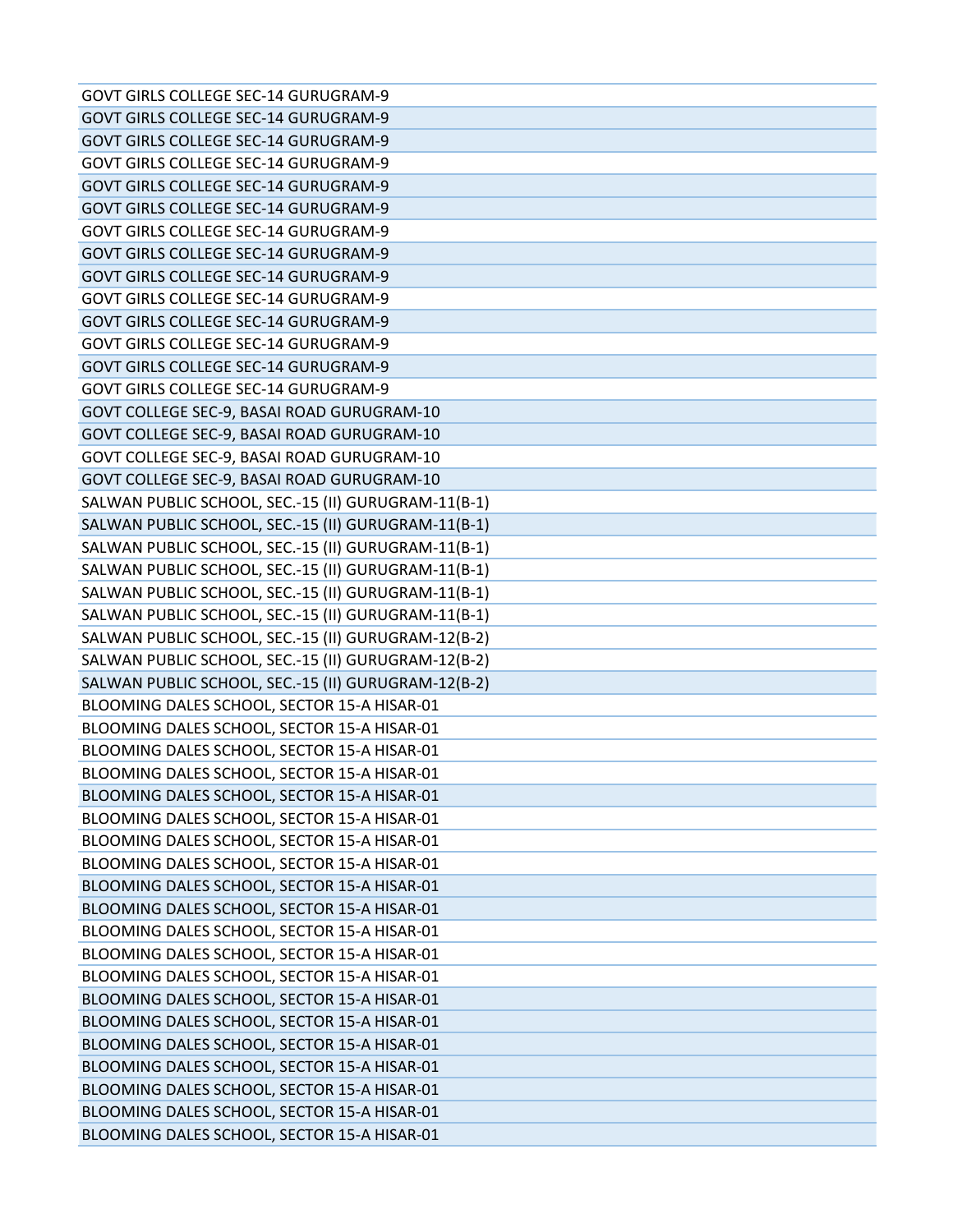| BLOOMING DALES SCHOOL, SECTOR 15-A HISAR-01                               |
|---------------------------------------------------------------------------|
| BLOOMING DALES SCHOOL, SECTOR 15-A HISAR-01                               |
| BLOOMING DALES SCHOOL, SECTOR 15-A HISAR-01                               |
| BLOOMING DALES SCHOOL, SECTOR 15-A HISAR-01                               |
| BLOOMING DALES SCHOOL, SECTOR 15-A HISAR-01                               |
| BLOOMING DALES SCHOOL, SECTOR 15-A HISAR-01                               |
| BLOOMING DALES SCHOOL, SECTOR 15-A HISAR-01                               |
| BLOOMING DALES SCHOOL, SECTOR 15-A HISAR-01                               |
| BLOOMING DALES SCHOOL, SECTOR 15-A HISAR-01                               |
| D A V POLICE PUBLIC SCHOOL, NEW POLICE LINE, DELHI BYE PASS ROAD HISAR-02 |
| D A V POLICE PUBLIC SCHOOL, NEW POLICE LINE, DELHI BYE PASS ROAD HISAR-02 |
| D A V POLICE PUBLIC SCHOOL, NEW POLICE LINE, DELHI BYE PASS ROAD HISAR-02 |
| D A V POLICE PUBLIC SCHOOL, NEW POLICE LINE, DELHI BYE PASS ROAD HISAR-02 |
| D A V POLICE PUBLIC SCHOOL, NEW POLICE LINE, DELHI BYE PASS ROAD HISAR-02 |
| D A V POLICE PUBLIC SCHOOL, NEW POLICE LINE, DELHI BYE PASS ROAD HISAR-02 |
| D A V POLICE PUBLIC SCHOOL, NEW POLICE LINE, DELHI BYE PASS ROAD HISAR-02 |
| D A V POLICE PUBLIC SCHOOL, NEW POLICE LINE, DELHI BYE PASS ROAD HISAR-02 |
| D A V POLICE PUBLIC SCHOOL, NEW POLICE LINE, DELHI BYE PASS ROAD HISAR-02 |
| D A V POLICE PUBLIC SCHOOL, NEW POLICE LINE, DELHI BYE PASS ROAD HISAR-02 |
| D A V POLICE PUBLIC SCHOOL, NEW POLICE LINE, DELHI BYE PASS ROAD HISAR-02 |
| D A V POLICE PUBLIC SCHOOL, NEW POLICE LINE, DELHI BYE PASS ROAD HISAR-02 |
| D A V POLICE PUBLIC SCHOOL, NEW POLICE LINE, DELHI BYE PASS ROAD HISAR-02 |
| D A V POLICE PUBLIC SCHOOL, NEW POLICE LINE, DELHI BYE PASS ROAD HISAR-02 |
| D A V POLICE PUBLIC SCHOOL, NEW POLICE LINE, DELHI BYE PASS ROAD HISAR-02 |
| D A V POLICE PUBLIC SCHOOL, NEW POLICE LINE, DELHI BYE PASS ROAD HISAR-02 |
| D A V POLICE PUBLIC SCHOOL, NEW POLICE LINE, DELHI BYE PASS ROAD HISAR-02 |
| D A V POLICE PUBLIC SCHOOL, NEW POLICE LINE, DELHI BYE PASS ROAD HISAR-02 |
| D A V POLICE PUBLIC SCHOOL, NEW POLICE LINE, DELHI BYE PASS ROAD HISAR-02 |
| D A V POLICE PUBLIC SCHOOL, NEW POLICE LINE, DELHI BYE PASS ROAD HISAR-02 |
| D A V POLICE PUBLIC SCHOOL, NEW POLICE LINE, DELHI BYE PASS ROAD HISAR-02 |
| D A V POLICE PUBLIC SCHOOL, NEW POLICE LINE, DELHI BYE PASS ROAD HISAR-02 |
| D A V POLICE PUBLIC SCHOOL, NEW POLICE LINE, DELHI BYE PASS ROAD HISAR-02 |
| D A V POLICE PUBLIC SCHOOL, NEW POLICE LINE, DELHI BYE PASS ROAD HISAR-02 |
| D A V POLICE PUBLIC SCHOOL, NEW POLICE LINE, DELHI BYE PASS ROAD HISAR-02 |
| D A V POLICE PUBLIC SCHOOL, NEW POLICE LINE, DELHI BYE PASS ROAD HISAR-02 |
| D A V POLICE PUBLIC SCHOOL, NEW POLICE LINE, DELHI BYE PASS ROAD HISAR-02 |
| D A V POLICE PUBLIC SCHOOL, NEW POLICE LINE, DELHI BYE PASS ROAD HISAR-02 |
| D A V POLICE PUBLIC SCHOOL, NEW POLICE LINE, DELHI BYE PASS ROAD HISAR-02 |
| D A V POLICE PUBLIC SCHOOL, NEW POLICE LINE, DELHI BYE PASS ROAD HISAR-02 |
| D A V POLICE PUBLIC SCHOOL, NEW POLICE LINE, DELHI BYE PASS ROAD HISAR-02 |
| D A V POLICE PUBLIC SCHOOL, NEW POLICE LINE, DELHI BYE PASS ROAD HISAR-02 |
| D A V POLICE PUBLIC SCHOOL, NEW POLICE LINE, DELHI BYE PASS ROAD HISAR-02 |
| D A V POLICE PUBLIC SCHOOL, NEW POLICE LINE, DELHI BYE PASS ROAD HISAR-02 |
| D A V POLICE PUBLIC SCHOOL, NEW POLICE LINE, DELHI BYE PASS ROAD HISAR-02 |
| D A V POLICE PUBLIC SCHOOL, NEW POLICE LINE, DELHI BYE PASS ROAD HISAR-02 |
| D A V POLICE PUBLIC SCHOOL, NEW POLICE LINE, DELHI BYE PASS ROAD HISAR-02 |
| D A V POLICE PUBLIC SCHOOL, NEW POLICE LINE, DELHI BYE PASS ROAD HISAR-02 |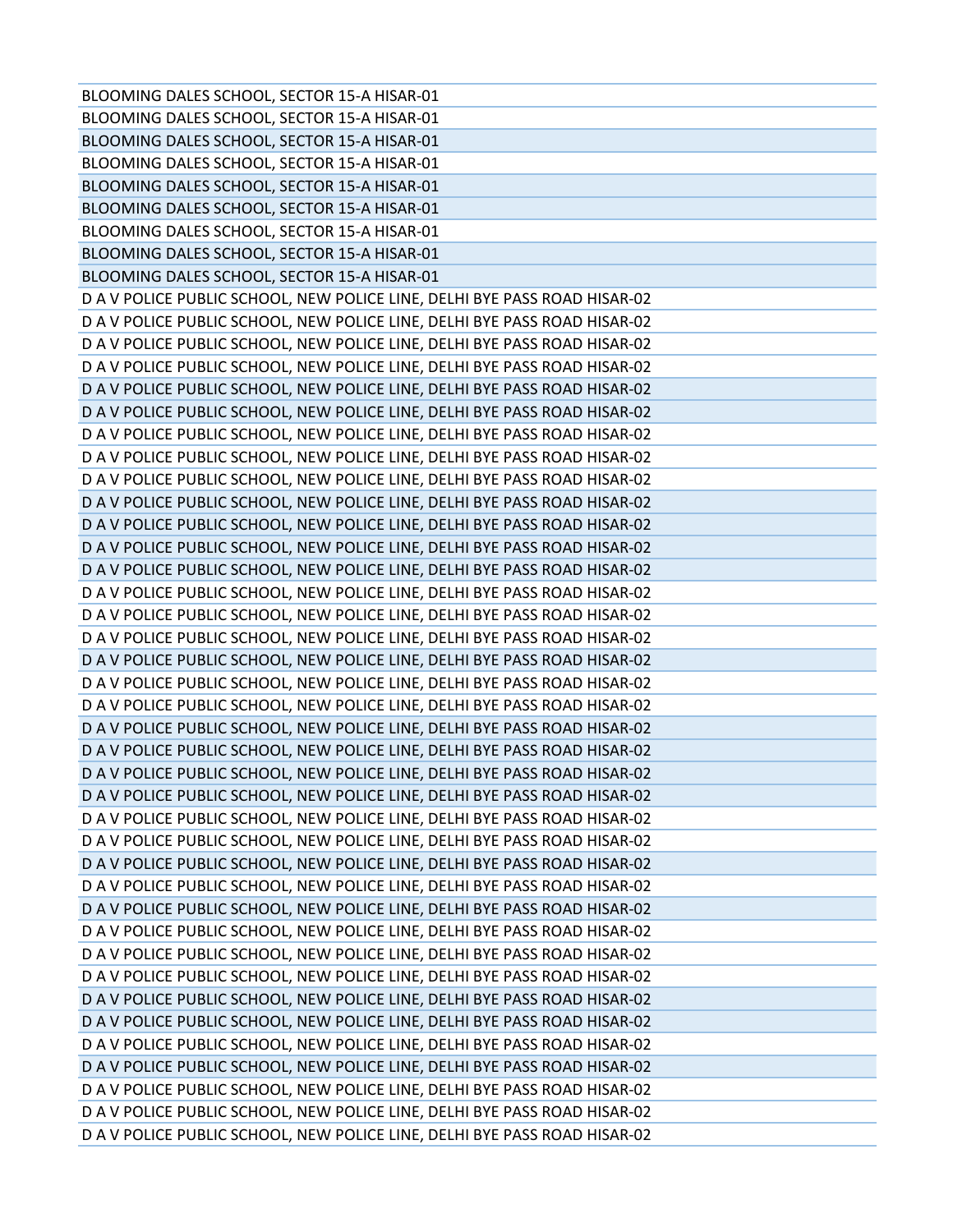| D A V POLICE PUBLIC SCHOOL, NEW POLICE LINE, DELHI BYE PASS ROAD HISAR-02 |
|---------------------------------------------------------------------------|
| D A V POLICE PUBLIC SCHOOL, NEW POLICE LINE, DELHI BYE PASS ROAD HISAR-02 |
| D A V POLICE PUBLIC SCHOOL, NEW POLICE LINE, DELHI BYE PASS ROAD HISAR-02 |
| D A V POLICE PUBLIC SCHOOL, NEW POLICE LINE, DELHI BYE PASS ROAD HISAR-02 |
| D A V POLICE PUBLIC SCHOOL, NEW POLICE LINE, DELHI BYE PASS ROAD HISAR-02 |
| D A V POLICE PUBLIC SCHOOL, NEW POLICE LINE, DELHI BYE PASS ROAD HISAR-02 |
| D A V POLICE PUBLIC SCHOOL, NEW POLICE LINE, DELHI BYE PASS ROAD HISAR-02 |
| D A V POLICE PUBLIC SCHOOL, NEW POLICE LINE, DELHI BYE PASS ROAD HISAR-02 |
| D A V POLICE PUBLIC SCHOOL, NEW POLICE LINE, DELHI BYE PASS ROAD HISAR-02 |
| D A V POLICE PUBLIC SCHOOL, NEW POLICE LINE, DELHI BYE PASS ROAD HISAR-02 |
| DARSHAN ACADEMY, MIRZAPUR ROAD HISAR-03                                   |
| DARSHAN ACADEMY, MIRZAPUR ROAD HISAR-03                                   |
| DARSHAN ACADEMY, MIRZAPUR ROAD HISAR-03                                   |
| DARSHAN ACADEMY, MIRZAPUR ROAD HISAR-03                                   |
| DARSHAN ACADEMY, MIRZAPUR ROAD HISAR-03                                   |
| DARSHAN ACADEMY, MIRZAPUR ROAD HISAR-03                                   |
| DARSHAN ACADEMY, MIRZAPUR ROAD HISAR-03                                   |
| DARSHAN ACADEMY, MIRZAPUR ROAD HISAR-03                                   |
| DARSHAN ACADEMY, MIRZAPUR ROAD HISAR-03                                   |
| DARSHAN ACADEMY, MIRZAPUR ROAD HISAR-03                                   |
| DARSHAN ACADEMY, MIRZAPUR ROAD HISAR-03                                   |
| DARSHAN ACADEMY, MIRZAPUR ROAD HISAR-03                                   |
| DARSHAN ACADEMY, MIRZAPUR ROAD HISAR-03                                   |
| DARSHAN ACADEMY, MIRZAPUR ROAD HISAR-03                                   |
| VISHVAS SR SEC SCHOOL, URBAN ESTATE -II HISAR-04                          |
| VISHVAS SR SEC SCHOOL, URBAN ESTATE -II HISAR-04                          |
| VISHVAS SR SEC SCHOOL, URBAN ESTATE -II HISAR-04                          |
| NEW YASHODA PUBLIC SCHOOL, URBAN ESTATE-II HISAR-05(B-1)                  |
| NEW YASHODA PUBLIC SCHOOL, URBAN ESTATE-II HISAR-05(B-1)                  |
| NEW YASHODA PUBLIC SCHOOL, URBAN ESTATE-II HISAR-06(B-2)                  |
| NEW YASHODA PUBLIC SCHOOL, URBAN ESTATE-II HISAR-06(B-2)                  |
| NEW YASHODA PUBLIC SCHOOL, URBAN ESTATE-II HISAR-06(B-2)                  |
| NEW YASHODA PUBLIC SCHOOL, URBAN ESTATE-II HISAR-06(B-2)                  |
| NEW YASHODA PUBLIC SCHOOL, URBAN ESTATE-II HISAR-06(B-2)                  |
| NEW YASHODA PUBLIC SCHOOL, URBAN ESTATE-II HISAR-06(B-2)                  |
| NEW YASHODA PUBLIC SCHOOL, URBAN ESTATE-II HISAR-06(B-2)                  |
| SHREE KRISHNA PRANAMI PUBLIC SCHOOL, 5 KM STONE, BAGLA ROAD HISAR-07      |
| SHREE KRISHNA PRANAMI PUBLIC SCHOOL, 5 KM STONE, BAGLA ROAD HISAR-07      |
| SHREE KRISHNA PRANAMI PUBLIC SCHOOL, 5 KM STONE, BAGLA ROAD HISAR-07      |
| SHREE KRISHNA PRANAMI PUBLIC SCHOOL, 5 KM STONE, BAGLA ROAD HISAR-07      |
| SHREE KRISHNA PRANAMI PUBLIC SCHOOL, 5 KM STONE, BAGLA ROAD HISAR-07      |
| SHREE KRISHNA PRANAMI PUBLIC SCHOOL, 5 KM STONE, BAGLA ROAD HISAR-07      |
| SHREE KRISHNA PRANAMI PUBLIC SCHOOL, 5 KM STONE, BAGLA ROAD HISAR-07      |
| VIDYA BHARTI PUBLIC SCHOOL, RAJGARH ROAD, VPO- GANGWA HISAR-08            |
| VIDYA BHARTI PUBLIC SCHOOL, RAJGARH ROAD, VPO- GANGWA HISAR-08            |
| VIDYA BHARTI PUBLIC SCHOOL, RAJGARH ROAD, VPO- GANGWA HISAR-08            |
| CAMPUS SCHOOL CCS HAU (OLD BLOCK) HISAR-9(B-1)                            |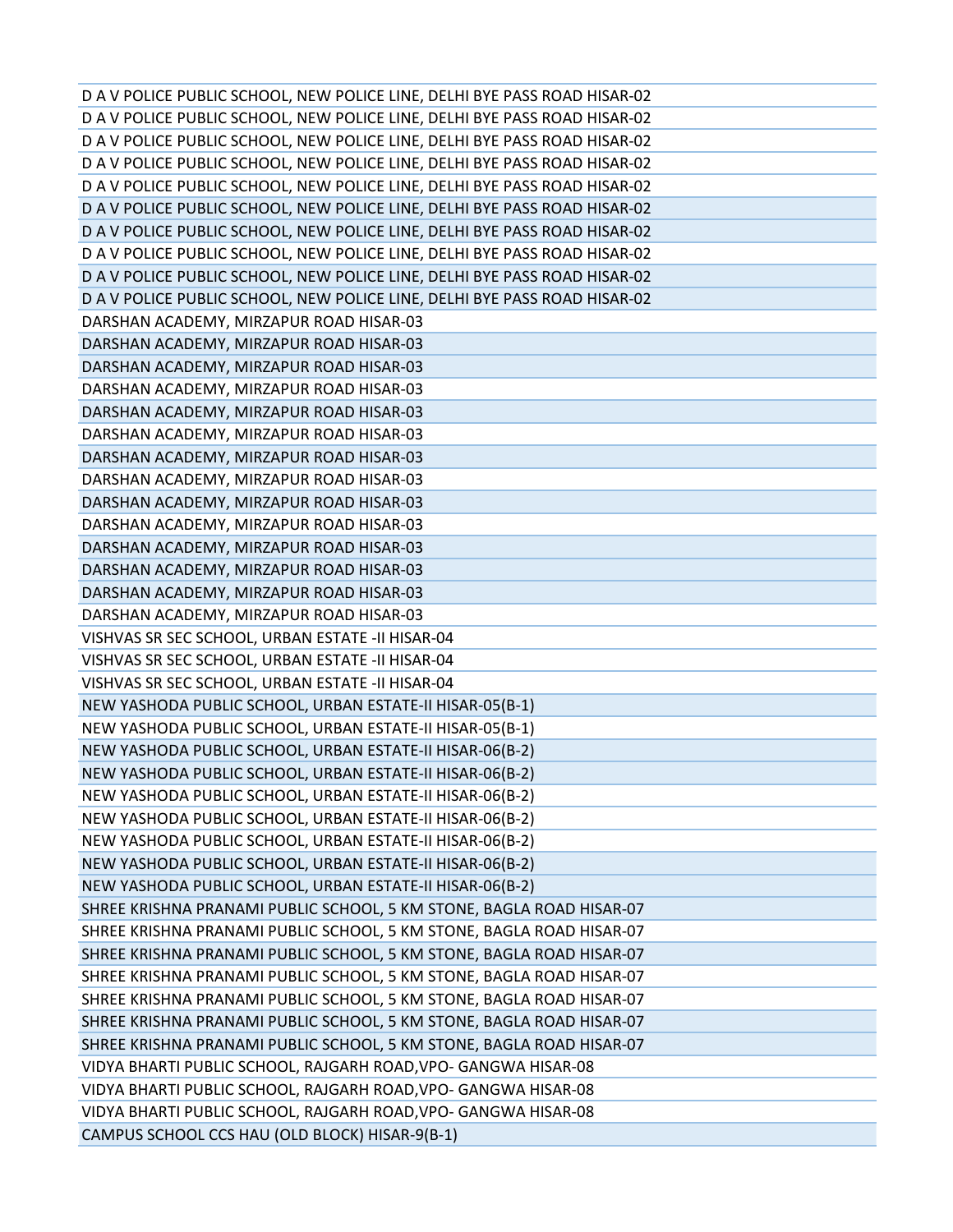| CAMPUS SCHOOL CCS HAU (OLD BLOCK) HISAR-9(B-1)                                         |
|----------------------------------------------------------------------------------------|
| CAMPUS SCHOOL CCS HAU (OLD BLOCK) HISAR-9(B-1)                                         |
| CAMPUS SCHOOL CCS HAU (OLD BLOCK) HISAR-9(B-1)                                         |
| CAMPUS SCHOOL CCS HAU (OLD BLOCK) HISAR-9(B-1)                                         |
| CAMPUS SCHOOL CCS HAU (OLD BLOCK) HISAR-9(B-1)                                         |
| CAMPUS SCHOOL CCS HAU (OLD BLOCK) HISAR-9(B-1)                                         |
| CAMPUS SCHOOL CCS HAU (OLD BLOCK) HISAR-9(B-1)                                         |
| CAMPUS SCHOOL CCS HAU (NEW BLOCK) HISAR-10(B-2)                                        |
| CAMPUS SCHOOL CCS HAU (NEW BLOCK) HISAR-10(B-2)                                        |
| CAMPUS SCHOOL CCS HAU (NEW BLOCK) HISAR-10(B-2)                                        |
| CAMPUS SCHOOL CCS HAU (NEW BLOCK) HISAR-10(B-2)                                        |
| CAMPUS SCHOOL CCS HAU (NEW BLOCK) HISAR-10(B-2)                                        |
| CAMPUS SCHOOL CCS HAU (NEW BLOCK) HISAR-10(B-2)                                        |
| CAMPUS SCHOOL CCS HAU (NEW BLOCK) HISAR-10(B-2)                                        |
| CAMPUS SCHOOL CCS HAU (NEW BLOCK) HISAR-10(B-2)                                        |
| CAMPUS SCHOOL CCS HAU (NEW BLOCK) HISAR-10(B-2)                                        |
| CAMPUS SCHOOL CCS HAU (NEW BLOCK) HISAR-10(B-2)                                        |
| CAMPUS SCHOOL CCS HAU (NEW BLOCK) HISAR-10(B-2)                                        |
| CAMPUS SCHOOL CCS HAU (NEW BLOCK) HISAR-10(B-2)                                        |
| CAMPUS SCHOOL CCS HAU (NEW BLOCK) HISAR-10(B-2)                                        |
| CAMPUS SCHOOL CCS HAU (NEW BLOCK) HISAR-10(B-2)                                        |
| CAMPUS SCHOOL CCS HAU (NEW BLOCK) HISAR-10(B-2)                                        |
| CAMPUS SCHOOL CCS HAU (NEW BLOCK) HISAR-10(B-2)                                        |
| CAMPUS SCHOOL CCS HAU (NEW BLOCK) HISAR-10(B-2)                                        |
| CAMPUS SCHOOL CCS HAU (NEW BLOCK) HISAR-10(B-2)                                        |
| CAMPUS SCHOOL CCS HAU (NEW BLOCK) HISAR-10(B-2)                                        |
| CAMPUS SCHOOL CCS HAU (NEW BLOCK) HISAR-10(B-2)                                        |
| CAMPUS SCHOOL CCS HAU (NEW BLOCK) HISAR-10(B-2)                                        |
| CAMPUS SCHOOL CCS HAU (NEW BLOCK) HISAR-10(B-2)                                        |
| CAMPUS SCHOOL CCS HAU (NEW BLOCK) HISAR-10(B-2)                                        |
| CAMPUS SCHOOL CCS HAU (NEW BLOCK) HISAR-10(B-2)                                        |
| CAMPUS SCHOOL CCS HAU (NEW BLOCK) HISAR-10(B-2)                                        |
| CAMPUS SCHOOL CCS HAU (NEW BLOCK) HISAR-10(B-2)                                        |
| CAMPUS SCHOOL CCS HAU (NEW BLOCK) HISAR-10(B-2)                                        |
| CAMPUS SCHOOL CCS HAU (NEW BLOCK) HISAR-10(B-2)                                        |
| CAMPUS SCHOOL CCS HAU (NEW BLOCK) HISAR-10(B-2)                                        |
| CAMPUS SCHOOL CCS HAU (NEW BLOCK) HISAR-10(B-2)                                        |
| CAMPUS SCHOOL CCS HAU (NEW BLOCK) HISAR-10(B-2)                                        |
| CAMPUS SCHOOL CCS HAU (NEW BLOCK) HISAR-10(B-2)                                        |
| CAMPUS SCHOOL CCS HAU (NEW BLOCK) HISAR-10(B-2)                                        |
| CAMPUS SCHOOL CCS HAU (NEW BLOCK) HISAR-10(B-2)                                        |
| CAMPUS SCHOOL CCS HAU (NEW BLOCK) HISAR-10(B-2)                                        |
| CAMPUS SCHOOL CCS HAU (NEW BLOCK) HISAR-10(B-2)                                        |
| CAMPUS SCHOOL CCS HAU (NEW BLOCK) HISAR-10(B-2)                                        |
| CAMPUS SCHOOL CCS HAU (NEW BLOCK) HISAR-10(B-2)                                        |
| NEW LAHORIA VIDYA MANDIR SR. SEC. SCHOOL, LAHORIA CHOWK, 12 QUARTER ROAD HISAR-11(B-1) |
| NEW LAHORIA VIDYA MANDIR SR. SEC. SCHOOL, LAHORIA CHOWK, 12 QUARTER ROAD HISAR-11(B-1) |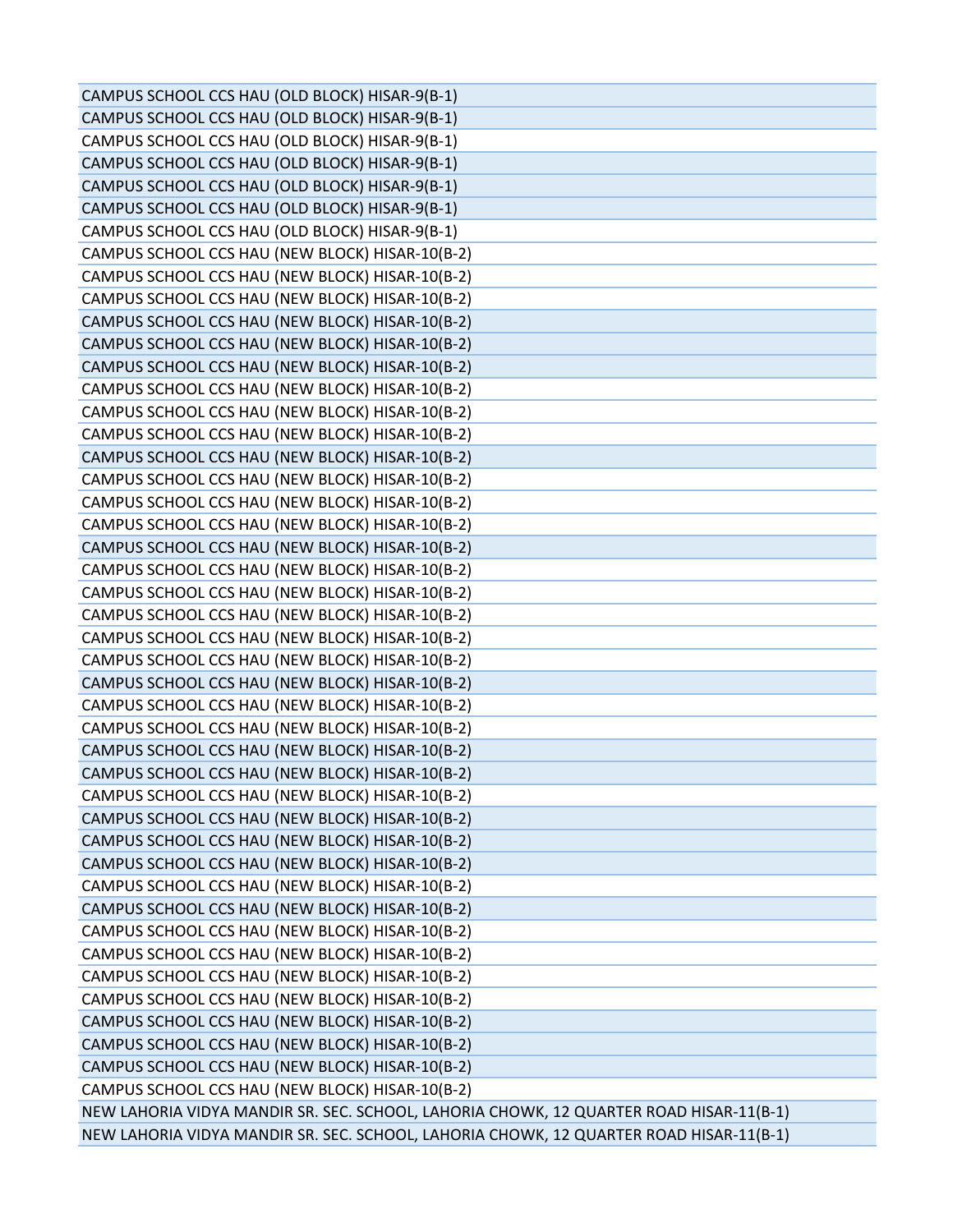NEW LAHORIA VIDYA MANDIR SR. SEC. SCHOOL, LAHORIA CHOWK, 12 QUARTER ROAD HISAR-11(B-1) NEW LAHORIA VIDYA MANDIR SR. SEC. SCHOOL, LAHORIA CHOWK, 12 QUARTER ROAD HISAR-11(B-1) NEW LAHORIA VIDYA MANDIR SR. SEC. SCHOOL, LAHORIA CHOWK, 12 QUARTER ROAD HISAR-11(B-1) NEW LAHORIA VIDYA MANDIR SR. SEC. SCHOOL, LAHORIA CHOWK, 12 QUARTER ROAD HISAR-11(B-1) NEW LAHORIA VIDYA MANDIR SR. SEC. SCHOOL, LAHORIA CHOWK, 12 QUARTER ROAD HISAR-11(B-1) NEW LAHORIA VIDYA MANDIR SR. SEC. SCHOOL, LAHORIA CHOWK, 12 QUARTER ROAD HISAR-11(B-1) NEW LAHORIA VIDYA MANDIR SR. SEC. SCHOOL, LAHORIA CHOWK, 12 QUARTER ROAD HISAR-11(B-1) NEW LAHORIA VIDYA MANDIR SR. SEC. SCHOOL, LAHORIA CHOWK, 12 QUARTER ROAD HISAR-11(B-1) NEW LAHORIA VIDYA MANDIR SR. SEC. SCHOOL, LAHORIA CHOWK, 12 QUARTER ROAD HISAR-11(B-1) NEW LAHORIA VIDYA MANDIR SR. SEC. SCHOOL, LAHORIA CHOWK, 12 QUARTER ROAD HISAR-11(B-1) NEW LAHORIA VIDYA MANDIR SR. SEC. SCHOOL, LAHORIA CHOWK, 12 QUARTER ROAD HISAR-11(B-1) NEW LAHORIA VIDYA MANDIR SR. SEC. SCHOOL, LAHORIA CHOWK, 12 QUARTER ROAD HISAR-11(B-1) NEW LAHORIA VIDYA MANDIR SR. SEC. SCHOOL, LAHORIA CHOWK, 12 QUARTER ROAD HISAR-11(B-1) NEW LAHORIA VIDYA MANDIR SR. SEC. SCHOOL, LAHORIA CHOWK, 12 QUARTER ROAD HISAR-11(B-1) NEW LAHORIA VIDYA MANDIR SR. SEC. SCHOOL, LAHORIA CHOWK, 12 QUARTER ROAD HISAR-11(B-1) NEW LAHORIA VIDYA MANDIR SR. SEC. SCHOOL, LAHORIA CHOWK, 12 QUARTER ROAD HISAR-11(B-1) NEW LAHORIA VIDYA MANDIR SR. SEC. SCHOOL, LAHORIA CHOWK, 12 QUARTER ROAD HISAR-11(B-1) NEW LAHORIA VIDYA MANDIR SR. SEC. SCHOOL, LAHORIA CHOWK, 12 QUARTER ROAD HISAR-11(B-1) NEW LAHORIA VIDYA MANDIR SR. SEC. SCHOOL, LAHORIA CHOWK, 12 QUARTER ROAD HISAR-11(B-1) NEW LAHORIA VIDYA MANDIR SR. SEC. SCHOOL, LAHORIA CHOWK, 12 QUARTER ROAD HISAR-11(B-1) NEW LAHORIA VIDYA MANDIR SR. SEC. SCHOOL, LAHORIA CHOWK, 12 QUARTER ROAD HISAR-11(B-1) NEW LAHORIA VIDYA MANDIR SR. SEC. SCHOOL, LAHORIA CHOWK, 12 QUARTER ROAD HISAR-11(B-1) NEW LAHORIA VIDYA MANDIR SR. SEC. SCHOOL, LAHORIA CHOWK, 12 QUARTER ROAD HISAR-11(B-1) NEW LAHORIA VIDYA MANDIR SR. SEC. SCHOOL, LAHORIA CHOWK, 12 QUARTER ROAD HISAR-11(B-1) NEW LAHORIA VIDYA MANDIR SR. SEC. SCHOOL, LAHORIA CHOWK, 12 QUARTER ROAD HISAR-11(B-1) NEW LAHORIA VIDYA MANDIR SR. SEC. SCHOOL, LAHORIA CHOWK, 12 QUARTER ROAD HISAR-11(B-1) NEW LAHORIA VIDYA MANDIR SR. SEC. SCHOOL, LAHORIA CHOWK, 12 QUARTER ROAD HISAR-11(B-1) NEW LAHORIA VIDYA MANDIR SR. SEC. SCHOOL, LAHORIA CHOWK, 12 QUARTER ROAD HISAR-11(B-1) NEW LAHORIA VIDYA MANDIR SR. SEC. SCHOOL, LAHORIA CHOWK, 12 QUARTER ROAD HISAR-11(B-1) NEW LAHORIA VIDYA MANDIR SR. SEC. SCHOOL, LAHORIA CHOWK, 12 QUARTER ROAD HISAR-12(B-2) NEW LAHORIA VIDYA MANDIR SR. SEC. SCHOOL, LAHORIA CHOWK, 12 QUARTER ROAD HISAR-12(B-2) NEW LAHORIA VIDYA MANDIR SR. SEC. SCHOOL, LAHORIA CHOWK, 12 QUARTER ROAD HISAR-12(B-2) NEW LAHORIA VIDYA MANDIR SR. SEC. SCHOOL, LAHORIA CHOWK, 12 QUARTER ROAD HISAR-12(B-2) NEW LAHORIA VIDYA MANDIR SR. SEC. SCHOOL, LAHORIA CHOWK, 12 QUARTER ROAD HISAR-12(B-2) NEW LAHORIA VIDYA MANDIR SR. SEC. SCHOOL, LAHORIA CHOWK, 12 QUARTER ROAD HISAR-12(B-2) NEW LAHORIA VIDYA MANDIR SR. SEC. SCHOOL, LAHORIA CHOWK, 12 QUARTER ROAD HISAR-12(B-2) ST. KABIR'S SCHOOL. SEC-13, DABRA ROAD HISAR-13 ST. KABIR'S SCHOOL. SEC-13, DABRA ROAD HISAR-13 GOVT P G COLLEGE, RAJGARH ROAD HISAR-14(B-1) GOVT P G COLLEGE, RAJGARH ROAD HISAR-14(B-1) GOVT P G COLLEGE,RAJGARH ROAD HISAR-14(B-1) GOVT P G COLLEGE,RAJGARH ROAD HISAR-14(B-1) GOVT P G COLLEGE,RAJGARH ROAD HISAR-14(B-1) GOVT P G COLLEGE,RAJGARH ROAD HISAR-14(B-1) GOVT P G COLLEGE,RAJGARH ROAD HISAR-14(B-1) GOVT P G COLLEGE,RAJGARH ROAD HISAR-14(B-1) GOVT P G COLLEGE, RAJGARH ROAD HISAR-15(B-2)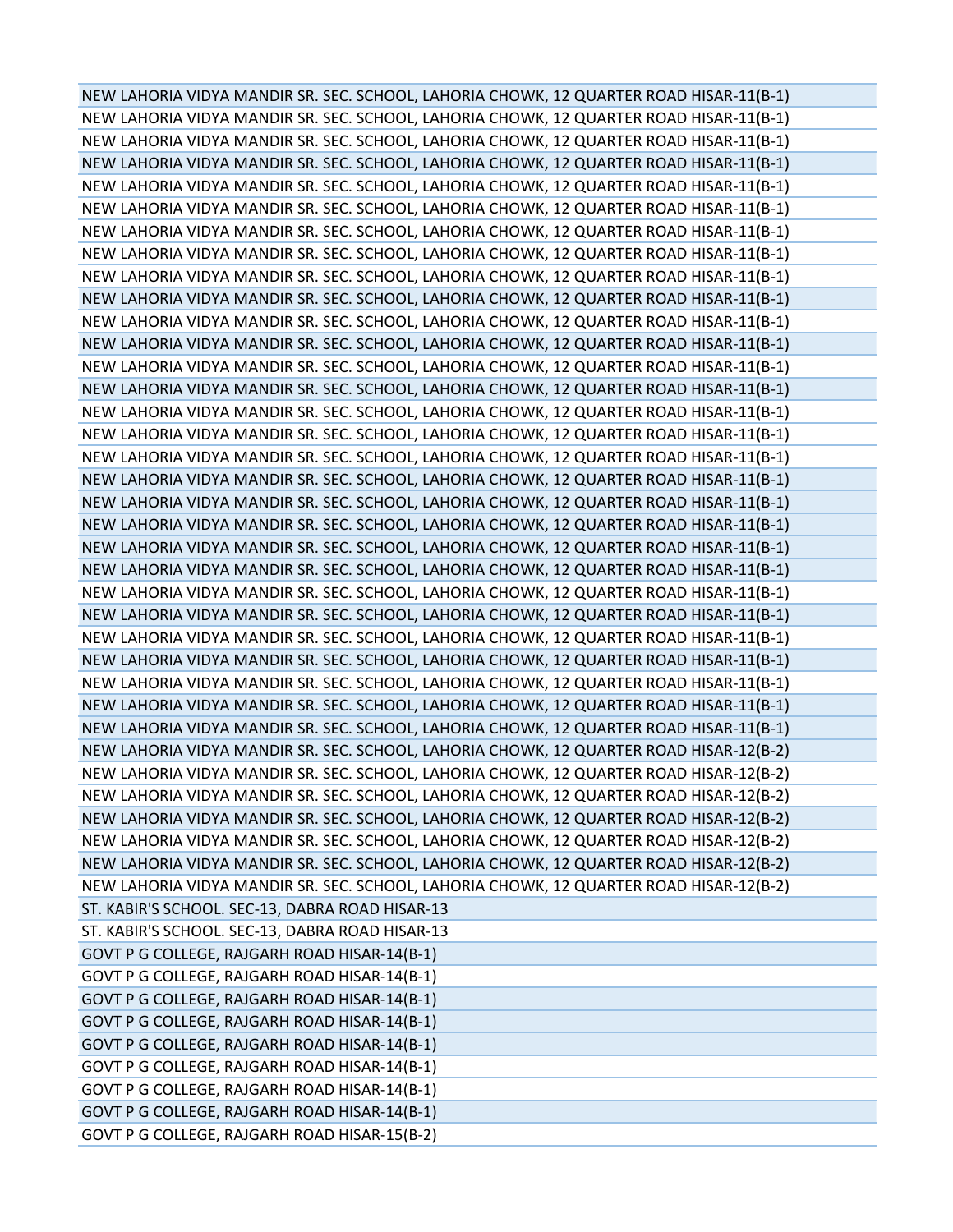| GOVT P G COLLEGE, RAJGARH ROAD HISAR-15(B-2)                          |
|-----------------------------------------------------------------------|
| GOVT P G COLLEGE, RAJGARH ROAD HISAR-15(B-2)                          |
| GOVT P G COLLEGE, RAJGARH ROAD HISAR-15(B-2)                          |
| GOVT P G COLLEGE, RAJGARH ROAD HISAR-15(B-2)                          |
| GOVT P G COLLEGE, RAJGARH ROAD HISAR-15(B-2)                          |
| GOVT P G COLLEGE, RAJGARH ROAD HISAR-15(B-2)                          |
| GOVT P G COLLEGE, RAJGARH ROAD HISAR-15(B-2)                          |
| SAINT SOPHIA SR SEC SCHOOL, SEC-15A HISAR-16                          |
| SAINT SOPHIA SR SEC SCHOOL, SEC-15A HISAR-16                          |
| SAINT SOPHIA SR SEC SCHOOL, SEC-15A HISAR-16                          |
| SAINT SOPHIA SR SEC SCHOOL, SEC-15A HISAR-16                          |
| SAINT SOPHIA SR SEC SCHOOL, SEC-15A HISAR-16                          |
| SAINT SOPHIA SR SEC SCHOOL, SEC-15A HISAR-16                          |
| SAINT SOPHIA SR SEC SCHOOL, SEC-15A HISAR-16                          |
| SAINT SOPHIA SR SEC SCHOOL, SEC-15A HISAR-16                          |
| SAINT SOPHIA SR SEC SCHOOL, SEC-15A HISAR-16                          |
| SAINT SOPHIA SR SEC SCHOOL, SEC-15A HISAR-16                          |
| SAINT SOPHIA SR SEC SCHOOL, SEC-15A HISAR-16                          |
| SAINT SOPHIA SR SEC SCHOOL, SEC-15A HISAR-16                          |
| SAINT SOPHIA SR SEC SCHOOL, SEC-15A HISAR-16                          |
| SAINT SOPHIA SR SEC SCHOOL, SEC-15A HISAR-16                          |
| SAINT SOPHIA SR SEC SCHOOL, SEC-15A HISAR-16                          |
| SAINT SOPHIA SR SEC SCHOOL, SEC-15A HISAR-16                          |
| SAINT SOPHIA SR SEC SCHOOL, SEC-15A HISAR-16                          |
| SAINT SOPHIA SR SEC SCHOOL, SEC-15A HISAR-16                          |
| SAINT SOPHIA SR SEC SCHOOL, SEC-15A HISAR-16                          |
| MAHARISHI VIDYA MANDIR SR. SEC. SCHOOL, RAJGARH ROAD, GANGWA HISAR-17 |
| MAHARISHI VIDYA MANDIR SR. SEC. SCHOOL, RAJGARH ROAD, GANGWA HISAR-17 |
| MAHARISHI VIDYA MANDIR SR. SEC. SCHOOL, RAJGARH ROAD, GANGWA HISAR-17 |
| MAHARISHI VIDYA MANDIR SR. SEC. SCHOOL, RAJGARH ROAD, GANGWA HISAR-17 |
| MAHARISHI VIDYA MANDIR SR. SEC. SCHOOL, RAJGARH ROAD, GANGWA HISAR-17 |
| MAHARISHI VIDYA MANDIR SR. SEC. SCHOOL, RAJGARH ROAD, GANGWA HISAR-17 |
| MAHARISHI VIDYA MANDIR SR. SEC. SCHOOL, RAJGARH ROAD, GANGWA HISAR-17 |
| MAHARISHI VIDYA MANDIR SR. SEC. SCHOOL, RAJGARH ROAD, GANGWA HISAR-17 |
| MAHARISHI VIDYA MANDIR SR. SEC. SCHOOL, RAJGARH ROAD, GANGWA HISAR-17 |
| MAHARISHI VIDYA MANDIR SR. SEC. SCHOOL, RAJGARH ROAD, GANGWA HISAR-17 |
| MAHARISHI VIDYA MANDIR SR. SEC. SCHOOL, RAJGARH ROAD, GANGWA HISAR-17 |
| MAHARISHI VIDYA MANDIR SR. SEC. SCHOOL, RAJGARH ROAD, GANGWA HISAR-17 |
| MAHARISHI VIDYA MANDIR SR. SEC. SCHOOL, RAJGARH ROAD, GANGWA HISAR-17 |
| MAHARISHI VIDYA MANDIR SR. SEC. SCHOOL, RAJGARH ROAD, GANGWA HISAR-17 |
| MAHARISHI VIDYA MANDIR SR. SEC. SCHOOL, RAJGARH ROAD, GANGWA HISAR-17 |
| MAHARISHI VIDYA MANDIR SR. SEC. SCHOOL, RAJGARH ROAD, GANGWA HISAR-17 |
| MAHARISHI VIDYA MANDIR SR. SEC. SCHOOL, RAJGARH ROAD, GANGWA HISAR-17 |
| MAHARISHI VIDYA MANDIR SR. SEC. SCHOOL, RAJGARH ROAD, GANGWA HISAR-17 |
| MAHARISHI VIDYA MANDIR SR. SEC. SCHOOL, RAJGARH ROAD, GANGWA HISAR-17 |
| MAHARISHI VIDYA MANDIR SR. SEC. SCHOOL, RAJGARH ROAD, GANGWA HISAR-17 |
| MAHARISHI VIDYA MANDIR SR. SEC. SCHOOL, RAJGARH ROAD, GANGWA HISAR-17 |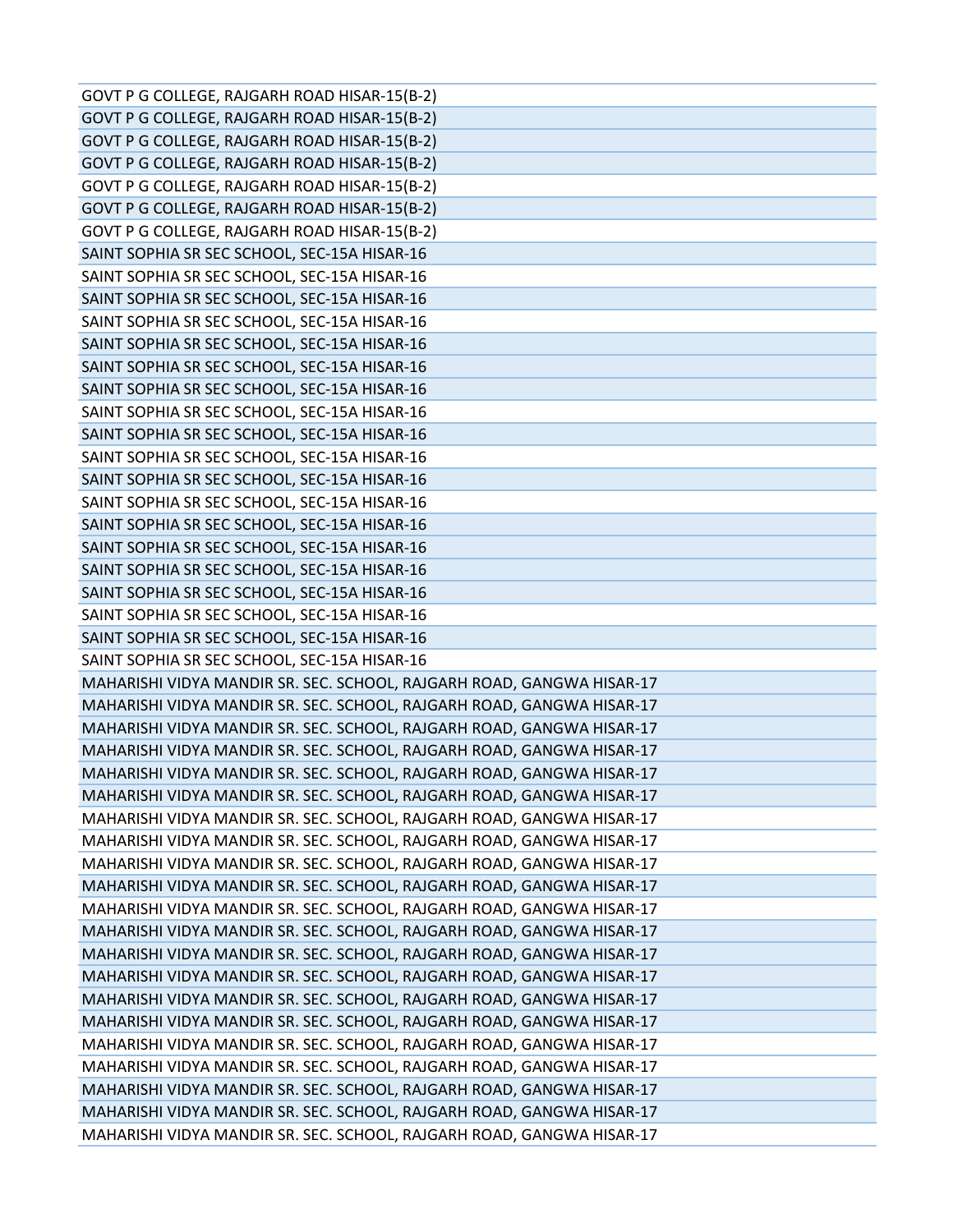| MAHARISHI VIDYA MANDIR SR. SEC. SCHOOL, RAJGARH ROAD, GANGWA HISAR-17     |
|---------------------------------------------------------------------------|
| DAYANAND COLLEGE, NEAR PARIJAT CHOWK HISAR-18                             |
| DAYANAND COLLEGE, NEAR PARIJAT CHOWK HISAR-18                             |
| DAYANAND COLLEGE, NEAR PARIJAT CHOWK HISAR-18                             |
| DAYANAND COLLEGE, NEAR PARIJAT CHOWK HISAR-18                             |
| DAYANAND COLLEGE, NEAR PARIJAT CHOWK HISAR-18                             |
| DAYANAND COLLEGE, NEAR PARIJAT CHOWK HISAR-18                             |
| DAYANAND COLLEGE, NEAR PARIJAT CHOWK HISAR-18                             |
| DAYANAND COLLEGE, NEAR PARIJAT CHOWK HISAR-18                             |
| DAYANAND COLLEGE, NEAR PARIJAT CHOWK HISAR-18                             |
| F C COLLEGE FOR WOMEN, NEAR DEVI BHAWAN MANDIR, MOHNA MANDI HISAR-19(B-1) |
| F C COLLEGE FOR WOMEN, NEAR DEVI BHAWAN MANDIR, MOHNA MANDI HISAR-19(B-1) |
| F C COLLEGE FOR WOMEN, NEAR DEVI BHAWAN MANDIR, MOHNA MANDI HISAR-19(B-1) |
| F C COLLEGE FOR WOMEN, NEAR DEVI BHAWAN MANDIR, MOHNA MANDI HISAR-19(B-1) |
| F C COLLEGE FOR WOMEN, NEAR DEVI BHAWAN MANDIR, MOHNA MANDI HISAR-19(B-1) |
| F C COLLEGE FOR WOMEN, NEAR DEVI BHAWAN MANDIR, MOHNA MANDI HISAR-19(B-1) |
| F C COLLEGE FOR WOMEN, NEAR DEVI BHAWAN MANDIR, MOHNA MANDI HISAR-19(B-1) |
| F C COLLEGE FOR WOMEN, NEAR DEVI BHAWAN MANDIR, MOHNA MANDI HISAR-19(B-1) |
| F C COLLEGE FOR WOMEN, NEAR DEVI BHAWAN MANDIR, MOHNA MANDI HISAR-19(B-1) |
| F C COLLEGE FOR WOMEN, NEAR DEVI BHAWAN MANDIR, MOHNA MANDI HISAR-19(B-1) |
| F C COLLEGE FOR WOMEN, NEAR DEVI BHAWAN MANDIR, MOHNA MANDI HISAR-20(B-2) |
| F C COLLEGE FOR WOMEN, NEAR DEVI BHAWAN MANDIR, MOHNA MANDI HISAR-20(B-2) |
| F C COLLEGE FOR WOMEN, NEAR DEVI BHAWAN MANDIR, MOHNA MANDI HISAR-20(B-2) |
| F C COLLEGE FOR WOMEN, NEAR DEVI BHAWAN MANDIR, MOHNA MANDI HISAR-20(B-2) |
| F C COLLEGE FOR WOMEN, NEAR DEVI BHAWAN MANDIR, MOHNA MANDI HISAR-20(B-2) |
| F C COLLEGE FOR WOMEN, NEAR DEVI BHAWAN MANDIR, MOHNA MANDI HISAR-20(B-2) |
| F C COLLEGE FOR WOMEN, NEAR DEVI BHAWAN MANDIR, MOHNA MANDI HISAR-20(B-2) |
| F C COLLEGE FOR WOMEN, NEAR DEVI BHAWAN MANDIR, MOHNA MANDI HISAR-20(B-2) |
| CRM JAT COLLEGE, NEAR RAILWAY STATION HISAR-21                            |
| CRM JAT COLLEGE, NEAR RAILWAY STATION HISAR-21                            |
| CRM JAT COLLEGE, NEAR RAILWAY STATION HISAR-21                            |
| C R COLLEGE OF EDUCATION, RAJGARH ROAD HISAR-22                           |
| C R COLLEGE OF EDUCATION, RAJGARH ROAD HISAR-22                           |
| GOVT. POLYTECHNIC, DELHI BYE PASS, NEAR G.J.U HISAR-23                    |
| GOVT. POLYTECHNIC, DELHI BYE PASS, NEAR G.J.U HISAR-23                    |
| GOVT. POLYTECHNIC, DELHI BYE PASS, NEAR G.J.U HISAR-23                    |
| GOVT. POLYTECHNIC, DELHI BYE PASS, NEAR G.J.U HISAR-23                    |
| GOVT. POLYTECHNIC, DELHI BYE PASS, NEAR G.J.U HISAR-23                    |
| GOVT. POLYTECHNIC, DELHI BYE PASS, NEAR G.J.U HISAR-23                    |
| ST. MARY'S SCHOOL, 6 K.M. STONE, TOSHAM ROAD, OPP. TULIP RESORT HISAR-24  |
| D.H. LAWRENCE SR. SEC. SCHOOL, ROHTAK ROAD JHAJJAR-01                     |
| D.H. LAWRENCE SR. SEC. SCHOOL, ROHTAK ROAD JHAJJAR-01                     |
| D.H. LAWRENCE SR. SEC. SCHOOL, ROHTAK ROAD JHAJJAR-01                     |
| D.H. LAWRENCE SR. SEC. SCHOOL, ROHTAK ROAD JHAJJAR-01                     |
| D.H. LAWRENCE SR. SEC. SCHOOL, ROHTAK ROAD JHAJJAR-01                     |
| D.H. LAWRENCE SR. SEC. SCHOOL, ROHTAK ROAD JHAJJAR-01                     |
| D.H. LAWRENCE SR. SEC. SCHOOL, ROHTAK ROAD JHAJJAR-01                     |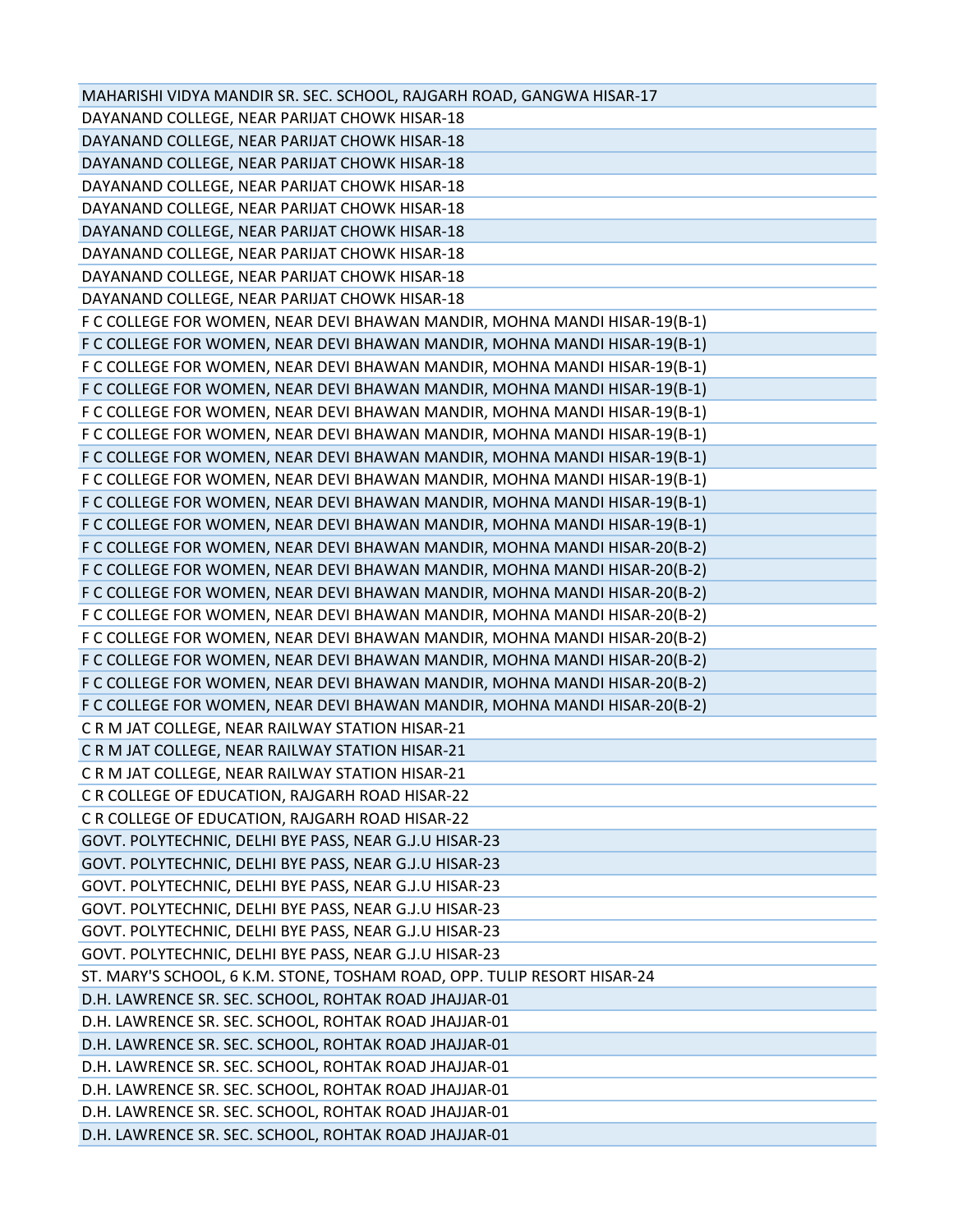| D.H. LAWRENCE SR. SEC. SCHOOL, ROHTAK ROAD JHAJJAR-01 |
|-------------------------------------------------------|
| D.H. LAWRENCE SR. SEC. SCHOOL, ROHTAK ROAD JHAJJAR-01 |
| D.H. LAWRENCE SR. SEC. SCHOOL, ROHTAK ROAD JHAJJAR-01 |
| D.H. LAWRENCE SR. SEC. SCHOOL, ROHTAK ROAD JHAJJAR-01 |
| D.H. LAWRENCE SR. SEC. SCHOOL, ROHTAK ROAD JHAJJAR-01 |
| D.H. LAWRENCE SR. SEC. SCHOOL, ROHTAK ROAD JHAJJAR-01 |
| D.H. LAWRENCE SR. SEC. SCHOOL, ROHTAK ROAD JHAJJAR-01 |
| D.H. LAWRENCE SR. SEC. SCHOOL, ROHTAK ROAD JHAJJAR-01 |
| D.H. LAWRENCE SR. SEC. SCHOOL, ROHTAK ROAD JHAJJAR-01 |
| D.H. LAWRENCE SR. SEC. SCHOOL, ROHTAK ROAD JHAJJAR-01 |
| D.H. LAWRENCE SR. SEC. SCHOOL, ROHTAK ROAD JHAJJAR-01 |
| D.H. LAWRENCE SR. SEC. SCHOOL, ROHTAK ROAD JHAJJAR-01 |
| D.H. LAWRENCE SR. SEC. SCHOOL, ROHTAK ROAD JHAJJAR-01 |
| D.H. LAWRENCE SR. SEC. SCHOOL, ROHTAK ROAD JHAJJAR-01 |
| D.H. LAWRENCE SR. SEC. SCHOOL, ROHTAK ROAD JHAJJAR-01 |
| D.H. LAWRENCE SR. SEC. SCHOOL, ROHTAK ROAD JHAJJAR-01 |
| D.H. LAWRENCE SR. SEC. SCHOOL, ROHTAK ROAD JHAJJAR-01 |
| D.H. LAWRENCE SR. SEC. SCHOOL, ROHTAK ROAD JHAJJAR-01 |
| D.H. LAWRENCE SR. SEC. SCHOOL, ROHTAK ROAD JHAJJAR-01 |
| D.H. LAWRENCE SR. SEC. SCHOOL, ROHTAK ROAD JHAJJAR-01 |
| D.H. LAWRENCE SR. SEC. SCHOOL, ROHTAK ROAD JHAJJAR-01 |
| D.H. LAWRENCE SR. SEC. SCHOOL, ROHTAK ROAD JHAJJAR-01 |
| D.H. LAWRENCE SR. SEC. SCHOOL, ROHTAK ROAD JHAJJAR-01 |
| D.H. LAWRENCE SR. SEC. SCHOOL, ROHTAK ROAD JHAJJAR-01 |
| D.H. LAWRENCE SR. SEC. SCHOOL, ROHTAK ROAD JHAJJAR-01 |
| D.H. LAWRENCE SR. SEC. SCHOOL, ROHTAK ROAD JHAJJAR-01 |
| D.H. LAWRENCE SR. SEC. SCHOOL, ROHTAK ROAD JHAJJAR-01 |
| D.H. LAWRENCE SR. SEC. SCHOOL, ROHTAK ROAD JHAJJAR-01 |
| D.H. LAWRENCE SR. SEC. SCHOOL, ROHTAK ROAD JHAJJAR-01 |
| D.H. LAWRENCE SR. SEC. SCHOOL, ROHTAK ROAD JHAJJAR-01 |
| D.H. LAWRENCE SR. SEC. SCHOOL, ROHTAK ROAD JHAJJAR-01 |
| D.H. LAWRENCE SR. SEC. SCHOOL, ROHTAK ROAD JHAJJAR-01 |
| D.H. LAWRENCE SR. SEC. SCHOOL, ROHTAK ROAD JHAJJAR-01 |
| D.H. LAWRENCE SR. SEC. SCHOOL, ROHTAK ROAD JHAJJAR-01 |
| D.H. LAWRENCE SR. SEC. SCHOOL, ROHTAK ROAD JHAJJAR-01 |
| D.H. LAWRENCE SR. SEC. SCHOOL, ROHTAK ROAD JHAJJAR-01 |
| D.H. LAWRENCE SR. SEC. SCHOOL, ROHTAK ROAD JHAJJAR-01 |
| D.H. LAWRENCE SR. SEC. SCHOOL, ROHTAK ROAD JHAJJAR-01 |
| D.H. LAWRENCE SR. SEC. SCHOOL, ROHTAK ROAD JHAJJAR-01 |
| D.H. LAWRENCE SR. SEC. SCHOOL, ROHTAK ROAD JHAJJAR-01 |
| D.H. LAWRENCE SR. SEC. SCHOOL, ROHTAK ROAD JHAJJAR-01 |
| D.H. LAWRENCE SR. SEC. SCHOOL, ROHTAK ROAD JHAJJAR-01 |
| D.H. LAWRENCE SR. SEC. SCHOOL, ROHTAK ROAD JHAJJAR-01 |
| D.H. LAWRENCE SR. SEC. SCHOOL, ROHTAK ROAD JHAJJAR-01 |
| D.H. LAWRENCE SR. SEC. SCHOOL, ROHTAK ROAD JHAJJAR-01 |
| D.H. LAWRENCE SR. SEC. SCHOOL, ROHTAK ROAD JHAJJAR-01 |
| R.E.D. SCHOOL, TALAO ROAD JHAJJAR-02                  |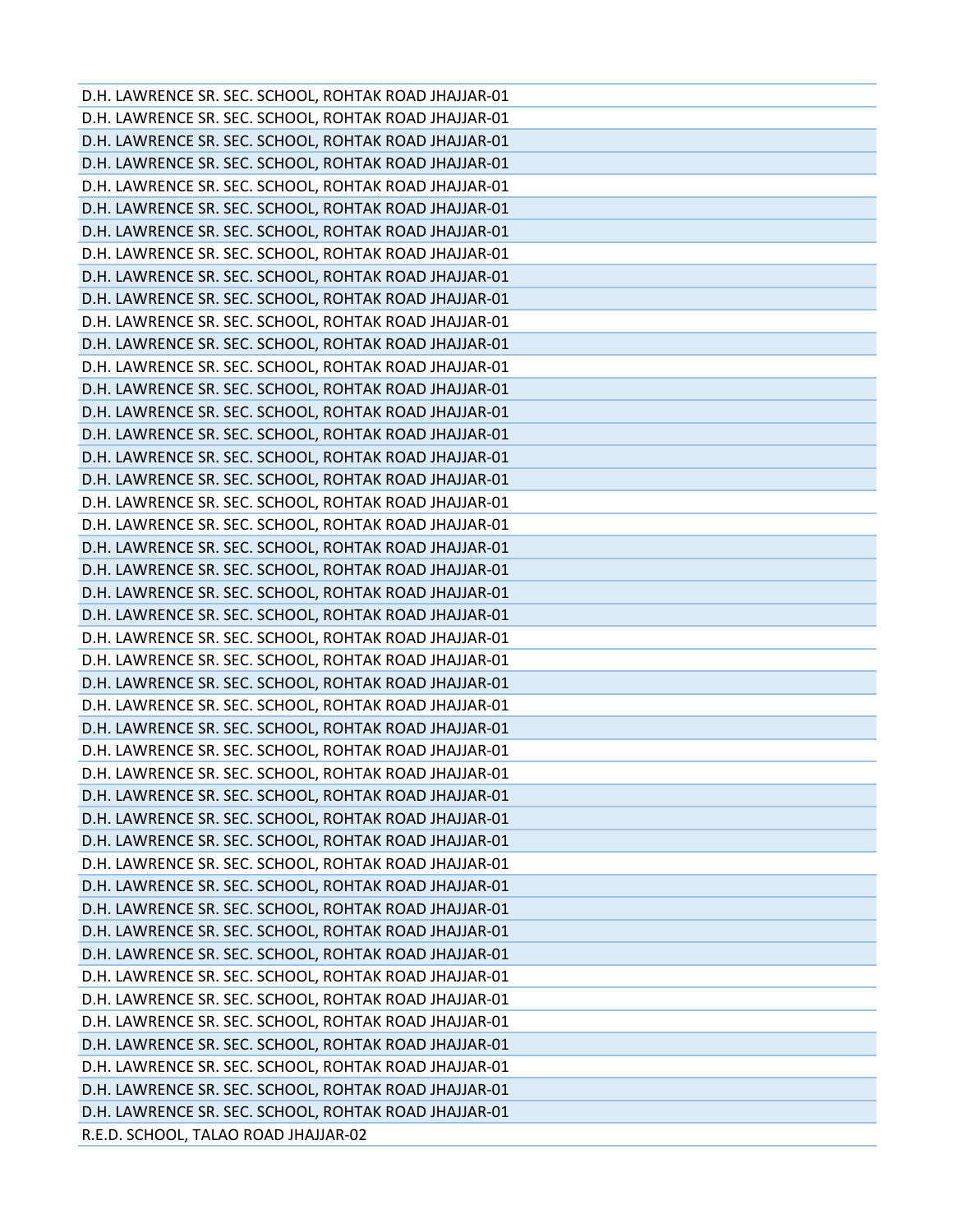| R.E.D. SCHOOL, TALAO ROAD JHAJJAR-02                     |
|----------------------------------------------------------|
| R.E.D. SCHOOL, TALAO ROAD JHAJJAR-02                     |
| R.E.D. SCHOOL, TALAO ROAD JHAJJAR-02                     |
| R.E.D. SCHOOL, TALAO ROAD JHAJJAR-02                     |
| R.E.D. SCHOOL, TALAO ROAD JHAJJAR-02                     |
| R.E.D. SCHOOL, TALAO ROAD JHAJJAR-02                     |
| R.E.D. SCHOOL, TALAO ROAD JHAJJAR-02                     |
| R.E.D. SCHOOL, TALAO ROAD JHAJJAR-02                     |
| R.E.D. SCHOOL, TALAO ROAD JHAJJAR-02                     |
| R.E.D. SCHOOL, TALAO ROAD JHAJJAR-02                     |
| R.E.D. SCHOOL, TALAO ROAD JHAJJAR-02                     |
| R.E.D. SCHOOL, TALAO ROAD JHAJJAR-02                     |
| R.E.D. SCHOOL, TALAO ROAD JHAJJAR-02                     |
| R.E.D. SCHOOL, TALAO ROAD JHAJJAR-02                     |
| R.E.D. SCHOOL, TALAO ROAD JHAJJAR-02                     |
| R.E.D. SCHOOL, TALAO ROAD JHAJJAR-02                     |
| R.E.D. SCHOOL, TALAO ROAD JHAJJAR-02                     |
| R.E.D. SCHOOL, TALAO ROAD JHAJJAR-02                     |
| R.E.D. SCHOOL, TALAO ROAD JHAJJAR-02                     |
| L.A. SR. SEC. SCHOOL, DELHI ROAD, SEC.-9 JHAJJAR-03      |
| L.A. SR. SEC. SCHOOL, DELHI ROAD, SEC.-9 JHAJJAR-03      |
| L.A. SR. SEC. SCHOOL, DELHI ROAD, SEC.-9 JHAJJAR-03      |
| L.A. SR. SEC. SCHOOL, DELHI ROAD, SEC.-9 JHAJJAR-03      |
| H.R. GREEN FIELDS SR. SEC. SCHOOL, BADLI ROAD JHAJJAR-04 |
| H.R. GREEN FIELDS SR. SEC. SCHOOL, BADLI ROAD JHAJJAR-04 |
| H.R. GREEN FIELDS SR. SEC. SCHOOL, BADLI ROAD JHAJJAR-04 |
| H.R. GREEN FIELDS SR. SEC. SCHOOL, BADLI ROAD JHAJJAR-04 |
| H.R. GREEN FIELDS SR. SEC. SCHOOL, BADLI ROAD JHAJJAR-04 |
| H.R. GREEN FIELDS SR. SEC. SCHOOL, BADLI ROAD JHAJJAR-04 |
| H.R. GREEN FIELDS SR. SEC. SCHOOL, BADLI ROAD JHAJJAR-04 |
| MODEL SCHOOL, DELHI ROAD, OPP NEHRU COLLEGE JHAJJAR-05   |
| MODEL SCHOOL, DELHI ROAD, OPP NEHRU COLLEGE JHAJJAR-05   |
| MODEL SCHOOL, DELHI ROAD, OPP NEHRU COLLEGE JHAJJAR-05   |
| MODEL SCHOOL, DELHI ROAD, OPP NEHRU COLLEGE JHAJJAR-05   |
| MODEL SCHOOL, DELHI ROAD, OPP NEHRU COLLEGE JHAJJAR-05   |
| MODEL SCHOOL, DELHI ROAD, OPP NEHRU COLLEGE JHAJJAR-05   |
| MODEL SCHOOL, DELHI ROAD, OPP NEHRU COLLEGE JHAJJAR-05   |
| MODEL SCHOOL, DELHI ROAD, OPP NEHRU COLLEGE JHAJJAR-05   |
| MODEL SCHOOL, DELHI ROAD, OPP NEHRU COLLEGE JHAJJAR-05   |
| MODEL SCHOOL, DELHI ROAD, OPP NEHRU COLLEGE JHAJJAR-05   |
| MODEL SCHOOL, DELHI ROAD, OPP NEHRU COLLEGE JHAJJAR-05   |
| MODEL SCHOOL, DELHI ROAD, OPP NEHRU COLLEGE JHAJJAR-05   |
| GOVT. P.G. NEHRU COLLEGE JHAJJAR-06                      |
| GOVT. P.G. NEHRU COLLEGE JHAJJAR-06                      |
| GOVT. P.G. NEHRU COLLEGE JHAJJAR-06                      |
| GOVT. P.G. NEHRU COLLEGE JHAJJAR-06                      |
| GOVT. P.G. NEHRU COLLEGE JHAJJAR-06                      |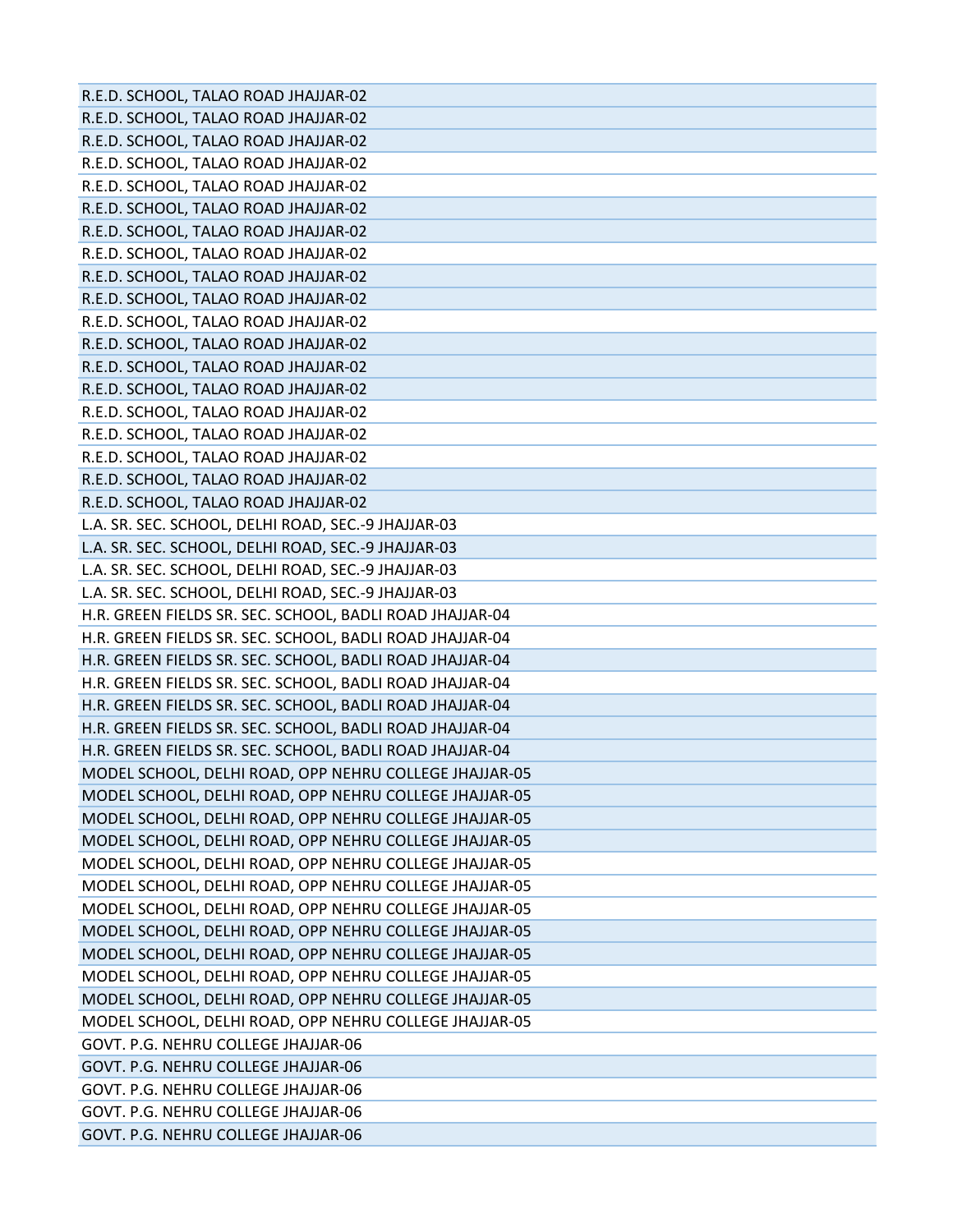| GOVT. P.G. NEHRU COLLEGE JHAJJAR-06                               |
|-------------------------------------------------------------------|
| GOVT. P.G. NEHRU COLLEGE JHAJJAR-06                               |
| GOVT. P.G. NEHRU COLLEGE JHAJJAR-06                               |
| GOVT. P.G. NEHRU COLLEGE JHAJJAR-06                               |
| GOVT. P.G. NEHRU COLLEGE JHAJJAR-06                               |
| GOVT. P.G. NEHRU COLLEGE JHAJJAR-06                               |
| GOVT. P.G. NEHRU COLLEGE JHAJJAR-06                               |
| HARDAYAL PUBLIC SCHOOL, NAJAFGARH ROAD BAHADURGARH-01             |
| HARDAYAL PUBLIC SCHOOL, NAJAFGARH ROAD BAHADURGARH-01             |
| HARDAYAL PUBLIC SCHOOL, NAJAFGARH ROAD BAHADURGARH-01             |
| HARDAYAL PUBLIC SCHOOL, NAJAFGARH ROAD BAHADURGARH-01             |
| HARDAYAL PUBLIC SCHOOL, NAJAFGARH ROAD BAHADURGARH-01             |
| HARDAYAL PUBLIC SCHOOL, NAJAFGARH ROAD BAHADURGARH-01             |
| HARDAYAL PUBLIC SCHOOL, NAJAFGARH ROAD BAHADURGARH-01             |
| HARDAYAL PUBLIC SCHOOL, NAJAFGARH ROAD BAHADURGARH-01             |
| HARDAYAL PUBLIC SCHOOL, NAJAFGARH ROAD BAHADURGARH-01             |
| HARDAYAL PUBLIC SCHOOL, NAJAFGARH ROAD BAHADURGARH-01             |
| HARDAYAL PUBLIC SCHOOL, NAJAFGARH ROAD BAHADURGARH-01             |
| HARDAYAL PUBLIC SCHOOL, NAJAFGARH ROAD BAHADURGARH-01             |
| S.R. CENTURY PUBLIC SCHOOL, DELHI-ROHTAK ROAD BAHADURGARH-02(B-1) |
| S.R. CENTURY PUBLIC SCHOOL, DELHI-ROHTAK ROAD BAHADURGARH-02(B-1) |
| S.R. CENTURY PUBLIC SCHOOL, DELHI-ROHTAK ROAD BAHADURGARH-02(B-1) |
| S.R. CENTURY PUBLIC SCHOOL, DELHI-ROHTAK ROAD BAHADURGARH-02(B-1) |
| S.R. CENTURY PUBLIC SCHOOL, DELHI-ROHTAK ROAD BAHADURGARH-02(B-1) |
| S.R. CENTURY PUBLIC SCHOOL, DELHI-ROHTAK ROAD BAHADURGARH-02(B-1) |
| S.R. CENTURY PUBLIC SCHOOL, DELHI-ROHTAK ROAD BAHADURGARH-02(B-1) |
| S.R. CENTURY PUBLIC SCHOOL, DELHI-ROHTAK ROAD BAHADURGARH-02(B-1) |
| S.R. CENTURY PUBLIC SCHOOL, DELHI-ROHTAK ROAD BAHADURGARH-02(B-1) |
| S.R. CENTURY PUBLIC SCHOOL, DELHI-ROHTAK ROAD BAHADURGARH-02(B-1) |
| S.R. CENTURY PUBLIC SCHOOL, DELHI-ROHTAK ROAD BAHADURGARH-02(B-1) |
| S.R. CENTURY PUBLIC SCHOOL, DELHI-ROHTAK ROAD BAHADURGARH-03(B-2) |
| S.R. CENTURY PUBLIC SCHOOL, DELHI-ROHTAK ROAD BAHADURGARH-03(B-2) |
| S.R. CENTURY PUBLIC SCHOOL, DELHI-ROHTAK ROAD BAHADURGARH-03(B-2) |
| S.R. CENTURY PUBLIC SCHOOL, DELHI-ROHTAK ROAD BAHADURGARH-03(B-2) |
| S.R. CENTURY PUBLIC SCHOOL, DELHI-ROHTAK ROAD BAHADURGARH-03(B-2) |
| S.R. CENTURY PUBLIC SCHOOL, DELHI-ROHTAK ROAD BAHADURGARH-03(B-2) |
| S.R. CENTURY PUBLIC SCHOOL, DELHI-ROHTAK ROAD BAHADURGARH-03(B-2) |
| S.R. CENTURY PUBLIC SCHOOL, DELHI-ROHTAK ROAD BAHADURGARH-03(B-2) |
| S.R. CENTURY PUBLIC SCHOOL, DELHI-ROHTAK ROAD BAHADURGARH-03(B-2) |
| S.R. CENTURY PUBLIC SCHOOL, DELHI-ROHTAK ROAD BAHADURGARH-03(B-2) |
| S.R. CENTURY PUBLIC SCHOOL, DELHI-ROHTAK ROAD BAHADURGARH-03(B-2) |
| S.R. CENTURY PUBLIC SCHOOL, DELHI-ROHTAK ROAD BAHADURGARH-03(B-2) |
| S.R. CENTURY PUBLIC SCHOOL, DELHI-ROHTAK ROAD BAHADURGARH-03(B-2) |
| S.R. CENTURY PUBLIC SCHOOL, DELHI-ROHTAK ROAD BAHADURGARH-03(B-2) |
| S.R. CENTURY PUBLIC SCHOOL, DELHI-ROHTAK ROAD BAHADURGARH-03(B-2) |
| S.R. CENTURY PUBLIC SCHOOL, DELHI-ROHTAK ROAD BAHADURGARH-03(B-2) |
| S.R. CENTURY PUBLIC SCHOOL, DELHI-ROHTAK ROAD BAHADURGARH-03(B-2) |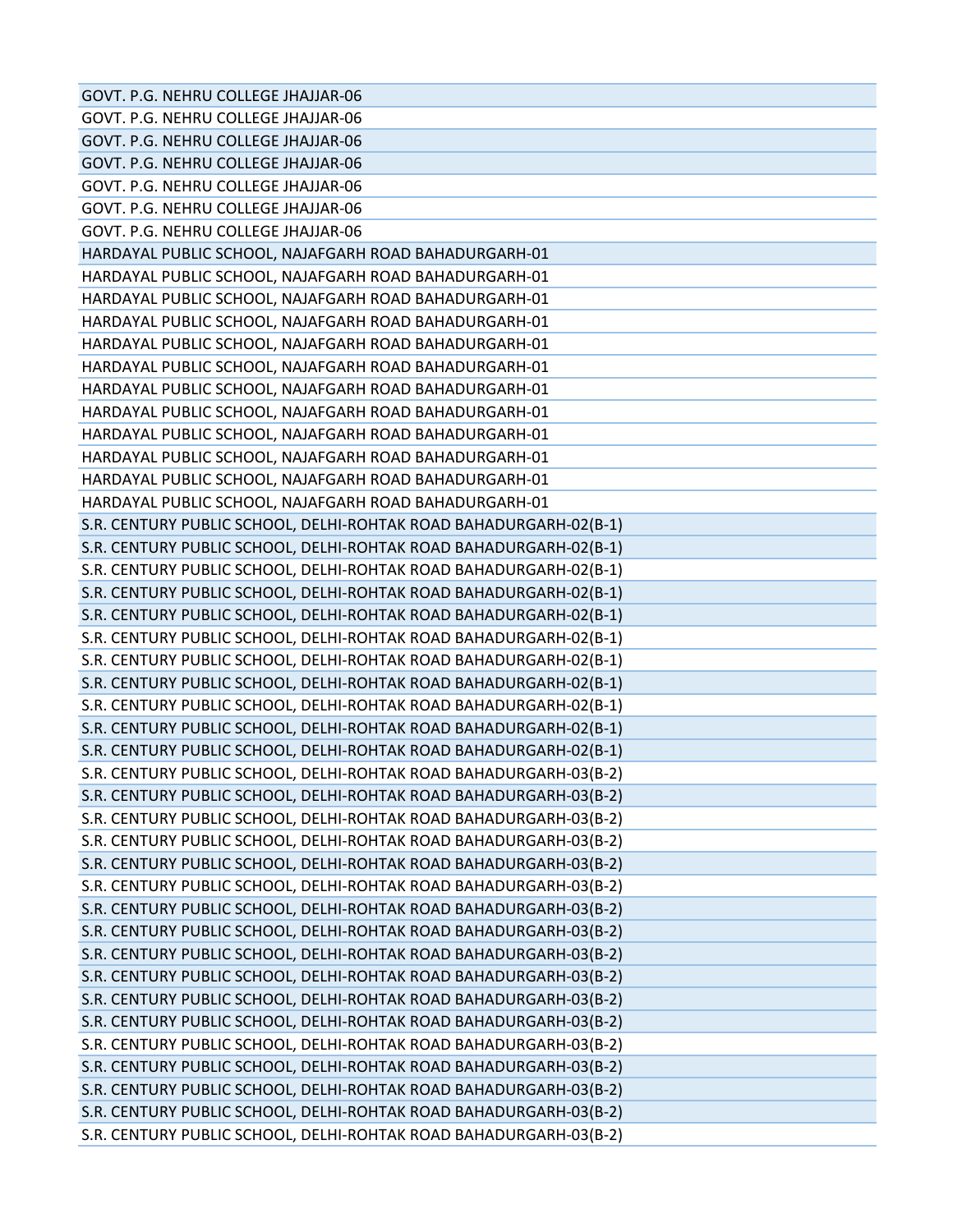```
S.R. CENTURY PUBLIC SCHOOL, DELHI-ROHTAK ROAD BAHADURGARH-03(B-2)
S.R. CENTURY PUBLIC SCHOOL, DELHI-ROHTAK ROAD BAHADURGARH-03(B-2)
S.R. CENTURY PUBLIC SCHOOL, DELHI-ROHTAK ROAD BAHADURGARH-03(B-2)
S.R. CENTURY PUBLIC SCHOOL, DELHI-ROHTAK ROAD BAHADURGARH-03(B-2)
S.R. CENTURY PUBLIC SCHOOL, DELHI-ROHTAK ROAD BAHADURGARH-03(B-2)
SAINT SOLDIER M.R. SR. SEC. SCHOOL, SURYA NAGAR, ROHTAK DELHI ROAD, SANKHOL BAHADURGARH-04
SAINT SOLDIER M.R. SR. SEC. SCHOOL, SURYA NAGAR, ROHTAK DELHI ROAD, SANKHOL BAHADURGARH-04
SAINT SOLDIER M.R. SR. SEC. SCHOOL, SURYA NAGAR, ROHTAK DELHI ROAD, SANKHOL BAHADURGARH-04
SAINT SOLDIER M.R. SR. SEC. SCHOOL, SURYA NAGAR, ROHTAK DELHI ROAD, SANKHOL BAHADURGARH-04
SAINT SOLDIER M.R. SR. SEC. SCHOOL, SURYA NAGAR, ROHTAK DELHI ROAD, SANKHOL BAHADURGARH-04
SAINT SOLDIER M.R. SR. SEC. SCHOOL, SURYA NAGAR, ROHTAK DELHI ROAD, SANKHOL BAHADURGARH-04
SAINT SOLDIER M.R. SR. SEC. SCHOOL, SURYA NAGAR, ROHTAK DELHI ROAD, SANKHOL BAHADURGARH-04
SAINT SOLDIER M.R. SR. SEC. SCHOOL, SURYA NAGAR, ROHTAK DELHI ROAD, SANKHOL BAHADURGARH-04
BAL VIKAS SR. SEC. SCHOOL, JHAJJAR ROAD BAHADURGARH-05
BAL VIKAS SR. SEC. SCHOOL, JHAJJAR ROAD BAHADURGARH-05
SHRI RAMA BHARTI SCHOOL, SAINIK NAGAR, NEAR SEC.-06 BAHADURGARH-06
SHRI RAMA BHARTI SCHOOL, SAINIK NAGAR, NEAR SEC.-06 BAHADURGARH-06
SHRI RAMA BHARTI SCHOOL, SAINIK NAGAR, NEAR SEC.-06 BAHADURGARH-06
SHRI RAMA BHARTI SCHOOL, SAINIK NAGAR, NEAR SEC.-06 BAHADURGARH-06
SHRI RAMA BHARTI SCHOOL, SAINIK NAGAR, NEAR SEC.-06 BAHADURGARH-06
SHRI RAMA BHARTI SCHOOL, SAINIK NAGAR, NEAR SEC.-06 BAHADURGARH-06
AARON PUBLIC SCHOOL, BEHIND CIVIL COURT, EMPLOYEES COLONY JIND-01
AARON PUBLIC SCHOOL, BEHIND CIVIL COURT, EMPLOYEES COLONY JIND-01
AARON PUBLIC SCHOOL, BEHIND CIVIL COURT, EMPLOYEES COLONY JIND-01
AARON PUBLIC SCHOOL, BEHIND CIVIL COURT, EMPLOYEES COLONY JIND-01
AARON PUBLIC SCHOOL, BEHIND CIVIL COURT, EMPLOYEES COLONY JIND-01
AARON PUBLIC SCHOOL, BEHIND CIVIL COURT, EMPLOYEES COLONY JIND-01
AARON PUBLIC SCHOOL, BEHIND CIVIL COURT, EMPLOYEES COLONY JIND-01
AARON PUBLIC SCHOOL, BEHIND CIVIL COURT, EMPLOYEES COLONY JIND-01
AARON PUBLIC SCHOOL, BEHIND CIVIL COURT, EMPLOYEES COLONY JIND-01
AARON PUBLIC SCHOOL, BEHIND CIVIL COURT, EMPLOYEES COLONY JIND-01
AARON PUBLIC SCHOOL, BEHIND CIVIL COURT, EMPLOYEES COLONY JIND-01
AARON PUBLIC SCHOOL, BEHIND CIVIL COURT, EMPLOYEES COLONY JIND-01
AARON PUBLIC SCHOOL, BEHIND CIVIL COURT, EMPLOYEES COLONY JIND-01
AARON PUBLIC SCHOOL, BEHIND CIVIL COURT, EMPLOYEES COLONY JIND-01
AARON PUBLIC SCHOOL, BEHIND CIVIL COURT, EMPLOYEES COLONY JIND-01
AARON PUBLIC SCHOOL, BEHIND CIVIL COURT, EMPLOYEES COLONY JIND-01
AARON PUBLIC SCHOOL, BEHIND CIVIL COURT, EMPLOYEES COLONY JIND-01
AARON PUBLIC SCHOOL, BEHIND CIVIL COURT, EMPLOYEES COLONY JIND-01
AARON PUBLIC SCHOOL, BEHIND CIVIL COURT, EMPLOYEES COLONY JIND-01
AARON PUBLIC SCHOOL, BEHIND CIVIL COURT, EMPLOYEES COLONY JIND-01
AARON PUBLIC SCHOOL, BEHIND CIVIL COURT, EMPLOYEES COLONY JIND-01
AARON PUBLIC SCHOOL, BEHIND CIVIL COURT, EMPLOYEES COLONY JIND-01
AARON PUBLIC SCHOOL, BEHIND CIVIL COURT, EMPLOYEES COLONY JIND-01
AARON PUBLIC SCHOOL, BEHIND CIVIL COURT, EMPLOYEES COLONY JIND-01
AARON PUBLIC SCHOOL, BEHIND CIVIL COURT, EMPLOYEES COLONY JIND-01
AARON PUBLIC SCHOOL, BEHIND CIVIL COURT, EMPLOYEES COLONY JIND-01
```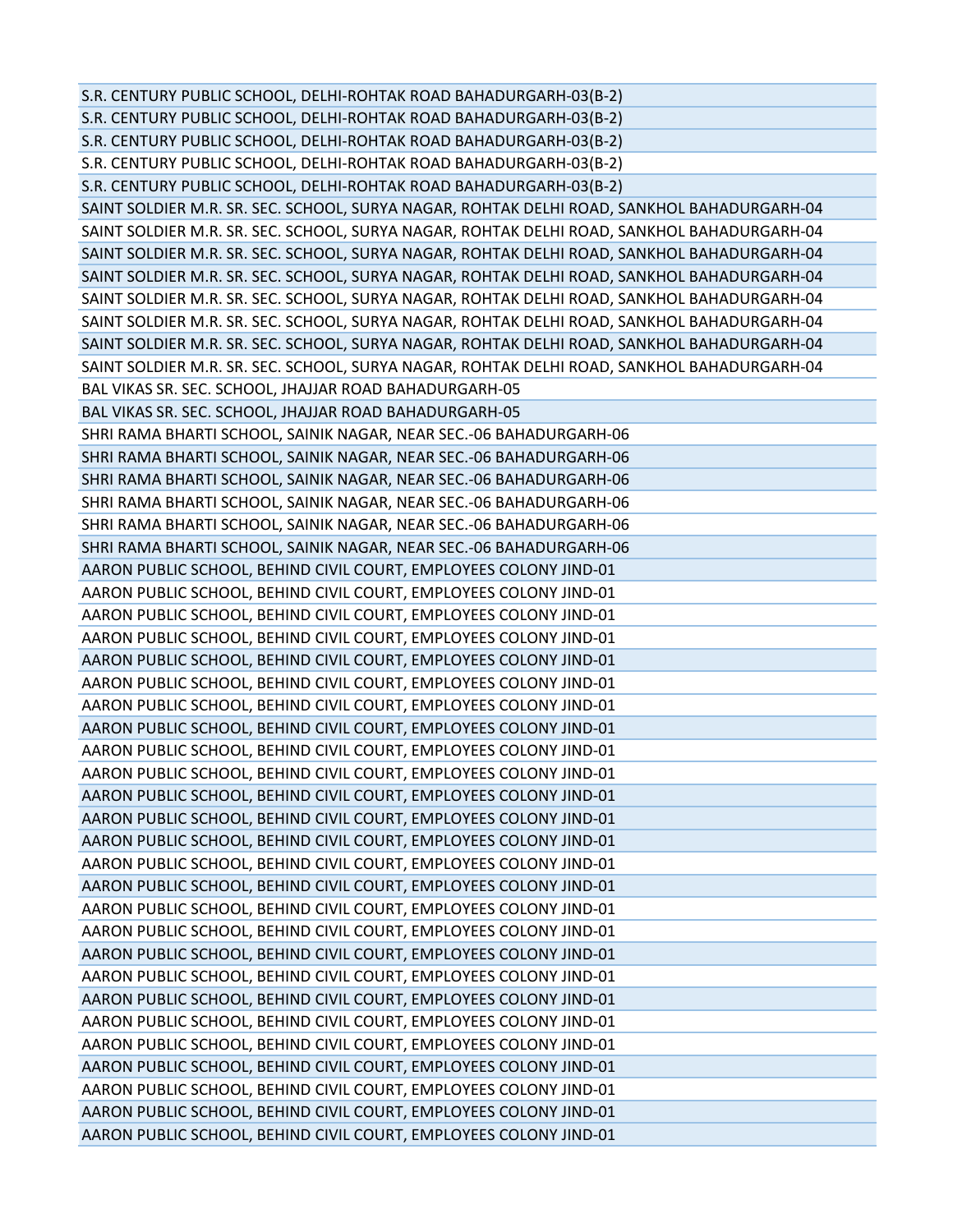| AARON PUBLIC SCHOOL, BEHIND CIVIL COURT, EMPLOYEES COLONY JIND-01         |
|---------------------------------------------------------------------------|
| AARON PUBLIC SCHOOL, BEHIND CIVIL COURT, EMPLOYEES COLONY JIND-01         |
| AARON PUBLIC SCHOOL, BEHIND CIVIL COURT, EMPLOYEES COLONY JIND-01         |
| AARON PUBLIC SCHOOL, BEHIND CIVIL COURT, EMPLOYEES COLONY JIND-01         |
| AARON PUBLIC SCHOOL, BEHIND CIVIL COURT, EMPLOYEES COLONY JIND-01         |
| AARON PUBLIC SCHOOL, BEHIND CIVIL COURT, EMPLOYEES COLONY JIND-01         |
| AARON PUBLIC SCHOOL, BEHIND CIVIL COURT, EMPLOYEES COLONY JIND-01         |
| AARON PUBLIC SCHOOL, BEHIND CIVIL COURT, EMPLOYEES COLONY JIND-01         |
| AARON PUBLIC SCHOOL, BEHIND CIVIL COURT, EMPLOYEES COLONY JIND-01         |
| AARON PUBLIC SCHOOL, BEHIND CIVIL COURT, EMPLOYEES COLONY JIND-01         |
| AARON PUBLIC SCHOOL, BEHIND CIVIL COURT, EMPLOYEES COLONY JIND-01         |
| INDUS PUBLIC SCHOOL, VIJAY NAGAR, URBAN ESTATE, NEAR D-BLOCK JIND-02(B-1) |
| INDUS PUBLIC SCHOOL, VIJAY NAGAR, URBAN ESTATE, NEAR D-BLOCK JIND-02(B-1) |
| INDUS PUBLIC SCHOOL, VIJAY NAGAR, URBAN ESTATE, NEAR D-BLOCK JIND-02(B-1) |
| INDUS PUBLIC SCHOOL, VIJAY NAGAR, URBAN ESTATE, NEAR D-BLOCK JIND-02(B-1) |
| INDUS PUBLIC SCHOOL, VIJAY NAGAR, URBAN ESTATE, NEAR D-BLOCK JIND-02(B-1) |
| INDUS PUBLIC SCHOOL, VIJAY NAGAR, URBAN ESTATE, NEAR D-BLOCK JIND-02(B-1) |
| INDUS PUBLIC SCHOOL, VIJAY NAGAR, URBAN ESTATE, NEAR D-BLOCK JIND-02(B-1) |
| INDUS PUBLIC SCHOOL, VIJAY NAGAR, URBAN ESTATE, NEAR D-BLOCK JIND-02(B-1) |
| INDUS PUBLIC SCHOOL, VIJAY NAGAR, URBAN ESTATE, NEAR D-BLOCK JIND-02(B-1) |
| INDUS PUBLIC SCHOOL, VIJAY NAGAR, URBAN ESTATE, NEAR D-BLOCK JIND-02(B-1) |
| D.A.V. CENTENARY PUBLIC SCHOOL, URBAN ESTATE JIND-04(B-1)                 |
| D.A.V. CENTENARY PUBLIC SCHOOL, URBAN ESTATE JIND-04(B-1)                 |
| D.A.V. CENTENARY PUBLIC SCHOOL, URBAN ESTATE JIND-04(B-1)                 |
| D.A.V. CENTENARY PUBLIC SCHOOL, URBAN ESTATE JIND-04(B-1)                 |
| D.A.V. CENTENARY PUBLIC SCHOOL, URBAN ESTATE JIND-04(B-1)                 |
| D.A.V. CENTENARY PUBLIC SCHOOL, URBAN ESTATE JIND-05(B-2)                 |
| D.A.V. CENTENARY PUBLIC SCHOOL, URBAN ESTATE JIND-05(B-2)                 |
| D.A.V. CENTENARY PUBLIC SCHOOL, URBAN ESTATE JIND-05(B-2)                 |
| D.A.V. CENTENARY PUBLIC SCHOOL, URBAN ESTATE JIND-05(B-2)                 |
| D.A.V. CENTENARY PUBLIC SCHOOL, URBAN ESTATE JIND-05(B-2)                 |
| D.A.V. CENTENARY PUBLIC SCHOOL, URBAN ESTATE JIND-05(B-2)                 |
| D.A.V. CENTENARY PUBLIC SCHOOL, URBAN ESTATE JIND-05(B-2)                 |
| D.A.V. CENTENARY PUBLIC SCHOOL, URBAN ESTATE JIND-05(B-2)                 |
| HAPPY SR. SEC. SCHOOL, NEAR RANI TALAB, OPP. GURUDWARA JIND-06            |
| MOTI LAL NEHRU PUBLIC SCHOOL, URBAN ESTATE JIND-07                        |
| MOTI LAL NEHRU PUBLIC SCHOOL, URBAN ESTATE JIND-07                        |
| MOTI LAL NEHRU PUBLIC SCHOOL, URBAN ESTATE JIND-07                        |
| MOTI LAL NEHRU PUBLIC SCHOOL, URBAN ESTATE JIND-07                        |
| MOTI LAL NEHRU PUBLIC SCHOOL, URBAN ESTATE JIND-07                        |
| MOTI LAL NEHRU PUBLIC SCHOOL, URBAN ESTATE JIND-07                        |
| MOTI LAL NEHRU PUBLIC SCHOOL, URBAN ESTATE JIND-07                        |
| MOTI LAL NEHRU PUBLIC SCHOOL, URBAN ESTATE JIND-07                        |
| MOTI LAL NEHRU PUBLIC SCHOOL, URBAN ESTATE JIND-07                        |
| MOTI LAL NEHRU PUBLIC SCHOOL, URBAN ESTATE JIND-07                        |
| MOTI LAL NEHRU PUBLIC SCHOOL, URBAN ESTATE JIND-07                        |
| MOTI LAL NEHRU PUBLIC SCHOOL, URBAN ESTATE JIND-07                        |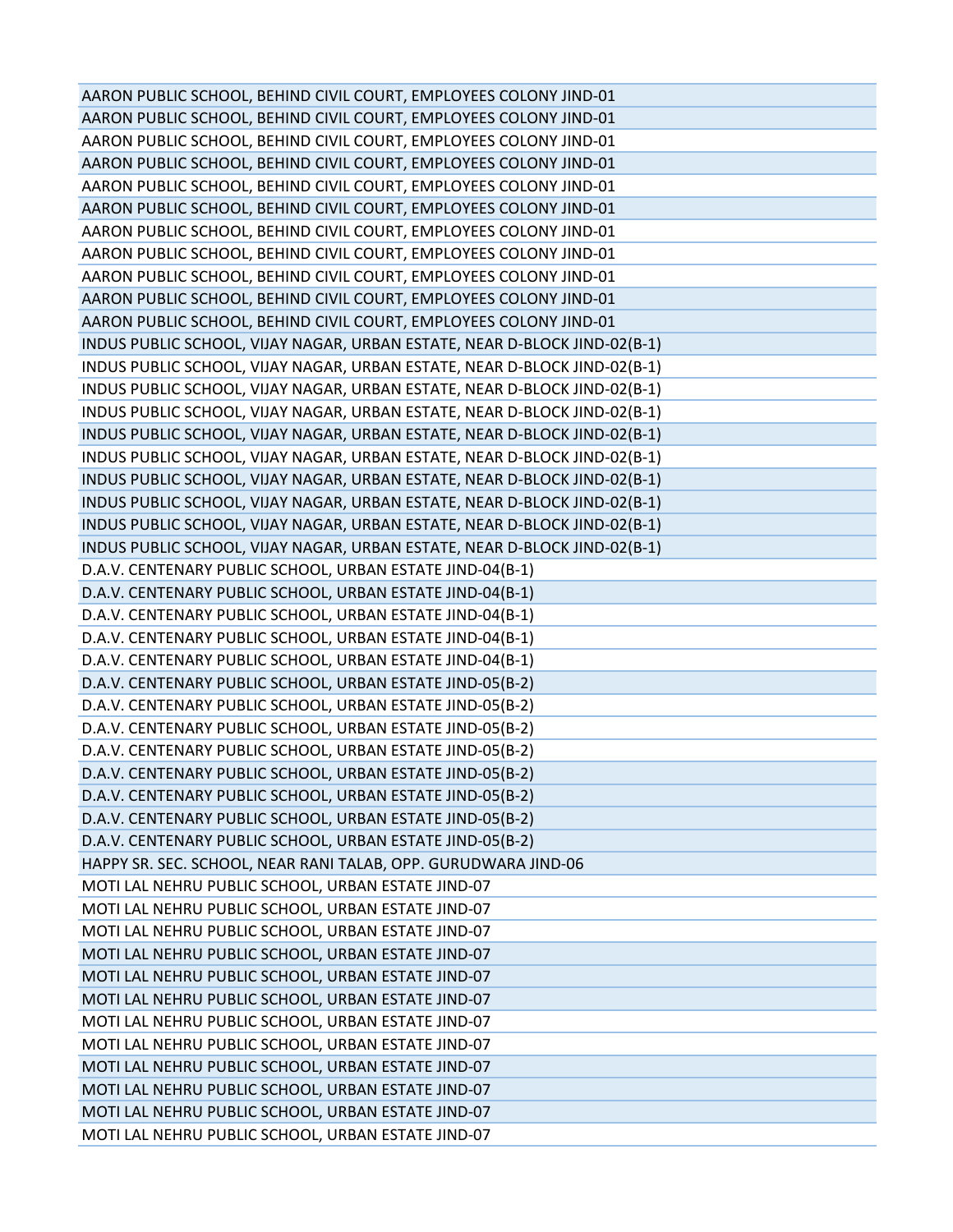MOTI LAL NEHRU PUBLIC SCHOOL, URBAN ESTATE JIND-07 MOTI LAL NEHRU PUBLIC SCHOOL, URBAN ESTATE JIND-07 MOTI LAL NEHRU PUBLIC SCHOOL, URBAN ESTATE JIND-07 LORD SHIVA MODEL SCHOOL,NEAR BUS STAND,GOHANA ROAD,BEHIND PWD COLONY JIND-8 LORD SHIVA MODEL SCHOOL,NEAR BUS STAND,GOHANA ROAD,BEHIND PWD COLONY JIND-8 LORD SHIVA MODEL SCHOOL,NEAR BUS STAND,GOHANA ROAD,BEHIND PWD COLONY JIND-8 LORD SHIVA MODEL SCHOOL,NEAR BUS STAND,GOHANA ROAD,BEHIND PWD COLONY JIND-8 LORD SHIVA MODEL SCHOOL,NEAR BUS STAND,GOHANA ROAD,BEHIND PWD COLONY JIND-8 LORD SHIVA MODEL SCHOOL,NEAR BUS STAND,GOHANA ROAD,BEHIND PWD COLONY JIND-8 LORD SHIVA MODEL SCHOOL,NEAR BUS STAND,GOHANA ROAD,BEHIND PWD COLONY JIND-8 LORD SHIVA MODEL SCHOOL,NEAR BUS STAND,GOHANA ROAD,BEHIND PWD COLONY JIND-8 LORD SHIVA MODEL SCHOOL,NEAR BUS STAND,GOHANA ROAD,BEHIND PWD COLONY JIND-8 LORD SHIVA MODEL SCHOOL,NEAR BUS STAND,GOHANA ROAD,BEHIND PWD COLONY JIND-8 LORD SHIVA MODEL SCHOOL,NEAR BUS STAND,GOHANA ROAD,BEHIND PWD COLONY JIND-8 LORD SHIVA MODEL SCHOOL,NEAR BUS STAND,GOHANA ROAD,BEHIND PWD COLONY JIND-8 LORD SHIVA MODEL SCHOOL,NEAR BUS STAND,GOHANA ROAD,BEHIND PWD COLONY JIND-8 LORD SHIVA MODEL SCHOOL,NEAR BUS STAND,GOHANA ROAD,BEHIND PWD COLONY JIND-8 LORD SHIVA MODEL SCHOOL,NEAR BUS STAND,GOHANA ROAD,BEHIND PWD COLONY JIND-8 LORD SHIVA MODEL SCHOOL,NEAR BUS STAND,GOHANA ROAD,BEHIND PWD COLONY JIND-8 GOPAL VIDYA MANDIR SR SEC SCHOOL, NEAR CH. DEVI LAL CHOWK JIND-10 GOPAL VIDYA MANDIR SR SEC SCHOOL, NEAR CH. DEVI LAL CHOWK JIND-10 GOPAL VIDYA MANDIR SR SEC SCHOOL, NEAR CH. DEVI LAL CHOWK JIND-10 GOPAL VIDYA MANDIR SR SEC SCHOOL, NEAR CH. DEVI LAL CHOWK JIND-10 CHAUDHARY RANBIR SINGH UNIVERSITY, ROHTAK ROAD BYE PASS JIND-11 CHAUDHARY RANBIR SINGH UNIVERSITY, ROHTAK ROAD BYE PASS JIND-11 CHAUDHARY RANBIR SINGH UNIVERSITY, ROHTAK ROAD BYE PASS JIND-11 CHAUDHARY RANBIR SINGH UNIVERSITY, ROHTAK ROAD BYE PASS JIND-11 CHAUDHARY RANBIR SINGH UNIVERSITY, ROHTAK ROAD BYE PASS JIND-11 CHAUDHARY RANBIR SINGH UNIVERSITY, ROHTAK ROAD BYE PASS JIND-11 CHAUDHARY RANBIR SINGH UNIVERSITY, ROHTAK ROAD BYE PASS JIND-11 CHAUDHARY RANBIR SINGH UNIVERSITY, ROHTAK ROAD BYE PASS JIND-11 C.R. KISAN COLLEGE, RAILWAY ROAD JIND-12(B-1) C.R. KISAN COLLEGE, RAILWAY ROAD JIND-12(B-1) C.R. KISAN COLLEGE, RAILWAY ROAD JIND-12(B-1) C.R. KISAN COLLEGE, RAILWAY ROAD JIND-12(B-1) C.R. KISAN COLLEGE, RAILWAY ROAD JIND-12(B-1) C.R. KISAN COLLEGE, RAILWAY ROAD JIND-12(B-1) C.R. KISAN COLLEGE, RAILWAY ROAD JIND-12(B-1) C.R. KISAN COLLEGE, RAILWAY ROAD JIND-12(B-1) C.R. KISAN COLLEGE, RAILWAY ROAD JIND-12(B-1) C.R. KISAN COLLEGE, RAILWAY ROAD JIND-13(B-2) C.R. KISAN COLLEGE, RAILWAY ROAD JIND-13(B-2) C.R. KISAN COLLEGE, RAILWAY ROAD JIND-13(B-2) C.R. KISAN COLLEGE, RAILWAY ROAD JIND-13(B-2) C.R. KISAN COLLEGE, RAILWAY ROAD JIND-13(B-2) C.R. KISAN COLLEGE, RAILWAY ROAD JIND-13(B-2) C.R. KISAN COLLEGE, RAILWAY ROAD JIND-13(B-2)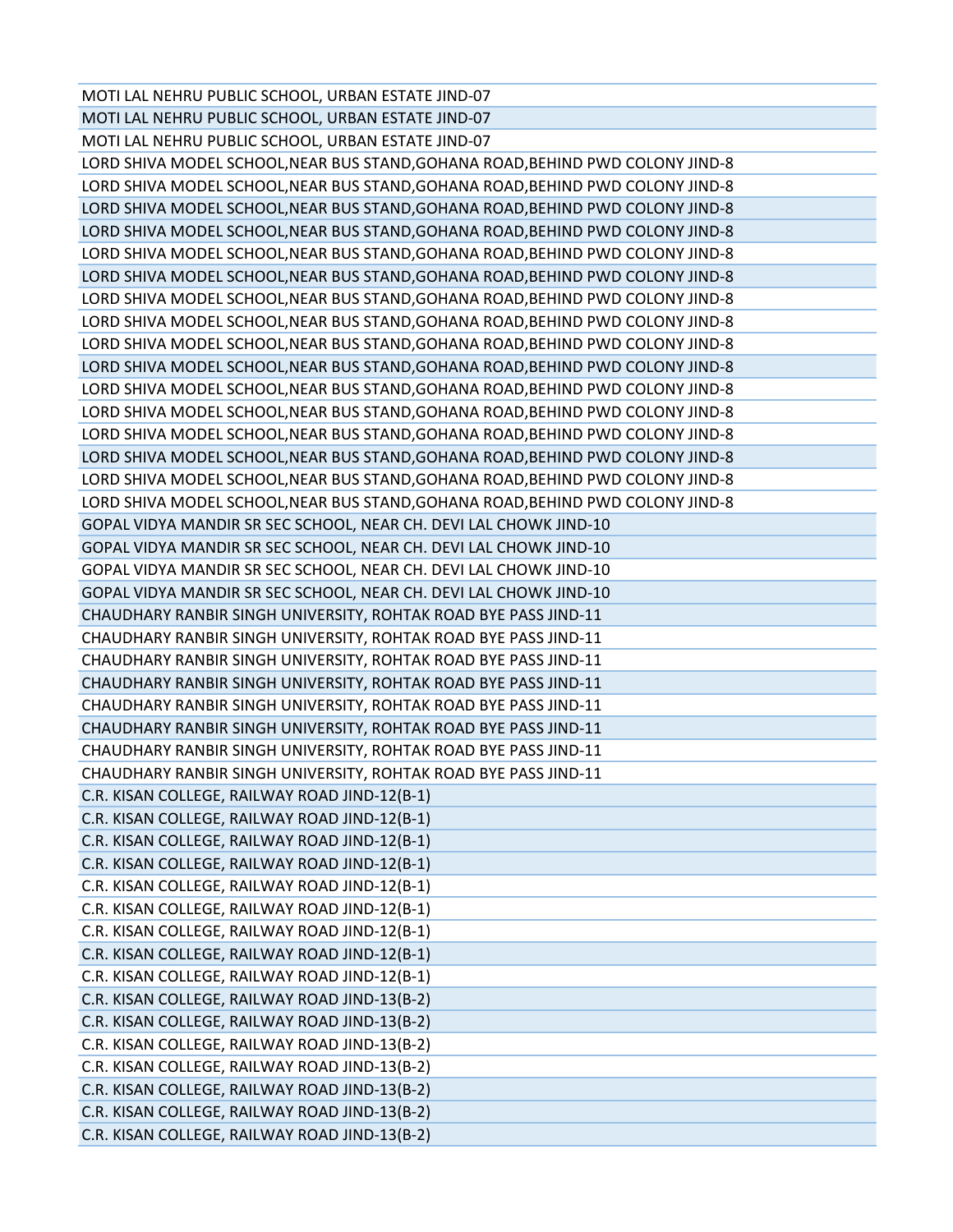| C.R. KISAN COLLEGE, RAILWAY ROAD JIND-13(B-2)                   |
|-----------------------------------------------------------------|
| C.R. KISAN COLLEGE, RAILWAY ROAD JIND-13(B-2)                   |
| C.R. KISAN COLLEGE, RAILWAY ROAD JIND-13(B-2)                   |
| C.R. KISAN COLLEGE, RAILWAY ROAD JIND-13(B-2)                   |
| C.R. KISAN COLLEGE, RAILWAY ROAD JIND-13(B-2)                   |
| C.R. KISAN COLLEGE, RAILWAY ROAD JIND-13(B-2)                   |
| C.R. KISAN COLLEGE, RAILWAY ROAD JIND-13(B-2)                   |
| C.R. KISAN COLLEGE, RAILWAY ROAD JIND-13(B-2)                   |
| C.R. KISAN COLLEGE, RAILWAY ROAD JIND-13(B-2)                   |
| C.R. KISAN COLLEGE, RAILWAY ROAD JIND-13(B-2)                   |
| C.R. KISAN COLLEGE, RAILWAY ROAD JIND-13(B-2)                   |
| C.R. KISAN COLLEGE, RAILWAY ROAD JIND-13(B-2)                   |
| C.R. KISAN COLLEGE, RAILWAY ROAD JIND-13(B-2)                   |
| C.R. KISAN COLLEGE, RAILWAY ROAD JIND-13(B-2)                   |
| C.R. KISAN COLLEGE, RAILWAY ROAD JIND-13(B-2)                   |
| C.R. KISAN COLLEGE, RAILWAY ROAD JIND-13(B-2)                   |
| C.R. KISAN COLLEGE, RAILWAY ROAD JIND-13(B-2)                   |
| C.R. KISAN COLLEGE, RAILWAY ROAD JIND-13(B-2)                   |
| C.R. KISAN COLLEGE, RAILWAY ROAD JIND-13(B-2)                   |
| C.R. KISAN COLLEGE, RAILWAY ROAD JIND-13(B-2)                   |
| C.R. KISAN COLLEGE, RAILWAY ROAD JIND-13(B-2)                   |
| C.R. KISAN COLLEGE, RAILWAY ROAD JIND-13(B-2)                   |
| HINDU KANYA MAHAVIDYALYA, GANDHI NAGAR, NEAR BAL BHAWAN JIND-14 |
| HINDU KANYA MAHAVIDYALYA, GANDHI NAGAR, NEAR BAL BHAWAN JIND-14 |
| HINDU KANYA MAHAVIDYALYA, GANDHI NAGAR, NEAR BAL BHAWAN JIND-14 |
| HINDU KANYA MAHAVIDYALYA, GANDHI NAGAR, NEAR BAL BHAWAN JIND-14 |
| HINDU KANYA MAHAVIDYALYA, GANDHI NAGAR, NEAR BAL BHAWAN JIND-14 |
| HINDU KANYA MAHAVIDYALYA, GANDHI NAGAR, NEAR BAL BHAWAN JIND-14 |
| HINDU KANYA MAHAVIDYALYA, GANDHI NAGAR, NEAR BAL BHAWAN JIND-14 |
| HINDU KANYA MAHAVIDYALYA, GANDHI NAGAR, NEAR BAL BHAWAN JIND-14 |
| HINDU KANYA MAHAVIDYALYA, GANDHI NAGAR, NEAR BAL BHAWAN JIND-14 |
| HINDU KANYA MAHAVIDYALYA, GANDHI NAGAR, NEAR BAL BHAWAN JIND-14 |
| GOVT. COLLEGE, GOHANA ROAD JIND-15(B-1)                         |
| GOVT. COLLEGE, GOHANA ROAD JIND-15(B-1)                         |
| GOVT. COLLEGE, GOHANA ROAD JIND-15(B-1)                         |
| GOVT. COLLEGE, GOHANA ROAD JIND-15(B-1)                         |
| GOVT. COLLEGE, GOHANA ROAD JIND-15(B-1)                         |
| GOVT. COLLEGE, GOHANA ROAD JIND-15(B-1)                         |
| GOVT. COLLEGE, GOHANA ROAD JIND-15(B-1)                         |
| GOVT. COLLEGE, GOHANA ROAD JIND-15(B-1)                         |
| GOVT. COLLEGE, GOHANA ROAD JIND-16(B-2)                         |
| GOVT. COLLEGE, GOHANA ROAD JIND-16(B-2)                         |
| P.I.G. GOVT. COLLEGE FOR WOMEN, GOHANA ROAD JIND-17(B-1)        |
| P.I.G. GOVT. COLLEGE FOR WOMEN, GOHANA ROAD JIND-17(B-1)        |
| P.I.G. GOVT. COLLEGE FOR WOMEN, GOHANA ROAD JIND-17(B-1)        |
| P.I.G. GOVT. COLLEGE FOR WOMEN, GOHANA ROAD JIND-17(B-1)        |
| P.I.G. GOVT. COLLEGE FOR WOMEN, GOHANA ROAD JIND-18(B-2)        |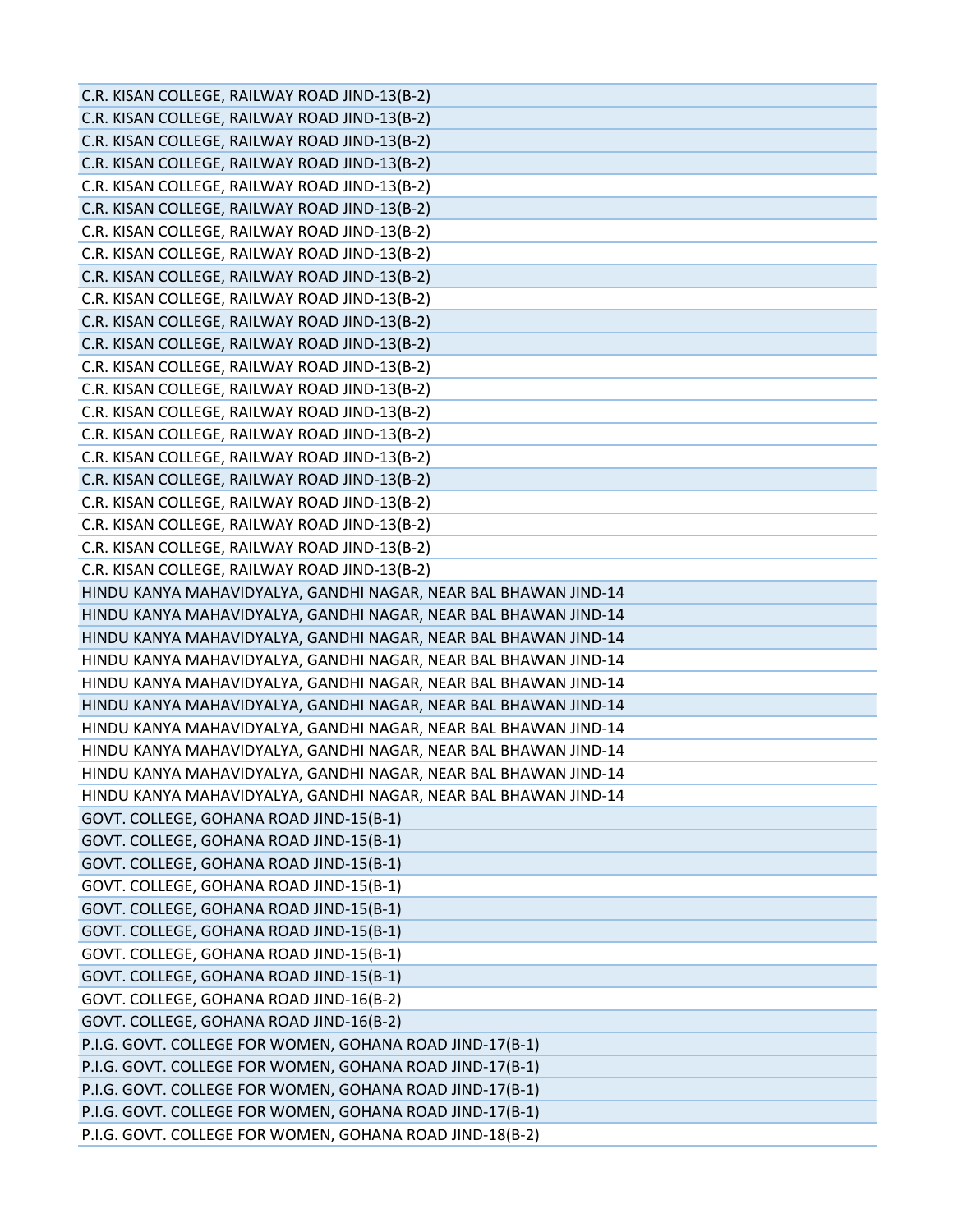| P.I.G. GOVT. COLLEGE FOR WOMEN, GOHANA ROAD JIND-18(B-2)       |
|----------------------------------------------------------------|
| P.I.G. GOVT. COLLEGE FOR WOMEN, GOHANA ROAD JIND-18(B-2)       |
| GOVT COLLEGE FOR WOMEN, RAILWAY ROAD KARNAL-01                 |
| GOVT COLLEGE FOR WOMEN, RAILWAY ROAD KARNAL-01                 |
| GOVT COLLEGE FOR WOMEN, RAILWAY ROAD KARNAL-01                 |
| GOVT COLLEGE FOR WOMEN, RAILWAY ROAD KARNAL-01                 |
| GOVT COLLEGE FOR WOMEN, RAILWAY ROAD KARNAL-01                 |
| GOVT COLLEGE FOR WOMEN, RAILWAY ROAD KARNAL-01                 |
| GOVT COLLEGE FOR WOMEN, RAILWAY ROAD KARNAL-01                 |
| GOVT COLLEGE FOR WOMEN, RAILWAY ROAD KARNAL-01                 |
| GOVT COLLEGE FOR WOMEN, RAILWAY ROAD KARNAL-01                 |
| GOVT COLLEGE FOR WOMEN, RAILWAY ROAD KARNAL-01                 |
| GOVT COLLEGE FOR WOMEN, RAILWAY ROAD KARNAL-01                 |
| GOVT COLLEGE FOR WOMEN, RAILWAY ROAD KARNAL-01                 |
| GOVT COLLEGE FOR WOMEN, RAILWAY ROAD KARNAL-01                 |
| GOVT COLLEGE FOR WOMEN, RAILWAY ROAD KARNAL-01                 |
| GOVT COLLEGE FOR WOMEN, RAILWAY ROAD KARNAL-01                 |
| GOVT COLLEGE FOR WOMEN, RAILWAY ROAD KARNAL-01                 |
| GOVT COLLEGE FOR WOMEN, RAILWAY ROAD KARNAL-01                 |
| GOVT COLLEGE FOR WOMEN, RAILWAY ROAD KARNAL-01                 |
| GOVT COLLEGE FOR WOMEN, RAILWAY ROAD KARNAL-01                 |
| GOVT COLLEGE FOR WOMEN, RAILWAY ROAD KARNAL-01                 |
| GOVT COLLEGE FOR WOMEN, RAILWAY ROAD KARNAL-01                 |
| GOVT COLLEGE FOR WOMEN, RAILWAY ROAD KARNAL-01                 |
| GOVT COLLEGE FOR WOMEN, RAILWAY ROAD KARNAL-01                 |
| GOVT COLLEGE FOR WOMEN, RAILWAY ROAD KARNAL-01                 |
| GOVT COLLEGE FOR WOMEN, RAILWAY ROAD KARNAL-01                 |
| GOVT COLLEGE FOR WOMEN, RAILWAY ROAD KARNAL-01                 |
| GOVT COLLEGE FOR WOMEN, RAILWAY ROAD KARNAL-01                 |
| GOVT COLLEGE FOR WOMEN, RAILWAY ROAD KARNAL-01                 |
| GOVT COLLEGE FOR WOMEN, RAILWAY ROAD KARNAL-01                 |
| GOVT COLLEGE FOR WOMEN, RAILWAY ROAD KARNAL-01                 |
| GOVT COLLEGE FOR WOMEN, RAILWAY ROAD KARNAL-01                 |
| GOVT COLLEGE FOR WOMEN, RAILWAY ROAD KARNAL-01                 |
| GURU NANAK KHALSA COLLEGE, RAILWAY ROAD KARNAL-02(B-1)         |
| GURU NANAK KHALSA COLLEGE, RAILWAY ROAD KARNAL-02(B-1)         |
| GURU NANAK KHALSA COLLEGE, RAILWAY ROAD KARNAL-02(B-1)         |
| GURU NANAK KHALSA COLLEGE, RAILWAY ROAD KARNAL-02(B-1)         |
| GURU NANAK KHALSA COLLEGE, RAILWAY ROAD KARNAL-02(B-1)         |
| GURU NANAK KHALSA COLLEGE, RAILWAY ROAD KARNAL-02(B-1)         |
| GURU NANAK KHALSA COLLEGE, RAILWAY ROAD KARNAL-02(B-1)         |
| GURU NANAK KHALSA COLLEGE, RAILWAY ROAD KARNAL-02(B-1)         |
| GURU NANAK KHALSA COLLEGE, RAILWAY ROAD KARNAL-03(B-2)         |
| GURU NANAK KHALSA COLLEGE, RAILWAY ROAD KARNAL-03(B-2)         |
| GURU NANAK KHALSA COLLEGE, RAILWAY ROAD KARNAL-03(B-2)         |
| GURU NANAK KHALSA COLLEGE, RAILWAY ROAD KARNAL-03(B-2)         |
| PT CHIRANJI LAL SHARMA GOVT P G COLLEGE, SEC-14 KARNAL-04(B-1) |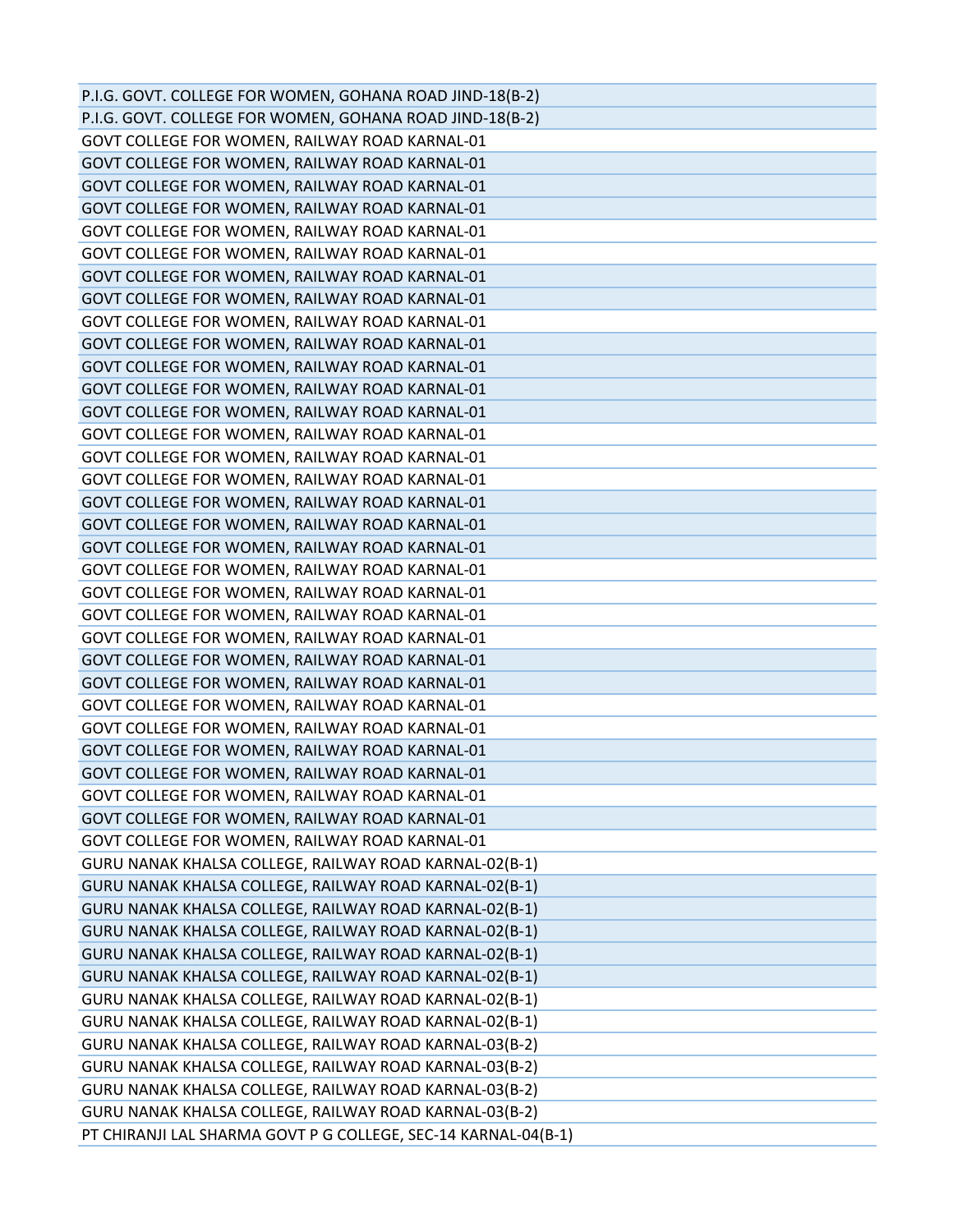| PT CHIRANJI LAL SHARMA GOVT P G COLLEGE, SEC-14 KARNAL-04(B-1)       |
|----------------------------------------------------------------------|
| PT CHIRANJI LAL SHARMA GOVT P G COLLEGE, SEC-14 KARNAL-05(B-2)       |
| PT CHIRANJI LAL SHARMA GOVT P G COLLEGE, SEC-14 KARNAL-05(B-2)       |
| PT CHIRANJI LAL SHARMA GOVT P G COLLEGE, SEC-14 KARNAL-05(B-2)       |
| PT CHIRANJI LAL SHARMA GOVT P G COLLEGE, SEC-14 KARNAL-05(B-2)       |
| ADARSH PUBLIC SCHOOL, NEAR POWER HOUSE, KUNJPURA ROAD KARNAL-06(B-1) |
| ADARSH PUBLIC SCHOOL, NEAR POWER HOUSE, KUNJPURA ROAD KARNAL-06(B-1) |
| ADARSH PUBLIC SCHOOL, NEAR POWER HOUSE, KUNJPURA ROAD KARNAL-06(B-1) |
| ADARSH PUBLIC SCHOOL, NEAR POWER HOUSE, KUNJPURA ROAD KARNAL-06(B-1) |
| ADARSH PUBLIC SCHOOL, NEAR POWER HOUSE, KUNJPURA ROAD KARNAL-06(B-1) |
| ADARSH PUBLIC SCHOOL, NEAR POWER HOUSE, KUNJPURA ROAD KARNAL-06(B-1) |
| ADARSH PUBLIC SCHOOL, NEAR POWER HOUSE, KUNJPURA ROAD KARNAL-06(B-1) |
| ADARSH PUBLIC SCHOOL, NEAR POWER HOUSE, KUNJPURA ROAD KARNAL-06(B-1) |
| ADARSH PUBLIC SCHOOL, NEAR POWER HOUSE, KUNJPURA ROAD KARNAL-06(B-1) |
| ADARSH PUBLIC SCHOOL, NEAR POWER HOUSE, KUNJPURA ROAD KARNAL-06(B-1) |
| ADARSH PUBLIC SCHOOL, NEAR POWER HOUSE, KUNJPURA ROAD KARNAL-06(B-1) |
| ADARSH PUBLIC SCHOOL, NEAR POWER HOUSE, KUNJPURA ROAD KARNAL-06(B-1) |
| ADARSH PUBLIC SCHOOL, NEAR POWER HOUSE, KUNJPURA ROAD KARNAL-06(B-1) |
| ADARSH PUBLIC SCHOOL, NEAR POWER HOUSE, KUNJPURA ROAD KARNAL-06(B-1) |
| ADARSH PUBLIC SCHOOL, NEAR POWER HOUSE, KUNJPURA ROAD KARNAL-06(B-1) |
| ADARSH PUBLIC SCHOOL, NEAR POWER HOUSE, KUNJPURA ROAD KARNAL-07(B-2) |
| ADARSH PUBLIC SCHOOL, NEAR POWER HOUSE, KUNJPURA ROAD KARNAL-07(B-2) |
| ADARSH PUBLIC SCHOOL, NEAR POWER HOUSE, KUNJPURA ROAD KARNAL-07(B-2) |
| ADARSH PUBLIC SCHOOL, NEAR POWER HOUSE, KUNJPURA ROAD KARNAL-07(B-2) |
| ADARSH PUBLIC SCHOOL, NEAR POWER HOUSE, KUNJPURA ROAD KARNAL-07(B-2) |
| ADARSH PUBLIC SCHOOL, NEAR POWER HOUSE, KUNJPURA ROAD KARNAL-07(B-2) |
| ADARSH PUBLIC SCHOOL, NEAR POWER HOUSE, KUNJPURA ROAD KARNAL-07(B-2) |
| DAYAL SINGH PUBLIC SCHOOL, DAYAL SINGH COLONY KARNAL-08(B-1)         |
| DAYAL SINGH PUBLIC SCHOOL, DAYAL SINGH COLONY KARNAL-08(B-1)         |
| DAYAL SINGH PUBLIC SCHOOL, DAYAL SINGH COLONY KARNAL-08(B-1)         |
| DAYAL SINGH PUBLIC SCHOOL, DAYAL SINGH COLONY KARNAL-08(B-1)         |
| DAYAL SINGH PUBLIC SCHOOL, DAYAL SINGH COLONY KARNAL-08(B-1)         |
| DAYAL SINGH PUBLIC SCHOOL, DAYAL SINGH COLONY KARNAL-09 (B-2)        |
| DAYAL SINGH PUBLIC SCHOOL, DAYAL SINGH COLONY KARNAL-09 (B-2)        |
| DAYAL SINGH PUBLIC SCHOOL, DAYAL SINGH COLONY KARNAL-09 (B-2)        |
| DAYAL SINGH PUBLIC SCHOOL, DAYAL SINGH COLONY KARNAL-09 (B-2)        |
| DAYAL SINGH PUBLIC SCHOOL, DAYAL SINGH COLONY KARNAL-09 (B-2)        |
| DAYAL SINGH PUBLIC SCHOOL, DAYAL SINGH COLONY KARNAL-09 (B-2)        |
| DAYAL SINGH PUBLIC SCHOOL, DAYAL SINGH COLONY KARNAL-09 (B-2)        |
| DAYAL SINGH PUBLIC SCHOOL, DAYAL SINGH COLONY KARNAL-09 (B-2)        |
| DAYAL SINGH PUBLIC SCHOOL, DAYAL SINGH COLONY KARNAL-09 (B-2)        |
| DAYAL SINGH PUBLIC SCHOOL, DAYAL SINGH COLONY KARNAL-09 (B-2)        |
| DAYAL SINGH PUBLIC SCHOOL, DAYAL SINGH COLONY KARNAL-09 (B-2)        |
| DAYAL SINGH PUBLIC SCHOOL, DAYAL SINGH COLONY KARNAL-09 (B-2)        |
| DAYAL SINGH PUBLIC SCHOOL, DAYAL SINGH COLONY KARNAL-09 (B-2)        |
| DAYAL SINGH PUBLIC SCHOOL, DAYAL SINGH COLONY KARNAL-09 (B-2)        |
| DAYAL SINGH PUBLIC SCHOOL, DAYAL SINGH COLONY KARNAL-09 (B-2)        |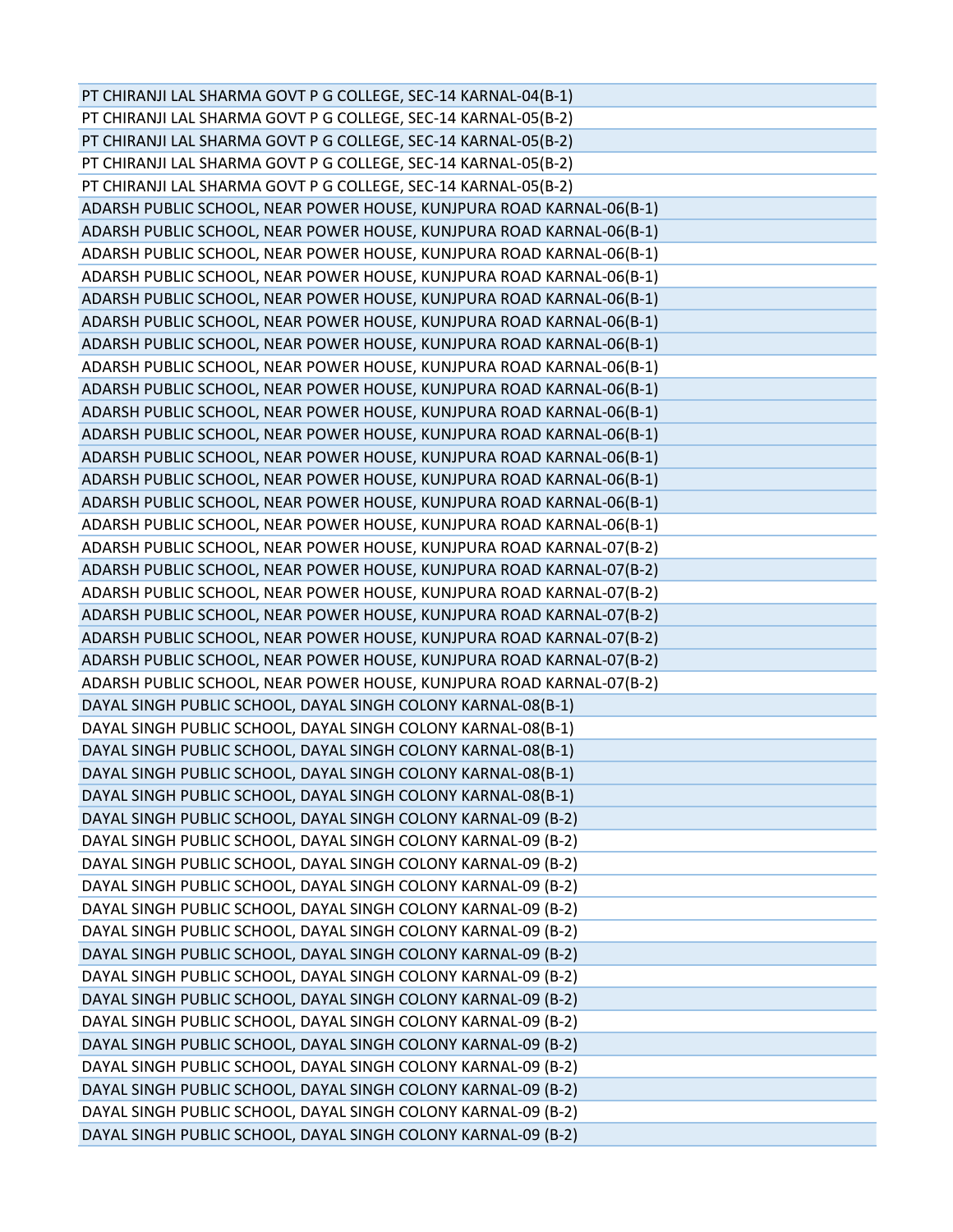| DAYAL SINGH PUBLIC SCHOOL, DAYAL SINGH COLONY KARNAL-09 (B-2)           |
|-------------------------------------------------------------------------|
| DAYAL SINGH PUBLIC SCHOOL, DAYAL SINGH COLONY KARNAL-09 (B-2)           |
| DAYAL SINGH PUBLIC SCHOOL, DAYAL SINGH COLONY KARNAL-09 (B-2)           |
| DAYAL SINGH PUBLIC SCHOOL, DAYAL SINGH COLONY KARNAL-09 (B-2)           |
| DAYAL SINGH PUBLIC SCHOOL, DAYAL SINGH COLONY KARNAL-09 (B-2)           |
| DAYAL SINGH PUBLIC SCHOOL, DAYAL SINGH COLONY KARNAL-09 (B-2)           |
| GURU TEG BAHADUR PUBLIC SCHOOL, MODEL TOWN KARNAL-10                    |
| GURU TEG BAHADUR PUBLIC SCHOOL, MODEL TOWN KARNAL-10                    |
| GURU TEG BAHADUR PUBLIC SCHOOL, MODEL TOWN KARNAL-10                    |
| GURU TEG BAHADUR PUBLIC SCHOOL, MODEL TOWN KARNAL-10                    |
| NIRMAL PUBLIC SCHOOL, KUNJPURA ROAD OPP. ITI KARNAL-11                  |
| NIRMAL PUBLIC SCHOOL, KUNJPURA ROAD OPP. ITI KARNAL-11                  |
| O P S INTERNATIONAL SCHOOL, KUNJPURA ROAD KARNAL-12                     |
| DR B.R AMBEDKAR GOVT COLLEGE, JAGDISHPURA, AMBALA ROAD KAITHAL-01 (B-1) |
| DR B.R AMBEDKAR GOVT COLLEGE, JAGDISHPURA, AMBALA ROAD KAITHAL-01 (B-1) |
| DR B.R AMBEDKAR GOVT COLLEGE, JAGDISHPURA, AMBALA ROAD KAITHAL-01 (B-1) |
| DR B.R AMBEDKAR GOVT COLLEGE, JAGDISHPURA, AMBALA ROAD KAITHAL-01 (B-1) |
| DR B.R AMBEDKAR GOVT COLLEGE, JAGDISHPURA, AMBALA ROAD KAITHAL-01 (B-1) |
| DR B.R AMBEDKAR GOVT COLLEGE, JAGDISHPURA, AMBALA ROAD KAITHAL-01 (B-1) |
| DR B.R AMBEDKAR GOVT COLLEGE, JAGDISHPURA, AMBALA ROAD KAITHAL-01 (B-1) |
| DR B.R AMBEDKAR GOVT COLLEGE, JAGDISHPURA, AMBALA ROAD KAITHAL-01 (B-1) |
| DR B.R AMBEDKAR GOVT COLLEGE, JAGDISHPURA, AMBALA ROAD KAITHAL-01 (B-1) |
| DR B.R AMBEDKAR GOVT COLLEGE, JAGDISHPURA, AMBALA ROAD KAITHAL-01 (B-1) |
| DR B.R AMBEDKAR GOVT COLLEGE, JAGDISHPURA, AMBALA ROAD KAITHAL-01 (B-1) |
| DR B.R AMBEDKAR GOVT COLLEGE, JAGDISHPURA, AMBALA ROAD KAITHAL-01 (B-1) |
| DR B.R AMBEDKAR GOVT COLLEGE, JAGDISHPURA, AMBALA ROAD KAITHAL-01 (B-1) |
| DR B.R AMBEDKAR GOVT COLLEGE, JAGDISHPURA, AMBALA ROAD KAITHAL-01 (B-1) |
| DR B.R AMBEDKAR GOVT COLLEGE, JAGDISHPURA, AMBALA ROAD KAITHAL-01 (B-1) |
| DR B.R AMBEDKAR GOVT COLLEGE, JAGDISHPURA, AMBALA ROAD KAITHAL-01 (B-1) |
| DR B.R AMBEDKAR GOVT COLLEGE, JAGDISHPURA, AMBALA ROAD KAITHAL-01 (B-1) |
| DR B.R AMBEDKAR GOVT COLLEGE, JAGDISHPURA, AMBALA ROAD KAITHAL-01 (B-1) |
| DR B.R AMBEDKAR GOVT COLLEGE, JAGDISHPURA, AMBALA ROAD KAITHAL-01 (B-1) |
| DR B.R AMBEDKAR GOVT COLLEGE, JAGDISHPURA, AMBALA ROAD KAITHAL-01 (B-1) |
| DR B.R AMBEDKAR GOVT COLLEGE, JAGDISHPURA, AMBALA ROAD KAITHAL-01 (B-1) |
| DR B.R AMBEDKAR GOVT COLLEGE, JAGDISHPURA, AMBALA ROAD KAITHAL-01 (B-1) |
| DR B.R AMBEDKAR GOVT COLLEGE, JAGDISHPURA, AMBALA ROAD KAITHAL-01 (B-1) |
| DR B.R AMBEDKAR GOVT COLLEGE, JAGDISHPURA, AMBALA ROAD KAITHAL-01 (B-1) |
| DR B.R AMBEDKAR GOVT COLLEGE, JAGDISHPURA, AMBALA ROAD KAITHAL-01 (B-1) |
| DR B.R AMBEDKAR GOVT COLLEGE, JAGDISHPURA, AMBALA ROAD KAITHAL-01 (B-1) |
| DR B.R AMBEDKAR GOVT COLLEGE, JAGDISHPURA, AMBALA ROAD KAITHAL-01 (B-1) |
| DR B.R AMBEDKAR GOVT COLLEGE, JAGDISHPURA, AMBALA ROAD KAITHAL-01 (B-1) |
| DR B.R.AMBEDKAR GOVT COLLEGE, JAGDISHPURA, AMBALA ROAD KAITHAL-02 (B-2) |
| DR B.R.AMBEDKAR GOVT COLLEGE, JAGDISHPURA, AMBALA ROAD KAITHAL-02 (B-2) |
| JAT COLLEGE, KARNAL ROAD KAITHAL-03                                     |
| JAT COLLEGE OF EDUCATION, KARNAL ROAD KAITHAL-04                        |
| JAT COLLEGE OF EDUCATION, KARNAL ROAD KAITHAL-04                        |
| JAT COLLEGE OF EDUCATION, KARNAL ROAD KAITHAL-04                        |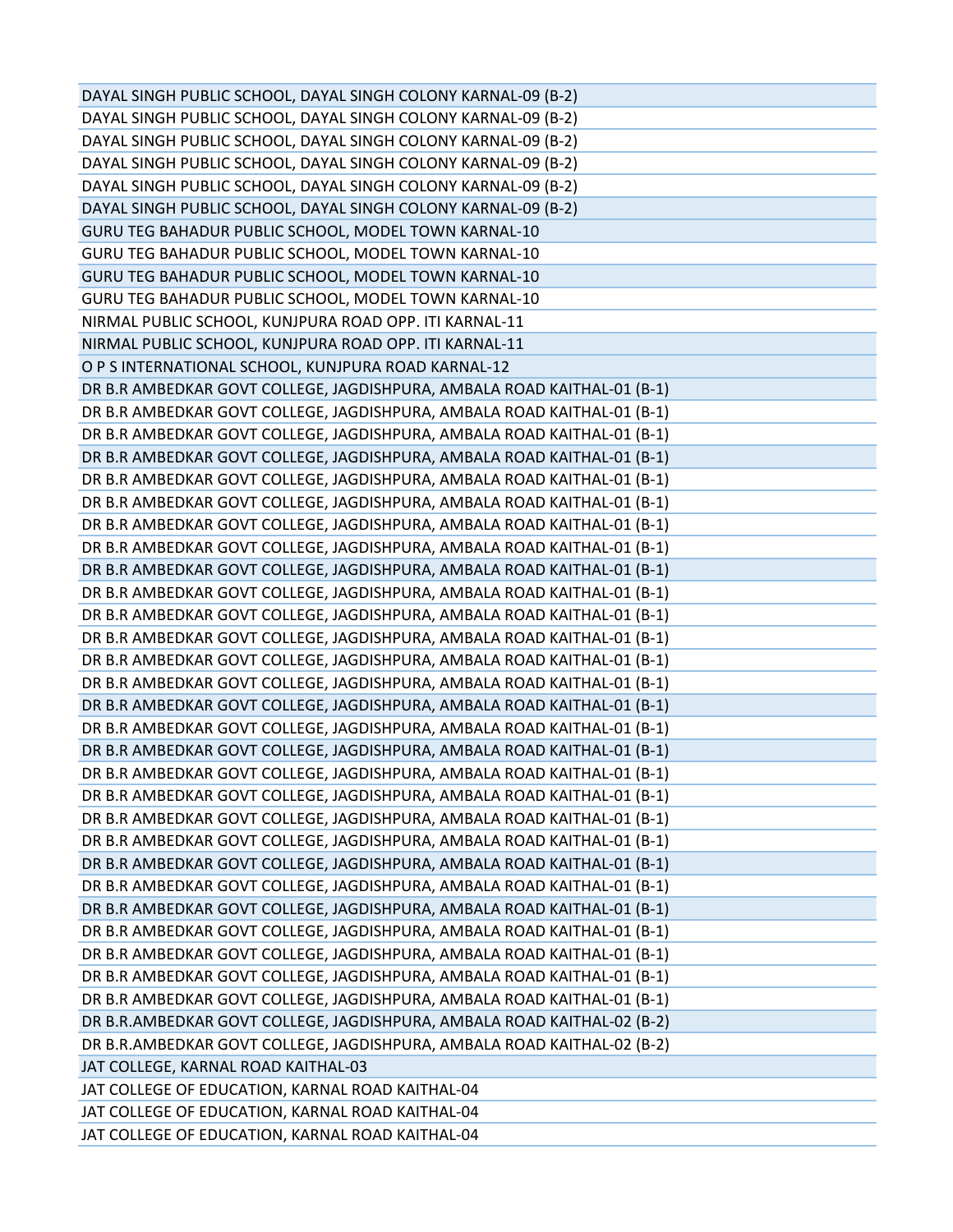| JAT COLLEGE OF EDUCATION, KARNAL ROAD KAITHAL-04                                                |
|-------------------------------------------------------------------------------------------------|
| JAT COLLEGE OF EDUCATION, KARNAL ROAD KAITHAL-04                                                |
| JAT COLLEGE OF EDUCATION, KARNAL ROAD KAITHAL-04                                                |
| AKHIL BHARATIYA SR SEC SCHOOL, DHAND ROAD KAITHAL-05                                            |
| AKHIL BHARATIYA SR SEC SCHOOL, DHAND ROAD KAITHAL-05                                            |
| AKHIL BHARATIYA SR SEC SCHOOL, DHAND ROAD KAITHAL-05                                            |
| AKHIL BHARATIYA SR SEC SCHOOL, DHAND ROAD KAITHAL-05                                            |
| AKHIL BHARATIYA SR SEC SCHOOL, DHAND ROAD KAITHAL-05                                            |
| AKHIL BHARATIYA SR SEC SCHOOL, DHAND ROAD KAITHAL-05                                            |
| AKHIL BHARATIYA SR SEC SCHOOL, DHAND ROAD KAITHAL-05                                            |
| AKHIL BHARATIYA SR SEC SCHOOL, DHAND ROAD KAITHAL-05                                            |
| AKHIL BHARATIYA SR SEC SCHOOL, DHAND ROAD KAITHAL-05                                            |
| AKHIL BHARATIYA SR SEC SCHOOL, DHAND ROAD KAITHAL-05                                            |
| AKHIL BHARATIYA SR SEC SCHOOL, DHAND ROAD KAITHAL-05                                            |
| AKHIL BHARATIYA SR SEC SCHOOL, DHAND ROAD KAITHAL-05                                            |
| AKHIL BHARATIYA SR SEC SCHOOL, DHAND ROAD KAITHAL-05                                            |
| INDIRA GANDHI MAHILA MAHAVIDALYA, KARNAL ROAD KAITHAL-06(B-1)                                   |
| INDIRA GANDHI MAHILA MAHAVIDALYA, KARNAL ROAD KAITHAL-06(B-1)                                   |
| INDIRA GANDHI MAHILA MAHAVIDALYA, KARNAL ROAD KAITHAL-06(B-1)                                   |
| INDIRA GANDHI MAHILA MAHAVIDALYA, KARNAL ROAD KAITHAL-06(B-1)                                   |
| INDIRA GANDHI MAHILA MAHAVIDALYA, KARNAL ROAD KAITHAL-06(B-1)                                   |
| INDIRA GANDHI MAHILA MAHAVIDALYA, KARNAL ROAD KAITHAL-06(B-1)                                   |
| INDIRA GANDHI MAHILA MAHAVIDALYA, KARNAL ROAD KAITHAL-06(B-1)                                   |
| INDIRA GANDHI MAHILA MAHAVIDALYA, KARNAL ROAD KAITHAL-06(B-1)                                   |
| INDIRA GANDHI MAHILA MAHAVIDALYA, KARNAL ROAD KAITHAL-06(B-1)                                   |
| INDIRA GANDHI MAHILA MAHAVIDALYA, KARNAL ROAD KAITHAL-07(B-2)                                   |
| INDIRA GANDHI MAHILA MAHAVIDALYA, KARNAL ROAD KAITHAL-07(B-2)                                   |
| INDIRA GANDHI MAHILA MAHAVIDALYA, KARNAL ROAD KAITHAL-07(B-2)                                   |
| INDIRA GANDHI MAHILA MAHAVIDALYA, KARNAL ROAD KAITHAL-07(B-2)                                   |
| INDIRA GANDHI MAHILA MAHAVIDALYA, KARNAL ROAD KAITHAL-07(B-2)                                   |
| INDIRA GANDHI MAHILA MAHAVIDALYA, KARNAL ROAD KAITHAL-07(B-2)                                   |
| INDIRA GANDHI MAHILA MAHAVIDALYA, KARNAL ROAD KAITHAL-07(B-2)                                   |
| INDIRA GANDHI MAHILA MAHAVIDALYA, KARNAL ROAD KAITHAL-07(B-2)                                   |
| INDIRA GANDHI MAHILA MAHAVIDALYA, KARNAL ROAD KAITHAL-08(B-3)                                   |
| INDIRA GANDHI MAHILA MAHAVIDALYA, KARNAL ROAD KAITHAL-08(B-3)                                   |
| INDIRA GANDHI MAHILA MAHAVIDALYA, KARNAL ROAD KAITHAL-08(B-3)                                   |
| INDIRA GANDHI MAHILA MAHAVIDALYA, KARNAL ROAD KAITHAL-08(B-3)                                   |
| INDIRA GANDHI MAHILA MAHAVIDALYA, KARNAL ROAD KAITHAL-08(B-3)                                   |
| LITTLE FLOWER VISITATION SR. SEC. CONVENT SCHOOL, KURUKSHETRA ROAD NEW BYE PASS KAITHAL-09(B-1) |
| LITTLE FLOWER VISITATION SR. SEC. CONVENT SCHOOL, KURUKSHETRA ROAD NEW BYE PASS KAITHAL-09(B-1) |
| LITTLE FLOWER VISITATION SR. SEC. CONVENT SCHOOL, KURUKSHETRA ROAD NEW BYE PASS KAITHAL-09(B-1) |
| LITTLE FLOWER VISITATION SR. SEC. CONVENT SCHOOL, KURUKSHETRA ROAD NEW BYE PASS KAITHAL-09(B-1) |
| LITTLE FLOWER VISITATION SR. SEC. CONVENT SCHOOL, KURUKSHETRA ROAD NEW BYE PASS KAITHAL-09(B-1) |
| LITTLE FLOWER VISITATION SR. SEC. CONVENT SCHOOL, KURUKSHETRA ROAD NEW BYE PASS KAITHAL-09(B-1) |
| LITTLE FLOWER VISITATION SR. SEC. CONVENT SCHOOL, KURUKSHETRA ROAD NEW BYE PASS KAITHAL-09(B-1) |
| LITTLE FLOWER VISITATION SR. SEC. CONVENT SCHOOL, KURUKSHETRA ROAD NEW BYE PASS KAITHAL-09(B-1) |
| LITTLE FLOWER VISITATION SR. SEC. CONVENT SCHOOL, KURUKSHETRA ROAD NEW BYE PASS KAITHAL-09(B-1) |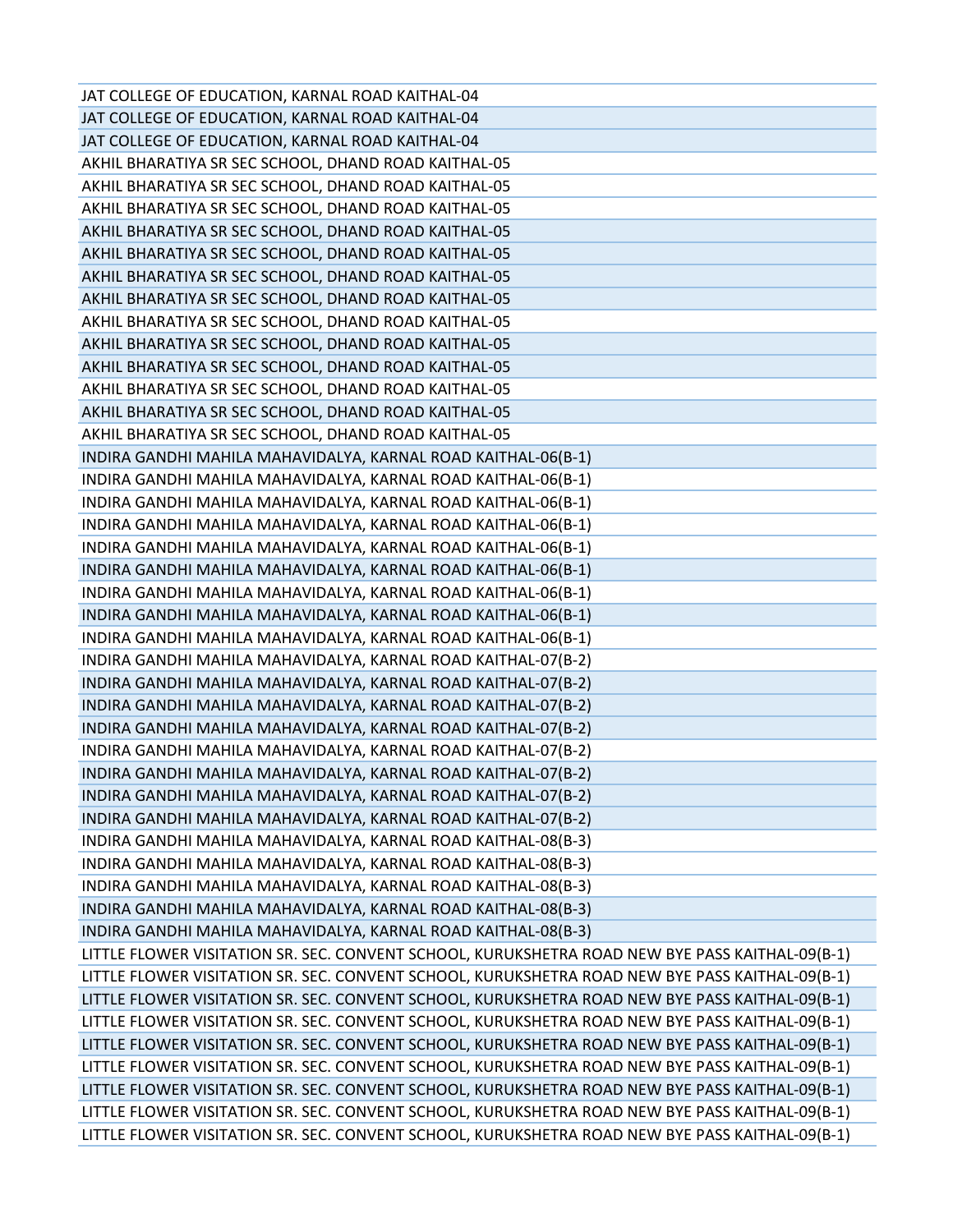LITTLE FLOWER VISITATION SR. SEC. CONVENT SCHOOL, KURUKSHETRA ROAD NEW BYE PASS KAITHAL-09(B-1) LITTLE FLOWER VISITATION SR. SEC. CONVENT SCHOOL, KURUKSHETRA ROAD NEW BYE PASS KAITHAL-09(B-1) LITTLE FLOWER VISITATION SR. SEC. CONVENT SCHOOL, KURUKSHETRA ROAD NEW BYE PASS KAITHAL-09(B-1) LITTLE FLOWER VISITATION SR. SEC. CONVENT SCHOOL, KURUKSHETRA ROAD NEW BYE PASS KAITHAL-09(B-1) LITTLE FLOWER VISITATION SR. SEC. CONVENT SCHOOL, KURUKSHETRA ROAD NEW BYE PASS KAITHAL-09(B-1) LITTLE FLOWER VISITATION SR. SEC. CONVENT SCHOOL, KURUKSHETRA ROAD NEW BYE PASS KAITHAL-09(B-1) LITTLE FLOWER VISITATION SR. SEC. CONVENT SCHOOL, KURUKSHETRA ROAD NEW BYE PASS KAITHAL-09(B-1) LITTLE FLOWER VISITATION SR. SEC. CONVENT SCHOOL, KURUKSHETRA ROAD NEW BYE PASS KAITHAL-09(B-1) LITTLE FLOWER VISITATION SR. SEC. CONVENT SCHOOL, KURUKSHETRA ROAD NEW BYE PASS KAITHAL-09(B-1) LITTLE FLOWER VISITATION SR. SEC. CONVENT SCHOOL, KURUKSHETRA ROAD NEW BYE PASS KAITHAL-09(B-1) LITTLE FLOWER VISITATION SR. SEC. CONVENT SCHOOL, KURUKSHETRA ROAD NEW BYE PASS KAITHAL-09(B-1) LITTLE FLOWER VISITATION SR. SEC. CONVENT SCHOOL, KURUKSHETRA ROAD NEW BYE PASS KAITHAL-09(B-1) LITTLE FLOWER VISITATION SR. SEC. CONVENT SCHOOL, KURUKSHETRA ROAD NEW BYE PASS KAITHAL-09(B-1) LITTLE FLOWER VISITATION SR. SEC. CONVENT SCHOOL, KURUKSHETRA ROAD NEW BYE PASS KAITHAL-09(B-1) LITTLE FLOWER VISITATION SR. SEC. CONVENT SCHOOL, KURUKSHETRA ROAD NEW BYE PASS KAITHAL-09(B-1) LITTLE FLOWER VISITATION SR. SEC. CONVENT SCHOOL, KURUKSHETRA ROAD NEW BYE PASS KAITHAL-09(B-1) LITTLE FLOWER VISITATION SR. SEC. CONVENT SCHOOL, KURUKSHETRA ROAD NEW BYE PASS KAITHAL-09(B-1) LITTLE FLOWER VISITATION SR. SEC. CONVENT SCHOOL, KURUKSHETRA ROAD NEW BYE PASS KAITHAL-10(B-2) LITTLE FLOWER VISITATION SR. SEC. CONVENT SCHOOL, KURUKSHETRA ROAD NEW BYE PASS KAITHAL-10(B-2) LITTLE FLOWER VISITATION SR. SEC. CONVENT SCHOOL, KURUKSHETRA ROAD NEW BYE PASS KAITHAL-10(B-2) LITTLE FLOWER VISITATION SR. SEC. CONVENT SCHOOL, KURUKSHETRA ROAD NEW BYE PASS KAITHAL-10(B-2) LITTLE FLOWER VISITATION SR. SEC. CONVENT SCHOOL, KURUKSHETRA ROAD NEW BYE PASS KAITHAL-10(B-2) LITTLE FLOWER VISITATION SR. SEC. CONVENT SCHOOL, KURUKSHETRA ROAD NEW BYE PASS KAITHAL-10(B-2) LITTLE FLOWER VISITATION SR. SEC. CONVENT SCHOOL, KURUKSHETRA ROAD NEW BYE PASS KAITHAL-10(B-2) LITTLE FLOWER VISITATION SR. SEC. CONVENT SCHOOL, KURUKSHETRA ROAD NEW BYE PASS KAITHAL-10(B-2) LITTLE FLOWER VISITATION SR. SEC. CONVENT SCHOOL, KURUKSHETRA ROAD NEW BYE PASS KAITHAL-10(B-2) LITTLE FLOWER VISITATION SR. SEC. CONVENT SCHOOL, KURUKSHETRA ROAD NEW BYE PASS KAITHAL-10(B-2) LITTLE FLOWER VISITATION SR. SEC. CONVENT SCHOOL, KURUKSHETRA ROAD NEW BYE PASS KAITHAL-10(B-2) LITTLE FLOWER VISITATION SR. SEC. CONVENT SCHOOL, KURUKSHETRA ROAD NEW BYE PASS KAITHAL-10(B-2) LITTLE FLOWER VISITATION SR. SEC. CONVENT SCHOOL, KURUKSHETRA ROAD NEW BYE PASS KAITHAL-10(B-2) LITTLE FLOWER VISITATION SR. SEC. CONVENT SCHOOL, KURUKSHETRA ROAD NEW BYE PASS KAITHAL-10(B-2) LITTLE FLOWER VISITATION SR. SEC. CONVENT SCHOOL, KURUKSHETRA ROAD NEW BYE PASS KAITHAL-10(B-2) LITTLE FLOWER VISITATION SR. SEC. CONVENT SCHOOL, KURUKSHETRA ROAD NEW BYE PASS KAITHAL-10(B-2) LITTLE FLOWER VISITATION SR. SEC. CONVENT SCHOOL, KURUKSHETRA ROAD NEW BYE PASS KAITHAL-10(B-2) O.S. D.A.V PUBLIC SCHOOL KHURANA ROAD KAITHAL-11(B-1) O.S. D.A.V PUBLIC SCHOOL KHURANA ROAD KAITHAL-11(B-1) O.S. D.A.V PUBLIC SCHOOL KHURANA ROAD KAITHAL-12(B-2) O.S. D.A.V PUBLIC SCHOOL KHURANA ROAD KAITHAL-12(B-2) O.S. D.A.V PUBLIC SCHOOL KHURANA ROAD KAITHAL-12(B-2) BHAGWAN PARSHU RAM (B.P.R.) COLLEGE, SECTOR-5, URBAN ESTATE KURUKSHETRA-01(B-1) BHAGWAN PARSHU RAM (B.P.R.) COLLEGE, SECTOR-5, URBAN ESTATE KURUKSHETRA-01(B-1) BHAGWAN PARSHU RAM (B.P.R.) COLLEGE, SECTOR-5, URBAN ESTATE KURUKSHETRA-01(B-1) BHAGWAN PARSHU RAM (B.P.R.) COLLEGE, SECTOR-5, URBAN ESTATE KURUKSHETRA-01(B-1) BHAGWAN PARSHU RAM (B.P.R.) COLLEGE, SECTOR-5, URBAN ESTATE KURUKSHETRA-01(B-1) BHAGWAN PARSHU RAM (B.P.R.) COLLEGE, SECTOR-5, URBAN ESTATE KURUKSHETRA-01(B-1) BHAGWAN PARSHU RAM (B.P.R.) COLLEGE, SECTOR-5, URBAN ESTATE KURUKSHETRA-01(B-1) BHAGWAN PARSHU RAM (B.P.R.) COLLEGE, SECTOR-5, URBAN ESTATE KURUKSHETRA-01(B-1)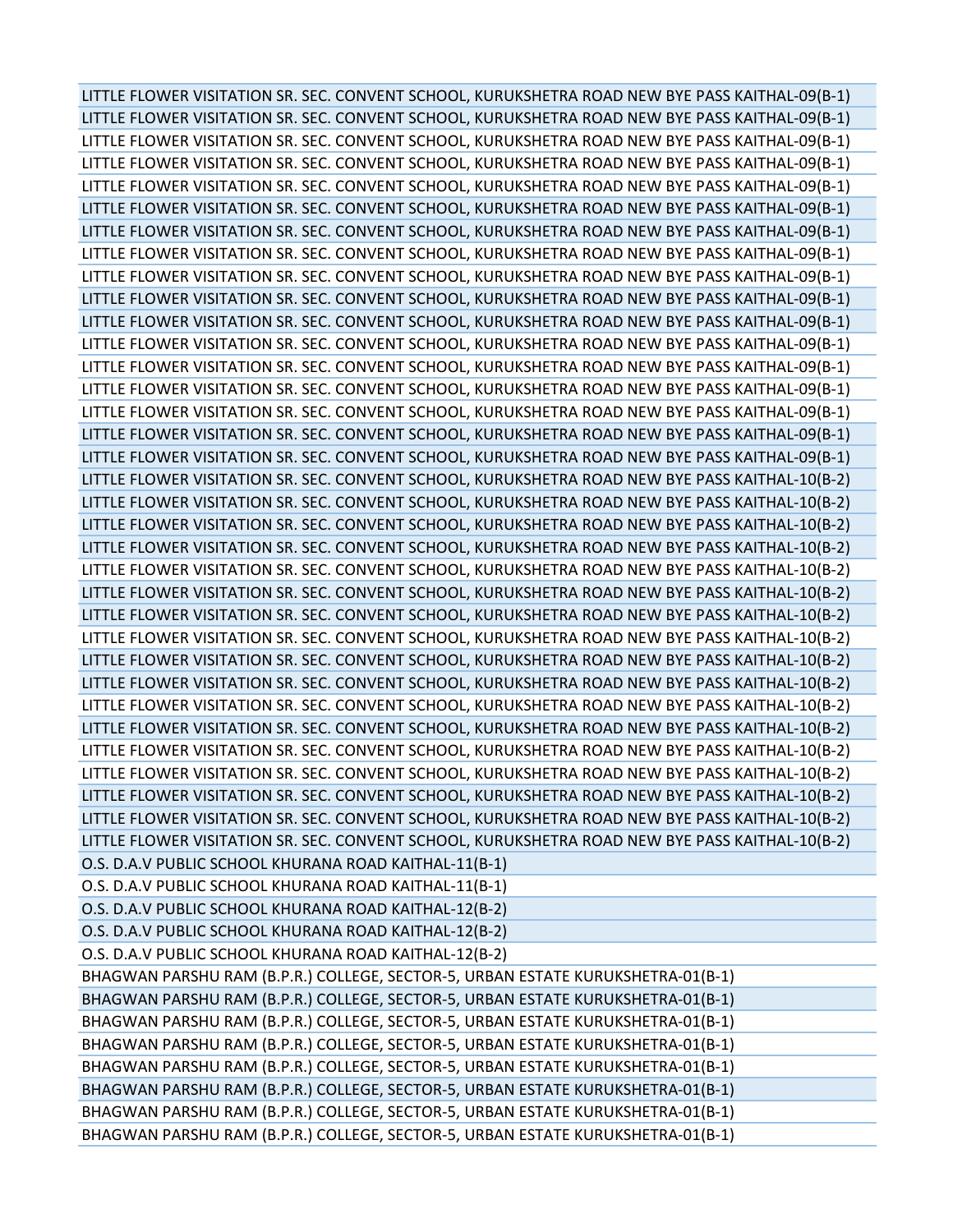BHAGWAN PARSHU RAM (B.P.R.) COLLEGE, SECTOR-5, URBAN ESTATE KURUKSHETRA-01(B-1) BHAGWAN PARSHU RAM (B.P.R.) COLLEGE, SECTOR-5, URBAN ESTATE KURUKSHETRA-01(B-1) BHAGWAN PARSHU RAM (B.P.R.) COLLEGE, SECTOR-5, URBAN ESTATE KURUKSHETRA-01(B-1) BHAGWAN PARSHU RAM (B.P.R.) COLLEGE, SECTOR-5, URBAN ESTATE KURUKSHETRA-01(B-1) BHAGWAN PARSHU RAM (B.P.R.) COLLEGE, SECTOR-5, URBAN ESTATE KURUKSHETRA-01(B-1) BHAGWAN PARSHU RAM (B.P.R.) COLLEGE, SECTOR-5, URBAN ESTATE KURUKSHETRA-01(B-1) BHAGWAN PARSHU RAM (B.P.R.) COLLEGE, SECTOR-5, URBAN ESTATE KURUKSHETRA-01(B-1) BHAGWAN PARSHU RAM (B.P.R.) COLLEGE, SECTOR-5, URBAN ESTATE KURUKSHETRA-01(B-1) BHAGWAN PARSHU RAM (B.P.R.) COLLEGE, SECTOR-5, URBAN ESTATE KURUKSHETRA-01(B-1) BHAGWAN PARSHU RAM (B.P.R.) COLLEGE, SECTOR-5, URBAN ESTATE KURUKSHETRA-01(B-1) BHAGWAN PARSHU RAM (B.P.R.) COLLEGE, SECTOR-5, URBAN ESTATE KURUKSHETRA-01(B-1) BHAGWAN PARSHU RAM (B.P.R.) COLLEGE, SECTOR-5, URBAN ESTATE KURUKSHETRA-01(B-1) BHAGWAN PARSHU RAM (B.P.R.) COLLEGE, SECTOR-5, URBAN ESTATE KURUKSHETRA-01(B-1) BHAGWAN PARSHU RAM (B.P.R.) COLLEGE, SECTOR-5, URBAN ESTATE KURUKSHETRA-01(B-1) BHAGWAN PARSHU RAM (B.P.R.) COLLEGE, SECTOR-5, URBAN ESTATE KURUKSHETRA-01(B-1) BHAGWAN PARSHU RAM (B.P.R.) COLLEGE, SECTOR-5, URBAN ESTATE KURUKSHETRA-01(B-1) BHAGWAN PARSHU RAM (B.P.R.) COLLEGE, SECTOR-5, URBAN ESTATE KURUKSHETRA-01(B-1) BHAGWAN PARSHU RAM (B.P.R.) COLLEGE, SECTOR-5, URBAN ESTATE KURUKSHETRA-01(B-1) BHAGWAN PARSHU RAM (B.P.R.) COLLEGE, SECTOR-5, URBAN ESTATE KURUKSHETRA-01(B-1) BHAGWAN PARSHU RAM (B.P.R.) COLLEGE, SECTOR-5, URBAN ESTATE KURUKSHETRA-01(B-1) BHAGWAN PARSHU RAM (B.P.R.) COLLEGE, SECTOR-5, URBAN ESTATE KURUKSHETRA-01(B-1) BHAGWAN PARSHU RAM (B.P.R.) COLLEGE, SECTOR-5, URBAN ESTATE KURUKSHETRA-01(B-1) BHAGWAN PARSHU RAM (B.P.R.) COLLEGE, SECTOR-5, URBAN ESTATE KURUKSHETRA-01(B-1) BHAGWAN PARSHU RAM (B.P.R.) COLLEGE, SECTOR-5, URBAN ESTATE KURUKSHETRA-01(B-1) BHAGWAN PARSHU RAM (B.P.R.) COLLEGE, SECTOR-5, URBAN ESTATE KURUKSHETRA-01(B-1) BHAGWAN PARSHU RAM (B.P.R.) COLLEGE, SECTOR-5, URBAN ESTATE KURUKSHETRA-01(B-1) BHAGWAN PARSHU RAM (B.P.R.) COLLEGE, SECTOR-5, URBAN ESTATE KURUKSHETRA-01(B-1) BHAGWAN PARSHU RAM (B.P.R.) COLLEGE, SECTOR-5, URBAN ESTATE KURUKSHETRA-01(B-1) BHAGWAN PARSHU RAM (B.P.R.) COLLEGE, SECTOR-5, URBAN ESTATE KURUKSHETRA-01(B-1) BHAGWAN PARSHU RAM (B.P.R.) COLLEGE, SECTOR-5, URBAN ESTATE KURUKSHETRA-01(B-1) BHAGWAN PARSHU RAM (B.P.R.) COLLEGE, SECTOR-5, URBAN ESTATE KURUKSHETRA-01(B-1) BHAGWAN PARSHU RAM (B.P.R.) COLLEGE, SECTOR-5, URBAN ESTATE KURUKSHETRA-01(B-1) BHAGWAN PARSHU RAM (B.P.R.) COLLEGE, SECTOR-5, URBAN ESTATE KURUKSHETRA-01(B-1) BHAGWAN PARSHU RAM (B.P.R.) COLLEGE, SECTOR-5, URBAN ESTATE KURUKSHETRA-01(B-1) BHAGWAN PARSHU RAM (B.P.R.) COLLEGE, SECTOR-5, URBAN ESTATE KURUKSHETRA-01(B-1) BHAGWAN PARSHU RAM (B.P.R.) COLLEGE, SECTOR-5, URBAN ESTATE KURUKSHETRA-01(B-1) BHAGWAN PARSHU RAM (B.P.R.) COLLEGE, SECTOR-5, URBAN ESTATE KURUKSHETRA-01(B-1) BHAGWAN PARSHU RAM (B.P.R.) COLLEGE, SECTOR-5, URBAN ESTATE KURUKSHETRA-01(B-1) BHAGWAN PARSHU RAM (B.P.R.) COLLEGE, SECTOR-5, URBAN ESTATE KURUKSHETRA-01(B-1) BHAGWAN PARSHU RAM (B.P.R.) COLLEGE, SECTOR-5, URBAN ESTATE KURUKSHETRA-02(B-2) BHAGWAN PARSHU RAM (B.P.R.) COLLEGE, SECTOR-5, URBAN ESTATE KURUKSHETRA-02(B-2) BHAGWAN PARSHU RAM (B.P.R.) COLLEGE, SECTOR-5, URBAN ESTATE KURUKSHETRA-02(B-2) BHAGWAN PARSHU RAM (B.P.R.) COLLEGE, SECTOR-5, URBAN ESTATE KURUKSHETRA-02(B-2) BHAGWAN PARSHU RAM (B.P.R.) COLLEGE, SECTOR-5, URBAN ESTATE KURUKSHETRA-02(B-2) BHAGWAN PARSHU RAM (B.P.R.) COLLEGE, SECTOR-5, URBAN ESTATE KURUKSHETRA-02(B-2) BHAGWAN PARSHU RAM (B.P.R.) COLLEGE, SECTOR-5, URBAN ESTATE KURUKSHETRA-02(B-2) B.R COLLEGE OF EDUCATION, SALARPUR ROAD, THANESAR KURUKSHETRA-03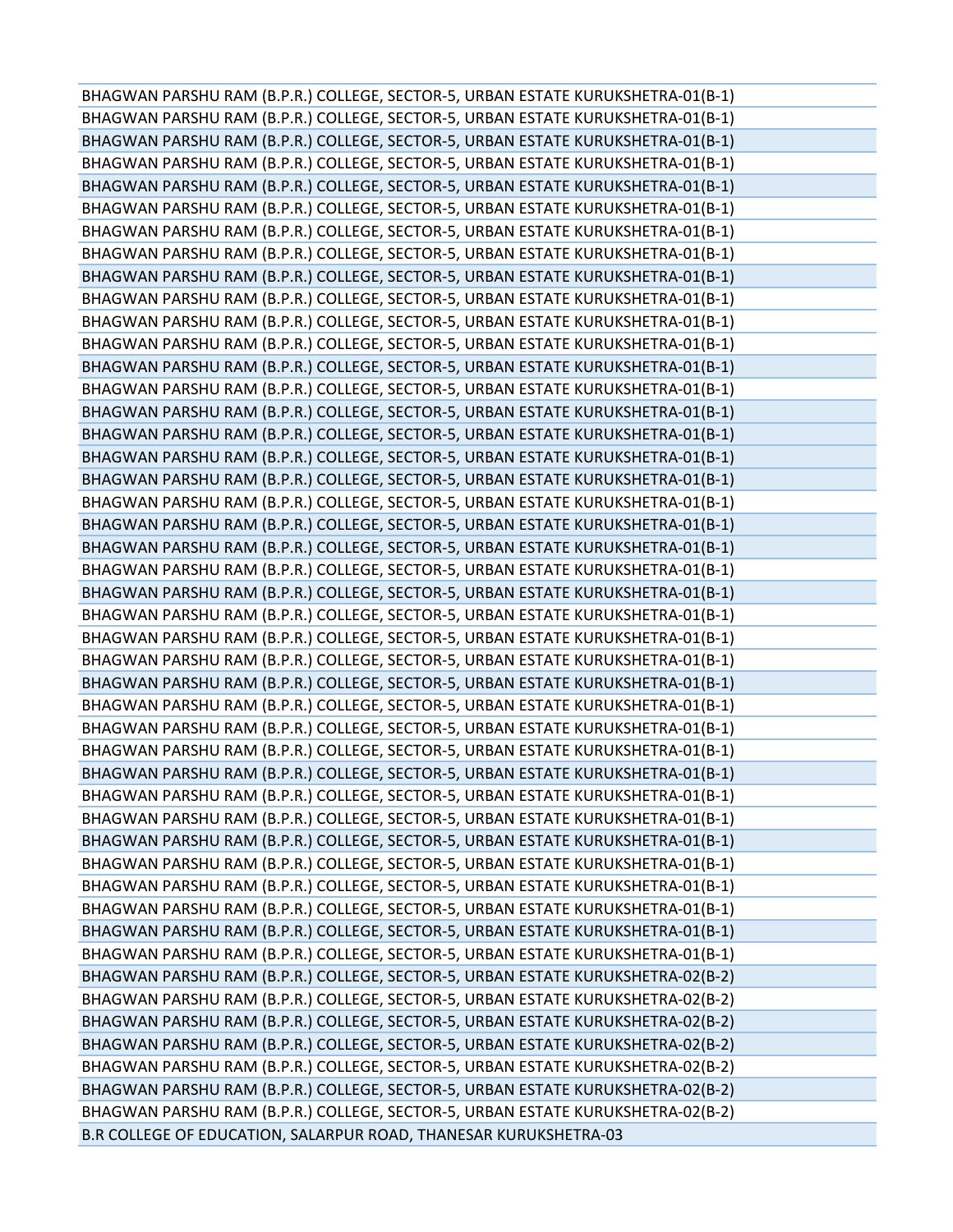B.R COLLEGE OF EDUCATION, SALARPUR ROAD, THANESAR KURUKSHETRA-03 B.R COLLEGE OF EDUCATION, SALARPUR ROAD, THANESAR KURUKSHETRA-03 B.R COLLEGE OF EDUCATION, SALARPUR ROAD, THANESAR KURUKSHETRA-03 B.R COLLEGE OF EDUCATION, SALARPUR ROAD, THANESAR KURUKSHETRA-03 SHRI KRISHAN INSTITUTE OF ENGINEERING & TECHNOLOGY, RATTAN DERA ROAD KURUKSHETRA-04 SHRI KRISHAN INSTITUTE OF ENGINEERING & TECHNOLOGY, RATTAN DERA ROAD KURUKSHETRA-04 SHRI KRISHAN INSTITUTE OF ENGINEERING & TECHNOLOGY, RATTAN DERA ROAD KURUKSHETRA-04 AGGARSAIN PUBLIC SCHOOL, SEC-13, URBAN ESTATE KURUKSHETRA-05(B-1) AGGARSAIN PUBLIC SCHOOL, SEC-13, URBAN ESTATE KURUKSHETRA-05(B-1) AGGARSAIN PUBLIC SCHOOL, SEC-13, URBAN ESTATE KURUKSHETRA-05(B-1) AGGARSAIN PUBLIC SCHOOL, SEC-13, URBAN ESTATE KURUKSHETRA-05(B-1) AGGARSAIN PUBLIC SCHOOL, SEC-13, URBAN ESTATE KURUKSHETRA-05(B-1) AGGARSAIN PUBLIC SCHOOL, SEC-13, URBAN ESTATE KURUKSHETRA-05(B-1) AGGARSAIN PUBLIC SCHOOL, SEC-13, URBAN ESTATE KURUKSHETRA-05(B-1) AGGARSAIN PUBLIC SCHOOL, SEC-13, URBAN ESTATE KURUKSHETRA-05(B-1) AGGARSAIN PUBLIC SCHOOL, SEC-13, URBAN ESTATE KURUKSHETRA-05(B-1) AGGARSAIN PUBLIC SCHOOL, SEC-13, URBAN ESTATE KURUKSHETRA-05(B-1) AGGARSAIN PUBLIC SCHOOL, SEC-13, URBAN ESTATE KURUKSHETRA-05(B-1) AGGARSAIN PUBLIC SCHOOL, SEC-13, URBAN ESTATE KURUKSHETRA-05(B-1) AGGARSAIN PUBLIC SCHOOL, SEC-13, URBAN ESTATE KURUKSHETRA-06(B-2) AGGARSAIN PUBLIC SCHOOL, SEC-13, URBAN ESTATE KURUKSHETRA-06(B-2) AGGARSAIN PUBLIC SCHOOL, SEC-13, URBAN ESTATE KURUKSHETRA-06(B-2) AGGARSAIN PUBLIC SCHOOL, SEC-13, URBAN ESTATE KURUKSHETRA-06(B-2) AGGARSAIN PUBLIC SCHOOL, SEC-13, URBAN ESTATE KURUKSHETRA-06(B-2) AGGARSAIN PUBLIC SCHOOL, SEC-13, URBAN ESTATE KURUKSHETRA-06(B-2) AGGARSAIN PUBLIC SCHOOL, SEC-13, URBAN ESTATE KURUKSHETRA-06(B-2) B R INTERNATIONAL PUBLIC SCHOOL, NEAR NEW GRAIN MARKET, SALARPUR ROAD KURUKSHETRA-07 B R INTERNATIONAL PUBLIC SCHOOL, NEAR NEW GRAIN MARKET, SALARPUR ROAD KURUKSHETRA-07 B R INTERNATIONAL PUBLIC SCHOOL, NEAR NEW GRAIN MARKET, SALARPUR ROAD KURUKSHETRA-07 B R INTERNATIONAL PUBLIC SCHOOL, NEAR NEW GRAIN MARKET, SALARPUR ROAD KURUKSHETRA-07 B R INTERNATIONAL PUBLIC SCHOOL, NEAR NEW GRAIN MARKET, SALARPUR ROAD KURUKSHETRA-07 B R INTERNATIONAL PUBLIC SCHOOL, NEAR NEW GRAIN MARKET, SALARPUR ROAD KURUKSHETRA-07 B R INTERNATIONAL PUBLIC SCHOOL, NEAR NEW GRAIN MARKET, SALARPUR ROAD KURUKSHETRA-07 B R INTERNATIONAL PUBLIC SCHOOL, NEAR NEW GRAIN MARKET, SALARPUR ROAD KURUKSHETRA-07 D A V PUBLIC SCHOOL, URBAN ESTATE, SEC-3 KURUKSHETRA-08(B-1) D A V PUBLIC SCHOOL, URBAN ESTATE, SEC-3 KURUKSHETRA-08(B-1) D A V PUBLIC SCHOOL, URBAN ESTATE, SEC-3 KURUKSHETRA-08(B-1) D A V PUBLIC SCHOOL, URBAN ESTATE, SEC-3 KURUKSHETRA-08(B-1) D A V PUBLIC SCHOOL, URBAN ESTATE, SEC-3 KURUKSHETRA-09(B-2) D A V PUBLIC SCHOOL, URBAN ESTATE, SEC-3 KURUKSHETRA-09(B-2) D A V PUBLIC SCHOOL, URBAN ESTATE, SEC-3 KURUKSHETRA-09(B-2) D A V PUBLIC SCHOOL, URBAN ESTATE, SEC-3 KURUKSHETRA-09(B-2) D A V PUBLIC SCHOOL, URBAN ESTATE, SEC-3 KURUKSHETRA-09(B-2) D A V PUBLIC SCHOOL, URBAN ESTATE, SEC-3 KURUKSHETRA-09(B-2) D A V PUBLIC SCHOOL, URBAN ESTATE, SEC-3 KURUKSHETRA-09(B-2) D A V PUBLIC SCHOOL, URBAN ESTATE, SEC-3 KURUKSHETRA-09(B-2) D A V PUBLIC SCHOOL, URBAN ESTATE, SEC-3 KURUKSHETRA-09(B-2)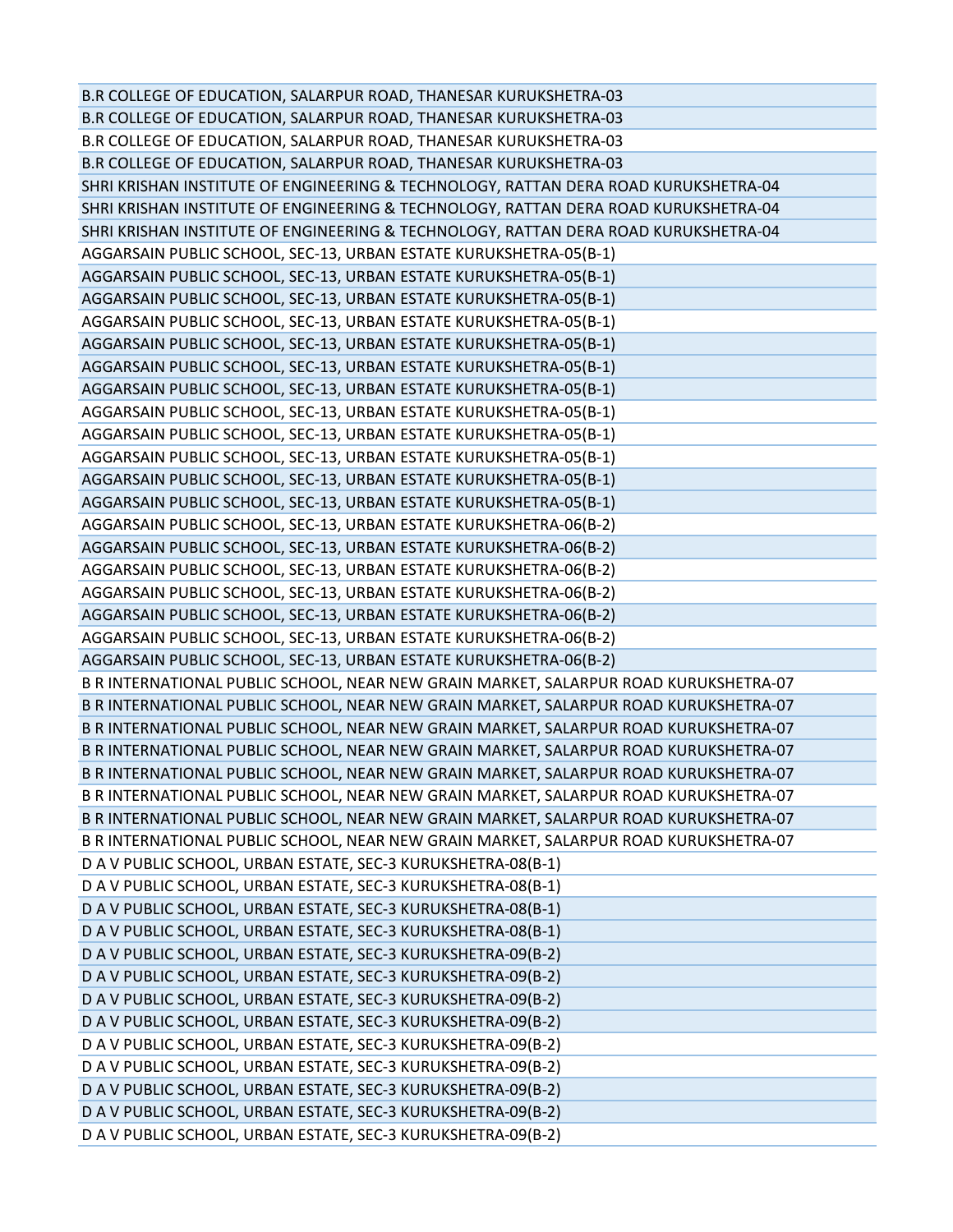| D A V PUBLIC SCHOOL, URBAN ESTATE, SEC-3 KURUKSHETRA-09(B-2)           |
|------------------------------------------------------------------------|
| D A V PUBLIC SCHOOL, URBAN ESTATE, SEC-3 KURUKSHETRA-09(B-2)           |
| D A V PUBLIC SCHOOL, URBAN ESTATE, SEC-3 KURUKSHETRA-09(B-2)           |
| D A V PUBLIC SCHOOL, URBAN ESTATE, SEC-3 KURUKSHETRA-09(B-2)           |
| D A V PUBLIC SCHOOL, URBAN ESTATE, SEC-3 KURUKSHETRA-09(B-2)           |
| D A V PUBLIC SCHOOL, URBAN ESTATE, SEC-3 KURUKSHETRA-09(B-2)           |
| MAHARANA PRATAP PUBLIC SCHOOL, SEC-7, URBAN ESTATE KURUKSHETRA-10(B-1) |
| MAHARANA PRATAP PUBLIC SCHOOL, SEC-7, URBAN ESTATE KURUKSHETRA-10(B-1) |
| MAHARANA PRATAP PUBLIC SCHOOL, SEC-7, URBAN ESTATE KURUKSHETRA-10(B-1) |
| MAHARANA PRATAP PUBLIC SCHOOL, SEC-7, URBAN ESTATE KURUKSHETRA-10(B-1) |
| MAHARANA PRATAP PUBLIC SCHOOL, SEC-7, URBAN ESTATE KURUKSHETRA-10(B-1) |
| MAHARANA PRATAP PUBLIC SCHOOL, SEC-7, URBAN ESTATE KURUKSHETRA-11(B-2) |
| MAHARANA PRATAP PUBLIC SCHOOL, SEC-7, URBAN ESTATE KURUKSHETRA-11(B-2) |
| MAHARANA PRATAP PUBLIC SCHOOL, SEC-7, URBAN ESTATE KURUKSHETRA-11(B-2) |
| MAHARANA PRATAP PUBLIC SCHOOL, SEC-7, URBAN ESTATE KURUKSHETRA-11(B-2) |
| M.L.S. D.A.V. PUBLIC SCHOOL, KULTAJPUR ROAD NARNAUL-01(B-1)            |
| M.L.S. D.A.V. PUBLIC SCHOOL, KULTAJPUR ROAD NARNAUL-01(B-1)            |
| M.L.S. D.A.V. PUBLIC SCHOOL, KULTAJPUR ROAD NARNAUL-01(B-1)            |
| M.L.S. D.A.V. PUBLIC SCHOOL, KULTAJPUR ROAD NARNAUL-01(B-1)            |
| M.L.S. D.A.V. PUBLIC SCHOOL, KULTAJPUR ROAD NARNAUL-01(B-1)            |
| M.L.S. D.A.V. PUBLIC SCHOOL, KULTAJPUR ROAD NARNAUL-01(B-1)            |
| M.L.S. D.A.V. PUBLIC SCHOOL, KULTAJPUR ROAD NARNAUL-01(B-1)            |
| M.L.S. D.A.V. PUBLIC SCHOOL, KULTAJPUR ROAD NARNAUL-01(B-1)            |
| M.L.S. D.A.V. PUBLIC SCHOOL, KULTAJPUR ROAD NARNAUL-01(B-1)            |
| M.L.S. D.A.V. PUBLIC SCHOOL, KULTAJPUR ROAD NARNAUL-01(B-1)            |
| M.L.S. D.A.V. PUBLIC SCHOOL, KULTAJPUR ROAD NARNAUL-01(B-1)            |
| M.L.S. D.A.V. PUBLIC SCHOOL, KULTAJPUR ROAD NARNAUL-01(B-1)            |
| M.L.S. D.A.V. PUBLIC SCHOOL, KULTAJPUR ROAD NARNAUL-01(B-1)            |
| M.L.S. D.A.V. PUBLIC SCHOOL, KULTAJPUR ROAD NARNAUL-01(B-1)            |
| M.L.S. D.A.V. PUBLIC SCHOOL, KULTAJPUR ROAD NARNAUL-01(B-1)            |
| M.L.S. D.A.V. PUBLIC SCHOOL, KULTAJPUR ROAD NARNAUL-01(B-1)            |
| M.L.S. D.A.V. PUBLIC SCHOOL, KULTAJPUR ROAD NARNAUL-01(B-1)            |
| M.L.S. D.A.V. PUBLIC SCHOOL, KULTAJPUR ROAD NARNAUL-01(B-1)            |
| M.L.S. D.A.V. PUBLIC SCHOOL, KULTAJPUR ROAD NARNAUL-01(B-1)            |
| M.L.S. D.A.V. PUBLIC SCHOOL, KULTAJPUR ROAD NARNAUL-01(B-1)            |
| M.L.S. D.A.V. PUBLIC SCHOOL, KULTAJPUR ROAD NARNAUL-01(B-1)            |
| M.L.S. D.A.V. PUBLIC SCHOOL, KULTAJPUR ROAD NARNAUL-01(B-1)            |
| M.L.S. D.A.V. PUBLIC SCHOOL, KULTAJPUR ROAD NARNAUL-01(B-1)            |
| M.L.S. D.A.V. PUBLIC SCHOOL, KULTAJPUR ROAD NARNAUL-01(B-1)            |
| M.L.S. D.A.V. PUBLIC SCHOOL, KULTAJPUR ROAD NARNAUL-01(B-1)            |
| M.L.S. D.A.V. PUBLIC SCHOOL, KULTAJPUR ROAD NARNAUL-01(B-1)            |
| M.L.S. D.A.V. PUBLIC SCHOOL, KULTAJPUR ROAD NARNAUL-01(B-1)            |
| M.L.S. D.A.V. PUBLIC SCHOOL, KULTAJPUR ROAD NARNAUL-01(B-1)            |
| M.L.S. D.A.V. PUBLIC SCHOOL, KULTAJPUR ROAD NARNAUL-01(B-1)            |
| M.L.S. D.A.V. PUBLIC SCHOOL, KULTAJPUR ROAD NARNAUL-01(B-1)            |
| M.L.S. D.A.V. PUBLIC SCHOOL, KULTAJPUR ROAD NARNAUL-01(B-1)            |
| M.L.S. D.A.V. PUBLIC SCHOOL, KULTAJPUR ROAD NARNAUL-01(B-1)            |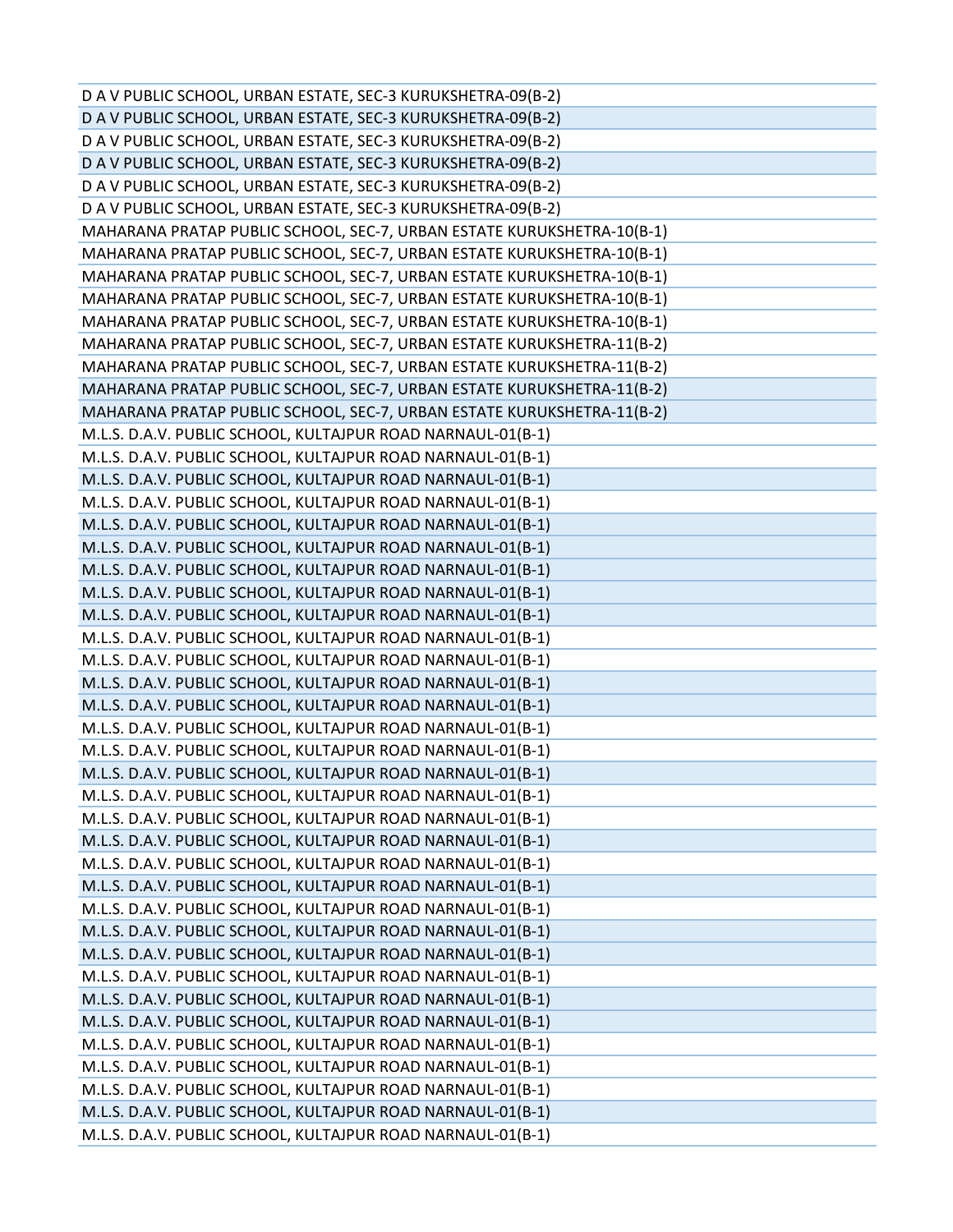| M.L.S. D.A.V. PUBLIC SCHOOL, KULTAJPUR ROAD NARNAUL-01(B-1)                              |
|------------------------------------------------------------------------------------------|
| M.L.S. D.A.V. PUBLIC SCHOOL, KULTAJPUR ROAD NARNAUL-01(B-1)                              |
| M.L.S. D.A.V. PUBLIC SCHOOL, KULTAJPUR ROAD NARNAUL-01(B-1)                              |
| M.L.S. D.A.V. PUBLIC SCHOOL, KULTAJPUR ROAD NARNAUL-01(B-1)                              |
| M.L.S. D.A.V. PUBLIC SCHOOL, KULTAJPUR ROAD NARNAUL-01(B-1)                              |
| M.L.S. D.A.V. PUBLIC SCHOOL, KULTAJPUR ROAD NARNAUL-01(B-1)                              |
| M.L.S. D.A.V. PUBLIC SCHOOL, KULTAJPUR ROAD NARNAUL-01(B-1)                              |
| M.L.S. D.A.V. PUBLIC SCHOOL, KULTAJPUR ROAD NARNAUL-02(B-2)                              |
| M.L.S. D.A.V. PUBLIC SCHOOL, KULTAJPUR ROAD NARNAUL-02(B-2)                              |
| M.L.S. D.A.V. PUBLIC SCHOOL, KULTAJPUR ROAD NARNAUL-02(B-2)                              |
| M.L.S. D.A.V. PUBLIC SCHOOL, KULTAJPUR ROAD NARNAUL-02(B-2)                              |
| M.L.S. D.A.V. PUBLIC SCHOOL, KULTAJPUR ROAD NARNAUL-02(B-2)                              |
| M.L.S. D.A.V. PUBLIC SCHOOL, KULTAJPUR ROAD NARNAUL-02(B-2)                              |
| M.L.S. D.A.V. PUBLIC SCHOOL, KULTAJPUR ROAD NARNAUL-02(B-2)                              |
| M.L.S. D.A.V. PUBLIC SCHOOL, KULTAJPUR ROAD NARNAUL-02(B-2)                              |
| M.L.S. D.A.V. PUBLIC SCHOOL, KULTAJPUR ROAD NARNAUL-02(B-2)                              |
| M.L.S. D.A.V. PUBLIC SCHOOL, KULTAJPUR ROAD NARNAUL-02(B-2)                              |
| M.L.S. D.A.V. PUBLIC SCHOOL, KULTAJPUR ROAD NARNAUL-02(B-2)                              |
| M.L.S. D.A.V. PUBLIC SCHOOL, KULTAJPUR ROAD NARNAUL-02(B-2)                              |
| M.L.S. D.A.V. PUBLIC SCHOOL, KULTAJPUR ROAD NARNAUL-02(B-2)                              |
| M.L.S. D.A.V. PUBLIC SCHOOL, KULTAJPUR ROAD NARNAUL-02(B-2)                              |
| M.L.S. D.A.V. PUBLIC SCHOOL, KULTAJPUR ROAD NARNAUL-02(B-2)                              |
| M.L.S. D.A.V. PUBLIC SCHOOL, KULTAJPUR ROAD NARNAUL-02(B-2)                              |
| M.L.S. D.A.V. PUBLIC SCHOOL, KULTAJPUR ROAD NARNAUL-02(B-2)                              |
| M.L.S. D.A.V. PUBLIC SCHOOL, KULTAJPUR ROAD NARNAUL-02(B-2)                              |
| M.L.S. D.A.V. PUBLIC SCHOOL, KULTAJPUR ROAD NARNAUL-02(B-2)                              |
| M.L.S. D.A.V. PUBLIC SCHOOL, KULTAJPUR ROAD NARNAUL-02(B-2)                              |
| M.L.S. D.A.V. PUBLIC SCHOOL, KULTAJPUR ROAD NARNAUL-02(B-2)                              |
| M.L.S. D.A.V. PUBLIC SCHOOL, KULTAJPUR ROAD NARNAUL-02(B-2)                              |
| M.L.S. D.A.V. PUBLIC SCHOOL, KULTAJPUR ROAD NARNAUL-02(B-2)                              |
| M.L.S. D.A.V. PUBLIC SCHOOL, KULTAJPUR ROAD NARNAUL-02(B-2)                              |
| M.L.S. D.A.V. PUBLIC SCHOOL, KULTAJPUR ROAD NARNAUL-02(B-2)                              |
| M.L.S. D.A.V. PUBLIC SCHOOL, KULTAJPUR ROAD NARNAUL-02(B-2)                              |
| M.L.S. D.A.V. PUBLIC SCHOOL, KULTAJPUR ROAD NARNAUL-02(B-2)                              |
| M.L.S. D.A.V. PUBLIC SCHOOL, KULTAJPUR ROAD NARNAUL-02(B-2)                              |
| M.L.S. D.A.V. PUBLIC SCHOOL, KULTAJPUR ROAD NARNAUL-02(B-2)                              |
| M.L.S. D.A.V. PUBLIC SCHOOL, KULTAJPUR ROAD NARNAUL-02(B-2)                              |
| M.L.S. D.A.V. PUBLIC SCHOOL, KULTAJPUR ROAD NARNAUL-02(B-2)                              |
| M.L.S. D.A.V. PUBLIC SCHOOL, KULTAJPUR ROAD NARNAUL-02(B-2)                              |
| M.L.S. D.A.V. PUBLIC SCHOOL, KULTAJPUR ROAD NARNAUL-02(B-2)                              |
| M.L.S. D.A.V. PUBLIC SCHOOL, KULTAJPUR ROAD NARNAUL-03(B-3)                              |
| M.L.S. D.A.V. PUBLIC SCHOOL, KULTAJPUR ROAD NARNAUL-03(B-3)                              |
| M.L.S. D.A.V. PUBLIC SCHOOL, KULTAJPUR ROAD NARNAUL-03(B-3)                              |
| M.L.S. D.A.V. PUBLIC SCHOOL, KULTAJPUR ROAD NARNAUL-03(B-3)                              |
| M.L.S. D.A.V. PUBLIC SCHOOL, KULTAJPUR ROAD NARNAUL-03(B-3)                              |
| M.L.S. D.A.V. PUBLIC SCHOOL, KULTAJPUR ROAD NARNAUL-03(B-3)                              |
| SARASWATI SR. SEC. SCHOOL, NASIBPUR, NEAR DISTT. JAIL, MOHINDERGARH ROAD NARNAUL-04(B-1) |
|                                                                                          |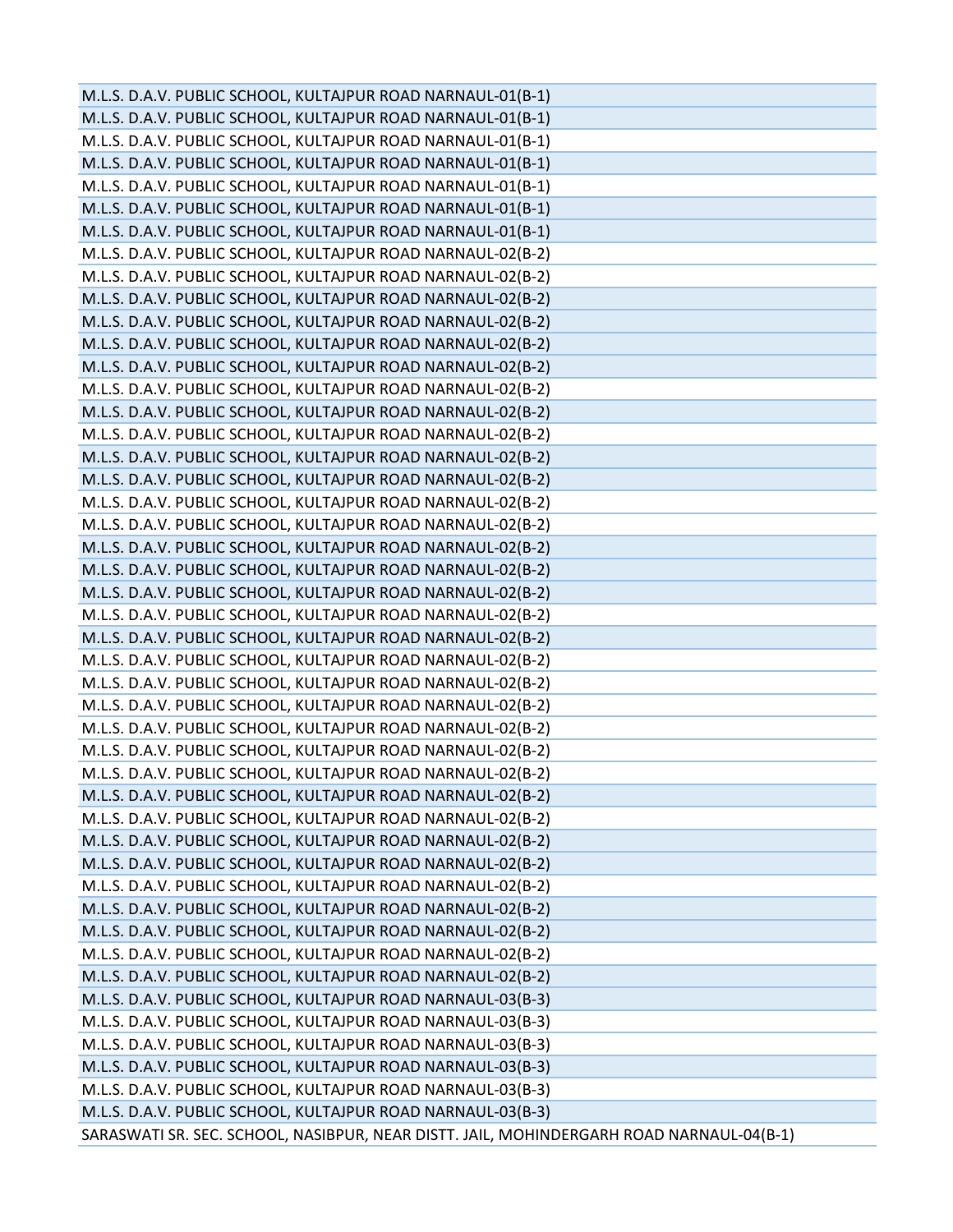SARASWATI SR. SEC. SCHOOL, NASIBPUR, NEAR DISTT. JAIL, MOHINDERGARH ROAD NARNAUL-04(B-1) SARASWATI SR. SEC. SCHOOL, NASIBPUR, NEAR DISTT. JAIL, MOHINDERGARH ROAD NARNAUL-04(B-1) SARASWATI SR. SEC. SCHOOL, NASIBPUR, NEAR DISTT. JAIL, MOHINDERGARH ROAD NARNAUL-05(B-2) SARASWATI SR. SEC. SCHOOL, NASIBPUR, NEAR DISTT. JAIL, MOHINDERGARH ROAD NARNAUL-05(B-2) SARASWATI SR. SEC. SCHOOL, NASIBPUR, NEAR DISTT. JAIL, MOHINDERGARH ROAD NARNAUL-05(B-2) SARASWATI SR. SEC. SCHOOL, NASIBPUR, NEAR DISTT. JAIL, MOHINDERGARH ROAD NARNAUL-05(B-2) SARASWATI SR. SEC. SCHOOL, NASIBPUR, NEAR DISTT. JAIL, MOHINDERGARH ROAD NARNAUL-05(B-2) SARASWATI SR. SEC. SCHOOL, NASIBPUR, NEAR DISTT. JAIL, MOHINDERGARH ROAD NARNAUL-05(B-2) SARASWATI SR. SEC. SCHOOL, NASIBPUR, NEAR DISTT. JAIL, MOHINDERGARH ROAD NARNAUL-06(B-3) SARASWATI SR. SEC. SCHOOL, NASIBPUR, NEAR DISTT. JAIL, MOHINDERGARH ROAD NARNAUL-06(B-3) SARASWATI SR. SEC. SCHOOL, NASIBPUR, NEAR DISTT. JAIL, MOHINDERGARH ROAD NARNAUL-06(B-3) SARASWATI SR. SEC. SCHOOL, NASIBPUR, NEAR DISTT. JAIL, MOHINDERGARH ROAD NARNAUL-06(B-3) SARASWATI SR. SEC. SCHOOL, NASIBPUR, NEAR DISTT. JAIL, MOHINDERGARH ROAD NARNAUL-06(B-3) SARASWATI SR. SEC. SCHOOL, NASIBPUR, NEAR DISTT. JAIL, MOHINDERGARH ROAD NARNAUL-06(B-3) SARASWATI SR. SEC. SCHOOL, NASIBPUR, NEAR DISTT. JAIL, MOHINDERGARH ROAD NARNAUL-06(B-3) C.L. PUBLIC SCHOOL, HUDA SECTOR-1, SINGHANA ROAD, NEAR CANAL COLONY NARNAUL-07 C.L. PUBLIC SCHOOL, HUDA SECTOR-1, SINGHANA ROAD, NEAR CANAL COLONY NARNAUL-07 C.L. PUBLIC SCHOOL, HUDA SECTOR-1, SINGHANA ROAD, NEAR CANAL COLONY NARNAUL-07 C.L. PUBLIC SCHOOL, HUDA SECTOR-1, SINGHANA ROAD, NEAR CANAL COLONY NARNAUL-07 C.L. PUBLIC SCHOOL, HUDA SECTOR-1, SINGHANA ROAD, NEAR CANAL COLONY NARNAUL-07 C.L. PUBLIC SCHOOL, HUDA SECTOR-1, SINGHANA ROAD, NEAR CANAL COLONY NARNAUL-07 C.L. PUBLIC SCHOOL, HUDA SECTOR-1, SINGHANA ROAD, NEAR CANAL COLONY NARNAUL-07 C.L. PUBLIC SCHOOL, HUDA SECTOR-1, SINGHANA ROAD, NEAR CANAL COLONY NARNAUL-07 C.L. PUBLIC SCHOOL, HUDA SECTOR-1, SINGHANA ROAD, NEAR CANAL COLONY NARNAUL-07 C.L. PUBLIC SCHOOL, HUDA SECTOR-1, SINGHANA ROAD, NEAR CANAL COLONY NARNAUL-07 C.L. PUBLIC SCHOOL, HUDA SECTOR-1, SINGHANA ROAD, NEAR CANAL COLONY NARNAUL-07 C.L. PUBLIC SCHOOL, HUDA SECTOR-1, SINGHANA ROAD, NEAR CANAL COLONY NARNAUL-07 HARYANA PUBLIC SCHOOL, NANGAL CHOUDHARY ROAD, NEAR JAL MAHAL NARNAUL-8(B-1) HARYANA PUBLIC SCHOOL, NANGAL CHOUDHARY ROAD, NEAR JAL MAHAL NARNAUL-8(B-1) HARYANA PUBLIC SCHOOL, NANGAL CHOUDHARY ROAD, NEAR JAL MAHAL NARNAUL-8(B-1) HARYANA PUBLIC SCHOOL, NANGAL CHOUDHARY ROAD, NEAR JAL MAHAL NARNAUL-8(B-1) HARYANA PUBLIC SCHOOL, NANGAL CHOUDHARY ROAD, NEAR JAL MAHAL NARNAUL-8(B-1) HARYANA PUBLIC SCHOOL, NANGAL CHOUDHARY ROAD, NEAR JAL MAHAL NARNAUL-8(B-1) HARYANA PUBLIC SCHOOL, NANGAL CHOUDHARY ROAD, NEAR JAL MAHAL NARNAUL-8(B-1) HARYANA PUBLIC SCHOOL, NANGAL CHOUDHARY ROAD, NEAR JAL MAHAL NARNAUL-8(B-1) HARYANA PUBLIC SCHOOL, NANGAL CHOUDHARY ROAD, NEAR JAL MAHAL NARNAUL-8(B-1) HARYANA PUBLIC SCHOOL, NANGAL CHOUDHARY ROAD, NEAR JAL MAHAL NARNAUL-8(B-1) HARYANA PUBLIC SCHOOL, NANGAL CHOUDHARY ROAD, NEAR JAL MAHAL NARNAUL-8(B-1) HARYANA PUBLIC SCHOOL, NANGAL CHOUDHARY ROAD, NEAR JAL MAHAL NARNAUL-8(B-1) HARYANA PUBLIC SCHOOL, NANGAL CHOUDHARY ROAD, NEAR JAL MAHAL NARNAUL-8(B-1) HARYANA PUBLIC SCHOOL, NANGAL CHOUDHARY ROAD, NEAR JAL MAHAL NARNAUL-8(B-1) HARYANA PUBLIC SCHOOL, NANGAL CHOUDHARY ROAD, NEAR JAL MAHAL NARNAUL-9(B-2) HARYANA PUBLIC SCHOOL, NANGAL CHOUDHARY ROAD, NEAR JAL MAHAL NARNAUL-9(B-2) HARYANA PUBLIC SCHOOL, NANGAL CHOUDHARY ROAD, NEAR JAL MAHAL NARNAUL-9(B-2) HARYANA PUBLIC SCHOOL, NANGAL CHOUDHARY ROAD, NEAR JAL MAHAL NARNAUL-9(B-2) HARYANA PUBLIC SCHOOL, NANGAL CHOUDHARY ROAD, NEAR JAL MAHAL NARNAUL-9(B-2) HARYANA PUBLIC SCHOOL, NANGAL CHOUDHARY ROAD, NEAR JAL MAHAL NARNAUL-9(B-2)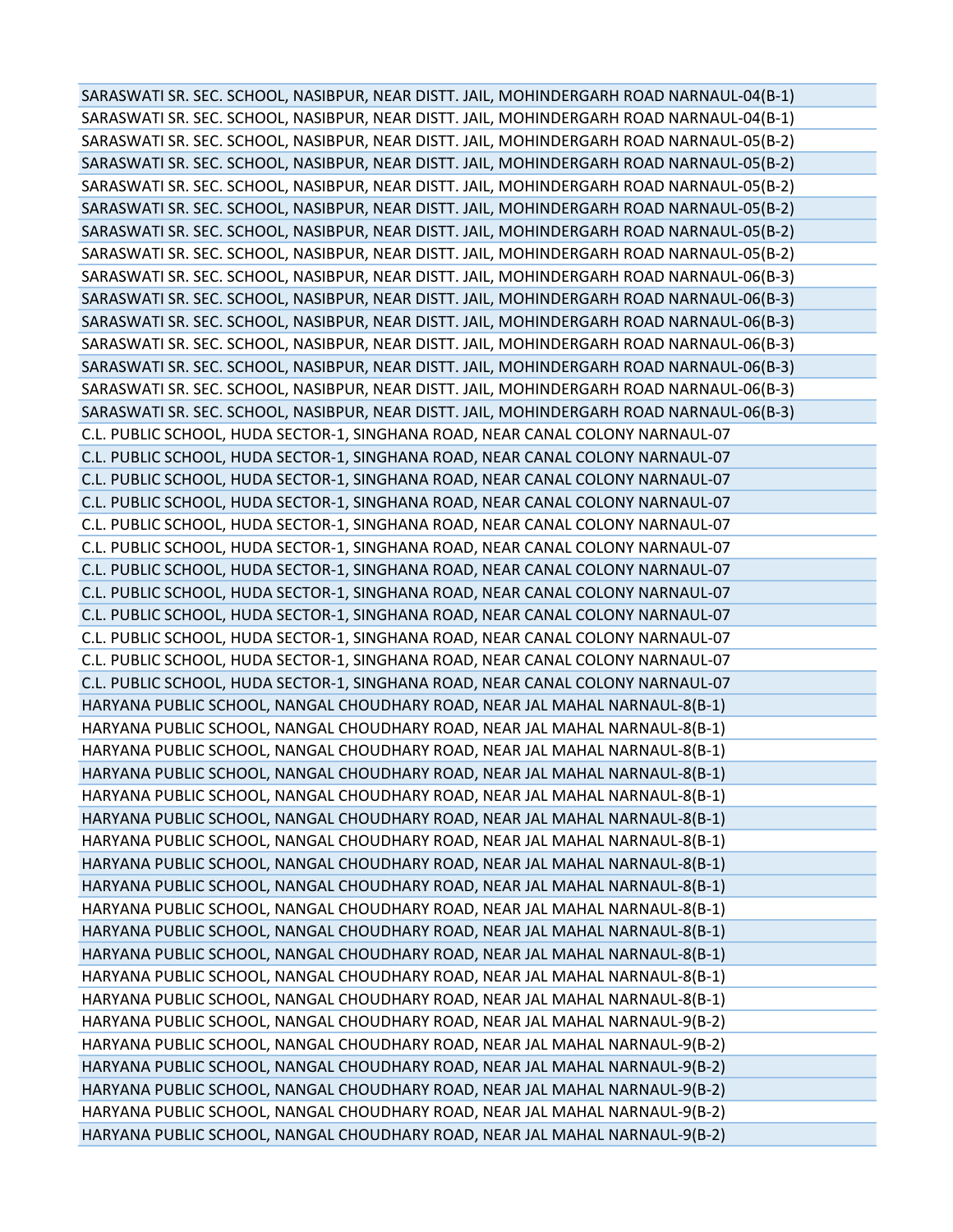HARYANA PUBLIC SCHOOL, NANGAL CHOUDHARY ROAD, NEAR JAL MAHAL NARNAUL-9(B-2) HARYANA PUBLIC SCHOOL, NANGAL CHOUDHARY ROAD, NEAR JAL MAHAL NARNAUL-9(B-2) HARYANA PUBLIC SCHOOL, NANGAL CHOUDHARY ROAD, NEAR JAL MAHAL NARNAUL-9(B-2) HARYANA PUBLIC SCHOOL, NANGAL CHOUDHARY ROAD, NEAR JAL MAHAL NARNAUL-9(B-2) HARYANA PUBLIC SCHOOL, NANGAL CHOUDHARY ROAD, NEAR JAL MAHAL NARNAUL-9(B-2) HARYANA PUBLIC SCHOOL, NANGAL CHOUDHARY ROAD, NEAR JAL MAHAL NARNAUL-9(B-2) HARYANA PUBLIC SCHOOL, NANGAL CHOUDHARY ROAD, NEAR JAL MAHAL NARNAUL-9(B-2) HARYANA PUBLIC SCHOOL, NANGAL CHOUDHARY ROAD, NEAR JAL MAHAL NARNAUL-9(B-2) HARYANA PUBLIC SCHOOL, NANGAL CHOUDHARY ROAD, NEAR JAL MAHAL NARNAUL-9(B-2) HARYANA PUBLIC SCHOOL, NANGAL CHOUDHARY ROAD, NEAR JAL MAHAL NARNAUL-9(B-2) GOVT. COLLEGE, RAILWAY ROAD, NEAR HEAD POST OFFICE NARNAUL-11(B-2) GOVT. COLLEGE, RAILWAY ROAD, NEAR HEAD POST OFFICE NARNAUL-11(B-2) GOVT. COLLEGE, RAILWAY ROAD, NEAR HEAD POST OFFICE NARNAUL-12(B-3) GOVT. COLLEGE, RAILWAY ROAD, NEAR HEAD POST OFFICE NARNAUL-12(B-3) GOVT. COLLEGE, RAILWAY ROAD, NEAR HEAD POST OFFICE NARNAUL-12(B-3) GOVT. COLLEGE, RAILWAY ROAD, NEAR HEAD POST OFFICE NARNAUL-12(B-3) GOVT. COLLEGE, RAILWAY ROAD, NEAR HEAD POST OFFICE NARNAUL-12(B-3) GOVT. COLLEGE, RAILWAY ROAD, NEAR HEAD POST OFFICE NARNAUL-12(B-3) GOVT. COLLEGE, RAILWAY ROAD, NEAR HEAD POST OFFICE NARNAUL-12(B-3) GOVT. COLLEGE, RAILWAY ROAD, NEAR HEAD POST OFFICE NARNAUL-12(B-3) GOVT COLLEGE FOR WOMEN, BEHROR ROAD NARNAUL-13(B-1) GOVT COLLEGE FOR WOMEN, BEHROR ROAD NARNAUL-13(B-1) GOVT COLLEGE FOR WOMEN, BEHROR ROAD NARNAUL-13(B-1) GOVT COLLEGE FOR WOMEN, BEHROR ROAD NARNAUL-13(B-1) GOVT COLLEGE FOR WOMEN, BEHROR ROAD NARNAUL-13(B-1) GOVT COLLEGE FOR WOMEN, BEHROR ROAD NARNAUL-13(B-1) GOVT COLLEGE FOR WOMEN, BEHROR ROAD NARNAUL-13(B-1) GOVT COLLEGE FOR WOMEN, BEHROR ROAD NARNAUL-13(B-1) GOVT COLLEGE FOR WOMEN, BEHROR ROAD NARNAUL-13(B-1) GOVT COLLEGE FOR WOMEN, BEHROR ROAD NARNAUL-13(B-1) GOVT COLLEGE FOR WOMEN, BEHROR ROAD NARNAUL-13(B-1) GOVT COLLEGE FOR WOMEN, BEHROR ROAD NARNAUL-13(B-1) GOVT COLLEGE FOR WOMEN, BEHROR ROAD NARNAUL-13(B-1) GOVT COLLEGE FOR WOMEN, BEHROR ROAD NARNAUL-13(B-1) GOVT COLLEGE FOR WOMEN, BEHROR ROAD NARNAUL-13(B-1) GOVT COLLEGE FOR WOMEN, BEHROR ROAD NARNAUL-13(B-1) GOVT COLLEGE FOR WOMEN, BEHROR ROAD NARNAUL-14 (B-2) GOVT COLLEGE FOR WOMEN, BEHROR ROAD NARNAUL-14 (B-2) GOVT COLLEGE FOR WOMEN, BEHROR ROAD NARNAUL-14 (B-2) GOVT COLLEGE FOR WOMEN, BEHROR ROAD NARNAUL-14 (B-2) GOVT COLLEGE FOR WOMEN, BEHROR ROAD NARNAUL-14 (B-2) GOVT COLLEGE FOR WOMEN, BEHROR ROAD NARNAUL-14 (B-2) GOVT COLLEGE FOR WOMEN, BEHROR ROAD NARNAUL-14 (B-2) GOVT COLLEGE FOR WOMEN, BEHROR ROAD NARNAUL-14 (B-2) GOVT COLLEGE FOR WOMEN, BEHROR ROAD NARNAUL-14 (B-2) GOVT COLLEGE FOR WOMEN, BEHROR ROAD NARNAUL-14 (B-2) GOVT COLLEGE FOR WOMEN, BEHROR ROAD NARNAUL-14 (B-2)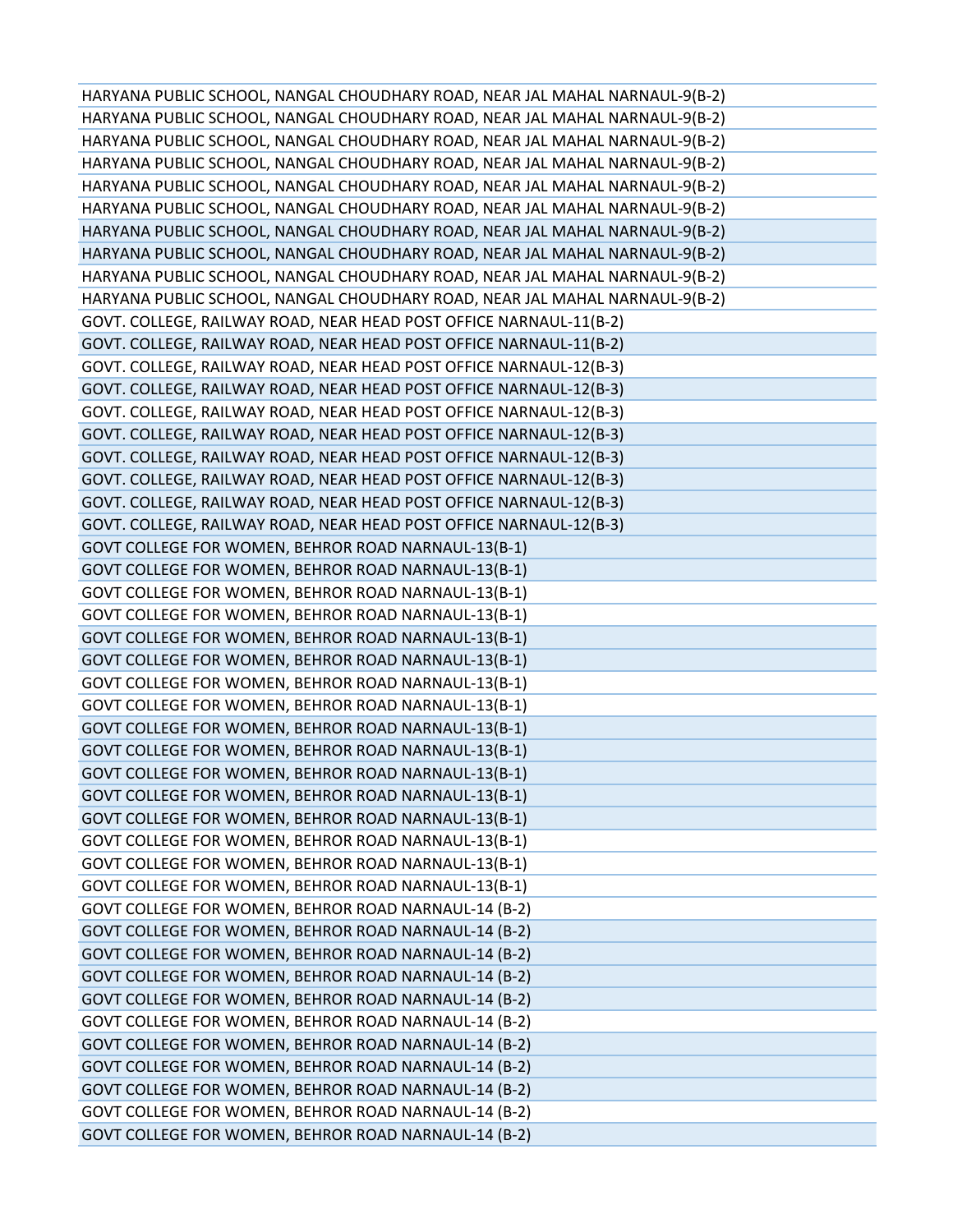| GOVT COLLEGE FOR WOMEN, BEHROR ROAD NARNAUL-14 (B-2)                            |
|---------------------------------------------------------------------------------|
| GOVT COLLEGE FOR WOMEN, BEHROR ROAD NARNAUL-14 (B-2)                            |
| GOVT COLLEGE FOR WOMEN, BEHROR ROAD NARNAUL-14 (B-2)                            |
| GOVT COLLEGE FOR WOMEN, BEHROR ROAD NARNAUL-14 (B-2)                            |
| GOVT COLLEGE FOR WOMEN, BEHROR ROAD NARNAUL-14 (B-2)                            |
| GOVT COLLEGE FOR WOMEN, BEHROR ROAD NARNAUL-14 (B-2)                            |
| YADUVANSHI SHIKSHA NIKETAN, REWARI ROAD, PATIKARA NARNAUL-15 (B-1)              |
| YADUVANSHI SHIKSHA NIKETAN, REWARI ROAD, PATIKARA NARNAUL-15 (B-1)              |
| YADUVANSHI SHIKSHA NIKETAN, REWARI ROAD, PATIKARA NARNAUL-15 (B-1)              |
| YADUVANSHI SHIKSHA NIKETAN, REWARI ROAD, PATIKARA NARNAUL-15 (B-1)              |
| YADUVANSHI SHIKSHA NIKETAN, REWARI ROAD, PATIKARA NARNAUL-15 (B-1)              |
| YADUVANSHI SHIKSHA NIKETAN, REWARI ROAD, PATIKARA NARNAUL-15 (B-1)              |
| YADUVANSHI SHIKSHA NIKETAN, REWARI ROAD, PATIKARA NARNAUL-15 (B-1)              |
| YADUVANSHI SHIKSHA NIKETAN, REWARI ROAD, PATIKARA NARNAUL-15 (B-1)              |
| YADUVANSHI SHIKSHA NIKETAN, REWARI ROAD, PATIKARA NARNAUL-15 (B-1)              |
| YADUVANSHI SHIKSHA NIKETAN, REWARI ROAD, PATIKARA NARNAUL-15 (B-1)              |
| YADUVANSHI SHIKSHA NIKETAN, REWARI ROAD, PATIKARA NARNAUL-16(B-2)               |
| YADUVANSHI SHIKSHA NIKETAN, REWARI ROAD, PATIKARA NARNAUL-16(B-2)               |
| YADUVANSHI SHIKSHA NIKETAN, REWARI ROAD, PATIKARA NARNAUL-16(B-2)               |
| YADUVANSHI SHIKSHA NIKETAN, REWARI ROAD, PATIKARA NARNAUL-16(B-2)               |
| YADUVANSHI SHIKSHA NIKETAN, REWARI ROAD, PATIKARA NARNAUL-16(B-2)               |
| YADUVANSHI SHIKSHA NIKETAN, REWARI ROAD, PATIKARA NARNAUL-16(B-2)               |
| YADUVANSHI SHIKSHA NIKETAN, REWARI ROAD, PATIKARA NARNAUL-16(B-2)               |
| YADUVANSHI SHIKSHA NIKETAN, REWARI ROAD, PATIKARA NARNAUL-16(B-2)               |
| YADUVANSHI SHIKSHA NIKETAN, REWARI ROAD, PATIKARA NARNAUL-16(B-2)               |
| YADUVANSHI SHIKSHA NIKETAN, REWARI ROAD, PATIKARA NARNAUL-16(B-2)               |
| YADUVANSHI SHIKSHA NIKETAN, REWARI ROAD, PATIKARA NARNAUL-16(B-2)               |
| YADUVANSHI SHIKSHA NIKETAN, REWARI ROAD, PATIKARA NARNAUL-16(B-2)               |
| YADUVANSHI SHIKSHA NIKETAN, REWARI ROAD, PATIKARA NARNAUL-16(B-2)               |
| YADUVANSHI SHIKSHA NIKETAN, REWARI ROAD, PATIKARA NARNAUL-16(B-2)               |
| YADUVANSHI SHIKSHA NIKETAN, REWARI ROAD, PATIKARA NARNAUL-16(B-2)               |
| YADUVANSHI SHIKSHA NIKETAN, REWARI ROAD, PATIKARA NARNAUL-16(B-2)               |
| YADUVANSHI SHIKSHA NIKETAN, REWARI ROAD, PATIKARA NARNAUL-16(B-2)               |
| YADUVANSHI SHIKSHA NIKETAN, REWARI ROAD, PATIKARA NARNAUL-16(B-2)               |
| YADUVANSHI SHIKSHA NIKETAN, REWARI ROAD, PATIKARA NARNAUL-16(B-2)               |
| YADUVANSHI SHIKSHA NIKETAN, REWARI ROAD, PATIKARA NARNAUL-17(B-3)               |
| YADUVANSHI SHIKSHA NIKETAN, REWARI ROAD, PATIKARA NARNAUL-17(B-3)               |
| YADUVANSHI SHIKSHA NIKETAN, REWARI ROAD, PATIKARA NARNAUL-17(B-3)               |
| YADUVANSHI SHIKSHA NIKETAN, REWARI ROAD, PATIKARA NARNAUL-17(B-3)               |
| YADUVANSHI SHIKSHA NIKETAN, REWARI ROAD, PATIKARA NARNAUL-17(B-3)               |
| YADUVANSHI SHIKSHA NIKETAN, REWARI ROAD, PATIKARA NARNAUL-17(B-3)               |
| YADUVANSHI SHIKSHA NIKETAN, REWARI ROAD, PATIKARA NARNAUL-17(B-3)               |
| YADUVANSHI SHIKSHA NIKETAN, REWARI ROAD, PATIKARA NARNAUL-17(B-3)               |
| YADUVANSHI SHIKSHA NIKETAN, REWARI ROAD, PATIKARA NARNAUL-17(B-3)               |
| YADUVANSHI COLLEGE OF ENGG. & TECHNOLOGY, REWARI ROAD, PATIKARA NARNAUL-18(B-1) |
| YADUVANSHI COLLEGE OF ENGG. & TECHNOLOGY, REWARI ROAD, PATIKARA NARNAUL-18(B-1) |
| YADUVANSHI COLLEGE OF ENGG. & TECHNOLOGY, REWARI ROAD, PATIKARA NARNAUL-18(B-1) |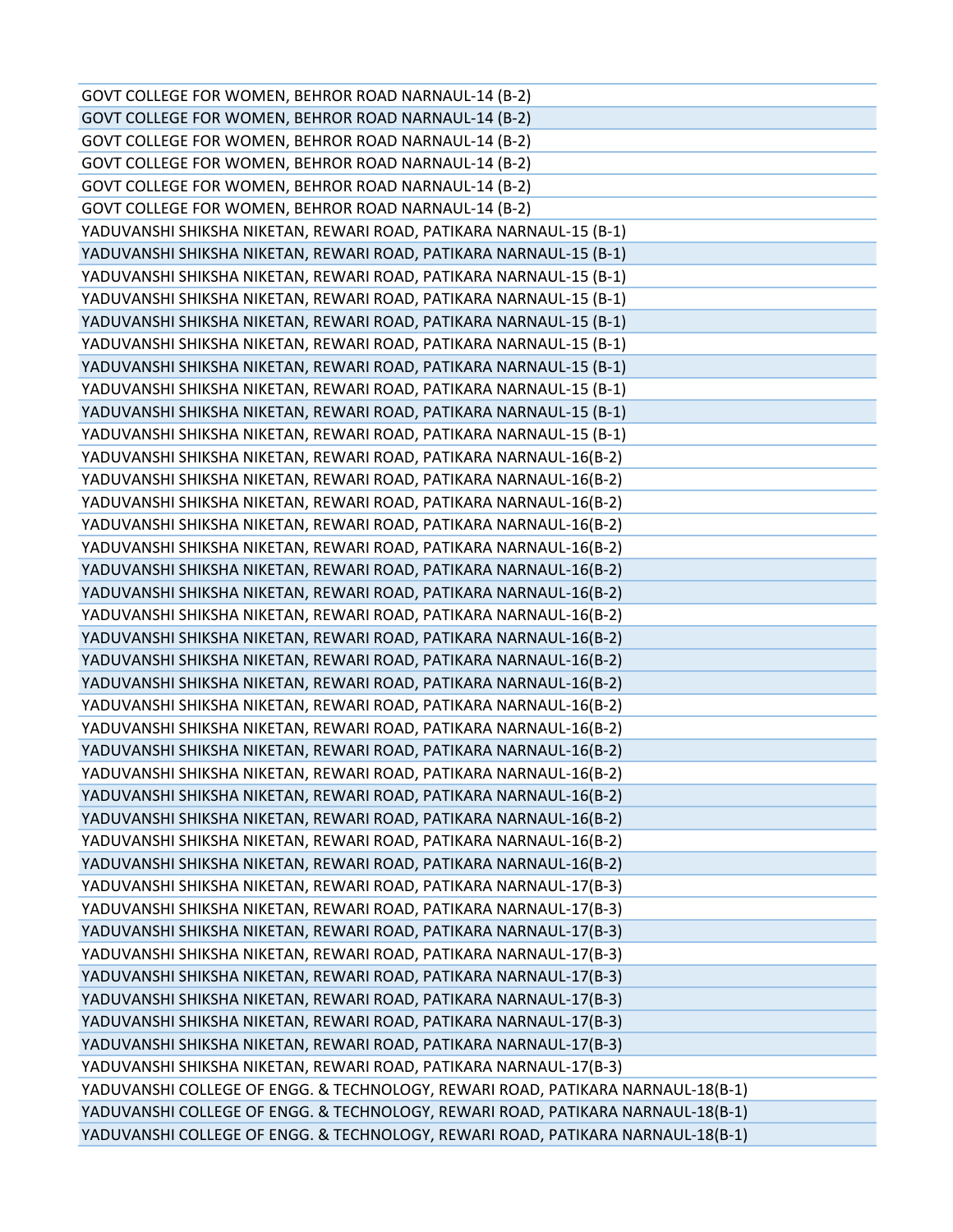YADUVANSHI COLLEGE OF ENGG. & TECHNOLOGY, REWARI ROAD, PATIKARA NARNAUL-18(B-1) YADUVANSHI COLLEGE OF ENGG. & TECHNOLOGY, REWARI ROAD, PATIKARA NARNAUL-18(B-1) YADUVANSHI COLLEGE OF ENGG. & TECHNOLOGY, REWARI ROAD, PATIKARA NARNAUL-18(B-1) YADUVANSHI COLLEGE OF ENGG. & TECHNOLOGY, REWARI ROAD, PATIKARA NARNAUL-18(B-1) YADUVANSHI COLLEGE OF ENGG. & TECHNOLOGY, REWARI ROAD, PATIKARA NARNAUL-18(B-1) YADUVANSHI COLLEGE OF ENGG. & TECHNOLOGY, REWARI ROAD, PATIKARA NARNAUL-19(B-2) YADUVANSHI COLLEGE OF ENGG. & TECHNOLOGY, REWARI ROAD, PATIKARA NARNAUL-19(B-2) YADUVANSHI COLLEGE OF ENGG. & TECHNOLOGY, REWARI ROAD, PATIKARA NARNAUL-19(B-2) YADUVANSHI COLLEGE OF ENGG. & TECHNOLOGY, REWARI ROAD, PATIKARA NARNAUL-19(B-2) BHARTI PUBLIC SR. SEC. SCHOOL, KULTAGPUR ROAD NARNAUL-20 BHARTI PUBLIC SR. SEC. SCHOOL, KULTAGPUR ROAD NARNAUL-20 BHARTI PUBLIC SR. SEC. SCHOOL, KULTAGPUR ROAD NARNAUL-20 BHARTI PUBLIC SR. SEC. SCHOOL, KULTAGPUR ROAD NARNAUL-20 RAO PAHLAD SINGH SR. SEC. SCHOOL, SATNALI ROAD, KHATOD MOHINDERGARH-01(B-1) RAO PAHLAD SINGH SR. SEC. SCHOOL, SATNALI ROAD, KHATOD MOHINDERGARH-01(B-1) RAO PAHLAD SINGH SR. SEC. SCHOOL, SATNALI ROAD, KHATOD MOHINDERGARH-01(B-1) RAO PAHLAD SINGH SR. SEC. SCHOOL, SATNALI ROAD, KHATOD MOHINDERGARH-01(B-1) RAO PAHLAD SINGH SR. SEC. SCHOOL, SATNALI ROAD, KHATOD MOHINDERGARH-01(B-1) RAO PAHLAD SINGH SR. SEC. SCHOOL, SATNALI ROAD, KHATOD MOHINDERGARH-01(B-1) D C MODEL SR SEC SCHOOL, SEC-7, OPP. MAIN MARKET PANCHKULA-01(B-1) D C MODEL SR SEC SCHOOL, SEC-7, OPP. MAIN MARKET PANCHKULA-01(B-1) D C MODEL SR SEC SCHOOL, SEC-7, OPP. MAIN MARKET PANCHKULA-01(B-1) D C MODEL SR SEC SCHOOL, SEC-7, OPP. MAIN MARKET PANCHKULA-01(B-1) D C MODEL SR SEC SCHOOL, SEC-7, OPP. MAIN MARKET PANCHKULA-01(B-1) D C MODEL SR SEC SCHOOL, SEC-7, OPP. MAIN MARKET PANCHKULA-01(B-1) D C MODEL SR SEC SCHOOL, SEC-7, OPP. MAIN MARKET PANCHKULA-01(B-1) D C MODEL SR SEC SCHOOL, SEC-7, OPP. MAIN MARKET PANCHKULA-01(B-1) D C MODEL SR SEC SCHOOL, SEC-7, OPP. MAIN MARKET PANCHKULA-01(B-1) D C MODEL SR SEC SCHOOL, SEC-7, OPP. MAIN MARKET PANCHKULA-01(B-1) D C MODEL SR SEC SCHOOL, SEC-7, OPP. MAIN MARKET PANCHKULA-01(B-1) D C MODEL SR SEC SCHOOL, SEC-7, OPP. MAIN MARKET PANCHKULA-01(B-1) D C MODEL SR SEC SCHOOL, SEC-7, OPP. MAIN MARKET PANCHKULA-01(B-1) D C MODEL SR SEC SCHOOL, SEC-7, OPP. MAIN MARKET PANCHKULA-01(B-1) D C MODEL SR SEC SCHOOL, SEC-7, OPP. MAIN MARKET PANCHKULA-01(B-1) D C MODEL SR SEC SCHOOL, SEC-7, OPP. MAIN MARKET PANCHKULA-01(B-1) D C MODEL SR SEC SCHOOL, SEC-7, OPP. MAIN MARKET PANCHKULA-01(B-1) D C MODEL SR SEC SCHOOL, SEC-7, OPP. MAIN MARKET PANCHKULA-01(B-1) D C MODEL SR SEC SCHOOL, SEC-7, OPP. MAIN MARKET PANCHKULA-01(B-1) D C MODEL SR SEC SCHOOL, SEC-7, OPP. MAIN MARKET PANCHKULA-01(B-1) D C MODEL SR SEC SCHOOL, SEC-7, OPP. MAIN MARKET PANCHKULA-01(B-1) D C MODEL SR SEC SCHOOL, SEC-7, OPP. MAIN MARKET PANCHKULA-01(B-1) D C MODEL SR SEC SCHOOL, SEC-7, OPP. MAIN MARKET PANCHKULA-01(B-1) D C MODEL SR SEC SCHOOL, SEC-7, OPP. MAIN MARKET PANCHKULA-01(B-1) D C MODEL SR SEC SCHOOL, SEC-7, OPP. MAIN MARKET PANCHKULA-01(B-1) D C MODEL SR SEC SCHOOL, SEC-7, OPP. MAIN MARKET PANCHKULA-01(B-1) D C MODEL SR SEC SCHOOL, SEC-7, OPP. MAIN MARKET PANCHKULA-01(B-1) D C MODEL SR SEC SCHOOL, SEC-7, OPP. MAIN MARKET PANCHKULA-01(B-1)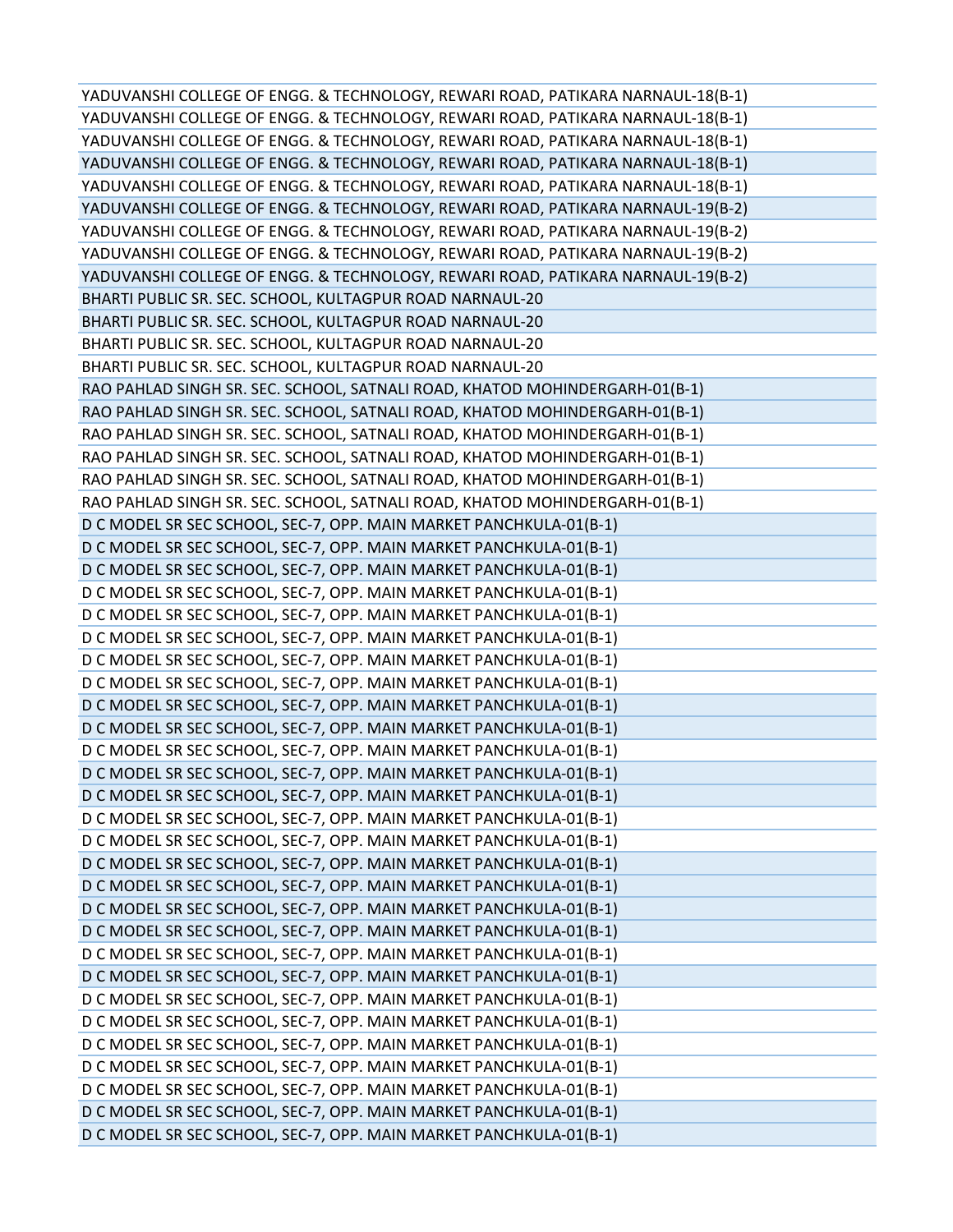| D C MODEL SR SEC SCHOOL, SEC-7, OPP. MAIN MARKET PANCHKULA-02(B-2) |
|--------------------------------------------------------------------|
| D C MODEL SR SEC SCHOOL, SEC-7, OPP. MAIN MARKET PANCHKULA-02(B-2) |
| D C MODEL SR SEC SCHOOL, SEC-7, OPP. MAIN MARKET PANCHKULA-02(B-2) |
| D C MODEL SR SEC SCHOOL, SEC-7, OPP. MAIN MARKET PANCHKULA-02(B-2) |
| D C MODEL SR SEC SCHOOL, SEC-7, OPP. MAIN MARKET PANCHKULA-02(B-2) |
| D C MODEL SR SEC SCHOOL, SEC-7, OPP. MAIN MARKET PANCHKULA-02(B-2) |
| D C MODEL SR SEC SCHOOL, SEC-7, OPP. MAIN MARKET PANCHKULA-02(B-2) |
| M.R.A. MODERN PUBLIC SCHOOL, SEC-07 PANCHKULA-03                   |
| M.R.A. MODERN PUBLIC SCHOOL, SEC-07 PANCHKULA-03                   |
| M.R.A. MODERN PUBLIC SCHOOL, SEC-07 PANCHKULA-03                   |
| M.R.A. MODERN PUBLIC SCHOOL, SEC-07 PANCHKULA-03                   |
| M.R.A. MODERN PUBLIC SCHOOL, SEC-07 PANCHKULA-03                   |
| M.R.A. MODERN PUBLIC SCHOOL, SEC-07 PANCHKULA-03                   |
| GOVERNMENT (P.G.) COLLEGE, SECTOR-1 PANCHKULA-05(B-2)              |
| GOVERNMENT (P.G.) COLLEGE, SECTOR-1 PANCHKULA-05(B-2)              |
| ARYA COLLEGE, OPP. BUS STAND, G.T. ROAD PANIPAT-01(B-1)            |
| ARYA COLLEGE, OPP. BUS STAND, G.T. ROAD PANIPAT-01(B-1)            |
| ARYA COLLEGE, OPP. BUS STAND, G.T. ROAD PANIPAT-01(B-1)            |
| ARYA COLLEGE, OPP. BUS STAND, G.T. ROAD PANIPAT-01(B-1)            |
| ARYA COLLEGE, OPP. BUS STAND, G.T. ROAD PANIPAT-01(B-1)            |
| ARYA COLLEGE, OPP. BUS STAND, G.T. ROAD PANIPAT-01(B-1)            |
| ARYA COLLEGE, OPP. BUS STAND, G.T. ROAD PANIPAT-01(B-1)            |
| ARYA COLLEGE, OPP. BUS STAND, G.T. ROAD PANIPAT-01(B-1)            |
| ARYA COLLEGE, OPP. BUS STAND, G.T. ROAD PANIPAT-01(B-1)            |
| ARYA COLLEGE, OPP. BUS STAND, G.T. ROAD PANIPAT-01(B-1)            |
| ARYA COLLEGE, OPP. BUS STAND, G.T. ROAD PANIPAT-01(B-1)            |
| ARYA COLLEGE, OPP. BUS STAND, G.T. ROAD PANIPAT-01(B-1)            |
| ARYA COLLEGE, OPP. BUS STAND, G.T. ROAD PANIPAT-01(B-1)            |
| ARYA COLLEGE, OPP. BUS STAND, G.T. ROAD PANIPAT-01(B-1)            |
| ARYA COLLEGE, OPP. BUS STAND, G.T. ROAD PANIPAT-01(B-1)            |
| ARYA COLLEGE, OPP. BUS STAND, G.T. ROAD PANIPAT-01(B-1)            |
| ARYA COLLEGE, OPP. BUS STAND, G.T. ROAD PANIPAT-01(B-1)            |
| ARYA COLLEGE, OPP. BUS STAND, G.T. ROAD PANIPAT-01(B-1)            |
| ARYA COLLEGE, OPP. BUS STAND, G.T. ROAD PANIPAT-01(B-1)            |
| ARYA COLLEGE, OPP. BUS STAND, G.T. ROAD PANIPAT-01(B-1)            |
| ARYA COLLEGE, OPP. BUS STAND, G.T. ROAD PANIPAT-01(B-1)            |
| ARYA COLLEGE, OPP. BUS STAND, G.T. ROAD PANIPAT-01(B-1)            |
| ARYA COLLEGE, OPP. BUS STAND, G.T. ROAD PANIPAT-01(B-1)            |
| ARYA COLLEGE, OPP. BUS STAND, G.T. ROAD PANIPAT-01(B-1)            |
| ARYA COLLEGE, OPP. BUS STAND, G.T. ROAD PANIPAT-01(B-1)            |
| ARYA COLLEGE, OPP. BUS STAND, G.T. ROAD PANIPAT-01(B-1)            |
| ARYA COLLEGE, OPP. BUS STAND, G.T. ROAD PANIPAT-01(B-1)            |
| ARYA COLLEGE, OPP. BUS STAND, G.T. ROAD PANIPAT-01(B-1)            |
| ARYA COLLEGE, OPP. BUS STAND, G.T. ROAD PANIPAT-01(B-1)            |
| ARYA COLLEGE, OPP. BUS STAND, G.T. ROAD PANIPAT-01(B-1)            |
| ARYA COLLEGE, OPP. BUS STAND, G.T. ROAD PANIPAT-01(B-1)            |
| ARYA COLLEGE, OPP. BUS STAND, G.T. ROAD PANIPAT-01(B-1)            |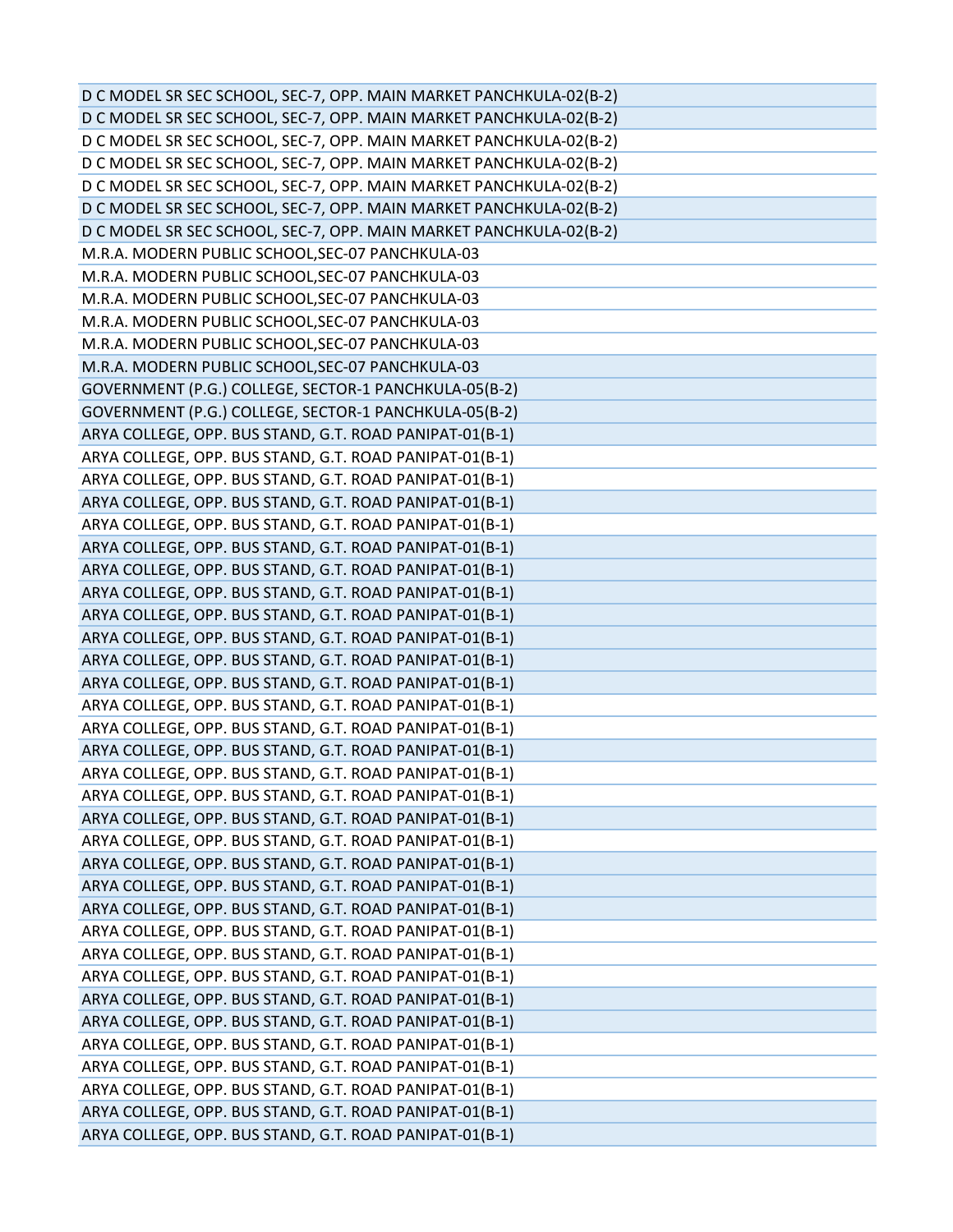| ARYA COLLEGE, OPP. BUS STAND, G.T. ROAD PANIPAT-01(B-1)            |
|--------------------------------------------------------------------|
| ARYA COLLEGE, OPP. BUS STAND, G.T. ROAD PANIPAT-01(B-1)            |
| ARYA COLLEGE, OPP. BUS STAND, G.T. ROAD PANIPAT-01(B-1)            |
| ARYA COLLEGE, OPP. BUS STAND, G.T. ROAD PANIPAT-01(B-1)            |
| ARYA COLLEGE, OPP. BUS STAND, G.T. ROAD PANIPAT-01(B-1)            |
| ARYA COLLEGE, OPP. BUS STAND, G.T. ROAD PANIPAT-02(B-2)            |
| ARYA GIRLS PUBLIC SCHOOL, OPP. BUS STAND, G T ROAD PANIPAT-03(B-1) |
| ARYA GIRLS PUBLIC SCHOOL, OPP. BUS STAND, G T ROAD PANIPAT-03(B-1) |
| ARYA GIRLS PUBLIC SCHOOL, OPP. BUS STAND, G T ROAD PANIPAT-03(B-1) |
| ARYA GIRLS PUBLIC SCHOOL, OPP. BUS STAND, G T ROAD PANIPAT-03(B-1) |
| ARYA GIRLS PUBLIC SCHOOL, OPP. BUS STAND, G T ROAD PANIPAT-04(B-2) |
| ARYA GIRLS PUBLIC SCHOOL, OPP. BUS STAND, G T ROAD PANIPAT-04(B-2) |
| ARYA GIRLS PUBLIC SCHOOL, OPP. BUS STAND, G T ROAD PANIPAT-04(B-2) |
| ARYA GIRLS PUBLIC SCHOOL, OPP. BUS STAND, G T ROAD PANIPAT-04(B-2) |
| ARYA GIRLS PUBLIC SCHOOL, OPP. BUS STAND, G T ROAD PANIPAT-04(B-2) |
| ARYA GIRLS PUBLIC SCHOOL, OPP. BUS STAND, G T ROAD PANIPAT-04(B-2) |
| ARYA GIRLS PUBLIC SCHOOL, OPP. BUS STAND, G T ROAD PANIPAT-04(B-2) |
| ARYA GIRLS PUBLIC SCHOOL, OPP. BUS STAND, G T ROAD PANIPAT-04(B-2) |
| I.B. (P.G.) COLLEGE, G T ROAD PANIPAT-05                           |
| I.B. (P.G.) COLLEGE, G T ROAD PANIPAT-05                           |
| I.B. (P.G.) COLLEGE, G T ROAD PANIPAT-05                           |
| I.B. (P.G.) COLLEGE, G T ROAD PANIPAT-05                           |
| S.D. (P.G.) COLLEGE, G.T. ROAD PANIPAT-06(B-1)                     |
| S.D. (P.G.) COLLEGE, G.T. ROAD PANIPAT-06(B-1)                     |
| S.D. (P.G.) COLLEGE, G.T. ROAD PANIPAT-07(B-2)                     |
| S.D. (P.G.) COLLEGE, G.T. ROAD PANIPAT-07(B-2)                     |
| S.D. (P.G.) COLLEGE, G.T. ROAD PANIPAT-07(B-2)                     |
| S.D. (P.G.) COLLEGE, G.T. ROAD PANIPAT-07(B-2)                     |
| S.D. (P.G.) COLLEGE, G.T. ROAD PANIPAT-07(B-2)                     |
| S.D. (P.G.) COLLEGE, G.T. ROAD PANIPAT-07(B-2)                     |
| S.D. (P.G.) COLLEGE, G.T. ROAD PANIPAT-07(B-2)                     |
| S.D. (P.G.) COLLEGE, G.T. ROAD PANIPAT-07(B-2)                     |
| S.D. (P.G.) COLLEGE, G.T. ROAD PANIPAT-07(B-2)                     |
| S.D. (P.G.) COLLEGE, G.T. ROAD PANIPAT-07(B-2)                     |
| S.D. (P.G.) COLLEGE, G.T. ROAD PANIPAT-07(B-2)                     |
| S.D. (P.G.) COLLEGE, G.T. ROAD PANIPAT-07(B-2)                     |
| S.D. (P.G.) COLLEGE, G.T. ROAD PANIPAT-07(B-2)                     |
| S.D. (P.G.) COLLEGE, G.T. ROAD PANIPAT-07(B-2)                     |
| S.D. (P.G.) COLLEGE, G.T. ROAD PANIPAT-07(B-2)                     |
| S.D. (P.G.) COLLEGE, G.T. ROAD PANIPAT-07(B-2)                     |
| S.D. (P.G.) COLLEGE, G.T. ROAD PANIPAT-07(B-2)                     |
| S.D. (P.G.) COLLEGE, G.T. ROAD PANIPAT-07(B-2)                     |
| S.D. (P.G.) COLLEGE, G.T. ROAD PANIPAT-07(B-2)                     |
| S.D. (P.G.) COLLEGE, G.T. ROAD PANIPAT-07(B-2)                     |
| S.D. (P.G.) COLLEGE, G.T. ROAD PANIPAT-07(B-2)                     |
| S.D. (P.G.) COLLEGE, G.T. ROAD PANIPAT-07(B-2)                     |
| D. A. V. CENTENARY PUBLIC SCHOOL, SEC-12 HUDA PANIPAT-08           |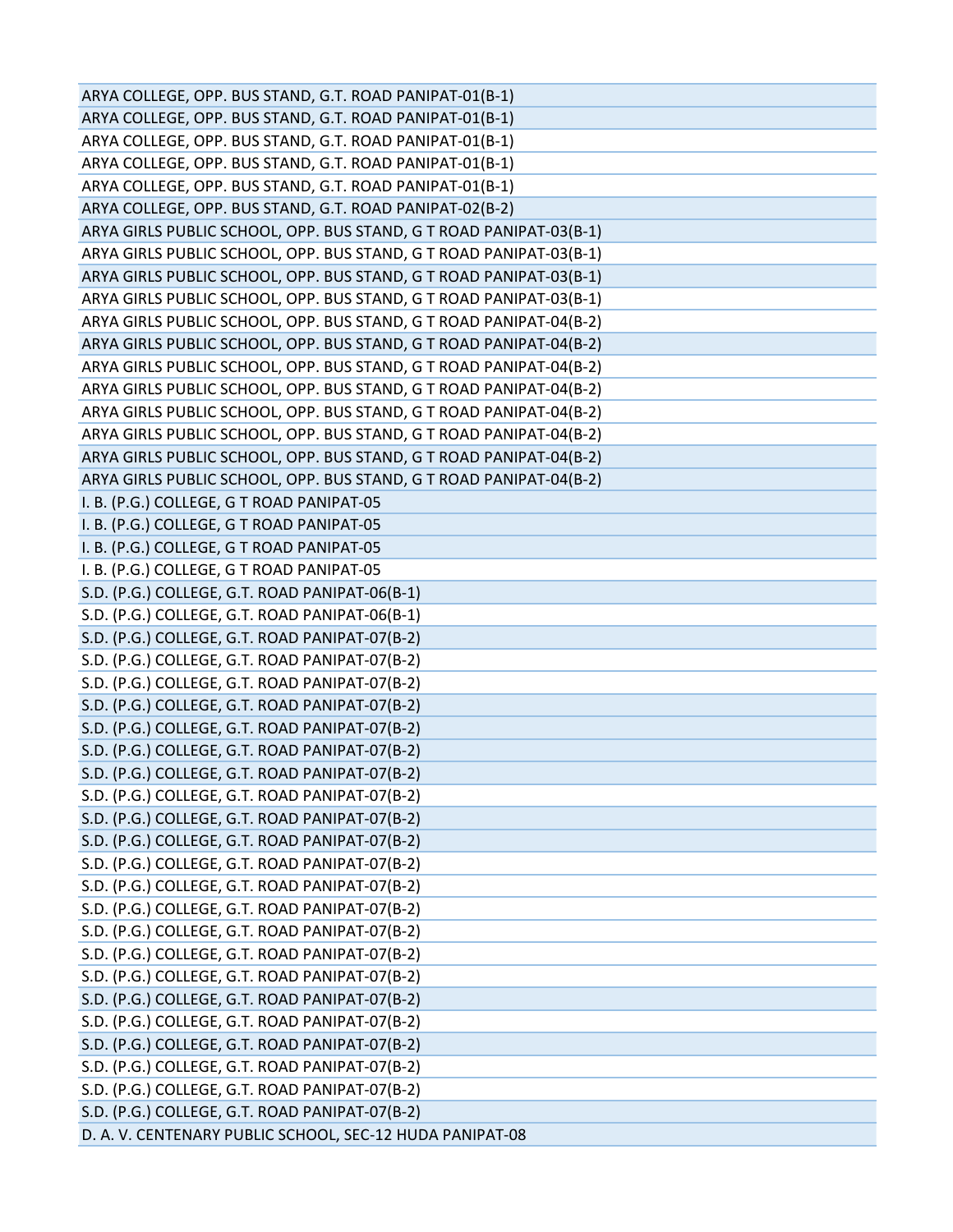| D. A. V. CENTENARY PUBLIC SCHOOL, SEC-12 HUDA PANIPAT-08                        |
|---------------------------------------------------------------------------------|
| D. A. V. CENTENARY PUBLIC SCHOOL, SEC-12 HUDA PANIPAT-08                        |
| D. A. V. CENTENARY PUBLIC SCHOOL, SEC-12 HUDA PANIPAT-08                        |
| D. A. V. CENTENARY PUBLIC SCHOOL, SEC-12 HUDA PANIPAT-08                        |
| D. A. V. CENTENARY PUBLIC SCHOOL, SEC-12 HUDA PANIPAT-08                        |
| D. A. V. CENTENARY PUBLIC SCHOOL, SEC-12 HUDA PANIPAT-08                        |
| DR MAHARAJ KRISHANA KAPOOR (M.K.K) ARYA MODEL SCHOOL, MODEL TOWN PANIPAT-9(B-1) |
| DR MAHARAJ KRISHANA KAPOOR (M.K.K) ARYA MODEL SCHOOL, MODEL TOWN PANIPAT-9(B-1) |
| DR MAHARAJ KRISHANA KAPOOR (M.K.K) ARYA MODEL SCHOOL, MODEL TOWN PANIPAT-9(B-1) |
| DR MAHARAJ KRISHANA KAPOOR (M.K.K) ARYA MODEL SCHOOL, MODEL TOWN PANIPAT-9(B-1) |
| DR MAHARAJ KRISHANA KAPOOR (M.K.K) ARYA MODEL SCHOOL, MODEL TOWN PANIPAT-9(B-1) |
| DR MAHARAJ KRISHANA KAPOOR (M.K.K) ARYA MODEL SCHOOL, MODEL TOWN PANIPAT-9(B-1) |
| AHIR COLLEGE, RAO TULA RAM CHOWK, NAIWALI REWARI-01(B-1)                        |
| AHIR COLLEGE, RAO TULA RAM CHOWK, NAIWALI REWARI-01(B-1)                        |
| AHIR COLLEGE, RAO TULA RAM CHOWK, NAIWALI REWARI-01(B-1)                        |
| AHIR COLLEGE, RAO TULA RAM CHOWK, NAIWALI REWARI-01(B-1)                        |
| AHIR COLLEGE, RAO TULA RAM CHOWK, NAIWALI REWARI-01(B-1)                        |
| AHIR COLLEGE, RAO TULA RAM CHOWK, NAIWALI REWARI-01(B-1)                        |
| AHIR COLLEGE, RAO TULA RAM CHOWK, NAIWALI REWARI-01(B-1)                        |
| AHIR COLLEGE, RAO TULA RAM CHOWK, NAIWALI REWARI-01(B-1)                        |
| AHIR COLLEGE, RAO TULA RAM CHOWK, NAIWALI REWARI-01(B-1)                        |
| AHIR COLLEGE, RAO TULA RAM CHOWK, NAIWALI REWARI-01(B-1)                        |
| AHIR COLLEGE, RAO TULA RAM CHOWK, NAIWALI REWARI-01(B-1)                        |
| AHIR COLLEGE, RAO TULA RAM CHOWK, NAIWALI REWARI-01(B-1)                        |
| AHIR COLLEGE, RAO TULA RAM CHOWK, NAIWALI REWARI-01(B-1)                        |
| AHIR COLLEGE, RAO TULA RAM CHOWK, NAIWALI REWARI-01(B-1)                        |
| AHIR COLLEGE, RAO TULA RAM CHOWK, NAIWALI REWARI-01(B-1)                        |
| AHIR COLLEGE, RAO TULA RAM CHOWK, NAIWALI REWARI-01(B-1)                        |
| AHIR COLLEGE, RAO TULA RAM CHOWK, NAIWALI REWARI-01(B-1)                        |
| AHIR COLLEGE, RAO TULA RAM CHOWK, NAIWALI REWARI-01(B-1)                        |
| AHIR COLLEGE, RAO TULA RAM CHOWK, NAIWALI REWARI-01(B-1)                        |
| AHIR COLLEGE, RAO TULA RAM CHOWK, NAIWALI REWARI-01(B-1)                        |
| AHIR COLLEGE, RAO TULA RAM CHOWK, NAIWALI REWARI-01(B-1)                        |
| AHIR COLLEGE, RAO TULA RAM CHOWK, NAIWALI REWARI-01(B-1)                        |
| AHIR COLLEGE, RAO TULA RAM CHOWK, NAIWALI REWARI-01(B-1)                        |
| AHIR COLLEGE, RAO TULA RAM CHOWK, NAIWALI REWARI-01(B-1)                        |
| AHIR COLLEGE, RAO TULA RAM CHOWK, NAIWALI REWARI-01(B-1)                        |
| AHIR COLLEGE, RAO TULA RAM CHOWK, NAIWALI REWARI-01(B-1)                        |
| AHIR COLLEGE, RAO TULA RAM CHOWK, NAIWALI REWARI-01(B-1)                        |
| AHIR COLLEGE, RAO TULA RAM CHOWK, NAIWALI REWARI-01(B-1)                        |
| AHIR COLLEGE, RAO TULA RAM CHOWK, NAIWALI REWARI-01(B-1)                        |
| AHIR COLLEGE, RAO TULA RAM CHOWK, NAIWALI REWARI-01(B-1)                        |
| AHIR COLLEGE, RAO TULA RAM CHOWK, NAIWALI REWARI-01(B-1)                        |
| AHIR COLLEGE, RAO TULA RAM CHOWK, NAIWALI REWARI-01(B-1)                        |
| AHIR COLLEGE, RAO TULA RAM CHOWK, NAIWALI REWARI-01(B-1)                        |
| AHIR COLLEGE, RAO TULA RAM CHOWK, NAIWALI REWARI-01(B-1)                        |
| AHIR COLLEGE, RAO TULA RAM CHOWK, NAIWALI REWARI-01(B-1)                        |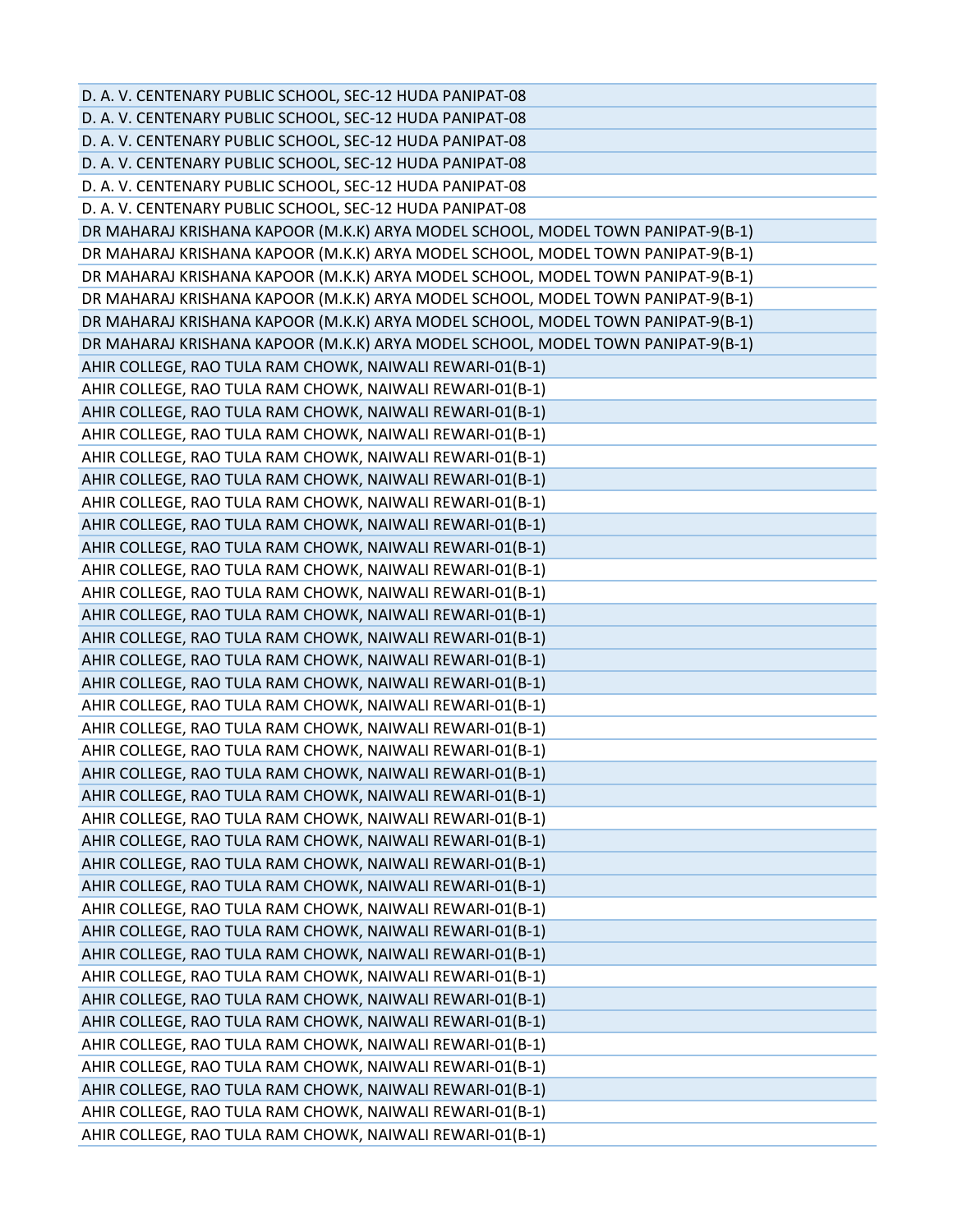| AHIR COLLEGE, RAO TULA RAM CHOWK, NAIWALI REWARI-01(B-1)                      |
|-------------------------------------------------------------------------------|
| AHIR COLLEGE, RAO TULA RAM CHOWK, NAIWALI REWARI-01(B-1)                      |
| AHIR COLLEGE, RAO TULA RAM CHOWK, NAIWALI REWARI-01(B-1)                      |
| AHIR COLLEGE, RAO TULA RAM CHOWK, NAIWALI REWARI-01(B-1)                      |
| AHIR COLLEGE, RAO TULA RAM CHOWK, NAIWALI REWARI-01(B-1)                      |
| AHIR COLLEGE, RAO TULA RAM CHOWK, NAIWALI REWARI-01(B-1)                      |
| AHIR COLLEGE, RAO TULA RAM CHOWK, NAIWALI REWARI-01(B-1)                      |
| AHIR COLLEGE, RAO TULA RAM CHOWK, NAIWALI REWARI-01(B-1)                      |
| AHIR COLLEGE, RAO TULA RAM CHOWK, NAIWALI REWARI-01(B-1)                      |
| AHIR COLLEGE, RAO TULA RAM CHOWK, NAIWALI REWARI-01(B-1)                      |
| AHIR COLLEGE, RAO TULA RAM CHOWK, NAIWALI REWARI-01(B-1)                      |
| AHIR COLLEGE, RAO TULA RAM CHOWK, NAIWALI REWARI-01(B-1)                      |
| AHIR COLLEGE, RAO TULA RAM CHOWK, NAIWALI REWARI-01(B-1)                      |
| AHIR COLLEGE, RAO TULA RAM CHOWK, NAIWALI REWARI-02(B-2)                      |
| AHIR COLLEGE, RAO TULA RAM CHOWK, NAIWALI REWARI-02(B-2)                      |
| AHIR COLLEGE, RAO TULA RAM CHOWK, NAIWALI REWARI-02(B-2)                      |
| AHIR COLLEGE, RAO TULA RAM CHOWK, NAIWALI REWARI-02(B-2)                      |
| AHIR COLLEGE, RAO TULA RAM CHOWK, NAIWALI REWARI-02(B-2)                      |
| AHIR COLLEGE, RAO TULA RAM CHOWK, NAIWALI REWARI-02(B-2)                      |
| AHIR COLLEGE, RAO TULA RAM CHOWK, NAIWALI REWARI-02(B-2)                      |
| AHIR COLLEGE, RAO TULA RAM CHOWK, NAIWALI REWARI-02(B-2)                      |
| AHIR COLLEGE, RAO TULA RAM CHOWK, NAIWALI REWARI-02(B-2)                      |
| AHIR COLLEGE, RAO TULA RAM CHOWK, NAIWALI REWARI-02(B-2)                      |
| AHIR COLLEGE, RAO TULA RAM CHOWK, NAIWALI REWARI-02(B-2)                      |
| AHIR COLLEGE, RAO TULA RAM CHOWK, NAIWALI REWARI-02(B-2)                      |
| AHIR COLLEGE, RAO TULA RAM CHOWK, NAIWALI REWARI-02(B-2)                      |
| AHIR COLLEGE, RAO TULA RAM CHOWK, NAIWALI REWARI-02(B-2)                      |
| AHIR COLLEGE, RAO TULA RAM CHOWK, NAIWALI REWARI-02(B-2)                      |
| AHIR COLLEGE, RAO TULA RAM CHOWK, NAIWALI REWARI-02(B-2)                      |
| AHIR COLLEGE, RAO TULA RAM CHOWK, NAIWALI REWARI-02(B-2)                      |
| R D S PUBLIC GIRLS COLLEGE, PURAN NAGAR REWARI-03                             |
| R D S PUBLIC GIRLS COLLEGE, PURAN NAGAR REWARI-03                             |
| R D S PUBLIC GIRLS COLLEGE, PURAN NAGAR REWARI-03                             |
| R D S PUBLIC GIRLS COLLEGE, PURAN NAGAR REWARI-03                             |
| R D S PUBLIC GIRLS COLLEGE, PURAN NAGAR REWARI-03                             |
| CAMBRIDGE SCHOOL, GARHI BOLNI ROAD REWARI-04                                  |
| CAMBRIDGE SCHOOL, GARHI BOLNI ROAD REWARI-04                                  |
| CAMBRIDGE SCHOOL, GARHI BOLNI ROAD REWARI-04                                  |
| SWAMI UMA BHARTI PUBLIC SCHOOL, JHAJJAR ROAD REWARI-05(B-1)                   |
| SWAMI UMA BHARTI PUBLIC SCHOOL, JHAJJAR ROAD REWARI-05(B-1)                   |
| SWAMI UMA BHARTI PUBLIC SCHOOL, JHAJJAR ROAD REWARI-05(B-1)                   |
| SWAMI UMA BHARTI PUBLIC SCHOOL, JHAJJAR ROAD REWARI-06(B-2)                   |
| SWAMI UMA BHARTI PUBLIC SCHOOL, JHAJJAR ROAD REWARI-06(B-2)                   |
| SWAMI UMA BHARTI PUBLIC SCHOOL, JHAJJAR ROAD REWARI-06(B-2)                   |
| SWAMI UMA BHARTI PUBLIC SCHOOL, JHAJJAR ROAD REWARI-06(B-2)                   |
| SUNGLOW INTERNATIONAL SCHOOL, GANGOLI-SAHARANWAS, NARNAUL ROAD REWARI-07(B-1) |
| SUNGLOW INTERNATIONAL SCHOOL, GANGOLI-SAHARANWAS, NARNAUL ROAD REWARI-07(B-1) |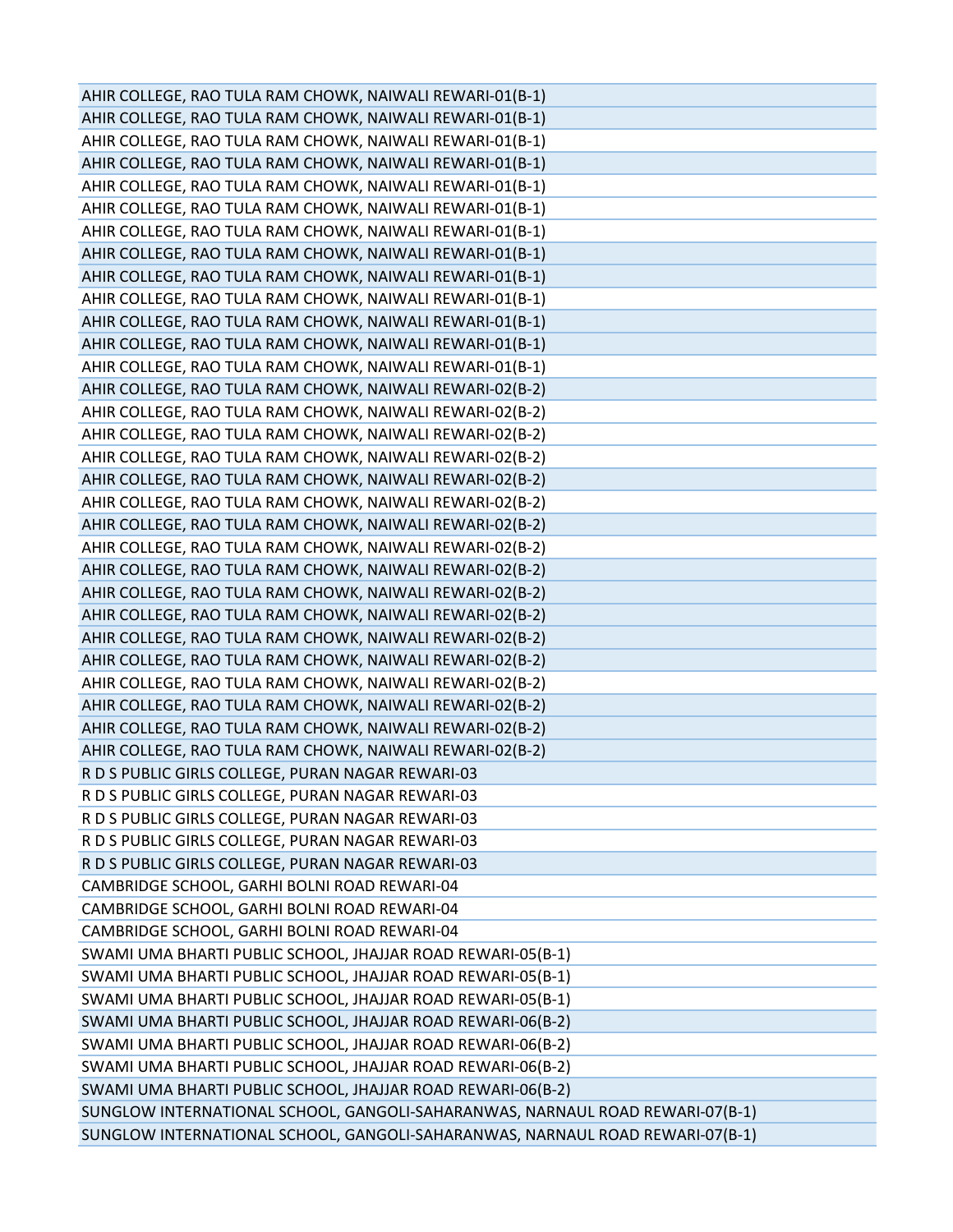| SUNGLOW INTERNATIONAL SCHOOL, GANGOLI-SAHARANWAS, NARNAUL ROAD REWARI-07(B-1)            |
|------------------------------------------------------------------------------------------|
| SUNGLOW INTERNATIONAL SCHOOL, GANGOLI-SAHARANWAS, NARNAUL ROAD REWARI-07(B-1)            |
| SUNGLOW INTERNATIONAL SCHOOL, GANGOLI-SAHARANWAS, NARNAUL ROAD REWARI-07(B-1)            |
| SUNGLOW INTERNATIONAL SCHOOL, GANGOLI-SAHARANWAS, NARNAUL ROAD REWARI-07(B-1)            |
| GOVT. POLYTECHNIC EDUCATION SOCIETY, LISANA REWARI-09(B-1)                               |
| GOVT. POLYTECHNIC EDUCATION SOCIETY, LISANA REWARI-09(B-1)                               |
| GOVT. POLYTECHNIC EDUCATION SOCIETY, LISANA REWARI-09(B-1)                               |
| GOVT. POLYTECHNIC EDUCATION SOCIETY, LISANA REWARI-10(B-2)                               |
| GOVT. POLYTECHNIC EDUCATION SOCIETY, LISANA REWARI-10(B-2)                               |
| GOVT. POLYTECHNIC EDUCATION SOCIETY, LISANA REWARI-10(B-2)                               |
| GOVT. POLYTECHNIC EDUCATION SOCIETY, LISANA REWARI-10(B-2)                               |
| GOVT. POLYTECHNIC EDUCATION SOCIETY, LISANA REWARI-10(B-2)                               |
| GOVT. POLYTECHNIC EDUCATION SOCIETY, LISANA REWARI-10(B-2)                               |
| GOVT. POLYTECHNIC EDUCATION SOCIETY, LISANA REWARI-10(B-2)                               |
| GOVT. POLYTECHNIC EDUCATION SOCIETY, LISANA REWARI-10(B-2)                               |
| GOVT. POLYTECHNIC EDUCATION SOCIETY, LISANA REWARI-10(B-2)                               |
| GOVT. POLYTECHNIC EDUCATION SOCIETY, LISANA REWARI-10(B-2)                               |
| GOVT. POLYTECHNIC EDUCATION SOCIETY, LISANA REWARI-10(B-2)                               |
| GOVT. POLYTECHNIC EDUCATION SOCIETY, LISANA REWARI-10(B-2)                               |
| GOVT. POLYTECHNIC EDUCATION SOCIETY, LISANA REWARI-10(B-2)                               |
| GOVT. POLYTECHNIC EDUCATION SOCIETY, LISANA REWARI-10(B-2)                               |
| MATA RAJ KAUR INSTT. OF ENGG. & TECH., SAHARANWAS REWARI-11(B-1)                         |
| MATA RAJ KAUR INSTT. OF ENGG. & TECH., SAHARANWAS REWARI-11(B-1)                         |
| MATA RAJ KAUR INSTT. OF ENGG. & TECH., SAHARANWAS REWARI-11(B-1)                         |
| MATA RAJ KAUR INSTT. OF ENGG. & TECH., SAHARANWAS REWARI-11(B-1)                         |
| MATA RAJ KAUR INSTT. OF ENGG. & TECH., SAHARANWAS REWARI-12(B-2)                         |
| MATA RAJ KAUR INSTT. OF ENGG. & TECH., SAHARANWAS REWARI-12(B-2)                         |
| MATA RAJ KAUR INSTT. OF ENGG. & TECH., SAHARANWAS REWARI-12(B-2)                         |
| MATA RAJ KAUR INSTT. OF ENGG. & TECH., SAHARANWAS REWARI-12(B-2)                         |
| MATA RAJ KAUR INSTT. OF ENGG. & TECH., SAHARANWAS REWARI-12(B-2)                         |
| MATA RAJ KAUR INSTT. OF ENGG. & TECH., SAHARANWAS REWARI-12(B-2)                         |
| MATA RAJ KAUR INSTT. OF ENGG. & TECH., SAHARANWAS REWARI-12(B-2)                         |
| MATA RAJ KAUR INSTT. OF ENGG. & TECH., SAHARANWAS REWARI-12(B-2)                         |
| RAO PAHLAD SINGH (RPS) PUBLIC SCHOOL, DELHI ROAD, VILLAGE - BALIYAR KALAN REWARI-13(B-1) |
| RAO PAHLAD SINGH (RPS) PUBLIC SCHOOL, DELHI ROAD, VILLAGE - BALIYAR KALAN REWARI-13(B-1) |
| RAO PAHLAD SINGH (RPS) PUBLIC SCHOOL, DELHI ROAD, VILLAGE - BALIYAR KALAN REWARI-13(B-1) |
| RAO PAHLAD SINGH (RPS) PUBLIC SCHOOL, DELHI ROAD, VILLAGE - BALIYAR KALAN REWARI-14(B-2) |
| RAO PAHLAD SINGH (RPS) PUBLIC SCHOOL, DELHI ROAD, VILLAGE - BALIYAR KALAN REWARI-14(B-2) |
| SOMANY INSTITUTE OF TECHNOLOGY & MANAGEMENT, DELHI-JAIPUR HIGHWAY, NH-8 REWARI-15        |
| SOMANY INSTITUTE OF TECHNOLOGY & MANAGEMENT, DELHI-JAIPUR HIGHWAY, NH-8 REWARI-15        |
| SH. L.N. HINDU COLLEGE FOR BOYS, BHIWANI ROAD ROHTAK-01                                  |
| SH. L.N. HINDU COLLEGE FOR BOYS, BHIWANI ROAD ROHTAK-01                                  |
| SH. L.N. HINDU COLLEGE FOR BOYS, BHIWANI ROAD ROHTAK-01                                  |
| SH. L.N. HINDU COLLEGE FOR BOYS, BHIWANI ROAD ROHTAK-01                                  |
| SH. L.N. HINDU COLLEGE FOR BOYS, BHIWANI ROAD ROHTAK-01                                  |
| SH. L.N. HINDU COLLEGE FOR BOYS, BHIWANI ROAD ROHTAK-01                                  |
| SH. L.N. HINDU COLLEGE FOR BOYS, BHIWANI ROAD ROHTAK-01                                  |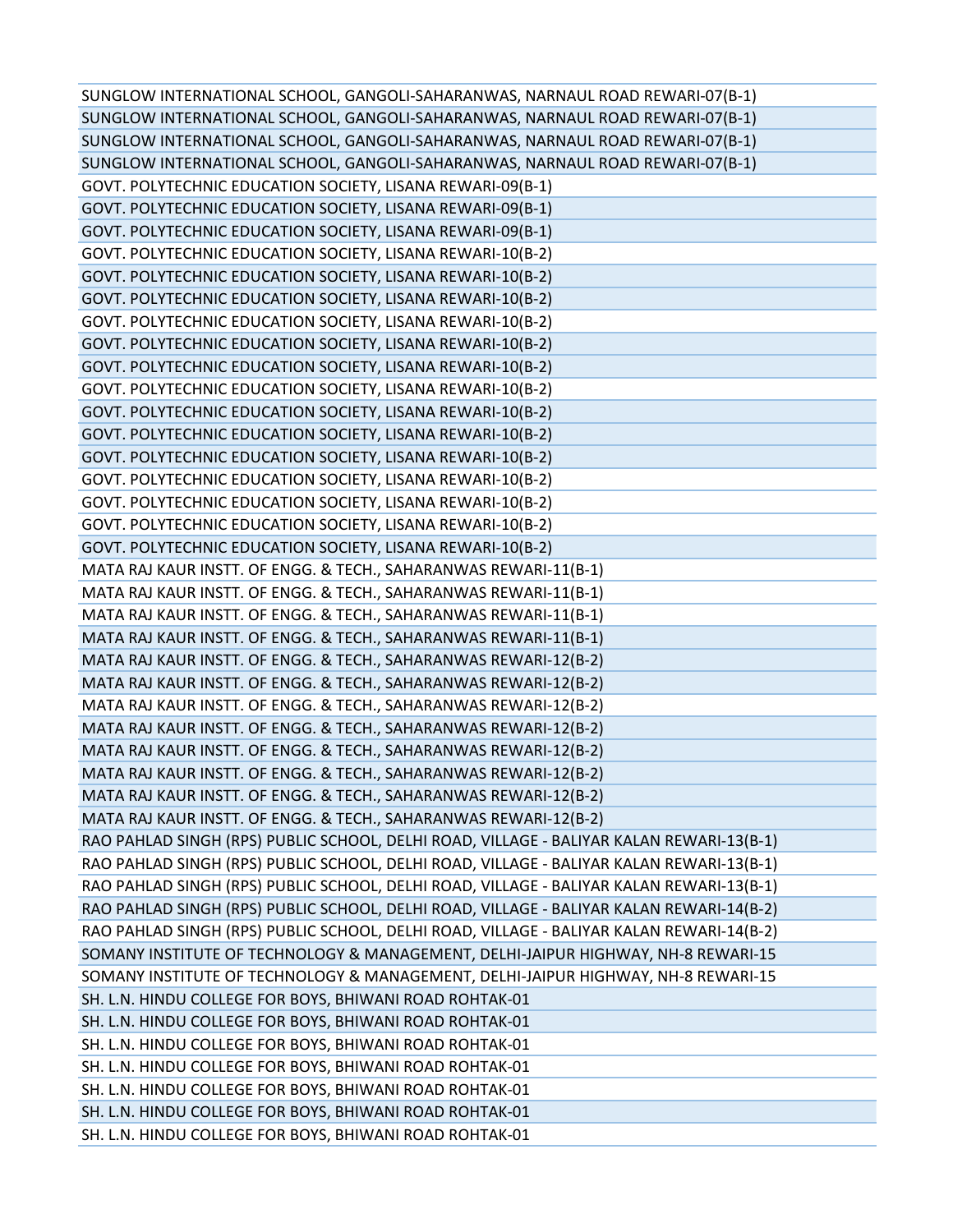| SH. L.N. HINDU COLLEGE FOR BOYS, BHIWANI ROAD ROHTAK-01<br>SH. L.N. HINDU COLLEGE FOR BOYS, BHIWANI ROAD ROHTAK-01<br>SH. L.N. HINDU COLLEGE FOR BOYS, BHIWANI ROAD ROHTAK-01<br>SH. L.N. HINDU COLLEGE FOR BOYS, BHIWANI ROAD ROHTAK-01<br>SH. L.N. HINDU COLLEGE FOR BOYS, BHIWANI ROAD ROHTAK-01<br>SH. L.N. HINDU COLLEGE FOR BOYS, BHIWANI ROAD ROHTAK-01<br>SH. L.N. HINDU COLLEGE FOR BOYS, BHIWANI ROAD ROHTAK-01<br>SH. L.N. HINDU COLLEGE FOR BOYS, BHIWANI ROAD ROHTAK-01<br>SH. L.N. HINDU COLLEGE FOR BOYS, BHIWANI ROAD ROHTAK-01<br>SH. L.N. HINDU COLLEGE FOR BOYS, BHIWANI ROAD ROHTAK-01<br>SH. L.N. HINDU COLLEGE FOR BOYS, BHIWANI ROAD ROHTAK-01<br>SH. L.N. HINDU COLLEGE FOR BOYS, BHIWANI ROAD ROHTAK-01<br>SH. L.N. HINDU COLLEGE FOR BOYS, BHIWANI ROAD ROHTAK-01<br>SH. L.N. HINDU COLLEGE FOR BOYS, BHIWANI ROAD ROHTAK-01<br>SH. L.N. HINDU COLLEGE FOR BOYS, BHIWANI ROAD ROHTAK-01<br>SH. L.N. HINDU COLLEGE FOR BOYS, BHIWANI ROAD ROHTAK-01<br>SH. L.N. HINDU COLLEGE FOR BOYS, BHIWANI ROAD ROHTAK-01<br>SH. L.N. HINDU COLLEGE FOR BOYS, BHIWANI ROAD ROHTAK-01<br>SH. L.N. HINDU COLLEGE FOR BOYS, BHIWANI ROAD ROHTAK-01<br>SH. L.N. HINDU COLLEGE FOR BOYS, BHIWANI ROAD ROHTAK-01<br>SH. L.N. HINDU COLLEGE FOR BOYS, BHIWANI ROAD ROHTAK-01<br>SH. L.N. HINDU COLLEGE FOR BOYS, BHIWANI ROAD ROHTAK-01<br>SH. L.N. HINDU COLLEGE FOR BOYS, BHIWANI ROAD ROHTAK-01<br>SH. L.N. HINDU COLLEGE FOR BOYS, BHIWANI ROAD ROHTAK-01<br>SH. L.N. HINDU COLLEGE FOR BOYS, BHIWANI ROAD ROHTAK-01<br>SH. L.N. HINDU COLLEGE FOR BOYS, BHIWANI ROAD ROHTAK-01<br>SH. L.N. HINDU COLLEGE FOR BOYS, BHIWANI ROAD ROHTAK-01<br>SH. L.N. HINDU COLLEGE FOR BOYS, BHIWANI ROAD ROHTAK-01<br>SH. L.N. HINDU COLLEGE FOR BOYS, BHIWANI ROAD ROHTAK-01<br>SH. L.N. HINDU COLLEGE FOR BOYS, BHIWANI ROAD ROHTAK-01<br>SH. L.N. HINDU COLLEGE FOR BOYS, BHIWANI ROAD ROHTAK-01<br>SH. L.N. HINDU COLLEGE FOR BOYS, BHIWANI ROAD ROHTAK-01<br>SH. L.N. HINDU COLLEGE FOR BOYS, BHIWANI ROAD ROHTAK-01<br>SH. L.N. HINDU COLLEGE FOR BOYS, BHIWANI ROAD ROHTAK-01<br>SH. L.N. HINDU COLLEGE FOR BOYS, BHIWANI ROAD ROHTAK-01<br>SH. L.N. HINDU COLLEGE FOR BOYS, BHIWANI ROAD ROHTAK-01<br>SH. L.N. HINDU COLLEGE FOR BOYS, BHIWANI ROAD ROHTAK-01<br>SH. L.N. HINDU COLLEGE FOR BOYS, BHIWANI ROAD ROHTAK-01<br>SH. L.N. HINDU COLLEGE FOR BOYS, BHIWANI ROAD ROHTAK-01<br>SH. L.N. HINDU COLLEGE FOR BOYS, BHIWANI ROAD ROHTAK-01<br>SH. L.N. HINDU COLLEGE FOR BOYS, BHIWANI ROAD ROHTAK-01<br>SH. L.N. HINDU COLLEGE FOR BOYS, BHIWANI ROAD ROHTAK-01<br>HINDU INSTITUTE OF MANAGAMENT.&TECH., BHIWANI ROAD ROHTAK-02<br>HINDU INSTITUTE OF MANAGAMENT.&TECH., BHIWANI ROAD ROHTAK-02<br>HINDU INSTITUTE OF MANAGAMENT.&TECH., BHIWANI ROAD ROHTAK-02 | SH. L.N. HINDU COLLEGE FOR BOYS, BHIWANI ROAD ROHTAK-01      |
|----------------------------------------------------------------------------------------------------------------------------------------------------------------------------------------------------------------------------------------------------------------------------------------------------------------------------------------------------------------------------------------------------------------------------------------------------------------------------------------------------------------------------------------------------------------------------------------------------------------------------------------------------------------------------------------------------------------------------------------------------------------------------------------------------------------------------------------------------------------------------------------------------------------------------------------------------------------------------------------------------------------------------------------------------------------------------------------------------------------------------------------------------------------------------------------------------------------------------------------------------------------------------------------------------------------------------------------------------------------------------------------------------------------------------------------------------------------------------------------------------------------------------------------------------------------------------------------------------------------------------------------------------------------------------------------------------------------------------------------------------------------------------------------------------------------------------------------------------------------------------------------------------------------------------------------------------------------------------------------------------------------------------------------------------------------------------------------------------------------------------------------------------------------------------------------------------------------------------------------------------------------------------------------------------------------------------------------------------------------------------------------------------------------------------------------------------------------------------------------------------------------------------------------------------------------------------------------------------------------------------------------------------------------------------------------------------------------------------------------------------------------------------|--------------------------------------------------------------|
|                                                                                                                                                                                                                                                                                                                                                                                                                                                                                                                                                                                                                                                                                                                                                                                                                                                                                                                                                                                                                                                                                                                                                                                                                                                                                                                                                                                                                                                                                                                                                                                                                                                                                                                                                                                                                                                                                                                                                                                                                                                                                                                                                                                                                                                                                                                                                                                                                                                                                                                                                                                                                                                                                                                                                                            |                                                              |
|                                                                                                                                                                                                                                                                                                                                                                                                                                                                                                                                                                                                                                                                                                                                                                                                                                                                                                                                                                                                                                                                                                                                                                                                                                                                                                                                                                                                                                                                                                                                                                                                                                                                                                                                                                                                                                                                                                                                                                                                                                                                                                                                                                                                                                                                                                                                                                                                                                                                                                                                                                                                                                                                                                                                                                            |                                                              |
|                                                                                                                                                                                                                                                                                                                                                                                                                                                                                                                                                                                                                                                                                                                                                                                                                                                                                                                                                                                                                                                                                                                                                                                                                                                                                                                                                                                                                                                                                                                                                                                                                                                                                                                                                                                                                                                                                                                                                                                                                                                                                                                                                                                                                                                                                                                                                                                                                                                                                                                                                                                                                                                                                                                                                                            |                                                              |
|                                                                                                                                                                                                                                                                                                                                                                                                                                                                                                                                                                                                                                                                                                                                                                                                                                                                                                                                                                                                                                                                                                                                                                                                                                                                                                                                                                                                                                                                                                                                                                                                                                                                                                                                                                                                                                                                                                                                                                                                                                                                                                                                                                                                                                                                                                                                                                                                                                                                                                                                                                                                                                                                                                                                                                            |                                                              |
|                                                                                                                                                                                                                                                                                                                                                                                                                                                                                                                                                                                                                                                                                                                                                                                                                                                                                                                                                                                                                                                                                                                                                                                                                                                                                                                                                                                                                                                                                                                                                                                                                                                                                                                                                                                                                                                                                                                                                                                                                                                                                                                                                                                                                                                                                                                                                                                                                                                                                                                                                                                                                                                                                                                                                                            |                                                              |
|                                                                                                                                                                                                                                                                                                                                                                                                                                                                                                                                                                                                                                                                                                                                                                                                                                                                                                                                                                                                                                                                                                                                                                                                                                                                                                                                                                                                                                                                                                                                                                                                                                                                                                                                                                                                                                                                                                                                                                                                                                                                                                                                                                                                                                                                                                                                                                                                                                                                                                                                                                                                                                                                                                                                                                            |                                                              |
|                                                                                                                                                                                                                                                                                                                                                                                                                                                                                                                                                                                                                                                                                                                                                                                                                                                                                                                                                                                                                                                                                                                                                                                                                                                                                                                                                                                                                                                                                                                                                                                                                                                                                                                                                                                                                                                                                                                                                                                                                                                                                                                                                                                                                                                                                                                                                                                                                                                                                                                                                                                                                                                                                                                                                                            |                                                              |
|                                                                                                                                                                                                                                                                                                                                                                                                                                                                                                                                                                                                                                                                                                                                                                                                                                                                                                                                                                                                                                                                                                                                                                                                                                                                                                                                                                                                                                                                                                                                                                                                                                                                                                                                                                                                                                                                                                                                                                                                                                                                                                                                                                                                                                                                                                                                                                                                                                                                                                                                                                                                                                                                                                                                                                            |                                                              |
|                                                                                                                                                                                                                                                                                                                                                                                                                                                                                                                                                                                                                                                                                                                                                                                                                                                                                                                                                                                                                                                                                                                                                                                                                                                                                                                                                                                                                                                                                                                                                                                                                                                                                                                                                                                                                                                                                                                                                                                                                                                                                                                                                                                                                                                                                                                                                                                                                                                                                                                                                                                                                                                                                                                                                                            |                                                              |
|                                                                                                                                                                                                                                                                                                                                                                                                                                                                                                                                                                                                                                                                                                                                                                                                                                                                                                                                                                                                                                                                                                                                                                                                                                                                                                                                                                                                                                                                                                                                                                                                                                                                                                                                                                                                                                                                                                                                                                                                                                                                                                                                                                                                                                                                                                                                                                                                                                                                                                                                                                                                                                                                                                                                                                            |                                                              |
|                                                                                                                                                                                                                                                                                                                                                                                                                                                                                                                                                                                                                                                                                                                                                                                                                                                                                                                                                                                                                                                                                                                                                                                                                                                                                                                                                                                                                                                                                                                                                                                                                                                                                                                                                                                                                                                                                                                                                                                                                                                                                                                                                                                                                                                                                                                                                                                                                                                                                                                                                                                                                                                                                                                                                                            |                                                              |
|                                                                                                                                                                                                                                                                                                                                                                                                                                                                                                                                                                                                                                                                                                                                                                                                                                                                                                                                                                                                                                                                                                                                                                                                                                                                                                                                                                                                                                                                                                                                                                                                                                                                                                                                                                                                                                                                                                                                                                                                                                                                                                                                                                                                                                                                                                                                                                                                                                                                                                                                                                                                                                                                                                                                                                            |                                                              |
|                                                                                                                                                                                                                                                                                                                                                                                                                                                                                                                                                                                                                                                                                                                                                                                                                                                                                                                                                                                                                                                                                                                                                                                                                                                                                                                                                                                                                                                                                                                                                                                                                                                                                                                                                                                                                                                                                                                                                                                                                                                                                                                                                                                                                                                                                                                                                                                                                                                                                                                                                                                                                                                                                                                                                                            |                                                              |
|                                                                                                                                                                                                                                                                                                                                                                                                                                                                                                                                                                                                                                                                                                                                                                                                                                                                                                                                                                                                                                                                                                                                                                                                                                                                                                                                                                                                                                                                                                                                                                                                                                                                                                                                                                                                                                                                                                                                                                                                                                                                                                                                                                                                                                                                                                                                                                                                                                                                                                                                                                                                                                                                                                                                                                            |                                                              |
|                                                                                                                                                                                                                                                                                                                                                                                                                                                                                                                                                                                                                                                                                                                                                                                                                                                                                                                                                                                                                                                                                                                                                                                                                                                                                                                                                                                                                                                                                                                                                                                                                                                                                                                                                                                                                                                                                                                                                                                                                                                                                                                                                                                                                                                                                                                                                                                                                                                                                                                                                                                                                                                                                                                                                                            |                                                              |
|                                                                                                                                                                                                                                                                                                                                                                                                                                                                                                                                                                                                                                                                                                                                                                                                                                                                                                                                                                                                                                                                                                                                                                                                                                                                                                                                                                                                                                                                                                                                                                                                                                                                                                                                                                                                                                                                                                                                                                                                                                                                                                                                                                                                                                                                                                                                                                                                                                                                                                                                                                                                                                                                                                                                                                            |                                                              |
|                                                                                                                                                                                                                                                                                                                                                                                                                                                                                                                                                                                                                                                                                                                                                                                                                                                                                                                                                                                                                                                                                                                                                                                                                                                                                                                                                                                                                                                                                                                                                                                                                                                                                                                                                                                                                                                                                                                                                                                                                                                                                                                                                                                                                                                                                                                                                                                                                                                                                                                                                                                                                                                                                                                                                                            |                                                              |
|                                                                                                                                                                                                                                                                                                                                                                                                                                                                                                                                                                                                                                                                                                                                                                                                                                                                                                                                                                                                                                                                                                                                                                                                                                                                                                                                                                                                                                                                                                                                                                                                                                                                                                                                                                                                                                                                                                                                                                                                                                                                                                                                                                                                                                                                                                                                                                                                                                                                                                                                                                                                                                                                                                                                                                            |                                                              |
|                                                                                                                                                                                                                                                                                                                                                                                                                                                                                                                                                                                                                                                                                                                                                                                                                                                                                                                                                                                                                                                                                                                                                                                                                                                                                                                                                                                                                                                                                                                                                                                                                                                                                                                                                                                                                                                                                                                                                                                                                                                                                                                                                                                                                                                                                                                                                                                                                                                                                                                                                                                                                                                                                                                                                                            |                                                              |
|                                                                                                                                                                                                                                                                                                                                                                                                                                                                                                                                                                                                                                                                                                                                                                                                                                                                                                                                                                                                                                                                                                                                                                                                                                                                                                                                                                                                                                                                                                                                                                                                                                                                                                                                                                                                                                                                                                                                                                                                                                                                                                                                                                                                                                                                                                                                                                                                                                                                                                                                                                                                                                                                                                                                                                            |                                                              |
|                                                                                                                                                                                                                                                                                                                                                                                                                                                                                                                                                                                                                                                                                                                                                                                                                                                                                                                                                                                                                                                                                                                                                                                                                                                                                                                                                                                                                                                                                                                                                                                                                                                                                                                                                                                                                                                                                                                                                                                                                                                                                                                                                                                                                                                                                                                                                                                                                                                                                                                                                                                                                                                                                                                                                                            |                                                              |
|                                                                                                                                                                                                                                                                                                                                                                                                                                                                                                                                                                                                                                                                                                                                                                                                                                                                                                                                                                                                                                                                                                                                                                                                                                                                                                                                                                                                                                                                                                                                                                                                                                                                                                                                                                                                                                                                                                                                                                                                                                                                                                                                                                                                                                                                                                                                                                                                                                                                                                                                                                                                                                                                                                                                                                            |                                                              |
|                                                                                                                                                                                                                                                                                                                                                                                                                                                                                                                                                                                                                                                                                                                                                                                                                                                                                                                                                                                                                                                                                                                                                                                                                                                                                                                                                                                                                                                                                                                                                                                                                                                                                                                                                                                                                                                                                                                                                                                                                                                                                                                                                                                                                                                                                                                                                                                                                                                                                                                                                                                                                                                                                                                                                                            |                                                              |
|                                                                                                                                                                                                                                                                                                                                                                                                                                                                                                                                                                                                                                                                                                                                                                                                                                                                                                                                                                                                                                                                                                                                                                                                                                                                                                                                                                                                                                                                                                                                                                                                                                                                                                                                                                                                                                                                                                                                                                                                                                                                                                                                                                                                                                                                                                                                                                                                                                                                                                                                                                                                                                                                                                                                                                            |                                                              |
|                                                                                                                                                                                                                                                                                                                                                                                                                                                                                                                                                                                                                                                                                                                                                                                                                                                                                                                                                                                                                                                                                                                                                                                                                                                                                                                                                                                                                                                                                                                                                                                                                                                                                                                                                                                                                                                                                                                                                                                                                                                                                                                                                                                                                                                                                                                                                                                                                                                                                                                                                                                                                                                                                                                                                                            |                                                              |
|                                                                                                                                                                                                                                                                                                                                                                                                                                                                                                                                                                                                                                                                                                                                                                                                                                                                                                                                                                                                                                                                                                                                                                                                                                                                                                                                                                                                                                                                                                                                                                                                                                                                                                                                                                                                                                                                                                                                                                                                                                                                                                                                                                                                                                                                                                                                                                                                                                                                                                                                                                                                                                                                                                                                                                            |                                                              |
|                                                                                                                                                                                                                                                                                                                                                                                                                                                                                                                                                                                                                                                                                                                                                                                                                                                                                                                                                                                                                                                                                                                                                                                                                                                                                                                                                                                                                                                                                                                                                                                                                                                                                                                                                                                                                                                                                                                                                                                                                                                                                                                                                                                                                                                                                                                                                                                                                                                                                                                                                                                                                                                                                                                                                                            |                                                              |
|                                                                                                                                                                                                                                                                                                                                                                                                                                                                                                                                                                                                                                                                                                                                                                                                                                                                                                                                                                                                                                                                                                                                                                                                                                                                                                                                                                                                                                                                                                                                                                                                                                                                                                                                                                                                                                                                                                                                                                                                                                                                                                                                                                                                                                                                                                                                                                                                                                                                                                                                                                                                                                                                                                                                                                            |                                                              |
|                                                                                                                                                                                                                                                                                                                                                                                                                                                                                                                                                                                                                                                                                                                                                                                                                                                                                                                                                                                                                                                                                                                                                                                                                                                                                                                                                                                                                                                                                                                                                                                                                                                                                                                                                                                                                                                                                                                                                                                                                                                                                                                                                                                                                                                                                                                                                                                                                                                                                                                                                                                                                                                                                                                                                                            |                                                              |
|                                                                                                                                                                                                                                                                                                                                                                                                                                                                                                                                                                                                                                                                                                                                                                                                                                                                                                                                                                                                                                                                                                                                                                                                                                                                                                                                                                                                                                                                                                                                                                                                                                                                                                                                                                                                                                                                                                                                                                                                                                                                                                                                                                                                                                                                                                                                                                                                                                                                                                                                                                                                                                                                                                                                                                            |                                                              |
|                                                                                                                                                                                                                                                                                                                                                                                                                                                                                                                                                                                                                                                                                                                                                                                                                                                                                                                                                                                                                                                                                                                                                                                                                                                                                                                                                                                                                                                                                                                                                                                                                                                                                                                                                                                                                                                                                                                                                                                                                                                                                                                                                                                                                                                                                                                                                                                                                                                                                                                                                                                                                                                                                                                                                                            |                                                              |
|                                                                                                                                                                                                                                                                                                                                                                                                                                                                                                                                                                                                                                                                                                                                                                                                                                                                                                                                                                                                                                                                                                                                                                                                                                                                                                                                                                                                                                                                                                                                                                                                                                                                                                                                                                                                                                                                                                                                                                                                                                                                                                                                                                                                                                                                                                                                                                                                                                                                                                                                                                                                                                                                                                                                                                            |                                                              |
|                                                                                                                                                                                                                                                                                                                                                                                                                                                                                                                                                                                                                                                                                                                                                                                                                                                                                                                                                                                                                                                                                                                                                                                                                                                                                                                                                                                                                                                                                                                                                                                                                                                                                                                                                                                                                                                                                                                                                                                                                                                                                                                                                                                                                                                                                                                                                                                                                                                                                                                                                                                                                                                                                                                                                                            |                                                              |
|                                                                                                                                                                                                                                                                                                                                                                                                                                                                                                                                                                                                                                                                                                                                                                                                                                                                                                                                                                                                                                                                                                                                                                                                                                                                                                                                                                                                                                                                                                                                                                                                                                                                                                                                                                                                                                                                                                                                                                                                                                                                                                                                                                                                                                                                                                                                                                                                                                                                                                                                                                                                                                                                                                                                                                            |                                                              |
|                                                                                                                                                                                                                                                                                                                                                                                                                                                                                                                                                                                                                                                                                                                                                                                                                                                                                                                                                                                                                                                                                                                                                                                                                                                                                                                                                                                                                                                                                                                                                                                                                                                                                                                                                                                                                                                                                                                                                                                                                                                                                                                                                                                                                                                                                                                                                                                                                                                                                                                                                                                                                                                                                                                                                                            |                                                              |
|                                                                                                                                                                                                                                                                                                                                                                                                                                                                                                                                                                                                                                                                                                                                                                                                                                                                                                                                                                                                                                                                                                                                                                                                                                                                                                                                                                                                                                                                                                                                                                                                                                                                                                                                                                                                                                                                                                                                                                                                                                                                                                                                                                                                                                                                                                                                                                                                                                                                                                                                                                                                                                                                                                                                                                            |                                                              |
|                                                                                                                                                                                                                                                                                                                                                                                                                                                                                                                                                                                                                                                                                                                                                                                                                                                                                                                                                                                                                                                                                                                                                                                                                                                                                                                                                                                                                                                                                                                                                                                                                                                                                                                                                                                                                                                                                                                                                                                                                                                                                                                                                                                                                                                                                                                                                                                                                                                                                                                                                                                                                                                                                                                                                                            |                                                              |
|                                                                                                                                                                                                                                                                                                                                                                                                                                                                                                                                                                                                                                                                                                                                                                                                                                                                                                                                                                                                                                                                                                                                                                                                                                                                                                                                                                                                                                                                                                                                                                                                                                                                                                                                                                                                                                                                                                                                                                                                                                                                                                                                                                                                                                                                                                                                                                                                                                                                                                                                                                                                                                                                                                                                                                            |                                                              |
|                                                                                                                                                                                                                                                                                                                                                                                                                                                                                                                                                                                                                                                                                                                                                                                                                                                                                                                                                                                                                                                                                                                                                                                                                                                                                                                                                                                                                                                                                                                                                                                                                                                                                                                                                                                                                                                                                                                                                                                                                                                                                                                                                                                                                                                                                                                                                                                                                                                                                                                                                                                                                                                                                                                                                                            |                                                              |
|                                                                                                                                                                                                                                                                                                                                                                                                                                                                                                                                                                                                                                                                                                                                                                                                                                                                                                                                                                                                                                                                                                                                                                                                                                                                                                                                                                                                                                                                                                                                                                                                                                                                                                                                                                                                                                                                                                                                                                                                                                                                                                                                                                                                                                                                                                                                                                                                                                                                                                                                                                                                                                                                                                                                                                            |                                                              |
|                                                                                                                                                                                                                                                                                                                                                                                                                                                                                                                                                                                                                                                                                                                                                                                                                                                                                                                                                                                                                                                                                                                                                                                                                                                                                                                                                                                                                                                                                                                                                                                                                                                                                                                                                                                                                                                                                                                                                                                                                                                                                                                                                                                                                                                                                                                                                                                                                                                                                                                                                                                                                                                                                                                                                                            |                                                              |
|                                                                                                                                                                                                                                                                                                                                                                                                                                                                                                                                                                                                                                                                                                                                                                                                                                                                                                                                                                                                                                                                                                                                                                                                                                                                                                                                                                                                                                                                                                                                                                                                                                                                                                                                                                                                                                                                                                                                                                                                                                                                                                                                                                                                                                                                                                                                                                                                                                                                                                                                                                                                                                                                                                                                                                            |                                                              |
|                                                                                                                                                                                                                                                                                                                                                                                                                                                                                                                                                                                                                                                                                                                                                                                                                                                                                                                                                                                                                                                                                                                                                                                                                                                                                                                                                                                                                                                                                                                                                                                                                                                                                                                                                                                                                                                                                                                                                                                                                                                                                                                                                                                                                                                                                                                                                                                                                                                                                                                                                                                                                                                                                                                                                                            |                                                              |
|                                                                                                                                                                                                                                                                                                                                                                                                                                                                                                                                                                                                                                                                                                                                                                                                                                                                                                                                                                                                                                                                                                                                                                                                                                                                                                                                                                                                                                                                                                                                                                                                                                                                                                                                                                                                                                                                                                                                                                                                                                                                                                                                                                                                                                                                                                                                                                                                                                                                                                                                                                                                                                                                                                                                                                            |                                                              |
|                                                                                                                                                                                                                                                                                                                                                                                                                                                                                                                                                                                                                                                                                                                                                                                                                                                                                                                                                                                                                                                                                                                                                                                                                                                                                                                                                                                                                                                                                                                                                                                                                                                                                                                                                                                                                                                                                                                                                                                                                                                                                                                                                                                                                                                                                                                                                                                                                                                                                                                                                                                                                                                                                                                                                                            |                                                              |
|                                                                                                                                                                                                                                                                                                                                                                                                                                                                                                                                                                                                                                                                                                                                                                                                                                                                                                                                                                                                                                                                                                                                                                                                                                                                                                                                                                                                                                                                                                                                                                                                                                                                                                                                                                                                                                                                                                                                                                                                                                                                                                                                                                                                                                                                                                                                                                                                                                                                                                                                                                                                                                                                                                                                                                            | HINDU INSTITUTE OF MANAGAMENT.&TECH., BHIWANI ROAD ROHTAK-02 |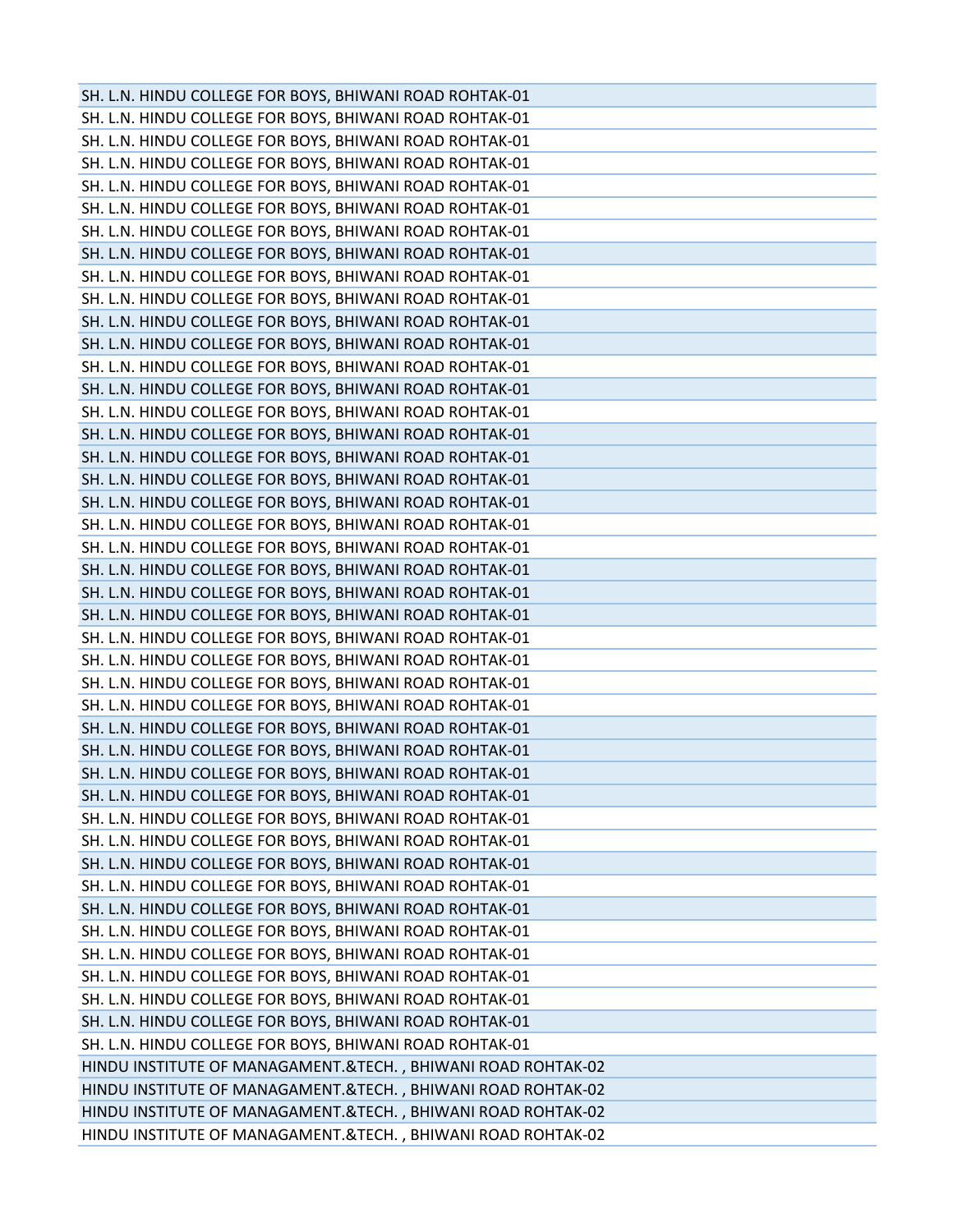HINDU INSTITUTE OF MANAGAMENT.&TECH. , BHIWANI ROAD ROHTAK-02 HINDU INSTITUTE OF MANAGAMENT.&TECH. , BHIWANI ROAD ROHTAK-02 HINDU INSTITUTE OF MANAGAMENT.&TECH. , BHIWANI ROAD ROHTAK-02 HINDU INSTITUTE OF MANAGAMENT.&TECH. , BHIWANI ROAD ROHTAK-02 HINDU INSTITUTE OF MANAGAMENT.&TECH. , BHIWANI ROAD ROHTAK-02 HINDU INSTITUTE OF MANAGAMENT.&TECH. , BHIWANI ROAD ROHTAK-02 HINDU INSTITUTE OF MANAGAMENT.&TECH. , BHIWANI ROAD ROHTAK-02 HINDU INSTITUTE OF MANAGAMENT.&TECH. , BHIWANI ROAD ROHTAK-02 HINDU INSTITUTE OF MANAGAMENT.&TECH. , BHIWANI ROAD ROHTAK-02 HINDU INSTITUTE OF MANAGAMENT.&TECH. , BHIWANI ROAD ROHTAK-02 HINDU INSTITUTE OF MANAGAMENT.&TECH. , BHIWANI ROAD ROHTAK-02 HINDU INSTITUTE OF MANAGAMENT.&TECH. , BHIWANI ROAD ROHTAK-02 HINDU INSTITUTE OF MANAGAMENT.&TECH. , BHIWANI ROAD ROHTAK-02 HINDU INSTITUTE OF MANAGAMENT.&TECH. , BHIWANI ROAD ROHTAK-02 HINDU INSTITUTE OF MANAGAMENT.&TECH. , BHIWANI ROAD ROHTAK-02 HINDU INSTITUTE OF MANAGAMENT.&TECH. , BHIWANI ROAD ROHTAK-02 HINDU INSTITUTE OF MANAGAMENT.&TECH. , BHIWANI ROAD ROHTAK-02 HINDU INSTITUTE OF MANAGAMENT.&TECH. , BHIWANI ROAD ROHTAK-02 HINDU INSTITUTE OF MANAGAMENT.&TECH. , BHIWANI ROAD ROHTAK-02 HINDU INSTITUTE OF MANAGAMENT.&TECH. , BHIWANI ROAD ROHTAK-02 HINDU INSTITUTE OF MANAGAMENT.&TECH. , BHIWANI ROAD ROHTAK-02 HINDU INSTITUTE OF MANAGAMENT.&TECH. , BHIWANI ROAD ROHTAK-02 HINDU INSTITUTE OF MANAGAMENT.&TECH. , BHIWANI ROAD ROHTAK-02 HINDU INSTITUTE OF MANAGAMENT.&TECH. , BHIWANI ROAD ROHTAK-02 HINDU INSTITUTE OF MANAGAMENT.&TECH. , BHIWANI ROAD ROHTAK-02 HINDU INSTITUTE OF MANAGAMENT.&TECH. , BHIWANI ROAD ROHTAK-02 HINDU INSTITUTE OF MANAGAMENT.&TECH. , BHIWANI ROAD ROHTAK-02 HINDU INSTITUTE OF MANAGAMENT.&TECH. , BHIWANI ROAD ROHTAK-02 HINDU INSTITUTE OF MANAGAMENT.&TECH. , BHIWANI ROAD ROHTAK-02 HINDU INSTITUTE OF MANAGAMENT.&TECH. , BHIWANI ROAD ROHTAK-02 HINDU INSTITUTE OF MANAGAMENT.&TECH. , BHIWANI ROAD ROHTAK-02 HINDU INSTITUTE OF MANAGAMENT.&TECH. , BHIWANI ROAD ROHTAK-02 HINDU INSTITUTE OF MANAGAMENT.&TECH. , BHIWANI ROAD ROHTAK-02 HINDU INSTITUTE OF MANAGAMENT.&TECH. , BHIWANI ROAD ROHTAK-02 HINDU INSTITUTE OF MANAGAMENT.&TECH. , BHIWANI ROAD ROHTAK-02 HINDU INSTITUTE OF MANAGAMENT.&TECH. , BHIWANI ROAD ROHTAK-02 HINDU INSTITUTE OF MANAGAMENT.&TECH. , BHIWANI ROAD ROHTAK-02 HINDU INSTITUTE OF MANAGAMENT.&TECH. , BHIWANI ROAD ROHTAK-02 HINDU INSTITUTE OF MANAGAMENT.&TECH. , BHIWANI ROAD ROHTAK-02 VAISH MAHILA MAHAVIDYALYA, JHAJJAR ROAD ROHTAK-03 VAISH MAHILA MAHAVIDYALYA, JHAJJAR ROAD ROHTAK-03 VAISH MAHILA MAHAVIDYALYA, JHAJJAR ROAD ROHTAK-03 VAISH MAHILA MAHAVIDYALYA, JHAJJAR ROAD ROHTAK-03 VAISH MAHILA MAHAVIDYALYA, JHAJJAR ROAD ROHTAK-03 VAISH MAHILA MAHAVIDYALYA, JHAJJAR ROAD ROHTAK-03 VAISH MAHILA MAHAVIDYALYA, JHAJJAR ROAD ROHTAK-03 VAISH MAHILA MAHAVIDYALYA, JHAJJAR ROAD ROHTAK-03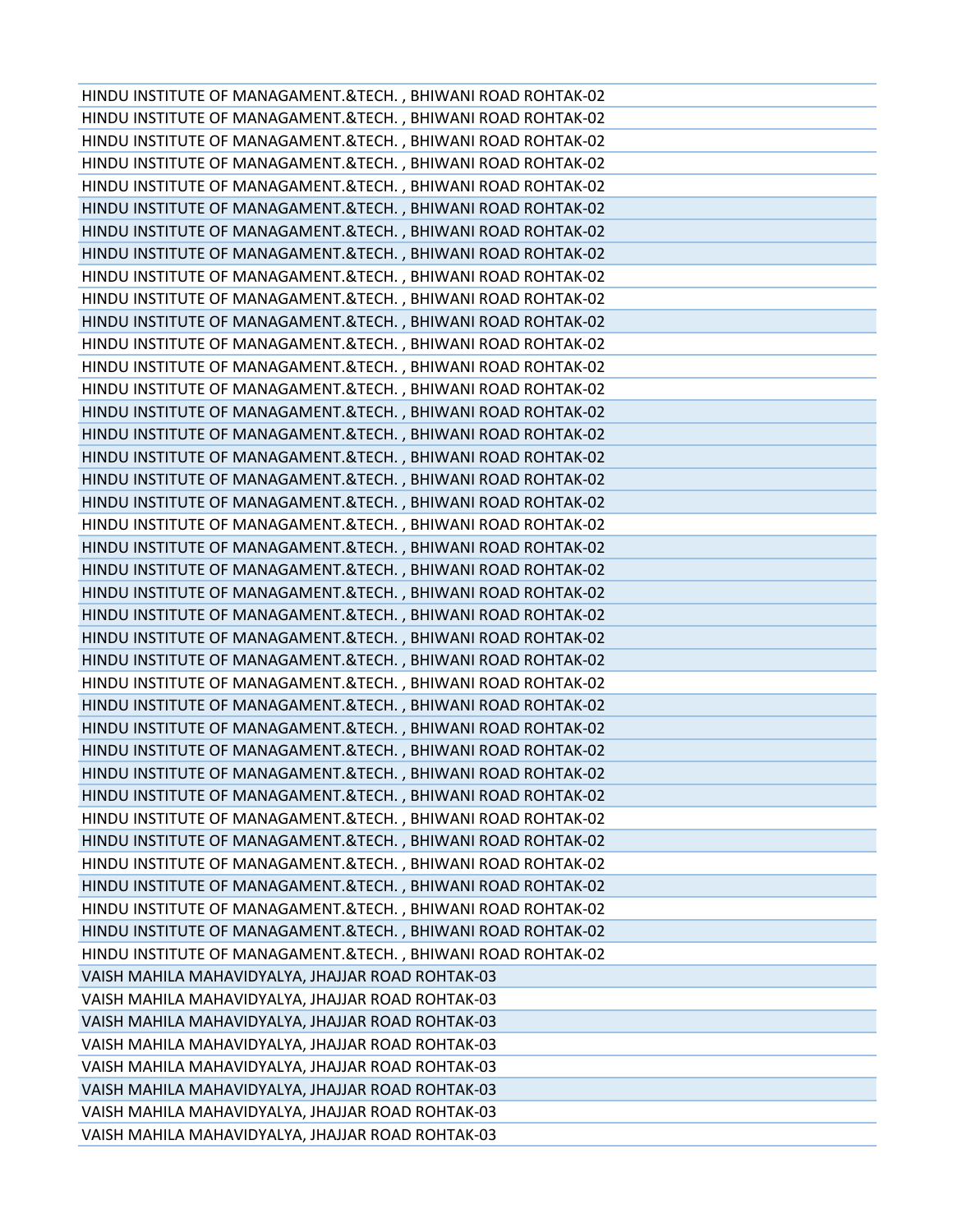| VAISH MAHILA MAHAVIDYALYA, JHAJJAR ROAD ROHTAK-03                        |
|--------------------------------------------------------------------------|
| VAISH MAHILA MAHAVIDYALYA, JHAJJAR ROAD ROHTAK-03                        |
| VAISH MAHILA MAHAVIDYALYA, JHAJJAR ROAD ROHTAK-03                        |
| VAISH MAHILA MAHAVIDYALYA, JHAJJAR ROAD ROHTAK-03                        |
| MAHARANI KISHORI JAT KANYA MAHAVIDYALYA, DELHI ROAD ROHTAK-05            |
| MAHARANI KISHORI JAT KANYA MAHAVIDYALYA, DELHI ROAD ROHTAK-05            |
| MAHARANI KISHORI JAT KANYA MAHAVIDYALYA, DELHI ROAD ROHTAK-05            |
| MAHARANI KISHORI JAT KANYA MAHAVIDYALYA, DELHI ROAD ROHTAK-05            |
| MAHARANI KISHORI JAT KANYA MAHAVIDYALYA, DELHI ROAD ROHTAK-05            |
| MAHARANI KISHORI JAT KANYA MAHAVIDYALYA, DELHI ROAD ROHTAK-05            |
| K.V.M. COLLEGE OF EDUCATION, LADHOT ROAD ROHTAK-06                       |
| K.V.M. COLLEGE OF EDUCATION, LADHOT ROAD ROHTAK-06                       |
| K.V.M. COLLEGE OF EDUCATION, LADHOT ROAD ROHTAK-06                       |
| K.V.M. COLLEGE OF EDUCATION, LADHOT ROAD ROHTAK-06                       |
| K.V.M. COLLEGE OF EDUCATION, LADHOT ROAD ROHTAK-06                       |
| K.V.M. COLLEGE OF EDUCATION, LADHOT ROAD ROHTAK-06                       |
| SAT PRIYA GROUP OF INSTITUTIONS, 0.5 KM MILES STONE, JIND ROAD ROHTAK-07 |
| SAT PRIYA GROUP OF INSTITUTIONS, 0.5 KM MILES STONE, JIND ROAD ROHTAK-07 |
| SAT PRIYA GROUP OF INSTITUTIONS, 0.5 KM MILES STONE, JIND ROAD ROHTAK-07 |
| SAT PRIYA GROUP OF INSTITUTIONS, 0.5 KM MILES STONE, JIND ROAD ROHTAK-07 |
| SAT PRIYA GROUP OF INSTITUTIONS, 0.5 KM MILES STONE, JIND ROAD ROHTAK-07 |
| SAT PRIYA GROUP OF INSTITUTIONS, 0.5 KM MILES STONE, JIND ROAD ROHTAK-07 |
| SAT PRIYA GROUP OF INSTITUTIONS, 0.5 KM MILES STONE, JIND ROAD ROHTAK-07 |
| SAT PRIYA GROUP OF INSTITUTIONS, 0.5 KM MILES STONE, JIND ROAD ROHTAK-07 |
| SAT PRIYA GROUP OF INSTITUTIONS, 0.5 KM MILES STONE, JIND ROAD ROHTAK-07 |
| SAT PRIYA GROUP OF INSTITUTIONS, 0.5 KM MILES STONE, JIND ROAD ROHTAK-07 |
| SAT PRIYA GROUP OF INSTITUTIONS, 0.5 KM MILES STONE, JIND ROAD ROHTAK-07 |
| MAHENDRA MODEL SR. SEC. SCHOOL, SECTOR-3, SONEPAT ROAD ROHTAK-08         |
| MAHENDRA MODEL SR. SEC. SCHOOL, SECTOR-3, SONEPAT ROAD ROHTAK-08         |
| MAHENDRA MODEL SR. SEC. SCHOOL, SECTOR-3, SONEPAT ROAD ROHTAK-08         |
| MAHENDRA MODEL SR. SEC. SCHOOL, SECTOR-3, SONEPAT ROAD ROHTAK-08         |
| MAHENDRA MODEL SR. SEC. SCHOOL, SECTOR-3, SONEPAT ROAD ROHTAK-08         |
| MAHENDRA MODEL SR. SEC. SCHOOL, SECTOR-3, SONEPAT ROAD ROHTAK-08         |
| MAHENDRA MODEL SR. SEC. SCHOOL, SECTOR-3, SONEPAT ROAD ROHTAK-08         |
| MAHENDRA MODEL SR. SEC. SCHOOL, SECTOR-3, SONEPAT ROAD ROHTAK-08         |
| MAHENDRA MODEL SR. SEC. SCHOOL, SECTOR-3, SONEPAT ROAD ROHTAK-08         |
| MAHENDRA MODEL SR. SEC. SCHOOL, SECTOR-3, SONEPAT ROAD ROHTAK-08         |
| MAHENDRA MODEL SR. SEC. SCHOOL, SECTOR-3, SONEPAT ROAD ROHTAK-08         |
| S.R.S. PUBLIC SCHOOL, DELHI ROAD ROHTAK-09                               |
| S.R.S. PUBLIC SCHOOL, DELHI ROAD ROHTAK-09                               |
| S.R.S. PUBLIC SCHOOL, DELHI ROAD ROHTAK-09                               |
| S.R.S. PUBLIC SCHOOL, DELHI ROAD ROHTAK-09                               |
| S.R.S. PUBLIC SCHOOL, DELHI ROAD ROHTAK-09                               |
| S.R.S. PUBLIC SCHOOL, DELHI ROAD ROHTAK-09                               |
| S.R.S. PUBLIC SCHOOL, DELHI ROAD ROHTAK-09                               |
| S.R.S. PUBLIC SCHOOL, DELHI ROAD ROHTAK-09                               |
| S.R.S. PUBLIC SCHOOL, DELHI ROAD ROHTAK-09                               |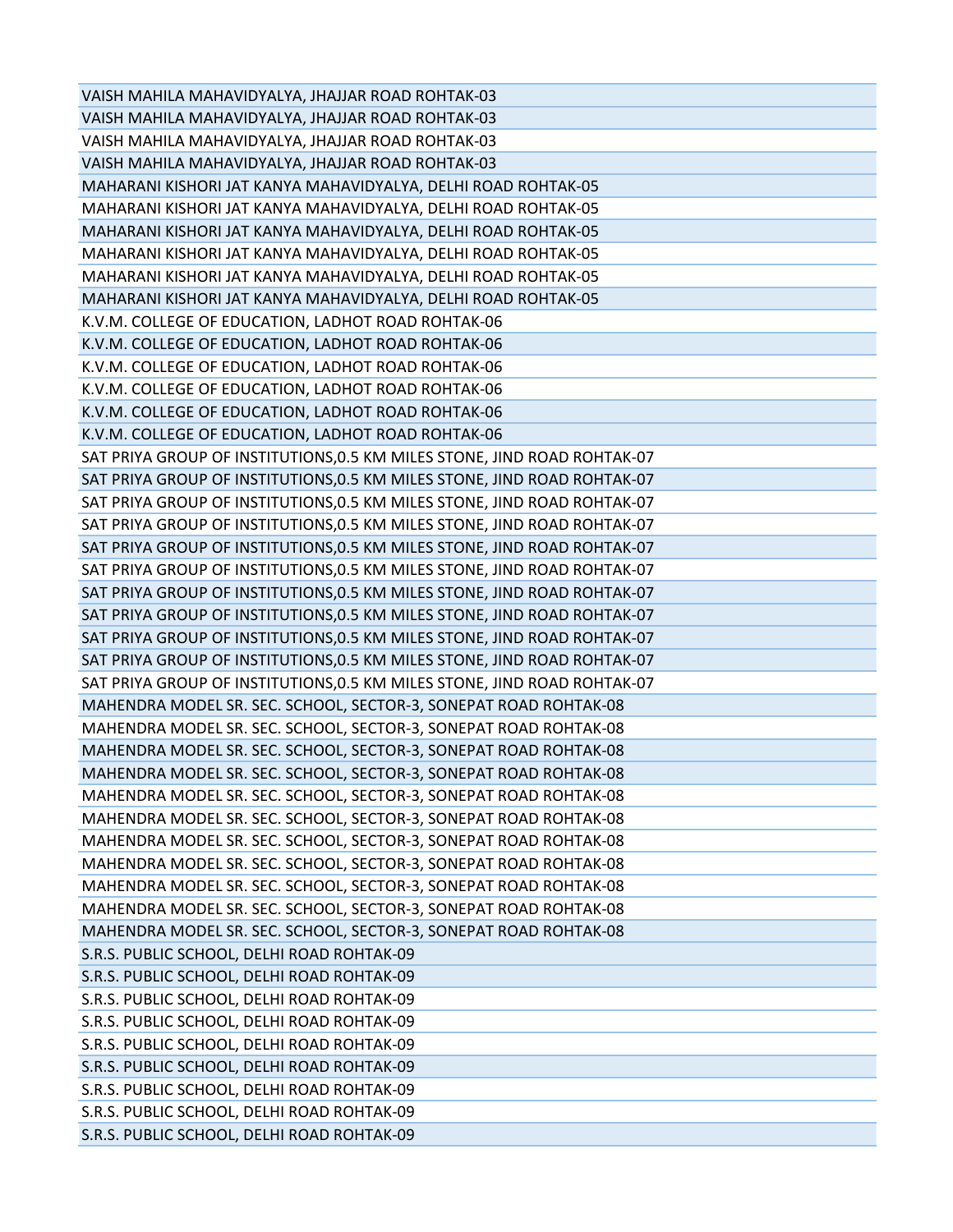| CHHOTU RAM MEMORIAL PUBLIC SCHOOL, DELHI ROAD ROHTAK-10            |
|--------------------------------------------------------------------|
| SHIKSHA BHARTI VIDYALAYA, JAGDISH COLONY, RAM NAGAR ROHTAK-11(B-1) |
| SHIKSHA BHARTI VIDYALAYA, JAGDISH COLONY, RAM NAGAR ROHTAK-11(B-1) |
| SHIKSHA BHARTI VIDYALAYA, JAGDISH COLONY, RAM NAGAR ROHTAK-11(B-1) |
| SHIKSHA BHARTI VIDYALAYA, JAGDISH COLONY, RAM NAGAR ROHTAK-11(B-1) |
| SHIKSHA BHARTI VIDYALAYA, JAGDISH COLONY, RAM NAGAR ROHTAK-12(B-2) |
| SHIKSHA BHARTI VIDYALAYA, JAGDISH COLONY, RAM NAGAR ROHTAK-12(B-2) |
| SHIKSHA BHARTI VIDYALAYA, JAGDISH COLONY, RAM NAGAR ROHTAK-12(B-2) |
| SHIKSHA BHARTI VIDYALAYA, JAGDISH COLONY, RAM NAGAR ROHTAK-12(B-2) |
| SHIKSHA BHARTI VIDYALAYA, JAGDISH COLONY, RAM NAGAR ROHTAK-12(B-2) |
| SHIKSHA BHARTI VIDYALAYA, JAGDISH COLONY, RAM NAGAR ROHTAK-12(B-2) |
| JAIN PUBLIC SCHOOL, MATA DARWAJA, JIND ROAD ROHTAK-13              |
| JAIN PUBLIC SCHOOL, MATA DARWAJA, JIND ROAD ROHTAK-13              |
| JAIN PUBLIC SCHOOL, MATA DARWAJA, JIND ROAD ROHTAK-13              |
| JAIN PUBLIC SCHOOL, MATA DARWAJA, JIND ROAD ROHTAK-13              |
| JAIN PUBLIC SCHOOL, MATA DARWAJA, JIND ROAD ROHTAK-13              |
| JAIN PUBLIC SCHOOL, MATA DARWAJA, JIND ROAD ROHTAK-13              |
| JAIN PUBLIC SCHOOL, MATA DARWAJA, JIND ROAD ROHTAK-13              |
| JAIN PUBLIC SCHOOL, MATA DARWAJA, JIND ROAD ROHTAK-13              |
| JAIN PUBLIC SCHOOL, MATA DARWAJA, JIND ROAD ROHTAK-13              |
| JAIN PUBLIC SCHOOL, MATA DARWAJA, JIND ROAD ROHTAK-13              |
| JAIN PUBLIC SCHOOL, MATA DARWAJA, JIND ROAD ROHTAK-13              |
| JAIN PUBLIC SCHOOL, MATA DARWAJA, JIND ROAD ROHTAK-13              |
| JAIN PUBLIC SCHOOL, MATA DARWAJA, JIND ROAD ROHTAK-13              |
| JAIN PUBLIC SCHOOL, MATA DARWAJA, JIND ROAD ROHTAK-13              |
| JAIN PUBLIC SCHOOL, MATA DARWAJA, JIND ROAD ROHTAK-13              |
| JAIN PUBLIC SCHOOL, MATA DARWAJA, JIND ROAD ROHTAK-13              |
| JAIN PUBLIC SCHOOL, MATA DARWAJA, JIND ROAD ROHTAK-13              |
| JAIN PUBLIC SCHOOL, MATA DARWAJA, JIND ROAD ROHTAK-13              |
| JAIN PUBLIC SCHOOL, MATA DARWAJA, JIND ROAD ROHTAK-13              |
| SAINI (CO-EDU) COLLEGE, SAINI HIGH SCHOOL ROAD ROHTAK-14           |
| SAINI (CO-EDU) COLLEGE, SAINI HIGH SCHOOL ROAD ROHTAK-14           |
| SAINI (CO-EDU) COLLEGE, SAINI HIGH SCHOOL ROAD ROHTAK-14           |
| SAINI (CO-EDU) COLLEGE, SAINI HIGH SCHOOL ROAD ROHTAK-14           |
| SAINI (CO-EDU) COLLEGE, SAINI HIGH SCHOOL ROAD ROHTAK-14           |
| SAINI (CO-EDU) COLLEGE, SAINI HIGH SCHOOL ROAD ROHTAK-14           |
| SAINI (CO-EDU) COLLEGE, SAINI HIGH SCHOOL ROAD ROHTAK-14           |
| SAINI (CO-EDU) COLLEGE, SAINI HIGH SCHOOL ROAD ROHTAK-14           |
| SAINI (CO-EDU) COLLEGE, SAINI HIGH SCHOOL ROAD ROHTAK-14           |
| SAINI (CO-EDU) COLLEGE, SAINI HIGH SCHOOL ROAD ROHTAK-14           |
| SAINI (CO-EDU) COLLEGE, SAINI HIGH SCHOOL ROAD ROHTAK-14           |
| SHIKSHA BHARTI SR. SEC. SCHOOL, GOHANA ROAD ROHTAK-15              |
| SHIKSHA BHARTI SR. SEC. SCHOOL, GOHANA ROAD ROHTAK-15              |
| SHIKSHA BHARTI SR. SEC. SCHOOL, GOHANA ROAD ROHTAK-15              |
| SHIKSHA BHARTI SR. SEC. SCHOOL, GOHANA ROAD ROHTAK-15              |
| SHIKSHA BHARTI SR. SEC. SCHOOL, GOHANA ROAD ROHTAK-15              |
| SHIKSHA BHARTI SR. SEC. SCHOOL, GOHANA ROAD ROHTAK-15              |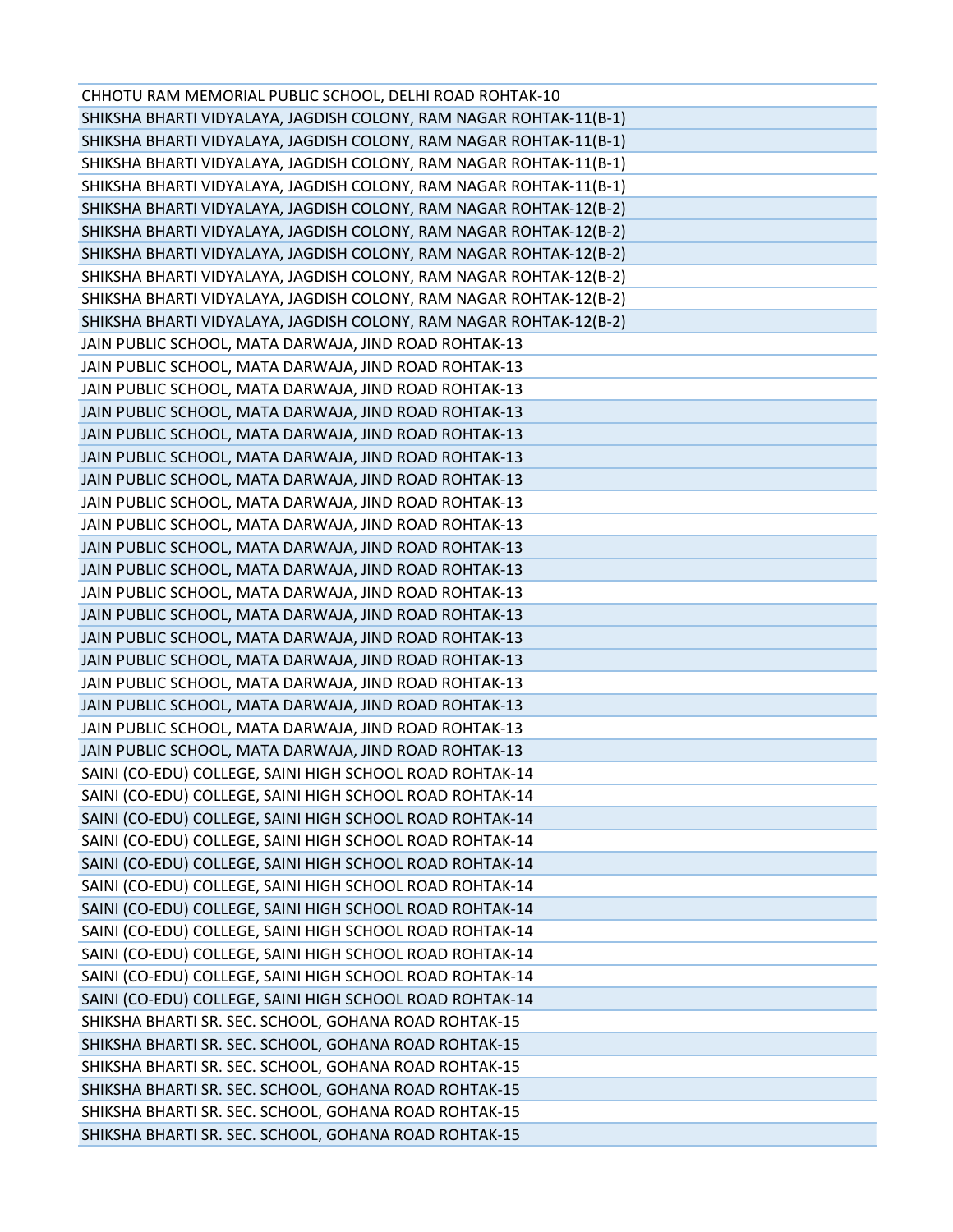JOHNWESLEY CONVENT, PLOT NO. 5, OPP. MAKRAULI TOLL PLAZA, GOHANA ROAD ROHTAK-16(B-1) JOHNWESLEY CONVENT, PLOT NO. 5, OPP. MAKRAULI TOLL PLAZA, GOHANA ROAD ROHTAK-16(B-1) JOHNWESLEY CONVENT, PLOT NO. 5, OPP. MAKRAULI TOLL PLAZA, GOHANA ROAD ROHTAK-16(B-1) JOHNWESLEY CONVENT, PLOT NO. 5, OPP. MAKRAULI TOLL PLAZA, GOHANA ROAD ROHTAK-16(B-1) JOHNWESLEY CONVENT, PLOT NO. 5, OPP. MAKRAULI TOLL PLAZA, GOHANA ROAD ROHTAK-16(B-1) JOHNWESLEY CONVENT,PLOT NO. 5, OPP. MAKRAULI TOLL PLAZA, GOHANA ROAD ROHTAK-17(B-2) JOHNWESLEY CONVENT,PLOT NO. 5, OPP. MAKRAULI TOLL PLAZA, GOHANA ROAD ROHTAK-17(B-2) JOHNWESLEY CONVENT, PLOT NO. 5, OPP. MAKRAULI TOLL PLAZA, GOHANA ROAD ROHTAK-17(B-2) GOVT NATIONAL COLLEGE, OPPOSITE BUS STAND SIRSA-01(B-1) GOVT NATIONAL COLLEGE, OPPOSITE BUS STAND SIRSA-01(B-1) GOVT NATIONAL COLLEGE, OPPOSITE BUS STAND SIRSA-01(B-1) GOVT NATIONAL COLLEGE, OPPOSITE BUS STAND SIRSA-01(B-1) GOVT NATIONAL COLLEGE, OPPOSITE BUS STAND SIRSA-01(B-1) GOVT NATIONAL COLLEGE, OPPOSITE BUS STAND SIRSA-01(B-1) GOVT NATIONAL COLLEGE, OPPOSITE BUS STAND SIRSA-01(B-1) GOVT NATIONAL COLLEGE, OPPOSITE BUS STAND SIRSA-01(B-1) GOVT NATIONAL COLLEGE, OPPOSITE BUS STAND SIRSA-01(B-1) GOVT NATIONAL COLLEGE, OPPOSITE BUS STAND SIRSA-01(B-1) GOVT NATIONAL COLLEGE, OPPOSITE BUS STAND SIRSA-01(B-1) GOVT NATIONAL COLLEGE, OPPOSITE BUS STAND SIRSA-01(B-1) GOVT NATIONAL COLLEGE, OPPOSITE BUS STAND SIRSA-01(B-1) GOVT NATIONAL COLLEGE, OPPOSITE BUS STAND SIRSA-01(B-1) GOVT NATIONAL COLLEGE, OPPOSITE BUS STAND SIRSA-01(B-1) GOVT NATIONAL COLLEGE, OPPOSITE BUS STAND SIRSA-01(B-1) GOVT NATIONAL COLLEGE, OPPOSITE BUS STAND SIRSA-01(B-1) GOVT NATIONAL COLLEGE, OPPOSITE BUS STAND SIRSA-01(B-1) GOVT NATIONAL COLLEGE, OPPOSITE BUS STAND SIRSA-01(B-1) GOVT NATIONAL COLLEGE, OPPOSITE BUS STAND SIRSA-01(B-1) GOVT NATIONAL COLLEGE, OPPOSITE BUS STAND SIRSA-01(B-1) GOVT NATIONAL COLLEGE, OPPOSITE BUS STAND SIRSA-01(B-1) GOVT NATIONAL COLLEGE, OPPOSITE BUS STAND SIRSA-01(B-1) GOVT NATIONAL COLLEGE, OPPOSITE BUS STAND SIRSA-01(B-1) GOVT NATIONAL COLLEGE, OPPOSITE BUS STAND SIRSA-01(B-1) GOVT NATIONAL COLLEGE, OPPOSITE BUS STAND SIRSA-01(B-1) GOVT NATIONAL COLLEGE, OPPOSITE BUS STAND SIRSA-01(B-1) GOVT NATIONAL COLLEGE, OPPOSITE BUS STAND SIRSA-01(B-1) GOVT NATIONAL COLLEGE, OPPOSITE BUS STAND SIRSA-01(B-1) GOVT NATIONAL COLLEGE, OPPOSITE BUS STAND SIRSA-01(B-1) GOVT NATIONAL COLLEGE, OPPOSITE BUS STAND SIRSA-01(B-1) GOVT NATIONAL COLLEGE, OPPOSITE BUS STAND SIRSA-01(B-1) GOVT NATIONAL COLLEGE, OPPOSITE BUS STAND SIRSA-01(B-1) GOVT NATIONAL COLLEGE, OPPOSITE BUS STAND SIRSA-01(B-1) GOVT NATIONAL COLLEGE, OPPOSITE BUS STAND SIRSA-01(B-1) GOVT NATIONAL COLLEGE, OPPOSITE BUS STAND SIRSA-01(B-1) GOVT NATIONAL COLLEGE, OPPOSITE BUS STAND SIRSA-01(B-1) GOVT NATIONAL COLLEGE, OPPOSITE BUS STAND SIRSA-01(B-1) GOVT NATIONAL COLLEGE, OPPOSITE BUS STAND SIRSA-01(B-1)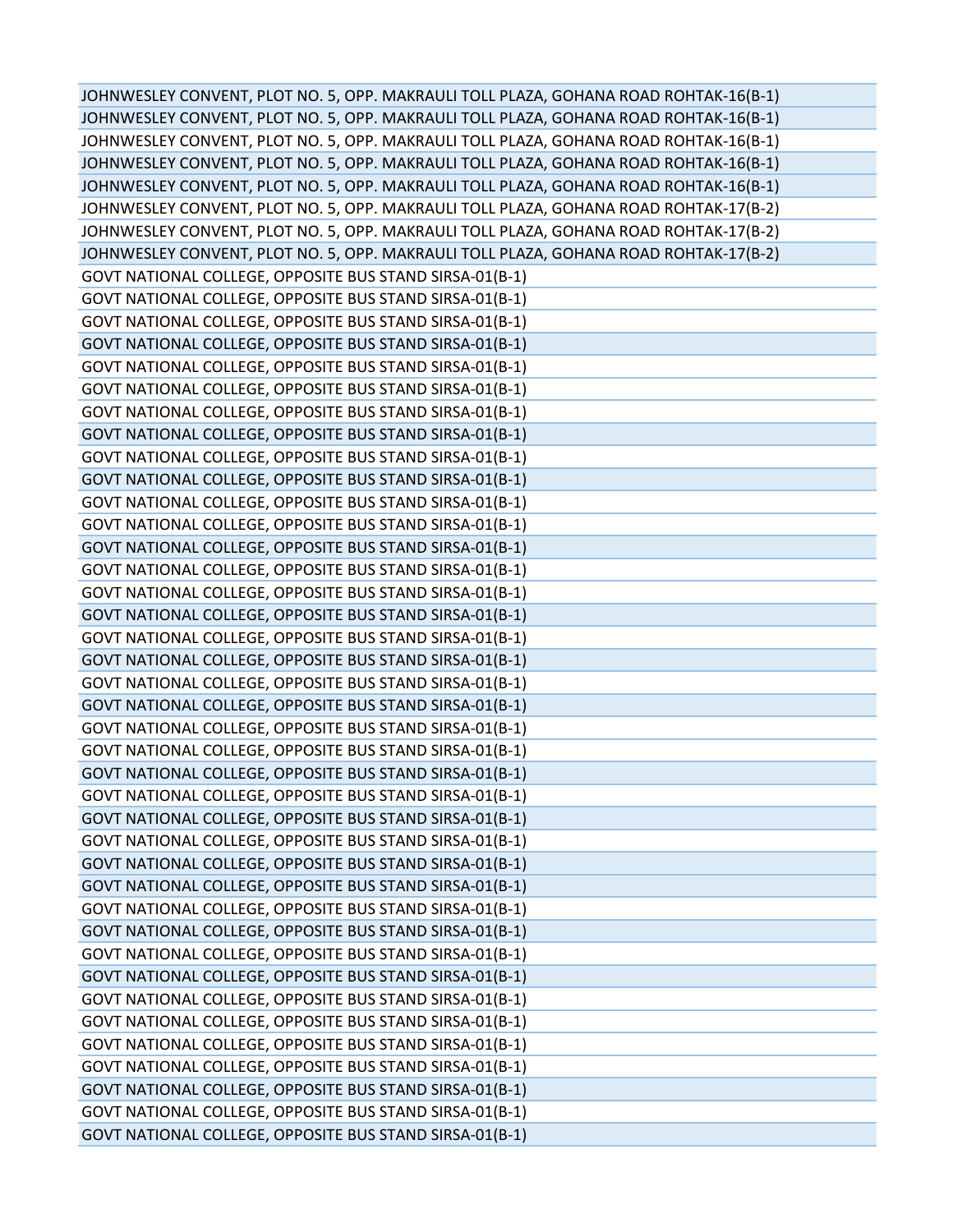| GOVT NATIONAL COLLEGE, OPPOSITE BUS STAND SIRSA-01(B-1) |
|---------------------------------------------------------|
| GOVT NATIONAL COLLEGE, OPPOSITE BUS STAND SIRSA-01(B-1) |
| GOVT NATIONAL COLLEGE, OPPOSITE BUS STAND SIRSA-01(B-1) |
| GOVT NATIONAL COLLEGE, OPPOSITE BUS STAND SIRSA-01(B-1) |
| GOVT NATIONAL COLLEGE, OPPOSITE BUS STAND SIRSA-01(B-1) |
| GOVT NATIONAL COLLEGE, OPPOSITE BUS STAND SIRSA-01(B-1) |
| GOVT NATIONAL COLLEGE, OPPOSITE BUS STAND SIRSA-01(B-1) |
| GOVT NATIONAL COLLEGE, OPPOSITE BUS STAND SIRSA-01(B-1) |
| GOVT NATIONAL COLLEGE, OPPOSITE BUS STAND SIRSA-01(B-1) |
| GOVT NATIONAL COLLEGE, OPPOSITE BUS STAND SIRSA-01(B-1) |
| GOVT NATIONAL COLLEGE, OPPOSITE BUS STAND SIRSA-01(B-1) |
| GOVT NATIONAL COLLEGE, OPPOSITE BUS STAND SIRSA-01(B-1) |
| GOVT NATIONAL COLLEGE, OPPOSITE BUS STAND SIRSA-01(B-1) |
| GOVT NATIONAL COLLEGE, OPPOSITE BUS STAND SIRSA-01(B-1) |
| GOVT NATIONAL COLLEGE, OPPOSITE BUS STAND SIRSA-01(B-1) |
| GOVT NATIONAL COLLEGE, OPPOSITE BUS STAND SIRSA-01(B-1) |
| GOVT NATIONAL COLLEGE, OPPOSITE BUS STAND SIRSA-01(B-1) |
| GOVT NATIONAL COLLEGE, OPPOSITE BUS STAND SIRSA-01(B-1) |
| GOVT NATIONAL COLLEGE, OPPOSITE BUS STAND SIRSA-01(B-1) |
| GOVT NATIONAL COLLEGE, OPPOSITE BUS STAND SIRSA-01(B-1) |
| GOVT NATIONAL COLLEGE, OPPOSITE BUS STAND SIRSA-02(B-2) |
| GOVT NATIONAL COLLEGE, OPPOSITE BUS STAND SIRSA-02(B-2) |
| GOVT NATIONAL COLLEGE, OPPOSITE BUS STAND SIRSA-02(B-2) |
| GOVT NATIONAL COLLEGE, OPPOSITE BUS STAND SIRSA-02(B-2) |
| GOVT NATIONAL COLLEGE, OPPOSITE BUS STAND SIRSA-02(B-2) |
| GOVT NATIONAL COLLEGE, OPPOSITE BUS STAND SIRSA-02(B-2) |
| GOVT NATIONAL COLLEGE, OPPOSITE BUS STAND SIRSA-02(B-2) |
| GOVT NATIONAL COLLEGE, OPPOSITE BUS STAND SIRSA-02(B-2) |
| GOVT NATIONAL COLLEGE, OPPOSITE BUS STAND SIRSA-02(B-2) |
| GOVT NATIONAL COLLEGE, OPPOSITE BUS STAND SIRSA-02(B-2) |
| GOVT NATIONAL COLLEGE, OPPOSITE BUS STAND SIRSA-02(B-2) |
| GOVT NATIONAL COLLEGE, OPPOSITE BUS STAND SIRSA-02(B-2) |
| GOVT NATIONAL COLLEGE, OPPOSITE BUS STAND SIRSA-02(B-2) |
| SAWAN PUBLIC SCHOOL, SEC.-19 HUDA SIRSA-03              |
| SAWAN PUBLIC SCHOOL, SEC.-19 HUDA SIRSA-03              |
| SAWAN PUBLIC SCHOOL , SEC.-19 HUDA SIRSA-03             |
| SAWAN PUBLIC SCHOOL , SEC.-19 HUDA SIRSA-03             |
| SAWAN PUBLIC SCHOOL, SEC.-19 HUDA SIRSA-03              |
| A.V. INTERNATIONAL PUBLIC SCHOOL, RANIA ROAD SIRSA-04   |
| A.V. INTERNATIONAL PUBLIC SCHOOL, RANIA ROAD SIRSA-04   |
| A.V. INTERNATIONAL PUBLIC SCHOOL, RANIA ROAD SIRSA-04   |
| D.A.V. CENTENARY PUBLIC SCHOOL, BARNALA ROAD SIRSA-05   |
| D.A.V. CENTENARY PUBLIC SCHOOL, BARNALA ROAD SIRSA-05   |
| D.A.V. CENTENARY PUBLIC SCHOOL, BARNALA ROAD SIRSA-05   |
| D.A.V. CENTENARY PUBLIC SCHOOL, BARNALA ROAD SIRSA-05   |
| D.A.V. CENTENARY PUBLIC SCHOOL, BARNALA ROAD SIRSA-05   |
| D.A.V. CENTENARY PUBLIC SCHOOL, BARNALA ROAD SIRSA-05   |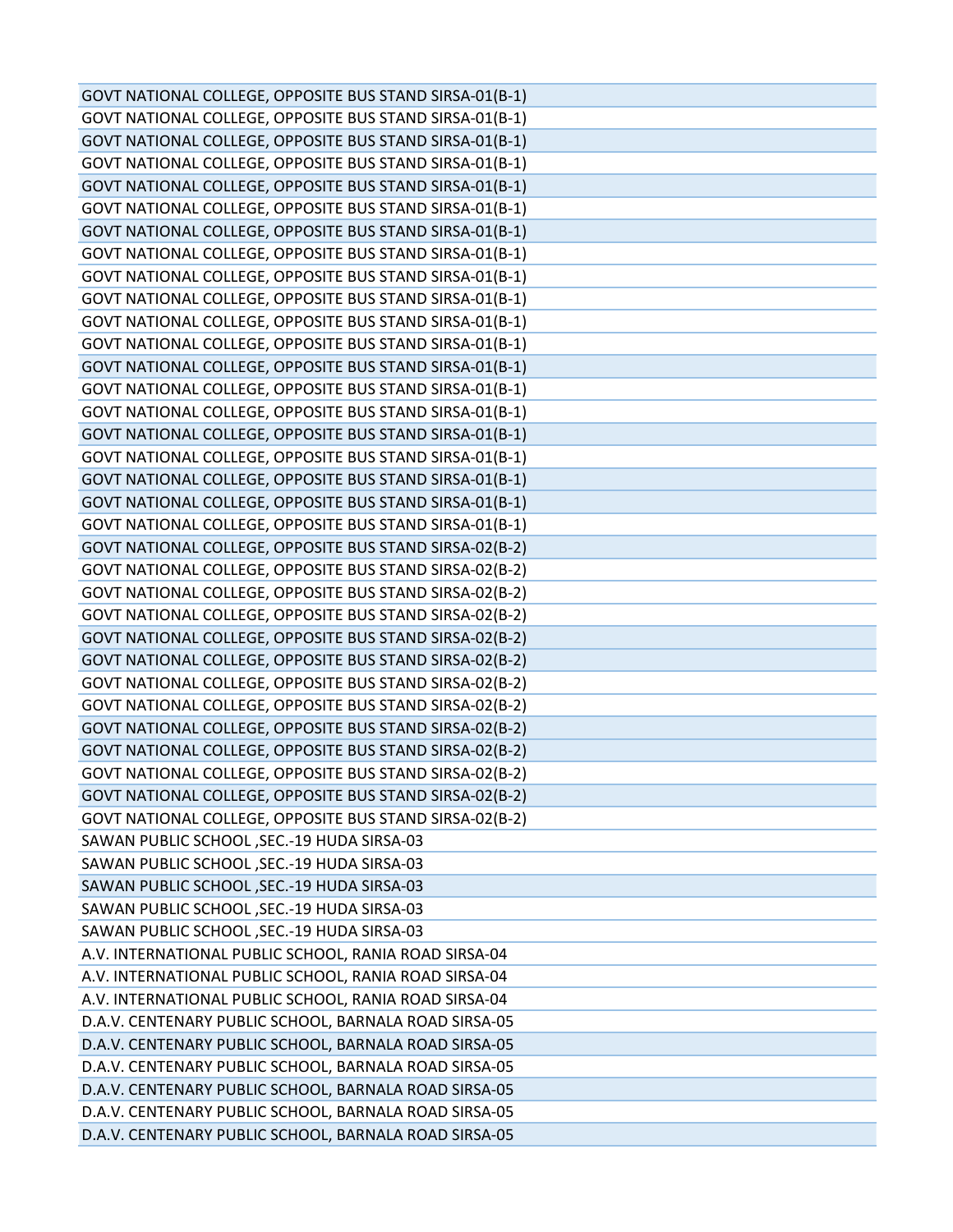| D.A.V. CENTENARY PUBLIC SCHOOL, BARNALA ROAD SIRSA-05                           |
|---------------------------------------------------------------------------------|
| MAHARAJA AGRASAIN GIRLS SR SEC SCHOOL, AGRASAIN MARG SIRSA-06                   |
| MAHARAJA AGRASAIN GIRLS SR SEC SCHOOL, AGRASAIN MARG SIRSA-06                   |
| MAHARAJA AGRASAIN GIRLS SR SEC SCHOOL, AGRASAIN MARG SIRSA-06                   |
| MAHARAJA AGRASAIN GIRLS SR SEC SCHOOL, AGRASAIN MARG SIRSA-06                   |
| MAHARAJA AGRASAIN GIRLS SR SEC SCHOOL, AGRASAIN MARG SIRSA-06                   |
| MAHARAJA AGRASAIN GIRLS SR SEC SCHOOL, AGRASAIN MARG SIRSA-06                   |
| MAHARAJA AGRASAIN GIRLS SR SEC SCHOOL, AGRASAIN MARG SIRSA-06                   |
| MAHARAJA AGRASAIN GIRLS SR SEC SCHOOL, AGRASAIN MARG SIRSA-06                   |
| MAHARAJA AGRASAIN GIRLS SR SEC SCHOOL, AGRASAIN MARG SIRSA-06                   |
| MAHARAJA AGRASAIN GIRLS SR SEC SCHOOL, AGRASAIN MARG SIRSA-06                   |
| MAHARAJA AGRASAIN GIRLS SR SEC SCHOOL, AGRASAIN MARG SIRSA-06                   |
| MAHARAJA AGRASAIN GIRLS SR SEC SCHOOL, AGRASAIN MARG SIRSA-06                   |
| G.R.G. NATIONAL GIRLS SR. SEC. SCHOOL, B-BLOCK SIRSA-07                         |
| G.R.G. NATIONAL GIRLS SR. SEC. SCHOOL, B-BLOCK SIRSA-07                         |
| G.R.G. NATIONAL GIRLS SR. SEC. SCHOOL, B-BLOCK SIRSA-07                         |
| G.R.G. NATIONAL GIRLS SR. SEC. SCHOOL, B-BLOCK SIRSA-07                         |
| G.R.G. NATIONAL GIRLS SR. SEC. SCHOOL, B-BLOCK SIRSA-07                         |
| VIVEKANAND (BM) SR. SEC. SCHOOL, RANIA ROAD SIRSA-08                            |
| VIVEKANAND (BM) SR. SEC. SCHOOL, RANIA ROAD SIRSA-08                            |
| VIVEKANAND (BM) SR. SEC. SCHOOL, RANIA ROAD SIRSA-08                            |
| VIVEKANAND (BM) SR. SEC. SCHOOL, RANIA ROAD SIRSA-08                            |
| VIVEKANAND (BM) SR. SEC. SCHOOL, RANIA ROAD SIRSA-08                            |
| VIVEKANAND (BM) SR. SEC. SCHOOL, RANIA ROAD SIRSA-08                            |
| VIVEKANAND (BM) SR. SEC. SCHOOL, RANIA ROAD SIRSA-08                            |
| VIVEKANAND (BM) SR. SEC. SCHOOL, RANIA ROAD SIRSA-08                            |
| VIVEKANAND (BM) SR. SEC. SCHOOL, RANIA ROAD SIRSA-08                            |
| VIVEKANAND (BM) SR. SEC. SCHOOL, RANIA ROAD SIRSA-08                            |
| VIVEKANAND (BM) SR. SEC. SCHOOL, RANIA ROAD SIRSA-08                            |
| VIVEKANAND (BM) SR. SEC. SCHOOL, RANIA ROAD SIRSA-08                            |
| VIVEKANAND (BM) SR. SEC. SCHOOL, RANIA ROAD SIRSA-08                            |
| VIVEKANAND (BM) SR. SEC. SCHOOL, RANIA ROAD SIRSA-08                            |
| VIVEKANAND (BM) SR. SEC. SCHOOL, RANIA ROAD SIRSA-08                            |
| VIVEKANAND (BM) SR. SEC. SCHOOL, RANIA ROAD SIRSA-08                            |
| VIVEKANAND (BM) SR. SEC. SCHOOL, RANIA ROAD SIRSA-08                            |
| VIVEKANAND (BM) SR. SEC. SCHOOL, RANIA ROAD SIRSA-08                            |
| RAJENDRA INSTITUTE OF TECHNOLOGY & SCIENCE 4th MILE'S STONE, HISAR ROAD SIRSA-9 |
| RAJENDRA INSTITUTE OF TECHNOLOGY & SCIENCE 4th MILE'S STONE, HISAR ROAD SIRSA-9 |
| RAJENDRA INSTITUTE OF TECHNOLOGY & SCIENCE 4th MILE'S STONE, HISAR ROAD SIRSA-9 |
| RAJENDRA INSTITUTE OF TECHNOLOGY & SCIENCE 4th MILE'S STONE, HISAR ROAD SIRSA-9 |
| RAJENDRA INSTITUTE OF TECHNOLOGY & SCIENCE 4th MILE'S STONE, HISAR ROAD SIRSA-9 |
| RAJENDRA INSTITUTE OF TECHNOLOGY & SCIENCE 4th MILE'S STONE, HISAR ROAD SIRSA-9 |
| RAJENDRA INSTITUTE OF TECHNOLOGY & SCIENCE 4th MILE'S STONE, HISAR ROAD SIRSA-9 |
| SHAH SATNAM JI BOYS SCHOOL, BEGU ROAD, NEAR OLD DERA SACHA SAUDA SIRSA-10       |
| SHAH SATNAM JI BOYS SCHOOL, BEGU ROAD, NEAR OLD DERA SACHA SAUDA SIRSA-10       |
| SHAH SATNAM JI BOYS SCHOOL, BEGU ROAD, NEAR OLD DERA SACHA SAUDA SIRSA-10       |
| SHAH SATNAM JI BOYS SCHOOL, BEGU ROAD, NEAR OLD DERA SACHA SAUDA SIRSA-10       |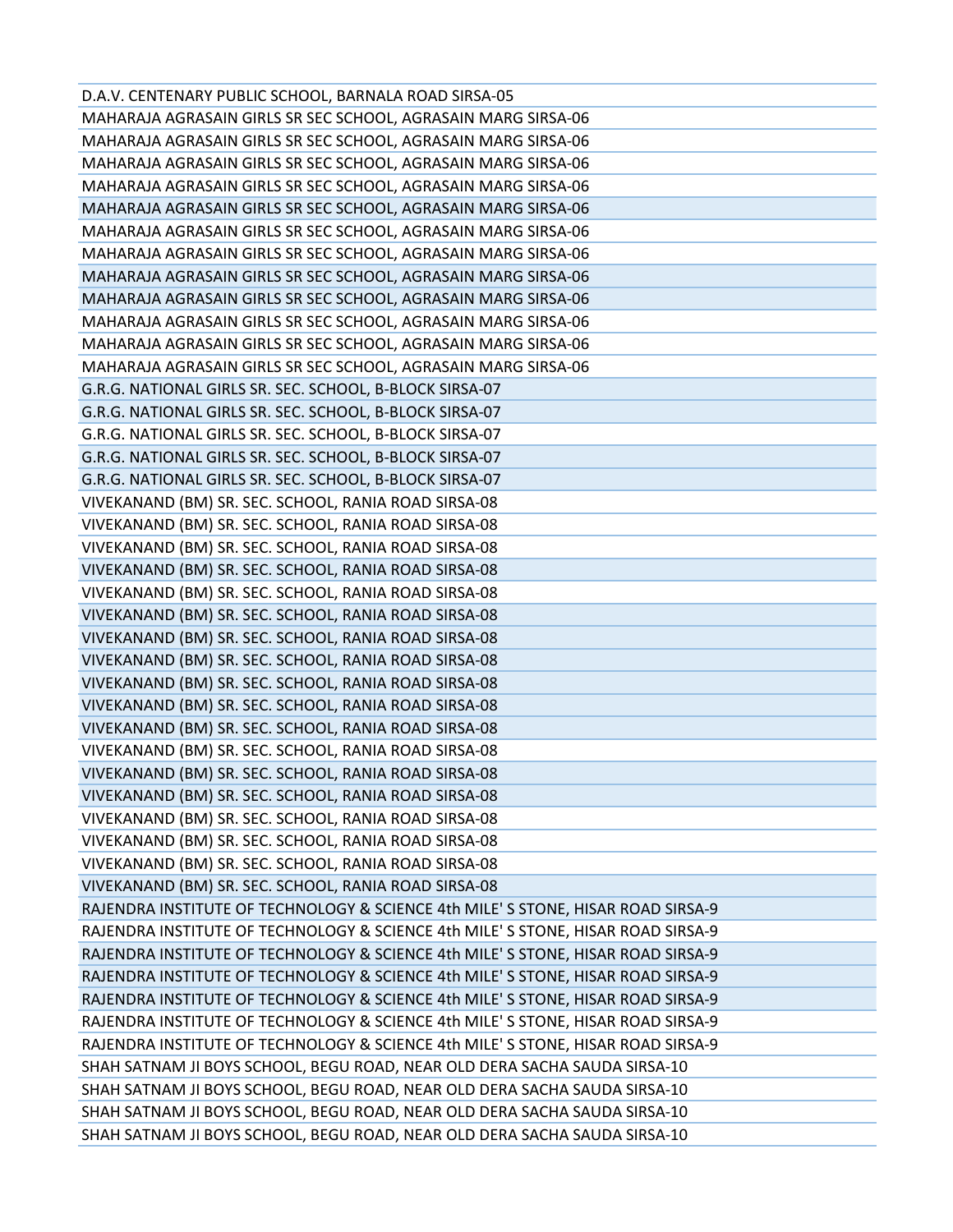| SHAH SATNAM JI BOYS SCHOOL, BEGU ROAD, NEAR OLD DERA SACHA SAUDA SIRSA-10 |
|---------------------------------------------------------------------------|
| SHAH SATNAM JI BOYS SCHOOL, BEGU ROAD, NEAR OLD DERA SACHA SAUDA SIRSA-10 |
| SHAH SATNAM JI BOYS SCHOOL, BEGU ROAD, NEAR OLD DERA SACHA SAUDA SIRSA-10 |
| SHAH SATNAM JI BOYS SCHOOL, BEGU ROAD, NEAR OLD DERA SACHA SAUDA SIRSA-10 |
| SHAH SATNAM JI BOYS SCHOOL, BEGU ROAD, NEAR OLD DERA SACHA SAUDA SIRSA-10 |
| SHAH SATNAM JI BOYS SCHOOL, BEGU ROAD, NEAR OLD DERA SACHA SAUDA SIRSA-10 |
| SHAH SATNAM JI BOYS SCHOOL, BEGU ROAD, NEAR OLD DERA SACHA SAUDA SIRSA-10 |
| SHAH SATNAM JI BOYS SCHOOL, BEGU ROAD, NEAR OLD DERA SACHA SAUDA SIRSA-10 |
| SHAH SATNAM JI BOYS SCHOOL, BEGU ROAD, NEAR OLD DERA SACHA SAUDA SIRSA-10 |
| SHAH SATNAM JI BOYS SCHOOL, BEGU ROAD, NEAR OLD DERA SACHA SAUDA SIRSA-10 |
| SHAH SATNAM JI BOYS SCHOOL, BEGU ROAD, NEAR OLD DERA SACHA SAUDA SIRSA-10 |
| SHAH SATNAM JI BOYS SCHOOL, BEGU ROAD, NEAR OLD DERA SACHA SAUDA SIRSA-10 |
| SHAH SATNAM JI BOYS SCHOOL, BEGU ROAD, NEAR OLD DERA SACHA SAUDA SIRSA-10 |
| SHAH SATNAM JI BOYS SCHOOL, BEGU ROAD, NEAR OLD DERA SACHA SAUDA SIRSA-10 |
| SHAH SATNAM JI BOYS SCHOOL, BEGU ROAD, NEAR OLD DERA SACHA SAUDA SIRSA-10 |
| SHAH SATNAM JI BOYS SCHOOL, BEGU ROAD, NEAR OLD DERA SACHA SAUDA SIRSA-10 |
| SHAH SATNAM JI BOYS SCHOOL, BEGU ROAD, NEAR OLD DERA SACHA SAUDA SIRSA-10 |
| SHAH SATNAM JI BOYS SCHOOL, BEGU ROAD, NEAR OLD DERA SACHA SAUDA SIRSA-10 |
| SHAH SATNAM JI BOYS SCHOOL, BEGU ROAD, NEAR OLD DERA SACHA SAUDA SIRSA-10 |
| SHAH SATNAM JI BOYS SCHOOL, BEGU ROAD, NEAR OLD DERA SACHA SAUDA SIRSA-10 |
| SHAH SATNAM JI BOYS SCHOOL, BEGU ROAD, NEAR OLD DERA SACHA SAUDA SIRSA-10 |
| SHAH SATNAM JI BOYS SCHOOL, BEGU ROAD, NEAR OLD DERA SACHA SAUDA SIRSA-10 |
| SHAH SATNAM JI BOYS SCHOOL, BEGU ROAD, NEAR OLD DERA SACHA SAUDA SIRSA-10 |
| SHAH SATNAM JI BOYS SCHOOL, BEGU ROAD, NEAR OLD DERA SACHA SAUDA SIRSA-10 |
| SHAH SATNAM JI BOYS SCHOOL, BEGU ROAD, NEAR OLD DERA SACHA SAUDA SIRSA-10 |
| SHAH SATNAM JI BOYS SCHOOL, BEGU ROAD, NEAR OLD DERA SACHA SAUDA SIRSA-10 |
| SHAH SATNAM JI BOYS SCHOOL, BEGU ROAD, NEAR OLD DERA SACHA SAUDA SIRSA-10 |
| SHAH SATNAM JI BOYS SCHOOL, BEGU ROAD, NEAR OLD DERA SACHA SAUDA SIRSA-10 |
| SHAH SATNAM JI BOYS SCHOOL, BEGU ROAD, NEAR OLD DERA SACHA SAUDA SIRSA-10 |
| SHAH SATNAM JI BOYS SCHOOL, BEGU ROAD, NEAR OLD DERA SACHA SAUDA SIRSA-10 |
| SHAH SATNAM JI BOYS SCHOOL, BEGU ROAD, NEAR OLD DERA SACHA SAUDA SIRSA-10 |
| SHAH SATNAM JI BOYS SCHOOL, BEGU ROAD, NEAR OLD DERA SACHA SAUDA SIRSA-10 |
| THE SIRSA SCHOOL BARNALA ROAD NEAR JCD VIDYAPEETH SIRSA-11(B-1)           |
| THE SIRSA SCHOOL BARNALA ROAD NEAR JCD VIDYAPEETH SIRSA-11(B-1)           |
| THE SIRSA SCHOOL BARNALA ROAD NEAR JCD VIDYAPEETH SIRSA-11(B-1)           |
| THE SIRSA SCHOOL BARNALA ROAD NEAR JCD VIDYAPEETH SIRSA-11(B-1)           |
| THE SIRSA SCHOOL BARNALA ROAD NEAR JCD VIDYAPEETH SIRSA-11(B-1)           |
| THE SIRSA SCHOOL BARNALA ROAD NEAR JCD VIDYAPEETH SIRSA-11(B-1)           |
| THE SIRSA SCHOOL BARNALA ROAD NEAR JCD VIDYAPEETH SIRSA-11(B-1)           |
| THE SIRSA SCHOOL BARNALA ROAD NEAR JCD VIDYAPEETH SIRSA-11(B-1)           |
| THE SIRSA SCHOOL BARNALA ROAD NEAR JCD VIDYAPEETH SIRSA-11(B-1)           |
| THE SIRSA SCHOOL BARNALA ROAD NEAR JCD VIDYAPEETH SIRSA-12(B-2)           |
| THE SIRSA SCHOOL BARNALA ROAD NEAR JCD VIDYAPEETH SIRSA-12(B-2)           |
| THE SIRSA SCHOOL BARNALA ROAD NEAR JCD VIDYAPEETH SIRSA-12(B-2)           |
| THE SIRSA SCHOOL BARNALA ROAD NEAR JCD VIDYAPEETH SIRSA-12(B-2)           |
| SHAH SATNAM JI GIRLS SCHOOL, NEAR SHAH SATNAM JI HOSPITAL SIRSA-13(B-1)   |
| SHAH SATNAM JI GIRLS SCHOOL, NEAR SHAH SATNAM JI HOSPITAL SIRSA-13(B-1)   |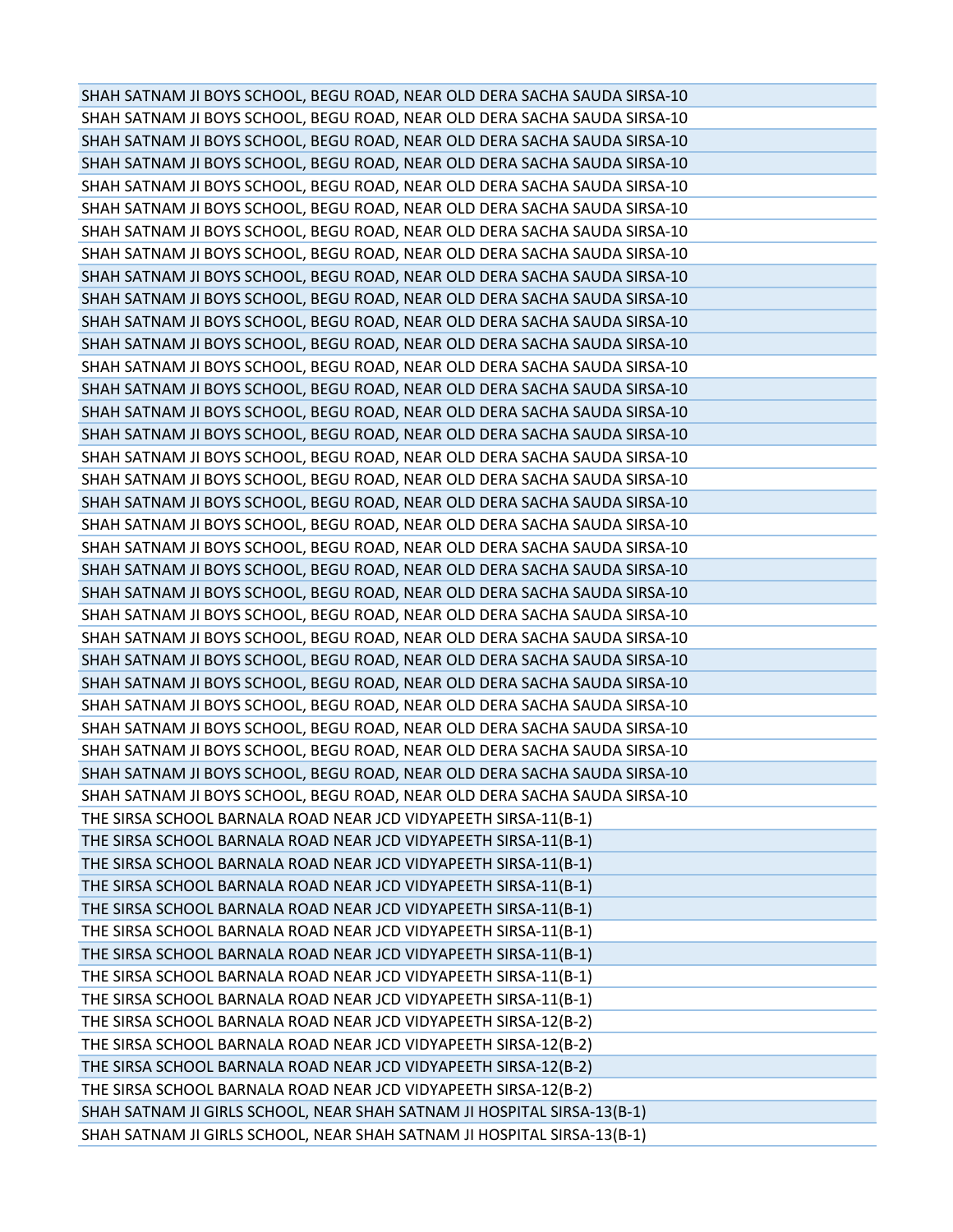| SHAH SATNAM JI GIRLS SCHOOL, NEAR SHAH SATNAM JI HOSPITAL SIRSA-13(B-1) |
|-------------------------------------------------------------------------|
| SHAH SATNAM JI GIRLS SCHOOL, NEAR SHAH SATNAM JI HOSPITAL SIRSA-13(B-1) |
| SHAH SATNAM JI GIRLS SCHOOL, NEAR SHAH SATNAM JI HOSPITAL SIRSA-13(B-1) |
| SHAH SATNAM JI GIRLS SCHOOL, NEAR SHAH SATNAM JI HOSPITAL SIRSA-13(B-1) |
| SHAH SATNAM JI GIRLS SCHOOL, NEAR SHAH SATNAM JI HOSPITAL SIRSA-13(B-1) |
| CHHOTU RAM ARYA (CRA) COLLEGE, PREM NAGAR SONEPAT-01                    |
| CHHOTU RAM ARYA (CRA) COLLEGE, PREM NAGAR SONEPAT-01                    |
| CHHOTU RAM ARYA (CRA) COLLEGE, PREM NAGAR SONEPAT-01                    |
| CHHOTU RAM ARYA (CRA) COLLEGE, PREM NAGAR SONEPAT-01                    |
| CHHOTU RAM ARYA (CRA) COLLEGE, PREM NAGAR SONEPAT-01                    |
| CHHOTU RAM ARYA (CRA) COLLEGE, PREM NAGAR SONEPAT-01                    |
| CHHOTU RAM ARYA (CRA) COLLEGE, PREM NAGAR SONEPAT-01                    |
| CHHOTU RAM ARYA (CRA) COLLEGE, PREM NAGAR SONEPAT-01                    |
| CHHOTU RAM ARYA (CRA) COLLEGE, PREM NAGAR SONEPAT-01                    |
| CHHOTU RAM ARYA (CRA) COLLEGE, PREM NAGAR SONEPAT-01                    |
| CHHOTU RAM ARYA (CRA) COLLEGE, PREM NAGAR SONEPAT-01                    |
| CHHOTU RAM ARYA (CRA) COLLEGE, PREM NAGAR SONEPAT-01                    |
| CHHOTU RAM ARYA (CRA) COLLEGE, PREM NAGAR SONEPAT-01                    |
| CHHOTU RAM ARYA (CRA) COLLEGE, PREM NAGAR SONEPAT-01                    |
| CHHOTU RAM ARYA (CRA) COLLEGE, PREM NAGAR SONEPAT-01                    |
| CHHOTU RAM ARYA (CRA) COLLEGE, PREM NAGAR SONEPAT-01                    |
| CHHOTU RAM ARYA (CRA) COLLEGE, PREM NAGAR SONEPAT-01                    |
| CHHOTU RAM ARYA (CRA) COLLEGE, PREM NAGAR SONEPAT-01                    |
| CHHOTU RAM ARYA (CRA) COLLEGE, PREM NAGAR SONEPAT-01                    |
| CHHOTU RAM ARYA (CRA) COLLEGE, PREM NAGAR SONEPAT-01                    |
| CHHOTU RAM ARYA (CRA) COLLEGE, PREM NAGAR SONEPAT-01                    |
| CHHOTU RAM ARYA (CRA) COLLEGE, PREM NAGAR SONEPAT-01                    |
| CHHOTU RAM ARYA (CRA) COLLEGE, PREM NAGAR SONEPAT-01                    |
| CHHOTU RAM ARYA (CRA) COLLEGE, PREM NAGAR SONEPAT-01                    |
| CHHOTU RAM ARYA (CRA) COLLEGE, PREM NAGAR SONEPAT-01                    |
| CHHOTU RAM ARYA (CRA) COLLEGE, PREM NAGAR SONEPAT-01                    |
| CHHOTU RAM ARYA (CRA) COLLEGE, PREM NAGAR SONEPAT-01                    |
| CHHOTU RAM ARYA (CRA) COLLEGE, PREM NAGAR SONEPAT-01                    |
| CHHOTU RAM ARYA (CRA) COLLEGE, PREM NAGAR SONEPAT-01                    |
| CHHOTU RAM ARYA (CRA) COLLEGE, PREM NAGAR SONEPAT-01                    |
| CHHOTU RAM ARYA (CRA) COLLEGE, PREM NAGAR SONEPAT-01                    |
| CHHOTU RAM ARYA (CRA) COLLEGE, PREM NAGAR SONEPAT-01                    |
| CHHOTU RAM ARYA (CRA) COLLEGE, PREM NAGAR SONEPAT-01                    |
| CHHOTU RAM ARYA (CRA) COLLEGE, PREM NAGAR SONEPAT-01                    |
| CHHOTU RAM ARYA (CRA) COLLEGE, PREM NAGAR SONEPAT-01                    |
| CHHOTU RAM ARYA (CRA) COLLEGE, PREM NAGAR SONEPAT-01                    |
| CHHOTU RAM ARYA (CRA) COLLEGE, PREM NAGAR SONEPAT-01                    |
| CHHOTU RAM ARYA (CRA) COLLEGE, PREM NAGAR SONEPAT-01                    |
| CHHOTU RAM ARYA (CRA) COLLEGE, PREM NAGAR SONEPAT-01                    |
| CHHOTU RAM ARYA (CRA) COLLEGE, PREM NAGAR SONEPAT-01                    |
| CHHOTU RAM ARYA (CRA) COLLEGE, PREM NAGAR SONEPAT-01                    |
| CHHOTU RAM ARYA (CRA) COLLEGE, PREM NAGAR SONEPAT-01                    |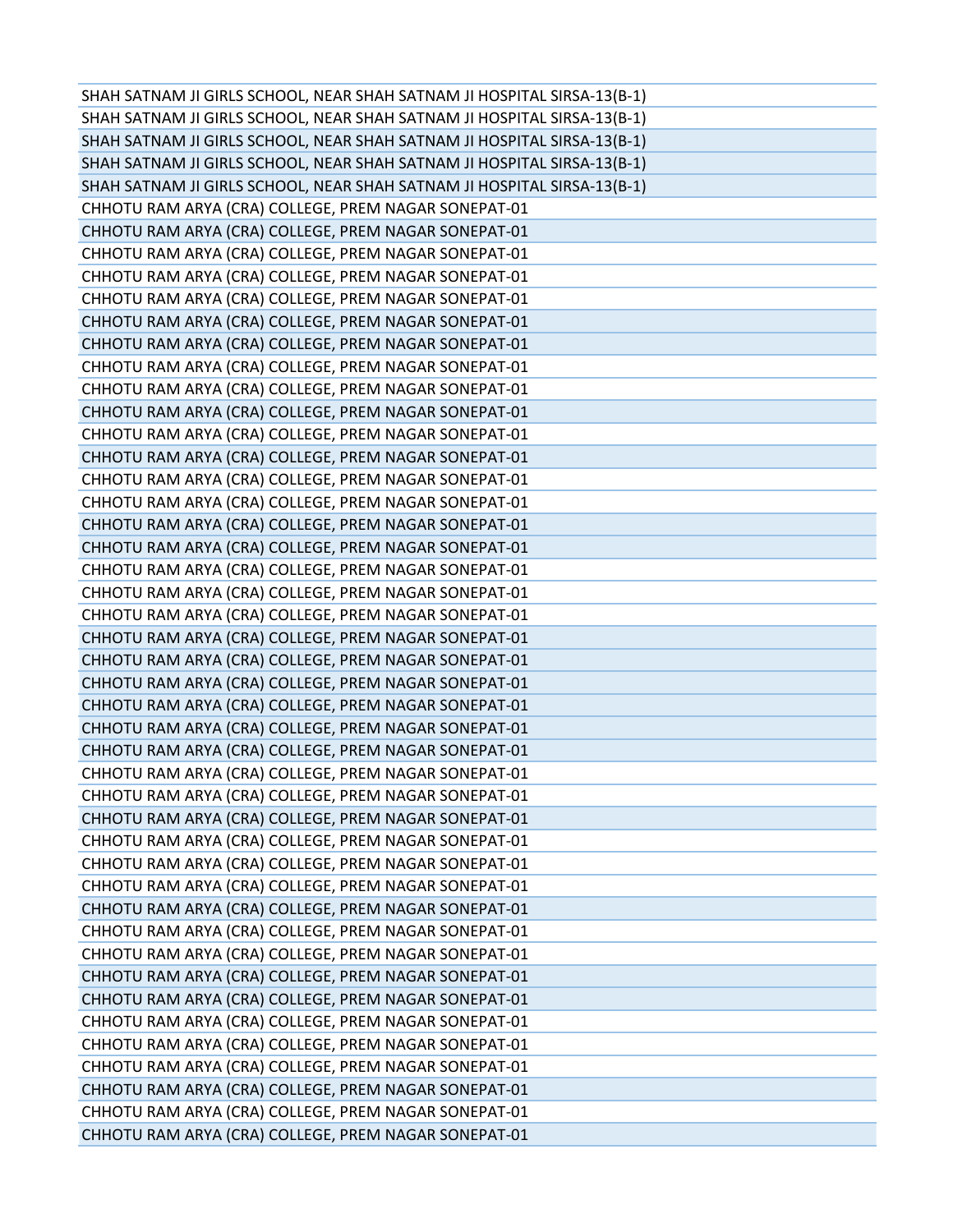| CHHOTU RAM ARYA (CRA) COLLEGE, PREM NAGAR SONEPAT-01           |
|----------------------------------------------------------------|
| CHHOTU RAM ARYA (CRA) COLLEGE, PREM NAGAR SONEPAT-01           |
| CHHOTU RAM ARYA (CRA) COLLEGE, PREM NAGAR SONEPAT-01           |
| G V M GIRLS COLLEGE MURTHAL ROAD, DURGA COLONY SONEPAT-02(B-1) |
| G V M GIRLS COLLEGE MURTHAL ROAD, DURGA COLONY SONEPAT-02(B-1) |
| G V M GIRLS COLLEGE MURTHAL ROAD, DURGA COLONY SONEPAT-02(B-1) |
| G V M GIRLS COLLEGE MURTHAL ROAD, DURGA COLONY SONEPAT-02(B-1) |
| G V M GIRLS COLLEGE MURTHAL ROAD, DURGA COLONY SONEPAT-02(B-1) |
| G V M GIRLS COLLEGE MURTHAL ROAD, DURGA COLONY SONEPAT-02(B-1) |
| G V M GIRLS COLLEGE MURTHAL ROAD, DURGA COLONY SONEPAT-02(B-1) |
| G V M GIRLS COLLEGE MURTHAL ROAD, DURGA COLONY SONEPAT-02(B-1) |
| G V M GIRLS COLLEGE MURTHAL ROAD, DURGA COLONY SONEPAT-02(B-1) |
| G V M GIRLS COLLEGE MURTHAL ROAD, DURGA COLONY SONEPAT-02(B-1) |
| G V M GIRLS COLLEGE MURTHAL ROAD, DURGA COLONY SONEPAT-02(B-1) |
| G V M GIRLS COLLEGE MURTHAL ROAD, DURGA COLONY SONEPAT-02(B-1) |
| G V M GIRLS COLLEGE MURTHAL ROAD, DURGA COLONY SONEPAT-02(B-1) |
| G V M GIRLS COLLEGE MURTHAL ROAD, DURGA COLONY SONEPAT-02(B-1) |
| G V M GIRLS COLLEGE MURTHAL ROAD, DURGA COLONY SONEPAT-02(B-1) |
| G V M GIRLS COLLEGE MURTHAL ROAD, DURGA COLONY SONEPAT-02(B-1) |
| G V M GIRLS COLLEGE MURTHAL ROAD, DURGA COLONY SONEPAT-02(B-1) |
| G V M GIRLS COLLEGE MURTHAL ROAD, DURGA COLONY SONEPAT-02(B-1) |
| G V M GIRLS COLLEGE MURTHAL ROAD, DURGA COLONY SONEPAT-02(B-1) |
| G V M GIRLS COLLEGE MURTHAL ROAD, DURGA COLONY SONEPAT-02(B-1) |
| G V M GIRLS COLLEGE MURTHAL ROAD, DURGA COLONY SONEPAT-02(B-1) |
| G V M GIRLS COLLEGE MURTHAL ROAD, DURGA COLONY SONEPAT-02(B-1) |
| G V M GIRLS COLLEGE MURTHAL ROAD, DURGA COLONY SONEPAT-02(B-1) |
| G V M GIRLS COLLEGE MURTHAL ROAD, DURGA COLONY SONEPAT-02(B-1) |
| G V M GIRLS COLLEGE MURTHAL ROAD, DURGA COLONY SONEPAT-02(B-1) |
| G V M GIRLS COLLEGE MURTHAL ROAD, DURGA COLONY SONEPAT-02(B-1) |
| G V M GIRLS COLLEGE MURTHAL ROAD, DURGA COLONY SONEPAT-02(B-1) |
| G V M GIRLS COLLEGE MURTHAL ROAD, DURGA COLONY SONEPAT-02(B-1) |
| G V M GIRLS COLLEGE MURTHAL ROAD, DURGA COLONY SONEPAT-02(B-1) |
| G V M GIRLS COLLEGE MURTHAL ROAD, DURGA COLONY SONEPAT-02(B-1) |
| G V M GIRLS COLLEGE MURTHAL ROAD, DURGA COLONY SONEPAT-02(B-1) |
| G V M GIRLS COLLEGE MURTHAL ROAD, DURGA COLONY SONEPAT-02(B-1) |
| G V M GIRLS COLLEGE MURTHAL ROAD, DURGA COLONY SONEPAT-02(B-1) |
| G V M GIRLS COLLEGE MURTHAL ROAD, DURGA COLONY SONEPAT-02(B-1) |
| G V M GIRLS COLLEGE MURTHAL ROAD, DURGA COLONY SONEPAT-02(B-1) |
| G V M GIRLS COLLEGE MURTHAL ROAD, DURGA COLONY SONEPAT-02(B-1) |
| G V M GIRLS COLLEGE MURTHAL ROAD, DURGA COLONY SONEPAT-02(B-1) |
| G V M GIRLS COLLEGE MURTHAL ROAD, DURGA COLONY SONEPAT-02(B-1) |
| G V M GIRLS COLLEGE MURTHAL ROAD, DURGA COLONY SONEPAT-02(B-1) |
| G V M GIRLS COLLEGE MURTHAL ROAD, DURGA COLONY SONEPAT-02(B-1) |
| G V M GIRLS COLLEGE MURTHAL ROAD, DURGA COLONY SONEPAT-02(B-1) |
| G V M GIRLS COLLEGE MURTHAL ROAD, DURGA COLONY SONEPAT-02(B-1) |
| G V M GIRLS COLLEGE MURTHAL ROAD, DURGA COLONY SONEPAT-02(B-1) |
| G V M GIRLS COLLEGE MURTHAL ROAD, DURGA COLONY SONEPAT-02(B-1) |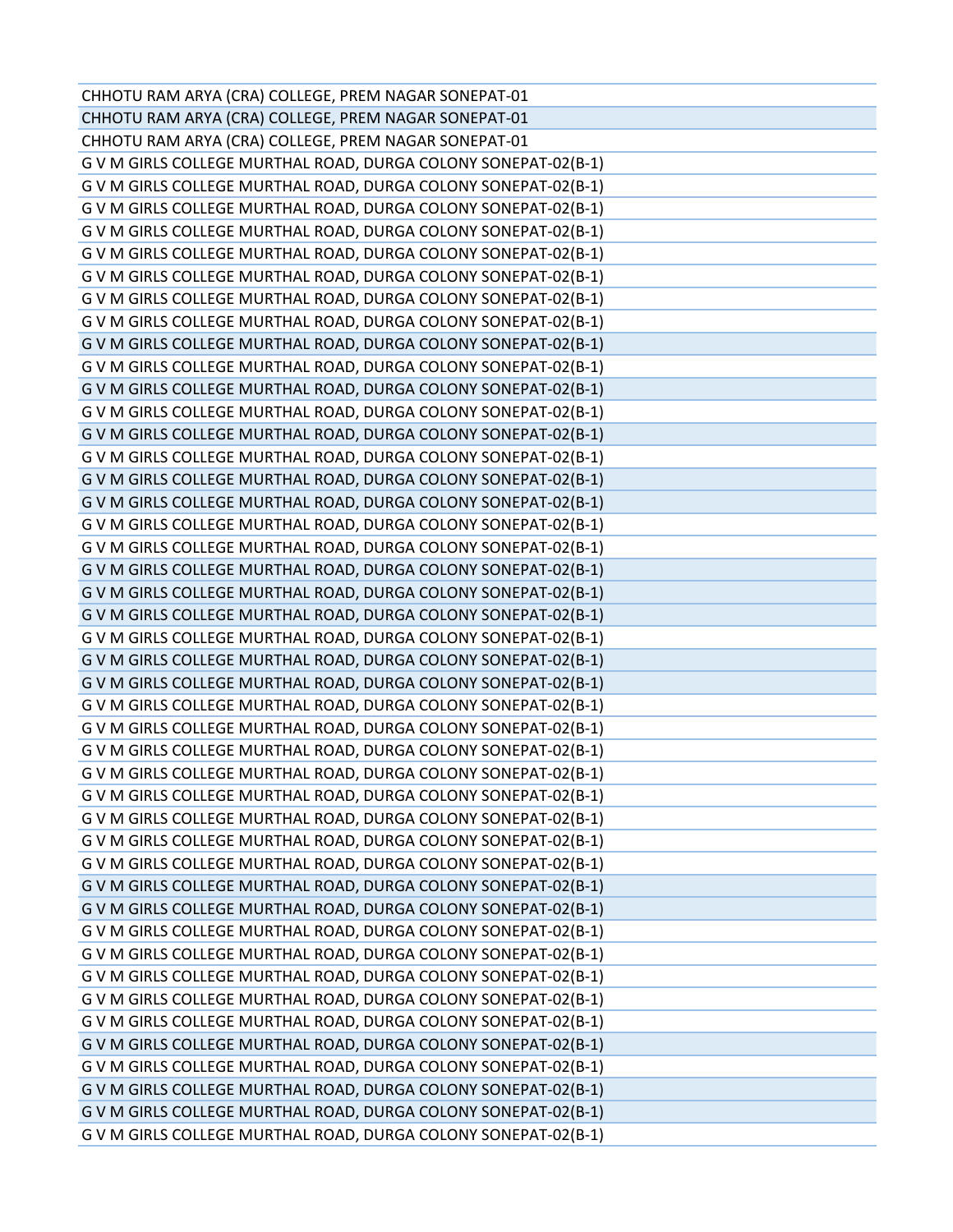| G V M GIRLS COLLEGE MURTHAL ROAD, DURGA COLONY SONEPAT-02(B-1)     |
|--------------------------------------------------------------------|
| G V M GIRLS COLLEGE MURTHAL ROAD, DURGA COLONY SONEPAT-02(B-1)     |
| G V M GIRLS COLLEGE MURTHAL ROAD, DURGA COLONY SONEPAT-02(B-1)     |
| G V M GIRLS COLLEGE MURTHAL ROAD, DURGA COLONY SONEPAT-02(B-1)     |
| G V M GIRLS COLLEGE MURTHAL ROAD, DURGA COLONY SONEPAT-02(B-1)     |
| G V M GIRLS COLLEGE MURTHAL ROAD, DURGA COLONY SONEPAT-02(B-1)     |
| G V M GIRLS COLLEGE MURTHAL ROAD, DURGA COLONY SONEPAT-02(B-1)     |
| G V M GIRLS COLLEGE MURTHAL ROAD, DURGA COLONY SONEPAT-03(B-2)     |
| G V M GIRLS COLLEGE MURTHAL ROAD, DURGA COLONY SONEPAT-03(B-2)     |
| G V M GIRLS COLLEGE MURTHAL ROAD, DURGA COLONY SONEPAT-03(B-2)     |
| G V M GIRLS COLLEGE MURTHAL ROAD, DURGA COLONY SONEPAT-03(B-2)     |
| G V M GIRLS COLLEGE MURTHAL ROAD, DURGA COLONY SONEPAT-03(B-2)     |
| G V M GIRLS COLLEGE MURTHAL ROAD, DURGA COLONY SONEPAT-03(B-2)     |
| G V M GIRLS COLLEGE MURTHAL ROAD, DURGA COLONY SONEPAT-03(B-2)     |
| G V M GIRLS COLLEGE MURTHAL ROAD, DURGA COLONY SONEPAT-03(B-2)     |
| G V M GIRLS COLLEGE MURTHAL ROAD, DURGA COLONY SONEPAT-03(B-2)     |
| G V M GIRLS COLLEGE MURTHAL ROAD, DURGA COLONY SONEPAT-03(B-2)     |
| G V M GIRLS COLLEGE MURTHAL ROAD, DURGA COLONY SONEPAT-03(B-2)     |
| G V M GIRLS COLLEGE MURTHAL ROAD, DURGA COLONY SONEPAT-03(B-2)     |
| G V M GIRLS COLLEGE MURTHAL ROAD, DURGA COLONY SONEPAT-03(B-2)     |
| G V M GIRLS COLLEGE MURTHAL ROAD, DURGA COLONY SONEPAT-03(B-2)     |
| G V M GIRLS COLLEGE MURTHAL ROAD, DURGA COLONY SONEPAT-03(B-2)     |
| G V M GIRLS COLLEGE MURTHAL ROAD, DURGA COLONY SONEPAT-03(B-2)     |
| G V M GIRLS COLLEGE MURTHAL ROAD, DURGA COLONY SONEPAT-03(B-2)     |
| G V M GIRLS COLLEGE MURTHAL ROAD, DURGA COLONY SONEPAT-03(B-2)     |
| G V M GIRLS COLLEGE MURTHAL ROAD, DURGA COLONY SONEPAT-03(B-2)     |
| G V M GIRLS COLLEGE MURTHAL ROAD, DURGA COLONY SONEPAT-03(B-2)     |
| G V M GIRLS COLLEGE MURTHAL ROAD, DURGA COLONY SONEPAT-03(B-2)     |
| G V M GIRLS COLLEGE MURTHAL ROAD, DURGA COLONY SONEPAT-03(B-2)     |
| G V M GIRLS COLLEGE MURTHAL ROAD, DURGA COLONY SONEPAT-04(B-3)     |
| HINDU COLLEGE (BOYS), NEAR RAILWAY STATION, ROHTAK ROAD SONEPAT-05 |
| HINDU COLLEGE (BOYS), NEAR RAILWAY STATION, ROHTAK ROAD SONEPAT-05 |
| HINDU COLLEGE (BOYS), NEAR RAILWAY STATION, ROHTAK ROAD SONEPAT-05 |
| HINDU COLLEGE OF ENGG. INDUSTRIAL AREA, KATH MANDI SONEPAT-07(B-1) |
| HINDU COLLEGE OF ENGG. INDUSTRIAL AREA, KATH MANDI SONEPAT-07(B-1) |
| HINDU COLLEGE OF ENGG. INDUSTRIAL AREA, KATH MANDI SONEPAT-07(B-1) |
| HINDU COLLEGE OF ENGG. INDUSTRIAL AREA, KATH MANDI SONEPAT-07(B-1) |
| HINDU COLLEGE OF ENGG. INDUSTRIAL AREA, KATH MANDI SONEPAT-07(B-1) |
| HINDU COLLEGE OF ENGG. INDUSTRIAL AREA, KATH MANDI SONEPAT-08(B-2) |
| HINDU COLLEGE OF ENGG. INDUSTRIAL AREA, KATH MANDI SONEPAT-08(B-2) |
| HINDU COLLEGE OF ENGG. INDUSTRIAL AREA, KATH MANDI SONEPAT-08(B-2) |
| HINDU COLLEGE OF ENGG. INDUSTRIAL AREA, KATH MANDI SONEPAT-08(B-2) |
| HINDU COLLEGE OF ENGG. INDUSTRIAL AREA, KATH MANDI SONEPAT-08(B-2) |
| HINDU COLLEGE OF ENGG. INDUSTRIAL AREA, KATH MANDI SONEPAT-08(B-2) |
| HINDU COLLEGE OF ENGG. INDUSTRIAL AREA, KATH MANDI SONEPAT-08(B-2) |
| HINDU COLLEGE OF ENGG. INDUSTRIAL AREA, KATH MANDI SONEPAT-08(B-2) |
| HINDU COLLEGE OF ENGG. INDUSTRIAL AREA, KATH MANDI SONEPAT-08(B-2) |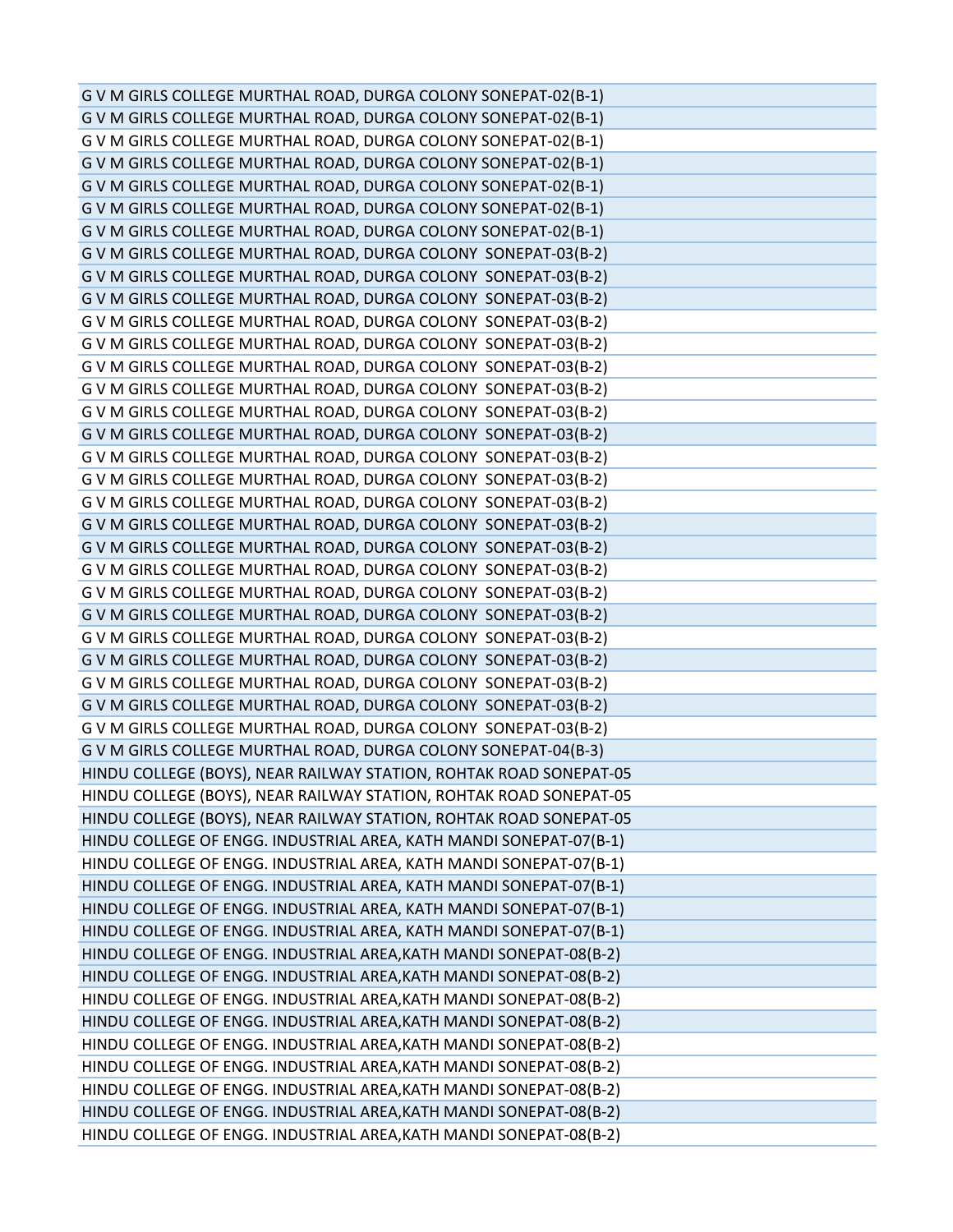| HINDU GIRLS COLLEGE, OLD ROHTAK ROAD, AGGARSAIN NAGAR, KATH MANDI SONEPAT-09 |
|------------------------------------------------------------------------------|
| HINDU GIRLS COLLEGE, OLD ROHTAK ROAD, AGGARSAIN NAGAR, KATH MANDI SONEPAT-09 |
| HINDU GIRLS COLLEGE, OLD ROHTAK ROAD, AGGARSAIN NAGAR, KATH MANDI SONEPAT-09 |
| HINDU GIRLS COLLEGE, OLD ROHTAK ROAD, AGGARSAIN NAGAR, KATH MANDI SONEPAT-09 |
| HINDU GIRLS COLLEGE, OLD ROHTAK ROAD, AGGARSAIN NAGAR, KATH MANDI SONEPAT-09 |
| TIKA RAM (P.G.) GIRLS COLLEGE MISSION ROAD SONEPAT-10                        |
| TIKA RAM (P.G.) GIRLS COLLEGE MISSION ROAD SONEPAT-10                        |
| TIKA RAM (P.G.) GIRLS COLLEGE MISSION ROAD SONEPAT-10                        |
| TIKA RAM (P.G.) GIRLS COLLEGE MISSION ROAD SONEPAT-10                        |
| TIKA RAM (P.G.) GIRLS COLLEGE MISSION ROAD SONEPAT-10                        |
| TIKA RAM (P.G.) GIRLS COLLEGE MISSION ROAD SONEPAT-10                        |
| TIKA RAM (P.G.) GIRLS COLLEGE MISSION ROAD SONEPAT-10                        |
| TIKA RAM (P.G.) GIRLS COLLEGE MISSION ROAD SONEPAT-10                        |
| TIKA RAM (P.G.) GIRLS COLLEGE MISSION ROAD SONEPAT-10                        |
| TIKA RAM (P.G.) GIRLS COLLEGE MISSION ROAD SONEPAT-10                        |
| TIKA RAM (P.G.) GIRLS COLLEGE MISSION ROAD SONEPAT-10                        |
| TIKA RAM (P.G.) GIRLS COLLEGE MISSION ROAD SONEPAT-10                        |
| TIKA RAM (P.G.) GIRLS COLLEGE MISSION ROAD SONEPAT-10                        |
| D A V MULTIPURPOSE PUBLIC SCHOOL SEC-15 SONEPAT-11                           |
| D A V MULTIPURPOSE PUBLIC SCHOOL SEC-15 SONEPAT-11                           |
| D A V MULTIPURPOSE PUBLIC SCHOOL SEC-15 SONEPAT-11                           |
| D A V MULTIPURPOSE PUBLIC SCHOOL SEC-15 SONEPAT-11                           |
| D A V MULTIPURPOSE PUBLIC SCHOOL SEC-15 SONEPAT-11                           |
| D A V MULTIPURPOSE PUBLIC SCHOOL SEC-15 SONEPAT-11                           |
| D A V MULTIPURPOSE PUBLIC SCHOOL SEC-15 SONEPAT-11                           |
| D A V MULTIPURPOSE PUBLIC SCHOOL SEC-15 SONEPAT-11                           |
| D A V MULTIPURPOSE PUBLIC SCHOOL SEC-15 SONEPAT-11                           |
| D A V MULTIPURPOSE PUBLIC SCHOOL SEC-15 SONEPAT-11                           |
| D A V MULTIPURPOSE PUBLIC SCHOOL SEC-15 SONEPAT-11                           |
| D A V MULTIPURPOSE PUBLIC SCHOOL SEC-15 SONEPAT-11                           |
| D A V MULTIPURPOSE PUBLIC SCHOOL SEC-15 SONEPAT-11                           |
| D A V MULTIPURPOSE PUBLIC SCHOOL SEC-15 SONEPAT-11                           |
| HINDU SR SEC SCHOOL NEW COURT ROAD NEAR PANCHAYAT BHAWAN SONEPAT-12(B-1)     |
| HINDU SR SEC SCHOOL NEW COURT ROAD NEAR PANCHAYAT BHAWAN SONEPAT-12(B-1)     |
| HINDU SR SEC SCHOOL NEW COURT ROAD NEAR PANCHAYAT BHAWAN SONEPAT-12(B-1)     |
| HINDU SR SEC SCHOOL NEW COURT ROAD NEAR PANCHAYAT BHAWAN SONEPAT-12(B-1)     |
| HINDU SR SEC SCHOOL NEW COURT ROAD NEAR PANCHAYAT BHAWAN SONEPAT-12(B-1)     |
| HINDU SR SEC SCHOOL NEW COURT ROAD NEAR PANCHAYAT BHAWAN SONEPAT-12(B-1)     |
| HINDU SR SEC SCHOOL NEW COURT ROAD NEAR PANCHAYAT BHAWAN SONEPAT-12(B-1)     |
| HINDU SR SEC SCHOOL NEW COURT ROAD NEAR PANCHAYAT BHAWAN SONEPAT-12(B-1)     |
| HINDU SR SEC SCHOOL NEW COURT ROAD NEAR PANCHAYAT BHAWAN SONEPAT-12(B-1)     |
| HINDU SR SEC SCHOOL NEW COURT ROAD NEAR PANCHAYAT BHAWAN SONEPAT-12(B-1)     |
| HINDU SR SEC SCHOOL NEW COURT ROAD NEAR PANCHAYAT BHAWAN SONEPAT-12(B-1)     |
| HINDU SR SEC SCHOOL NEW COURT ROAD NEAR PANCHAYAT BHAWAN SONEPAT-12(B-1)     |
| HINDU SR SEC SCHOOL NEW COURT ROAD NEAR PANCHAYAT BHAWAN SONEPAT-12(B-1)     |
| HINDU SR SEC SCHOOL NEW COURT ROAD NEAR PANCHAYAT BHAWAN SONEPAT-12(B-1)     |
| HINDU SR SEC SCHOOL NEW COURT ROAD NEAR PANCHAYAT BHAWAN SONEPAT-12(B-1)     |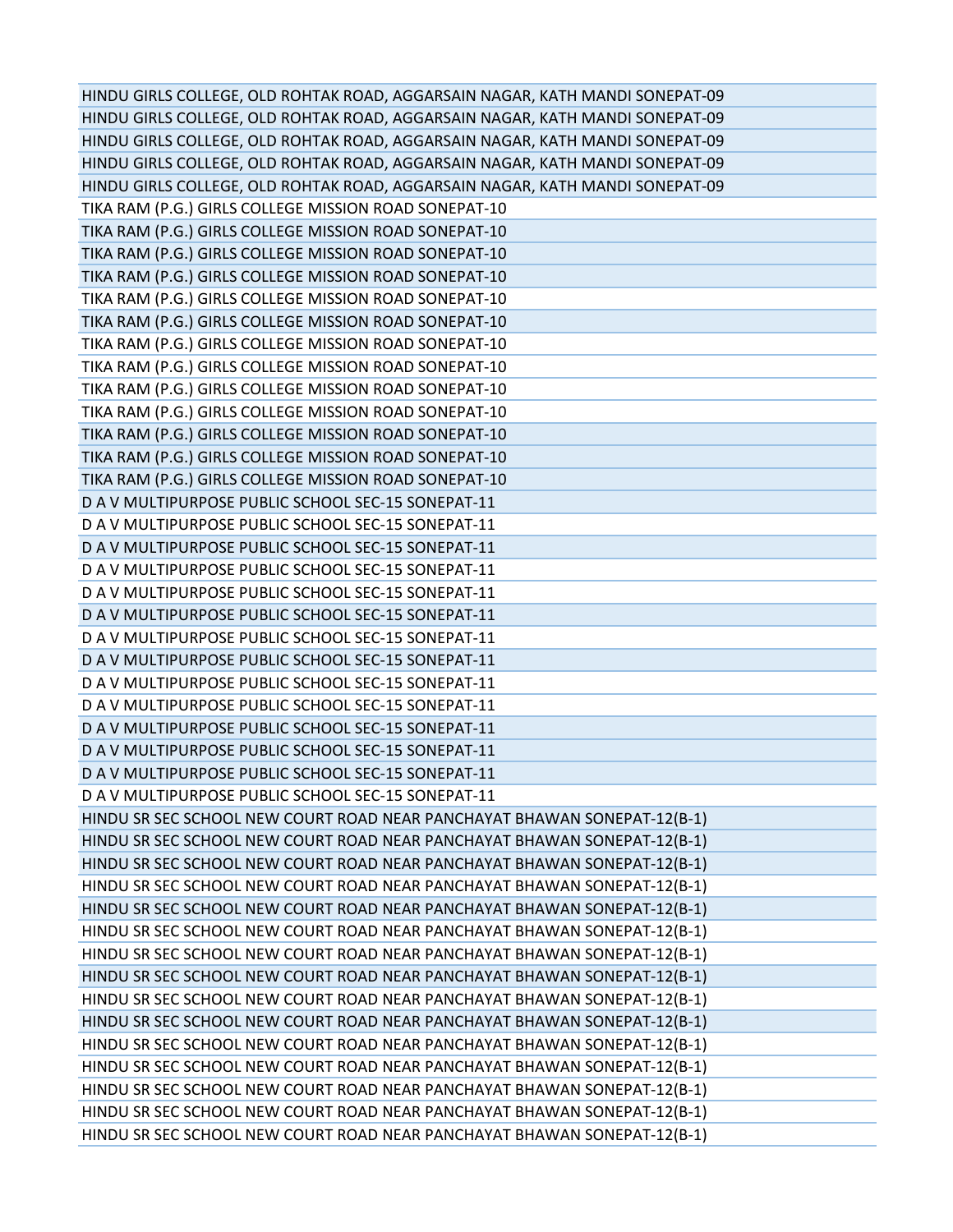| HINDU VIDYA PEETH, KATH MANDI SONEPAT-14<br>HINDU VIDYA PEETH, KATH MANDI SONEPAT-14<br>HINDU VIDYA PEETH, KATH MANDI SONEPAT-14<br>HINDU VIDYA PEETH, KATH MANDI SONEPAT-14<br>JAIN VIDYA MANDIR HIGH SCHOOL NEAR SUBJI MANDI SONEPAT-15<br>JAIN VIDYA MANDIR HIGH SCHOOL NEAR SUBJI MANDI SONEPAT-15<br>JAIN VIDYA MANDIR HIGH SCHOOL NEAR SUBJI MANDI SONEPAT-15<br>JAIN VIDYA MANDIR HIGH SCHOOL NEAR SUBJI MANDI SONEPAT-15<br>JAIN VIDYA MANDIR HIGH SCHOOL NEAR SUBJI MANDI SONEPAT-15<br>JAIN VIDYA MANDIR HIGH SCHOOL NEAR SUBJI MANDI SONEPAT-15<br>JANKI DASS KAPUR PUBLIC SCHOOL SEC-14 SONEPAT-16(B-1)<br>JANKI DASS KAPUR PUBLIC SCHOOL SEC-14 SONEPAT-16(B-1)<br>JANKI DASS KAPUR PUBLIC SCHOOL SEC-14 SONEPAT-16(B-1)<br>JANKI DASS KAPUR PUBLIC SCHOOL SEC-14 SONEPAT-16(B-1)<br>JANKI DASS KAPUR PUBLIC SCHOOL SEC-14 SONEPAT-16(B-1)<br>JANKI DASS KAPUR PUBLIC SCHOOL SEC-14 SONEPAT-16(B-1)<br>JANKI DASS KAPUR PUBLIC SCHOOL SEC-14 SONEPAT-16(B-1)<br>JANKI DASS KAPUR PUBLIC SCHOOL SEC-14 SONEPAT-17(B-2)<br>JANKI DASS KAPUR PUBLIC SCHOOL SEC-14 SONEPAT-17(B-2)<br>JANKI DASS KAPUR PUBLIC SCHOOL SEC-14 SONEPAT-17(B-2)<br>JANKI DASS KAPUR PUBLIC SCHOOL SEC-14 SONEPAT-17(B-2)<br>JANKI DASS KAPUR PUBLIC SCHOOL SEC-14 SONEPAT-17(B-2)<br>JANKI DASS KAPUR PUBLIC SCHOOL SEC-14 SONEPAT-17(B-2)<br>JANKI DASS KAPUR PUBLIC SCHOOL SEC-14 SONEPAT-17(B-2) |
|------------------------------------------------------------------------------------------------------------------------------------------------------------------------------------------------------------------------------------------------------------------------------------------------------------------------------------------------------------------------------------------------------------------------------------------------------------------------------------------------------------------------------------------------------------------------------------------------------------------------------------------------------------------------------------------------------------------------------------------------------------------------------------------------------------------------------------------------------------------------------------------------------------------------------------------------------------------------------------------------------------------------------------------------------------------------------------------------------------------------------------------------------------------------------------------------------------------------------------------------------------------------------------------------------------------------------------------------------------------------------------------|
|                                                                                                                                                                                                                                                                                                                                                                                                                                                                                                                                                                                                                                                                                                                                                                                                                                                                                                                                                                                                                                                                                                                                                                                                                                                                                                                                                                                          |
|                                                                                                                                                                                                                                                                                                                                                                                                                                                                                                                                                                                                                                                                                                                                                                                                                                                                                                                                                                                                                                                                                                                                                                                                                                                                                                                                                                                          |
|                                                                                                                                                                                                                                                                                                                                                                                                                                                                                                                                                                                                                                                                                                                                                                                                                                                                                                                                                                                                                                                                                                                                                                                                                                                                                                                                                                                          |
|                                                                                                                                                                                                                                                                                                                                                                                                                                                                                                                                                                                                                                                                                                                                                                                                                                                                                                                                                                                                                                                                                                                                                                                                                                                                                                                                                                                          |
|                                                                                                                                                                                                                                                                                                                                                                                                                                                                                                                                                                                                                                                                                                                                                                                                                                                                                                                                                                                                                                                                                                                                                                                                                                                                                                                                                                                          |
|                                                                                                                                                                                                                                                                                                                                                                                                                                                                                                                                                                                                                                                                                                                                                                                                                                                                                                                                                                                                                                                                                                                                                                                                                                                                                                                                                                                          |
|                                                                                                                                                                                                                                                                                                                                                                                                                                                                                                                                                                                                                                                                                                                                                                                                                                                                                                                                                                                                                                                                                                                                                                                                                                                                                                                                                                                          |
|                                                                                                                                                                                                                                                                                                                                                                                                                                                                                                                                                                                                                                                                                                                                                                                                                                                                                                                                                                                                                                                                                                                                                                                                                                                                                                                                                                                          |
|                                                                                                                                                                                                                                                                                                                                                                                                                                                                                                                                                                                                                                                                                                                                                                                                                                                                                                                                                                                                                                                                                                                                                                                                                                                                                                                                                                                          |
|                                                                                                                                                                                                                                                                                                                                                                                                                                                                                                                                                                                                                                                                                                                                                                                                                                                                                                                                                                                                                                                                                                                                                                                                                                                                                                                                                                                          |
|                                                                                                                                                                                                                                                                                                                                                                                                                                                                                                                                                                                                                                                                                                                                                                                                                                                                                                                                                                                                                                                                                                                                                                                                                                                                                                                                                                                          |
|                                                                                                                                                                                                                                                                                                                                                                                                                                                                                                                                                                                                                                                                                                                                                                                                                                                                                                                                                                                                                                                                                                                                                                                                                                                                                                                                                                                          |
|                                                                                                                                                                                                                                                                                                                                                                                                                                                                                                                                                                                                                                                                                                                                                                                                                                                                                                                                                                                                                                                                                                                                                                                                                                                                                                                                                                                          |
|                                                                                                                                                                                                                                                                                                                                                                                                                                                                                                                                                                                                                                                                                                                                                                                                                                                                                                                                                                                                                                                                                                                                                                                                                                                                                                                                                                                          |
|                                                                                                                                                                                                                                                                                                                                                                                                                                                                                                                                                                                                                                                                                                                                                                                                                                                                                                                                                                                                                                                                                                                                                                                                                                                                                                                                                                                          |
|                                                                                                                                                                                                                                                                                                                                                                                                                                                                                                                                                                                                                                                                                                                                                                                                                                                                                                                                                                                                                                                                                                                                                                                                                                                                                                                                                                                          |
|                                                                                                                                                                                                                                                                                                                                                                                                                                                                                                                                                                                                                                                                                                                                                                                                                                                                                                                                                                                                                                                                                                                                                                                                                                                                                                                                                                                          |
|                                                                                                                                                                                                                                                                                                                                                                                                                                                                                                                                                                                                                                                                                                                                                                                                                                                                                                                                                                                                                                                                                                                                                                                                                                                                                                                                                                                          |
|                                                                                                                                                                                                                                                                                                                                                                                                                                                                                                                                                                                                                                                                                                                                                                                                                                                                                                                                                                                                                                                                                                                                                                                                                                                                                                                                                                                          |
|                                                                                                                                                                                                                                                                                                                                                                                                                                                                                                                                                                                                                                                                                                                                                                                                                                                                                                                                                                                                                                                                                                                                                                                                                                                                                                                                                                                          |
|                                                                                                                                                                                                                                                                                                                                                                                                                                                                                                                                                                                                                                                                                                                                                                                                                                                                                                                                                                                                                                                                                                                                                                                                                                                                                                                                                                                          |
|                                                                                                                                                                                                                                                                                                                                                                                                                                                                                                                                                                                                                                                                                                                                                                                                                                                                                                                                                                                                                                                                                                                                                                                                                                                                                                                                                                                          |
|                                                                                                                                                                                                                                                                                                                                                                                                                                                                                                                                                                                                                                                                                                                                                                                                                                                                                                                                                                                                                                                                                                                                                                                                                                                                                                                                                                                          |
|                                                                                                                                                                                                                                                                                                                                                                                                                                                                                                                                                                                                                                                                                                                                                                                                                                                                                                                                                                                                                                                                                                                                                                                                                                                                                                                                                                                          |
| JANKI DASS KAPUR PUBLIC SCHOOL SEC-14 SONEPAT-17(B-2)                                                                                                                                                                                                                                                                                                                                                                                                                                                                                                                                                                                                                                                                                                                                                                                                                                                                                                                                                                                                                                                                                                                                                                                                                                                                                                                                    |
| JANKI DASS KAPUR PUBLIC SCHOOL SEC-14 SONEPAT-17(B-2)                                                                                                                                                                                                                                                                                                                                                                                                                                                                                                                                                                                                                                                                                                                                                                                                                                                                                                                                                                                                                                                                                                                                                                                                                                                                                                                                    |
| JANKI DASS KAPUR PUBLIC SCHOOL SEC-14 SONEPAT-17(B-2)                                                                                                                                                                                                                                                                                                                                                                                                                                                                                                                                                                                                                                                                                                                                                                                                                                                                                                                                                                                                                                                                                                                                                                                                                                                                                                                                    |
| JANKI DASS KAPUR PUBLIC SCHOOL SEC-14 SONEPAT-17(B-2)                                                                                                                                                                                                                                                                                                                                                                                                                                                                                                                                                                                                                                                                                                                                                                                                                                                                                                                                                                                                                                                                                                                                                                                                                                                                                                                                    |
| JANKI DASS KAPUR PUBLIC SCHOOL SEC-14 SONEPAT-17(B-2)                                                                                                                                                                                                                                                                                                                                                                                                                                                                                                                                                                                                                                                                                                                                                                                                                                                                                                                                                                                                                                                                                                                                                                                                                                                                                                                                    |
| JANKI DASS KAPUR PUBLIC SCHOOL SEC-14 SONEPAT-17(B-2)                                                                                                                                                                                                                                                                                                                                                                                                                                                                                                                                                                                                                                                                                                                                                                                                                                                                                                                                                                                                                                                                                                                                                                                                                                                                                                                                    |
| JANKI DASS KAPUR PUBLIC SCHOOL SEC-14 SONEPAT-17(B-2)                                                                                                                                                                                                                                                                                                                                                                                                                                                                                                                                                                                                                                                                                                                                                                                                                                                                                                                                                                                                                                                                                                                                                                                                                                                                                                                                    |
| JANKI DASS KAPUR PUBLIC SCHOOL SEC-14 SONEPAT-17(B-2)                                                                                                                                                                                                                                                                                                                                                                                                                                                                                                                                                                                                                                                                                                                                                                                                                                                                                                                                                                                                                                                                                                                                                                                                                                                                                                                                    |
| JANKI DASS KAPUR PUBLIC SCHOOL SEC-14 SONEPAT-17(B-2)                                                                                                                                                                                                                                                                                                                                                                                                                                                                                                                                                                                                                                                                                                                                                                                                                                                                                                                                                                                                                                                                                                                                                                                                                                                                                                                                    |
| JANKI DASS KAPUR PUBLIC SCHOOL SEC-14 SONEPAT-17(B-2)                                                                                                                                                                                                                                                                                                                                                                                                                                                                                                                                                                                                                                                                                                                                                                                                                                                                                                                                                                                                                                                                                                                                                                                                                                                                                                                                    |
| JANKI DASS KAPUR PUBLIC SCHOOL SEC-14 SONEPAT-17(B-2)                                                                                                                                                                                                                                                                                                                                                                                                                                                                                                                                                                                                                                                                                                                                                                                                                                                                                                                                                                                                                                                                                                                                                                                                                                                                                                                                    |
| JANKI DASS KAPUR PUBLIC SCHOOL SEC-14 SONEPAT-17(B-2)                                                                                                                                                                                                                                                                                                                                                                                                                                                                                                                                                                                                                                                                                                                                                                                                                                                                                                                                                                                                                                                                                                                                                                                                                                                                                                                                    |
| JANKI DASS KAPUR PUBLIC SCHOOL SEC-14 SONEPAT-17(B-2)                                                                                                                                                                                                                                                                                                                                                                                                                                                                                                                                                                                                                                                                                                                                                                                                                                                                                                                                                                                                                                                                                                                                                                                                                                                                                                                                    |
| JANKI DASS KAPUR PUBLIC SCHOOL SEC-14 SONEPAT-17(B-2)                                                                                                                                                                                                                                                                                                                                                                                                                                                                                                                                                                                                                                                                                                                                                                                                                                                                                                                                                                                                                                                                                                                                                                                                                                                                                                                                    |
| JANKI DASS KAPUR PUBLIC SCHOOL SEC-14 SONEPAT-17(B-2)                                                                                                                                                                                                                                                                                                                                                                                                                                                                                                                                                                                                                                                                                                                                                                                                                                                                                                                                                                                                                                                                                                                                                                                                                                                                                                                                    |
| JANKI DASS KAPUR PUBLIC SCHOOL SEC-14 SONEPAT-17(B-2)                                                                                                                                                                                                                                                                                                                                                                                                                                                                                                                                                                                                                                                                                                                                                                                                                                                                                                                                                                                                                                                                                                                                                                                                                                                                                                                                    |
| JANKI DASS KAPUR PUBLIC SCHOOL SEC-14 SONEPAT-17(B-2)                                                                                                                                                                                                                                                                                                                                                                                                                                                                                                                                                                                                                                                                                                                                                                                                                                                                                                                                                                                                                                                                                                                                                                                                                                                                                                                                    |
| JANKI DASS KAPUR PUBLIC SCHOOL SEC-14 SONEPAT-17(B-2)                                                                                                                                                                                                                                                                                                                                                                                                                                                                                                                                                                                                                                                                                                                                                                                                                                                                                                                                                                                                                                                                                                                                                                                                                                                                                                                                    |
| JANKI DASS KAPUR PUBLIC SCHOOL SEC-14 SONEPAT-17(B-2)                                                                                                                                                                                                                                                                                                                                                                                                                                                                                                                                                                                                                                                                                                                                                                                                                                                                                                                                                                                                                                                                                                                                                                                                                                                                                                                                    |
| JANKI DASS KAPUR PUBLIC SCHOOL SEC-14 SONEPAT-17(B-2)                                                                                                                                                                                                                                                                                                                                                                                                                                                                                                                                                                                                                                                                                                                                                                                                                                                                                                                                                                                                                                                                                                                                                                                                                                                                                                                                    |
| MALVIYA SHIKSHA SADAN OLD GOHANA ROAD SONEPAT-18                                                                                                                                                                                                                                                                                                                                                                                                                                                                                                                                                                                                                                                                                                                                                                                                                                                                                                                                                                                                                                                                                                                                                                                                                                                                                                                                         |
| MALVIYA SHIKSHA SADAN OLD GOHANA ROAD SONEPAT-18                                                                                                                                                                                                                                                                                                                                                                                                                                                                                                                                                                                                                                                                                                                                                                                                                                                                                                                                                                                                                                                                                                                                                                                                                                                                                                                                         |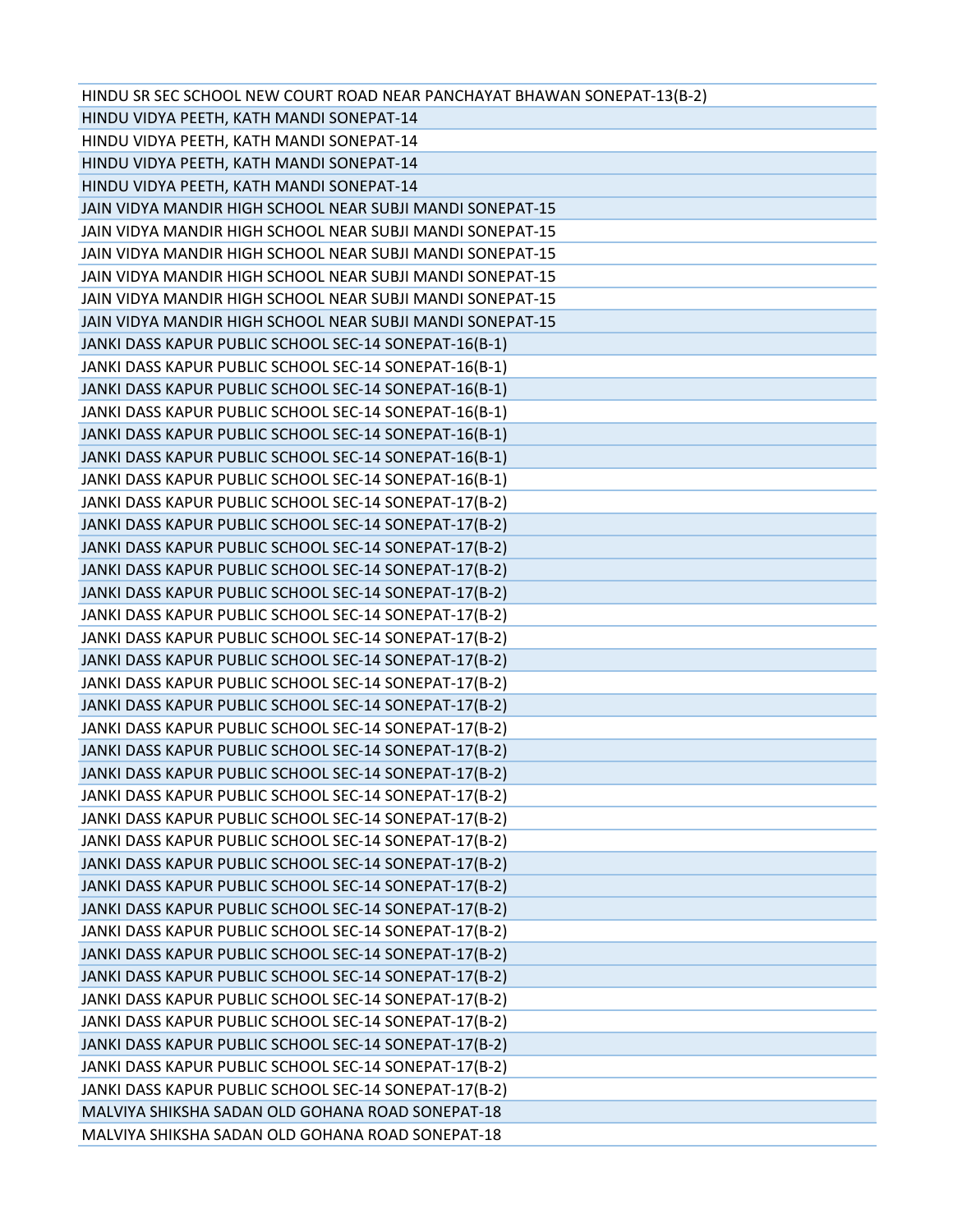| MALVIYA SHIKSHA SADAN OLD GOHANA ROAD SONEPAT-18               |
|----------------------------------------------------------------|
| MALVIYA SHIKSHA SADAN OLD GOHANA ROAD SONEPAT-18               |
| MALVIYA SHIKSHA SADAN OLD GOHANA ROAD SONEPAT-18               |
| MALVIYA SHIKSHA SADAN OLD GOHANA ROAD SONEPAT-18               |
| MALVIYA SHIKSHA SADAN OLD GOHANA ROAD SONEPAT-18               |
| MALVIYA SHIKSHA SADAN OLD GOHANA ROAD SONEPAT-18               |
| MALVIYA SHIKSHA SADAN OLD GOHANA ROAD SONEPAT-18               |
| MALVIYA SHIKSHA SADAN OLD GOHANA ROAD SONEPAT-18               |
| MALVIYA SHIKSHA SADAN OLD GOHANA ROAD SONEPAT-18               |
| MALVIYA SHIKSHA SADAN OLD GOHANA ROAD SONEPAT-18               |
| MALVIYA SHIKSHA SADAN OLD GOHANA ROAD SONEPAT-18               |
| MALVIYA SHIKSHA SADAN OLD GOHANA ROAD SONEPAT-18               |
| MALVIYA SHIKSHA SADAN OLD GOHANA ROAD SONEPAT-18               |
| MALVIYA SHIKSHA SADAN OLD GOHANA ROAD SONEPAT-18               |
| MALVIYA SHIKSHA SADAN OLD GOHANA ROAD SONEPAT-18               |
| NAVYUG PUBLIC SCHOOL, OLD ROHTAK ROAD, PRABHU NAGAR SONEPAT-19 |
| NAVYUG PUBLIC SCHOOL, OLD ROHTAK ROAD, PRABHU NAGAR SONEPAT-19 |
| NAVYUG PUBLIC SCHOOL, OLD ROHTAK ROAD, PRABHU NAGAR SONEPAT-19 |
| NAVYUG PUBLIC SCHOOL, OLD ROHTAK ROAD, PRABHU NAGAR SONEPAT-19 |
| NAVYUG PUBLIC SCHOOL, OLD ROHTAK ROAD, PRABHU NAGAR SONEPAT-19 |
| NAVYUG PUBLIC SCHOOL, OLD ROHTAK ROAD, PRABHU NAGAR SONEPAT-19 |
| NAVYUG PUBLIC SCHOOL, OLD ROHTAK ROAD, PRABHU NAGAR SONEPAT-19 |
| NAVYUG PUBLIC SCHOOL, OLD ROHTAK ROAD, PRABHU NAGAR SONEPAT-19 |
| NAVYUG PUBLIC SCHOOL, OLD ROHTAK ROAD, PRABHU NAGAR SONEPAT-19 |
| NAVYUG PUBLIC SCHOOL, OLD ROHTAK ROAD, PRABHU NAGAR SONEPAT-19 |
| NAVYUG PUBLIC SCHOOL, OLD ROHTAK ROAD, PRABHU NAGAR SONEPAT-19 |
| NAVYUG PUBLIC SCHOOL, OLD ROHTAK ROAD, PRABHU NAGAR SONEPAT-19 |
| RISHIKUL VIDYAPEETH DEVRU ROAD SONEPAT-20(B-1)                 |
| RISHIKUL VIDYAPEETH DEVRU ROAD SONEPAT-20(B-1)                 |
| RISHIKUL VIDYAPEETH DEVRU ROAD SONEPAT-20(B-1)                 |
| RISHIKUL VIDYAPEETH DEVRU ROAD SONEPAT-20(B-1)                 |
| RISHIKUL VIDYAPEETH DEVRU ROAD SONEPAT-20(B-1)                 |
| RISHIKUL VIDYAPEETH DEVRU ROAD SONEPAT-20(B-1)                 |
| RISHIKUL VIDYAPEETH DEVRU ROAD SONEPAT-21(B-2)                 |
| RISHIKUL VIDYAPEETH DEVRU ROAD SONEPAT-21(B-2)                 |
| RISHIKUL VIDYAPEETH DERRU ROAD SONEPAT-22(B-3)                 |
| RISHIKUL VIDYAPEETH DERRU ROAD SONEPAT-22(B-3)                 |
| RISHIKUL VIDYAPEETH DERRU ROAD SONEPAT-22(B-3)                 |
| SATYAM MODERN PUBLIC SCHOOL NEW BRAHAM COLONY SONEPAT-23(B-1)  |
| GURU NANAK GIRLS COLLEGE, SANTPURA YAMUNA NAGAR-01(B-1)        |
| GURU NANAK GIRLS COLLEGE, SANTPURA YAMUNA NAGAR-01(B-1)        |
| GURU NANAK GIRLS COLLEGE, SANTPURA YAMUNA NAGAR-01(B-1)        |
| GURU NANAK GIRLS COLLEGE, SANTPURA YAMUNA NAGAR-01(B-1)        |
| GURU NANAK GIRLS COLLEGE, SANTPURA YAMUNA NAGAR-01(B-1)        |
| GURU NANAK GIRLS COLLEGE, SANTPURA YAMUNA NAGAR-01(B-1)        |
| GURU NANAK GIRLS COLLEGE, SANTPURA YAMUNA NAGAR-01(B-1)        |
| GURU NANAK GIRLS COLLEGE, SANTPURA YAMUNA NAGAR-01(B-1)        |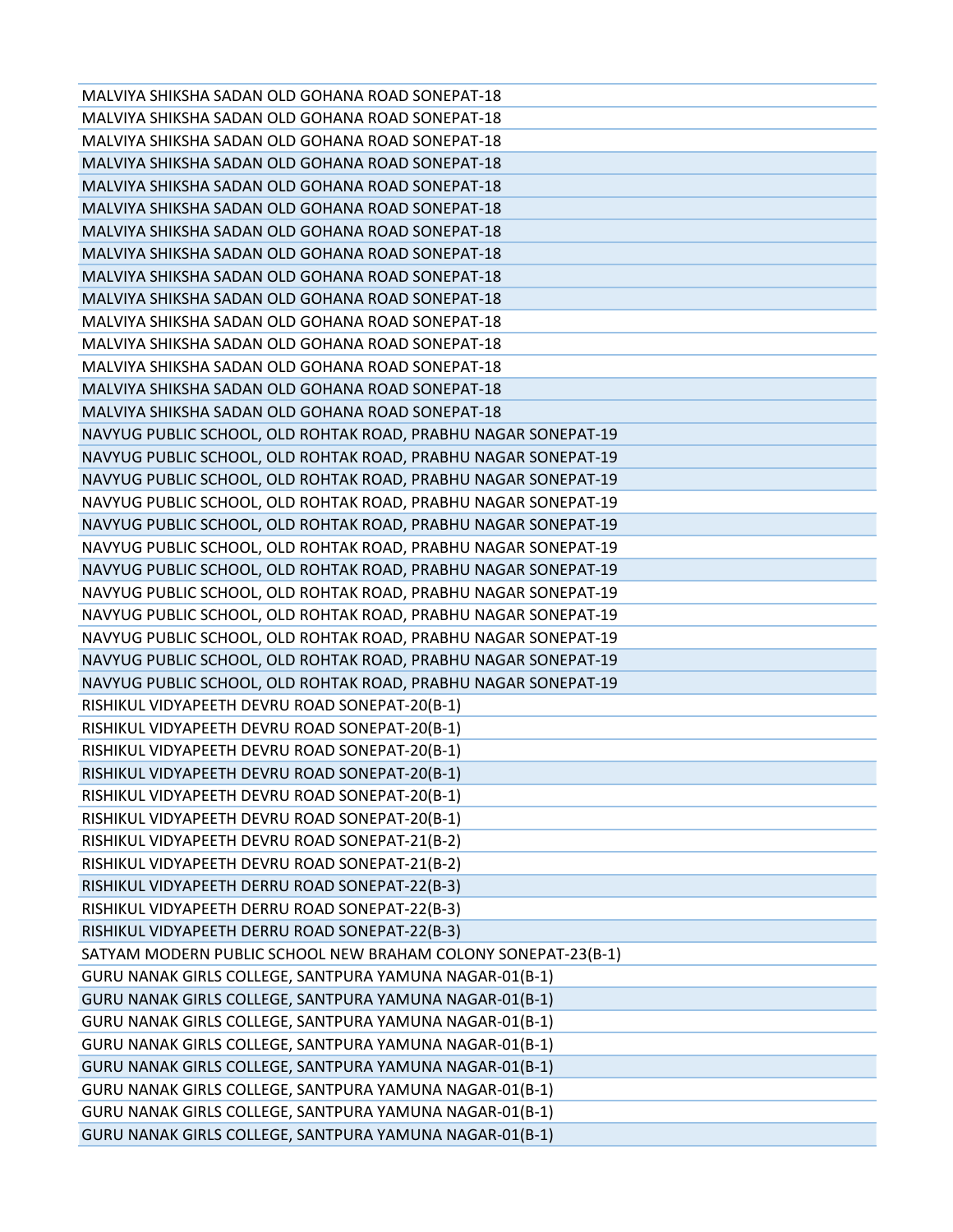| GURU NANAK GIRLS COLLEGE, SANTPURA YAMUNA NAGAR-01(B-1)                    |
|----------------------------------------------------------------------------|
| GURU NANAK GIRLS COLLEGE, SANTPURA YAMUNA NAGAR-01(B-1)                    |
| GURU NANAK GIRLS COLLEGE, SANTPURA YAMUNA NAGAR-01(B-1)                    |
| GURU NANAK GIRLS COLLEGE, SANTPURA YAMUNA NAGAR-01(B-1)                    |
| GURU NANAK GIRLS COLLEGE, SANTPURA YAMUNA NAGAR-01(B-1)                    |
| GURU NANAK GIRLS COLLEGE, SANTPURA YAMUNA NAGAR-01(B-1)                    |
| GURU NANAK GIRLS COLLEGE, SANTPURA YAMUNA NAGAR-01(B-1)                    |
| GURU NANAK GIRLS COLLEGE, SANTPURA YAMUNA NAGAR-01(B-1)                    |
| GURU NANAK GIRLS COLLEGE, SANTPURA YAMUNA NAGAR-01(B-1)                    |
| GURU NANAK GIRLS COLLEGE, SANTPURA YAMUNA NAGAR-01(B-1)                    |
| GURU NANAK GIRLS COLLEGE, SANTPURA YAMUNA NAGAR-01(B-1)                    |
| GURU NANAK GIRLS COLLEGE, SANTPURA YAMUNA NAGAR-01(B-1)                    |
| GURU NANAK GIRLS COLLEGE, SANTPURA YAMUNA NAGAR-01(B-1)                    |
| GURU NANAK GIRLS COLLEGE, SANTPURA YAMUNA NAGAR-01(B-1)                    |
| GURU NANAK GIRLS COLLEGE, SANTPURA YAMUNA NAGAR-01(B-1)                    |
| GURU NANAK GIRLS COLLEGE, SANTPURA YAMUNA NAGAR-01(B-1)                    |
| GURU NANAK GIRLS COLLEGE, SANTPURA YAMUNA NAGAR-01(B-1)                    |
| GURU NANAK GIRLS COLLEGE, SANTPURA YAMUNA NAGAR-01(B-1)                    |
| GURU NANAK GIRLS COLLEGE, SANTPURA YAMUNA NAGAR-01(B-1)                    |
| GURU NANAK GIRLS COLLEGE, SANTPURA YAMUNA NAGAR-01(B-1)                    |
| GURU NANAK GIRLS COLLEGE, SANTPURA YAMUNA NAGAR-01(B-1)                    |
| GURU NANAK GIRLS COLLEGE, SANTPURA YAMUNA NAGAR-01(B-1)                    |
| GURU NANAK GIRLS COLLEGE, SANTPURA YAMUNA NAGAR-01(B-1)                    |
| GURU NANAK GIRLS COLLEGE, SANTPURA YAMUNA NAGAR-01(B-1)                    |
| GURU NANAK GIRLS COLLEGE, SANTPURA YAMUNA NAGAR-01(B-1)                    |
| GURU NANAK GIRLS COLLEGE, SANTPURA YAMUNA NAGAR-01(B-1)                    |
| GURU NANAK GIRLS COLLEGE, SANTPURA YAMUNA NAGAR-01(B-1)                    |
| GURU NANAK GIRLS COLLEGE, SANTPURA YAMUNA NAGAR-01(B-1)                    |
| GURU NANAK GIRLS COLLEGE, SANTPURA YAMUNA NAGAR-01(B-1)                    |
| GURU NANAK GIRLS COLLEGE, SANTPURA YAMUNA NAGAR-01(B-1)                    |
| GURU NANAK GIRLS COLLEGE, SANTPURA YAMUNA NAGAR-01(B-1)                    |
| GURU NANAK GIRLS COLLEGE, SANTPURA YAMUNA NAGAR-01(B-1)                    |
| GURU NANAK GIRLS COLLEGE, SANTPURA YAMUNA NAGAR-01(B-1)                    |
| GURU NANAK GIRLS COLLEGE, SANTPURA YAMUNA NAGAR-01(B-1)                    |
| GURU NANAK GIRLS COLLEGE, SANTPURA YAMUNA NAGAR-02(B-2)                    |
| GURU NANAK GIRLS COLLEGE, SANTPURA YAMUNA NAGAR-02(B-2)                    |
| GURU NANAK GIRLS COLLEGE, SANTPURA, CAMPUS-II YAMUNA NAGAR-03(B-3)         |
| GURU NANAK GIRLS COLLEGE, SANTPURA, CAMPUS-II YAMUNA NAGAR-03(B-3)         |
| GURU NANAK GIRLS COLLEGE, SANTPURA, CAMPUS-II YAMUNA NAGAR-03(B-3)         |
| GURU NANAK KHALSA COLLEGE, CITY CENTER ROAD YAMUNA NAGAR-04(B-1)           |
| GURU NANAK KHALSA COLLEGE, CITY CENTER ROAD YAMUNA NAGAR-04(B-1)           |
| GURU NANAK KHALSA COLLEGE, CITY CENTER ROAD YAMUNA NAGAR-05(B-2)           |
| GURU NANAK KHALSA COLLEGE, CITY CENTER ROAD YAMUNA NAGAR-05(B-2)           |
| SANT NISCHAL SINGH COLLEGE OF EDUATION FOR WOMEN, SANTPURA YAMUNA NAGAR-06 |
| SANT NISCHAL SINGH COLLEGE OF EDUATION FOR WOMEN, SANTPURA YAMUNA NAGAR-06 |
| SANT NISCHAL SINGH COLLEGE OF EDUATION FOR WOMEN, SANTPURA YAMUNA NAGAR-06 |
| SANT NISCHAL SINGH COLLEGE OF EDUATION FOR WOMEN, SANTPURA YAMUNA NAGAR-06 |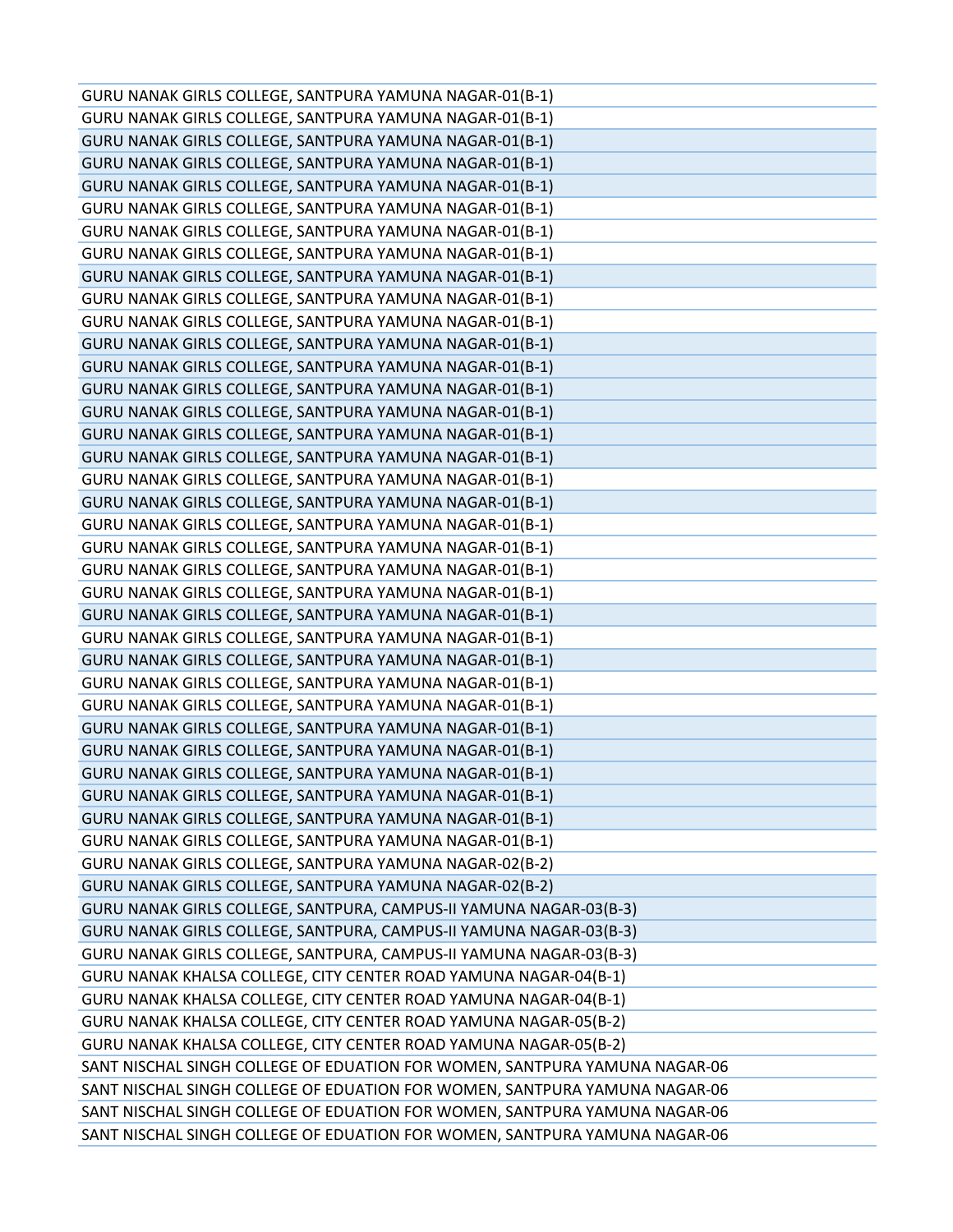| SANT NISCHAL SINGH COLLEGE OF EDUATION FOR WOMEN, SANTPURA YAMUNA NAGAR-06        |
|-----------------------------------------------------------------------------------|
| SANT NISCHAL SINGH COLLEGE OF EDUATION FOR WOMEN, SANTPURA YAMUNA NAGAR-06        |
| SANT NISCHAL SINGH COLLEGE OF EDUATION FOR WOMEN, SANTPURA YAMUNA NAGAR-06        |
| SANT NISCHAL SINGH COLLEGE OF EDUATION FOR WOMEN, SANTPURA YAMUNA NAGAR-06        |
| ANAND PUBLIC SCHOOL, D-77 PROFESSOR COLONY YAMUNA NAGAR-07                        |
| ANAND PUBLIC SCHOOL, D-77 PROFESSOR COLONY YAMUNA NAGAR-07                        |
| ANAND PUBLIC SCHOOL, D-77 PROFESSOR COLONY YAMUNA NAGAR-07                        |
| ANAND PUBLIC SCHOOL, D-77 PROFESSOR COLONY YAMUNA NAGAR-07                        |
| ANAND PUBLIC SCHOOL, D-77 PROFESSOR COLONY YAMUNA NAGAR-07                        |
| ANAND PUBLIC SCHOOL, D-77 PROFESSOR COLONY YAMUNA NAGAR-07                        |
| ANAND PUBLIC SCHOOL, D-77 PROFESSOR COLONY YAMUNA NAGAR-07                        |
| ANAND PUBLIC SCHOOL, D-77 PROFESSOR COLONY YAMUNA NAGAR-07                        |
| ANAND PUBLIC SCHOOL, D-77 PROFESSOR COLONY YAMUNA NAGAR-07                        |
| ANAND PUBLIC SCHOOL, D-77 PROFESSOR COLONY YAMUNA NAGAR-07                        |
| ANAND PUBLIC SCHOOL, D-77 PROFESSOR COLONY YAMUNA NAGAR-07                        |
| ANAND PUBLIC SCHOOL, D-77 PROFESSOR COLONY YAMUNA NAGAR-07                        |
| D A V PUBLIC SCHOOL, PROFESSOR COLONY YAMUNA NAGAR-8                              |
| D A V PUBLIC SCHOOL, PROFESSOR COLONY YAMUNA NAGAR-8                              |
| D A V PUBLIC SCHOOL, PROFESSOR COLONY YAMUNA NAGAR-8                              |
| D A V PUBLIC SCHOOL, PROFESSOR COLONY YAMUNA NAGAR-8                              |
| D A V PUBLIC SCHOOL, PROFESSOR COLONY YAMUNA NAGAR-8                              |
| MEWAT ENGINEERING COLLEGE, (WAQF) PALLA NUH-01                                    |
| MEWAT ENGINEERING COLLEGE, (WAQF) PALLA NUH-01                                    |
| MEWAT ENGINEERING COLLEGE, (WAQF) PALLA NUH-01                                    |
| MEWAT ENGINEERING COLLEGE, (WAQF) PALLA NUH-01                                    |
| MEWAT ENGINEERING COLLEGE, (WAQF) PALLA NUH-01                                    |
| MEWAT ENGINEERING COLLEGE, (WAQF) PALLA NUH-01                                    |
| MEWAT ENGINEERING COLLEGE, (WAQF) PALLA NUH-01                                    |
| MEWAT ENGINEERING COLLEGE, (WAQF) PALLA NUH-01                                    |
| MEWAT ENGINEERING COLLEGE, (WAQF) PALLA NUH-01                                    |
| MEWAT MODEL SCHOOL, BY PASS CHOWK NUH-02(B-1)                                     |
| MEWAT MODEL SCHOOL, BY PASS CHOWK NUH-02(B-1)                                     |
| MEWAT MODEL SCHOOL, BY PASS CHOWK NUH-02(B-1)                                     |
| MEWAT MODEL SCHOOL, BY PASS CHOWK NUH-02(B-1)                                     |
| D.A.V. POLICE PUBLIC SCHOOL, POLICE LINE NUH-11                                   |
| D.A.V. POLICE PUBLIC SCHOOL, POLICE LINE NUH-11                                   |
| D.A.V. POLICE PUBLIC SCHOOL, POLICE LINE NUH-11                                   |
| D.A.V. POLICE PUBLIC SCHOOL, POLICE LINE NUH-11                                   |
| D.A.V. POLICE PUBLIC SCHOOL, POLICE LINE NUH-11                                   |
| HINDU SR. SEC. SCHOOL, WARD NO. 12, PANDIT MOHALLA NEAR NALHAR ROAD (HBSE) NUH-04 |
| HINDU SR. SEC. SCHOOL, WARD NO. 12, PANDIT MOHALLA NEAR NALHAR ROAD (HBSE) NUH-04 |
| HINDU SR. SEC. SCHOOL, WARD NO. 12, PANDIT MOHALLA NEAR NALHAR ROAD (HBSE) NUH-04 |
| OM INTERNATIONAL PUBLIC SCHOOL, RASULPUR ROAD PALWAL-01                           |
| OM INTERNATIONAL PUBLIC SCHOOL, RASULPUR ROAD PALWAL-01                           |
| OM INTERNATIONAL PUBLIC SCHOOL, RASULPUR ROAD PALWAL-01                           |
| OM INTERNATIONAL PUBLIC SCHOOL, RASULPUR ROAD PALWAL-01                           |
| OM INTERNATIONAL PUBLIC SCHOOL, RASULPUR ROAD PALWAL-01                           |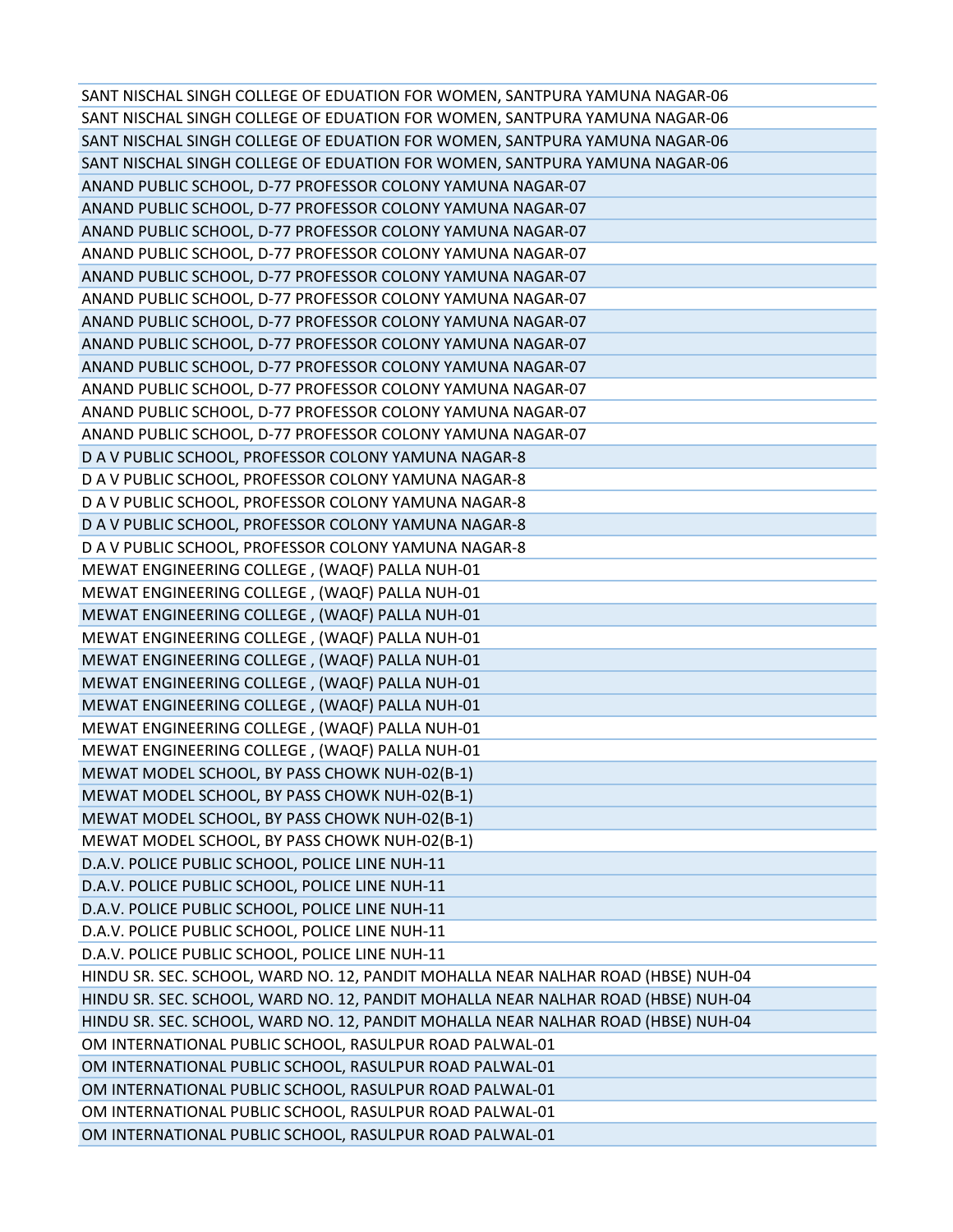| OM INTERNATIONAL PUBLIC SCHOOL, RASULPUR ROAD PALWAL-01            |
|--------------------------------------------------------------------|
| OM INTERNATIONAL PUBLIC SCHOOL, RASULPUR ROAD PALWAL-01            |
| OM INTERNATIONAL PUBLIC SCHOOL, RASULPUR ROAD PALWAL-01            |
| OM INTERNATIONAL PUBLIC SCHOOL, RASULPUR ROAD PALWAL-01            |
| OM INTERNATIONAL PUBLIC SCHOOL, RASULPUR ROAD PALWAL-01            |
| OM INTERNATIONAL PUBLIC SCHOOL, RASULPUR ROAD PALWAL-01            |
| OM INTERNATIONAL PUBLIC SCHOOL, RASULPUR ROAD PALWAL-01            |
| OM INTERNATIONAL PUBLIC SCHOOL, RASULPUR ROAD PALWAL-01            |
| OM INTERNATIONAL PUBLIC SCHOOL, RASULPUR ROAD PALWAL-01            |
| OM INTERNATIONAL PUBLIC SCHOOL, RASULPUR ROAD PALWAL-01            |
| OM INTERNATIONAL PUBLIC SCHOOL, RASULPUR ROAD PALWAL-01            |
| OM INTERNATIONAL PUBLIC SCHOOL, RASULPUR ROAD PALWAL-01            |
| OM INTERNATIONAL PUBLIC SCHOOL, RASULPUR ROAD PALWAL-01            |
| OM INTERNATIONAL PUBLIC SCHOOL, RASULPUR ROAD PALWAL-01            |
| OM INTERNATIONAL PUBLIC SCHOOL, RASULPUR ROAD PALWAL-01            |
| OM INTERNATIONAL PUBLIC SCHOOL, RASULPUR ROAD PALWAL-01            |
| OM INTERNATIONAL PUBLIC SCHOOL, RASULPUR ROAD PALWAL-01            |
| OM INTERNATIONAL PUBLIC SCHOOL, RASULPUR ROAD PALWAL-01            |
| OM INTERNATIONAL PUBLIC SCHOOL, RASULPUR ROAD PALWAL-01            |
| OM INTERNATIONAL PUBLIC SCHOOL, RASULPUR ROAD PALWAL-01            |
| OM INTERNATIONAL PUBLIC SCHOOL, RASULPUR ROAD PALWAL-01            |
| OM INTERNATIONAL PUBLIC SCHOOL, RASULPUR ROAD PALWAL-01            |
| OM INTERNATIONAL PUBLIC SCHOOL, RASULPUR ROAD PALWAL-01            |
| OM INTERNATIONAL PUBLIC SCHOOL, RASULPUR ROAD PALWAL-01            |
| OM INTERNATIONAL PUBLIC SCHOOL, RASULPUR ROAD PALWAL-01            |
| OM INTERNATIONAL PUBLIC SCHOOL, RASULPUR ROAD PALWAL-01            |
| OM INTERNATIONAL PUBLIC SCHOOL, RASULPUR ROAD PALWAL-01            |
| OM INTERNATIONAL PUBLIC SCHOOL, RASULPUR ROAD PALWAL-01            |
| OM INTERNATIONAL PUBLIC SCHOOL, RASULPUR ROAD PALWAL-01            |
| OM INTERNATIONAL PUBLIC SCHOOL, RASULPUR ROAD PALWAL-01            |
| OM INTERNATIONAL PUBLIC SCHOOL, RASULPUR ROAD PALWAL-01            |
| OM INTERNATIONAL PUBLIC SCHOOL, RASULPUR ROAD PALWAL-01            |
| OM INTERNATIONAL PUBLIC SCHOOL, RASULPUR ROAD PALWAL-01            |
| SARASWATI MAHILA MAHAVIDYALYA, BYE PASS ROAD PALWAL-02             |
| SARASWATI MAHILA MAHAVIDYALYA, BYE PASS ROAD PALWAL-02             |
| SARASWATI MAHILA MAHAVIDYALYA, BYE PASS ROAD PALWAL-02             |
| SARASWATI MAHILA MAHAVIDYALYA, BYE PASS ROAD PALWAL-02             |
| SARASWATI MAHILA MAHAVIDYALYA, BYE PASS ROAD PALWAL-02             |
| SARASWATI MAHILA MAHAVIDYALYA, BYE PASS ROAD PALWAL-02             |
| SARASWATI MAHILA MAHAVIDYALYA, BYE PASS ROAD PALWAL-02             |
| SARASWATI MAHILA MAHAVIDYALYA, BYE PASS ROAD PALWAL-02             |
| SARASWATI MAHILA MAHAVIDYALYA, BYE PASS ROAD PALWAL-02             |
| G.G.D.S.D. COLLEGE, MAL GODAM, NEAR RAILWAY STATION PALWAL-03(B-1) |
| G.G.D.S.D. COLLEGE, MAL GODAM, NEAR RAILWAY STATION PALWAL-03(B-1) |
| G.G.D.S.D. COLLEGE, MAL GODAM, NEAR RAILWAY STATION PALWAL-03(B-1) |
| G.G.D.S.D. COLLEGE, MAL GODAM, NEAR RAILWAY STATION PALWAL-03(B-1) |
| G.G.D.S.D. COLLEGE, MAL GODAM, NEAR RAILWAY STATION PALWAL-04(B-2) |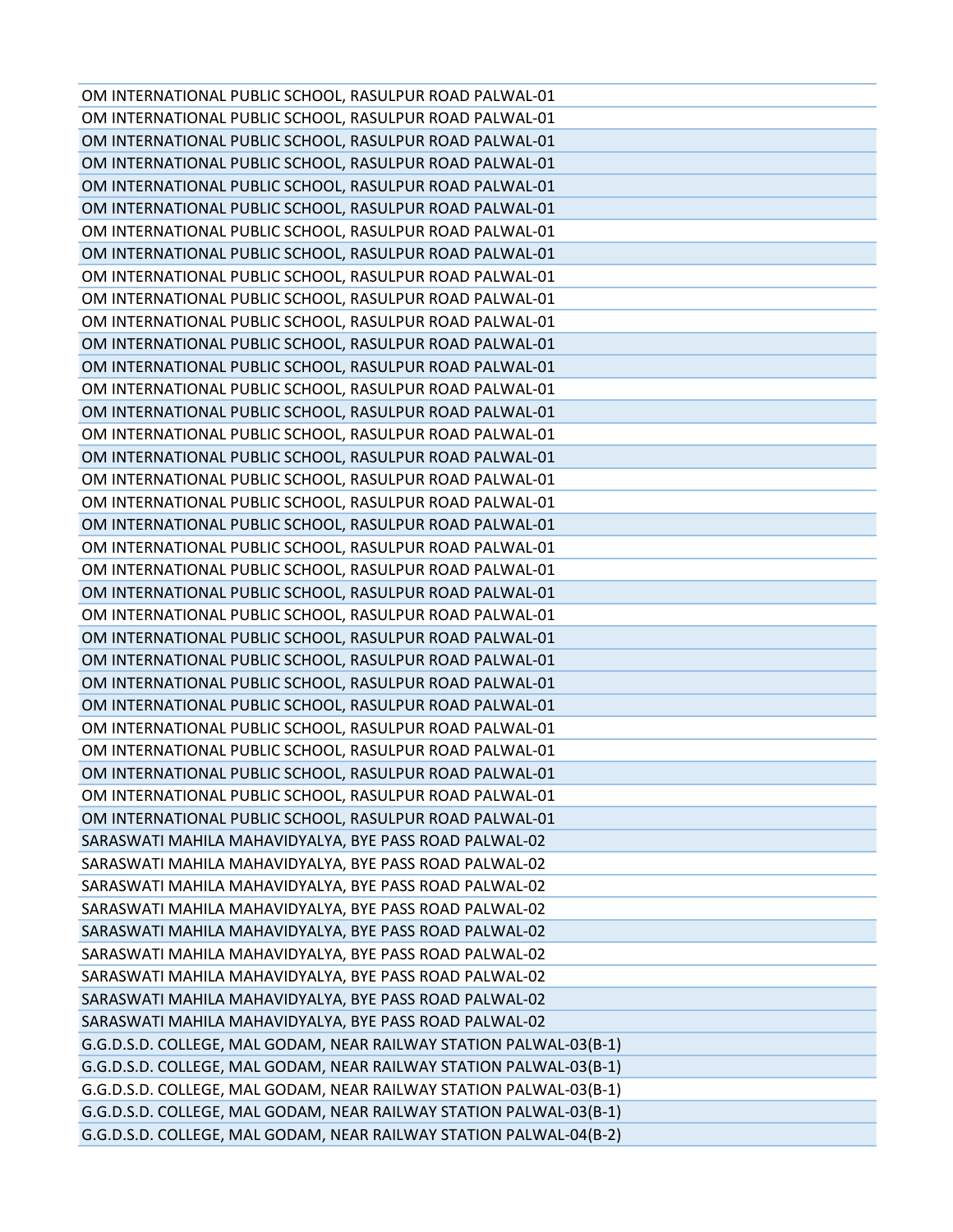| G.G.D.S.D. COLLEGE, MAL GODAM, NEAR RAILWAY STATION PALWAL-04(B-2)                               |
|--------------------------------------------------------------------------------------------------|
| G.G.D.S.D. COLLEGE, MAL GODAM, NEAR RAILWAY STATION PALWAL-04(B-2)                               |
| G.G.D.S.D. COLLEGE, MAL GODAM, NEAR RAILWAY STATION PALWAL-04(B-2)                               |
| DELHI PUBLIC SCHOOL, 70TH MILE STONE, MAIN MATHURA ROAD PALWAL-06(B-2)                           |
| DELHI PUBLIC SCHOOL, 70TH MILE STONE, MAIN MATHURA ROAD PALWAL-06(B-2)                           |
| DELHI PUBLIC SCHOOL, 70TH MILE STONE, MAIN MATHURA ROAD PALWAL-06(B-2)                           |
| DELHI PUBLIC SCHOOL, 70TH MILE STONE, MAIN MATHURA ROAD PALWAL-06(B-2)                           |
| DELHI PUBLIC SCHOOL, 70TH MILE STONE, MAIN MATHURA ROAD PALWAL-06(B-2)                           |
| DELHI PUBLIC SCHOOL, 70TH MILE STONE, MAIN MATHURA ROAD PALWAL-06(B-2)                           |
| DELHI PUBLIC SCHOOL, 70TH MILE STONE, MAIN MATHURA ROAD PALWAL-06(B-2)                           |
| ADVANCDED INSTITUTE OF TECH. & MAGNT. , 70KM, DELHI MATHURA ROAD, NH-2, AURANGABAD PALWAL-07(B-1 |
| ADVANCDED INSTITUTE OF TECH. & MAGNT. , 70KM, DELHI MATHURA ROAD, NH-2, AURANGABAD PALWAL-07(B-1 |
| ADVANCDED INSTITUTE OF TECH. & MAGNT. , 70KM, DELHI MATHURA ROAD, NH-2, AURANGABAD PALWAL-07(B-1 |
| D.R.K. ADARSH VIDYA MANDIR, COLLEGE ROAD CHARKHI DADRI-01                                        |
| D.R.K. ADARSH VIDYA MANDIR, COLLEGE ROAD CHARKHI DADRI-01                                        |
| D.R.K. ADARSH VIDYA MANDIR, COLLEGE ROAD CHARKHI DADRI-01                                        |
| D.R.K. ADARSH VIDYA MANDIR, COLLEGE ROAD CHARKHI DADRI-01                                        |
| D.R.K. ADARSH VIDYA MANDIR, COLLEGE ROAD CHARKHI DADRI-01                                        |
| D.R.K. ADARSH VIDYA MANDIR, COLLEGE ROAD CHARKHI DADRI-01                                        |
| D.R.K. ADARSH VIDYA MANDIR, COLLEGE ROAD CHARKHI DADRI-01                                        |
| D.R.K. ADARSH VIDYA MANDIR, COLLEGE ROAD CHARKHI DADRI-01                                        |
| D.R.K. ADARSH VIDYA MANDIR, COLLEGE ROAD CHARKHI DADRI-01                                        |
| D.R.K. ADARSH VIDYA MANDIR, COLLEGE ROAD CHARKHI DADRI-01                                        |
| D.R.K. ADARSH VIDYA MANDIR, COLLEGE ROAD CHARKHI DADRI-01                                        |
| D.R.K. ADARSH VIDYA MANDIR, COLLEGE ROAD CHARKHI DADRI-01                                        |
| D.R.K. ADARSH VIDYA MANDIR, COLLEGE ROAD CHARKHI DADRI-01                                        |
| D.R.K. ADARSH VIDYA MANDIR, COLLEGE ROAD CHARKHI DADRI-01                                        |
| D.R.K. ADARSH VIDYA MANDIR, COLLEGE ROAD CHARKHI DADRI-01                                        |
| D.R.K. ADARSH VIDYA MANDIR, COLLEGE ROAD CHARKHI DADRI-01                                        |
| D.R.K. ADARSH VIDYA MANDIR, COLLEGE ROAD CHARKHI DADRI-01                                        |
| D.R.K. ADARSH VIDYA MANDIR, COLLEGE ROAD CHARKHI DADRI-01                                        |
| D.R.K. ADARSH VIDYA MANDIR, COLLEGE ROAD CHARKHI DADRI-01                                        |
| D.R.K. ADARSH VIDYA MANDIR, COLLEGE ROAD CHARKHI DADRI-01                                        |
| D.R.K. ADARSH VIDYA MANDIR, COLLEGE ROAD CHARKHI DADRI-01                                        |
| D.R.K. ADARSH VIDYA MANDIR, COLLEGE ROAD CHARKHI DADRI-01                                        |
| D.R.K. ADARSH VIDYA MANDIR, COLLEGE ROAD CHARKHI DADRI-01                                        |
| D.R.K. ADARSH VIDYA MANDIR, COLLEGE ROAD CHARKHI DADRI-01                                        |
| D.R.K. ADARSH VIDYA MANDIR, COLLEGE ROAD CHARKHI DADRI-01                                        |
| D.R.K. ADARSH VIDYA MANDIR, COLLEGE ROAD CHARKHI DADRI-01                                        |
| D.R.K. ADARSH VIDYA MANDIR, COLLEGE ROAD CHARKHI DADRI-01                                        |
| D.R.K. ADARSH VIDYA MANDIR, COLLEGE ROAD CHARKHI DADRI-01                                        |
| D.R.K. ADARSH VIDYA MANDIR, COLLEGE ROAD CHARKHI DADRI-01                                        |
| D.R.K. ADARSH VIDYA MANDIR, COLLEGE ROAD CHARKHI DADRI-01                                        |
| S.C.R. SR. SEC. SCHOOL, CHARKHI CHARKHI DADRI-02                                                 |
| R.E.D. SCHOOL, 8TH KM MILE STONE CHARKHI (CHARKHI DADRI BHIWANI MAIN ROAD) CHARKHI DADRI-03      |
| R.E.D. SCHOOL, 8TH KM MILE STONE CHARKHI (CHARKHI DADRI BHIWANI MAIN ROAD) CHARKHI DADRI-03      |
| R.E.D. SCHOOL, 8TH KM MILE STONE CHARKHI (CHARKHI DADRI BHIWANI MAIN ROAD) CHARKHI DADRI-03      |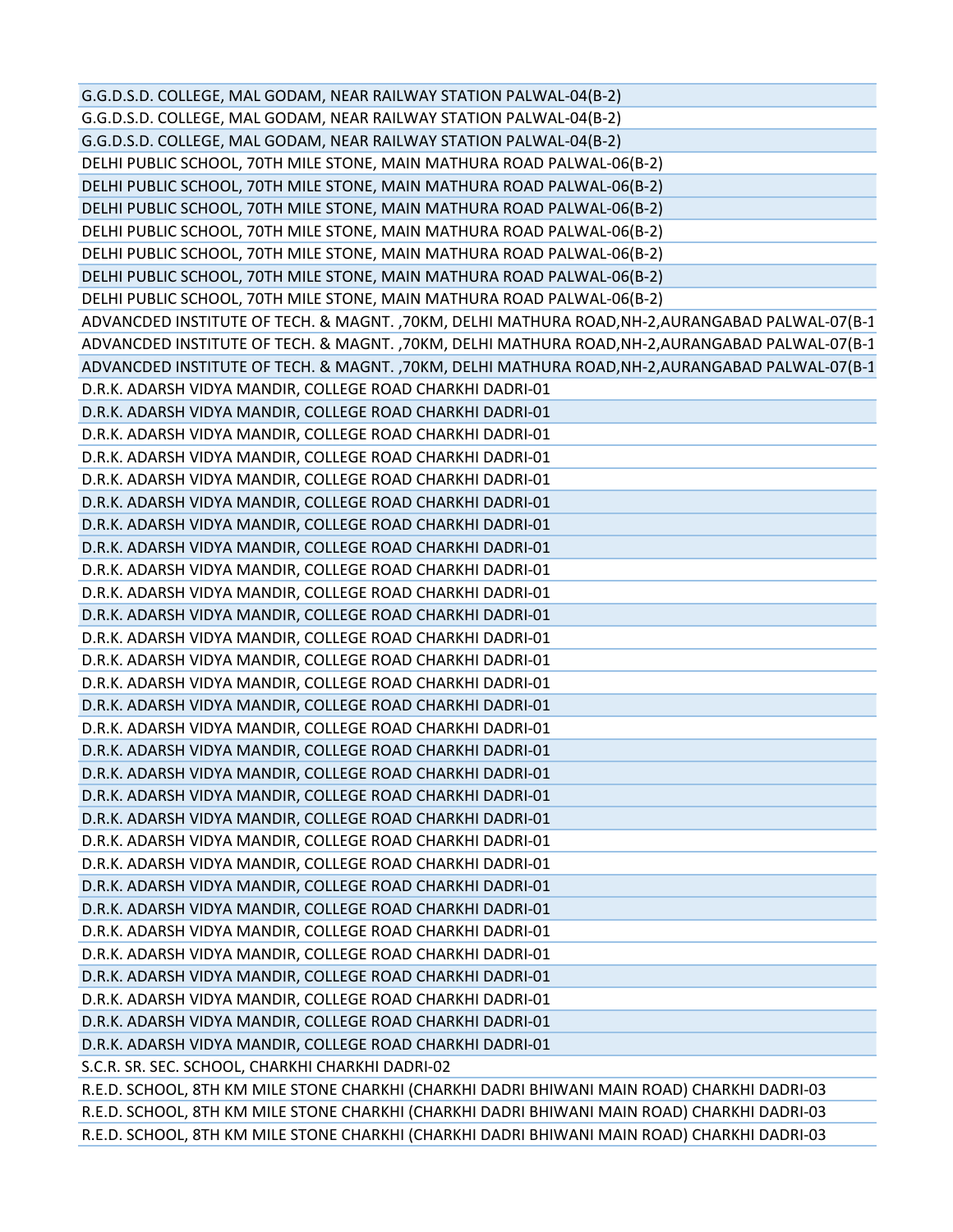R.E.D. SCHOOL, 8TH KM MILE STONE CHARKHI (CHARKHI DADRI BHIWANI MAIN ROAD) CHARKHI DADRI-03 R.E.D. SCHOOL, 8TH KM MILE STONE CHARKHI (CHARKHI DADRI BHIWANI MAIN ROAD) CHARKHI DADRI-03 R.E.D. SCHOOL, 8TH KM MILE STONE CHARKHI (CHARKHI DADRI BHIWANI MAIN ROAD) CHARKHI DADRI-03 K.N. SR. SEC. SCHOOL, GHIKARA ROAD CHARKHI DADRI-04 K.N. SR. SEC. SCHOOL, GHIKARA ROAD CHARKHI DADRI-04 K.N. SR. SEC. SCHOOL, GHIKARA ROAD CHARKHI DADRI-04 K.N. SR. SEC. SCHOOL, GHIKARA ROAD CHARKHI DADRI-04 K.N. SR. SEC. SCHOOL, GHIKARA ROAD CHARKHI DADRI-04 K.N. SR. SEC. SCHOOL, GHIKARA ROAD CHARKHI DADRI-04 K.N. SR. SEC. SCHOOL, GHIKARA ROAD CHARKHI DADRI-04 JANTA VIDYA MANDIR GANPAT RAI RASIWASIA (J. V.M. G.R.R.) COLLEGE CHARKHI DADRI-05(B-1) JANTA VIDYA MANDIR GANPAT RAI RASIWASIA (J. V.M. G.R.R.) COLLEGE CHARKHI DADRI-05(B-1) JANTA VIDYA MANDIR GANPAT RAI RASIWASIA (J. V.M. G.R.R.) COLLEGE CHARKHI DADRI-05(B-1) JANTA VIDYA MANDIR GANPAT RAI RASIWASIA (J. V.M. G.R.R.) COLLEGE CHARKHI DADRI-05(B-1) JANTA VIDYA MANDIR GANPAT RAI RASIWASIA (J. V.M. G.R.R.) COLLEGE CHARKHI DADRI-05(B-1) JANTA VIDYA MANDIR GANPAT RAI RASIWASIA (J. V.M. G.R.R.) COLLEGE CHARKHI DADRI-05(B-1) JANTA VIDYA MANDIR GANPAT RAI RASIWASIA (J. V.M. G.R.R.) COLLEGE CHARKHI DADRI-05(B-1) JANTA VIDYA MANDIR GANPAT RAI RASIWASIA (J. V.M. G.R.R.) COLLEGE CHARKHI DADRI-06(B-2) JANTA VIDYA MANDIR GANPAT RAI RASIWASIA (J. V.M. G.R.R.) COLLEGE CHARKHI DADRI-06(B-2) JANTA VIDYA MANDIR GANPAT RAI RASIWASIA (J. V.M. G.R.R.) COLLEGE CHARKHI DADRI-06(B-2) JANTA VIDYA MANDIR GANPAT RAI RASIWASIA (J. V.M. G.R.R.) COLLEGE CHARKHI DADRI-06(B-2) JANTA VIDYA MANDIR GANPAT RAI RASIWASIA (J. V.M. G.R.R.) COLLEGE CHARKHI DADRI-06(B-2) JANTA VIDYA MANDIR GANPAT RAI RASIWASIA (J. V.M. G.R.R.) COLLEGE CHARKHI DADRI-06(B-2) JANTA VIDYA MANDIR GANPAT RAI RASIWASIA (J. V.M. G.R.R.) COLLEGE CHARKHI DADRI-06(B-2) JANTA VIDYA MANDIR GANPAT RAI RASIWASIA (J. V.M. G.R.R.) COLLEGE CHARKHI DADRI-06(B-2) JANTA VIDYA MANDIR GANPAT RAI RASIWASIA (J. V.M. G.R.R.) COLLEGE CHARKHI DADRI-06(B-2) JANTA VIDYA MANDIR GANPAT RAI RASIWASIA (J. V.M. G.R.R.) COLLEGE CHARKHI DADRI-06(B-2) JANTA VIDYA MANDIR GANPAT RAI RASIWASIA (J. V.M. G.R.R.) COLLEGE CHARKHI DADRI-06(B-2) JANTA VIDYA MANDIR GANPAT RAI RASIWASIA (J. V.M. G.R.R.) COLLEGE CHARKHI DADRI-06(B-2) JANTA VIDYA MANDIR GANPAT RAI RASIWASIA (J. V.M. G.R.R.) COLLEGE CHARKHI DADRI-06(B-2) JANTA VIDYA MANDIR GANPAT RAI RASIWASIA (J. V.M. G.R.R.) COLLEGE CHARKHI DADRI-06(B-2) JANTA VIDYA MANDIR GANPAT RAI RASIWASIA (J. V.M. G.R.R.) COLLEGE CHARKHI DADRI-06(B-2) ARYANS MODEL SR. SEC. SCHOOL, GHIKARA ROAD CHARKHI DADRI-07 ARYANS MODEL SR. SEC. SCHOOL, GHIKARA ROAD CHARKHI DADRI-07 ARYANS MODEL SR. SEC. SCHOOL, GHIKARA ROAD CHARKHI DADRI-07 ARYANS MODEL SR. SEC. SCHOOL, GHIKARA ROAD CHARKHI DADRI-07 APEEJAY SARASWATI P.G. COLLEGE FOR GIRLS, R.K. GUPTA MARG CHARKHI DADRI-08 APEEJAY SARASWATI P.G. COLLEGE FOR GIRLS, R.K. GUPTA MARG CHARKHI DADRI-08 APEEJAY SARASWATI P.G. COLLEGE FOR GIRLS, R.K. GUPTA MARG CHARKHI DADRI-08 APEEJAY SARASWATI P.G. COLLEGE FOR GIRLS, R.K. GUPTA MARG CHARKHI DADRI-08 APEEJAY SARASWATI P.G. COLLEGE FOR GIRLS, R.K. GUPTA MARG CHARKHI DADRI-08 G.R.V. MODEL SCHOOL, LOHARU ROAD CHARKHI DADRI-09 G.R.V. MODEL SCHOOL, LOHARU ROAD CHARKHI DADRI-09 G.R.V. MODEL SCHOOL, LOHARU ROAD CHARKHI DADRI-09 G.R.V. MODEL SCHOOL, LOHARU ROAD CHARKHI DADRI-09 G.R.V. MODEL SCHOOL, LOHARU ROAD CHARKHI DADRI-09 G.R.V. MODEL SCHOOL, LOHARU ROAD CHARKHI DADRI-09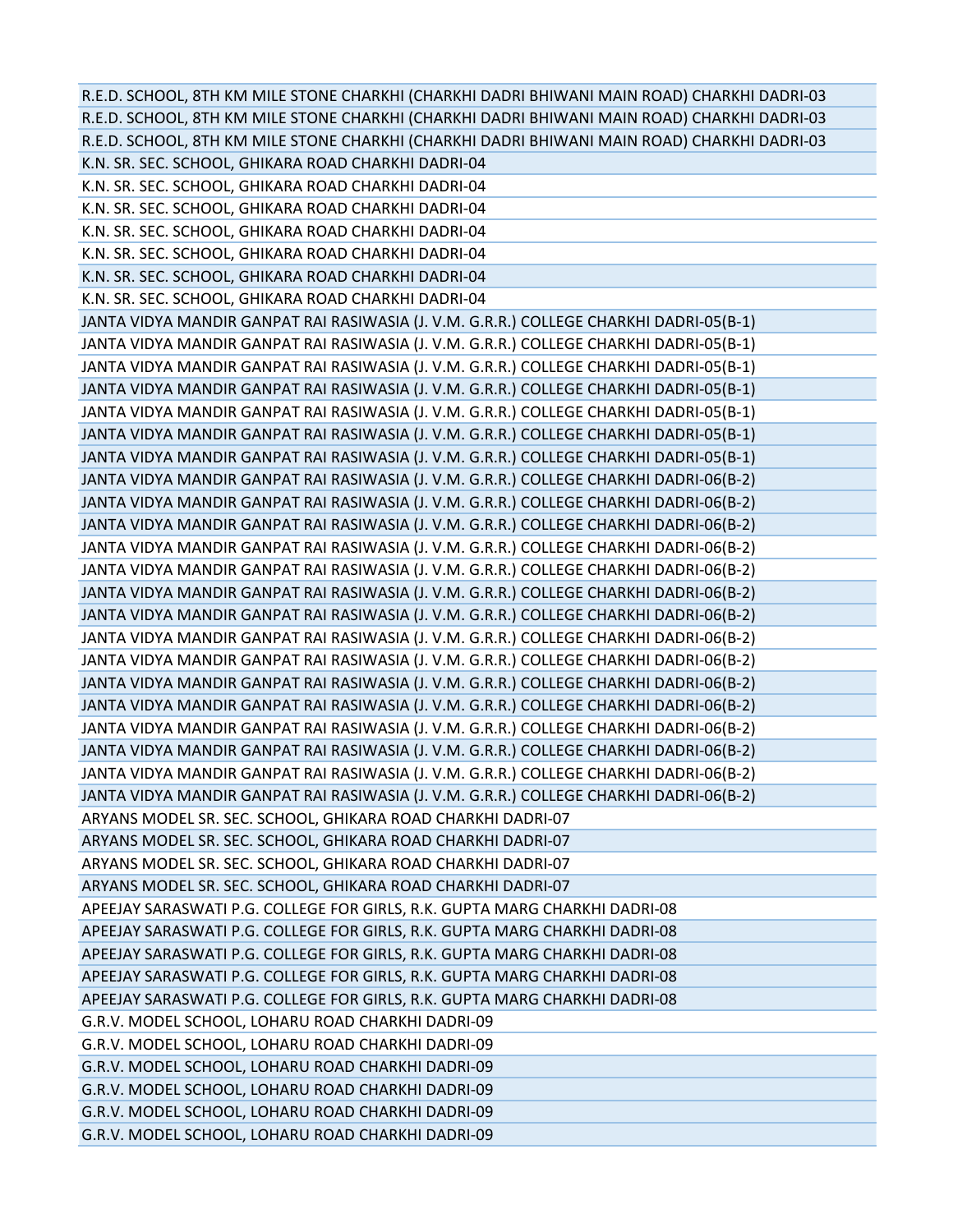| G.R.V. MODEL SCHOOL, LOHARU ROAD CHARKHI DADRI-09 |  |
|---------------------------------------------------|--|
| G.R.V. MODEL SCHOOL, LOHARU ROAD CHARKHI DADRI-09 |  |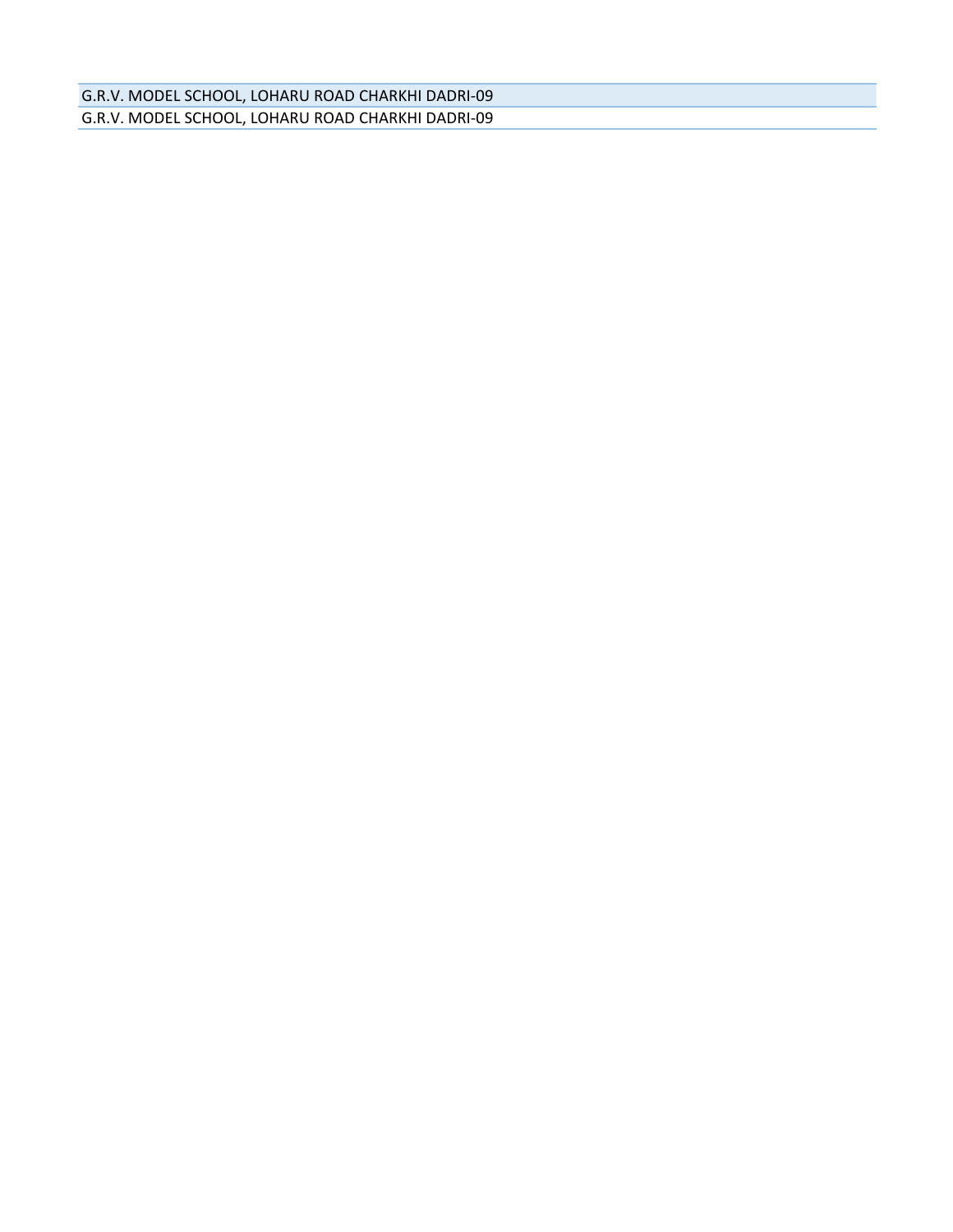| <b>Rolls</b> |
|--------------|
| 3000001      |
| 3000026      |
| 3000061      |
| 3000066      |
| 3000067      |
| 3000075      |
| 3000085      |
| 3000092      |
| 3000103      |
| 3000111      |
| 3000140      |
| 3000144      |
| 3000147      |
|              |
| 3000158      |
| 3000165      |
| 3000170      |
| 3000173      |
| 3000175      |
| 3000176      |
| 3000196      |
| 3000204      |
| 3000211      |
| 3000222      |
| 3000226      |
| 3000228      |
| 3000235      |
| 3000236      |
| 3000244      |
| 3000256      |
| 3000258      |
| 3000266      |
| 3000271      |
| 3000275      |
| 3000284      |
| 3000286      |
| 3000291      |
| 3000298      |
| 3000299      |
| 3000302      |
| 3000557      |
| 3000566      |
| 3000570      |
| 3000575      |
| 3000580      |
|              |
| 3000608      |
| 3000725      |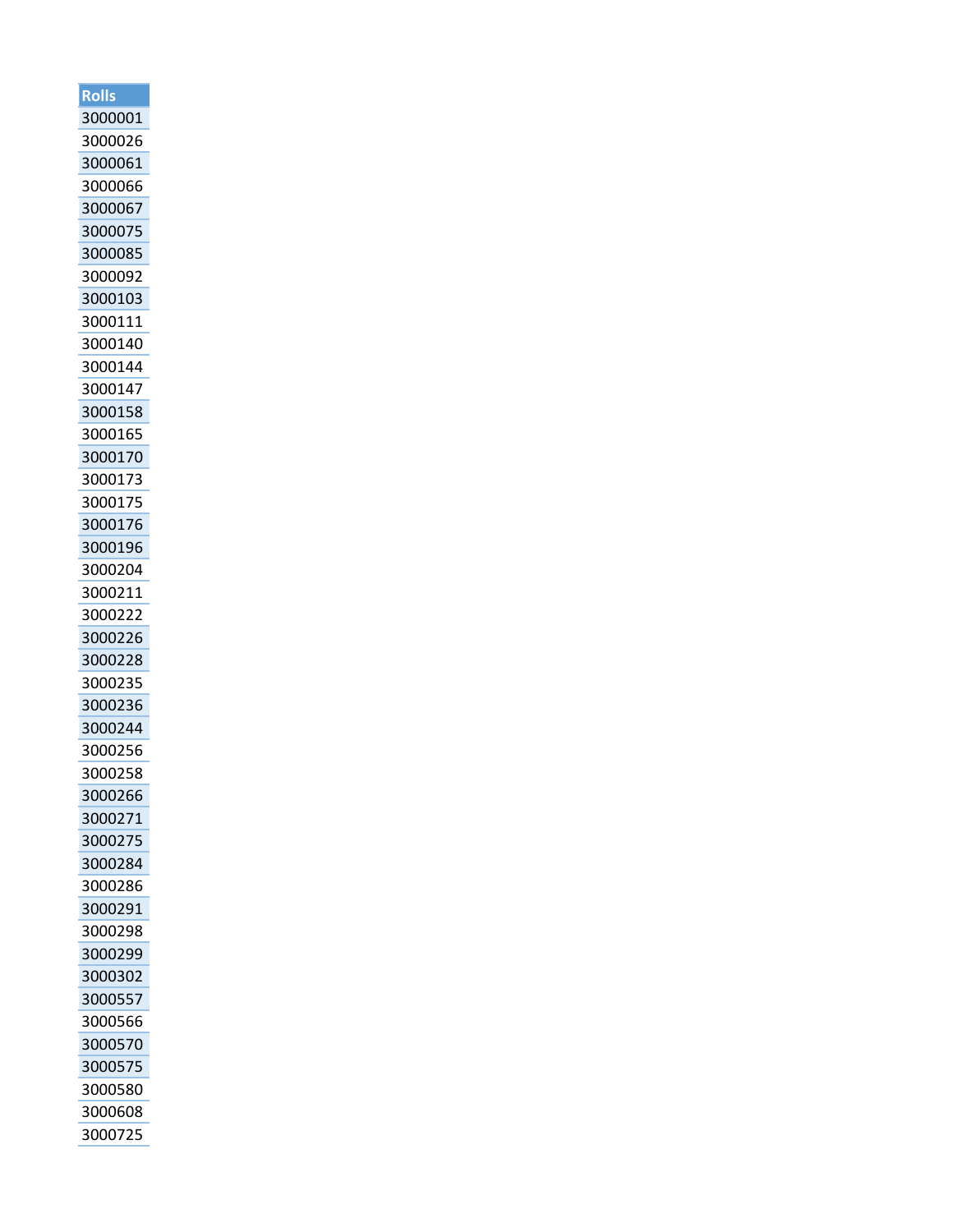| 3000766 |
|---------|
| 3000866 |
| 3000987 |
| 3001129 |
| 3001162 |
| 3001222 |
| 3001447 |
| 3001454 |
| 3001484 |
| 3001501 |
| 3001511 |
| 3001533 |
| 3001537 |
| 3001550 |
| 3001571 |
| 3001590 |
| 3001628 |
| 3001640 |
| 3001642 |
| 3001644 |
| 3001681 |
| 3001695 |
| 3001702 |
| 3001704 |
| 3001758 |
| 3001762 |
| 3001796 |
| 3001874 |
|         |
| 3001877 |
| 3001982 |
| 3002122 |
| 3002194 |
| 3002241 |
| 3002257 |
| 3002262 |
| 3002281 |
| 3002293 |
| 3002371 |
| 3002460 |
| 3002477 |
| 3002485 |
| 3002495 |
| 3002499 |
| 3002528 |
| 3002530 |
| 3002546 |
| 3002548 |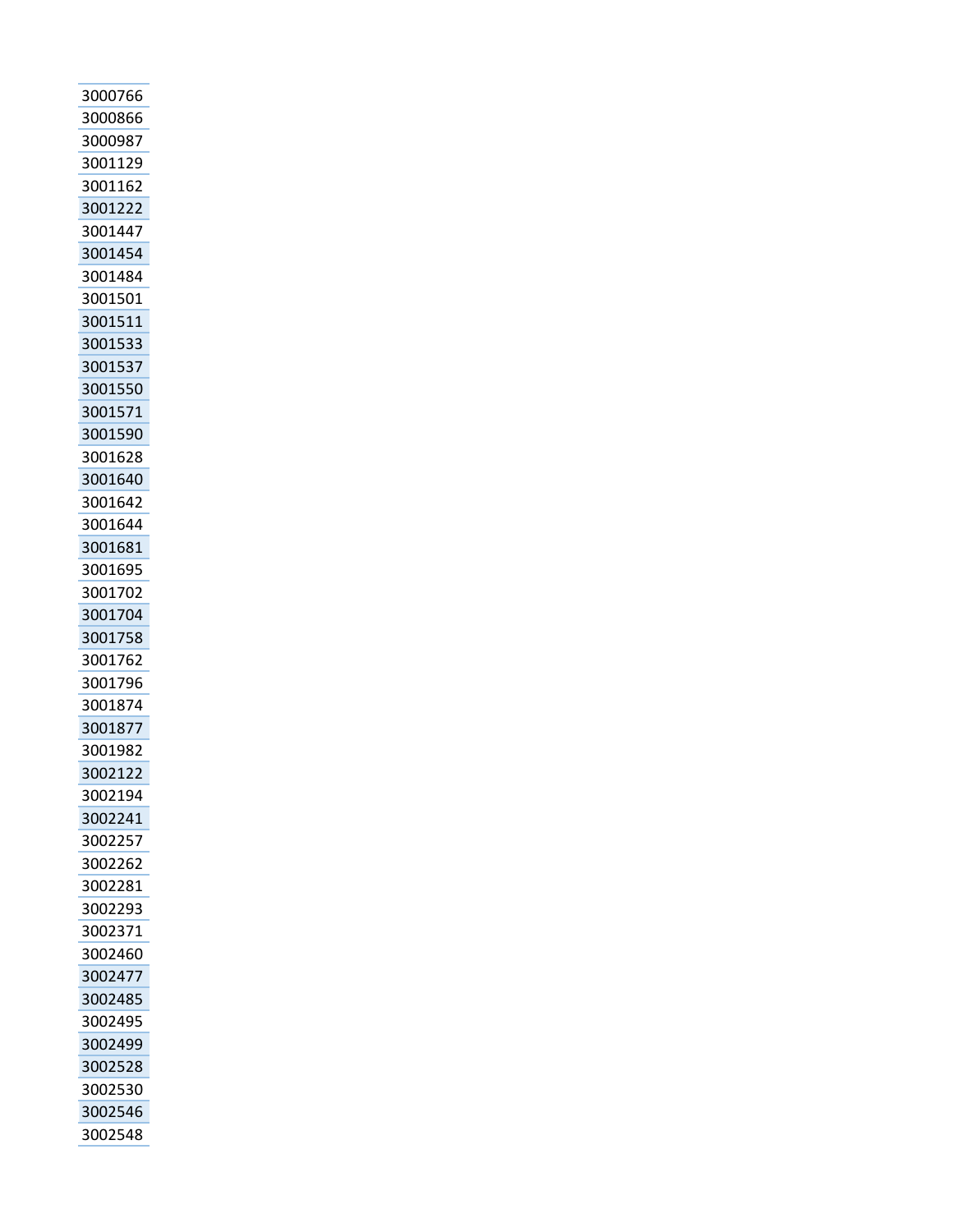| 3002754            |
|--------------------|
| 3002863            |
| 3002886            |
| 3002910            |
| 3002929            |
| 3002965            |
| 3002966            |
| 3002983            |
| 3003014            |
| 3003016            |
| 3003029            |
| 3003035            |
| 3003043            |
| 3003071            |
| 3003077            |
| 3003090            |
| 3003096            |
| 3003101            |
| 3003102            |
| 3003122            |
| 3003130            |
| 3003136            |
| 3003152            |
| 3003157            |
| 3003163            |
| 3003167            |
| 3003176            |
| 3003177            |
| 3003179            |
| 3003192            |
|                    |
| 3003196<br>3003199 |
| 3003213            |
| 3003217            |
| 3003222            |
|                    |
| 3003234            |
| 3003258            |
| 3003259            |
| 3003263            |
| 3003264            |
| 3003265            |
| 3003268            |
| 3003269            |
| 3003272            |
| 3003273            |
| 3003274            |
| 3003279            |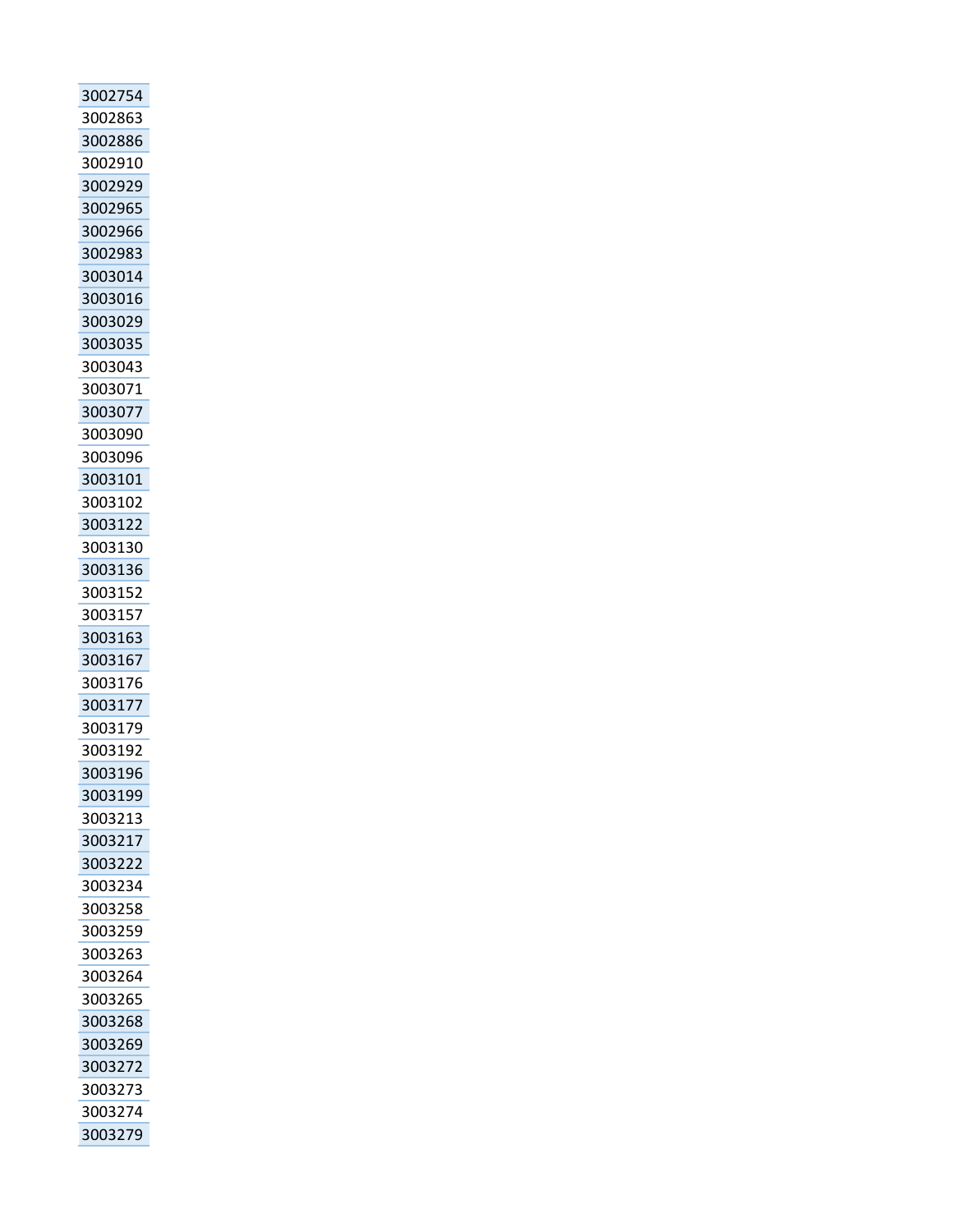| 3003283 |
|---------|
| 3003284 |
| 3003309 |
| 3003342 |
| 3003362 |
| 3003370 |
| 3003373 |
| 3003375 |
| 3003377 |
| 3003379 |
| 3003384 |
| 3003391 |
| 3003395 |
| 3003399 |
| 3003403 |
| 3003406 |
| 3003413 |
| 3003415 |
| 3003417 |
| 3003424 |
| 3003429 |
| 3003433 |
| 3003445 |
| 3003446 |
| 3003455 |
| 3003456 |
| 3003461 |
| 3003473 |
| 3003478 |
| 3003485 |
|         |
| 3003488 |
| 3003493 |
| 3003511 |
| 3003513 |
| 3003521 |
| 3003533 |
| 3003534 |
| 3003540 |
| 3003558 |
| 3003559 |
| 3003573 |
| 3003583 |
| 3003586 |
| 3003589 |
| 3003590 |
| 3003599 |
| 3003605 |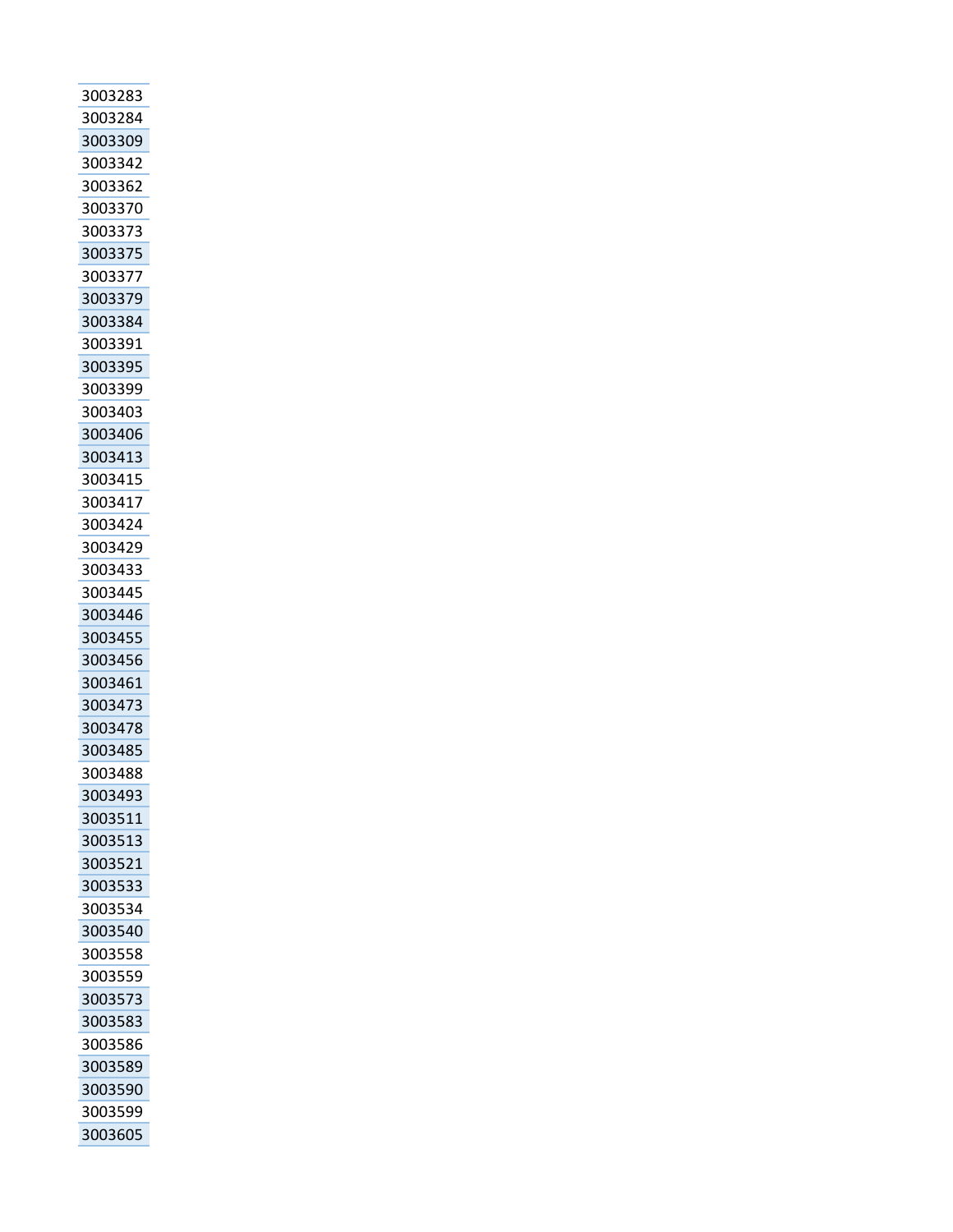| 3003721 |
|---------|
| 3003723 |
| 3003809 |
| 3003874 |
| 3003910 |
| 3003916 |
| 3003921 |
| 3004077 |
| 3004120 |
| 3004440 |
| 3004446 |
| 3004496 |
| 3004652 |
| 3004783 |
| 3004797 |
|         |
| 3004866 |
| 3004884 |
| 3004921 |
| 3004927 |
| 3004935 |
| 3004947 |
| 3004948 |
| 3004966 |
| 3004981 |
| 3004988 |
| 3004996 |
| 3005005 |
| 3005014 |
| 3005016 |
| 3005017 |
| 3005023 |
| 3005033 |
| 3005055 |
| 3005097 |
| 3005161 |
| 3005202 |
| 3005210 |
| 3005231 |
| 3005246 |
| 3005283 |
| 3005291 |
| 3005301 |
| 3005312 |
| 3005319 |
|         |
| 3005322 |
| 3005374 |
| 3005384 |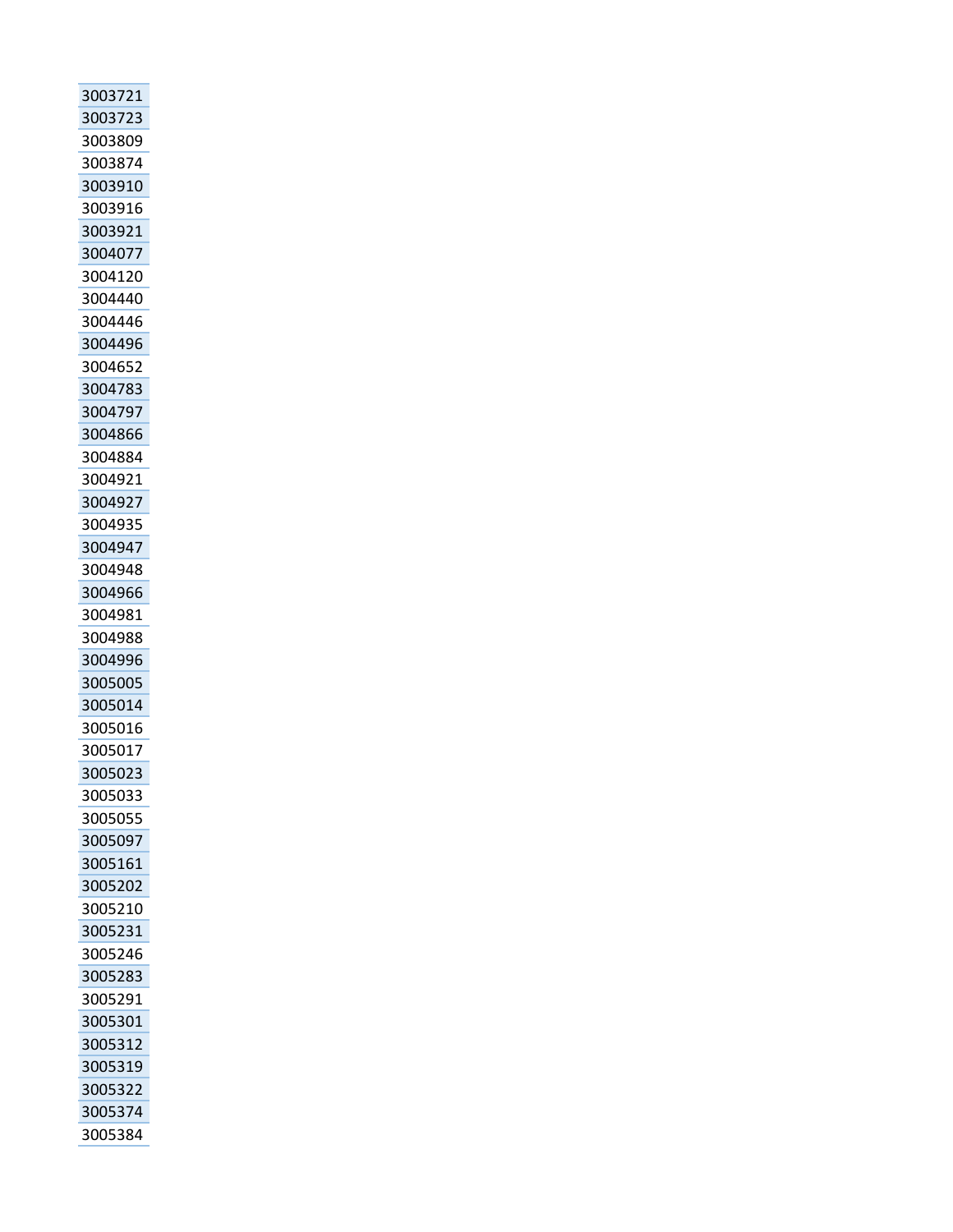| 3005423 |
|---------|
| 3005435 |
| 3005436 |
| 3005437 |
| 3005442 |
| 3005446 |
| 3005453 |
| 3005458 |
| 3005463 |
| 3005465 |
| 3005467 |
| 3005471 |
| 3005476 |
| 3005478 |
| 3005857 |
| 3005964 |
| 3006169 |
| 3006254 |
| 3006268 |
| 3006304 |
| 3006310 |
| 3006444 |
| 3006456 |
| 3006457 |
| 3006465 |
| 3006482 |
| 3006518 |
| 3006519 |
| 3006528 |
|         |
| 3006540 |
| 3006550 |
| 3006570 |
| 3006584 |
| 3006593 |
| 3006606 |
| 3006613 |
| 3006660 |
| 3006661 |
| 3006698 |
| 3006722 |
| 3006734 |
| 3006744 |
| 3006750 |
| 3006777 |
| 3006782 |
| 3006793 |
| 3006794 |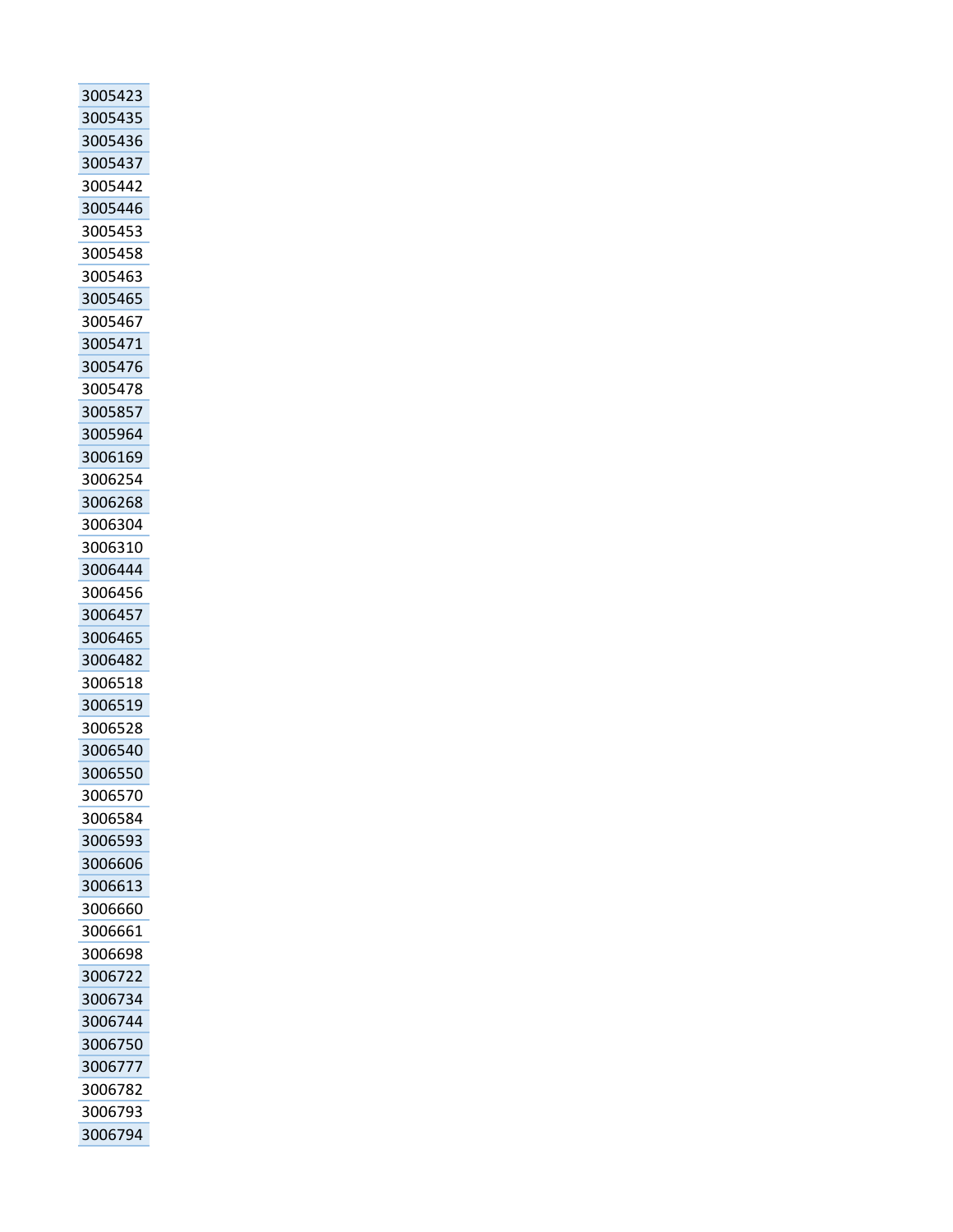| 3006831            |
|--------------------|
| 3006843            |
| 3006844            |
| 3007036            |
| 3007037            |
| 3007038            |
| 3007046            |
| 3007056            |
| 3007061            |
| 3007073            |
| 3007084            |
| 3007093            |
| 3007099            |
| 3007102            |
| 3007150            |
| 3007155            |
| 3007190            |
| 3007201            |
| 3007271            |
| 3007292            |
| 3007347            |
| 3007355            |
| 3007360            |
| 3007436            |
| 3007457            |
| 3007461            |
| 3007468            |
| 3007554            |
| 3007591            |
| 3007655            |
| 3007701            |
| 3007739            |
| 3007793            |
| 3008008            |
| 3008196            |
| 3008255            |
| 3008286            |
| 3008310            |
| 3008334            |
| 3008379            |
|                    |
| 3008462<br>3008465 |
|                    |
| 3008470            |
| 3008481            |
| 3008494            |
| 3008505            |
| 3008516            |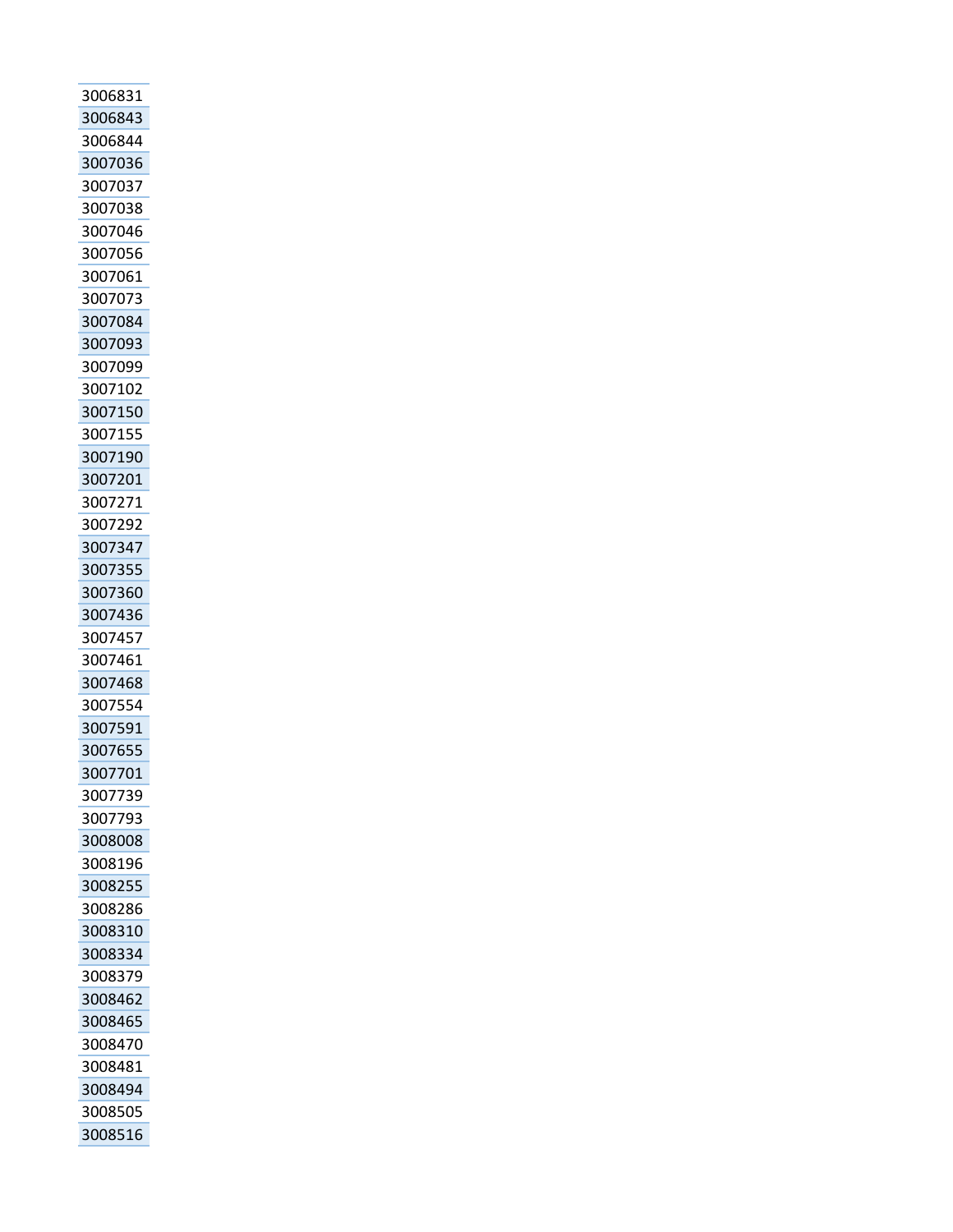| 3008518 |
|---------|
| 3008538 |
| 3008547 |
| 3008551 |
| 3008553 |
| 3008554 |
| 3008559 |
| 3008562 |
| 3008568 |
| 3008574 |
| 3008584 |
| 3008586 |
| 3008602 |
| 3008612 |
| 3008613 |
| 3008616 |
| 3008624 |
|         |
| 3008628 |
| 3008631 |
| 3008632 |
| 3008646 |
| 3008650 |
| 3008651 |
| 3008654 |
| 3008655 |
| 3008656 |
| 3008658 |
| 3008673 |
| 3008675 |
| 3008677 |
| 3008680 |
| 3008686 |
| 3008687 |
| 3008694 |
| 3008704 |
| 3008708 |
| 3008714 |
| 3008721 |
| 3008723 |
| 3008728 |
| 3008739 |
| 3009138 |
| 3009211 |
| 3009348 |
| 3009362 |
|         |
| 3009549 |
| 3009550 |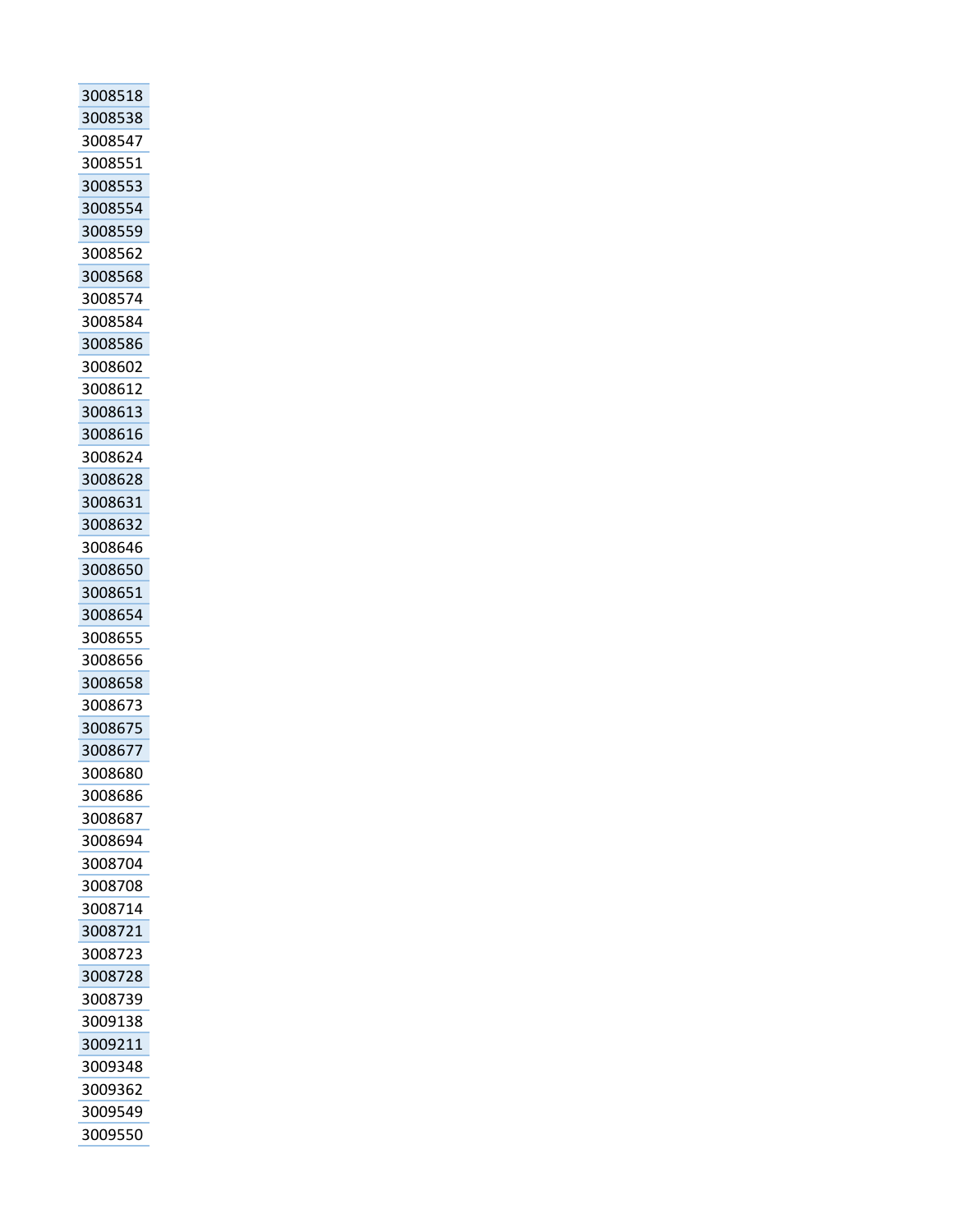| 3009553 |
|---------|
| 3009564 |
| 3009574 |
| 3009602 |
| 3009615 |
| 3009621 |
| 3009641 |
| 3009741 |
| 3009763 |
| 3009780 |
| 3009801 |
| 3009890 |
| 3010097 |
| 3010264 |
| 3010392 |
| 3010400 |
| 3010402 |
| 3010408 |
| 3010427 |
| 3010452 |
| 3010460 |
| 3010476 |
| 3010486 |
| 3010492 |
| 3010493 |
| 3010497 |
| 3010511 |
| 3010512 |
| 3010519 |
| 3010524 |
| 3010527 |
| 3010528 |
| 3010531 |
| 3010534 |
| 3010539 |
| 3010555 |
| 3010556 |
| 3010558 |
| 3010565 |
| 3010572 |
| 3010573 |
| 3010578 |
| 3010591 |
| 3010596 |
| 3010598 |
| 3010603 |
| 3010606 |
|         |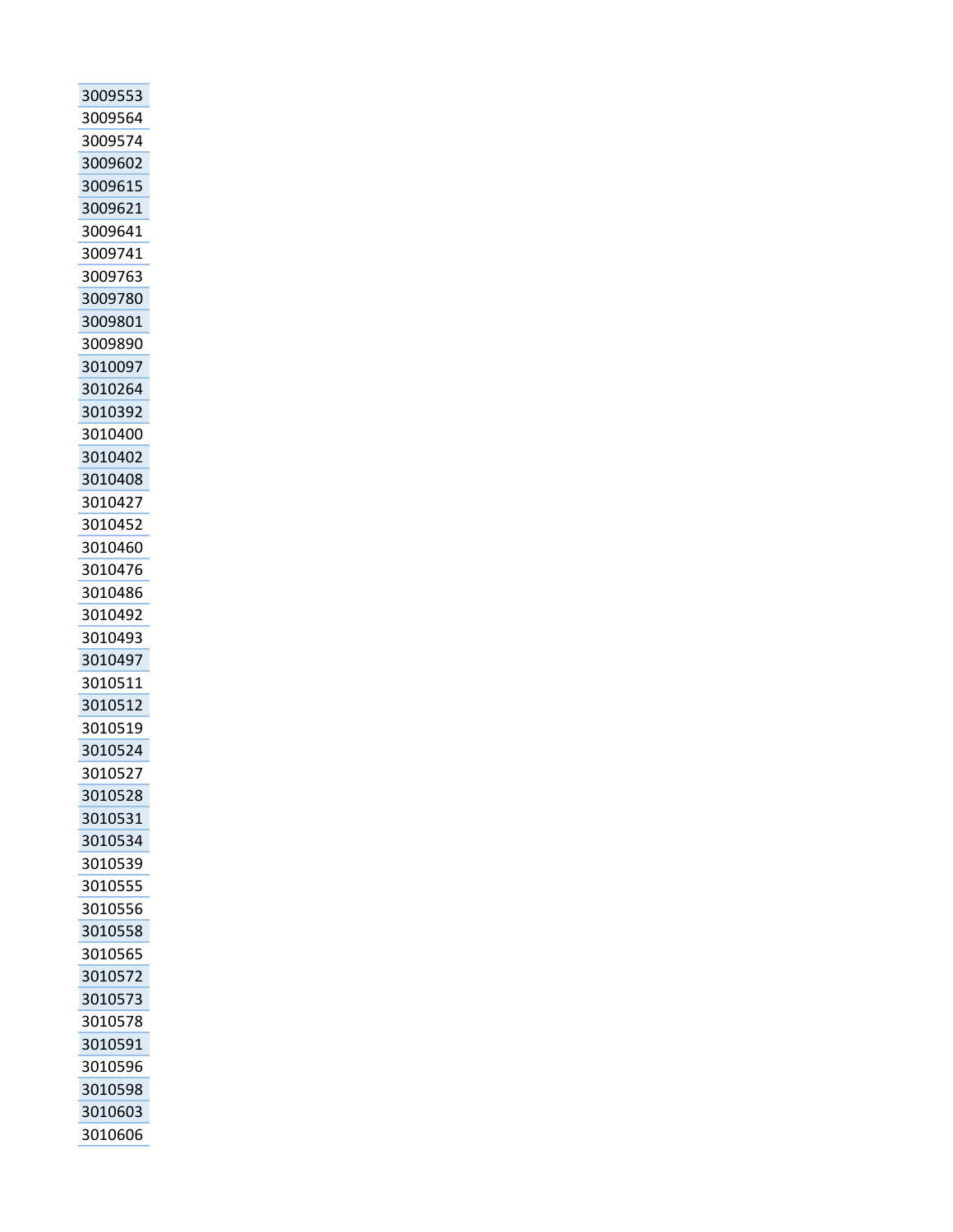| 3010608 |
|---------|
| 3010614 |
| 3010705 |
| 3010812 |
| 3010839 |
| 3011008 |
| 3011013 |
| 3011030 |
| 3011204 |
| 3011210 |
| 3011235 |
| 3011298 |
| 3011397 |
| 3011404 |
|         |
| 3011427 |
| 3011443 |
| 3011448 |
| 3011463 |
| 3011470 |
| 3011534 |
| 3011627 |
| 3011724 |
| 3011734 |
| 3011830 |
| 3011833 |
| 3011836 |
| 3011839 |
| 3011842 |
| 3011844 |
| 3011871 |
| 3011874 |
| 3011889 |
| 3011894 |
| 3011897 |
| 3011907 |
| 3011929 |
| 3011935 |
| 3011937 |
|         |
| 3011939 |
| 3011944 |
| 3012020 |
| 3012029 |
| 3012033 |
| 3012035 |
| 3012039 |
| 3012052 |
| 3012053 |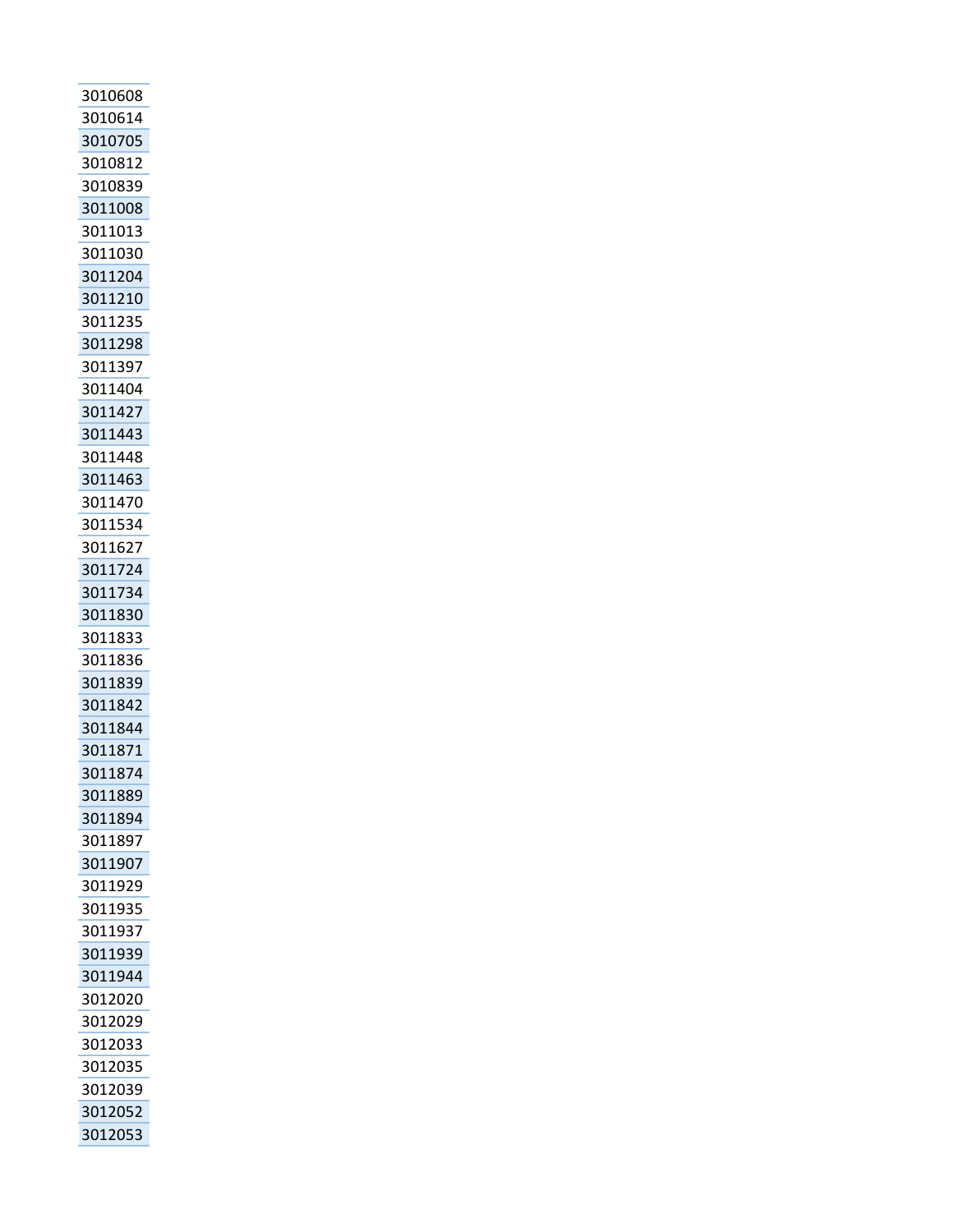| 3012066 |
|---------|
| 3012067 |
| 3012073 |
| 3012081 |
| 3012091 |
| 3012095 |
| 3012203 |
| 3012240 |
| 3012264 |
| 3012291 |
| 3012313 |
| 3012378 |
| 3012391 |
| 3012402 |
| 3012411 |
|         |
| 3012423 |
| 3012475 |
| 3012483 |
| 3012500 |
| 3012504 |
| 3012505 |
| 3012511 |
| 3012521 |
| 3012531 |
| 3012532 |
| 3012535 |
| 3012553 |
| 3012557 |
| 3012577 |
| 3012578 |
| 3012586 |
| 3012595 |
| 3012597 |
| 3012599 |
| 3012605 |
| 3012622 |
| 3012628 |
| 3012632 |
| 3012663 |
| 3012677 |
|         |
| 3012691 |
| 3012697 |
| 3012774 |
| 3012794 |
| 3012815 |
| 3012817 |
| 3012822 |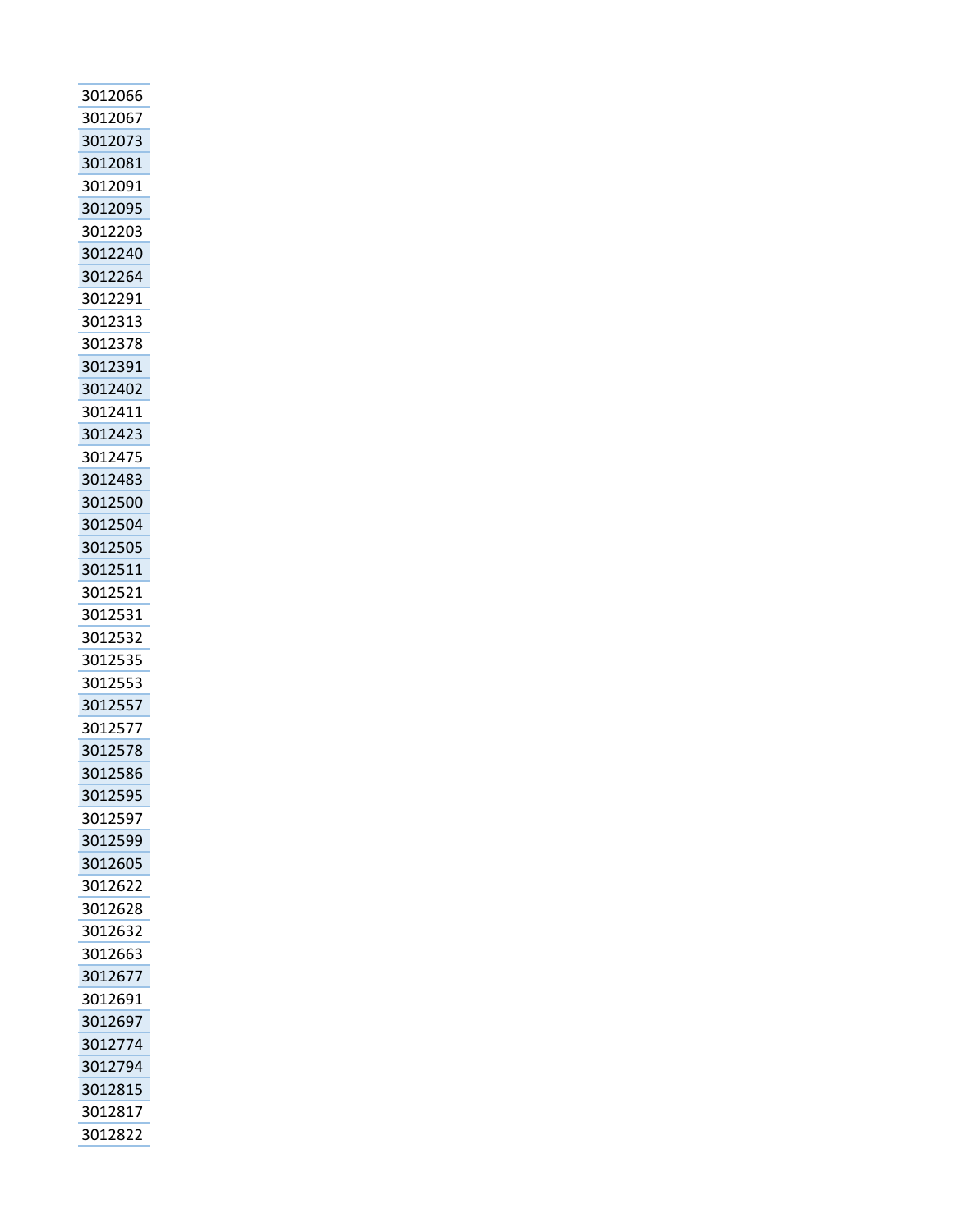| 3012835 |
|---------|
| 3012865 |
| 3012895 |
| 3012901 |
| 3012908 |
| 3012909 |
| 3012911 |
| 3012914 |
| 3012916 |
| 3012960 |
| 3012963 |
| 3013105 |
| 3013225 |
| 3013233 |
| 3013271 |
| 3013324 |
|         |
| 3013325 |
| 3013327 |
| 3013329 |
| 3013332 |
| 3013362 |
| 3013375 |
| 3013379 |
| 3013385 |
| 3013388 |
| 3013390 |
| 3013399 |
| 3013406 |
| 3013410 |
| 3013420 |
| 3013421 |
| 3013422 |
| 3013423 |
| 3013435 |
| 3013438 |
| 3013447 |
| 3013448 |
| 3013460 |
| 3013472 |
| 3013473 |
| 3013480 |
| 3013482 |
| 3013485 |
| 3013487 |
| 3013491 |
| 3013493 |
|         |
| 3013498 |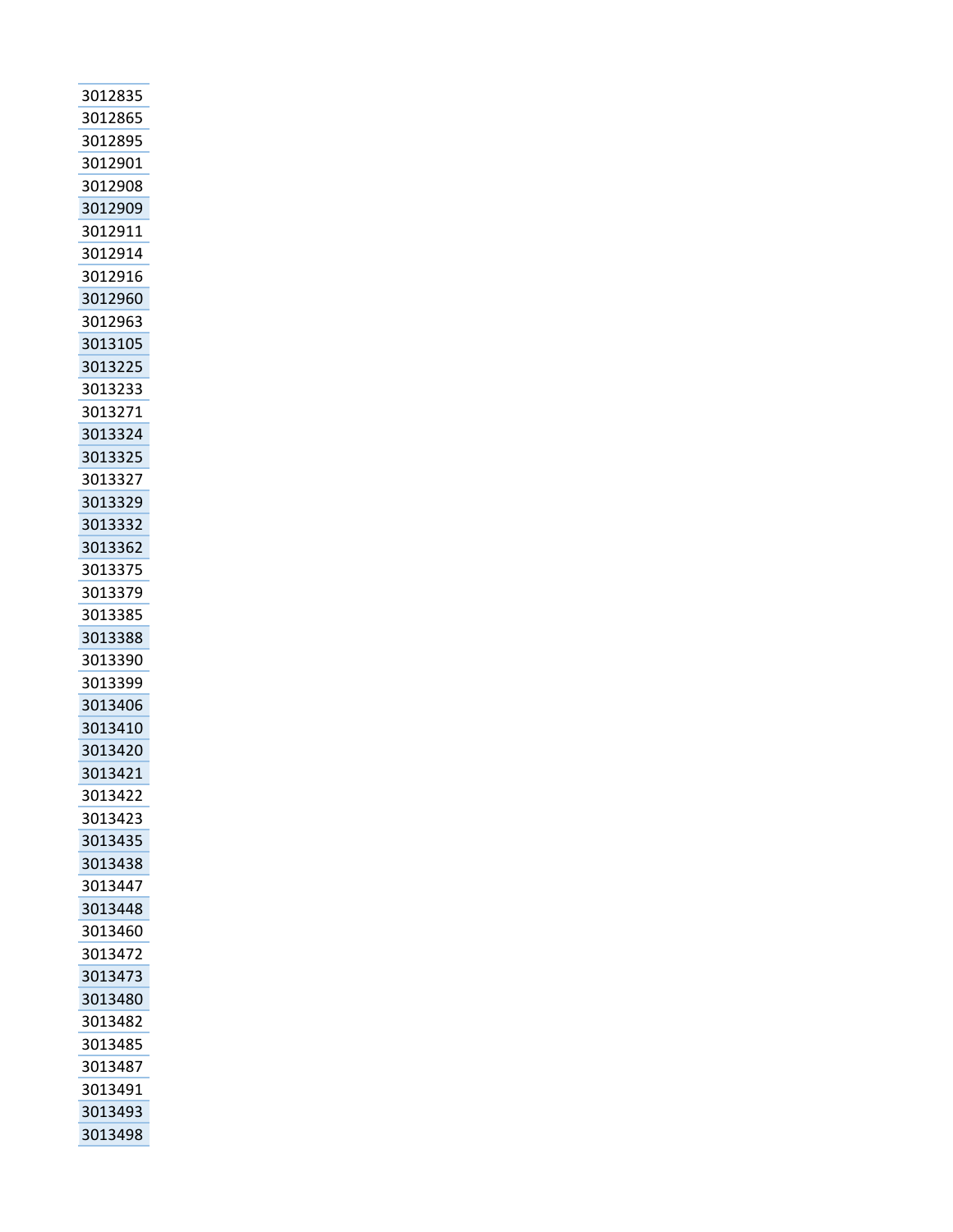| 3013504 |
|---------|
| 3013507 |
| 3013517 |
| 3013518 |
| 3013532 |
| 3013534 |
| 3013555 |
| 3013557 |
| 3013567 |
| 3013568 |
| 3013589 |
| 3013591 |
| 3013594 |
| 3013595 |
| 3013599 |
| 3013613 |
| 3013641 |
| 3013668 |
| 3013678 |
| 3013683 |
| 3013696 |
|         |
| 3013703 |
| 3013706 |
| 3013711 |
| 3013712 |
| 3013720 |
| 3013725 |
| 3013737 |
| 3013740 |
| 3013756 |
| 3013759 |
| 3013771 |
| 3013779 |
| 3013780 |
| 3013782 |
| 3013787 |
| 3013796 |
| 3013800 |
| 3013804 |
| 3013809 |
| 3013812 |
| 3013825 |
| 3013834 |
| 3013836 |
| 3013841 |
| 3013849 |
| 3013851 |
|         |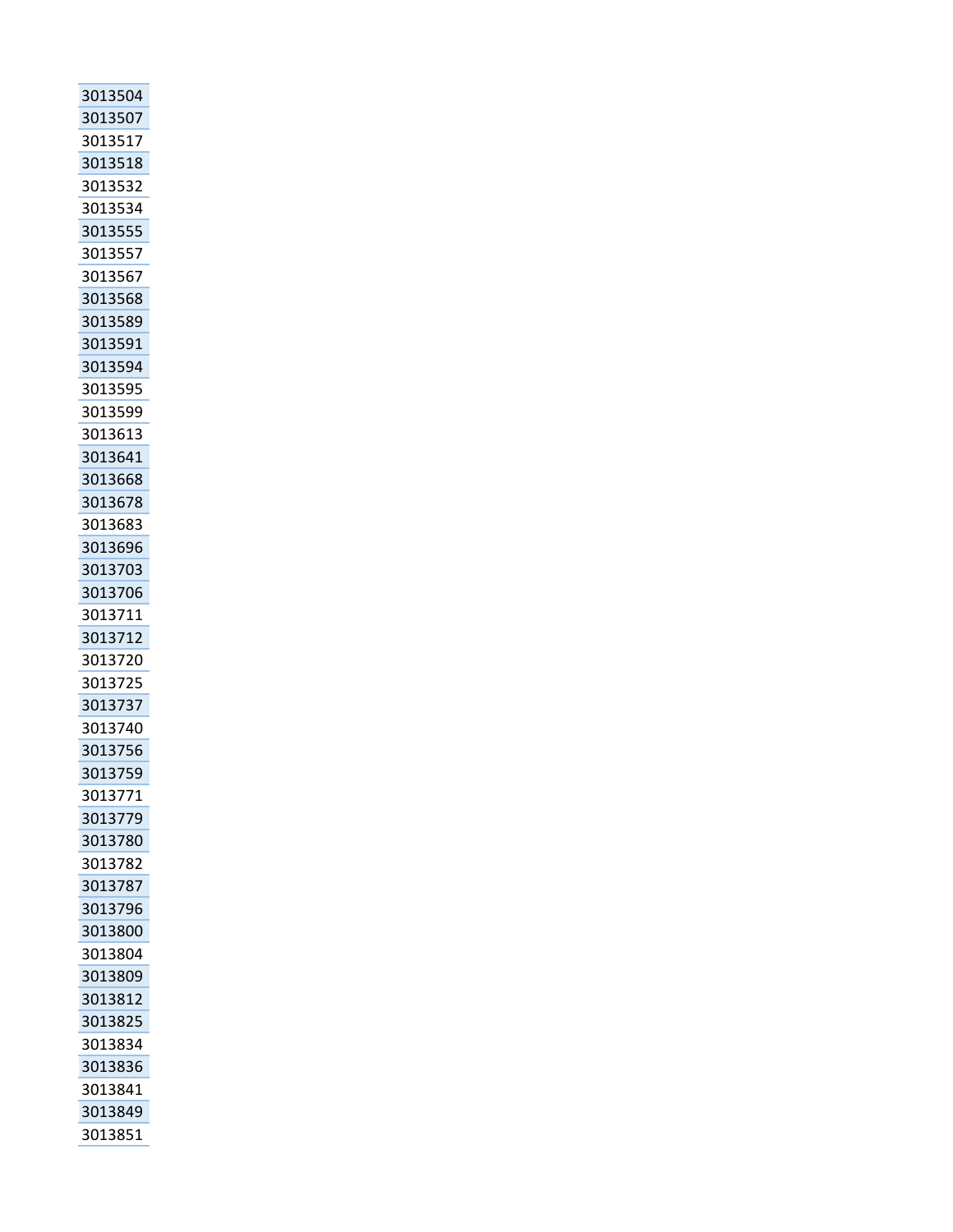| 3013857 |
|---------|
| 3013871 |
| 3013872 |
| 3013879 |
| 3013887 |
| 3013888 |
| 3013889 |
| 3013893 |
| 3013894 |
| 3013896 |
| 3013899 |
| 3013900 |
| 3013910 |
| 3013916 |
| 3013921 |
| 3013925 |
| 3013926 |
| 3013928 |
| 3013930 |
| 3013989 |
| 3014041 |
| 3014105 |
| 3014153 |
| 3014512 |
| 3014576 |
| 3014640 |
| 3014658 |
| 3014869 |
| 3014960 |
| 3014997 |
| 3015017 |
| 3015024 |
| 3015025 |
| 3015026 |
| 3015050 |
| 3015063 |
|         |
| 3015066 |
| 3015122 |
| 3015152 |
| 3015162 |
| 3015204 |
| 3015397 |
| 3015430 |
| 3015463 |
| 3015471 |
| 3015475 |
| 3015651 |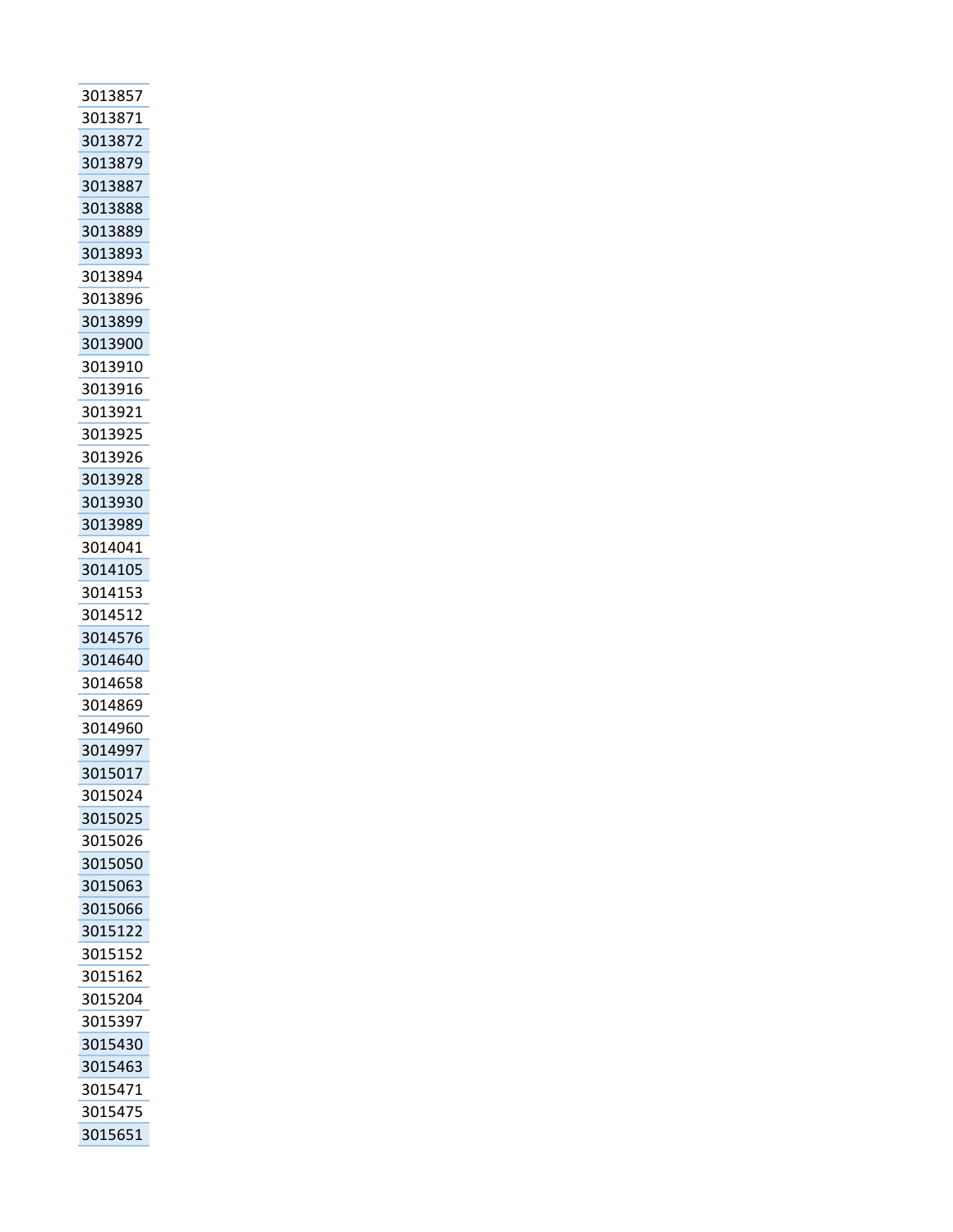| 3015793 |
|---------|
| 3015812 |
| 3015821 |
| 3015875 |
| 3015886 |
| 3015931 |
| 3015939 |
| 3015952 |
| 3015955 |
| 3015959 |
| 3016023 |
| 3016033 |
| 3016069 |
| 3016093 |
| 3016120 |
| 3016135 |
| 3016140 |
| 3016333 |
| 3016424 |
| 3016466 |
| 3016477 |
| 3016508 |
| 3016523 |
| 3016590 |
| 3016886 |
| 3016911 |
| 3016936 |
| 3017014 |
| 3017020 |
| 3017069 |
| 3017075 |
| 3017095 |
| 3017101 |
| 3017110 |
| 3017120 |
| 3017123 |
| 3017125 |
| 3017131 |
| 3017133 |
| 3017138 |
| 3017142 |
| 3017150 |
| 3017169 |
| 3017177 |
| 3017189 |
| 3017191 |
| 3017210 |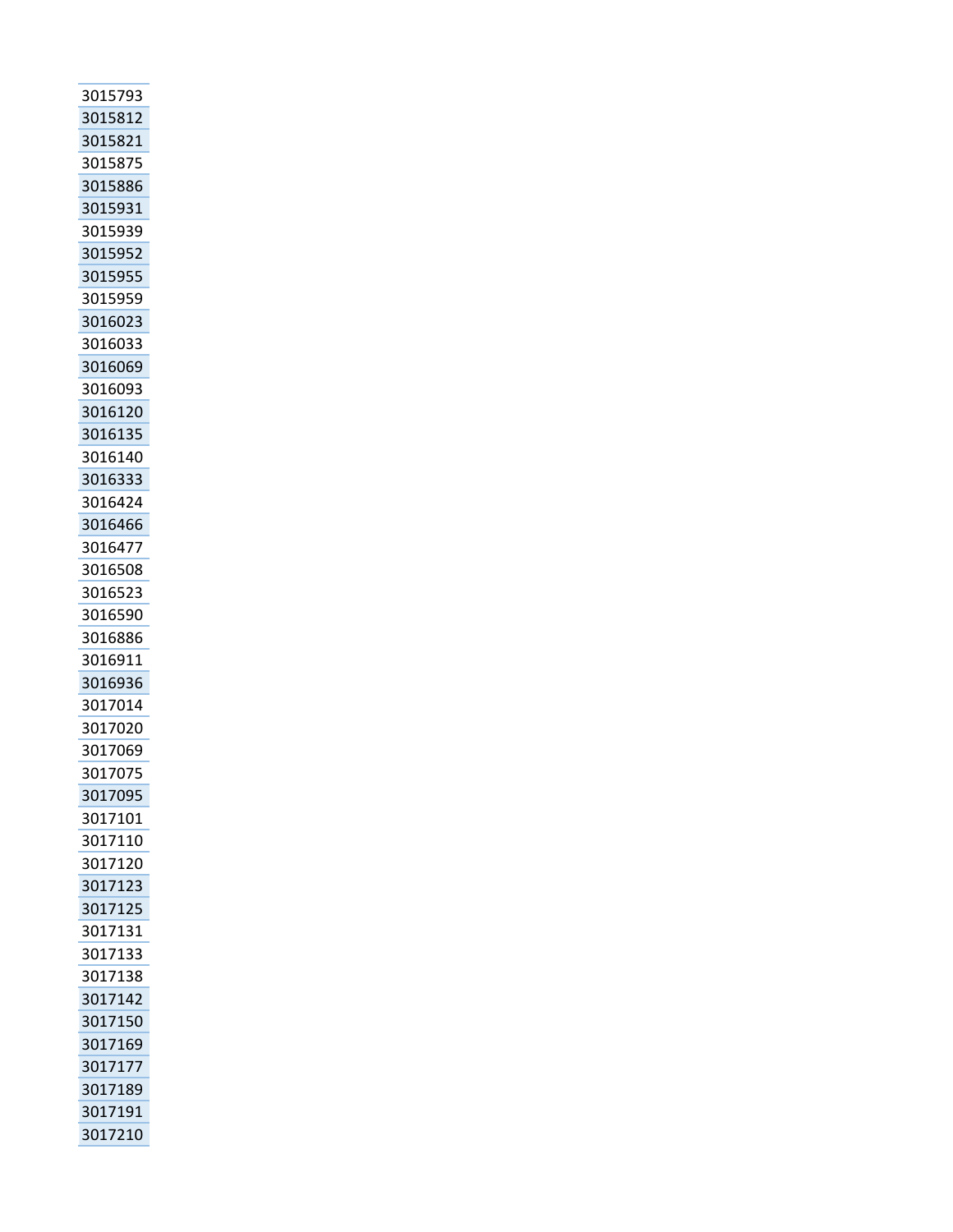| 3017243<br>3017245<br>3017247<br>3017248<br>3017258<br>3017275<br>3017280<br>3017316<br>3017340<br>3017365<br>3017377<br>3017380<br>3017382<br>3017410<br>3017422<br>3017432<br>3017433<br>3017436<br>3017438<br>3017454<br>3017465<br>3017471<br>3017473<br>3017475<br>3017478<br>3017479<br>3017502<br>3017506<br>3017526<br>3017527<br>3017530<br>3017531<br>3017534<br>3017536<br>3017542 |         |
|-----------------------------------------------------------------------------------------------------------------------------------------------------------------------------------------------------------------------------------------------------------------------------------------------------------------------------------------------------------------------------------------------|---------|
| 3017276<br>3017338<br>3017356<br>3017407<br>3017429<br>3017437<br>3017447<br>3017452<br>3017511<br>3017521<br>3017552                                                                                                                                                                                                                                                                         |         |
|                                                                                                                                                                                                                                                                                                                                                                                               |         |
|                                                                                                                                                                                                                                                                                                                                                                                               |         |
|                                                                                                                                                                                                                                                                                                                                                                                               |         |
|                                                                                                                                                                                                                                                                                                                                                                                               |         |
|                                                                                                                                                                                                                                                                                                                                                                                               |         |
|                                                                                                                                                                                                                                                                                                                                                                                               |         |
|                                                                                                                                                                                                                                                                                                                                                                                               |         |
|                                                                                                                                                                                                                                                                                                                                                                                               |         |
|                                                                                                                                                                                                                                                                                                                                                                                               |         |
|                                                                                                                                                                                                                                                                                                                                                                                               |         |
|                                                                                                                                                                                                                                                                                                                                                                                               |         |
|                                                                                                                                                                                                                                                                                                                                                                                               |         |
|                                                                                                                                                                                                                                                                                                                                                                                               |         |
|                                                                                                                                                                                                                                                                                                                                                                                               |         |
|                                                                                                                                                                                                                                                                                                                                                                                               |         |
|                                                                                                                                                                                                                                                                                                                                                                                               |         |
|                                                                                                                                                                                                                                                                                                                                                                                               |         |
|                                                                                                                                                                                                                                                                                                                                                                                               |         |
|                                                                                                                                                                                                                                                                                                                                                                                               |         |
|                                                                                                                                                                                                                                                                                                                                                                                               |         |
|                                                                                                                                                                                                                                                                                                                                                                                               |         |
|                                                                                                                                                                                                                                                                                                                                                                                               |         |
|                                                                                                                                                                                                                                                                                                                                                                                               |         |
|                                                                                                                                                                                                                                                                                                                                                                                               |         |
|                                                                                                                                                                                                                                                                                                                                                                                               |         |
|                                                                                                                                                                                                                                                                                                                                                                                               |         |
|                                                                                                                                                                                                                                                                                                                                                                                               |         |
|                                                                                                                                                                                                                                                                                                                                                                                               |         |
|                                                                                                                                                                                                                                                                                                                                                                                               |         |
|                                                                                                                                                                                                                                                                                                                                                                                               |         |
|                                                                                                                                                                                                                                                                                                                                                                                               |         |
|                                                                                                                                                                                                                                                                                                                                                                                               |         |
|                                                                                                                                                                                                                                                                                                                                                                                               |         |
|                                                                                                                                                                                                                                                                                                                                                                                               |         |
|                                                                                                                                                                                                                                                                                                                                                                                               |         |
|                                                                                                                                                                                                                                                                                                                                                                                               |         |
|                                                                                                                                                                                                                                                                                                                                                                                               |         |
|                                                                                                                                                                                                                                                                                                                                                                                               |         |
|                                                                                                                                                                                                                                                                                                                                                                                               |         |
|                                                                                                                                                                                                                                                                                                                                                                                               |         |
|                                                                                                                                                                                                                                                                                                                                                                                               |         |
|                                                                                                                                                                                                                                                                                                                                                                                               |         |
|                                                                                                                                                                                                                                                                                                                                                                                               |         |
|                                                                                                                                                                                                                                                                                                                                                                                               |         |
|                                                                                                                                                                                                                                                                                                                                                                                               |         |
|                                                                                                                                                                                                                                                                                                                                                                                               |         |
|                                                                                                                                                                                                                                                                                                                                                                                               | 3017553 |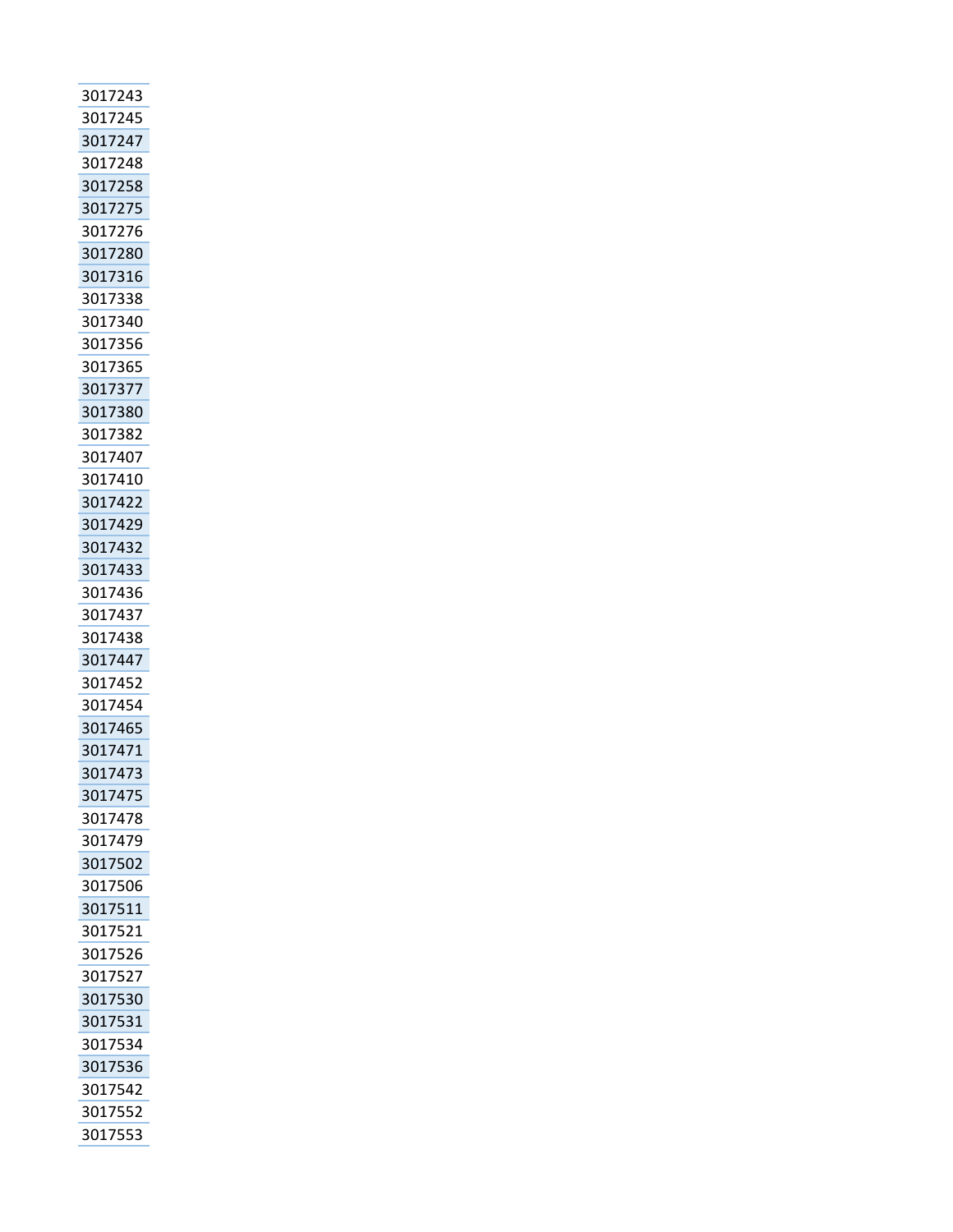| 3017563 |
|---------|
| 3017568 |
| 3017576 |
| 3017580 |
| 3017587 |
| 3017591 |
| 3017609 |
| 3017611 |
| 3017619 |
| 3017627 |
| 3017684 |
| 3017697 |
| 3017853 |
| 3017881 |
| 3017893 |
| 3017896 |
| 3017905 |
| 3017911 |
| 3017918 |
| 3017926 |
|         |
| 3017929 |
| 3017930 |
| 3017932 |
| 3017939 |
| 3017963 |
| 3018153 |
| 3018215 |
| 3018403 |
| 3018489 |
| 3018579 |
| 3018610 |
| 3018622 |
| 3018636 |
| 3018644 |
| 3018763 |
| 3018833 |
| 3018898 |
| 3018964 |
| 3018985 |
| 3018991 |
| 3018999 |
| 3019140 |
| 3019173 |
| 3019337 |
| 3019422 |
| 3019428 |
| 3019496 |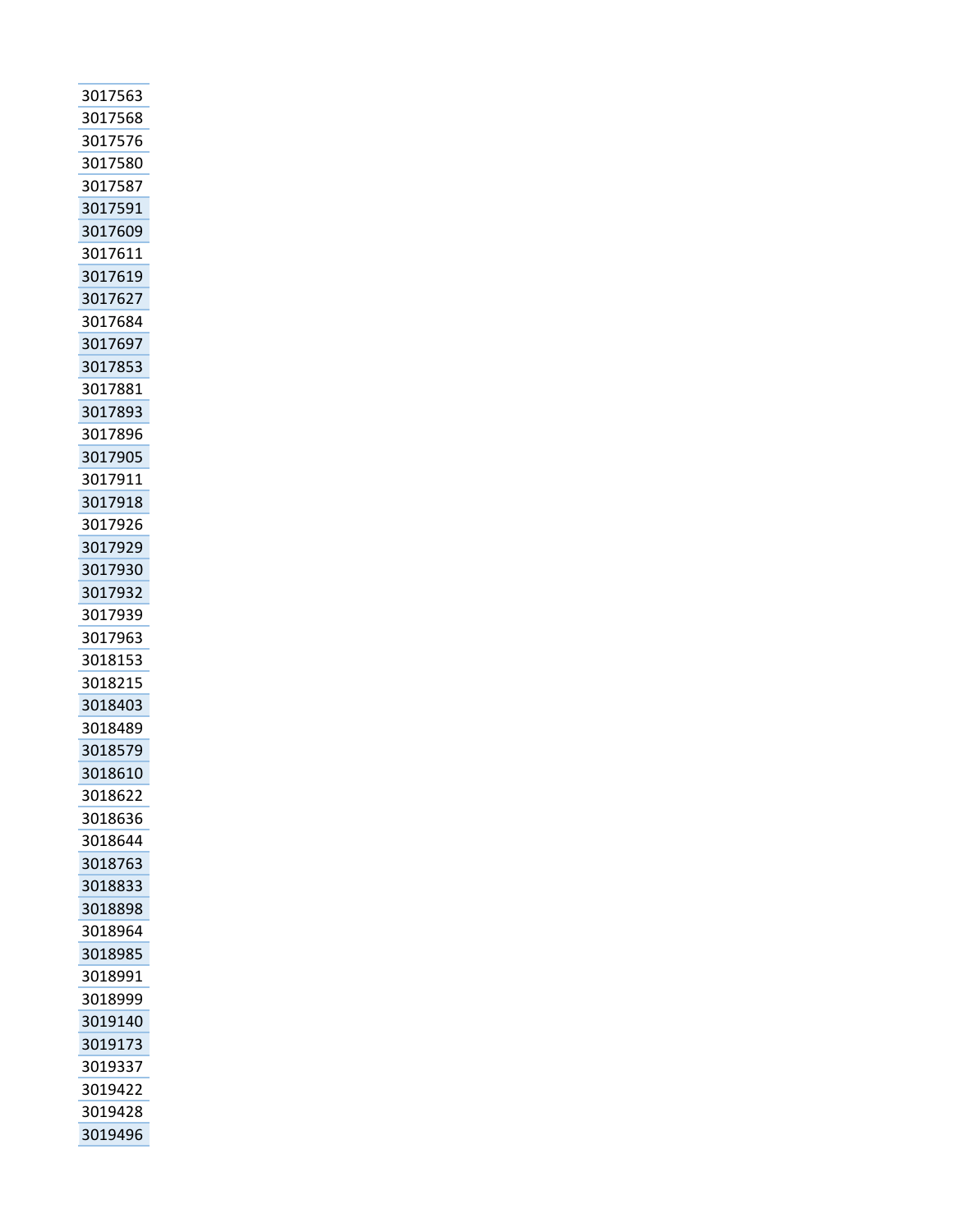| 3019650 |
|---------|
| 3019651 |
| 3019683 |
| 3019686 |
| 3019719 |
| 3019742 |
| 3019755 |
| 3019801 |
| 3019807 |
| 3019825 |
| 3019827 |
| 3019840 |
| 3019844 |
| 3019855 |
| 3019860 |
| 3019861 |
| 3019864 |
| 3019874 |
| 3019880 |
| 3019884 |
| 3019885 |
| 3019894 |
| 3019895 |
| 3019918 |
| 3019919 |
| 3019921 |
| 3019926 |
| 3019929 |
| 3019932 |
| 3019940 |
| 3019956 |
| 3019957 |
| 3019967 |
| 3019969 |
| 3019987 |
| 3020000 |
| 3020019 |
| 3020035 |
| 3020049 |
| 3020050 |
| 3020069 |
| 3020070 |
| 3020072 |
| 3020087 |
| 3020089 |
| 3020112 |
| 3020120 |
|         |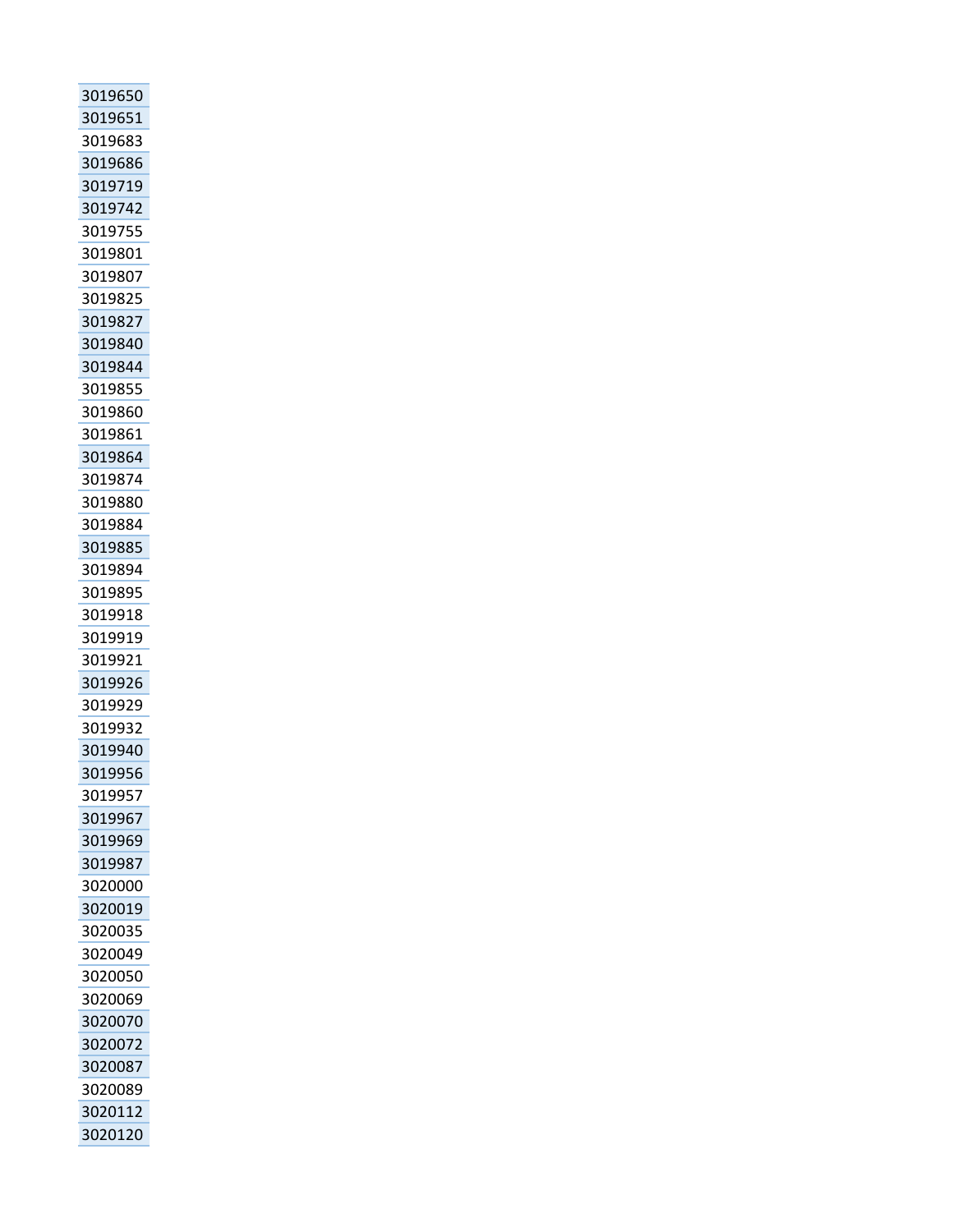| 3020140 |
|---------|
| 3020158 |
| 3020187 |
| 3020193 |
| 3020195 |
| 3020215 |
| 3020218 |
| 3020235 |
| 3020242 |
| 3020245 |
| 3020262 |
| 3020291 |
| 3020292 |
| 3020304 |
| 3020306 |
| 3020331 |
| 3020343 |
| 3020350 |
| 3020352 |
| 3020358 |
| 3020376 |
| 3020387 |
| 3020389 |
| 3020391 |
| 3020408 |
| 3020410 |
| 3020411 |
| 3020412 |
| 3020419 |
|         |
| 3020555 |
| 3020675 |
| 3020688 |
| 3020706 |
| 3020721 |
| 3020723 |
| 3020724 |
| 3020736 |
| 3020740 |
| 3021089 |
| 3021156 |
| 3021160 |
| 3021245 |
| 3021248 |
| 3021306 |
| 3021308 |
| 3021342 |
| 3021358 |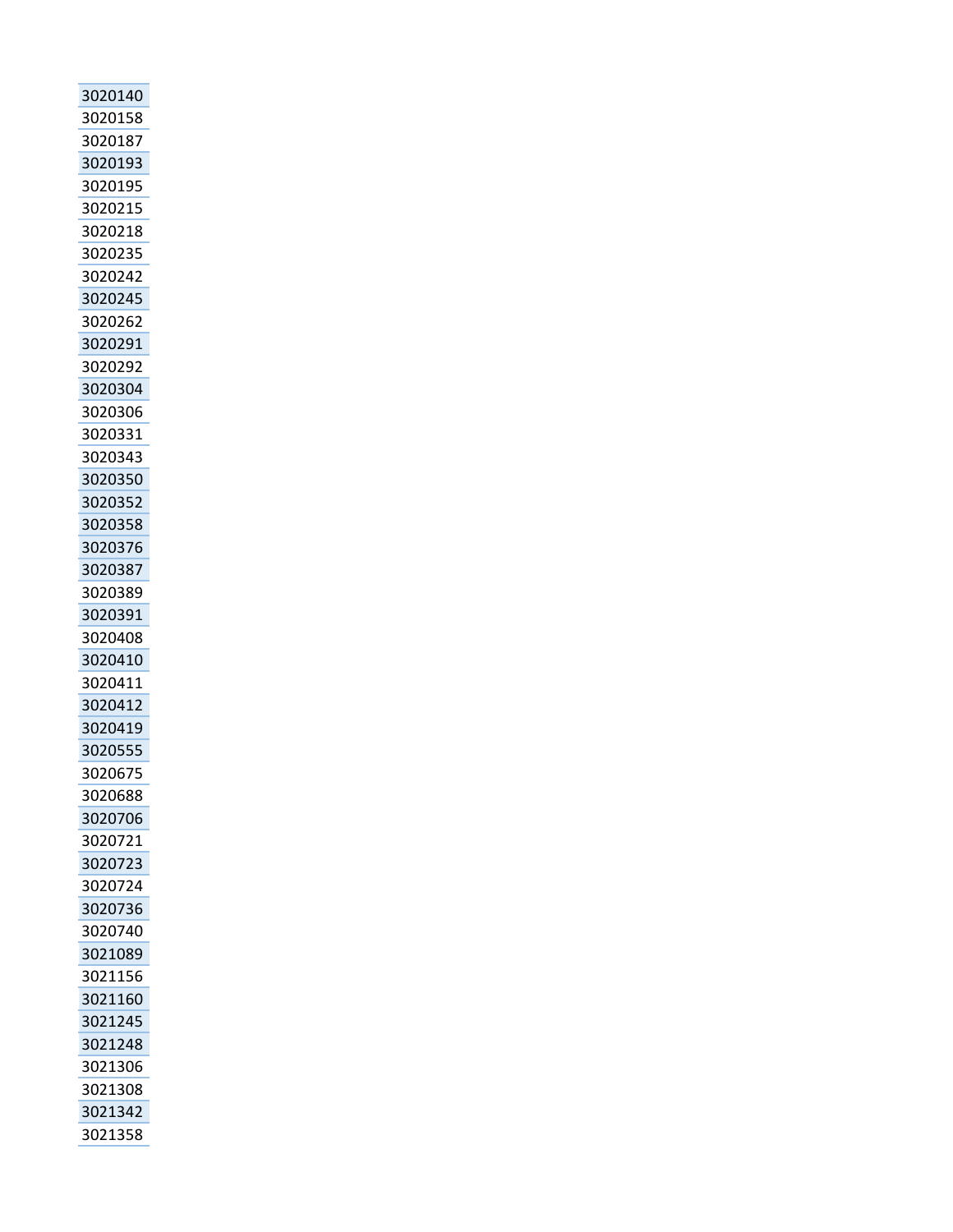| 3021377 |
|---------|
| 3021391 |
| 3021451 |
| 3021524 |
| 3021546 |
| 3021621 |
| 3021636 |
| 3021684 |
| 3021697 |
| 3021698 |
| 3021735 |
| 3021741 |
| 3021742 |
| 3021755 |
| 3021757 |
| 3021761 |
| 3021766 |
| 3021776 |
| 3021795 |
| 3021804 |
| 3021838 |
| 3021870 |
| 3021901 |
| 3021909 |
| 3021915 |
| 3021946 |
| 3021978 |
| 3021987 |
| 3022015 |
| 3022025 |
| 3022034 |
| 3022037 |
| 3022041 |
| 3022042 |
| 3022077 |
| 3022085 |
| 3022090 |
| 3022093 |
| 3022098 |
| 3022117 |
|         |
| 3022131 |
| 3022148 |
| 3022156 |
| 3022163 |
| 3022183 |
| 3022184 |
| 3022195 |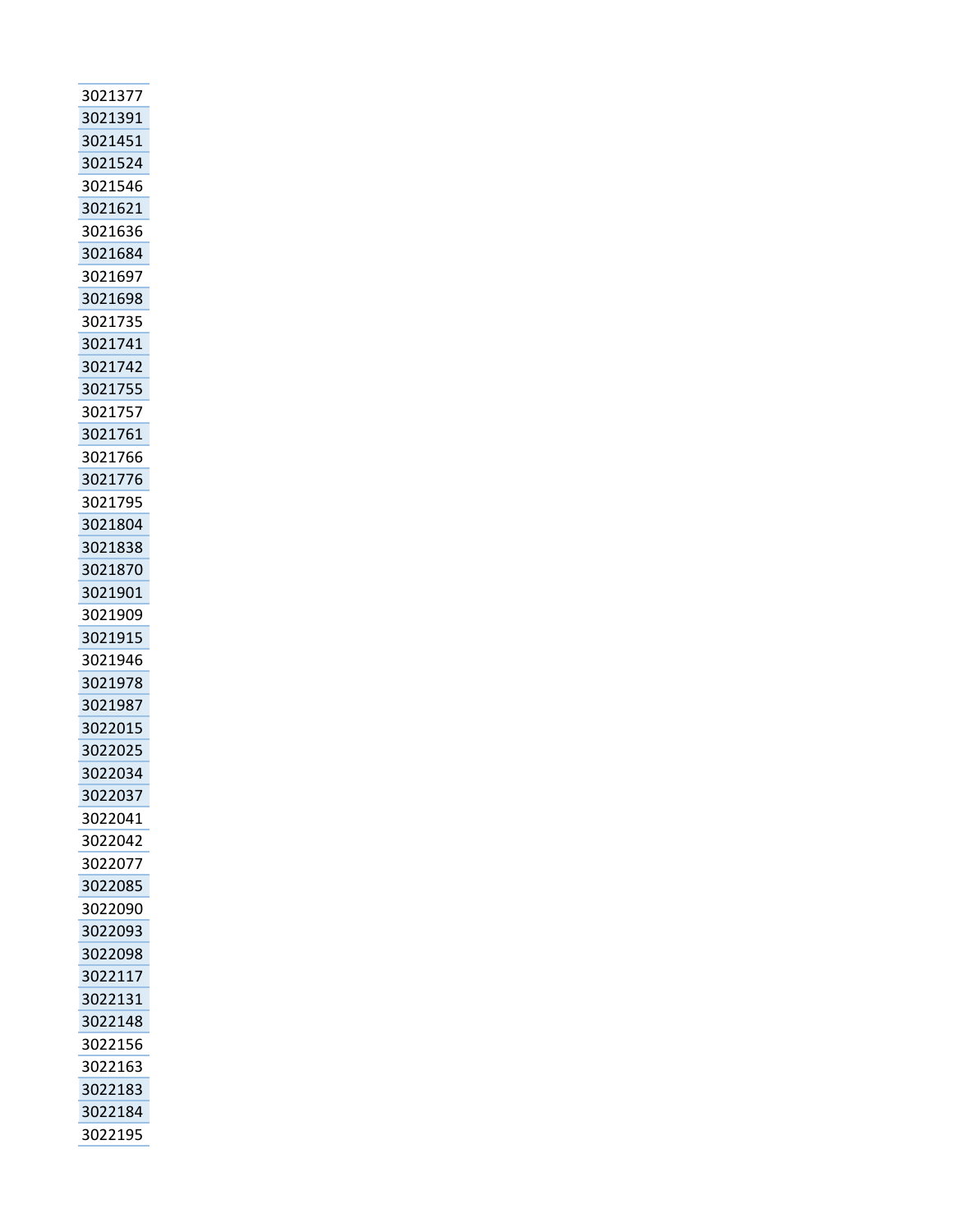| 3022196 |
|---------|
| 3022281 |
| 3022285 |
| 3022317 |
| 3022321 |
| 3022335 |
| 3022389 |
| 3022401 |
| 3022442 |
| 3022492 |
| 3022596 |
| 3022657 |
| 3022670 |
| 3022685 |
| 3022734 |
| 3022786 |
| 3022810 |
| 3022821 |
| 3022825 |
| 3022873 |
| 3022901 |
| 3022905 |
| 3022918 |
| 3022968 |
| 3022969 |
| 3022970 |
| 3023156 |
| 3023190 |
| 3023246 |
| 3023322 |
| 3023391 |
| 3023615 |
| 3023789 |
| 3023832 |
| 3023971 |
| 3023997 |
| 3024058 |
|         |
| 3024073 |
| 3024132 |
| 3024156 |
| 3024316 |
| 3024319 |
| 3024325 |
| 3024326 |
| 3024331 |
| 3024364 |
| 3024366 |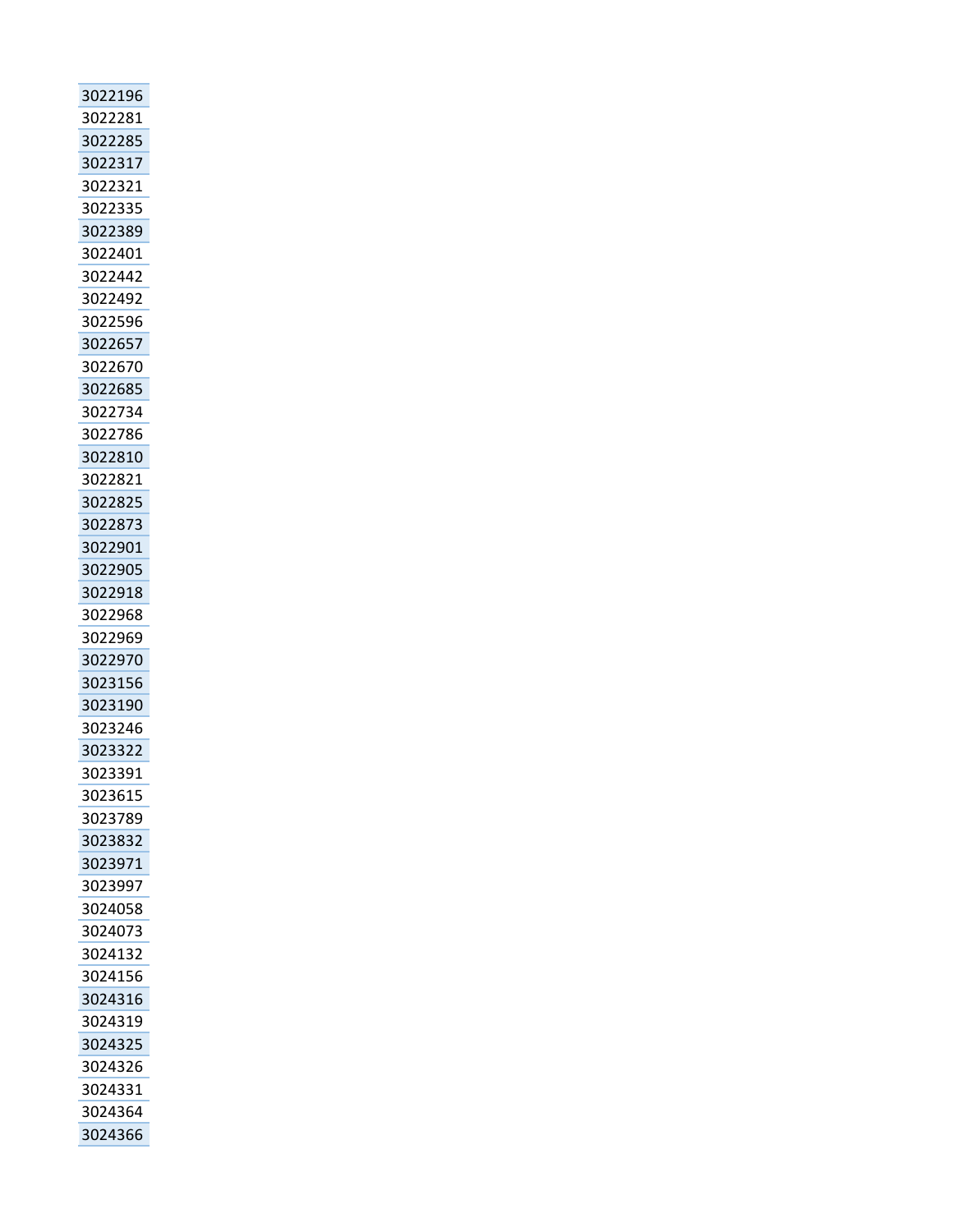| 3024373 |
|---------|
| 3024374 |
| 3024375 |
| 3024376 |
| 3024387 |
| 3024392 |
| 3024413 |
| 3024427 |
| 3024430 |
| 3024435 |
| 3024438 |
| 3024446 |
| 3024449 |
| 3024455 |
| 3024456 |
| 3024463 |
| 3024469 |
| 3024476 |
| 3024477 |
| 3024478 |
| 3024490 |
| 3024492 |
| 3024494 |
| 3024499 |
| 3024500 |
| 3024501 |
| 3024515 |
| 3024520 |
| 3024523 |
| 3024526 |
| 3024528 |
| 3024533 |
| 3024535 |
| 3024539 |
| 3024540 |
| 3024541 |
| 3024543 |
| 3024554 |
|         |
| 3024564 |
| 3024580 |
| 3024583 |
| 3024593 |
| 3024605 |
| 3024606 |
| 3024610 |
| 3024613 |
| 3024667 |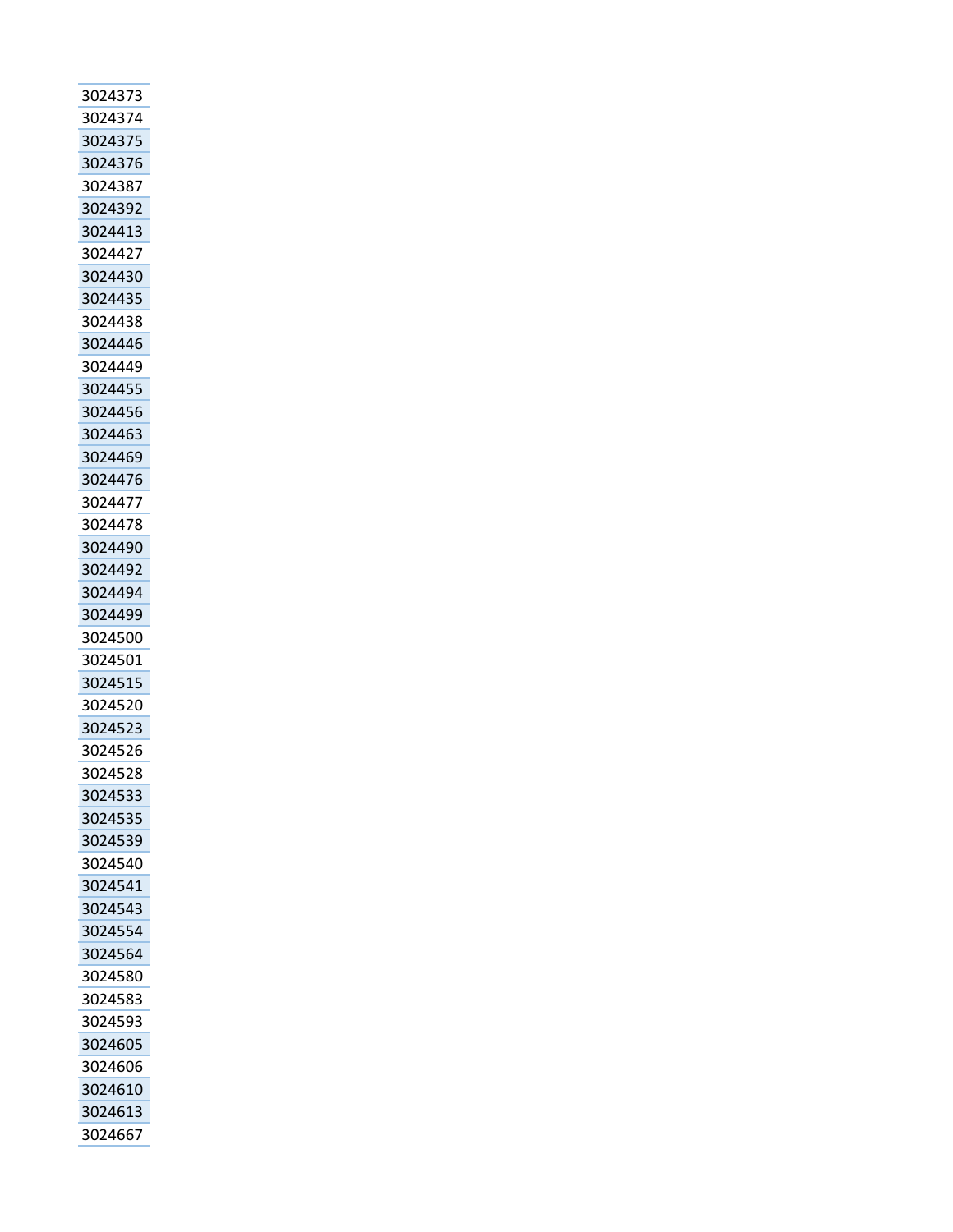| 3024824 |
|---------|
| 3024825 |
| 3024835 |
| 3024838 |
| 3024843 |
| 3024845 |
| 3024857 |
| 3024865 |
| 3024873 |
| 3024885 |
| 3024886 |
| 3024890 |
| 3024893 |
| 3024895 |
| 3024899 |
| 3024903 |
| 3024912 |
| 3024913 |
| 3024914 |
| 3025079 |
| 3025147 |
| 3025169 |
| 3025204 |
| 3025293 |
| 3025326 |
| 3025338 |
| 3025353 |
| 3025366 |
| 3025399 |
| 3025496 |
| 3025546 |
| 3025565 |
| 3025578 |
| 3025637 |
| 3025682 |
| 3025836 |
| 3025838 |
| 3025845 |
| 3025846 |
| 3025847 |
| 3025848 |
| 3025850 |
| 3025881 |
| 3025884 |
| 3025892 |
| 3025901 |
| 3025922 |
|         |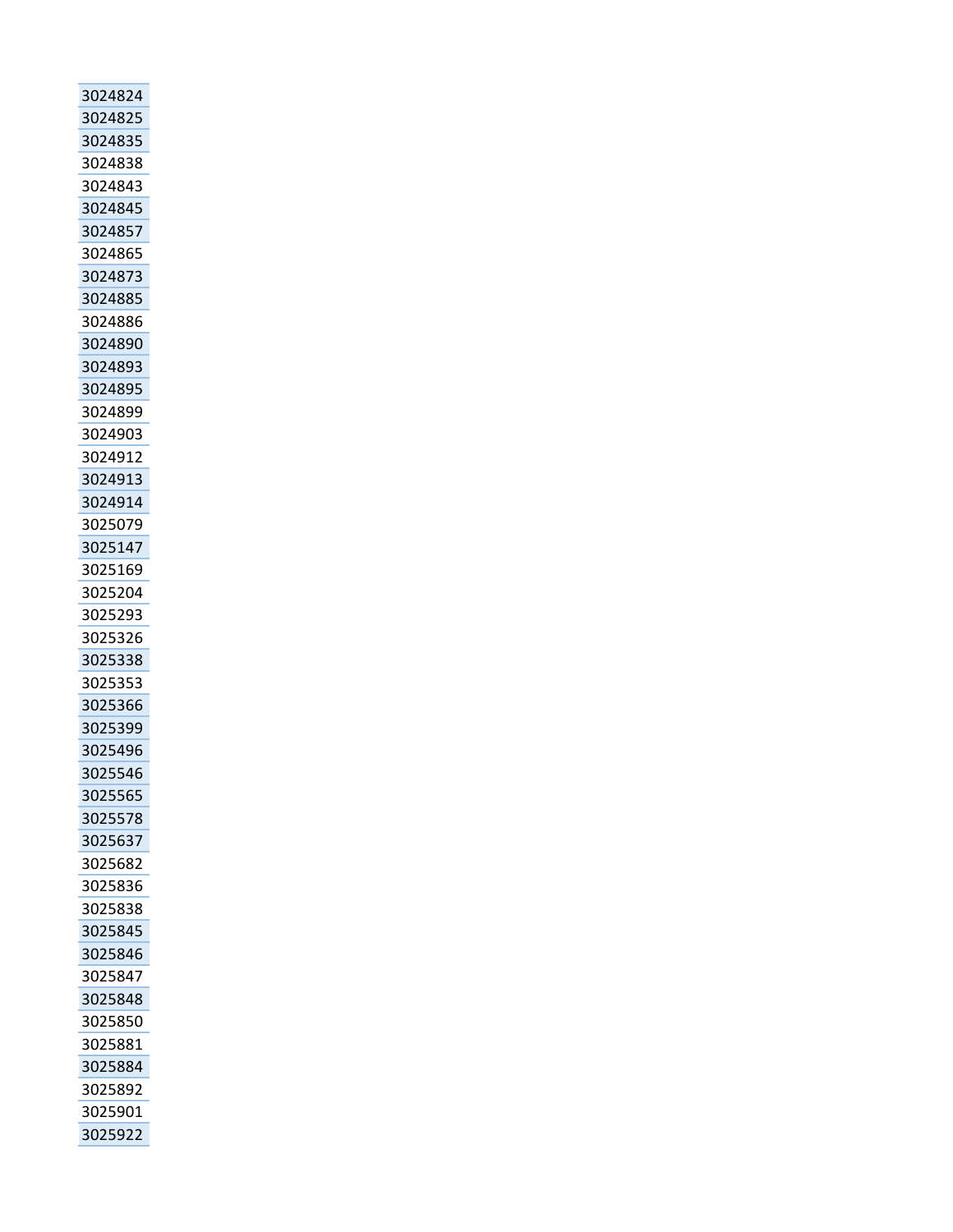| 3025937 |
|---------|
| 3025978 |
| 3026018 |
| 3026081 |
| 3026116 |
| 3026153 |
| 3026155 |
| 3026404 |
| 3026424 |
| 3026447 |
| 3026470 |
| 3026487 |
| 3026508 |
| 3026528 |
| 3026541 |
| 3026545 |
| 3026547 |
| 3026606 |
| 3026622 |
| 3026724 |
| 3026736 |
| 3026777 |
| 3026803 |
| 3026806 |
| 3026832 |
| 3026843 |
| 3026860 |
| 3026870 |
| 3026875 |
| 3026940 |
| 3026987 |
| 3027003 |
| 3027012 |
| 3027015 |
| 3027018 |
| 3027024 |
| 3027031 |
| 3027032 |
| 3027040 |
| 3027045 |
| 3027052 |
| 3027064 |
| 3027067 |
| 3027070 |
| 3027072 |
| 3027073 |
| 3027074 |
|         |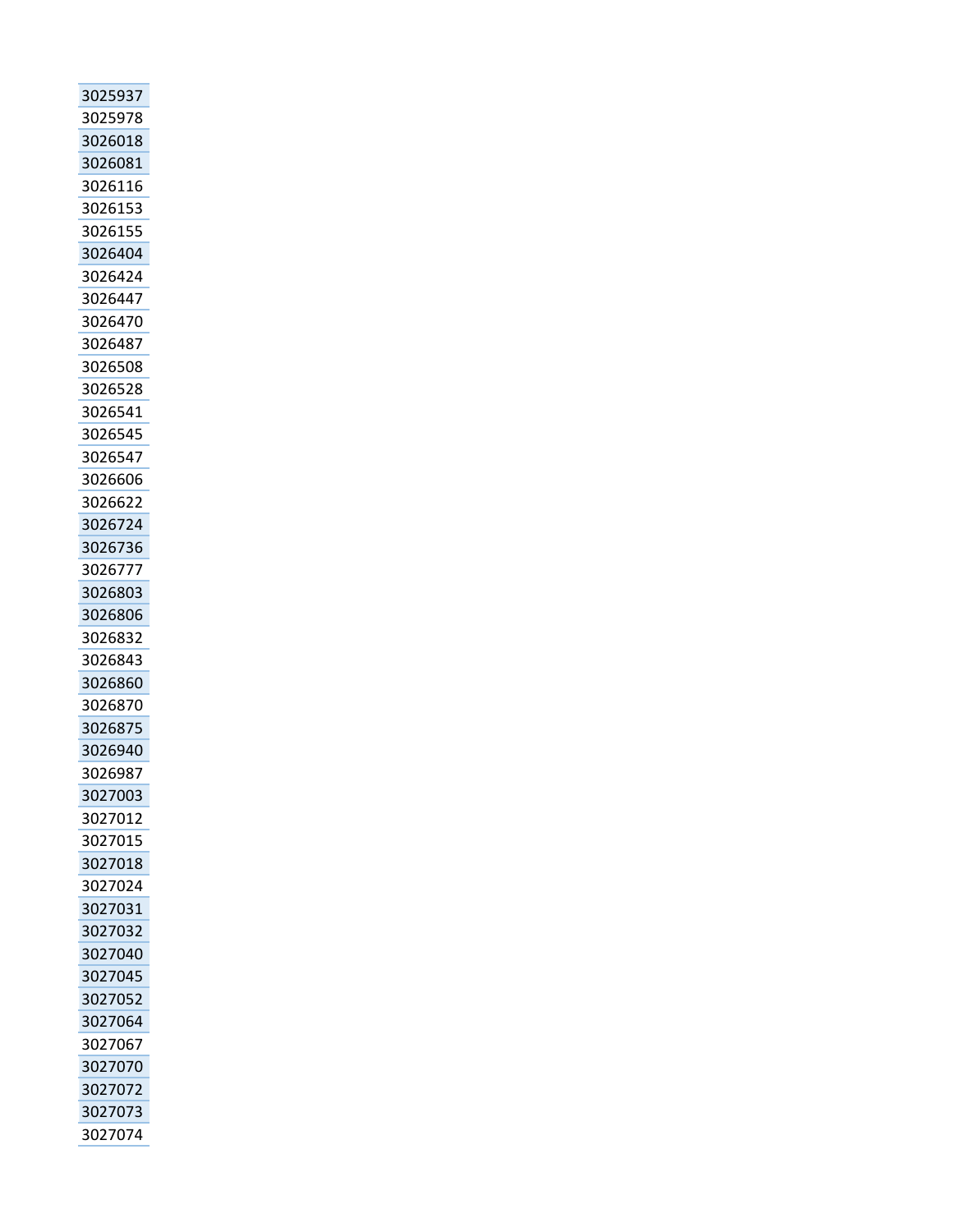| 3027077 |
|---------|
| 3027079 |
| 3027080 |
| 3027178 |
| 3027188 |
| 3027304 |
| 3027326 |
| 3027341 |
| 3027350 |
| 3027416 |
| 3027428 |
| 3027442 |
| 3027561 |
| 3027744 |
| 3027832 |
|         |
| 3027938 |
| 3027947 |
| 3028008 |
| 3028065 |
| 3028104 |
| 3028109 |
| 3028174 |
| 3028194 |
| 3028199 |
| 3028201 |
| 3028203 |
| 3028204 |
| 3028206 |
| 3028210 |
| 3028219 |
| 3028228 |
| 3028232 |
| 3028248 |
| 3028249 |
| 3028267 |
| 3028268 |
| 3028269 |
| 3028270 |
| 3028271 |
| 3028278 |
| 3028279 |
| 3028287 |
|         |
| 3028290 |
| 3028293 |
| 3028310 |
| 3028337 |
| 3028353 |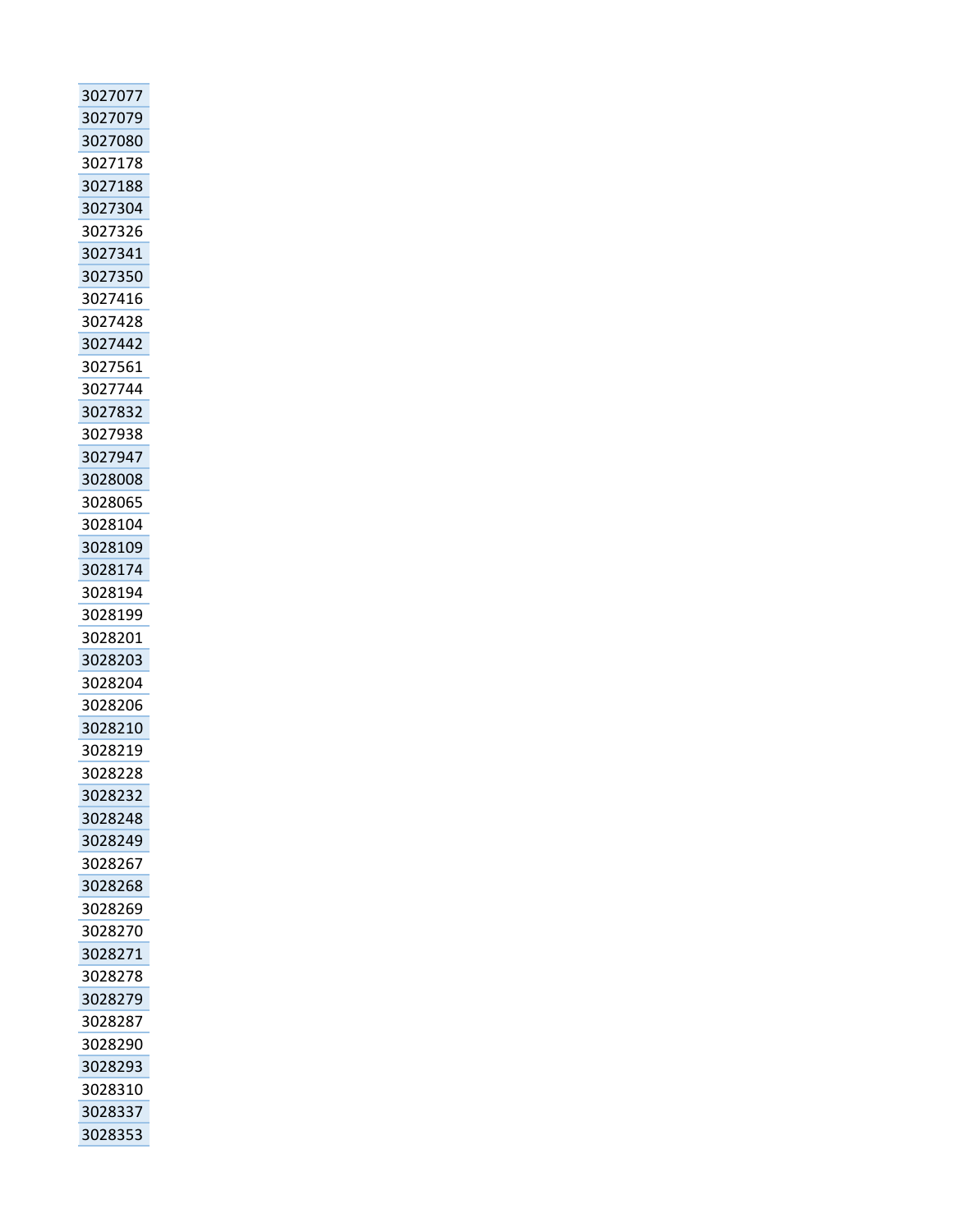| 3028359 |
|---------|
| 3028372 |
| 3028398 |
| 3028399 |
| 3028418 |
| 3028423 |
| 3028424 |
| 3028430 |
| 3028436 |
| 3028441 |
| 3028450 |
| 3028619 |
| 3028660 |
| 3028711 |
| 3028722 |
| 3028725 |
| 3028732 |
| 3028745 |
| 3028750 |
| 3028752 |
| 3028760 |
| 3029082 |
| 3029209 |
| 3029261 |
| 3029275 |
| 3029348 |
| 3029436 |
| 3029441 |
| 3029464 |
| 3029523 |
| 3029562 |
| 3029583 |
| 3029606 |
| 3029663 |
| 3029749 |
| 3030081 |
| 3030082 |
| 3030083 |
| 3030097 |
| 3030117 |
| 3030130 |
| 3030142 |
| 3030175 |
| 3030178 |
| 3030194 |
| 3030204 |
| 3030229 |
|         |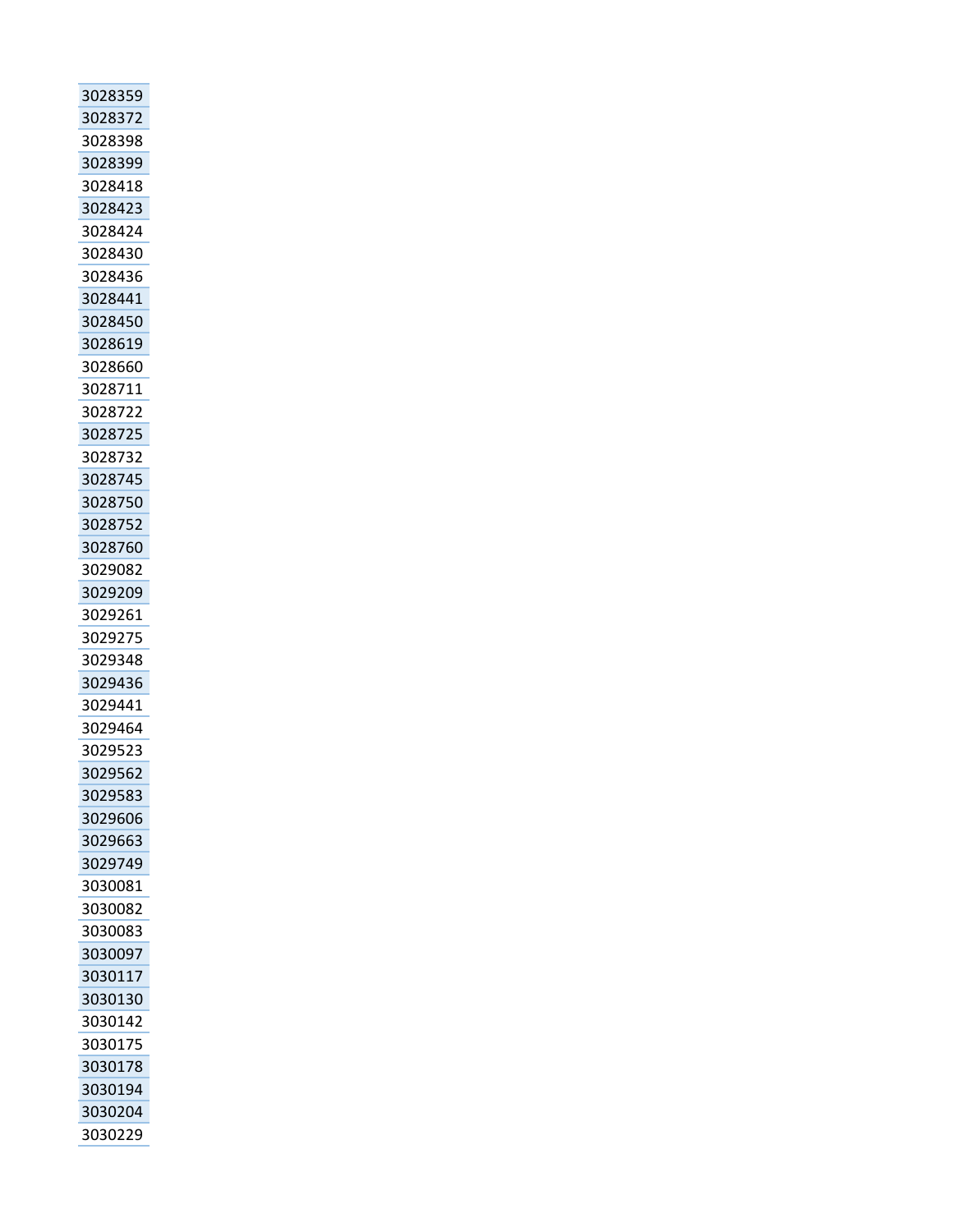| 3030291 |
|---------|
| 3030297 |
| 3030307 |
| 3030395 |
| 3030411 |
| 3030427 |
| 3030428 |
| 3030487 |
| 3030501 |
| 3030503 |
| 3030512 |
| 3030565 |
| 3030566 |
| 3030588 |
| 3030604 |
| 3030606 |
| 3030607 |
| 3030614 |
|         |
| 3030618 |
| 3030958 |
| 3030969 |
| 3031013 |
| 3031028 |
| 3031265 |
| 3031319 |
| 3031434 |
| 3031436 |
| 3031481 |
| 3031499 |
| 3031539 |
| 3031548 |
| 3031598 |
| 3031618 |
| 3031622 |
| 3031701 |
| 3031730 |
| 3031743 |
| 3031748 |
| 3031782 |
| 3031839 |
| 3031870 |
| 3031876 |
| 3031879 |
| 3031898 |
| 3031903 |
| 3031905 |
| 3031917 |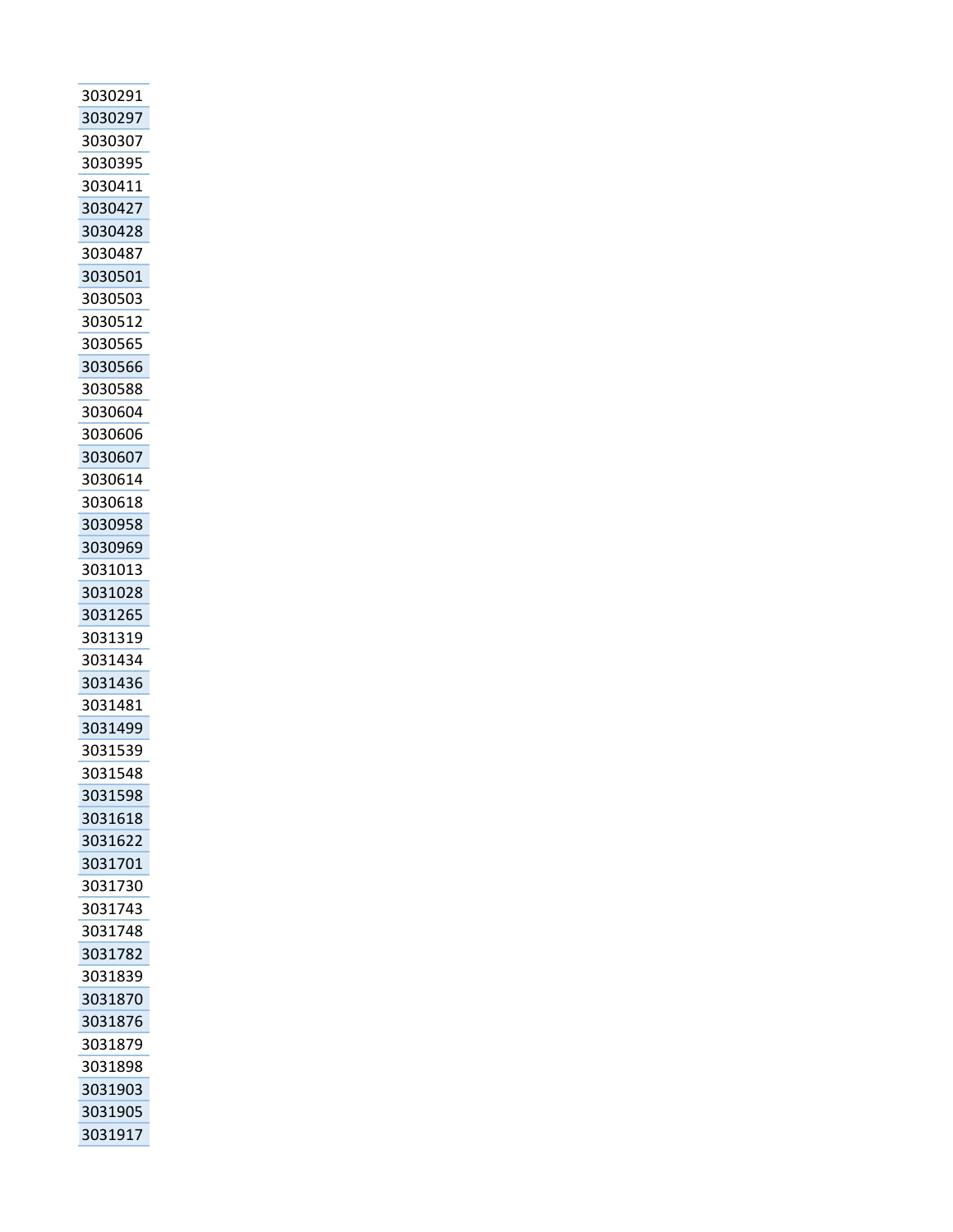| 3031919 |  |
|---------|--|
| 3031928 |  |
| 3031940 |  |
| 3031947 |  |
| 3031952 |  |
| 3031962 |  |
| 3031977 |  |
| 3031992 |  |
| 3031993 |  |
| 3031995 |  |
| 3032005 |  |
| 3032010 |  |
| 3032013 |  |
| 3032025 |  |
| 3032032 |  |
| 3032034 |  |
| 3032038 |  |
| 3032074 |  |
| 3032084 |  |
| 3032111 |  |
| 3032168 |  |
| 3032169 |  |
| 3032216 |  |
| 3032229 |  |
| 3032241 |  |
| 3032242 |  |
| 3032254 |  |
|         |  |
| 3032295 |  |
| 3032300 |  |
| 3032301 |  |
| 3032353 |  |
| 3032451 |  |
| 3032490 |  |
| 3032498 |  |
| 3032523 |  |
| 3032524 |  |
| 3032533 |  |
| 3032565 |  |
| 3032576 |  |
| 3032744 |  |
| 3032803 |  |
| 3032815 |  |
| 3033110 |  |
| 3033136 |  |
| 3033205 |  |
| 3033269 |  |
| 3033384 |  |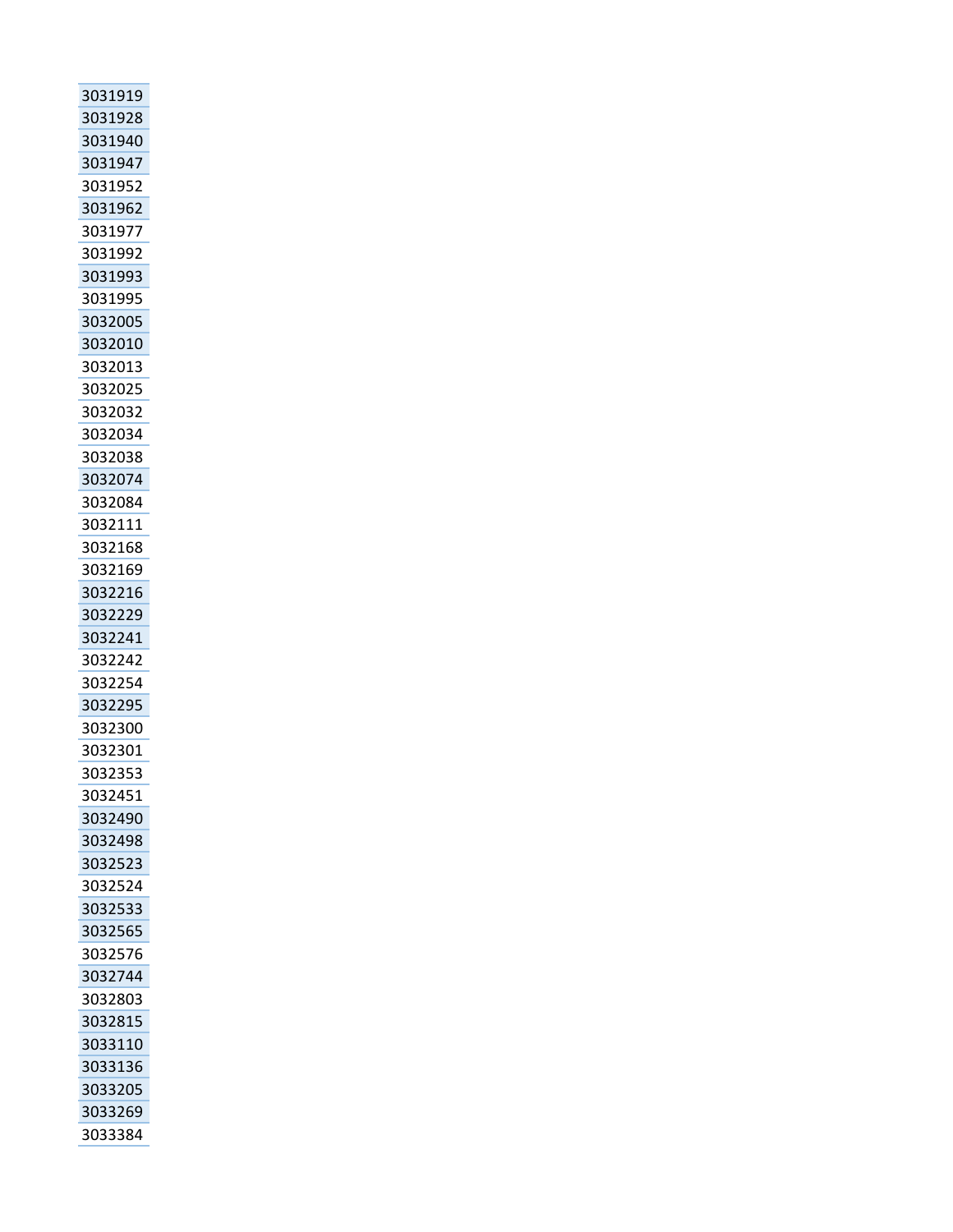| 3033385 |
|---------|
| 3033392 |
| 3033469 |
| 3033481 |
| 3033488 |
| 3033500 |
| 3033504 |
| 3033514 |
| 3033535 |
| 3033539 |
| 3033550 |
| 3033564 |
| 3033566 |
|         |
| 3033567 |
| 3033579 |
| 3033592 |
| 3033596 |
| 3033599 |
| 3033618 |
| 3033621 |
| 3033624 |
| 3033629 |
| 3033632 |
| 3033636 |
| 3033639 |
| 3033644 |
| 3033660 |
| 3033671 |
| 3033683 |
| 3033686 |
| 3033697 |
| 3033711 |
| 3033712 |
| 3033733 |
| 3033759 |
| 3034031 |
| 3034038 |
| 3034041 |
| 3034047 |
| 3034050 |
| 3034058 |
| 3034065 |
|         |
| 3034085 |
| 3034119 |
| 3034275 |
| 3034293 |
| 3034511 |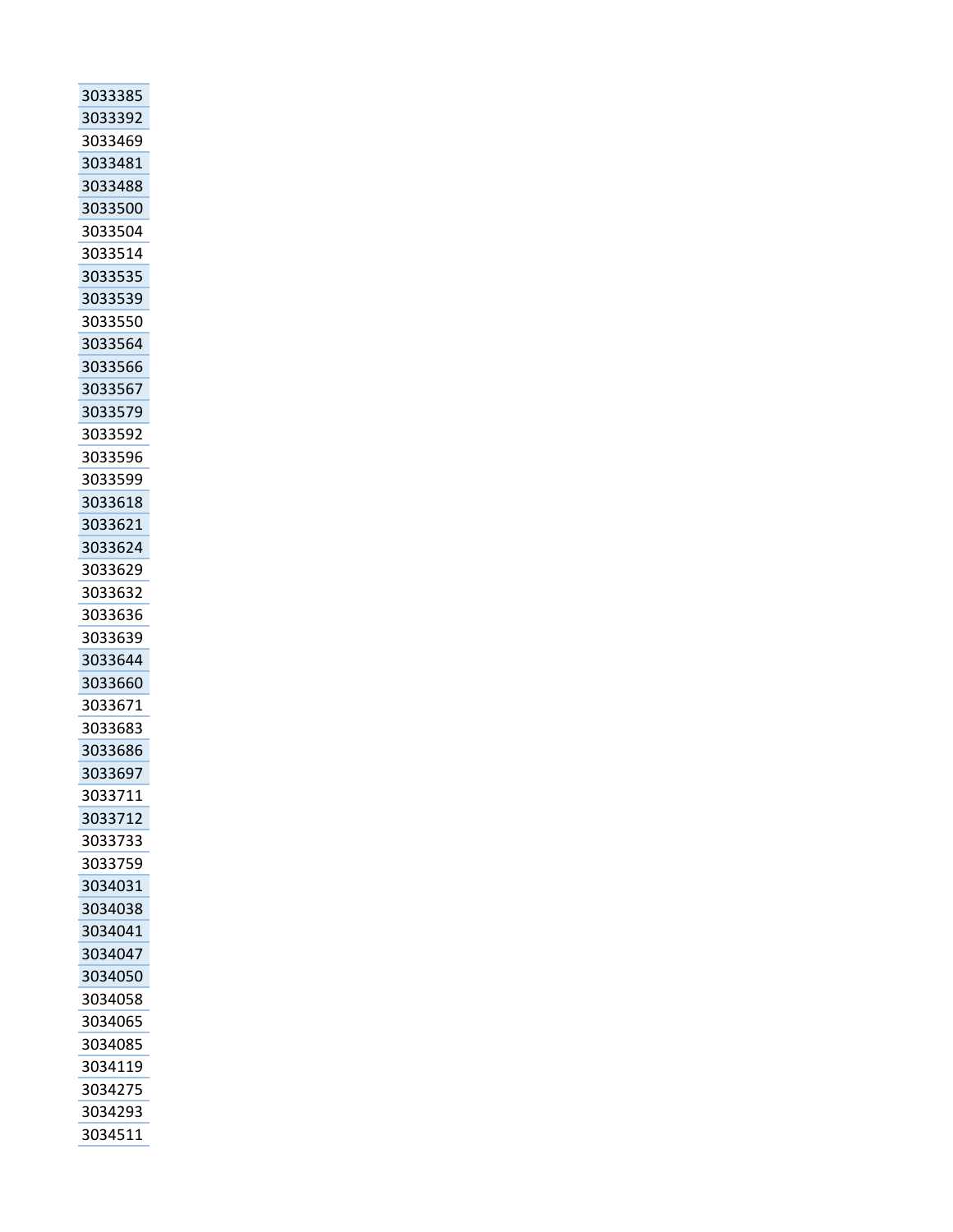| 3034564 |
|---------|
| 3034763 |
| 3034850 |
| 3034939 |
| 3034978 |
| 3035083 |
| 3035094 |
| 3035134 |
| 3035142 |
| 3035158 |
| 3035159 |
| 3035161 |
|         |
| 3035186 |
| 3035205 |
| 3035219 |
| 3035220 |
| 3035223 |
| 3035263 |
| 3035288 |
| 3035306 |
| 3035308 |
| 3035322 |
| 3035324 |
| 3035368 |
| 3035384 |
| 3035399 |
| 3035417 |
| 3035659 |
| 3035675 |
| 3035749 |
| 3035900 |
| 3035906 |
| 3035938 |
| 3035945 |
| 3035955 |
| 3035963 |
| 3035965 |
|         |
| 3035969 |
| 3035971 |
| 3035981 |
| 3035989 |
| 3036004 |
| 3036012 |
| 3036015 |
| 3036048 |
| 3036079 |
| 3036083 |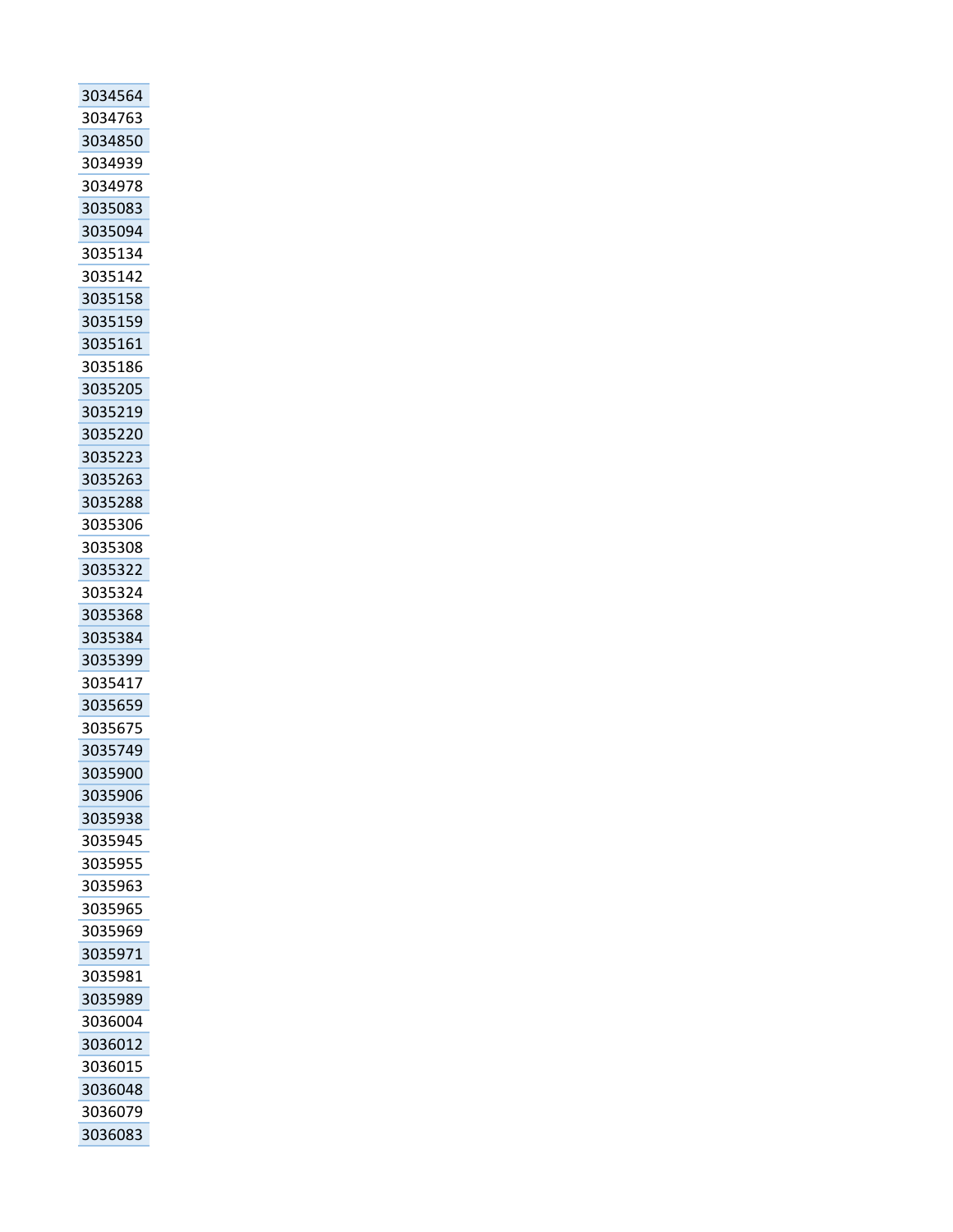| 3036106 |
|---------|
| 3036135 |
| 3036157 |
| 3036162 |
| 3036193 |
| 3036194 |
| 3036257 |
| 3036273 |
| 3036513 |
| 3036545 |
| 3036560 |
| 3036610 |
| 3036913 |
| 3036967 |
| 3036976 |
| 3036977 |
| 3037004 |
| 3037015 |
| 3037020 |
|         |
| 3037025 |
| 3037037 |
| 3037038 |
| 3037039 |
| 3037050 |
| 3037051 |
| 3037058 |
| 3037086 |
| 3037096 |
| 3037103 |
| 3037112 |
| 3037123 |
| 3037136 |
| 3037149 |
| 3037159 |
| 3037162 |
| 3037181 |
| 3037182 |
| 3037200 |
| 3037214 |
| 3037228 |
| 3037234 |
| 3037373 |
| 3037437 |
| 3037783 |
| 3037969 |
| 3037980 |
| 3038037 |
|         |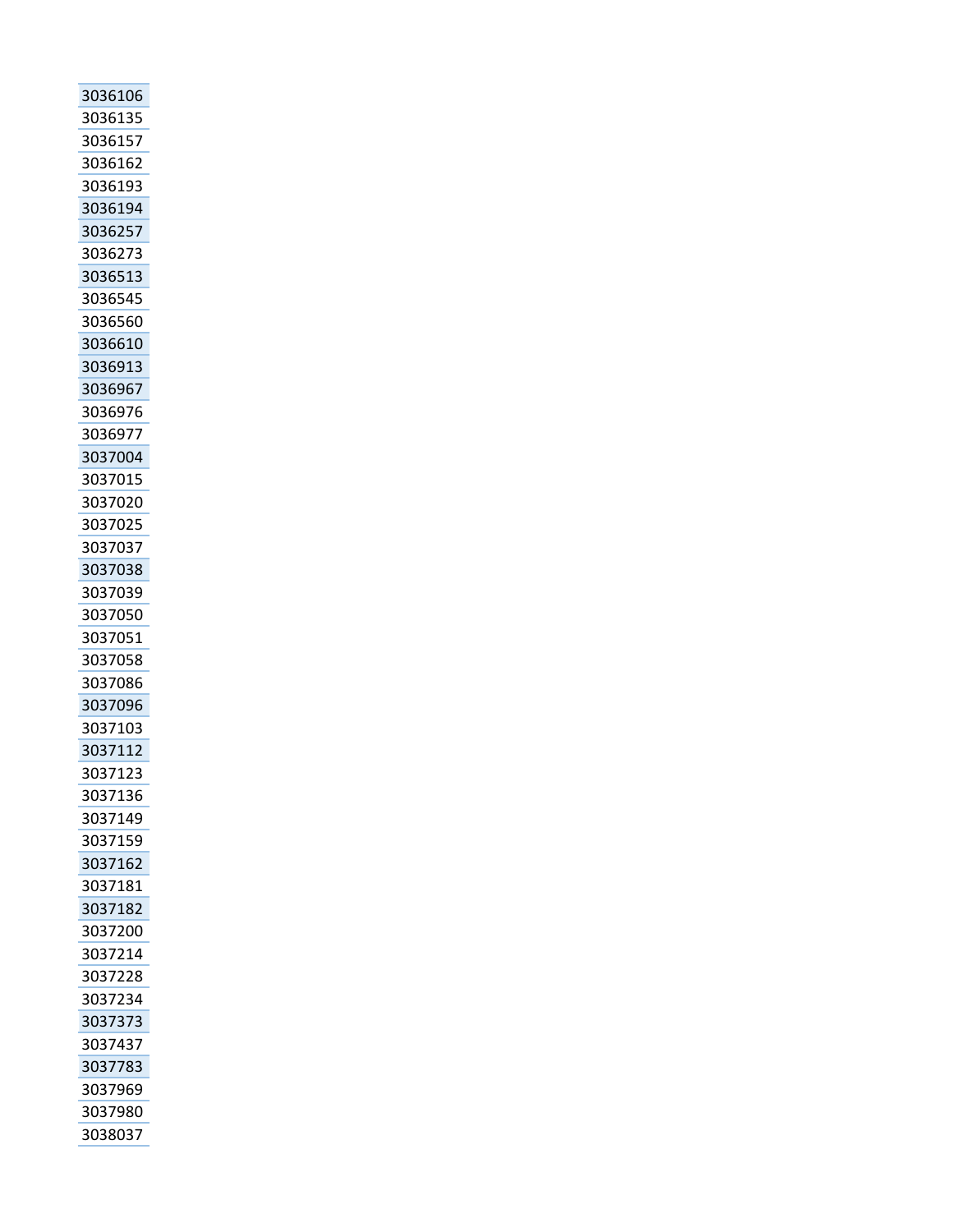| 3038076 |
|---------|
| 3038097 |
| 3038107 |
| 3038210 |
| 3038302 |
| 3038305 |
| 3038308 |
| 3038314 |
| 3038349 |
| 3038351 |
| 3038421 |
| 3038434 |
| 3038443 |
| 3038445 |
| 3038454 |
| 3038468 |
| 3038722 |
| 3038725 |
| 3038741 |
| 3038744 |
|         |
| 3038749 |
| 3038755 |
| 3038760 |
| 3038768 |
| 3038780 |
| 3038794 |
| 3038819 |
| 3038840 |
| 3038874 |
| 3038878 |
| 3038920 |
| 3038932 |
| 3039024 |
| 3039135 |
| 3039242 |
| 3039300 |
| 3039394 |
| 3039400 |
| 3039416 |
| 3039435 |
| 3039448 |
|         |
| 3039485 |
| 3039492 |
| 3039522 |
| 3039530 |
| 3039534 |
| 3039536 |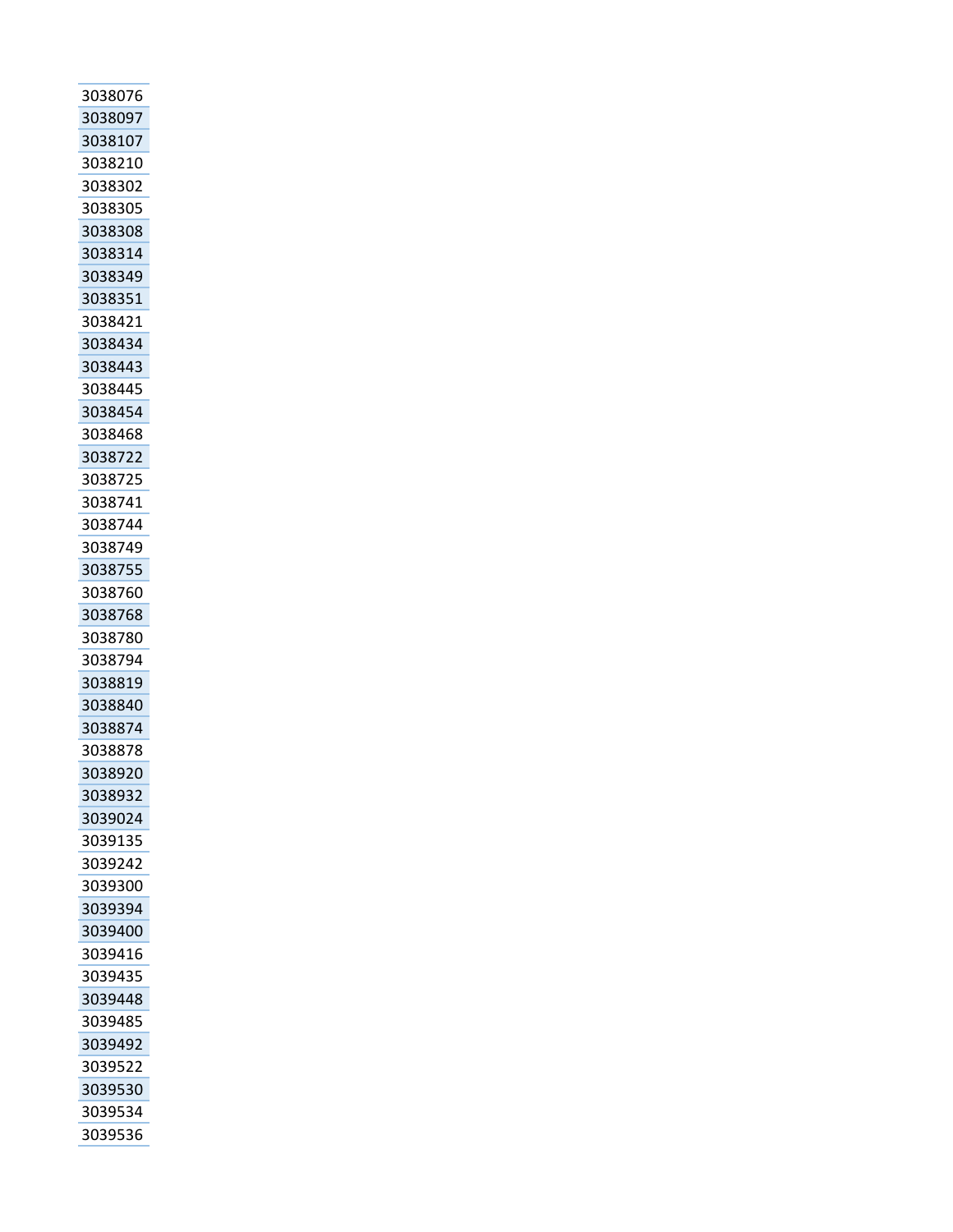| 3039546 |
|---------|
| 3039560 |
| 3039572 |
| 3039577 |
| 3039581 |
| 3039582 |
| 3039601 |
| 3039602 |
| 3039604 |
| 3039607 |
| 3039617 |
| 3039621 |
| 3039628 |
|         |
| 3039664 |
| 3039676 |
| 3039711 |
| 3039712 |
| 3039737 |
| 3039753 |
| 3039790 |
| 3039809 |
| 3039841 |
| 3039843 |
| 3039859 |
| 3039869 |
| 3039878 |
| 3039881 |
| 3039896 |
| 3039897 |
| 3039903 |
| 3039928 |
| 3039935 |
| 3039943 |
| 3040016 |
| 3040276 |
| 3040293 |
| 3040365 |
| 3040430 |
|         |
| 3040454 |
| 3040502 |
| 3040526 |
| 3040528 |
| 3040539 |
| 3040553 |
| 3040565 |
| 3040572 |
| 3040581 |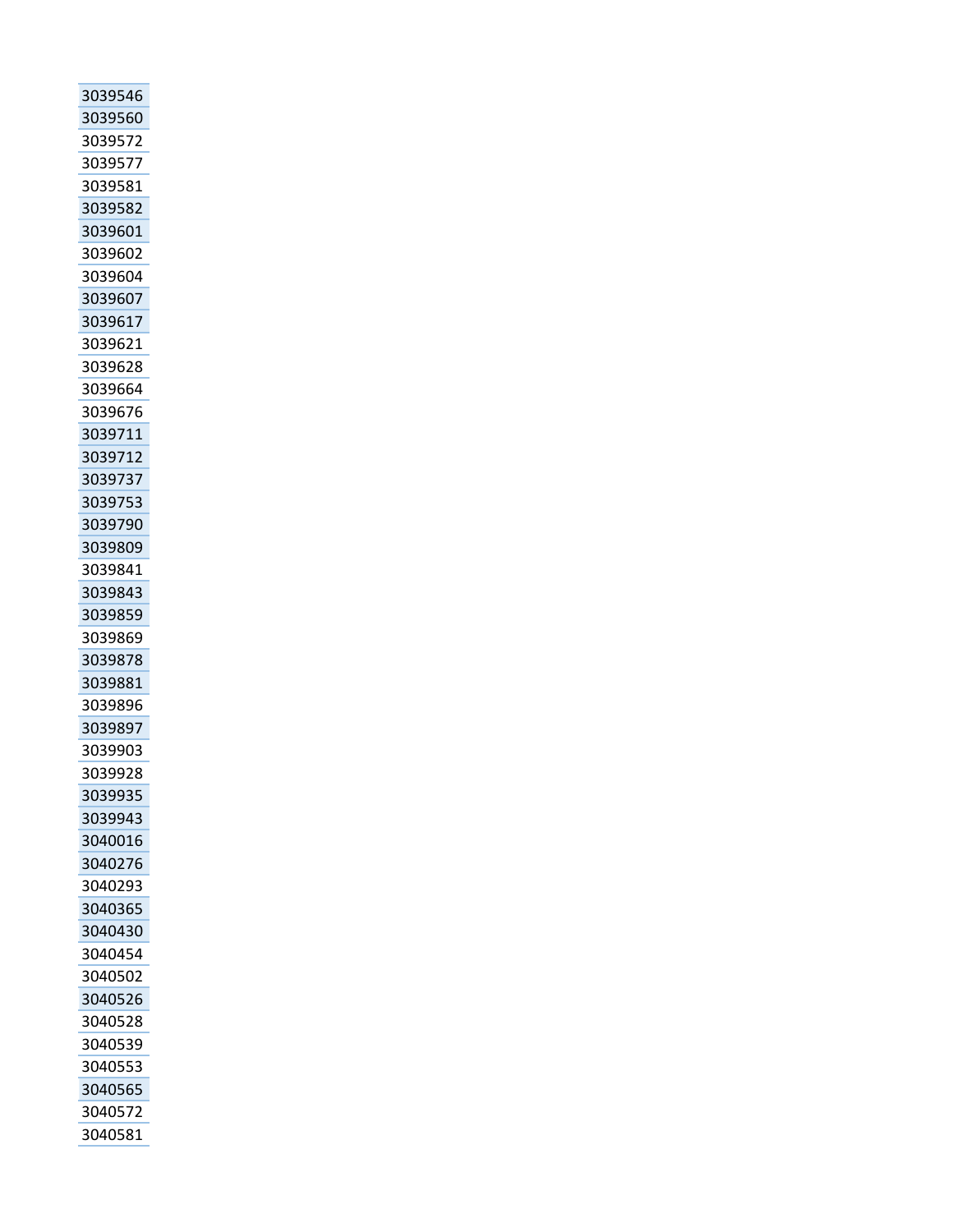| 3040583 |
|---------|
| 3040588 |
| 3040591 |
| 3040593 |
| 3040594 |
| 3040598 |
| 3040602 |
| 3040604 |
| 3040611 |
| 3040617 |
| 3040624 |
| 3040626 |
| 3040657 |
| 3040662 |
| 3040673 |
| 3040685 |
| 3040707 |
| 3040712 |
| 3040713 |
| 3040714 |
| 3040722 |
| 3040728 |
| 3040737 |
| 3040745 |
| 3040747 |
| 3040748 |
| 3040751 |
| 3040756 |
| 3040758 |
| 3040762 |
| 3040766 |
| 3040767 |
| 3040771 |
| 3040786 |
| 3040791 |
|         |
| 3040792 |
| 3040793 |
| 3040798 |
| 3040807 |
| 3041051 |
| 3041063 |
| 3041066 |
| 3041070 |
| 3041085 |
| 3041103 |
| 3041119 |
| 3041252 |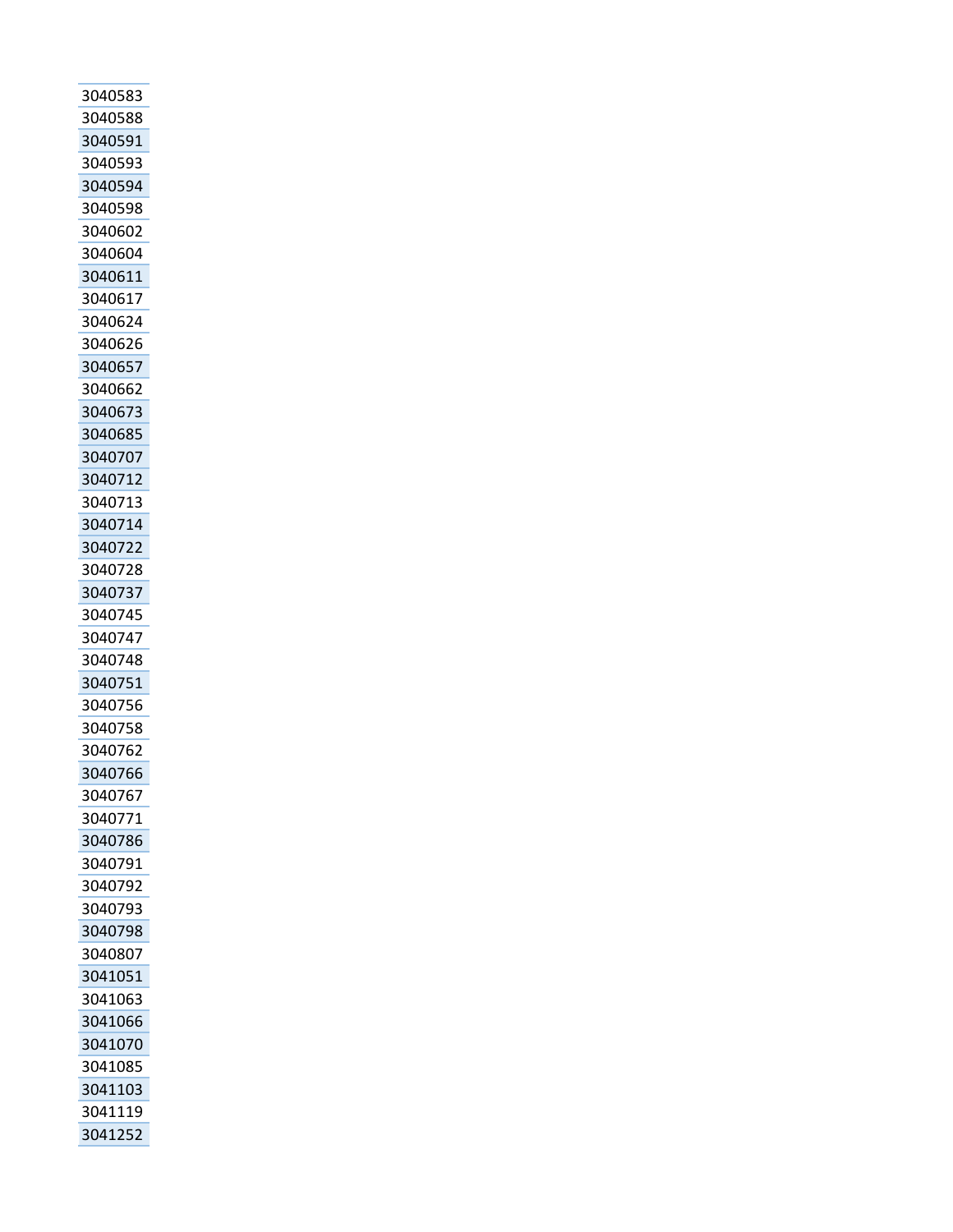| 3041265 |
|---------|
| 3041287 |
| 3041377 |
| 3041385 |
| 3041538 |
| 3041704 |
| 3041715 |
| 3041777 |
| 3041806 |
| 3041808 |
| 3041830 |
| 3041859 |
| 3041918 |
| 3041923 |
| 3041985 |
| 3041996 |
| 3042011 |
| 3042040 |
| 3042048 |
| 3042309 |
| 3042319 |
|         |
| 3042325 |
| 3042334 |
| 3042340 |
| 3042357 |
| 3042360 |
| 3042394 |
| 3042410 |
| 3042429 |
| 3042437 |
| 3042462 |
| 3042523 |
| 3042524 |
| 3042534 |
| 3042830 |
| 3042945 |
| 3042952 |
| 3042963 |
| 3043025 |
| 3043037 |
| 3043038 |
| 3043068 |
| 3043077 |
| 3043083 |
| 3043093 |
| 3043108 |
| 3043153 |
|         |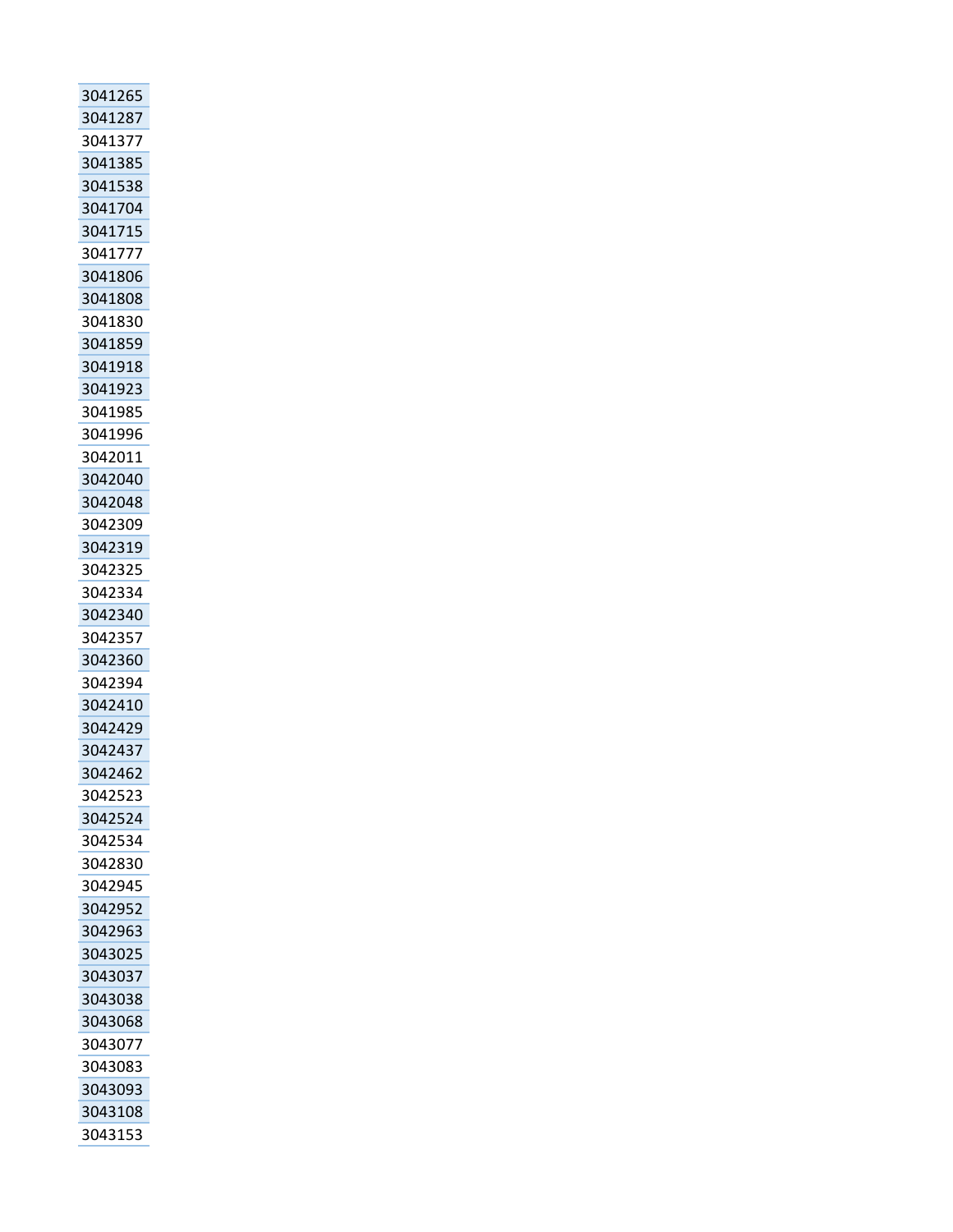| 3043161            |
|--------------------|
| 3043172            |
| 3043198            |
| 3043230            |
| 3043234            |
| 3043250            |
| 3043295            |
| 3043302            |
| 3043312            |
| 3043322            |
| 3043341            |
| 3043635            |
| 3043662            |
| 3043672            |
| 3043730            |
| 3043745            |
| 3043754            |
| 3043755            |
| 3043768            |
| 3043789            |
| 3043791            |
| 3043793            |
| 3043797            |
| 3043802            |
| 3043803            |
| 3043805            |
| 3043806            |
| 3043862            |
| 3043872            |
| 3043889            |
|                    |
| 3043890<br>3043902 |
|                    |
| 3043905            |
| 3043911            |
| 3043927            |
| 3043936            |
| 3043945            |
| 3043948            |
| 3043955            |
| 3043966            |
| 3043973            |
| 3043974            |
| 3043976            |
| 3043977            |
| 3043981            |
| 3043983            |
| 3043986            |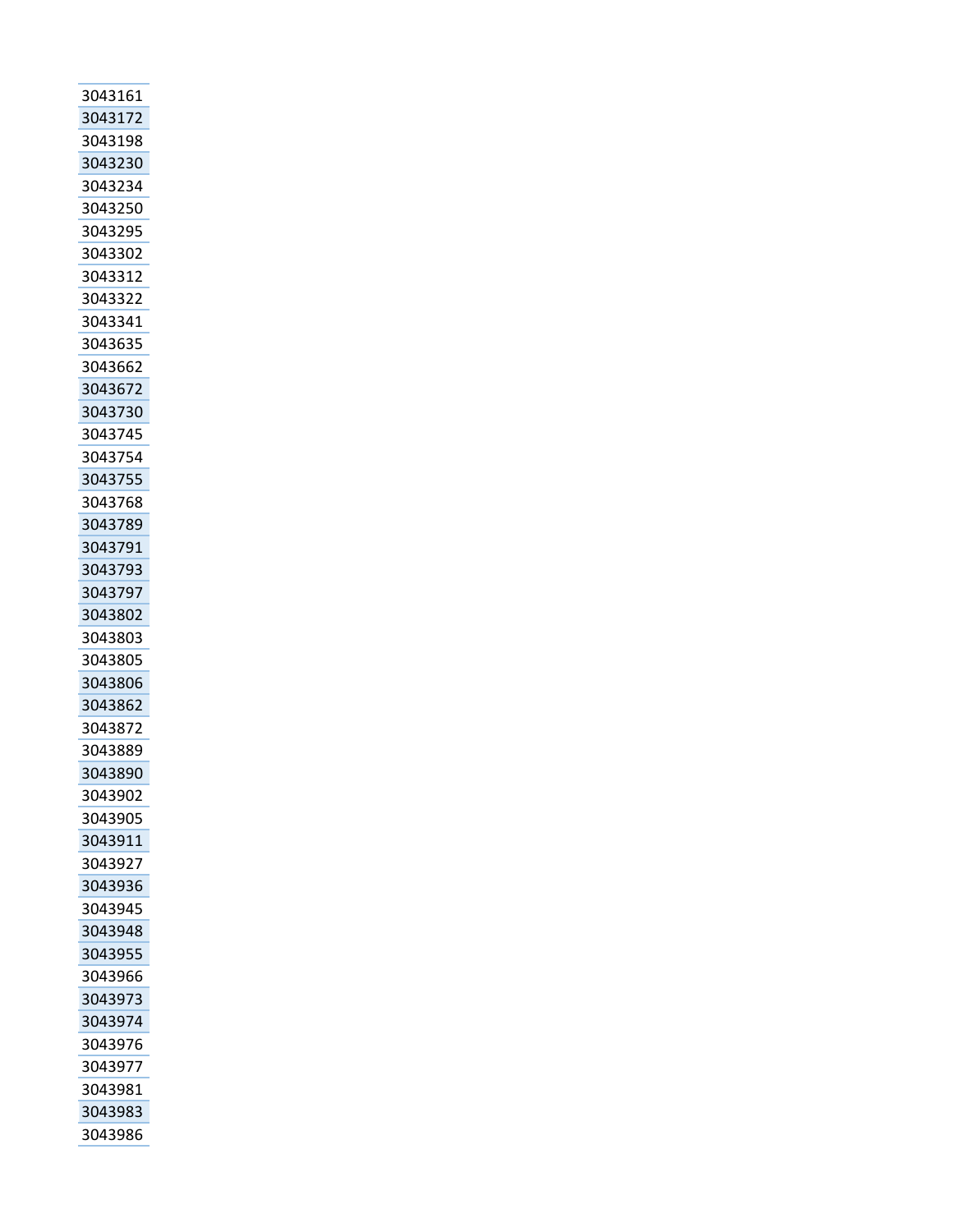| 3043999 |
|---------|
| 3044001 |
| 3044002 |
| 3044016 |
| 3044024 |
| 3044025 |
| 3044043 |
| 3044056 |
| 3044110 |
| 3044126 |
| 3044134 |
| 3044145 |
| 3044150 |
| 3044159 |
| 3044160 |
| 3044174 |
| 3044180 |
| 3044186 |
| 3044203 |
| 3044211 |
| 3044226 |
| 3044232 |
|         |
| 3044233 |
| 3044234 |
| 3044235 |
| 3044239 |
| 3044251 |
| 3044266 |
| 3044272 |
| 3044296 |
| 3044299 |
| 3044309 |
| 3044311 |
| 3044334 |
| 3044335 |
| 3044336 |
| 3044342 |
| 3044346 |
| 3044351 |
| 3044353 |
| 3044449 |
| 3044613 |
| 3044637 |
| 3044638 |
| 3044642 |
| 3044659 |
| 3044687 |
|         |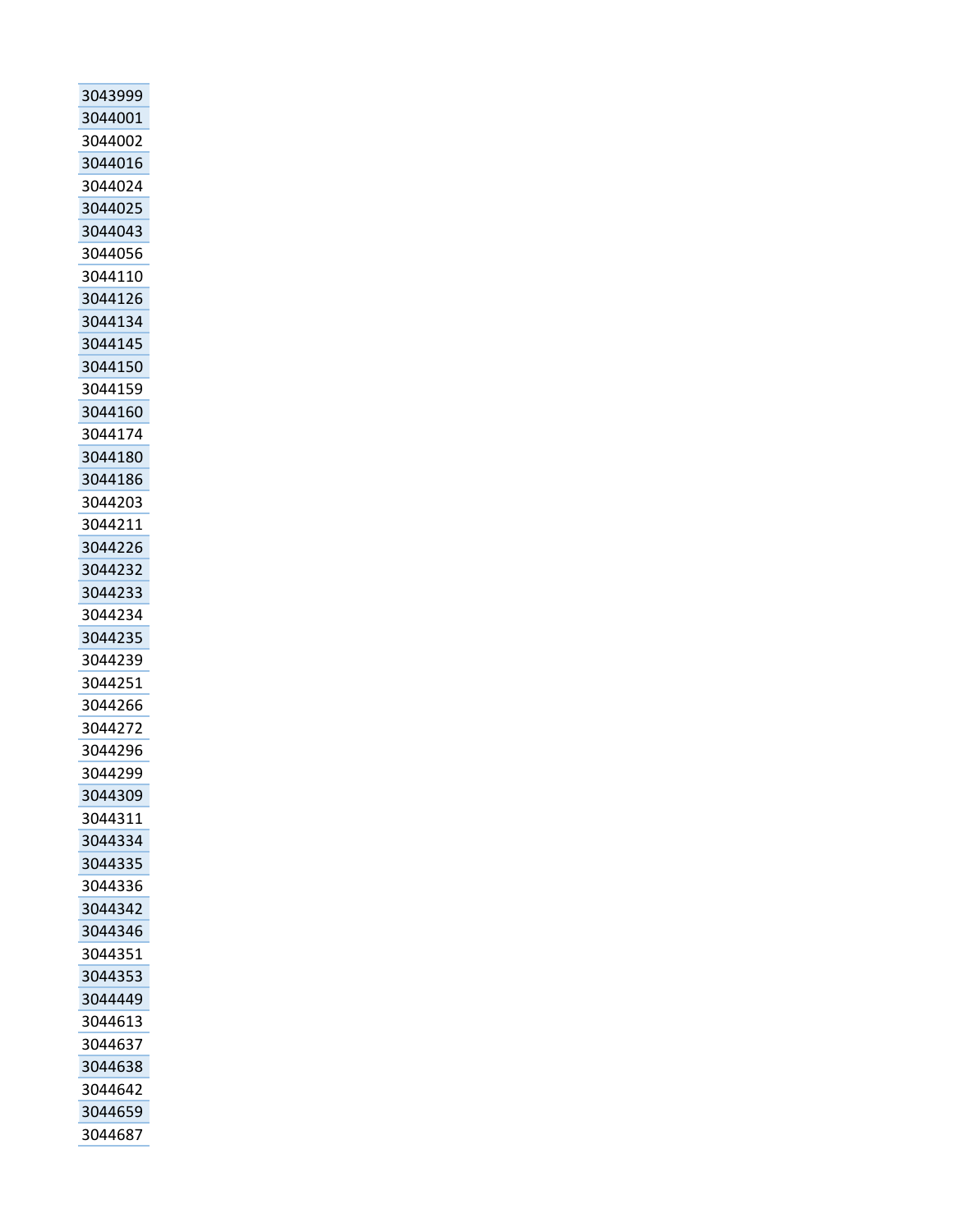| 3044743 |
|---------|
| 3044832 |
| 3044999 |
| 3045056 |
| 3045076 |
| 3045097 |
| 3045198 |
| 3045260 |
| 3045337 |
| 3045419 |
| 3045432 |
| 3045485 |
| 3045492 |
| 3045511 |
| 3045525 |
| 3045650 |
| 3045658 |
| 3045666 |
|         |
| 3045668 |
| 3045695 |
| 3045739 |
| 3045771 |
| 3045815 |
| 3045819 |
| 3045850 |
| 3045872 |
| 3045880 |
| 3045944 |
| 3045960 |
| 3045990 |
| 3046027 |
| 3046108 |
| 3046117 |
| 3046124 |
| 3046136 |
| 3046140 |
| 3046143 |
| 3046146 |
| 3046150 |
| 3046189 |
| 3046199 |
| 3046369 |
| 3046373 |
| 3046378 |
| 3046396 |
| 3046397 |
| 3046402 |
|         |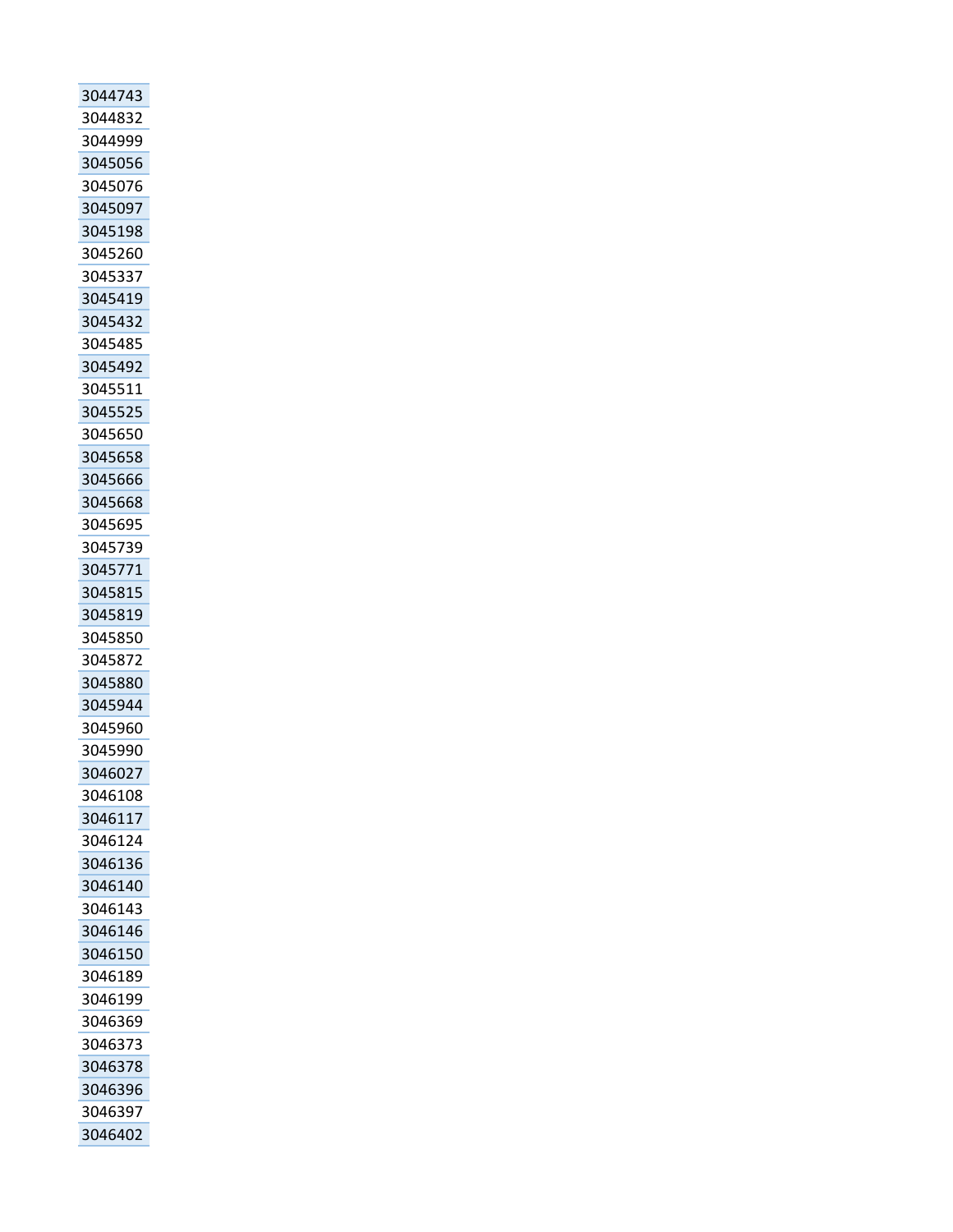| 3046440 |
|---------|
| 3046495 |
| 3046496 |
| 3046501 |
| 3046504 |
| 3046512 |
| 3046515 |
| 3046520 |
| 3046521 |
| 3046524 |
| 3046849 |
| 3046973 |
| 3047218 |
| 3047220 |
| 3047264 |
| 3047305 |
| 3047333 |
| 3047340 |
| 3047443 |
| 3047450 |
| 3047461 |
| 3047516 |
| 3047546 |
| 3047574 |
| 3047580 |
| 3047581 |
| 3047604 |
| 3047608 |
| 3047630 |
|         |
| 3047641 |
| 3047647 |
| 3047649 |
| 3047687 |
| 3047690 |
| 3047707 |
| 3047708 |
| 3047784 |
| 3047795 |
| 3047800 |
| 3047806 |
| 3047812 |
| 3047834 |
| 3047836 |
| 3047837 |
| 3047864 |
| 3047871 |
| 3047880 |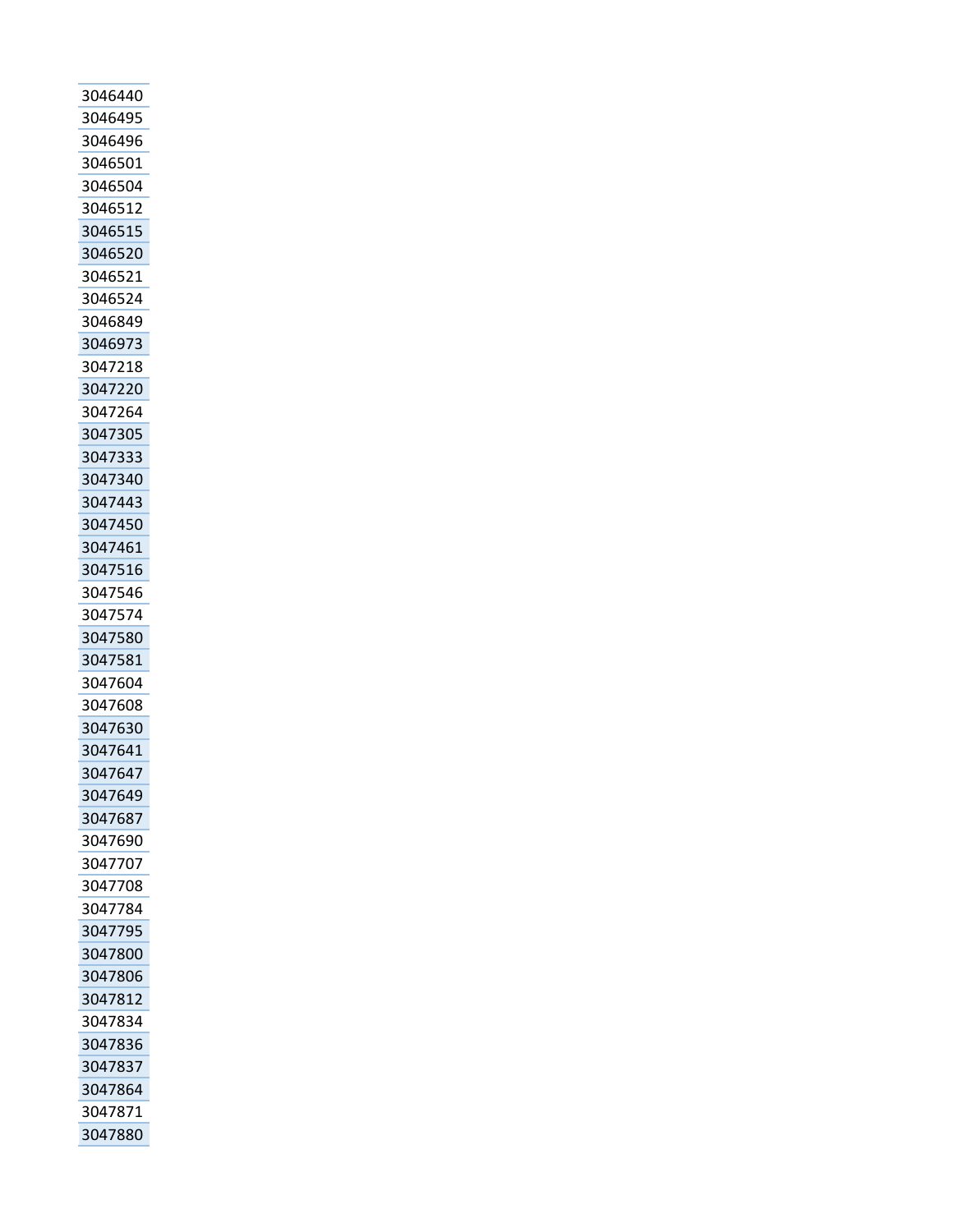| 3047882            |
|--------------------|
| 3047884            |
| 3047887            |
| 3047889            |
| 3047967            |
| 3048019            |
| 3048141            |
| 3048205            |
| 3048244            |
| 3048247            |
| 3048277            |
| 3048315            |
| 3048321            |
| 3048326            |
| 3048376            |
| 3048383            |
| 3048406            |
| 3048426            |
| 3048437            |
| 3048447            |
| 3048452            |
| 3048461            |
| 3048464            |
| 3048469            |
| 3048475            |
| 3048489            |
| 3048524            |
| 3048528            |
| 3048567            |
| 3048580            |
| 3048586            |
| 3048629            |
|                    |
| 3048661<br>3048665 |
|                    |
| 3048674            |
| 3048699            |
| 3048703            |
| 3048709            |
| 3048724            |
| 3048728            |
| 3048731            |
| 3048743            |
| 3048963            |
| 3048980            |
| 3049075            |
| 3049081            |
| 3049146            |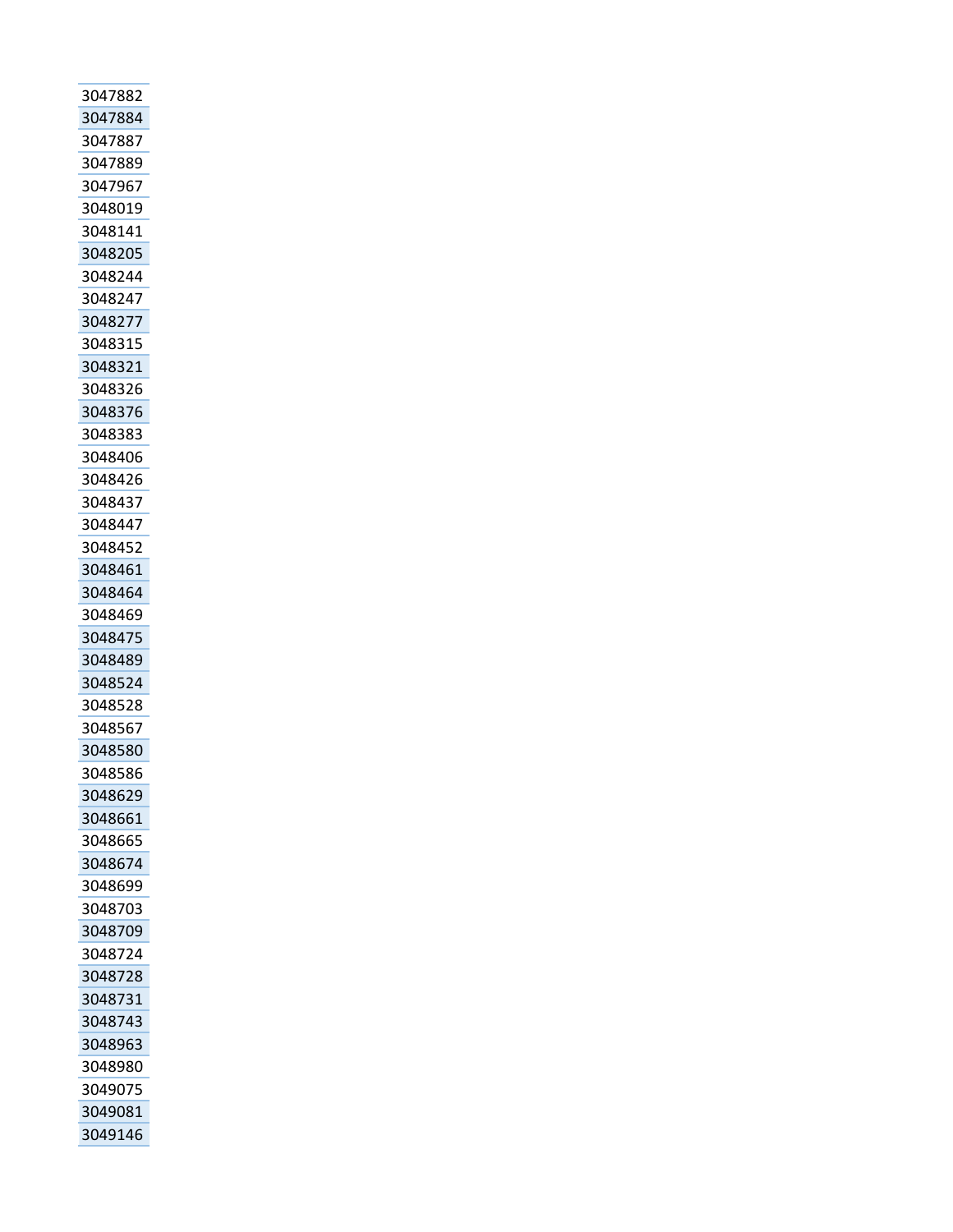| 3049169 |
|---------|
| 3049215 |
| 3049240 |
| 3049244 |
| 3049284 |
| 3049351 |
| 3049477 |
| 3049496 |
| 3049621 |
| 3049635 |
| 3049638 |
| 3049674 |
| 3049884 |
| 3049944 |
| 3049964 |
| 3050053 |
| 3050059 |
| 3050077 |
| 3050190 |
| 3050273 |
| 3050341 |
| 3050366 |
| 3050374 |
| 3050379 |
| 3050385 |
| 3050387 |
| 3050389 |
| 3050390 |
| 3050395 |
| 3050400 |
| 3050404 |
| 3050419 |
| 3050427 |
| 3050431 |
| 3050434 |
| 3050450 |
|         |
| 3050457 |
| 3050460 |
| 3050467 |
| 3050468 |
| 3050473 |
| 3050484 |
| 3050487 |
| 3050488 |
| 3050500 |
| 3050504 |
| 3050511 |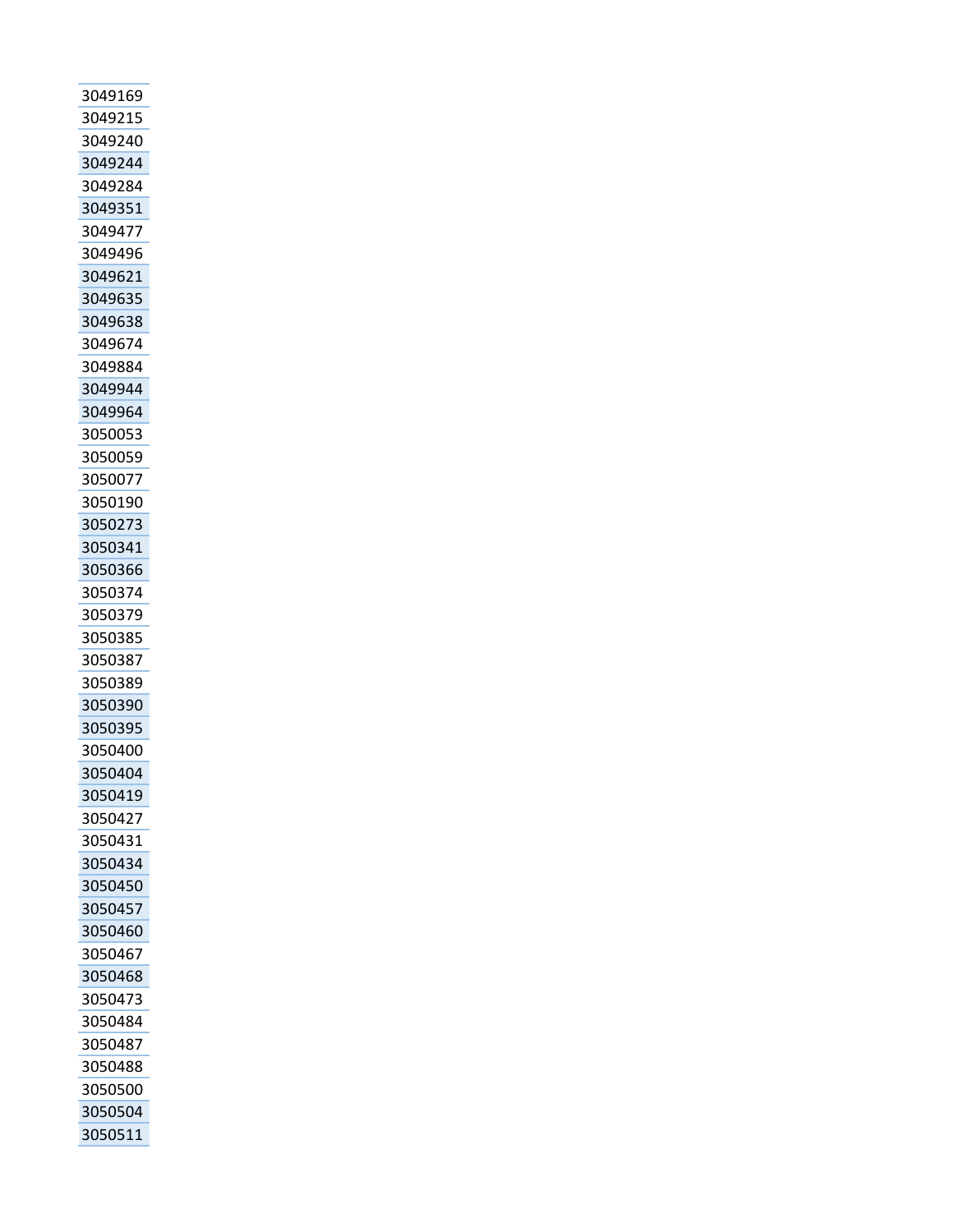| 3050638 |
|---------|
| 3050648 |
| 3050652 |
| 3050676 |
| 3050720 |
| 3050764 |
| 3050773 |
| 3050791 |
| 3050892 |
| 3050895 |
| 3050903 |
| 3050940 |
| 3050970 |
|         |
| 3051192 |
| 3051201 |
| 3051351 |
| 3051352 |
| 3051376 |
| 3051382 |
| 3051392 |
| 3051395 |
| 3051399 |
| 3051402 |
| 3051409 |
| 3051423 |
| 3051443 |
| 3051446 |
| 3051456 |
| 3051472 |
| 3051474 |
| 3051476 |
| 3051478 |
| 3051480 |
| 3051483 |
| 3051495 |
| 3051499 |
| 3051509 |
| 3051512 |
| 3051515 |
| 3051517 |
|         |
| 3051518 |
| 3051520 |
| 3051523 |
| 3051531 |
| 3051558 |
| 3051564 |
| 3051566 |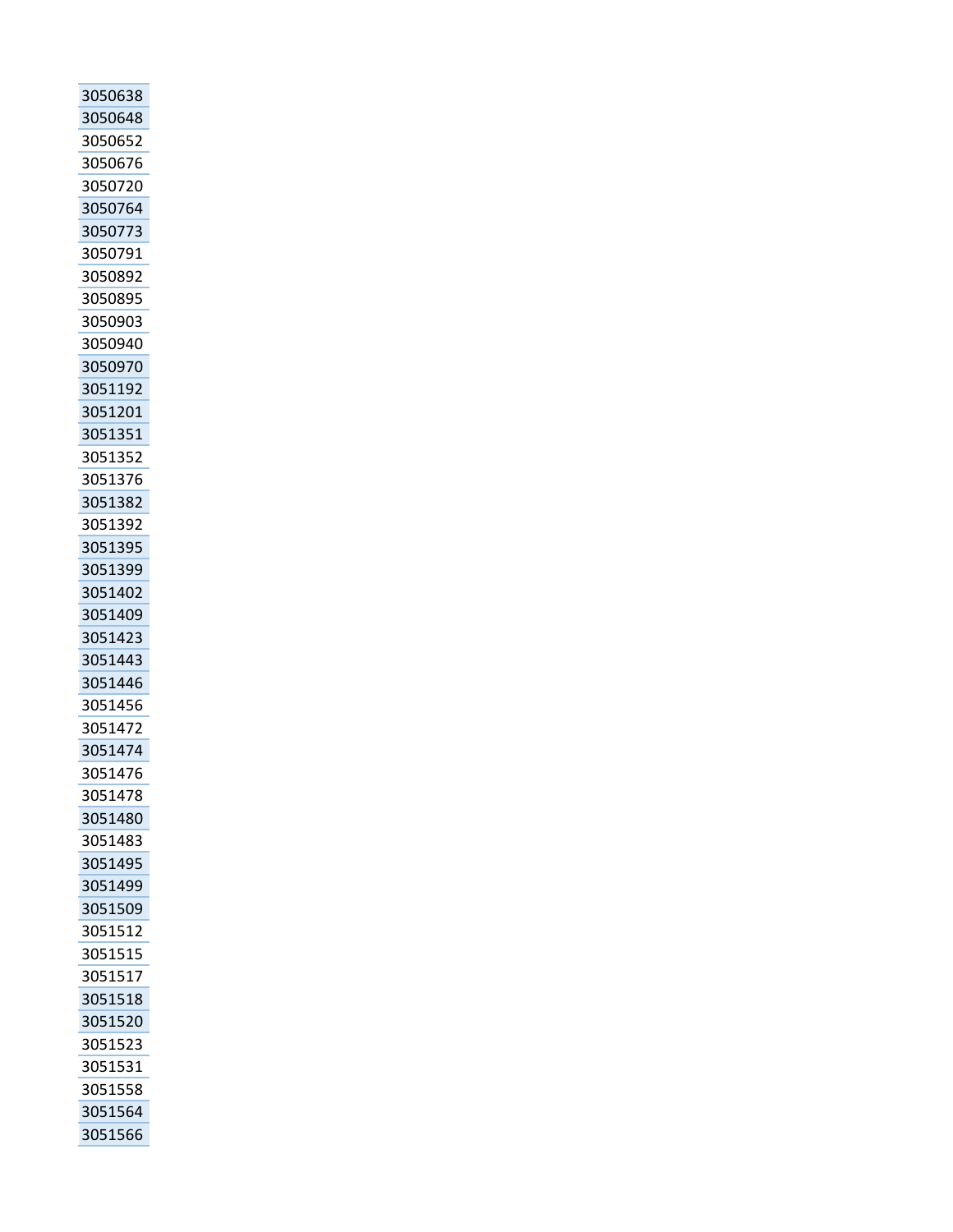| 3051572 |
|---------|
| 3051579 |
| 3051580 |
| 3051583 |
| 3051594 |
| 3051759 |
| 3051953 |
| 3052044 |
| 3052144 |
| 3052163 |
| 3052246 |
| 3052267 |
| 3052306 |
|         |
| 3052328 |
| 3052367 |
| 3052424 |
| 3052451 |
| 3052510 |
| 3052707 |
| 3052755 |
| 3052778 |
| 3052839 |
| 3052881 |
| 3052935 |
| 3053182 |
| 3053201 |
| 3053214 |
| 3053228 |
| 3053252 |
| 3053253 |
| 3053262 |
| 3053264 |
| 3053281 |
| 3053289 |
| 3053292 |
| 3053295 |
| 3053299 |
| 3053302 |
| 3053312 |
| 3053313 |
| 3053315 |
| 3053318 |
|         |
| 3053363 |
| 3053373 |
| 3053390 |
| 3053401 |
| 3053475 |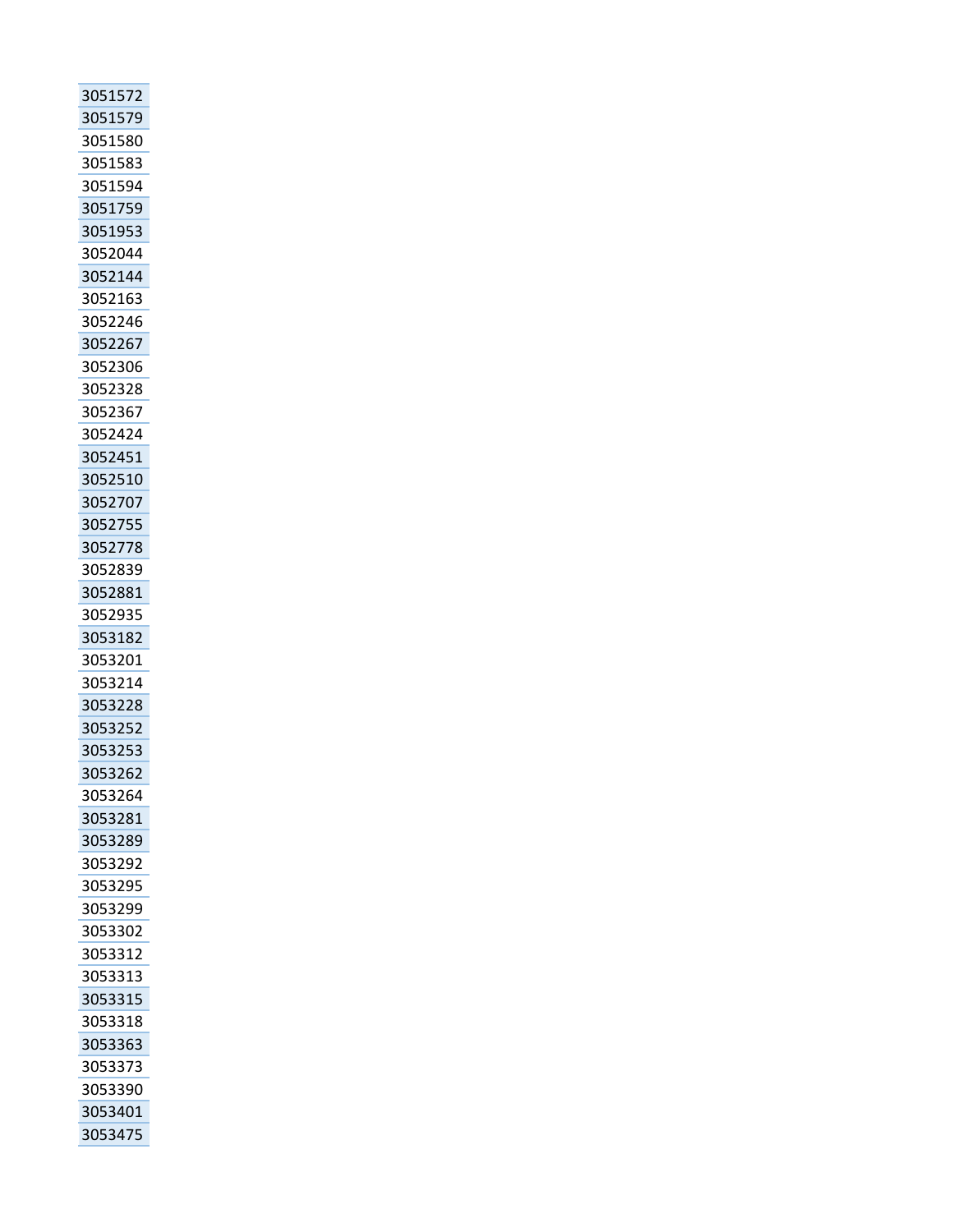| 3053479 |
|---------|
| 3053490 |
| 3053539 |
| 3053546 |
| 3053562 |
| 3053656 |
| 3053864 |
| 3053866 |
| 3053891 |
| 3053896 |
| 3053900 |
| 3053953 |
| 3053968 |
| 3053971 |
| 3053974 |
| 3054017 |
| 3054018 |
| 3054021 |
| 3054023 |
| 3054030 |
| 3054031 |
| 3054045 |
|         |
| 3054056 |
| 3054059 |
| 3054070 |
| 3054076 |
| 3054087 |
| 3054094 |
| 3054101 |
| 3054102 |
| 3054112 |
| 3054116 |
| 3054120 |
| 3054123 |
| 3054125 |
| 3054128 |
| 3054137 |
| 3054147 |
| 3054148 |
| 3054149 |
| 3054155 |
| 3054163 |
| 3054168 |
| 3054178 |
| 3054187 |
| 3054196 |
| 3054200 |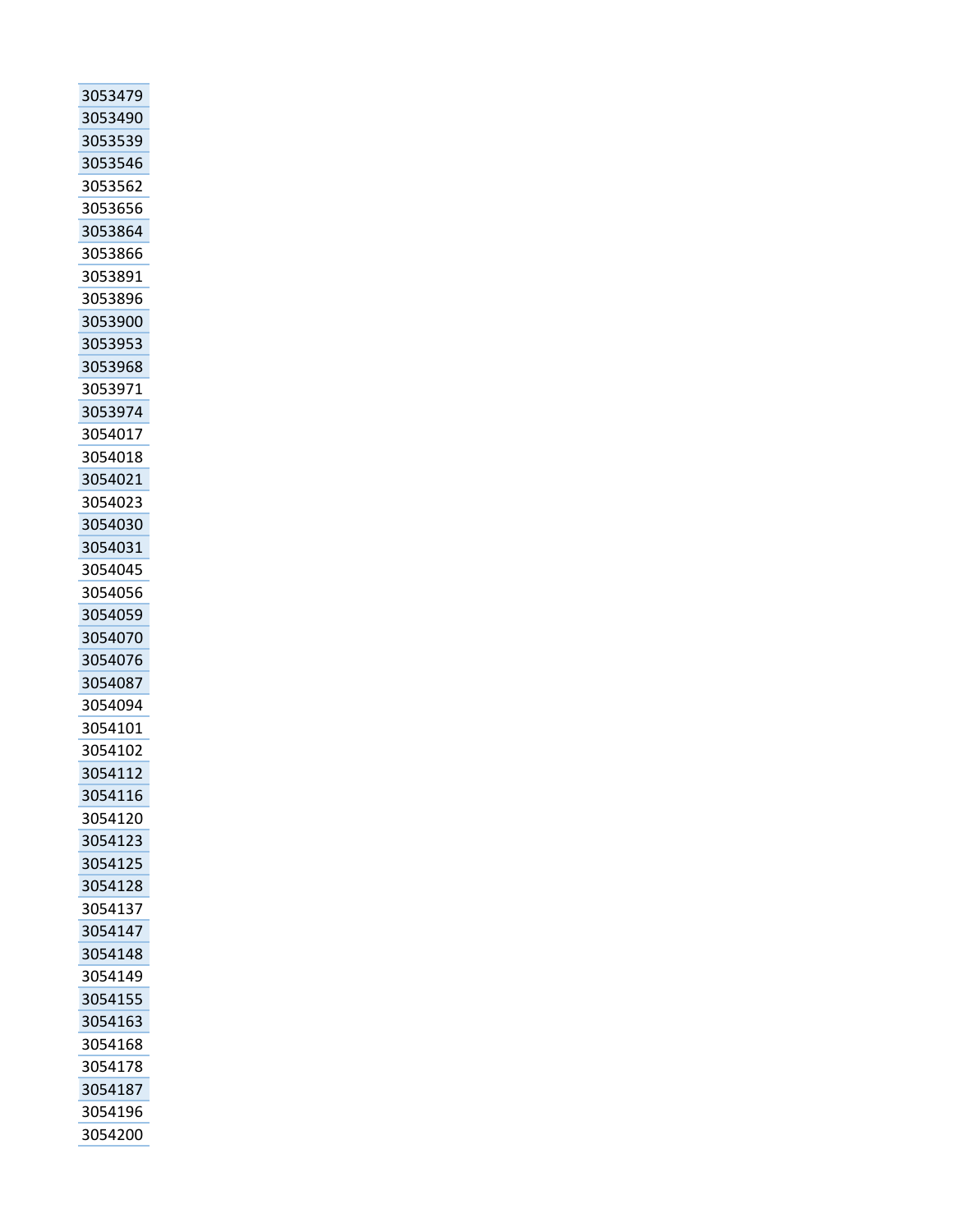| 3054213            |  |
|--------------------|--|
| 3054224            |  |
| 3054227            |  |
| 3054234            |  |
| 3054237            |  |
| 3054240            |  |
| 3054244            |  |
| 3054247            |  |
| 3054248            |  |
| 3054250            |  |
| 3054257            |  |
| 3054260            |  |
| 3054266            |  |
| 3054290            |  |
| 3054434            |  |
| 3054495            |  |
| 3054496            |  |
| 3054497            |  |
| 3054499            |  |
| 3054519            |  |
| 3054524            |  |
| 3054525            |  |
| 3054527            |  |
| 3054533            |  |
|                    |  |
| 3054537            |  |
| 3054548<br>3054549 |  |
|                    |  |
| 3054550            |  |
| 3054553            |  |
| 3054577            |  |
| 3054585            |  |
| 3054618            |  |
| 3054661            |  |
| 3054710            |  |
| 3054733            |  |
| 3054890            |  |
| 3054997            |  |
| 3055057            |  |
| 3055439            |  |
| 3055445            |  |
| 3055505            |  |
| 3055528            |  |
| 3055570            |  |
| 3055722            |  |
| 3055736            |  |
| 3055889            |  |
| 3056037            |  |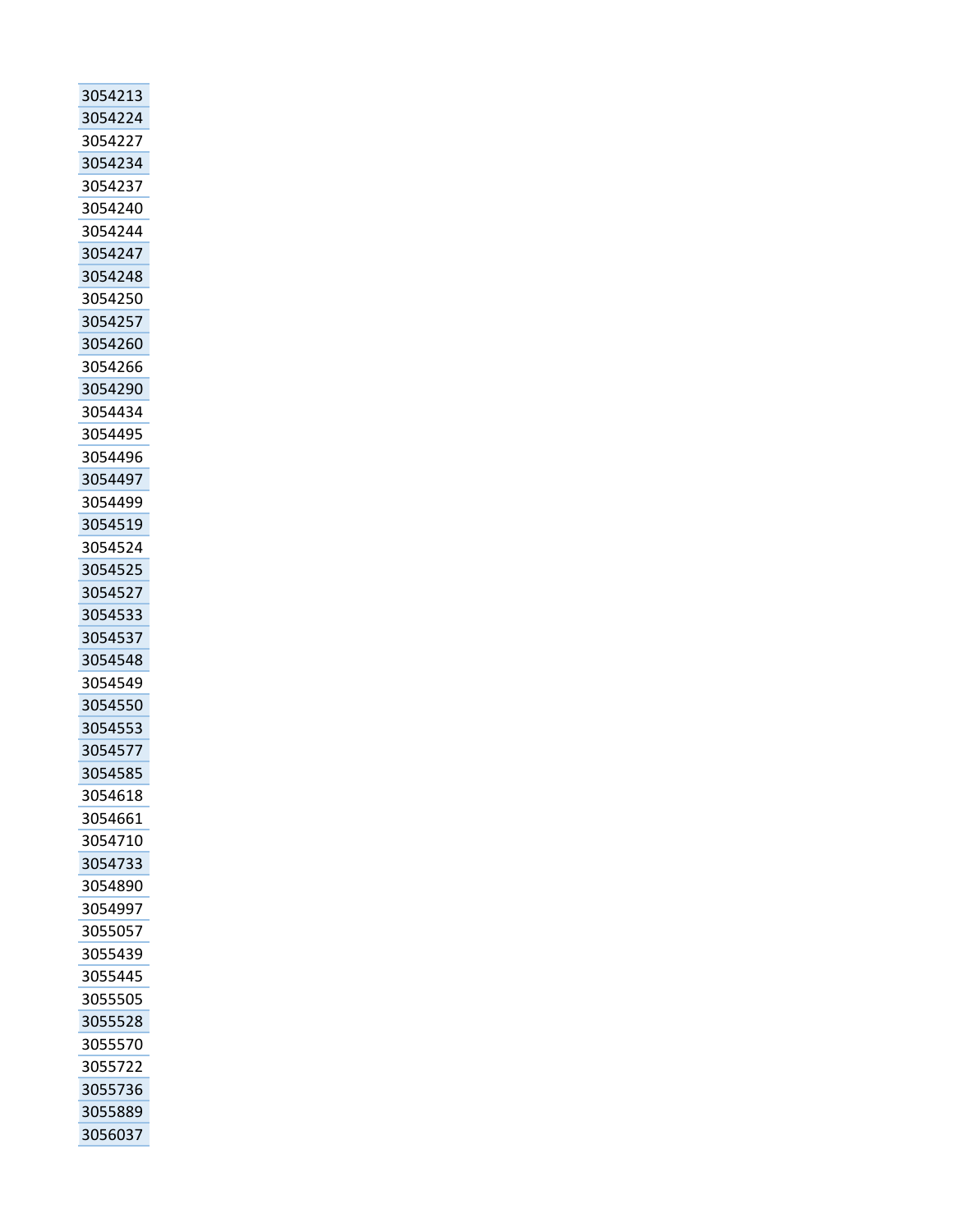| 3056070 |
|---------|
| 3056111 |
| 3056115 |
| 3056127 |
| 3056569 |
| 3056617 |
| 3056726 |
| 3056819 |
| 3056829 |
| 3056862 |
| 3056874 |
|         |
| 3056932 |
| 3056933 |
| 3056935 |
| 3056936 |
| 3056943 |
| 3056965 |
| 3056987 |
| 3056991 |
| 3057017 |
| 3057029 |
| 3057113 |
| 3057115 |
| 3057296 |
| 3057321 |
| 3057369 |
| 3057371 |
|         |
| 3057440 |
| 3057491 |
| 3057492 |
| 3057497 |
| 3057616 |
| 3057623 |
| 3057776 |
| 3057932 |
| 3057957 |
| 3058260 |
| 3058292 |
| 3058369 |
| 3058383 |
| 3058403 |
| 3058412 |
| 3058422 |
|         |
| 3058424 |
| 3058430 |
| 3058436 |
| 3058446 |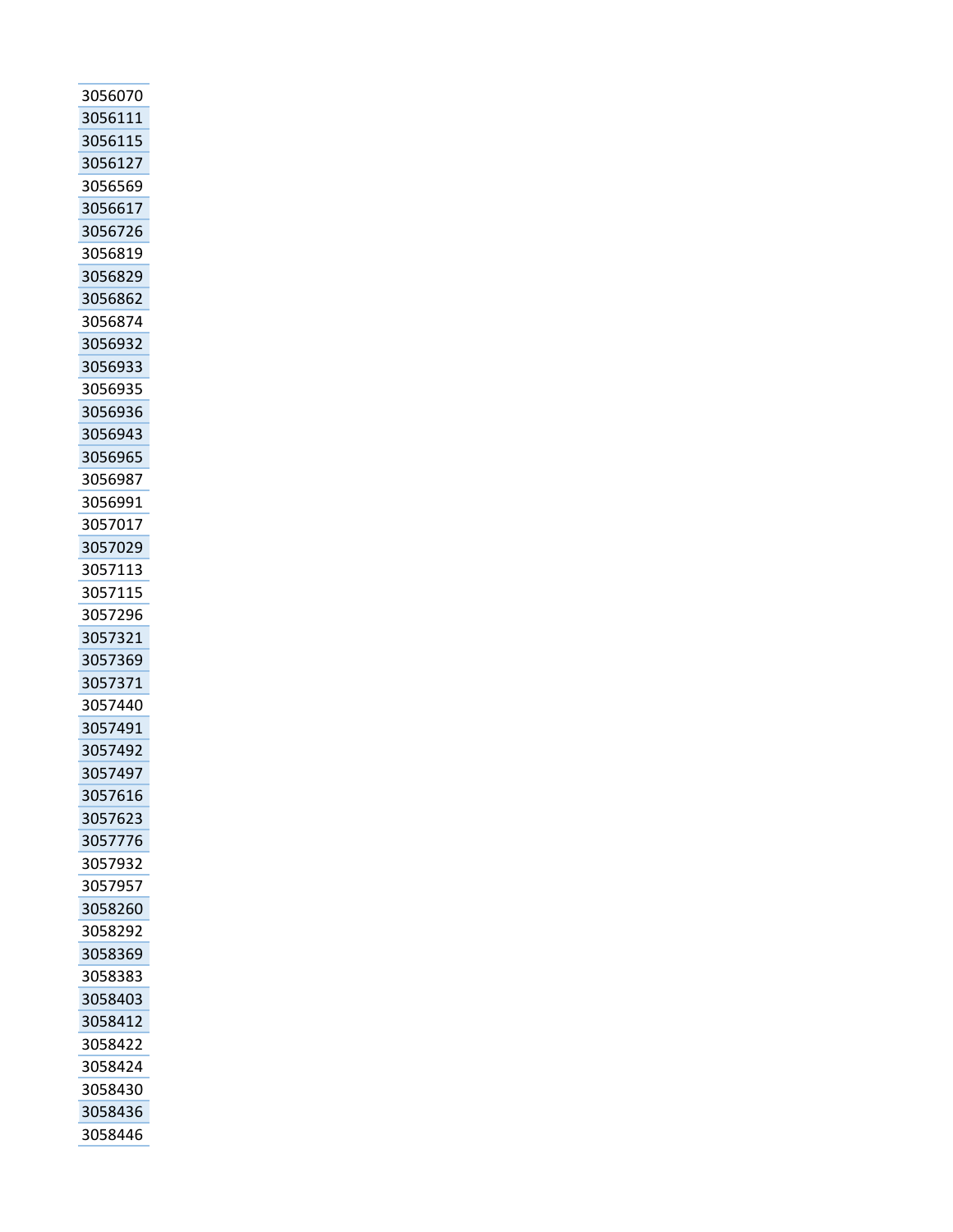| 3058447 |
|---------|
| 3058465 |
| 3058477 |
| 3058485 |
| 3058492 |
| 3058493 |
| 3058502 |
| 3058504 |
| 3058511 |
| 3058520 |
| 3058521 |
| 3058522 |
| 3058529 |
| 3058530 |
| 3058533 |
| 3058536 |
| 3058542 |
|         |
| 3058547 |
| 3058555 |
| 3058573 |
| 3058574 |
| 3058578 |
| 3058590 |
| 3058591 |
| 3058596 |
| 3058599 |
| 3058600 |
| 3058605 |
| 3058611 |
| 3058616 |
| 3058618 |
| 3058620 |
| 3058628 |
| 3058631 |
| 3058634 |
| 3058645 |
| 3058646 |
| 3058673 |
| 3058675 |
| 3058681 |
| 3058683 |
| 3058689 |
| 3058693 |
| 3058710 |
| 3058715 |
|         |
| 3058753 |
| 3058760 |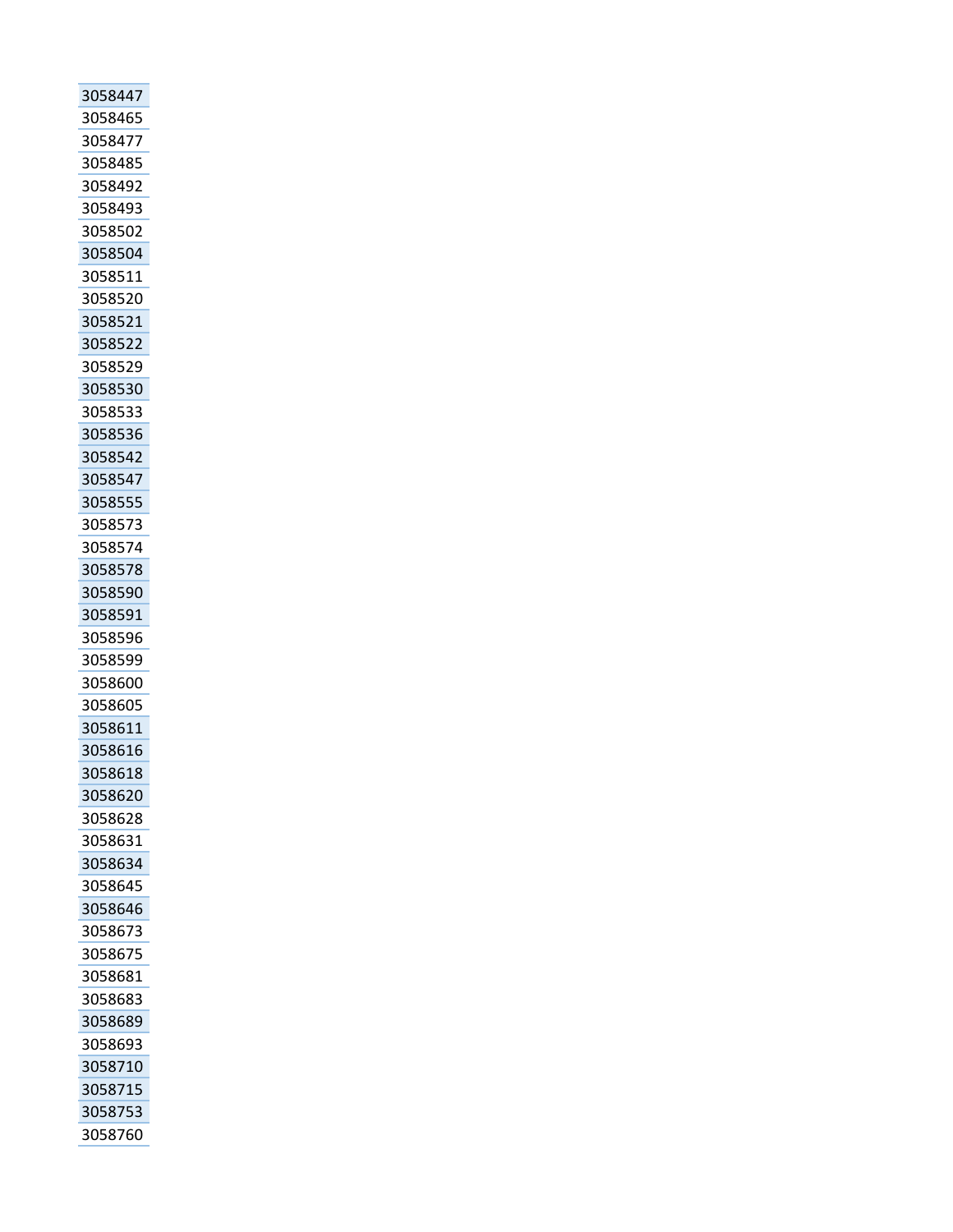| 3058773 |  |
|---------|--|
| 3058784 |  |
| 3058787 |  |
| 3058792 |  |
| 3058804 |  |
| 3058813 |  |
| 3058815 |  |
| 3058826 |  |
| 3058828 |  |
| 3058829 |  |
| 3058834 |  |
| 3058835 |  |
| 3058842 |  |
| 3058847 |  |
| 3058848 |  |
| 3058851 |  |
| 3058870 |  |
| 3058871 |  |
|         |  |
| 3058874 |  |
| 3058876 |  |
| 3058877 |  |
| 3058883 |  |
| 3058887 |  |
| 3058891 |  |
| 3058906 |  |
| 3058910 |  |
| 3058913 |  |
| 3058923 |  |
| 3058933 |  |
| 3058935 |  |
| 3058939 |  |
| 3058950 |  |
| 3058957 |  |
| 3058961 |  |
| 3058977 |  |
| 3058979 |  |
| 3058980 |  |
| 3059005 |  |
| 3059007 |  |
| 3059274 |  |
| 3059275 |  |
| 3059277 |  |
| 3059284 |  |
| 3059286 |  |
| 3059291 |  |
| 3059292 |  |
|         |  |
| 3059300 |  |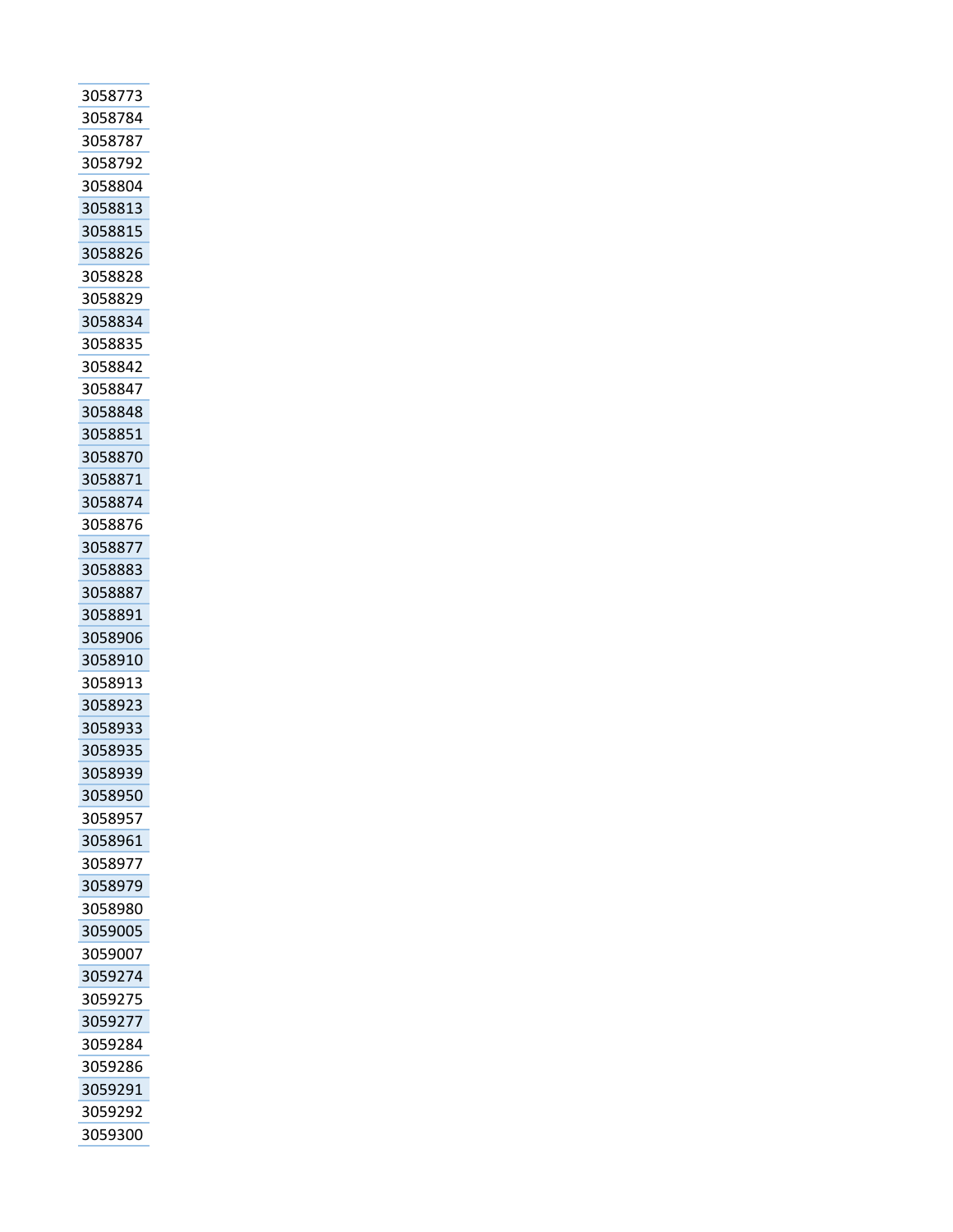| 3059303 |
|---------|
| 3059310 |
| 3059311 |
| 3059313 |
| 3059768 |
| 3059771 |
| 3059781 |
| 3059830 |
| 3059841 |
| 3059928 |
| 3059950 |
| 3059992 |
| 3060070 |
| 3060111 |
| 3060150 |
| 3060234 |
| 3060272 |
| 3060338 |
| 3060352 |
| 3060377 |
| 3060507 |
| 3060523 |
| 3060529 |
| 3060534 |
| 3060538 |
| 3060544 |
| 3060553 |
| 3060574 |
| 3060583 |
| 3060667 |
| 3060707 |
|         |
| 3060736 |
| 3060750 |
| 3060787 |
| 3060833 |
| 3060835 |
| 3060853 |
| 3060858 |
| 3061087 |
| 3061107 |
| 3061114 |
| 3061133 |
| 3061156 |
| 3061158 |
| 3061162 |
| 3061166 |
| 3061168 |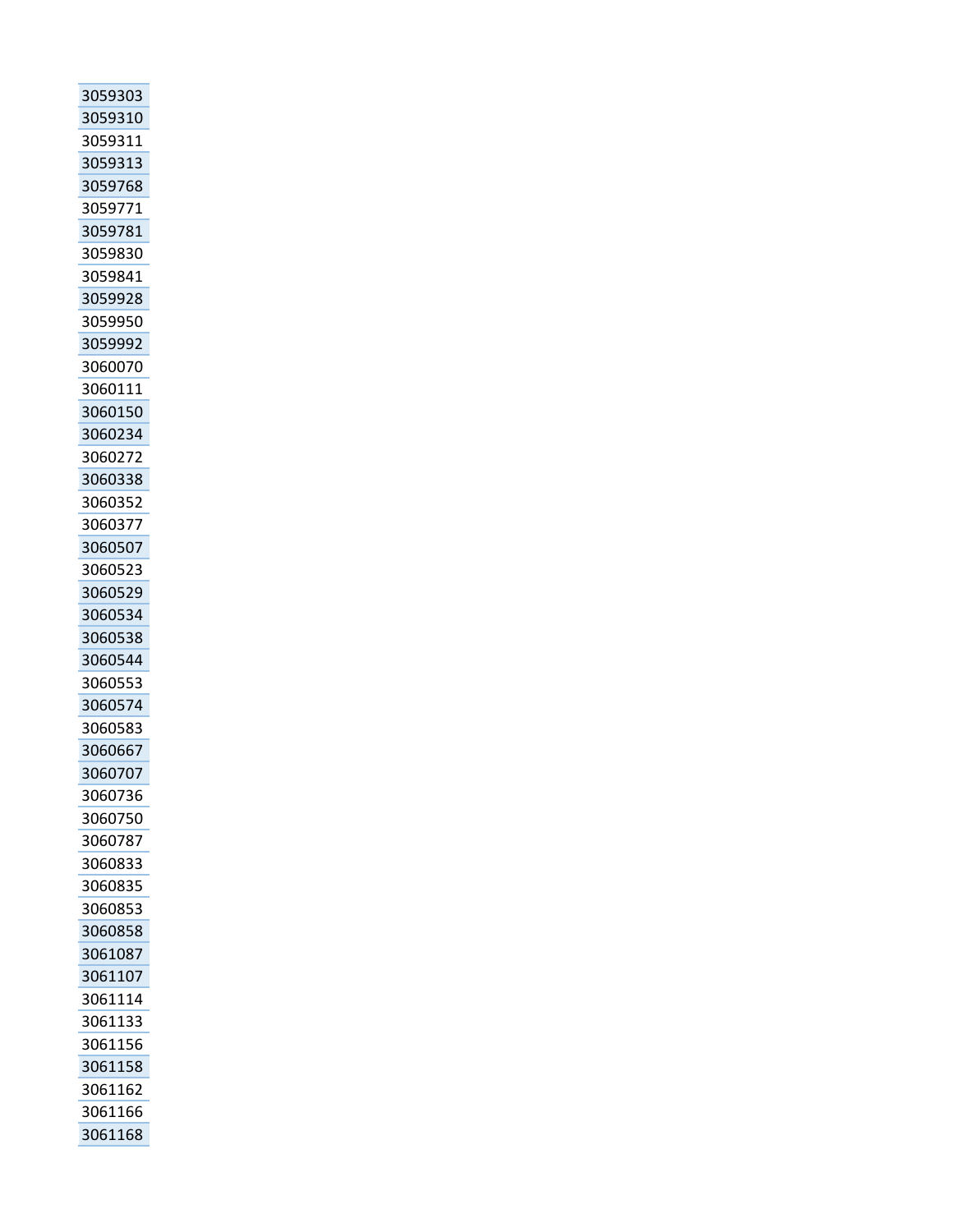| 3061444            |
|--------------------|
| 3061618            |
| 3061625            |
| 3061665            |
| 3061692            |
| 3061897            |
| 3061907            |
| 3061998            |
| 3062000            |
| 3062012            |
| 3062105            |
| 3062132            |
| 3062169            |
| 3062179            |
| 3062183            |
| 3062209            |
| 3062217            |
| 3062224            |
| 3062229            |
| 3062231            |
| 3062251            |
| 3062261            |
| 3062268            |
| 3062280            |
| 3062281            |
|                    |
| 3062284<br>3062285 |
| 3062286            |
|                    |
| 3062288            |
| 3062354            |
| 3062438            |
| 3062450            |
| 3062457            |
| 3062464            |
| 3062505            |
| 3062519            |
| 3062582            |
| 3062611            |
| 3062629            |
| 3062710            |
| 3062730            |
| 3062742            |
| 3062767            |
| 3062809            |
| 3062926            |
| 3062953            |
| 3062999            |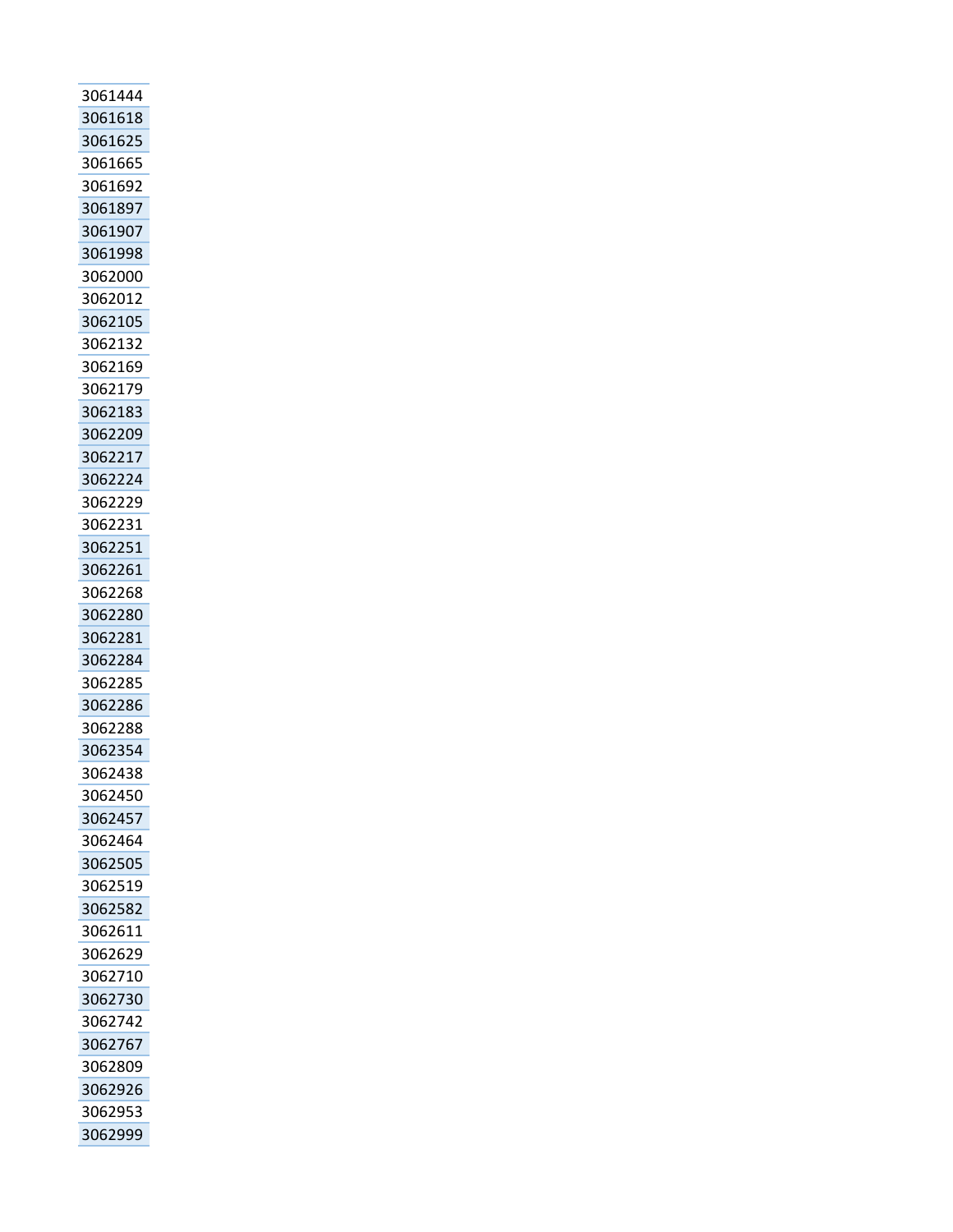| 3063046 |
|---------|
| 3063055 |
| 3063120 |
| 3063164 |
| 3063191 |
| 3063435 |
| 3063468 |
| 3063526 |
| 3063656 |
| 3063661 |
| 3063664 |
| 3063675 |
| 3063682 |
| 3063687 |
| 3063701 |
| 3063703 |
| 3063705 |
| 3063706 |
| 3063725 |
| 3063728 |
| 3063750 |
| 3063751 |
| 3063760 |
| 3063761 |
| 3063765 |
| 3063767 |
| 3063772 |
| 3063778 |
| 3063787 |
| 3063788 |
| 3063790 |
| 3063802 |
| 3063804 |
| 3063815 |
| 3063817 |
| 3063820 |
| 3063824 |
| 3063825 |
| 3063829 |
| 3063835 |
| 3063844 |
| 3063847 |
| 3063850 |
| 3063852 |
| 3063853 |
| 3063855 |
| 3063860 |
|         |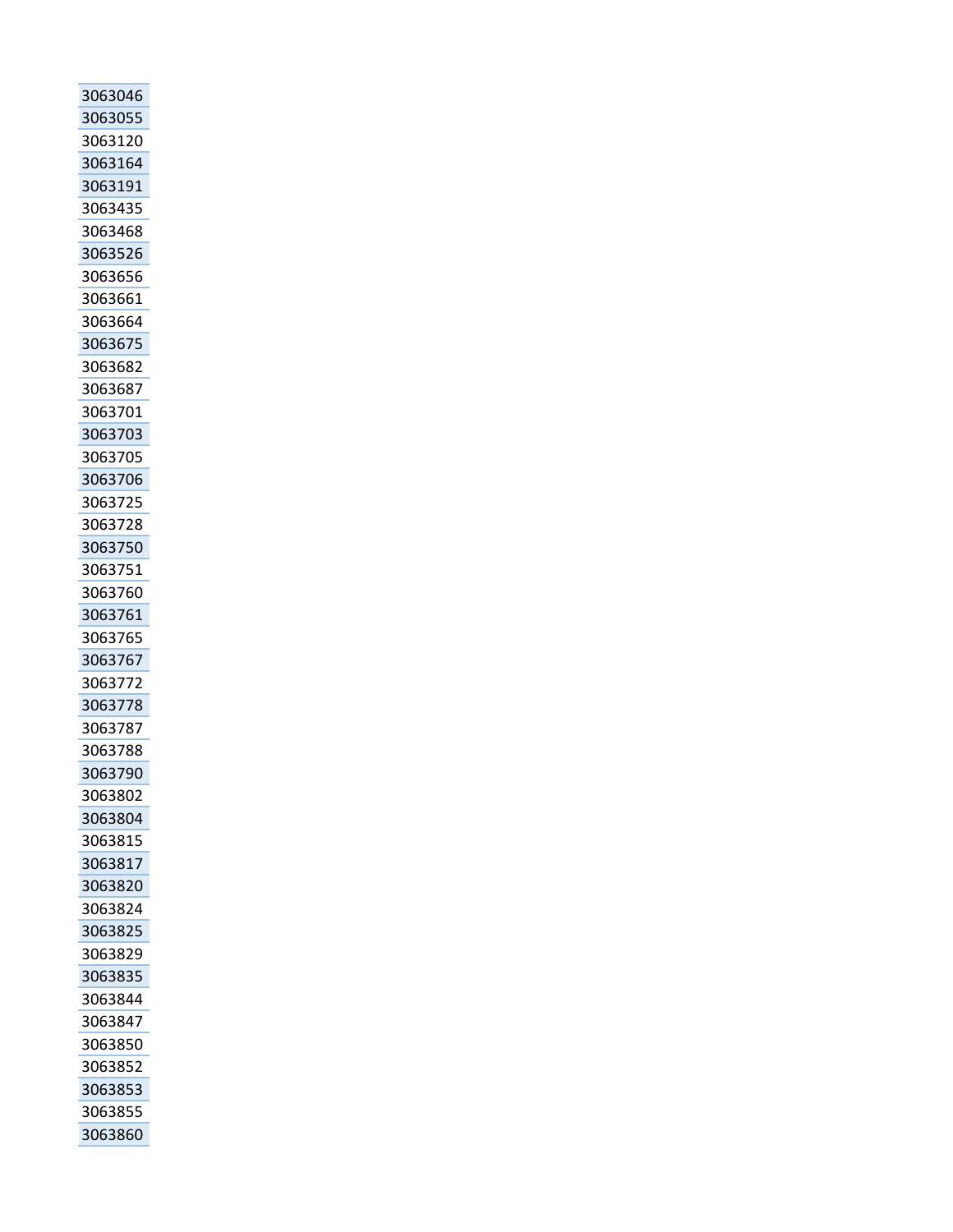| 3063861 |
|---------|
| 3063867 |
| 3063878 |
| 3063879 |
| 3063882 |
| 3063885 |
| 3063896 |
| 3063898 |
| 3063902 |
| 3063910 |
| 3063913 |
| 3063923 |
| 3063926 |
| 3063941 |
| 3063944 |
| 3063955 |
| 3063958 |
| 3063960 |
| 3063961 |
| 3063962 |
| 3064011 |
| 3064154 |
| 3064181 |
| 3064197 |
| 3064214 |
| 3064234 |
| 3064239 |
| 3064242 |
| 3064253 |
| 3064258 |
| 3064268 |
| 3064271 |
| 3064272 |
| 3064318 |
| 3064332 |
| 3064354 |
| 3064366 |
| 3064379 |
| 3064708 |
| 3064860 |
| 3064863 |
| 3064964 |
| 3065109 |
| 3065110 |
| 3065113 |
| 3065132 |
| 3065141 |
|         |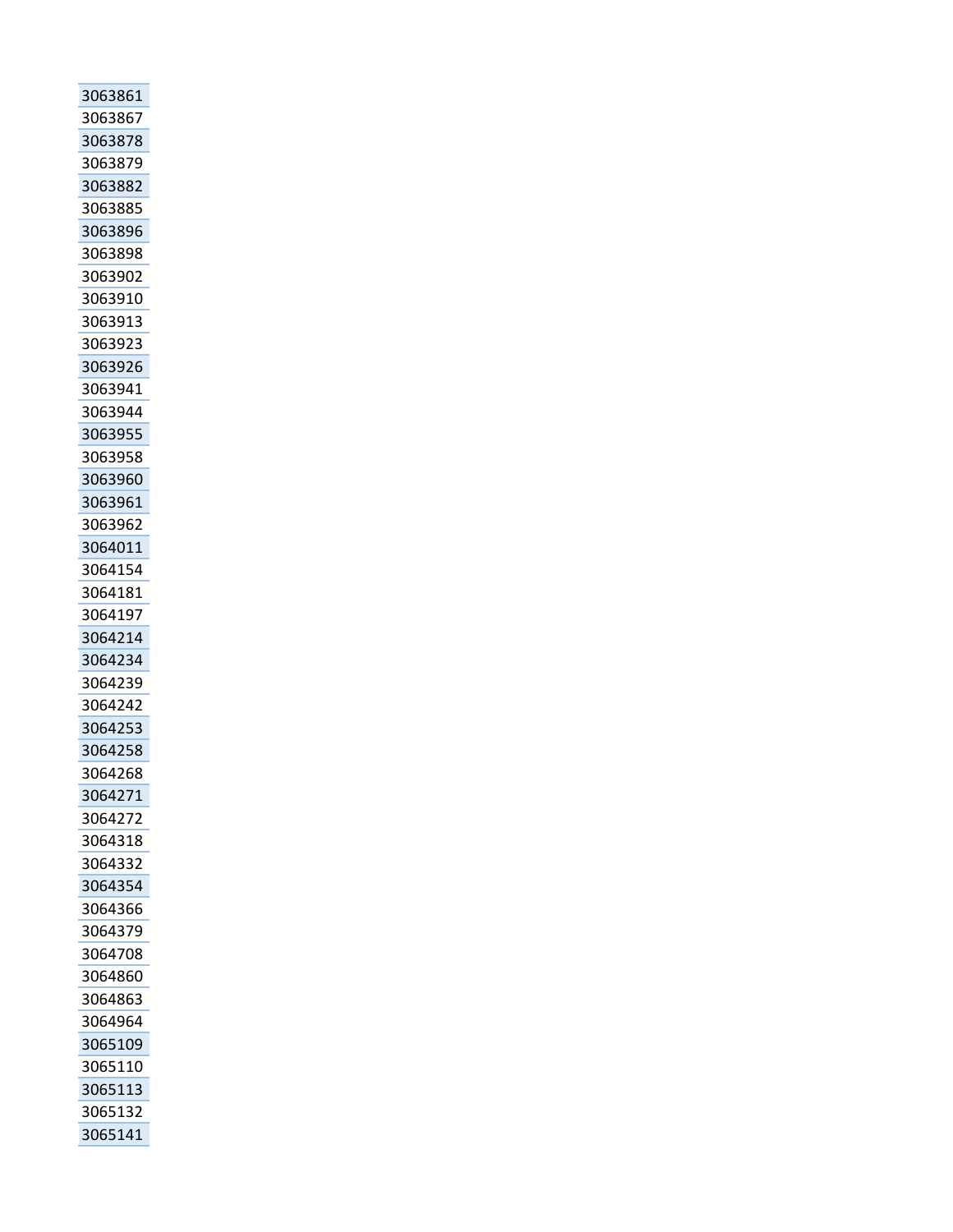| 3065191 |
|---------|
| 3065339 |
| 3065365 |
| 3065376 |
| 3065402 |
| 3065405 |
| 3065411 |
| 3065434 |
| 3065451 |
| 3065458 |
| 3065501 |
| 3065505 |
| 3065506 |
| 3065527 |
| 3065530 |
| 3065548 |
|         |
| 3065551 |
| 3065555 |
| 3065861 |
| 3065878 |
| 3065887 |
| 3065889 |
| 3065891 |
| 3065895 |
| 3065909 |
| 3065966 |
| 3065975 |
| 3066012 |
| 3066015 |
| 3066027 |
| 3066028 |
| 3066033 |
| 3066039 |
| 3066042 |
| 3066072 |
| 3066090 |
| 3066157 |
| 3066260 |
| 3066263 |
| 3066271 |
| 3066275 |
| 3066285 |
| 3066400 |
| 3066450 |
| 3066455 |
|         |
| 3066468 |
| 3066481 |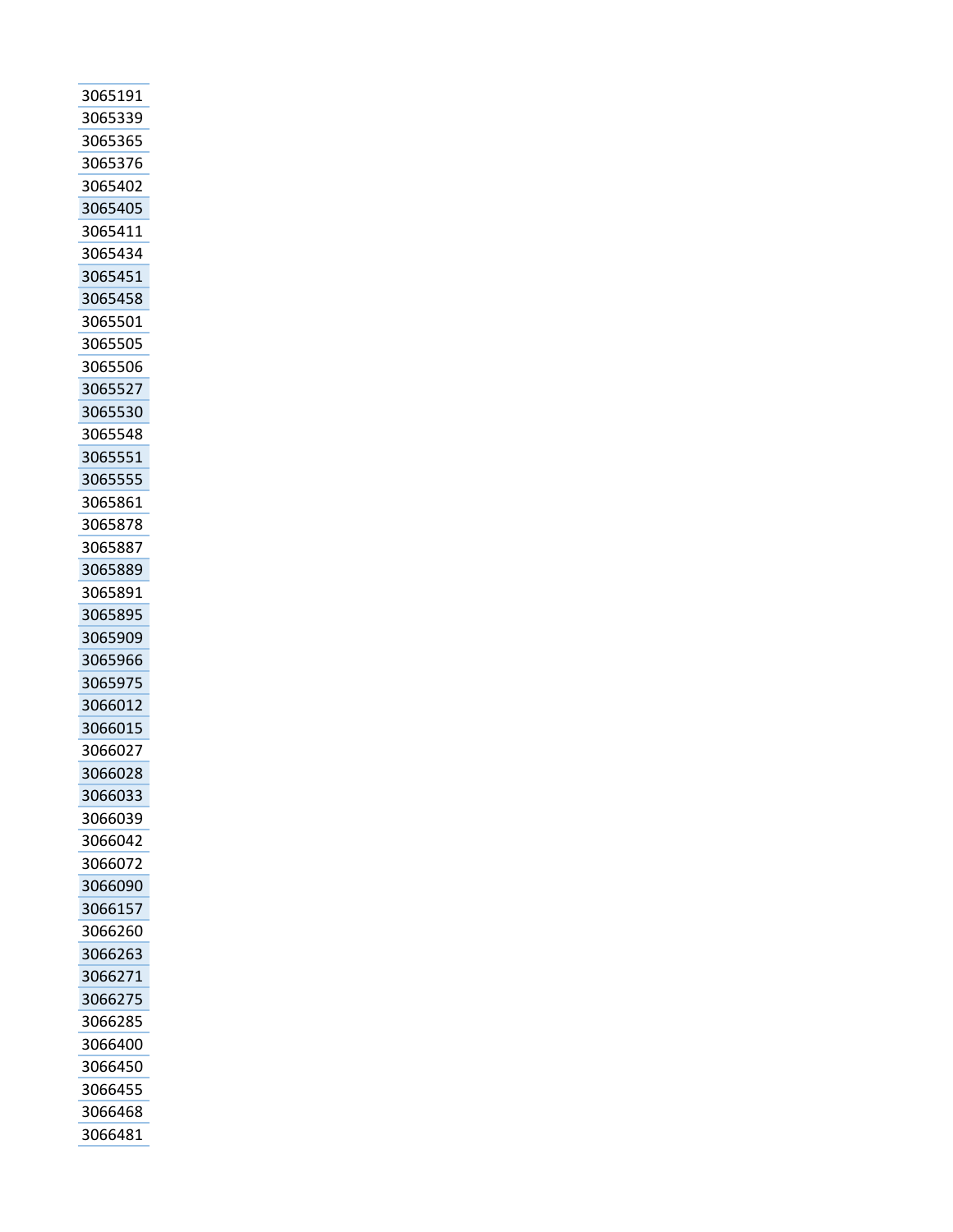| 3066484 |
|---------|
| 3066487 |
| 3066489 |
| 3066505 |
| 3066509 |
| 3066523 |
| 3066526 |
| 3066532 |
| 3066551 |
| 3066552 |
| 3066559 |
| 3066568 |
| 3066570 |
| 3066571 |
| 3066580 |
| 3066585 |
| 3066595 |
| 3066597 |
| 3066598 |
| 3066603 |
| 3066604 |
| 3066608 |
| 3066611 |
| 3066618 |
| 3066620 |
| 3066621 |
| 3066623 |
| 3066631 |
|         |
| 3066635 |
| 3066647 |
| 3066703 |
| 3066724 |
| 3066764 |
| 3066807 |
| 3066825 |
| 3066858 |
| 3066870 |
| 3066938 |
| 3067026 |
| 3067052 |
| 3067061 |
| 3067080 |
| 3067129 |
| 3067287 |
| 3067320 |
| 3067390 |
| 3067477 |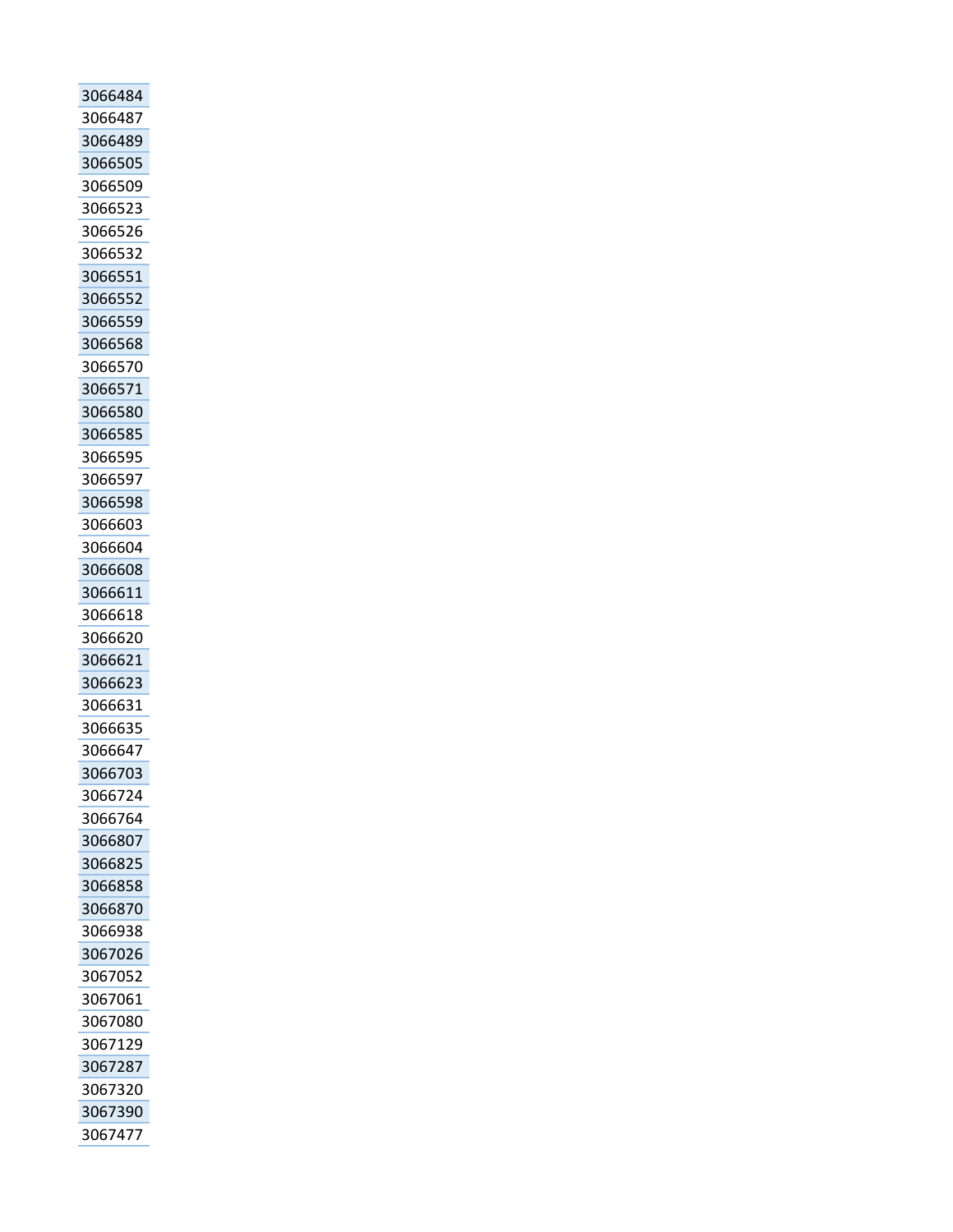| 3067478 |
|---------|
| 3067483 |
| 3067494 |
| 3067569 |
| 3067591 |
| 3067607 |
| 3067619 |
| 3067635 |
| 3067643 |
| 3067645 |
| 3067666 |
| 3067688 |
| 3067689 |
| 3067700 |
| 3067709 |
| 3067710 |
| 3067719 |
| 3067724 |
| 3067741 |
| 3067743 |
|         |
| 3067767 |
| 3067770 |
| 3067772 |
| 3067778 |
| 3067779 |
| 3067791 |
| 3067795 |
| 3067796 |
| 3067803 |
| 3067806 |
| 3067807 |
| 3067815 |
| 3067823 |
| 3067824 |
| 3067826 |
| 3067830 |
| 3067839 |
| 3067843 |
| 3067844 |
| 3067846 |
| 3067849 |
| 3067852 |
| 3067855 |
| 3067856 |
| 3067873 |
| 3067882 |
| 3067885 |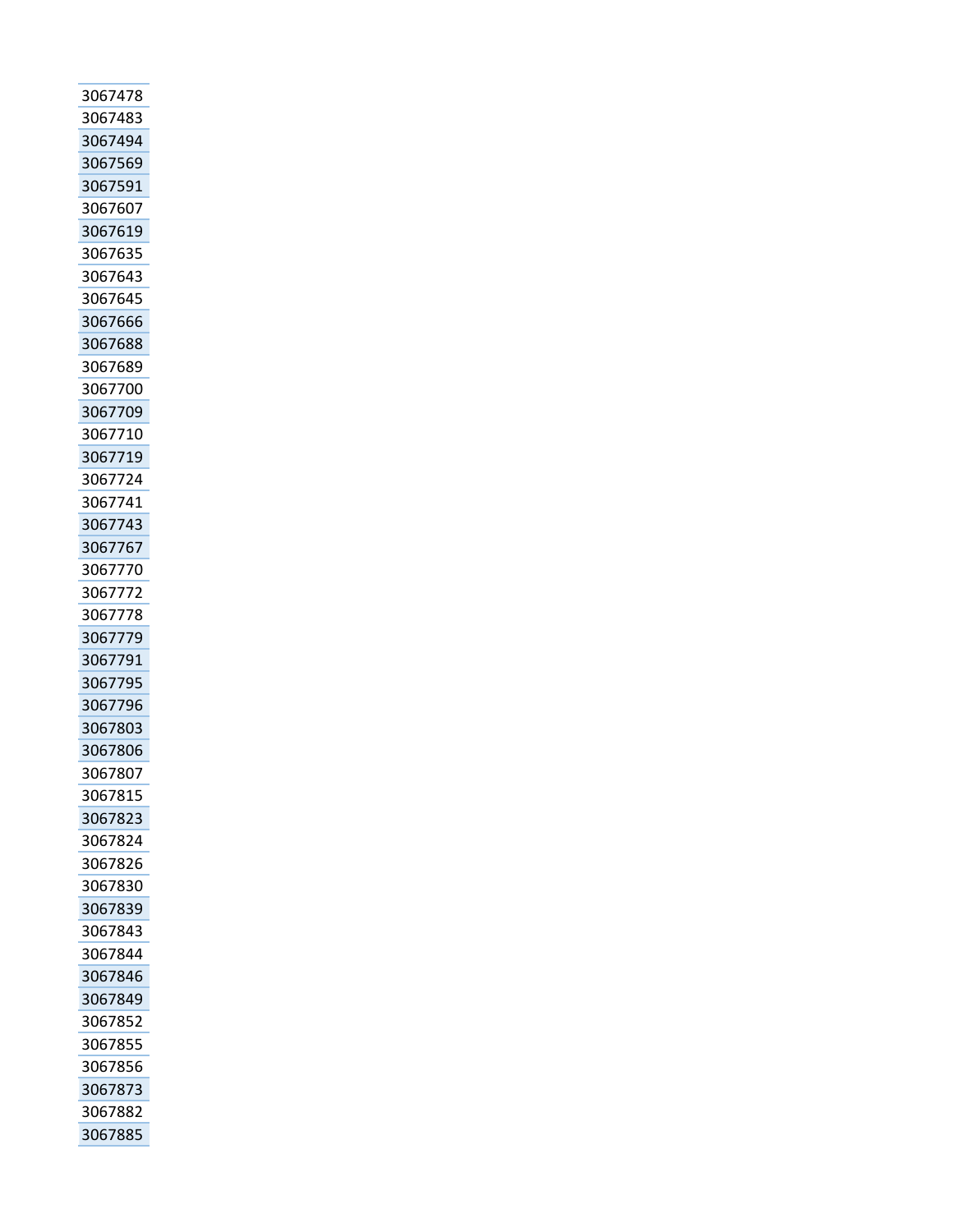| 3067890 |
|---------|
| 3067901 |
| 3067903 |
| 3067922 |
| 3067923 |
| 3067928 |
| 3067935 |
| 3067943 |
| 3067945 |
| 3067965 |
| 3067968 |
| 3067970 |
| 3067971 |
| 3067973 |
| 3067979 |
| 3067988 |
| 3067989 |
| 3067993 |
| 3068021 |
| 3068026 |
| 3068036 |
| 3068040 |
| 3068042 |
| 3068059 |
| 3068061 |
| 3068066 |
| 3068068 |
| 3068087 |
| 3068088 |
| 3068108 |
| 3068118 |
| 3068128 |
| 3068134 |
| 3068136 |
| 3068137 |
|         |
| 3068143 |
| 3068151 |
| 3068152 |
| 3068157 |
| 3068160 |
| 3068161 |
| 3068168 |
| 3068174 |
| 3068180 |
| 3068182 |
| 3068188 |
| 3068203 |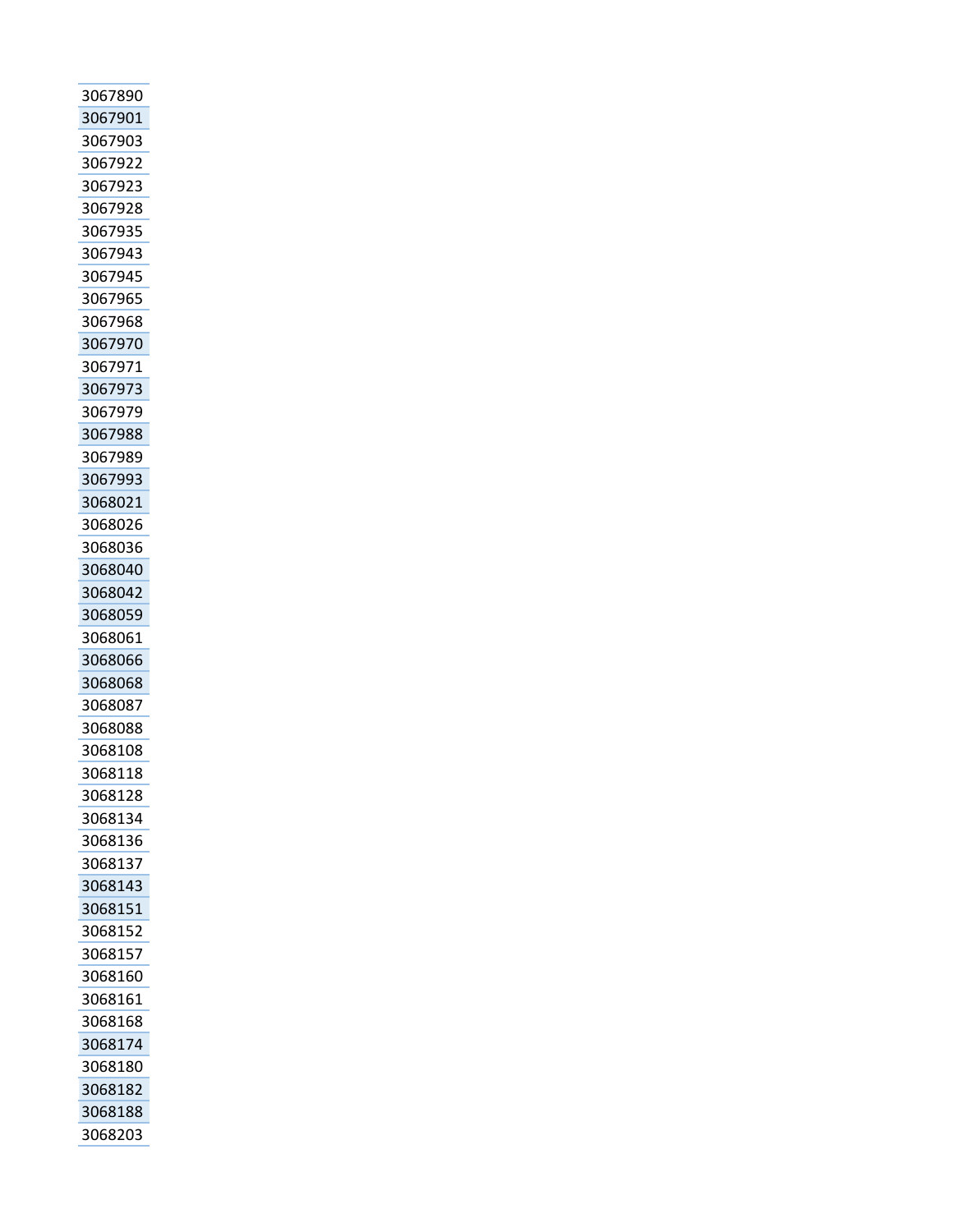| 3068204 |
|---------|
| 3068205 |
| 3068206 |
| 3068214 |
| 3068216 |
| 3068219 |
| 3068223 |
| 3068386 |
| 3068391 |
| 3068401 |
| 3068404 |
| 3068413 |
| 3068414 |
| 3068419 |
| 3068426 |
| 3068429 |
| 3068452 |
| 3068454 |
| 3068456 |
| 3068463 |
| 3068479 |
| 3068480 |
| 3068481 |
| 3068485 |
| 3068495 |
| 3068505 |
| 3068507 |
| 3068519 |
| 3068527 |
| 3068786 |
| 3068944 |
| 3069096 |
| 3069128 |
| 3069503 |
| 3069581 |
| 3069631 |
| 3069648 |
| 3069751 |
| 3069814 |
| 3069874 |
| 3069889 |
| 3069900 |
| 3069911 |
| 3069941 |
| 3069965 |
| 3070002 |
| 3070033 |
|         |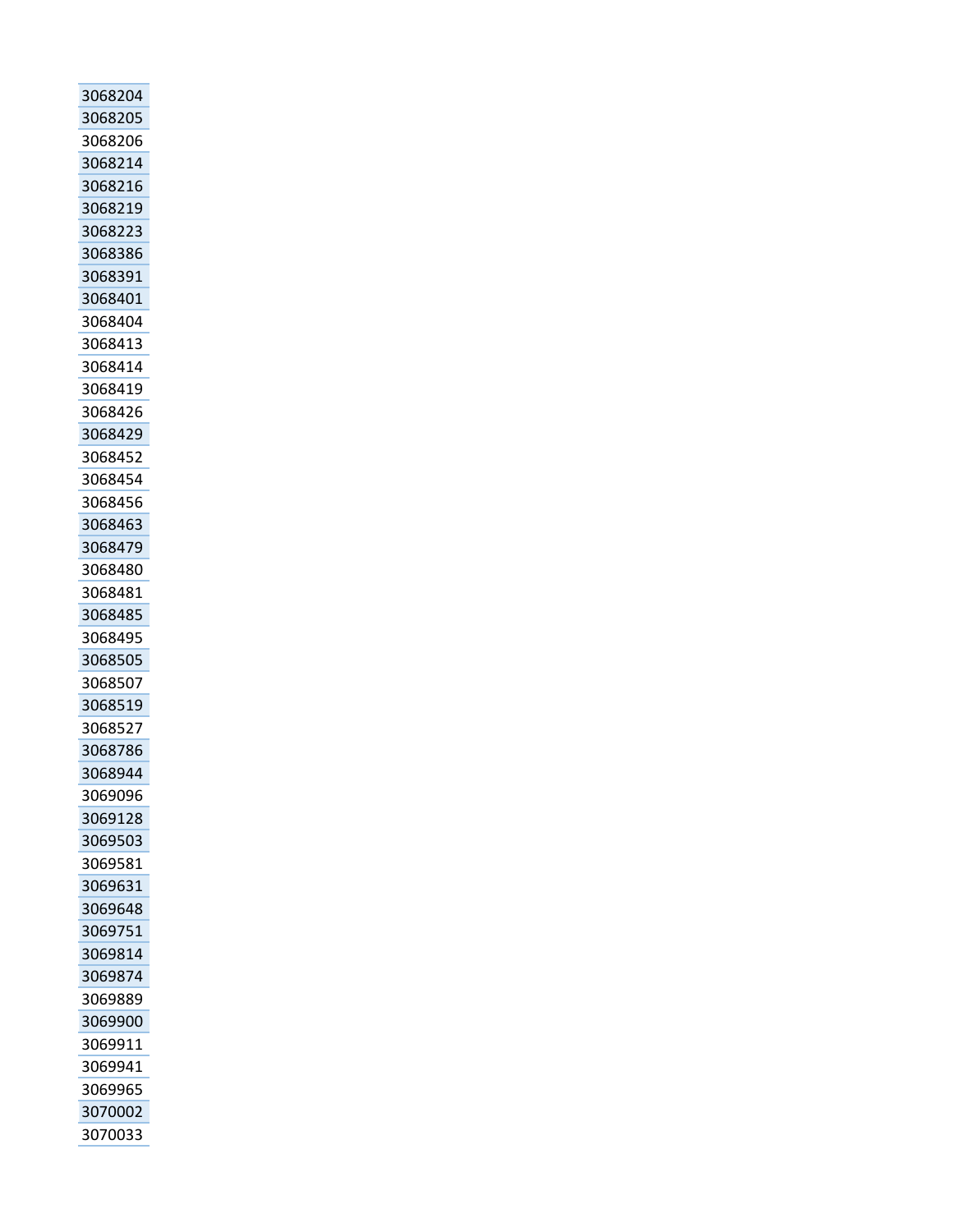| 3070244 |
|---------|
| 3070324 |
| 3070328 |
| 3070340 |
| 3070391 |
| 3070437 |
| 3070479 |
| 3070525 |
|         |
| 3070592 |
| 3070627 |
| 3070648 |
| 3070650 |
| 3070651 |
| 3070655 |
| 3070656 |
| 3070657 |
| 3070661 |
| 3070665 |
| 3070726 |
| 3070748 |
| 3070763 |
| 3070826 |
| 3070853 |
| 3070865 |
| 3070880 |
| 3070882 |
| 3070885 |
|         |
| 3070895 |
| 3070929 |
| 3070939 |
| 3070958 |
| 3070993 |
| 3071175 |
| 3071178 |
| 3071191 |
| 3071201 |
| 3071206 |
| 3071228 |
| 3071253 |
| 3071269 |
| 3071270 |
| 3071271 |
| 3071275 |
| 3071276 |
|         |
| 3071277 |
| 3071290 |
| 3071311 |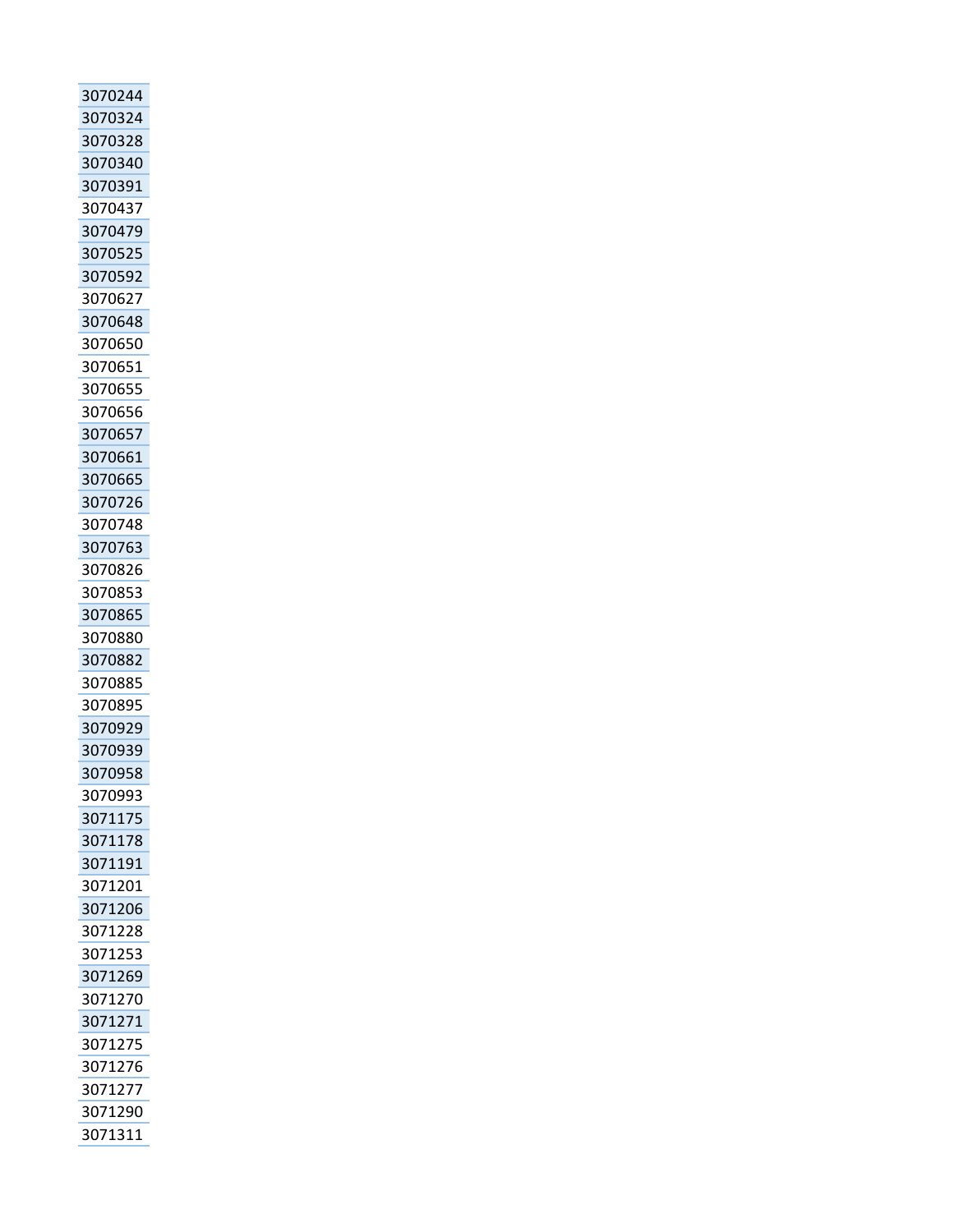| 3071351 |  |
|---------|--|
| 3071645 |  |
| 3071705 |  |
| 3071823 |  |
| 3071857 |  |
| 3071961 |  |
| 3071964 |  |
| 3071980 |  |
| 3071984 |  |
| 3072198 |  |
| 3072207 |  |
| 3072272 |  |
| 3072306 |  |
| 3072425 |  |
| 3072446 |  |
| 3072498 |  |
| 3072502 |  |
| 3072527 |  |
| 3072571 |  |
| 3072582 |  |
| 3072596 |  |
| 3072604 |  |
| 3072612 |  |
| 3072615 |  |
| 3072618 |  |
| 3072623 |  |
| 3072627 |  |
| 3072639 |  |
| 3072647 |  |
| 3072654 |  |
|         |  |
| 3072659 |  |
| 3072660 |  |
| 3072679 |  |
| 3072686 |  |
| 3072691 |  |
| 3072695 |  |
| 3072706 |  |
| 3072710 |  |
| 3072787 |  |
| 3072807 |  |
| 3072826 |  |
| 3072833 |  |
| 3072847 |  |
| 3072862 |  |
| 3072868 |  |
| 3072885 |  |
| 3072890 |  |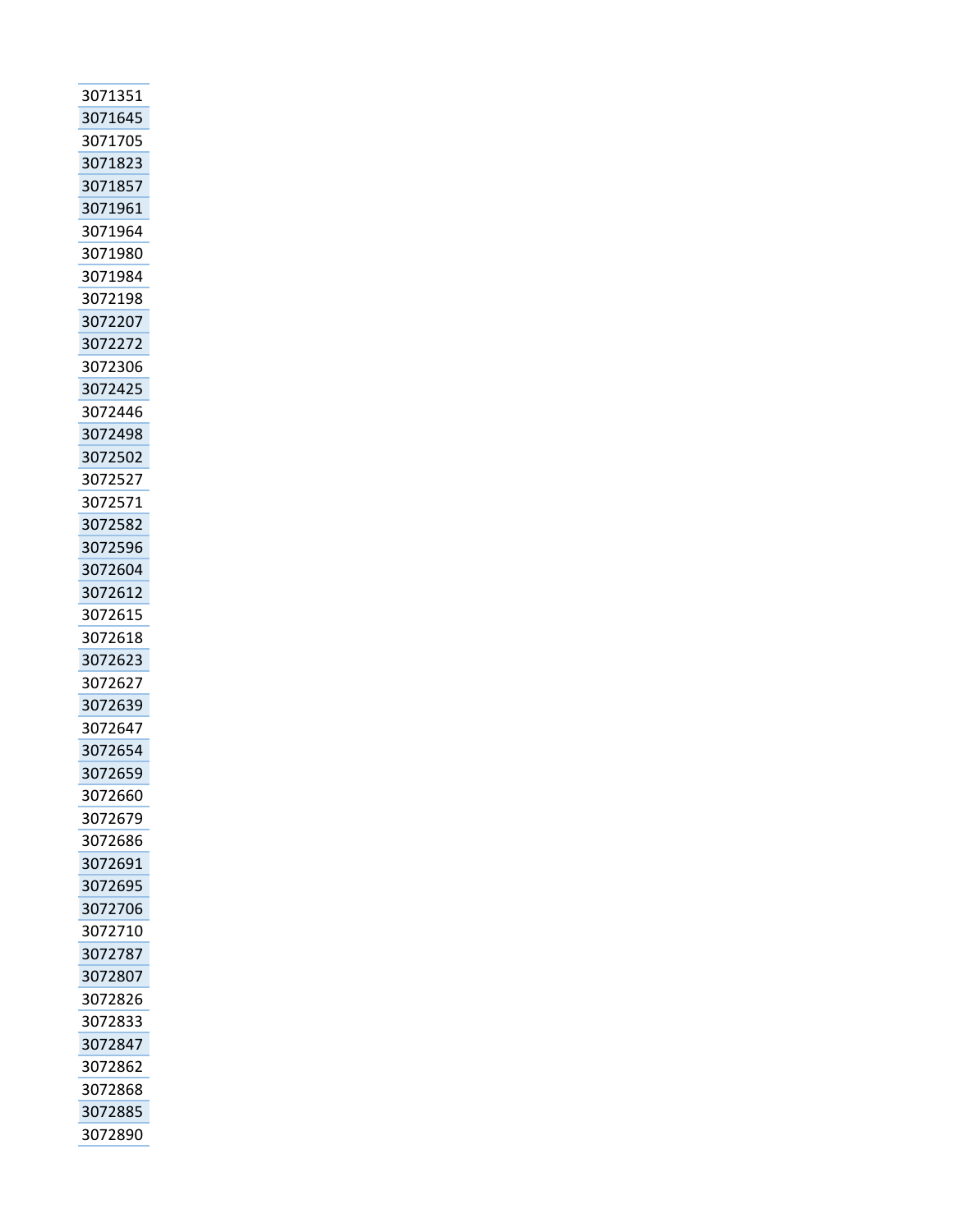| 3072905 |
|---------|
| 3072908 |
| 3072922 |
| 3072932 |
| 3072938 |
| 3072939 |
| 3072940 |
| 3072943 |
| 3072948 |
| 3072958 |
| 3072965 |
| 3072975 |
| 3072976 |
| 3073013 |
| 3073030 |
| 3073223 |
| 3073233 |
| 3073235 |
| 3073261 |
| 3073273 |
| 3073318 |
| 3073332 |
| 3073371 |
| 3073372 |
| 3073378 |
| 3073384 |
| 3073399 |
| 3073510 |
| 3073515 |
| 3073517 |
| 3073521 |
| 3073525 |
| 3073576 |
| 3073935 |
| 3074057 |
| 3074130 |
|         |
| 3074292 |
| 3074360 |
| 3074452 |
| 3074548 |
| 3074552 |
| 3074567 |
| 3074583 |
| 3074596 |
| 3074600 |
| 3074601 |
| 3074608 |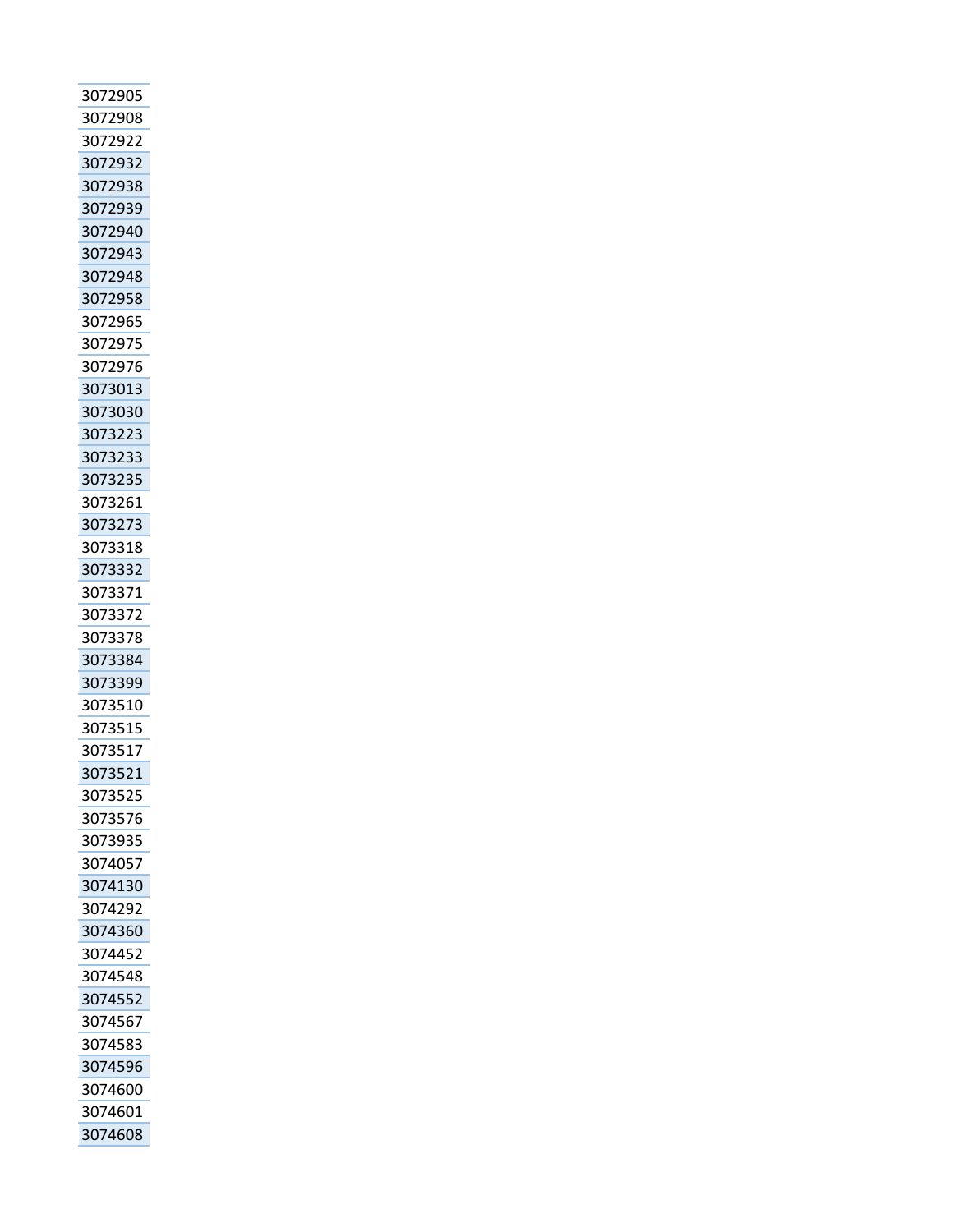| 3074610 |
|---------|
| 3074619 |
| 3074624 |
| 3074638 |
| 3074643 |
| 3074644 |
| 3074648 |
| 3074656 |
| 3074662 |
| 3074670 |
| 3074684 |
| 3074688 |
| 3074697 |
| 3074701 |
| 3074702 |
| 3074708 |
|         |
| 3074716 |
| 3074723 |
| 3074726 |
| 3074739 |
| 3074740 |
| 3074754 |
| 3074760 |
| 3074771 |
| 3074789 |
| 3074790 |
| 3074794 |
| 3074799 |
| 3074803 |
| 3074813 |
| 3074815 |
| 3074818 |
| 3074821 |
| 3074832 |
| 3075135 |
| 3075145 |
| 3075322 |
| 3075363 |
| 3075399 |
| 3075519 |
| 3075638 |
| 3075640 |
| 3075696 |
| 3075967 |
| 3075979 |
| 3076080 |
| 3076105 |
|         |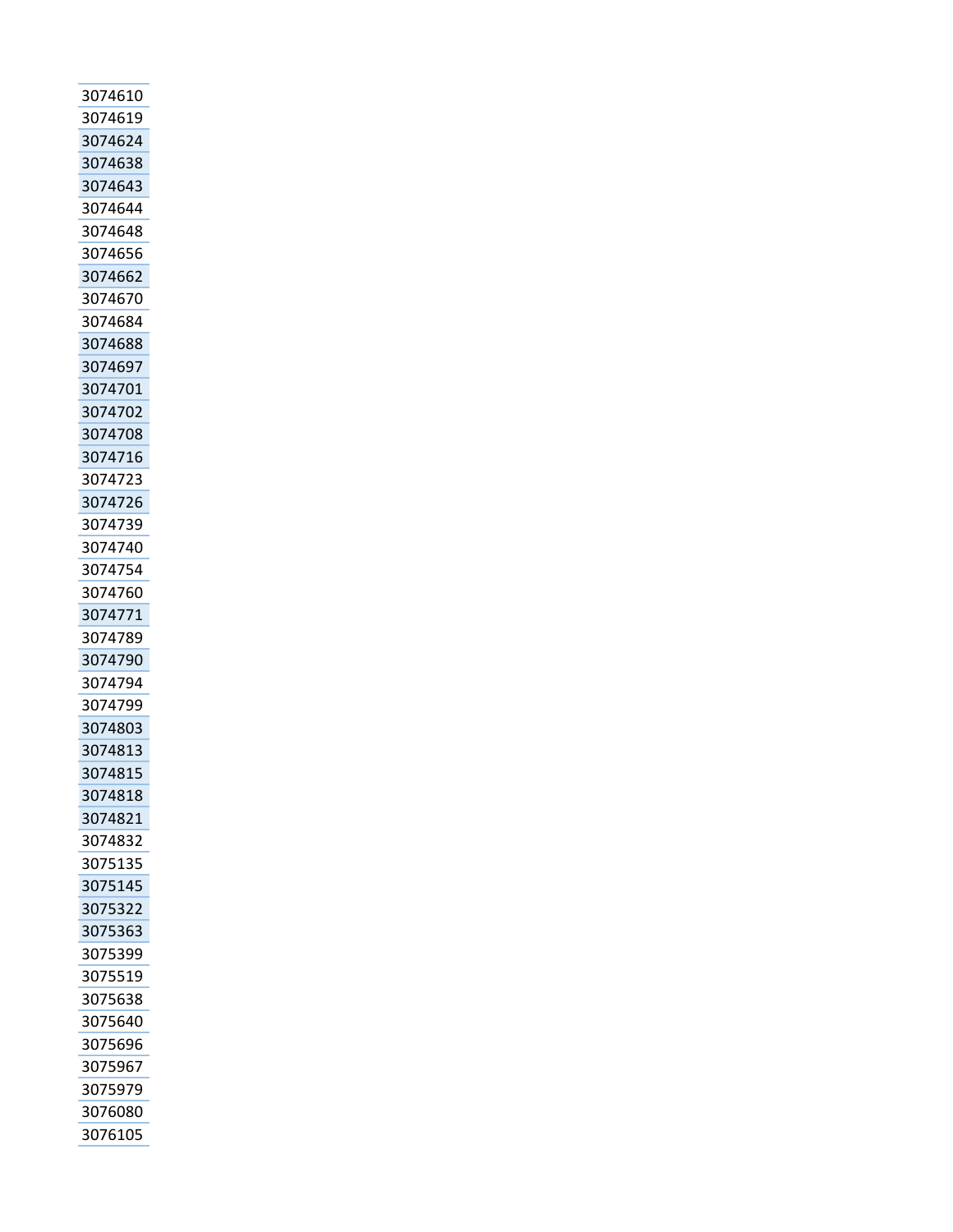| 3076107 |
|---------|
| 3076120 |
| 3076136 |
| 3076239 |
| 3076266 |
| 3076274 |
| 3076276 |
| 3076299 |
| 3076319 |
| 3076327 |
| 3076329 |
| 3076352 |
| 3076353 |
| 3076436 |
|         |
| 3076477 |
| 3076500 |
| 3076611 |
| 3076621 |
| 3076640 |
| 3076643 |
| 3076689 |
| 3076901 |
| 3076903 |
| 3076907 |
| 3076908 |
| 3076917 |
| 3076925 |
| 3076928 |
| 3076942 |
| 3076944 |
|         |
| 3076973 |
| 3077139 |
| 3077140 |
| 3077143 |
| 3077160 |
| 3077180 |
| 3077183 |
| 3077184 |
| 3077201 |
| 3077287 |
| 3077292 |
| 3077340 |
| 3077375 |
| 3077381 |
| 3077386 |
| 3077387 |
| 3077397 |
|         |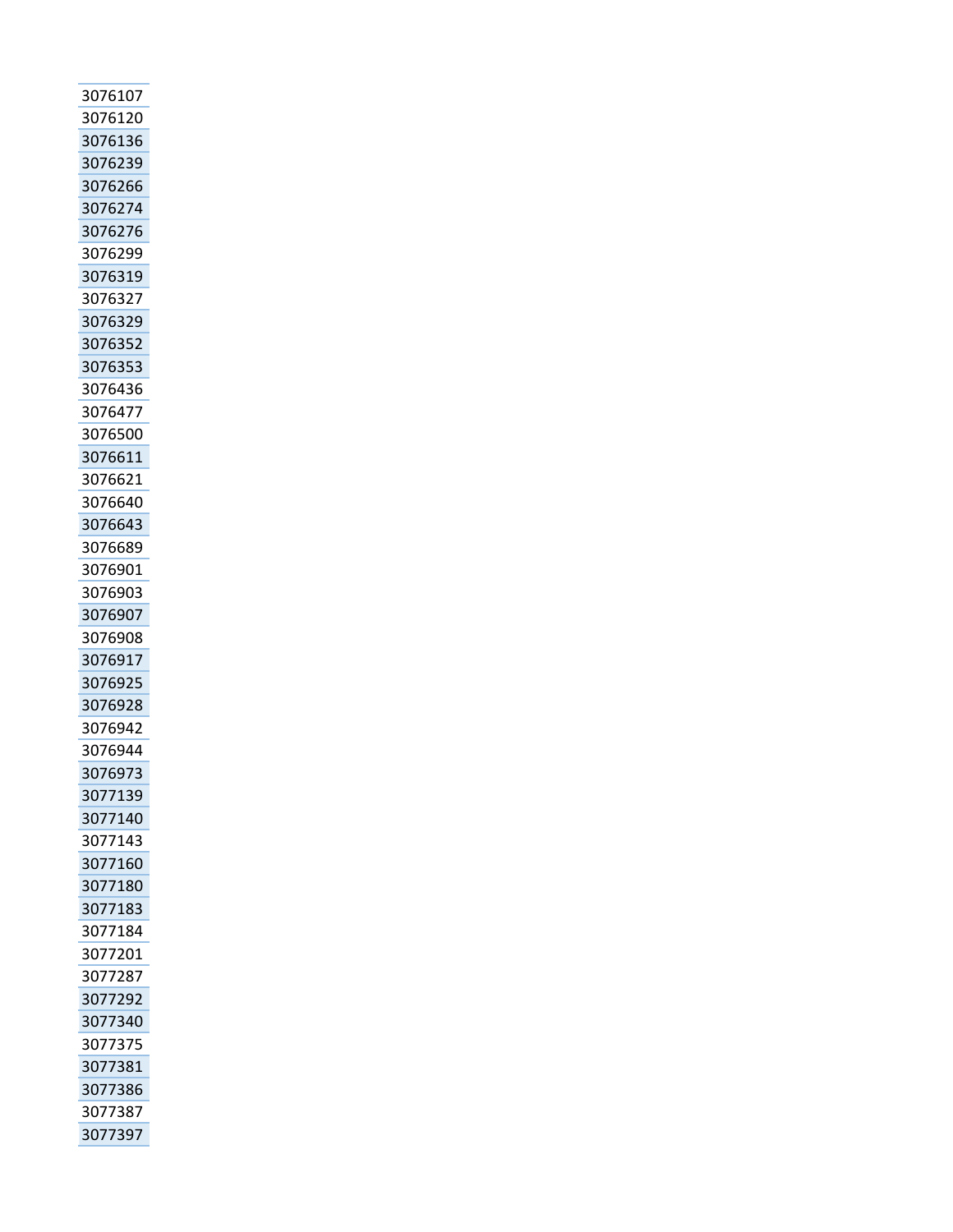| 3077399 |
|---------|
| 3077403 |
| 3077416 |
| 3077428 |
| 3077429 |
| 3077450 |
| 3077457 |
| 3077459 |
| 3077465 |
| 3077472 |
| 3077481 |
| 3077485 |
| 3077501 |
| 3077508 |
| 3077521 |
| 3077531 |
| 3077559 |
| 3077566 |
| 3077568 |
| 3077570 |
| 3077603 |
| 3077607 |
| 3077612 |
| 3077618 |
| 3077623 |
| 3077626 |
| 3077632 |
| 3077637 |
| 3077639 |
| 3077660 |
|         |
| 3077661 |
| 3077665 |
| 3077680 |
| 3077881 |
| 3077933 |
| 3077960 |
| 3077963 |
| 3077964 |
| 3077965 |
| 3077969 |
| 3077972 |
| 3077990 |
| 3078083 |
| 3078111 |
| 3078219 |
| 3078278 |
| 3078421 |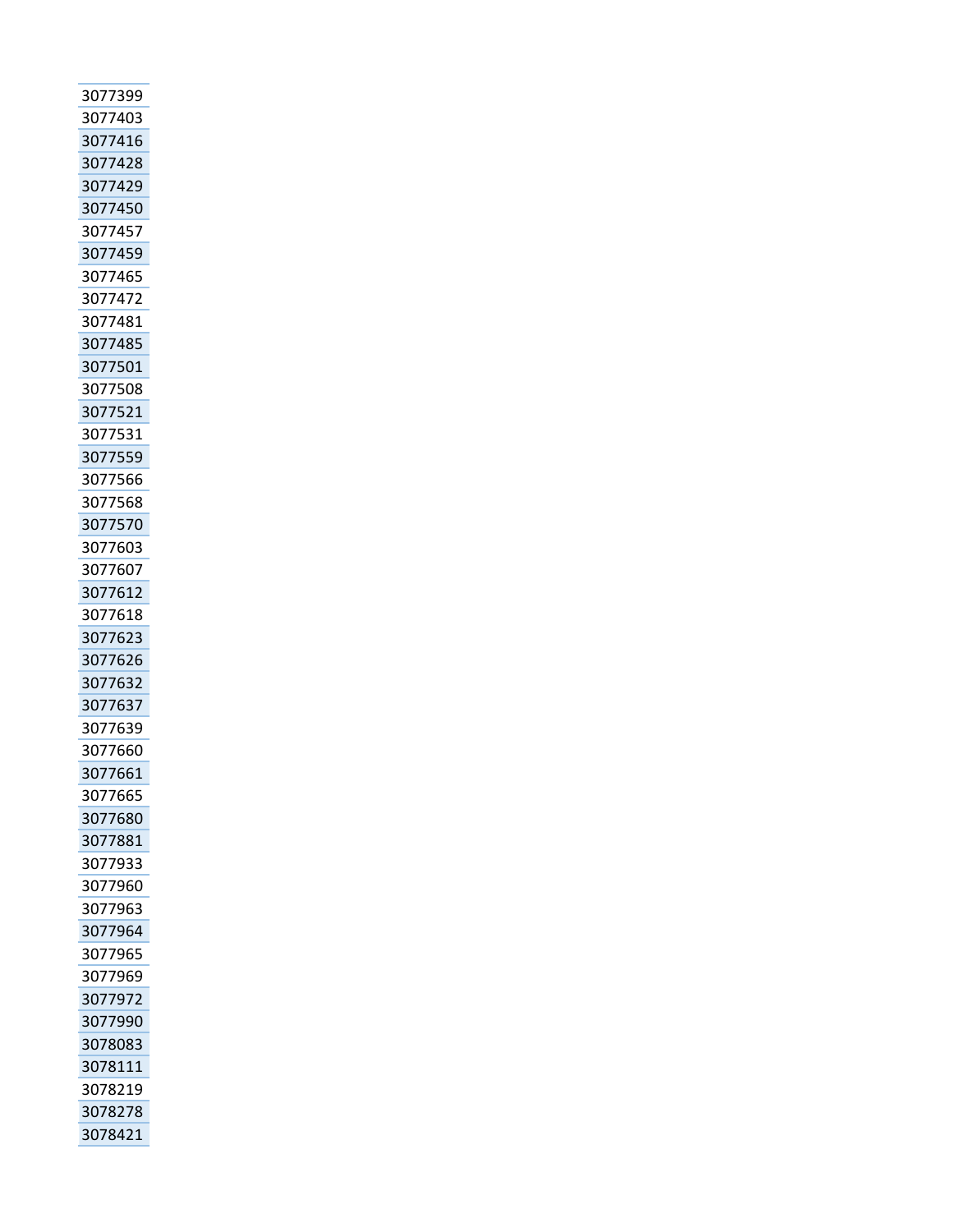| 3078503 |
|---------|
| 3078529 |
| 3078541 |
| 3078906 |
| 3078908 |
| 3078955 |
| 3078964 |
| 3078979 |
| 3079002 |
| 3079154 |
| 3079194 |
| 3079233 |
| 3079459 |
| 3079675 |
| 3079676 |
|         |
| 3079680 |
| 3079685 |
| 3079700 |
| 3079709 |
| 3079717 |
| 3079719 |
| 3079726 |
| 3079735 |
| 3079744 |
| 3079746 |
| 3079752 |
| 3079754 |
| 3079755 |
| 3079759 |
| 3079772 |
| 3079774 |
| 3079780 |
| 3079795 |
| 3079798 |
| 3079809 |
| 3079810 |
| 3079818 |
| 3079845 |
| 3079855 |
| 3079860 |
| 3079861 |
|         |
| 3079862 |
| 3079868 |
| 3080157 |
| 3080311 |
| 3080317 |
| 3080336 |